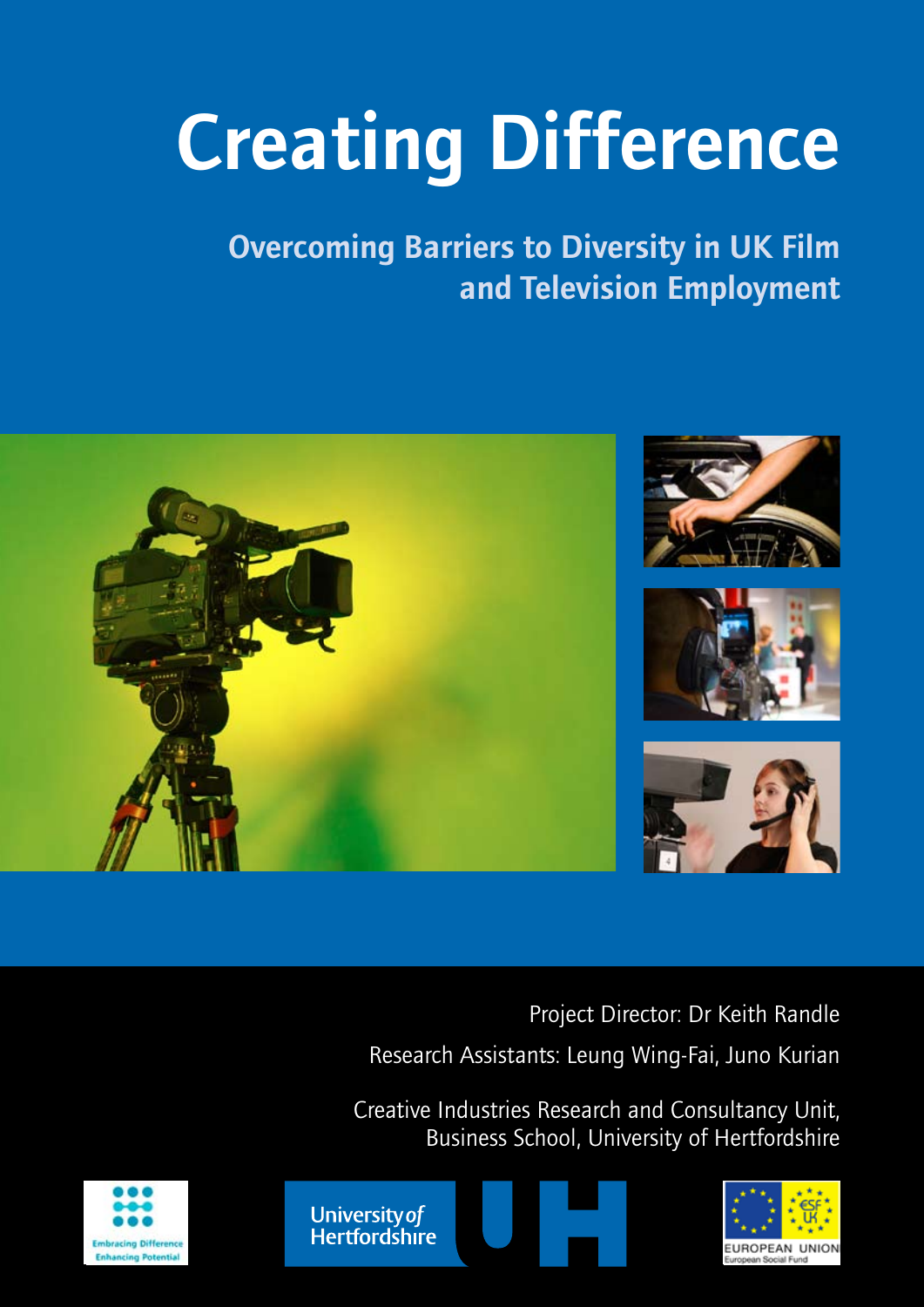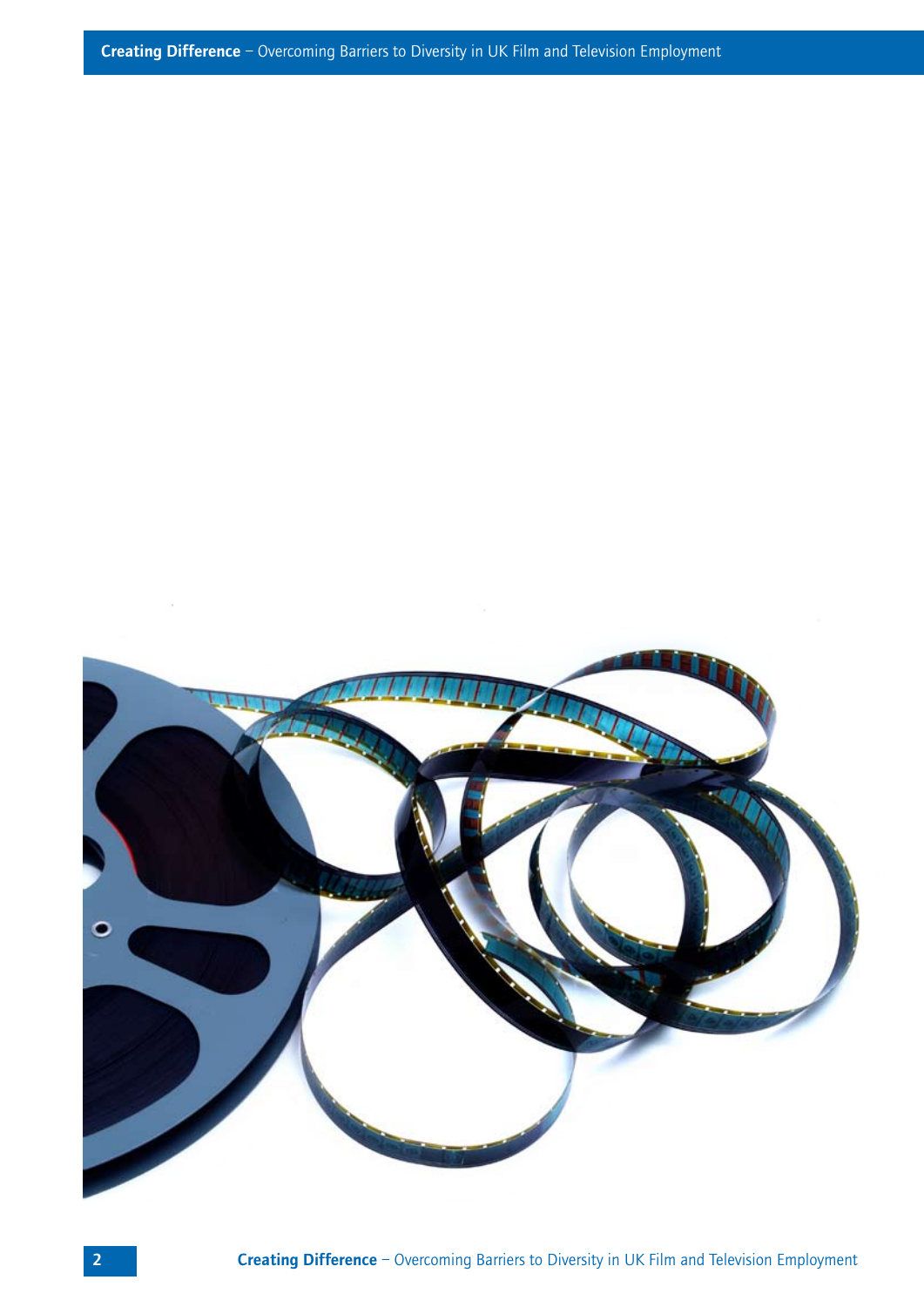# Creating Difference

# Overcoming Barriers to Diversity in UK Film and Television Employment

#### Prepared for the European Social Fund Diversity in Practice by:

Creative Industries Research & Consultancy Unit The Business School University of Hertfordshire College Lane Hertfordshire UK AL10 9AB

Tel: +44 (0) 1707 285554

Dr. Keith Randle K.R.Randle@herts.ac.uk

Leung Wing-Fai w.f.leung@herts.ac.uk

Juno Kurian j.Kurian@herts.ac.uk

PDF versions of the full report are available at www.fdmx.co.uk and www.embracingdifference.co.uk.

# Acknowledgement

This research was funded by the European Social Fund as part of the Diversity in Practice project, an EQUAL initiative. We thank the University of Hertfordshire, Exemplas and the Diversity in Practice development partnership for their support. We would also like to thank the representatives from the key sector organisations and the broadcasters for taking part in the project. We express our sincere gratitude to all the media practitioners who took time off their busy schedules to participate in the interviews without whose help this research would not have been possible.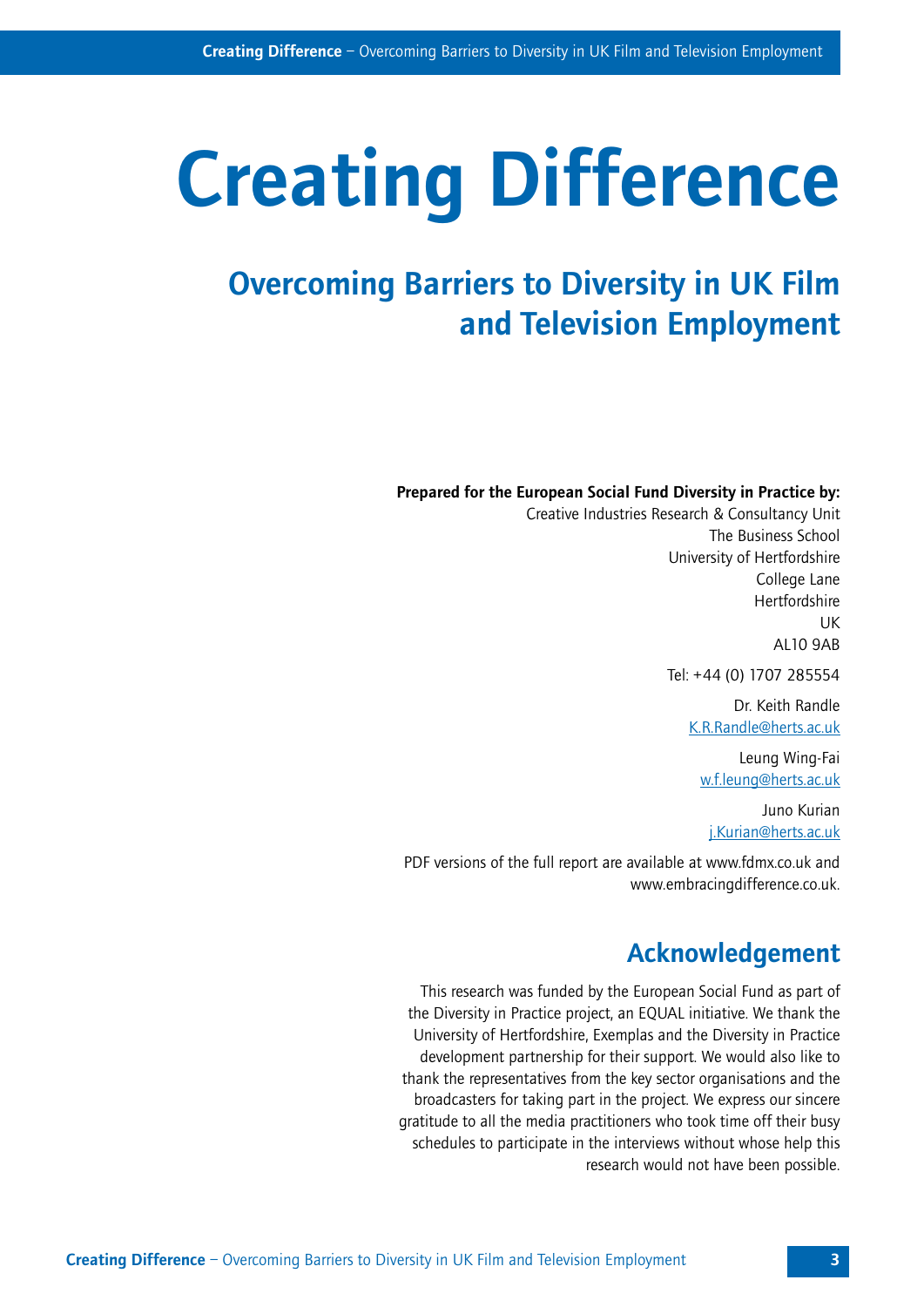# **Contents**

| <b>Introduction</b><br>$6\phantom{1}6$<br>9<br><b>Executive Summary</b><br><b>1 The UK Film and Television Industries</b><br>11<br>11<br>1.1 The Film Industry<br>1.2 The Television Industry and the Independent Production Sector<br>14<br>1.3 The UK Film and Television Workforce<br>17<br>19<br><b>2 Diversity: Defining the Terms</b><br>2.1 Diversity<br>19<br>19<br>2.2 Disability<br>2.3 Gender and Family Status<br>20<br>2.4 Ethnicity<br>21<br>22<br>2.5 Geography<br>$2.6$ Age<br>22<br>2.7 Social Class<br>23<br>23<br>2.8 The Case for Diversity: Business, Creativity and Employment<br><b>3 Review of Previous Research and Policy Documents</b><br>27<br>3.1 Audience and Representation<br>27<br>3.2 Employment in Film and Television<br>27<br>3.3 Academic Research<br>29<br>3.4 Industry Publications<br>30<br>3.5 The Creating Difference Project<br>30<br><b>4 Research Methodology</b><br>31 |
|-----------------------------------------------------------------------------------------------------------------------------------------------------------------------------------------------------------------------------------------------------------------------------------------------------------------------------------------------------------------------------------------------------------------------------------------------------------------------------------------------------------------------------------------------------------------------------------------------------------------------------------------------------------------------------------------------------------------------------------------------------------------------------------------------------------------------------------------------------------------------------------------------------------------------|
|                                                                                                                                                                                                                                                                                                                                                                                                                                                                                                                                                                                                                                                                                                                                                                                                                                                                                                                       |
|                                                                                                                                                                                                                                                                                                                                                                                                                                                                                                                                                                                                                                                                                                                                                                                                                                                                                                                       |
|                                                                                                                                                                                                                                                                                                                                                                                                                                                                                                                                                                                                                                                                                                                                                                                                                                                                                                                       |
|                                                                                                                                                                                                                                                                                                                                                                                                                                                                                                                                                                                                                                                                                                                                                                                                                                                                                                                       |
|                                                                                                                                                                                                                                                                                                                                                                                                                                                                                                                                                                                                                                                                                                                                                                                                                                                                                                                       |
|                                                                                                                                                                                                                                                                                                                                                                                                                                                                                                                                                                                                                                                                                                                                                                                                                                                                                                                       |
|                                                                                                                                                                                                                                                                                                                                                                                                                                                                                                                                                                                                                                                                                                                                                                                                                                                                                                                       |
|                                                                                                                                                                                                                                                                                                                                                                                                                                                                                                                                                                                                                                                                                                                                                                                                                                                                                                                       |
|                                                                                                                                                                                                                                                                                                                                                                                                                                                                                                                                                                                                                                                                                                                                                                                                                                                                                                                       |
|                                                                                                                                                                                                                                                                                                                                                                                                                                                                                                                                                                                                                                                                                                                                                                                                                                                                                                                       |
|                                                                                                                                                                                                                                                                                                                                                                                                                                                                                                                                                                                                                                                                                                                                                                                                                                                                                                                       |
|                                                                                                                                                                                                                                                                                                                                                                                                                                                                                                                                                                                                                                                                                                                                                                                                                                                                                                                       |
|                                                                                                                                                                                                                                                                                                                                                                                                                                                                                                                                                                                                                                                                                                                                                                                                                                                                                                                       |
|                                                                                                                                                                                                                                                                                                                                                                                                                                                                                                                                                                                                                                                                                                                                                                                                                                                                                                                       |
|                                                                                                                                                                                                                                                                                                                                                                                                                                                                                                                                                                                                                                                                                                                                                                                                                                                                                                                       |
|                                                                                                                                                                                                                                                                                                                                                                                                                                                                                                                                                                                                                                                                                                                                                                                                                                                                                                                       |
|                                                                                                                                                                                                                                                                                                                                                                                                                                                                                                                                                                                                                                                                                                                                                                                                                                                                                                                       |
|                                                                                                                                                                                                                                                                                                                                                                                                                                                                                                                                                                                                                                                                                                                                                                                                                                                                                                                       |
|                                                                                                                                                                                                                                                                                                                                                                                                                                                                                                                                                                                                                                                                                                                                                                                                                                                                                                                       |
|                                                                                                                                                                                                                                                                                                                                                                                                                                                                                                                                                                                                                                                                                                                                                                                                                                                                                                                       |
| 4.1 Scoping Study<br>31<br>4.2 Semi-structured Interviews                                                                                                                                                                                                                                                                                                                                                                                                                                                                                                                                                                                                                                                                                                                                                                                                                                                             |
| 31<br>4.3 Transcription, Data Input and Analysis<br>33                                                                                                                                                                                                                                                                                                                                                                                                                                                                                                                                                                                                                                                                                                                                                                                                                                                                |
| Bibliography<br>34                                                                                                                                                                                                                                                                                                                                                                                                                                                                                                                                                                                                                                                                                                                                                                                                                                                                                                    |
| Appendix 1 Glossary<br>38                                                                                                                                                                                                                                                                                                                                                                                                                                                                                                                                                                                                                                                                                                                                                                                                                                                                                             |
| Appendix 2 Key Sector Organisations in the UK Film and Television Industries<br>40                                                                                                                                                                                                                                                                                                                                                                                                                                                                                                                                                                                                                                                                                                                                                                                                                                    |
| Appendix 3 Professionals from Key Sector Bodies and Broadcasters Consulted<br>43<br>44<br>Appendix 4 List of Film and Telelvision Practitioners Interviewed                                                                                                                                                                                                                                                                                                                                                                                                                                                                                                                                                                                                                                                                                                                                                           |
| Appendix 5 Monitoring Form<br>46                                                                                                                                                                                                                                                                                                                                                                                                                                                                                                                                                                                                                                                                                                                                                                                                                                                                                      |
| Appendix 6 Data from the Monitoring Forms<br>48                                                                                                                                                                                                                                                                                                                                                                                                                                                                                                                                                                                                                                                                                                                                                                                                                                                                       |
| <b>Volume II Exploring the Barriers</b><br>50                                                                                                                                                                                                                                                                                                                                                                                                                                                                                                                                                                                                                                                                                                                                                                                                                                                                         |
| <b>Introduction</b><br>50                                                                                                                                                                                                                                                                                                                                                                                                                                                                                                                                                                                                                                                                                                                                                                                                                                                                                             |
| <b>1 Key Issues in Diversity</b><br>51                                                                                                                                                                                                                                                                                                                                                                                                                                                                                                                                                                                                                                                                                                                                                                                                                                                                                |
| 51<br>1.1 Disability                                                                                                                                                                                                                                                                                                                                                                                                                                                                                                                                                                                                                                                                                                                                                                                                                                                                                                  |
| 1.2 Gender<br>62                                                                                                                                                                                                                                                                                                                                                                                                                                                                                                                                                                                                                                                                                                                                                                                                                                                                                                      |
| 1.3 Ethnicity<br>68                                                                                                                                                                                                                                                                                                                                                                                                                                                                                                                                                                                                                                                                                                                                                                                                                                                                                                   |
| 79<br>1.4 The Regions<br>84<br>$1.5$ Age                                                                                                                                                                                                                                                                                                                                                                                                                                                                                                                                                                                                                                                                                                                                                                                                                                                                              |
| 1.6 Social Class<br>88                                                                                                                                                                                                                                                                                                                                                                                                                                                                                                                                                                                                                                                                                                                                                                                                                                                                                                |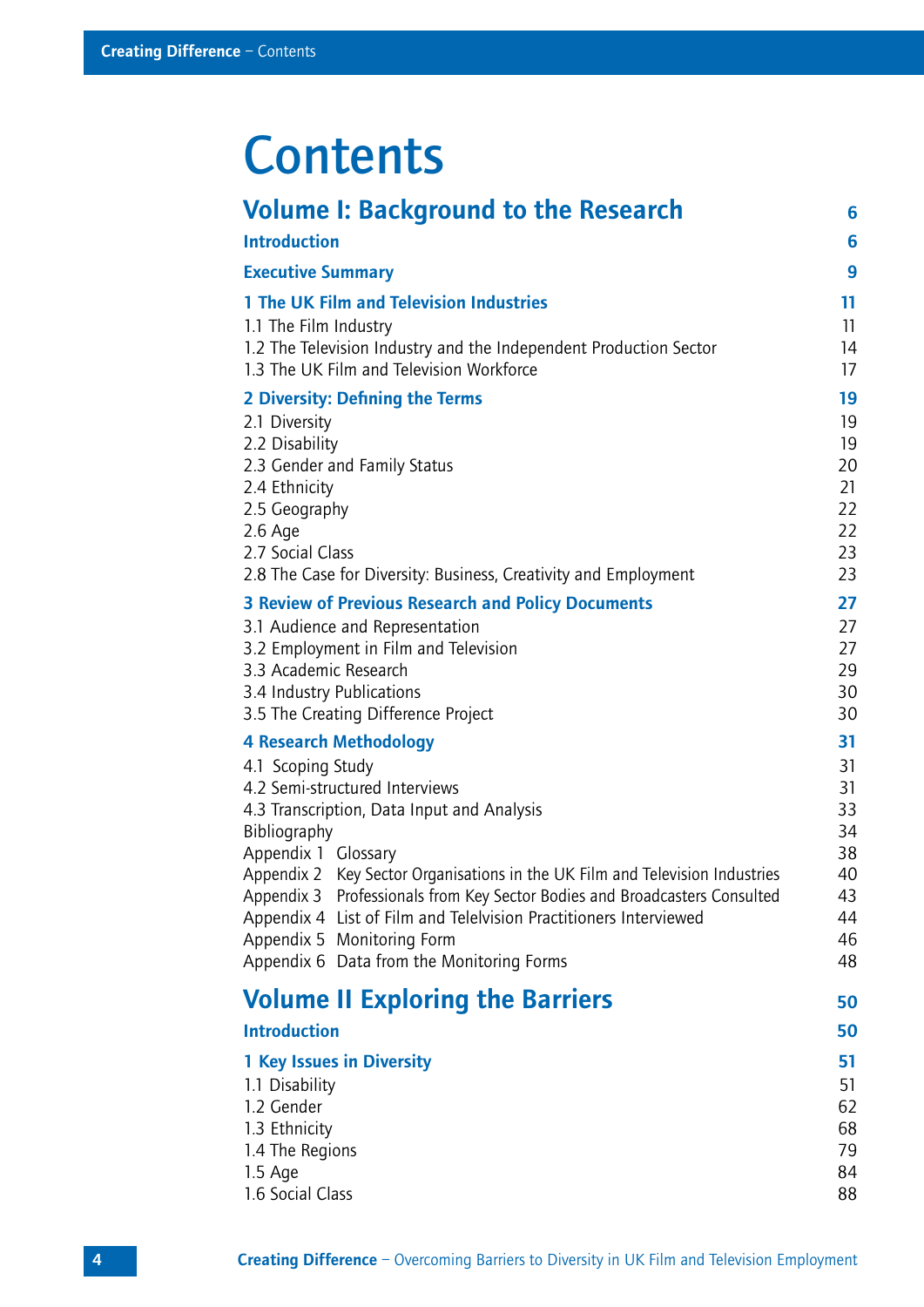| 2 Getting In/Staying In/Getting On                                                                            | 95         |
|---------------------------------------------------------------------------------------------------------------|------------|
| 2.1 Getting in: Starting a Career in Film and Television                                                      | 95         |
| 2.2 Getting On: The Freelancers' World and Career Progression                                                 | 107        |
| 2.3 Staying In: Recruitment and Selection                                                                     | 122        |
| <b>Volume III Industry Initiatives</b>                                                                        | 129        |
| <b>Introduction</b>                                                                                           | 129        |
| 1 Initiatives Taken to Address the Key Issues in Diversity                                                    | 130        |
| 1.1 Disability                                                                                                | 130        |
| 1.2 Gender                                                                                                    | 133        |
| 1.3 Ethnicity                                                                                                 | 135        |
| 1.4. Regions                                                                                                  | 137        |
| 1.5. Age                                                                                                      | 138        |
| 1.6. Social Class                                                                                             | 139        |
| 1.7. Summary                                                                                                  | 139        |
| 1.8 Recommendations                                                                                           | 139        |
| 2 Getting In/Staying In/Getting On                                                                            | 140        |
| 2.1 Entry Level Initiatives                                                                                   | 140        |
| 2.2 Graduate Training                                                                                         | 144        |
| 2.3 Skills Transfer and Industry Experience                                                                   | 146        |
| 2.4 Film Festivals                                                                                            | 148        |
| 2.5 Recruitment Practices                                                                                     | 149        |
| 2.6 Networks                                                                                                  | 151        |
| 2.7 Summary<br>2.8 Recommendations                                                                            | 152        |
|                                                                                                               | 153        |
| 3. Strategic Initiatives by Key Sector Bodies and the Industry                                                | 154        |
| 3.1 Programmes and Portrayal                                                                                  | 154        |
| 3.2 Positive Action                                                                                           | 156        |
| 3.3 Training                                                                                                  | 159        |
| 3.4 Cultural Diversity Network (CDN)                                                                          | 161        |
| 3.5 Cultural Diversity Network (North)<br>3.6 Broadcasting and Creative Industries Disability Network (BCIDN) | 162<br>163 |
| 3.7 Equity Equality Forum                                                                                     | 164        |
| 3.8 Pact Diversity Pledge and Guide                                                                           | 164        |
| 3.9 BSAC Report and Recommendations                                                                           | 165        |
| 3.10 UK Film Council Equalities Charter and Tool Kit                                                          | 166        |
| 3.11 Summary                                                                                                  | 167        |
| 3.12 Recommendations                                                                                          | 168        |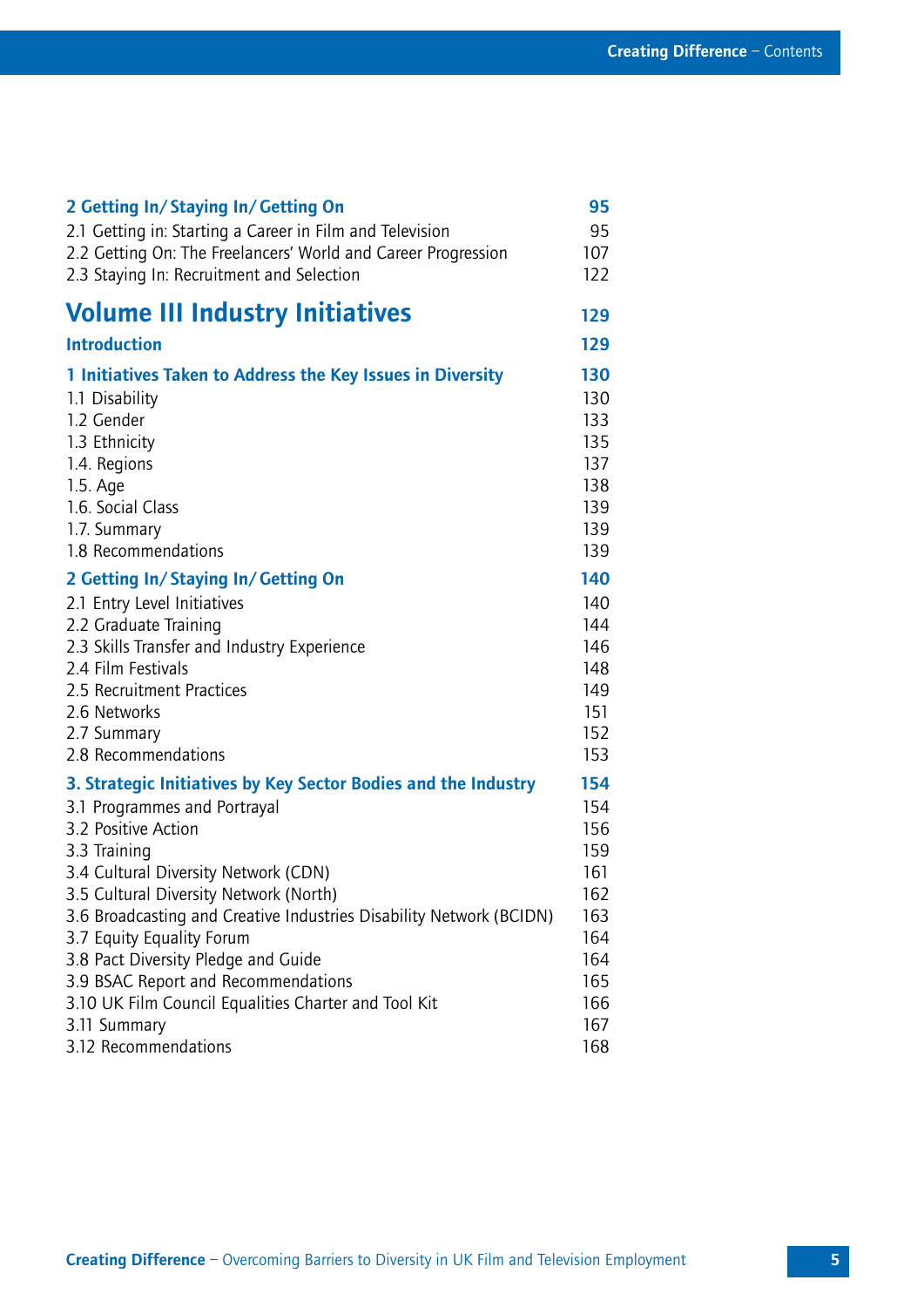# Volume I: Background to the Research

# **Introduction**

A diverse workforce can inform the development of new or enhanced products and services, open up market opportunities, improve market share and broaden an organisation's customer base<sup>1</sup>. By 2010, only 20% of the UK's workforce will be white, able-bodied men under 45 (UKFC 2003: 8). This creates a real need to find ways to drive employers to open up work opportunities for a broader mix of social groups in the workforce so that the UK economy can continue to grow.

#### Creating Difference: Overcoming Barriers to Diversity in UK Film and Television Employment

This research, designed and conducted by the Creative Industries Research and Consultancy Unit, University of Hertfordshire, is a sub-project of Diversity in Practice development partnership, supported by the European Social Fund and managed by core partner, Exemplas. Diversity in Practice seeks to demonstrate the 'business case' for organisations to embrace diversity and flexible working strategies and develop (where none exists) innovative resources to help employers and disadvantaged groups in the labour market to access opportunities and make greater contributions to the economy. The partnership was established to explore innovative processes to link cause and effect and to use pragmatic approach to influence policy and build a more flexible growth economy. This research focused sub-project targeting the UK film and television industries will contribute significantly to the aims and objectives of the wider initiative.

#### Diversity in Practice

The project aims to:

- Explore ways of demonstrating to employers and individuals the 'business case' for embracing flexibility and diversity strategies;
- Develop practical, pragmatic tools and resources to support implementation of these strategies;
- $\blacksquare$  Influence national and regional policy to stimulate and support businesses and individuals to take appropriate responsibility in building the future to create a more flexible growth economy.

<sup>1</sup> http://www.cipd.co.uk/subjects/dvsequl/general/divover.htm?IsSrchRes=1. Accessed on 30 September 2007.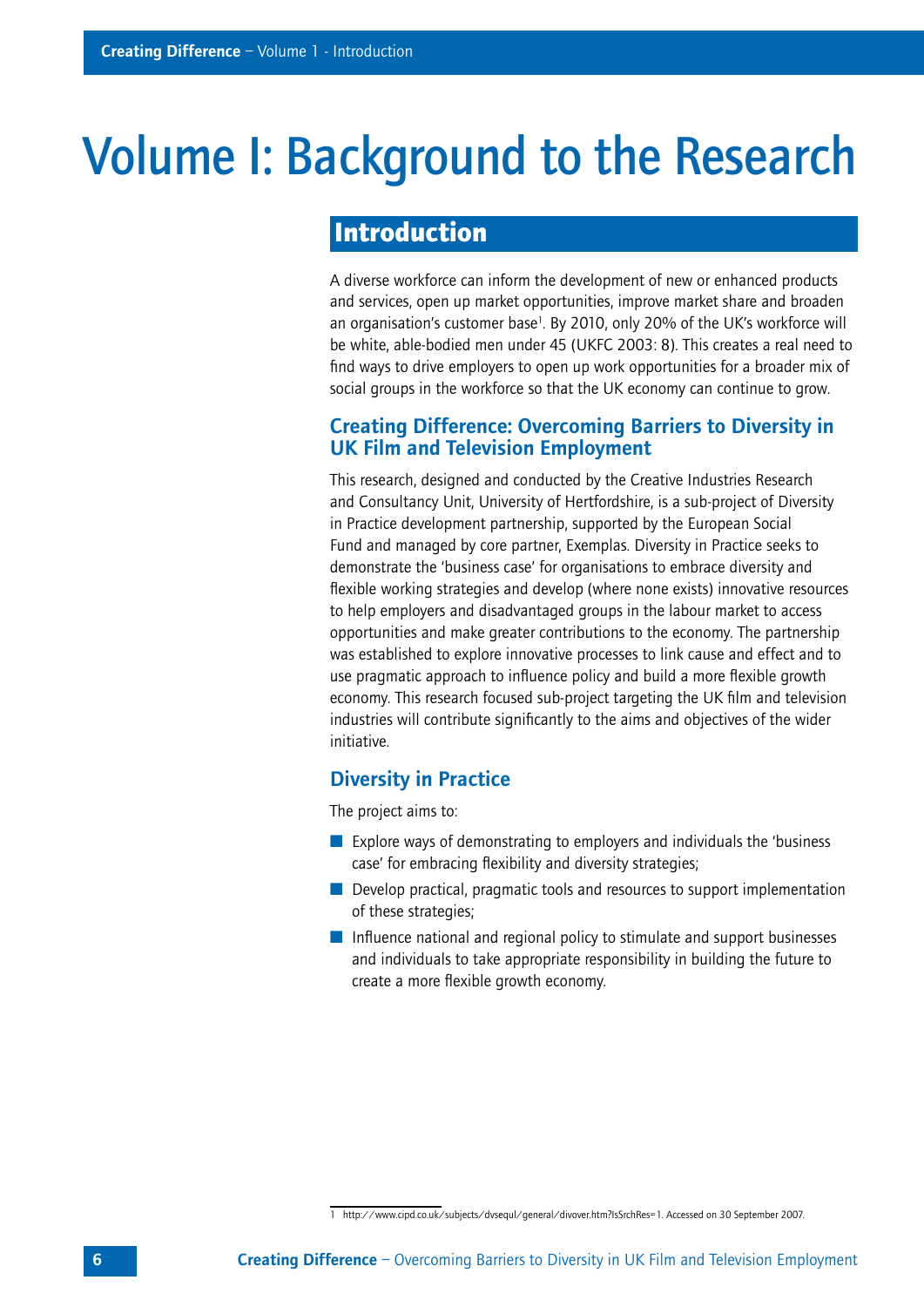### The Project Objectives

They are to:

- 1. Explore, build upon and develop a range of compelling, practical indicators to help organisations to understand and measure the benefits of effective flexible working and diversity strategies.
- 2. Explore, build upon and develop initiatives to help organisations and employees implement effective flexible working and diversity strategies for maximum measurable return.
- 3. Explore, build upon and develop resources and support initiatives to help people from disadvantaged groups to fulfil their potential in making a contribution to the economy.
- 4. Influence policies of government bodies and key institutions to further stimulate and advocate diversity and flexible working for a more effective economy.

#### Aims and Objectives of the Sub-Project

The *Creating Difference* team set out to explore barriers to diversity in UK film and television employment and to review and evaluate recent policies and interventions adopted by key sector bodies and broadcasters to promote diversity in employment in the sector.

These aims of the sub-project will be achieved through objectives 3 and 4 above.

The project team's starting point was the recognition that in addition to social equity arguments there is considerable evidence that a diverse workforce can aid the development of new or enhanced products and services, open up market opportunities, improve market share and broaden an organisation's customer base<sup>2</sup>. This has been called the 'business case' for diversity.

#### The Project Report

There have been many previous studies addressing diversity issues in film and television. *Creating Difference* is distinguished from what has gone before by its depth, interviews with 100 industry professionals and representatives of sector bodies, and its scope, focusing on issues of ethnicity, age, region, gender, disability and class.

*Creating Differenc*e is divided into three volumes and reports the results from desk top research and interviews (see Appendices 3 and 4).

Volume I provides an introduction to the research project and contains a snapshot of the UK film and television industries. It reviews existing literature on UK film and television employment, discusses diversity, defines key terms and describes the research methodology the research team adopted.

Volume II addresses the third objective, explores the barriers that

<sup>2</sup> http://www.cipd.co.uk/subjects/dvsequl/general/divover.htm?IsSrchRes=1. Accessed 30 September 2007.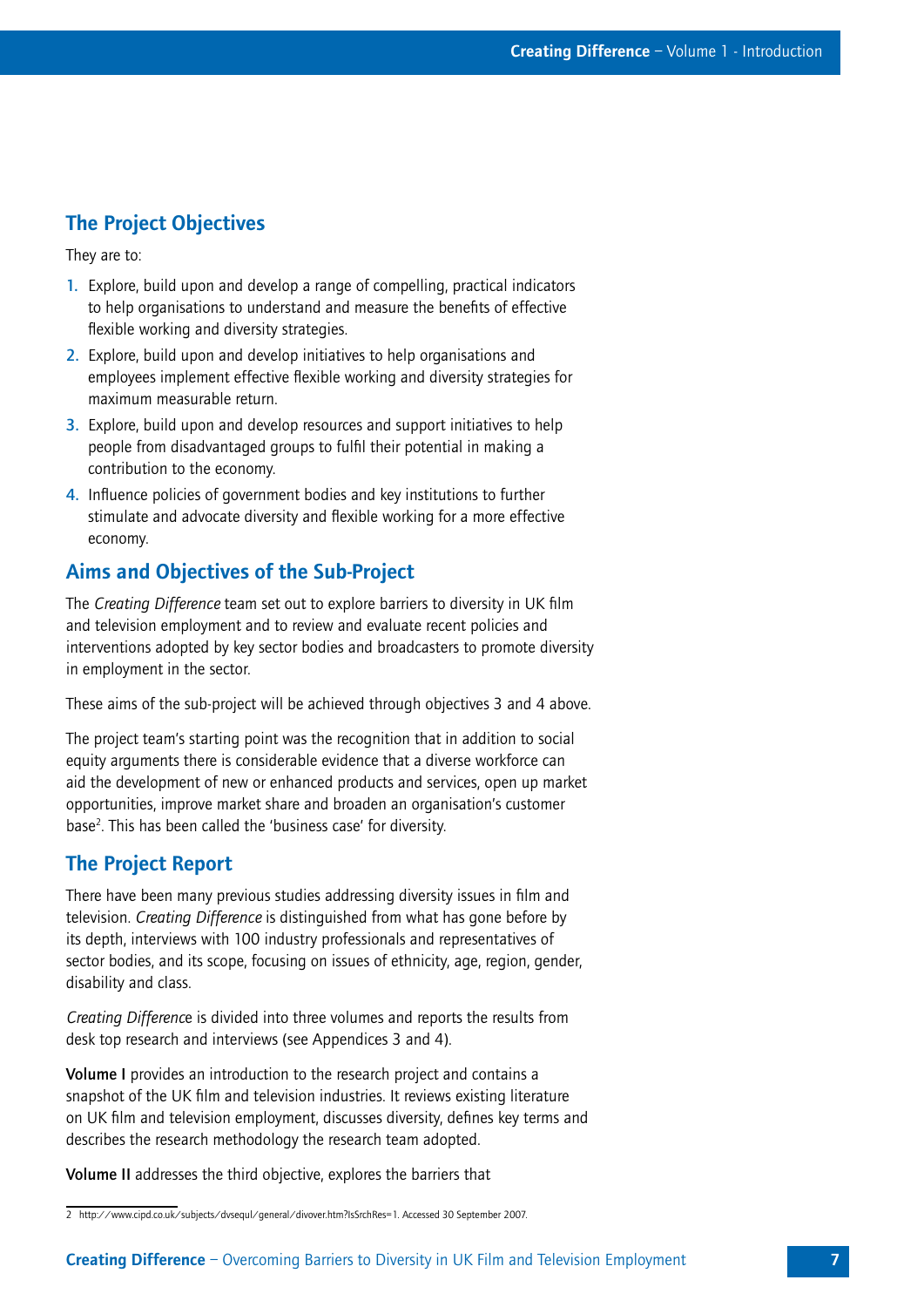underrepresented groups face in entry and progression in the industry, drawing evidence mainly from the interviews, and considers ways to overcome these barriers. The first section of the volume deals with the main demographic issues under the diversity agenda: disability, gender, ethnicity, geographical locations, age and social class. The second section explores recruitment practices and outlines the barriers faced by those belonging to underrepresented groups while entering and progressing in the sector.

Volume III addresses the fourth objective. It considers the initiatives introduced by the key sector bodies and broadcasters to redress the lack of diversity in the film and television workforce in order to inform future policies and strategies of government bodies and key institutions. It considers a variety of schemes aimed at underrepresented groups defined by characteristics including disability, gender, ethnicity, geographical locations and age. In section 2, programmes that tackle barriers at entry level, provide graduate training and promote skills transfer are explored, as well as other initiatives that help to increase diversity. The final section of the volume examines the role of different networks such as Cultural Diversity Network (CDN), CDN North and Broadcasting and Creative Industries Disability Network (BCIDN) and several initiatives and strategies by sector bodies to promote diversity.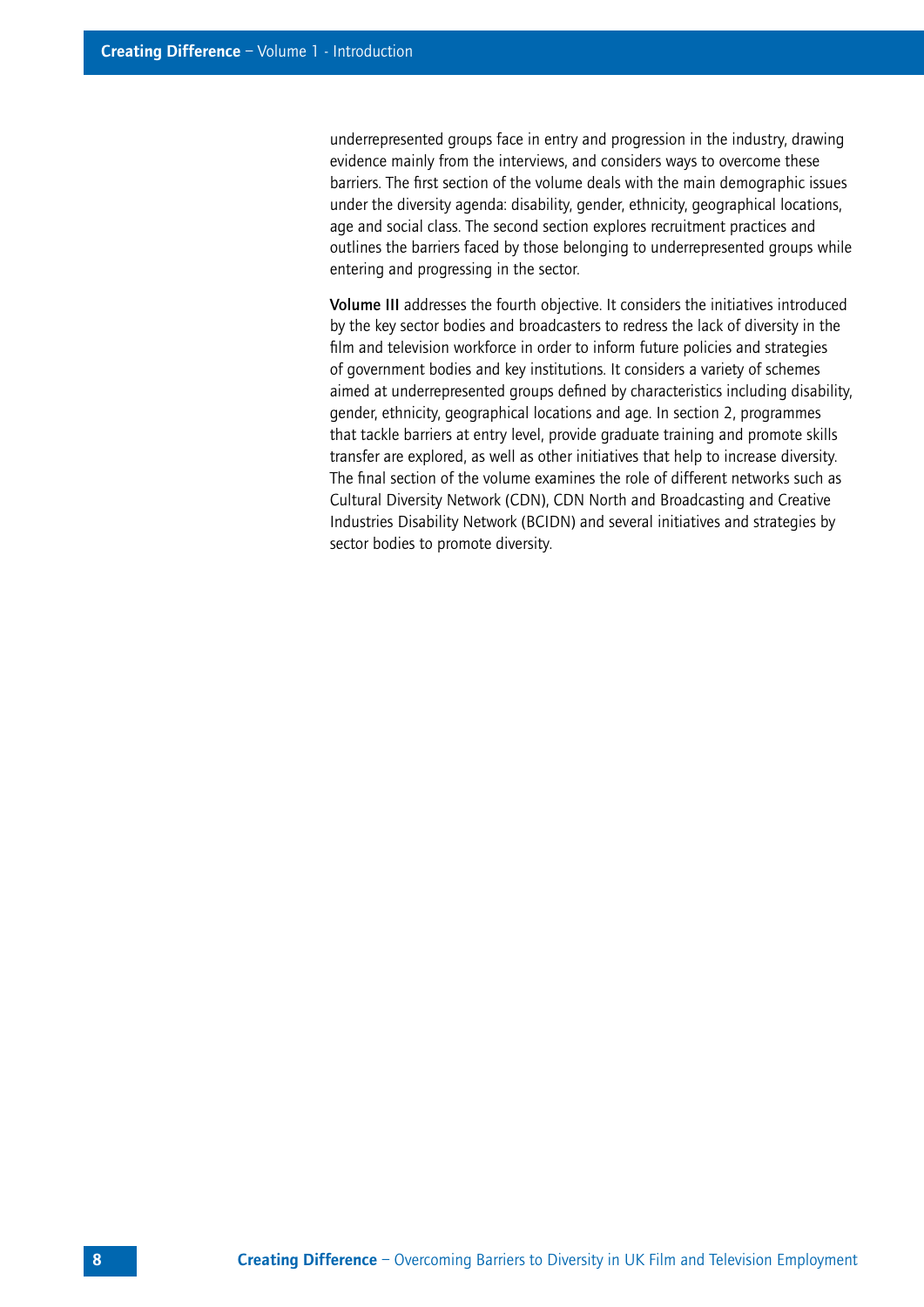## **Executive Summary**

This summary draws out and highlights what the *Creating Difference* team regards as critical points or key themes from the research.

It is clear that the sector bodies that represent the film and television industries in the UK are well aware of the sector's limited diversity and understand the need to make them more representative of the UK's population as a whole, both from a business and a social responsibility perspective.

What is also evident is that any progress in this direction is slow. There are a range of positive initiatives designed specifically to support underrepresented groups in entering and sustaining a career in the sector. Monitoring of the results of the initiatives will help the sector to track the progress of change whilst raising awareness among decision-makers may redress the imbalance in the industry's workforce and ensure that enhancing diversity remains a long-term goal and value.

The most significant finding of this research is that an emphasis on the individual demographics of diversity (for example, ethnicity, age, disability or gender), which are frequently the focus of the initiatives, may be missing a bigger picture. Often absent from the diversity agenda is the question of social class. A much more difficult concept to grapple with, class may incorporate elements such as parental occupation, educational background and income.

Little tangible evidence of direct discrimination or overt prejudice against particular minorities have been found in the research, however, where belonging to a minority also coincides with 'higher' or 'lower' social class membership the results can be significant. There are good reasons for this.

Firstly, entry into the sector increasingly follows degree-level education and this requires aspiring entrants to invest in themselves. The advent of full cost tuition fees means that graduates will leave University with ever increasing debts. Over time this may have an impact on choice of subject, allied to aspirations about post-university careers. A casualised, freelance and unpredictable industry may prove less attractive to more risk-averse potential entrants.

Secondly, the majority of entrants into the sector can expect to spend some time working for free or for very low pay to establish a foothold. This is frequently only possible if the, usually young, person involved can fall back on parental support to see them through this period, which may last a year or longer. This is particularly unlikely where the person concerned comes from a low income family and may be further compounded where he or she is also based in a region outside London and not close to one of the very few other regional clusters of media activity.

It is also important to recognise that this significant barrier to entry, the unpaid 'internship', may also represent a breach of the minimum pay legislation where it can be shown that an employment relationship exists. It is possible that many employers are, consciously or unconsciously, breaking the law in this respect.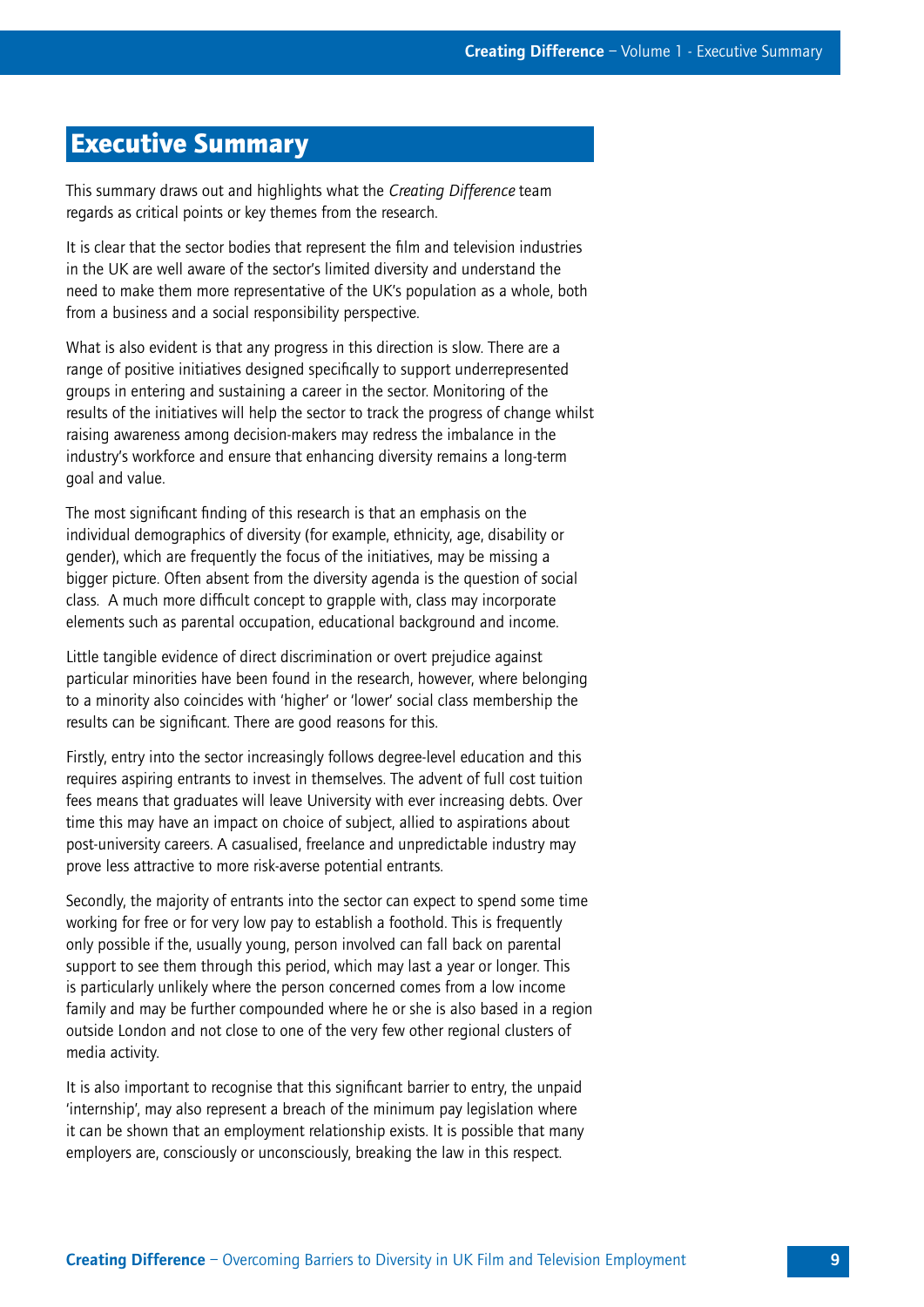In the case of some diversity demographics, for example ethnicity, there may be a greater overlap between membership of a particular group and social class or economic marginalisation. Consequently exclusion from the sector may be less a result of any prejudices that may exist and more a function of structural issues associated with the nature of entry into the sector. Having said this, there is still evidence of what has been termed 'institutional racism' within the sector and this may be reflected in a widespread belief that there remains a 'glass ceiling' frustrating the ambitions of mid-career professionals from underrepresented groups.

Turning to another aspect of the diversity agenda, *Creating Difference* is, the project team believes, the first study to look in depth at the issues confronting disabled professionals in the sector. Once again the casualised and freelance structure of employment appears to present a major obstacle for those working in film and television. It is difficult for disabled professionals to make the transition from being on disability benefits to earning income due to the complicated application procedure involved, which they have to go through each time a contract ends.

If the UK film and television industries, broadly speaking, are to meet their moral obligations to contribute to social equity and at the same time take advantage of the undoubted business benefits of a diverse workforce, there is still much to be done. Within the sector everyone has a part to play; whether it is employers ensuring that they stay within the minimum wage legislation or beginning to formalise recruitment procedures, key sector bodies sponsoring further research or developing new strategic initiatives, or individual employees helping to create the cultures within their working environments that support diversity. But others have a part to play too. Schools need to ensure that students are fully aware of the opportunities open to them in film and television and Colleges and Universities need to look closely at both the accessibility of their courses and their relevance to industry. The research team hopes that *Creating Difference* will contribute to the understanding of the barriers that hold back diversity in the sector and provide some suggestions as to how these might be overcome.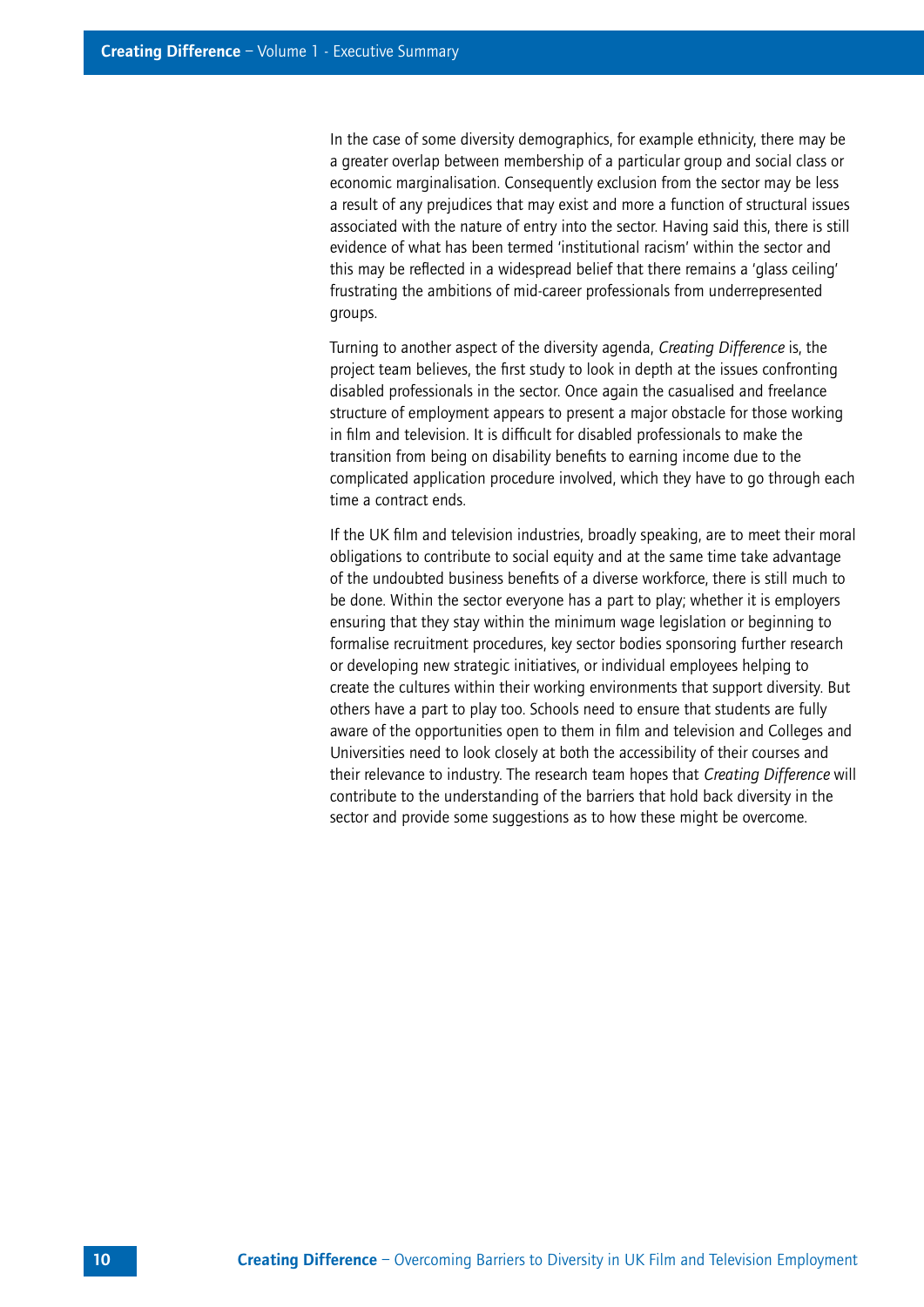# **1 The UK Film and Television Industries**

# 1.1 The Film Industry

The UK film industry was described as a 'cottage industry'<sup>3</sup> in the  $6^\text{th}$  report of the Culture, Media and Sports committee to the House of Commons in its 2002-2003 session. The industry has grown and changed since that time. A report commissioned by the UK film council on the economic contribution of the UK film industry estimates that it supported around 45000 full time jobs (including 12000 jobs associated with the distribution/exhibition of films made abroad) and contributed £2.9 billion to GDP in 2006 (Oxford Economics 2007: 23). Nevertheless, there are many small companies in the film industry; many producers set up SPVs (Special Purpose Vehicles) for independent productions and wind them up once the films are completed. The ad hoc and fragmented nature of the industry makes it difficult to commit any long-term, sustainable effort to improve diversity in the workforce.

#### 1.1.1 The Value Chain of the Film Industry

The value chain in the film industry consists of three major processes: production, distribution and exhibition.

#### **I Production**

The film production process involves generating ideas, planning, casting, writing and directing. It includes processes such as location management, catering, set production, camera operations, sound recording and mixing, animation, visual effects as well as post-production that includes editing, music and computer generated imagery (CGI). Several departments, for example costume and wardrobe, hair and makeup, props (sales/rental), stage and studio rental and equipment, catering department, set production, sound and light, are involved in the production process. The key clusters of production companies in the UK are based in Soho and Westminster in London and the major studios are located around the capital such as Pinewood and Shepperton (Buckinghamshire), Elstree and Leavesden (Hertfordshire) and Ealing Studios. The total number of full time jobs in the production sector is estimated at 28450 (Oxford Economics 2007: 14).

#### **II Distribution**

The distribution phase consists of film duplication and secondary distribution through various platforms such as video, DVD, TV sales and online. The largest players in the distribution sector of the UK film industry are Buena Vista (distribution arm of Disney and Miramax films), UIP (an organisation jointly owned by Universal Pictures and Paramount) and Entertainment (an independent British owned company). The number of jobs in the distribution sector is estimated at 1350 (Oxford Economics 2007: 14).

#### **III Exhibition**

The exhibition phase consists of distribution of films to cinemas. The exhibition sector of the UK film industry is dominated by the following multiplexes:

<sup>3</sup> http://www.publications.parliament.uk/pa/cm200203/cmselect/cmcumeds/667/66706.htm. Accessed on 13 August 2007.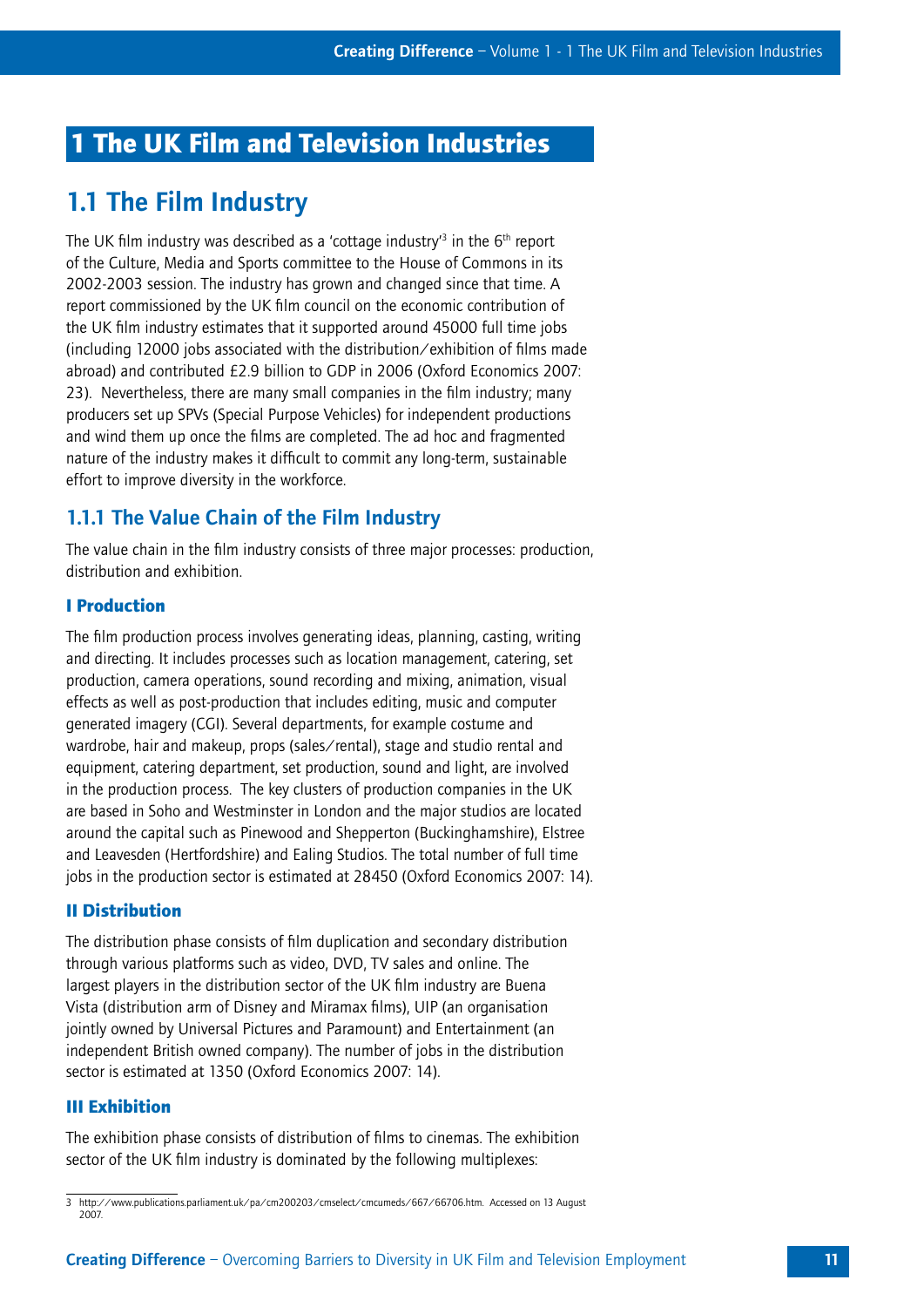Odeon<sup>4</sup> (over 100 cinemas), Cineworld<sup>5</sup> (73 cinemas and 758 screens) and Vue<sup>6</sup> (59 cinemas and 579 screens). The number of jobs in the exhibition sector is estimated at 3750 (Oxford Economics 2007: 14).

Apart from creating jobs and contributing to the GDP through ticket sales, the research conducted by Oxford Economics on the economic impact of the UK film industry identifies four areas on which the impact of the film industry has been significant, namely, 'promoting British cultural life, attracting tourists to the UK, supporting UK exporters, and generating sales of DVDs, CDs and other merchandise' (Oxford Economics 2007: 4). The following figures show the contribution of the UK film industry to the GDP, Exchequer and employment:

#### **Summary of the Economic Contribution of the Core UK Film Industry**

| <b>Channel of Impact</b>                     | <b>GDP</b> | <b>Exchequer</b> | <b>Employment</b> |
|----------------------------------------------|------------|------------------|-------------------|
| Direct                                       | £1510mn    | £436mn           | 33500             |
| Multiplier (Indirect and Induced<br>plus TV) | £1625mn    | $E420$ mn        | 33500             |
| British Film Box Office Effect               | £53mn      | £8mn             | 500               |
| Tourism                                      | £900mn     | £200mn           | 20000             |
| Promotion/trade                              | £20mn      | £5mn             | 700               |
| Merchandising                                | £235mn     | £105mn           | 6500              |
| Total                                        | £4343mn    | £1174mn          | 94700             |

(Oxford Economics 2007: 72)

Though the report cannot put a value on the impact of the UK film industry on the British identity, it concludes that the industry has a significant impact on it. This underlines the importance of a diverse workforce in the UK film industry who can contribute towards the shaping of the British identity.

#### 1.1.2 Training

A survey of the workforce in the UK film production sector undertaken by Skillset reveals that the average industry workforce is well-educated (Oxford Economics 2007: 26): 59% of the workforce is university educated with either a postgraduate qualification (15%) or an undergraduate qualification (44%). This compares with 28% of the population of working age in England who have qualifications of NVQ level 4 or above. 23% of the workforce has a graduate level qualification specifically relevant to the core UK film industry.

The training and education strategy laid out, after close consultation with the film industry, in the UKFC and Skillset report, *A Bigger Future,* reveals the perception across the industry that there is a shortage of courses that deliver the right mix of vocational skills to equip students to enter the sector (UKFC & Skillset 2003: 17). The key objective of the strategy is 'to ensure that the UK [film] industry is able to compete successfully in the European and global marketplace on the basis of world beating skills' (UKFC & Skillset 2003: 9) and focuses on the following four key areas: careers information, advice and

<sup>4</sup> http://www.odeon.co.uk/fanatic/about\_us/. Accessed 10 August 2007.

<sup>5</sup> http://www.cineworld.co.uk/Home. Accessed 10 August 2007.

<sup>6</sup> http://www.myvue.com/corporate/. Accessed 10 August 2007.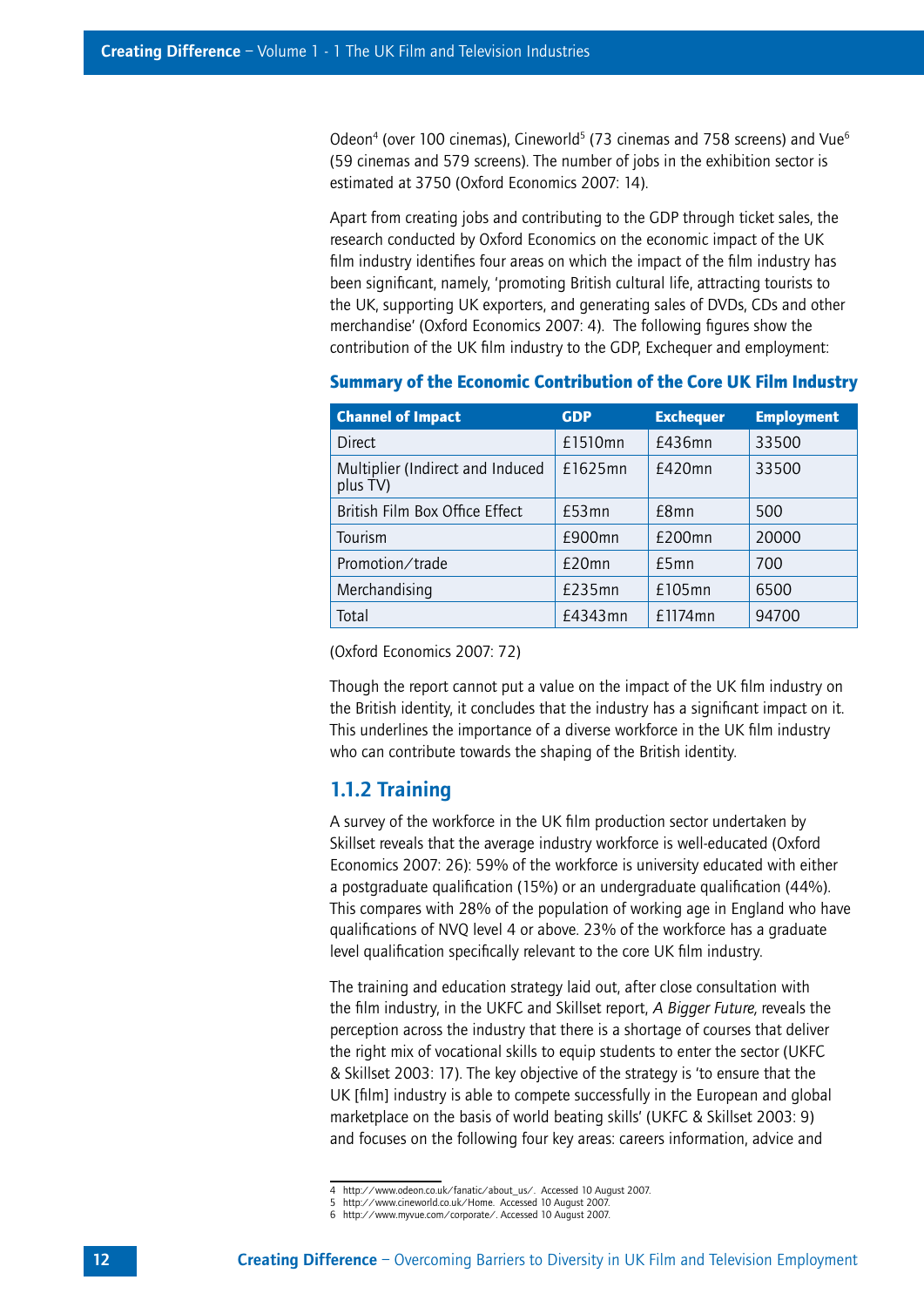guidance; further, higher and postgraduate education; new entrants, professional and company development; and collecting and analysing information.

A network of Screen Academies has been established that offers vocational courses where there is a shortage of skills in the film industry. A number of institutes offering high quality practical filmmaking courses were identified to form the network which is jointly funded by DfES and the industry (UKFC & Skillset 2003: 18) and comprises The Screen Academies at<sup>7</sup>: :

- The Arts Institute Bournemouth & Bournemouth Media School
- London College of Communication (part of the University of the Arts London) and Ealing Institute of Media (part of Ealing, Hammersmith & West London College)
- Napier University & Edinburgh College of Art
- The Film Academy (University of Glamorgan) and International Film School Wales (University of Wales Newport)
- The London Film School
- The National Film & Television School
- The Film Business Academy at Cass Business School, City University.

#### 1.1.3 Digital Future

Digitisation has a significant impact on all three stages of filmmaking: production, distribution and exhibition. The use of digital cameras in shooting has the potential to bring the cost of the shooting process down as it facilitates easier transportation of camera, does not require expensive film stock and allows the easy file transfer of the footage over the internet. In the post-production stage, there is a widespread use of digital technologies especially in the editing process and in special effects. During the distribution phase, the use of digital film stock could help retain the image quality of the film regardless of age. Since the cost of production and transportation of copies of a digital product is minimal, distribution companies could distribute duplications of a film to a large number of cinemas electronically (Pratt et al 2007: 14).

While digitisation helps to bring down the costs of filmmaking, some equipment is still expensive. For instance, digital cameras of broadcast quality and high quality editing equipment remain very expensive. Nevertheless, due to the benefits of digital technology, there has been a rise in their use. In post-production, there has been an increase in the use of Digital Intermediate process (DI) which scans and stores the entire film as one digital file on which all post-production works such as editing, special effects and colour correction can be carried out (Culkin et al 2005: 11). The DI process also offers a cheaper way to make a Digital Source Master (DSM) from which a range of formats such as high definition television (HDTV), DVD, broadcast television, internet streaming and Digital Cinema Distribution Master (DCDM) can be derived (Culkin et al 2005: 11).

A major factor holding back the digitisation process in film distribution and exhibition is the cost of introducing digital projectors in the cinemas as the burden of expense lies with the exhibitor but the benefit goes to the distributor

<sup>7</sup> http://www.skillset.org/uploads/pdf/asset\_7848.pdf?3. Accessed 11 September 2007.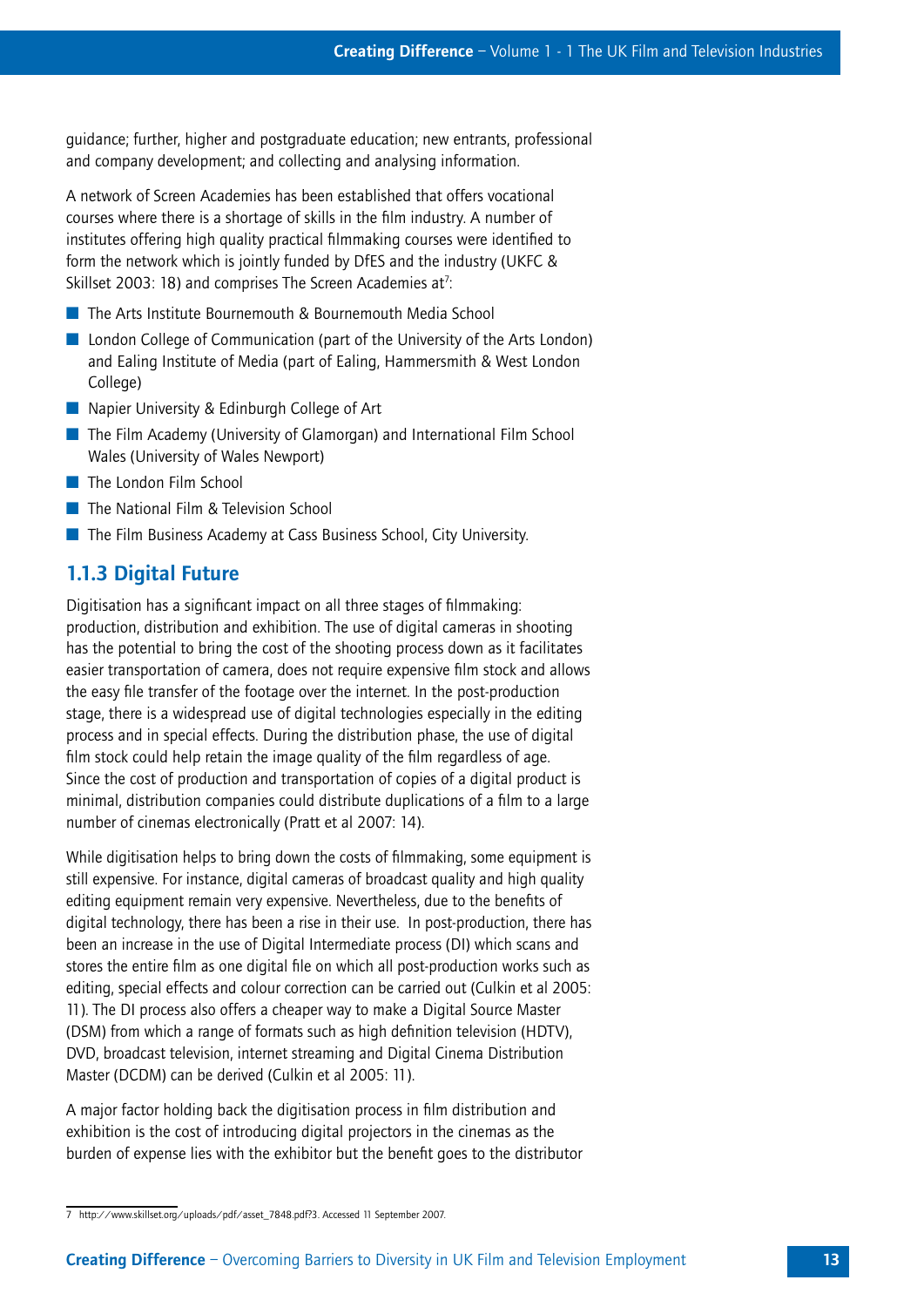(Pratt et al 2007: 15). In response to this, the UK Film Council has set up The Digital Screen Network (DSN) to broaden the range of films, especially specialised (or non-mainstream) titles, available to audiences across the UK $8$ . DSN comprises a network of 240 screens, located in approximately 200 cinemas.

The relatively lower costs of digital production and post-production have the potential to attract previously underrepresented groups into the industry. For example, the lower cost of equipment and editing software allow more people to make films and there are generally more avenues for their exhibition. Further investigation is needed to determine the extent of these developments.

# 1.2 The Television Industry and the Independent Production Sector

The UK television industry generates an annual revenue exceeding £9 bn which has a considerable impact on the economy (Ofcom 2006: 1). The Skillset employment census states that the number of people working in the independent production sector is 20950 up from 14900 in 2004 (Skillset 2004, 2006). The television value chain consists of those who generate the ideas and hold the copyrights, produce, broadcast or distribute programmes and the audience. The industry comprises terrestrial broadcasters (BBC One and Two, ITV, Channel 4 and Five) and digital, cable and satellite broadcasters (for example, Sky and Virgin media). BBC, ITV and Channel 4 also have their own limited number of digital channels.

#### 1.2.1 History

The BBC was founded in 1927 under a Royal Charter as a public service broadcaster. It is funded by the license fee paid directly by each television owning household. The BBC provides eight interactive television channels, ten radio networks, a website and an on-demand television service, BBC iPlayer (since July 2007)<sup>9</sup>. ITV, established in 1955, is a commercial broadcaster and generates its revenue mainly through advertising (Ofcom 2005: 6). In 1982, the founding of Channel 4 effectively ended the duopoly of BBC and ITV in UK television production as well as the broadcasting sector. Channel 4 is a commercial broadcaster which either commissions or buys all of its programmes and therefore a main force in the development of the independent sector.

The UK television industry is largely vertically integrated with most of the broadcasters except Channel 4 making a number of their own programmes. In addition to the programmes commissioned by Channel 4, The Communications Act 2003, which requires all public service channels to commission 25% of their non-news programmes from the independent production companies (IPCs), has also helped in making the television industry more robust by enabling the development of the sector. The evolution of digital television has further strengthened the UK television industry. Emerging technologies like video-ondemand, personal video recorder, interactive television and broadband have increased the scope of the UK television industry (AHRC 2005: 15).

<sup>8</sup> http://www.ukfilmcouncil.org.uk/cinemagoing/distributionandexhibition/dsn/. Accessed 30 September 2007.

<sup>9</sup> http://www.bbc.co.uk/info/channels/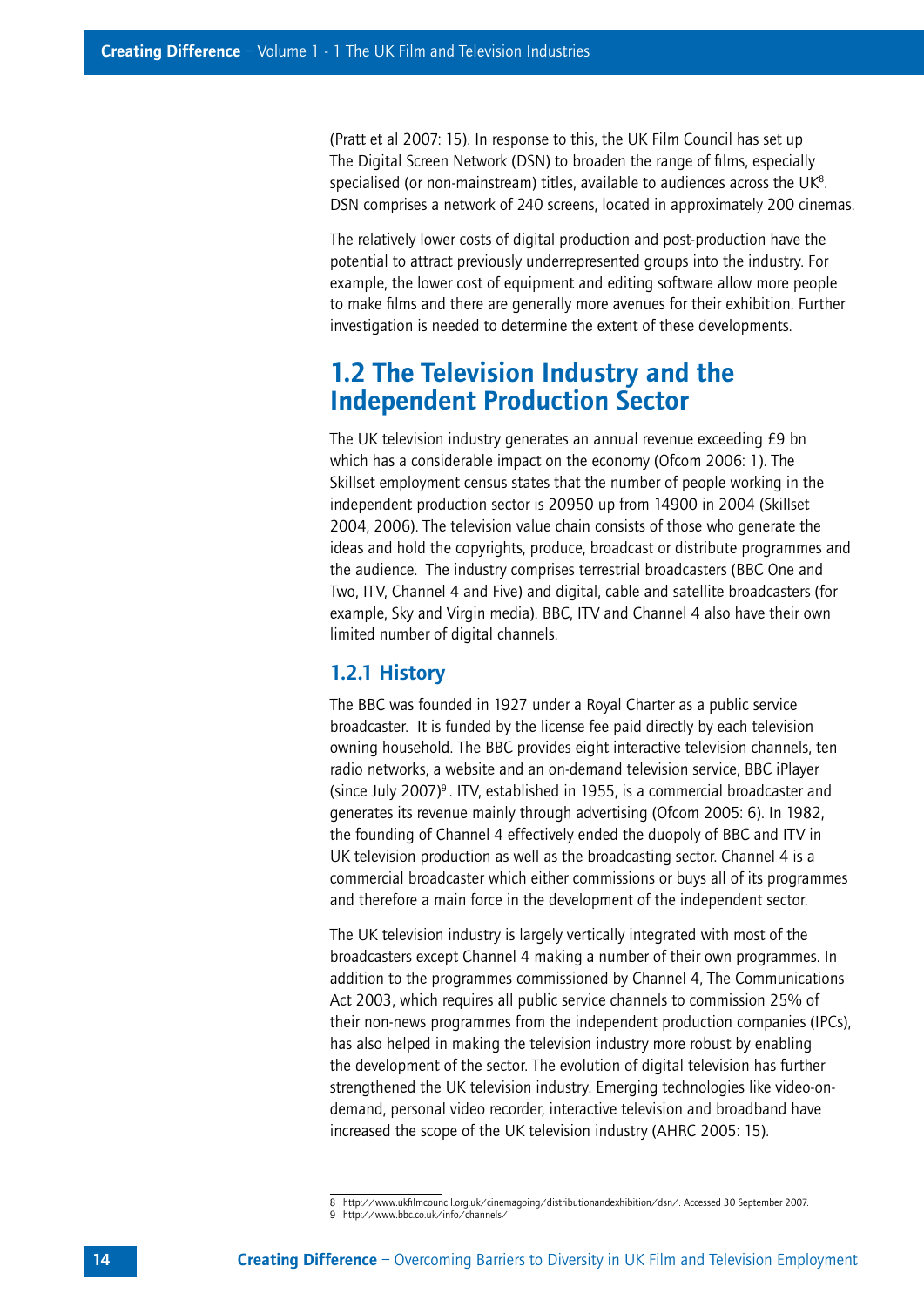#### 1.2.2 Business Model

Most independent productions are financed by the broadcasters on an agreed budget. The business model of the independent companies is described as '"cost plus" price production fee and only limited (if any) residual income from further exploitation rights' (Mediatique 2005: 8). The *Review of Television Production Sector* (Ofcom 2006: 13) identifies other sources of revenue for independent production companies such as sales to UK digital channels and international customers and the exploitation of secondary rights, which also contribute to the expansion of the sector. The Communication Act 2003 gave further rights to independent productions (See Section 1.2.3).

The film and audio visual industries comprise a large number (11000) of mainly small companies (IES 2004). In 2002, 96% of those in film and video production had fewer than ten employees (IES 2004: 23). 23% of independent production companies were 'one-man bands', increasing to 42% in the case of minority ethnic led independent companies.

There is a clear segmentation in the independent sector based on the size of companies. At the top end there are three companies with over £100m turnover in 2005: Endemol, HIT Entertainment and All3media (Mediatique 2005: 3). There is a middle order with many companies which generate a small albeit steady income. At the tail end, there are a large number of companies which depend on individual talented programme-makers for commissions.

#### 1.2.3 Opportunities and Barriers

The Communication Act 2003 made it mandatory for broadcasters to commission 25% of their non-news programmes from independent production companies. The BBC pledged another 25% to be open to external competition under its commissioning slate entitled Window of Creative Competition (WOCC) (Ofcom 2006: 9). Consequently there could be further growth in the number of independent productions made for the BBC. A key industry professional (see Glossary) states that ITV commissions 20-40% of its programmes from production companies; all of Channel 4 programmes are made by independents. These policy changes have led to further growth in the UK independent sector. A report commissioned by the BBC states that the sector has been growing, characterised by mergers, investments from private equity firms and by public market-listings (Mediatique 2005: 11). Hence the independent sector could have a crucial role to play in promoting diversity among the television industry workforce. Nevertheless, the independent sector is not regulated by any statutory body, unlike the broadcasters which are regulated by Ofcom. Therefore the independent companies do not have any regulatory obligation to implement diversity policies.

#### 1.2.4 Recruitment

The major broadcasters have large corporate structures and formal recruitment procedures. The growth of the independent production means that the sector is now made up of companies of different sizes in terms of both employment and turnover. Endemol, one of the biggest companies in the industry, has about 250 permanent staff and 800 people on project-specific contracts. Larger independent companies like Endemol and Talkback have human resources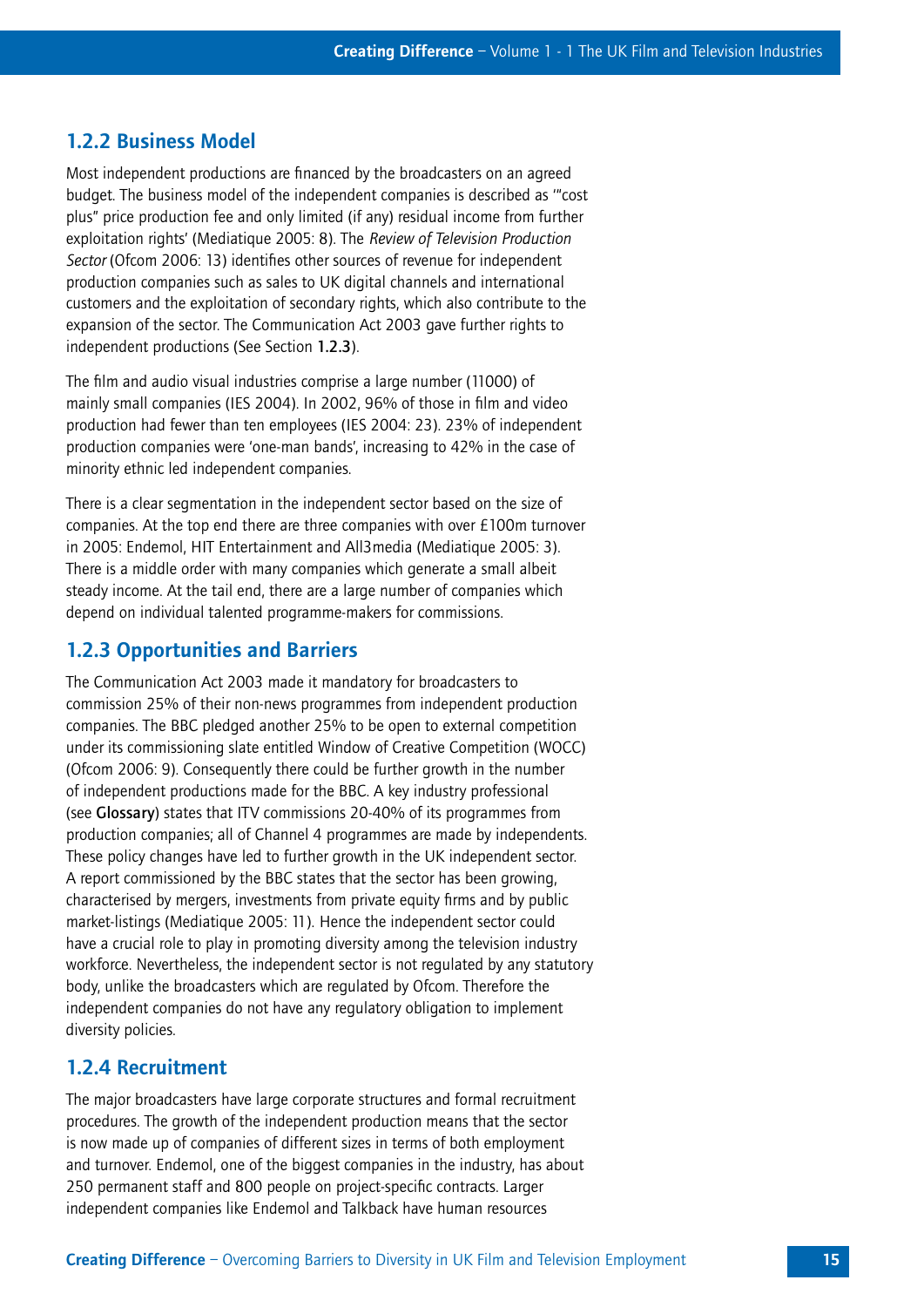departments which could help implement diversity policies and initiatives. Many smaller companies, according to a human resources professional, do not even give their staff contracts of employment. It would be difficult to implement diversity initiatives among the smaller companies, as this interviewee explains:

*It makes it sound like we've taken a step backwards in terms of the opportunities for introducing things like equal opportunities policies because small firms either can't or don't adhere to those kind of [practices] …a lot of them are employing, technically, illegally.*  (Human Resources Professional)

A permanent staff member of a small independent production company says that the company expands and contracts according to the number of programmes that are made at any one time. The company has 7 permanent staff members, but during their busiest period, they may be making 4-5 programmes and will have around 25 members of staff working in the office, including producers, directors, assistant producers, researchers and occasionally editors. More crew members, such as technical staff, are hired as and when their services are required. A key sector professional (see Glossary) claims that the high turnover of staff and the casualised workforce make it difficult for small companies to implement diversity initiatives and policies.

#### 1.2.5 Training

With the deregulation of the industry and the growth of the independent sector. the responsibility for training shifted from the broadcaster to the individual, as this key sector professional explains:

*... [until] 20 years ago, the BBC employed and trained everybody in the technical areas. That doesn't happen any more. And whilst independent access and the freeing up of television have been good in many ways, there is always a downside to everything.* 

Since the independent companies hire the majority of their workforce from a pool of freelancers, the responsibility for training is now largely with the individual. The bigger independent companies have departments responsible for training and development but most of the smaller companies do not train their employees. The high cost of training could pose an obstacle for some people aspiring to enter the sector. This is another barrier to diversity as aspirant new entrants from marginalised groups might not be able to gain work experience. In recognition of this, some broadcasters have developed schemes, discussed in detail in Volume III.

#### 1.2.6 New Platforms

Recent advances in digital technology are driving widespread changes across the television industry. Interactive and mobile television are two recent innovations which have come about as a result of digitisation. Interactive television allows viewers to interact with the broadcasters, such as participating in quiz shows and games (AHRC 2005: 13), and offers greater convenience for the viewer on what, when and where they watch.

Interactive and mobile television is leading the development of new business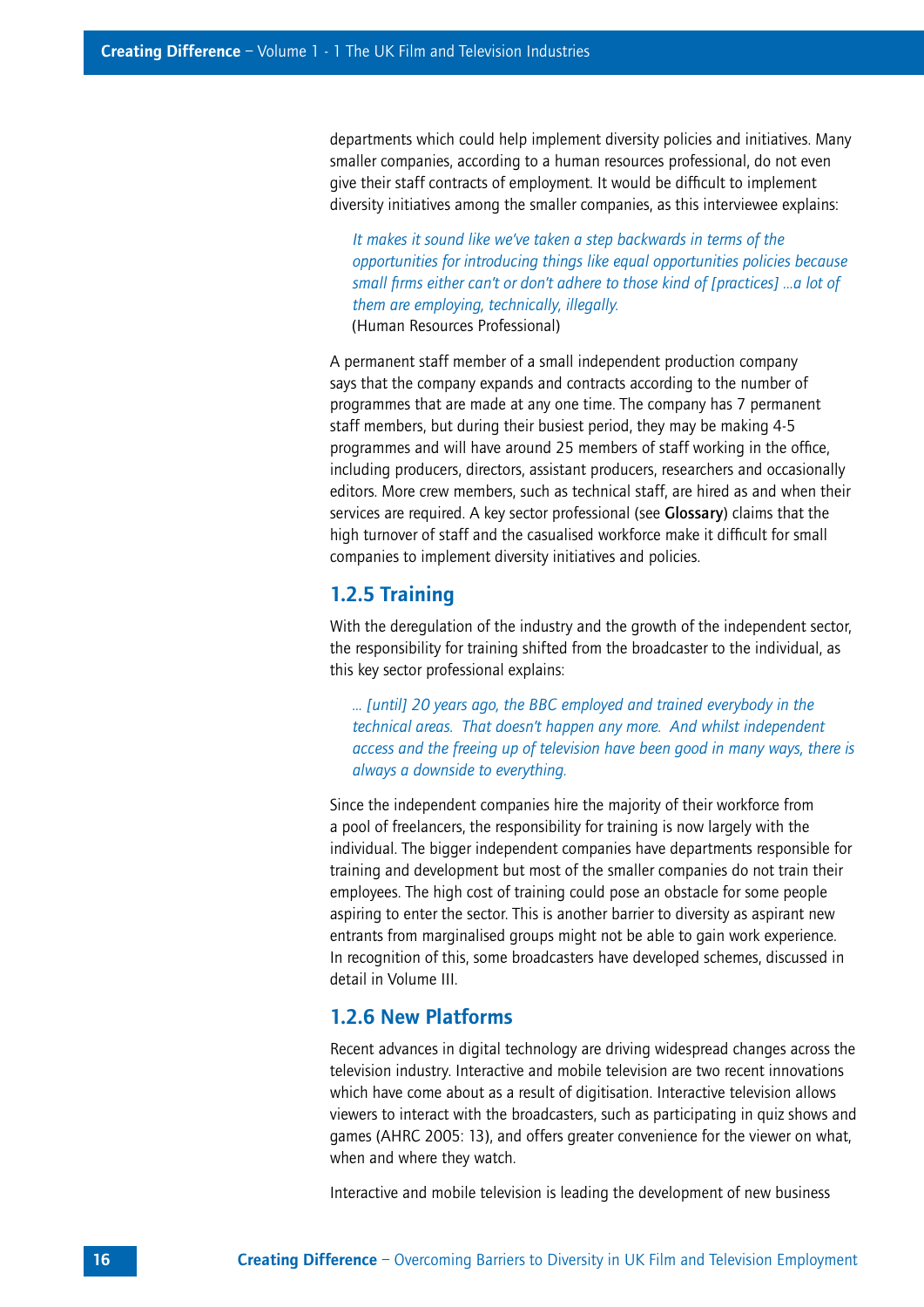models. Independent production companies are a major source of their content: 35% of IPCs surveyed in early 2005 had produced interactive programming in the previous year and all companies with revenues of more than £20m annually did so (Mediatique 2005: 14). Interactive television is now an important and growing sub-sector of broadcasting. Its revenues are forecast to increase to £2bn by 2008. These changes will help the IPCs as they play a more powerful role in the commissioning process, with broadcasters seeking to retain the rights of interactive formats.

The relatively lower costs of digital production and the increased opportunities provided by digital broadcasting may have the potential to attract previously underrepresented groups into the industry. For example, there are generally more avenues for the exhibition of media contents and the lower cost of broadcasting quality equipment may allow more people to make programmes. Further investigation is needed to determine the extent of these developments.

# 1.3 The UK Film and Television Workforce

The sector is characterised by a mainly freelance workforce. The term 'freelancer' is widely used in the film and television industries. In Skillset's research, freelancers are defined as those on contracts of less than 365 days whilst permanent or long-term contracts are defined as of 365 days or more (Skillset 2003, 2005a). This project also adopts these definitions. Many professionals in the media sector in the UK also identify themselves as freelancers. Their experience of employment and careers is explored in Volume II section 2.2.

Broadcast television is made up with a relatively high proportion of workers on permanent contracts (79%) (Skillset 2005a: 51) and 73% of those in broadcast television work exclusively in that sector (Skillset 2005a: 31). On the other hand, 61% of those in independent productions are freelance or sole traders (Skillset 2005a: 50)<sup>10</sup> and 51% work in more than one sector (Skillset 2005a: 31).

The employment of most professionals in the film industry is not regular. Work is project based and Skillset figures show that the majority of professionals working in production (63%) do so on a fixed term contract that lasts only for the duration of a film (2005b: 14). Blair provides survey evidence from employees on her case study feature film which shows that the average length of projects they had completed in the previous year was 7.3 weeks (2000: 121). Furthermore they had completed an average of five projects in the same period which gives some indication of how frequently they re-entered the labour market. In the Film Production Workforce Survey, only 11% of the respondents were permanent employees and 74% worked in other audio visual sectors in the previous year, most commonly in broadcast television or commercials (Skillset 2005b: 12, 13). Therefore, it seems that the workforce in broadcast television is the most permanent whilst those in film production are most likely to be freelance and are involved in work in other audio visual sectors including television. This is also borne out in the interviewees' experience. Those working for the broadcasters tend to be permanent or long-term employees whilst those in independent

<sup>10</sup> The Financial Services Authority states that 'a sole trader operates as an individual without the use of a company structure or partners and has sole responsibility for the actions of the business. Business finances cannot be separated from personal finances insofar as the sole trader has unlimited personal liability and is personally responsible for any liabilities incurred by the business'. http://www.fsa.gov.uk/Pages/Doing/how/application/glossary.shtml. Accessed 9 July 2007.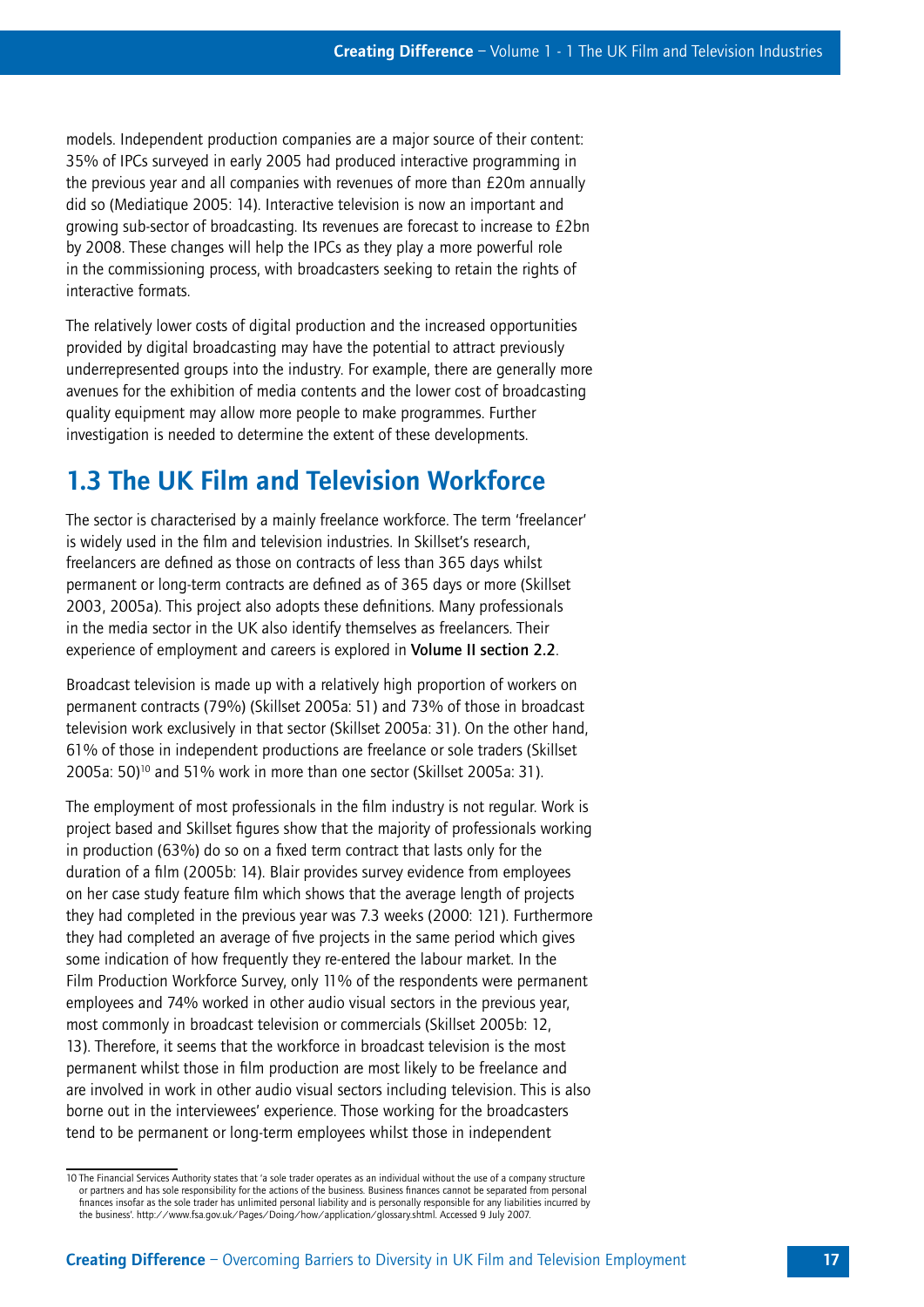production companies are more likely to be freelancers; both groups usually focus on television productions. Interviewees in film production are most likely to be freelancers and often cross over to other audio visual sectors including television.

This report adopts the definitions of employee/employer given by the Inland Revenue which are based on answers to a list of questions<sup>11</sup>. The employers/ owners of very small IPCs face many similar experiences to freelancers (e.g. casual work contracts, high risk employment). Company owners are also included in the research in order to compare and contrast their experiences with employees (including freelancers and the self employed).

Previous research evidence shows that a majority of the UK film and television workforce is freelance and is lacking in diversity (see Volume I section 2 and Volume II section 1), this research aims to explore the relationship between these two characteristics of the sector. It also examines the impact of industry structure and recruitment practices on the careers of the predominantly freelance workforce (see Volume II sections 2).

- Can someone tell them at any time what to do, where to carry out the work or when and how to do it?
- Can they work a set amount of hours?
- Can someone move them from task to task?
- Are they paid by the hour, week, or month? • Can they get overtime pay or bonus payment?
- 

- Can they hire someone to do the work or engage helpers at their own expense?
- Do they risk their own money?
- Do they provide the main items of equipment they need to do their job, not just the small tools that many employees provide for themselves?
- Do they agree to do a job for a fixed price regardless of how long the job may take?
- Can they decide what work to do, how and when to do the work and where to provide the services? • Do they regularly work for a number of different people?
- Do they have to correct unsatisfactory work in their own time and at their own expense?

http://www.hmrc.gov.uk/employment-status/index.htm#1. Accessed 20 March 2006.

<sup>11</sup> In order to determine the nature of a contract, it is necessary to apply common law principles. The courts have, over the years, laid down some factors and tests that are relevant, which is included in the overview below.

As a general guide as to whether a worker is an employee or self-employed; if the answer is 'Yes' to all of the following questions, then the worker is probably an employee:

<sup>•</sup> Do they have to do the work themselves?

If the answer is 'Yes' to all of the following questions, it will usually mean that the worker is self-employed: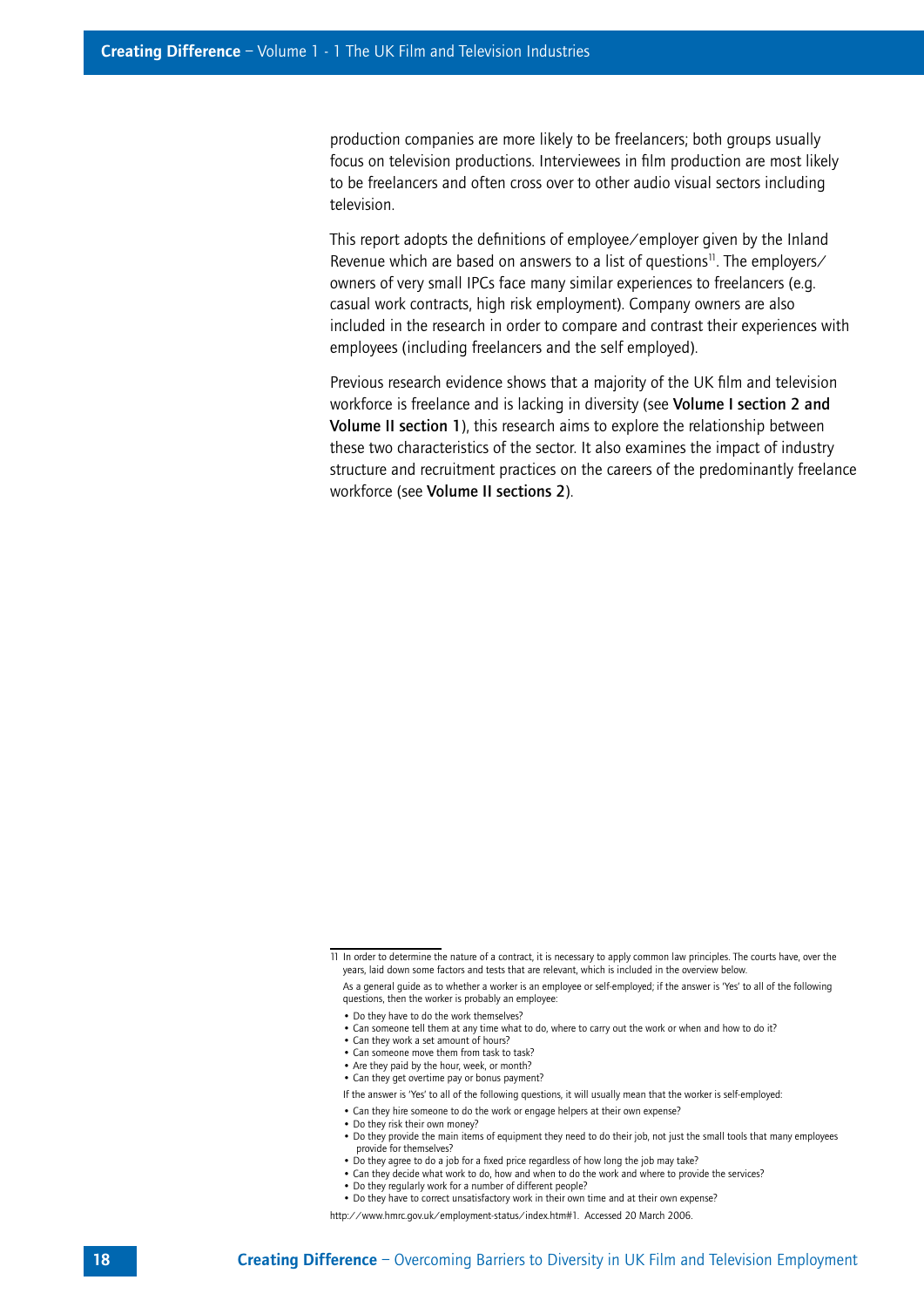# **2 Diversity: Defining the Terms**

# 2.1 Diversity

Diversity is an elusive term. The Chartered Institute of Personnel and Development (CIPD) states that:

*Diversity is valuing everyone as an individual, whether they are an employee, a customer or client, or another stakeholder.*

*The starting point for good diversity management is valuing and celebrating 'difference' as an asset because everybody is different and unique... Through good diversity management based on these values and celebrating 'difference', employers can access unique mixtures of talent, skills and experience, that can make valuable contributions to business performance.*  (CIPD 2006: 2)

There is a range of demographic characteristics that may define an individual: ethnicity, gender, sexuality, disability, religion, age, social and economic background, and regional and national identities (UKFC 2003: 8). Much of existing research focuses on cultural diversity which is generally interpreted as ethnicity (see Volume I section 3). Key sector bodies also tend to limit their diversity agenda. For instance, the UKFC focuses on ethnicity, gender and disability (2003: 8-10). During the scoping study of the current research, through examining existing research and the opinions of representatives from the key sector bodies, disability, ethnicity, gender, geographical regions and age emerged as the main demographic and personal characteristics influencing the lack of diversity of the sector's workforce. In 2.2-2.7 below, existing contexts in relation to each of these issues in the UK film and television industries are examined. The case for diversity is then explored in Volume I 2.8.

The film and television industries workforce does not reflect the diversity of the British population. This has been clearly acknowledged by the lead bodies in the UK Industry (BECTU 2000, Pact<sup>12</sup>, Skillset, UKFC 2003, BFI 2001, BSAC 2001). These organisations, along with key broadcasters, have committed themselves through mission statements, policies, strategies, action plans and working groups to work towards greater diversity in the industry. Some success is claimed in the portrayal of diversity in industry output and in meeting workforce targets (IES 2004). The impact of initiatives by industry lead bodies and broadcasters is the subject of Volume III.

# 2.2 Disability

Disability can be defined in different ways. The Disability Discrimination Act (1995) relies on a definition of physical or mental impairment that has an adverse effect on someone's ability to carry out day to day activities. However, organisations such as the BFI adopts a wider 'social model', which refers to the loss or limitation of opportunities to take part in the normal life of the community on an equal level with others due to physical and social barriers 13.

12 See IES (2004).

<sup>13</sup> Disabled People's International 1981 cited in http://www.bfi.org.uk/education/teaching/disability/thinking/medical. html. Accessed 13 August 2007. See also BFI (2002: 3).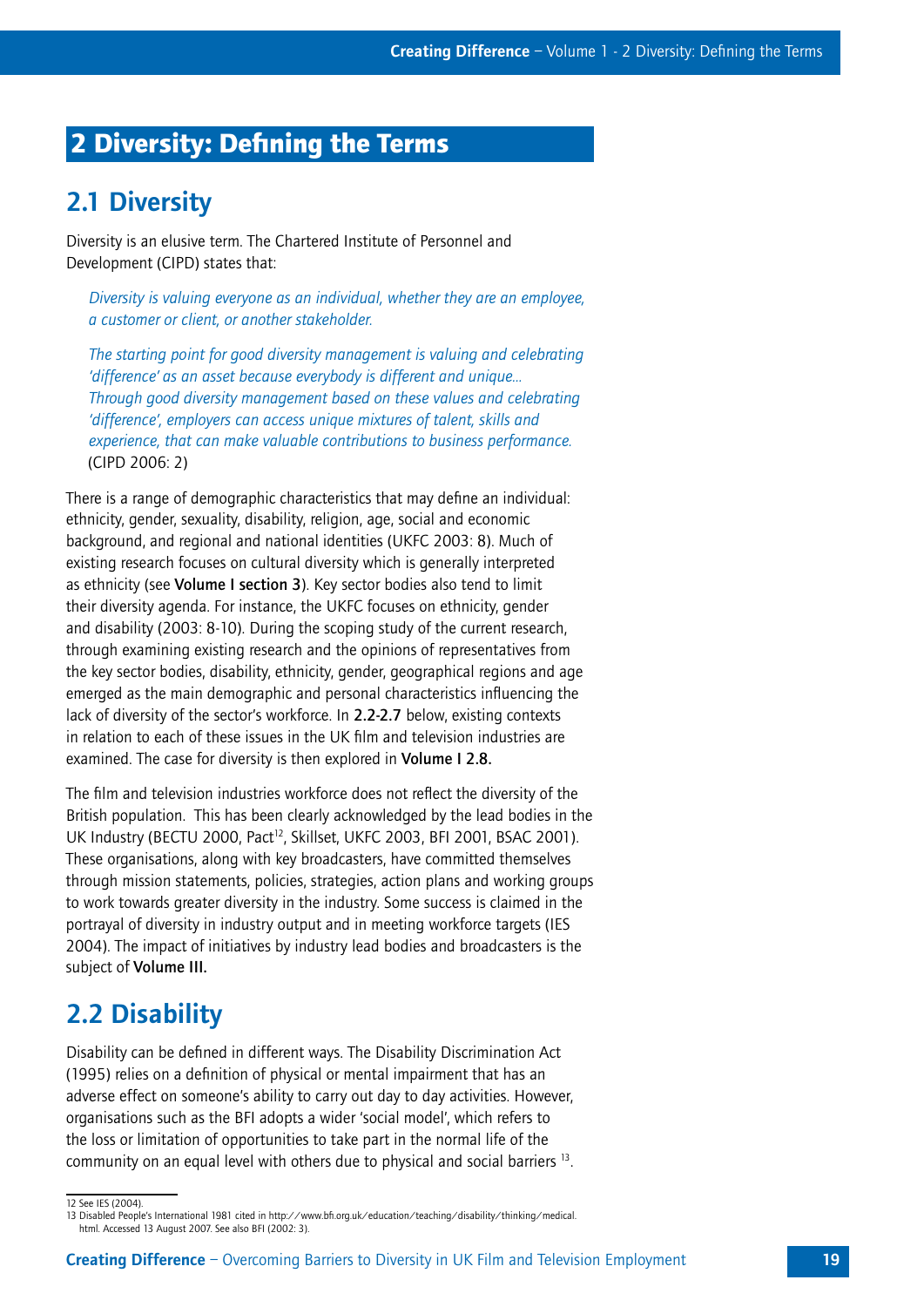The UK government passed a further Disability Discrimination Act (2005) promising a proactive approach from public sector employers. The barriers faced by disabled people in the labour market include organisational, physical and attitude issues. They are also more likely to be unemployed, economically inactive, earn less and leave the labour market earlier than non-disabled counterparts (Roulstone & Warren 2006: 117). Post 1995 labour market policies that affect the disabled have been criticised for 'attempting to construct disability benefit recipients as part of the reserve army of labour' rather than catering to their needs (Grover & Piggott 2005: 714-715).

The number of disabled workers in the film industry is very low, standing at somewhere between 2% (Skillset 2005b: 28) and 0.8% (UKFC 2003: 8). This compares with 12% in employment as a whole (Disability Rights Commission estimate). The proportion of disabled employees in the audio visual sector as a whole has remained unchanged since 2001 at 0.8% - well below the national average (UKFC 2003: 8). However, it is likely that this is an underestimate and that there is under self-reporting in an industry dominated by freelancers due to the stigma attached and the fear of losing employment opportunities<sup>14</sup>. There is little incentive for many practitioners to declare their disabilities unless they are visible.

Disability is an under-researched area in relation to the UK film and television industries15. *Frames: Interrogating Disability in the Media* (Pointon and Davies 1997) is an early collection of essays that examines representation as well as employment, training and the development of a disability arts movement in the UK. There has been no major research project in the UK focusing on disabled workers in the film and television sector.

# 2.3 Gender and Family Status

A 1995 UNESCO report asserts that 'gender patterns in media employment are shifting' but notes that the upper echelons of the media have not been 'feminised' (Gallagher 1995: 1). In other words, women were excluded from editorial and decision-making positions. The main issues affecting women cited in the report included stereotyped attitudes and working conditions (Gallagher 1995: 53-56). Hakim (2006) argues that despite equal opportunities and family friendly policies, the pay gap, glass ceiling and occupational segregation for women continue.

The combination of gender, class, ethnicity and social divisions is equally valid as an analytical category in relation to women's employment experience (Warren 2003: 605-606). For instance, there is a growing number of (privileged) women who are 'increasingly adopting more typically male-like labour market behaviour; working full-time with largely uninterrupted relationships with the labour market' usually remaining childless or delaying motherhood (Warren 2003: 607).

Women account for 45% of the UK's working population (UKFC 2003: 9). Just one third of the film industry's workforce is female, with the proportion varying widely by occupational group, from 89% in makeup and hairdressing to 8% in

<sup>14</sup> See Loughran (2006) for a discussion of the disability forum amongst BBC staff.

<sup>15</sup> A research conducted in Australia with similar approach to the current project was documented in Goggin & Newell (2003).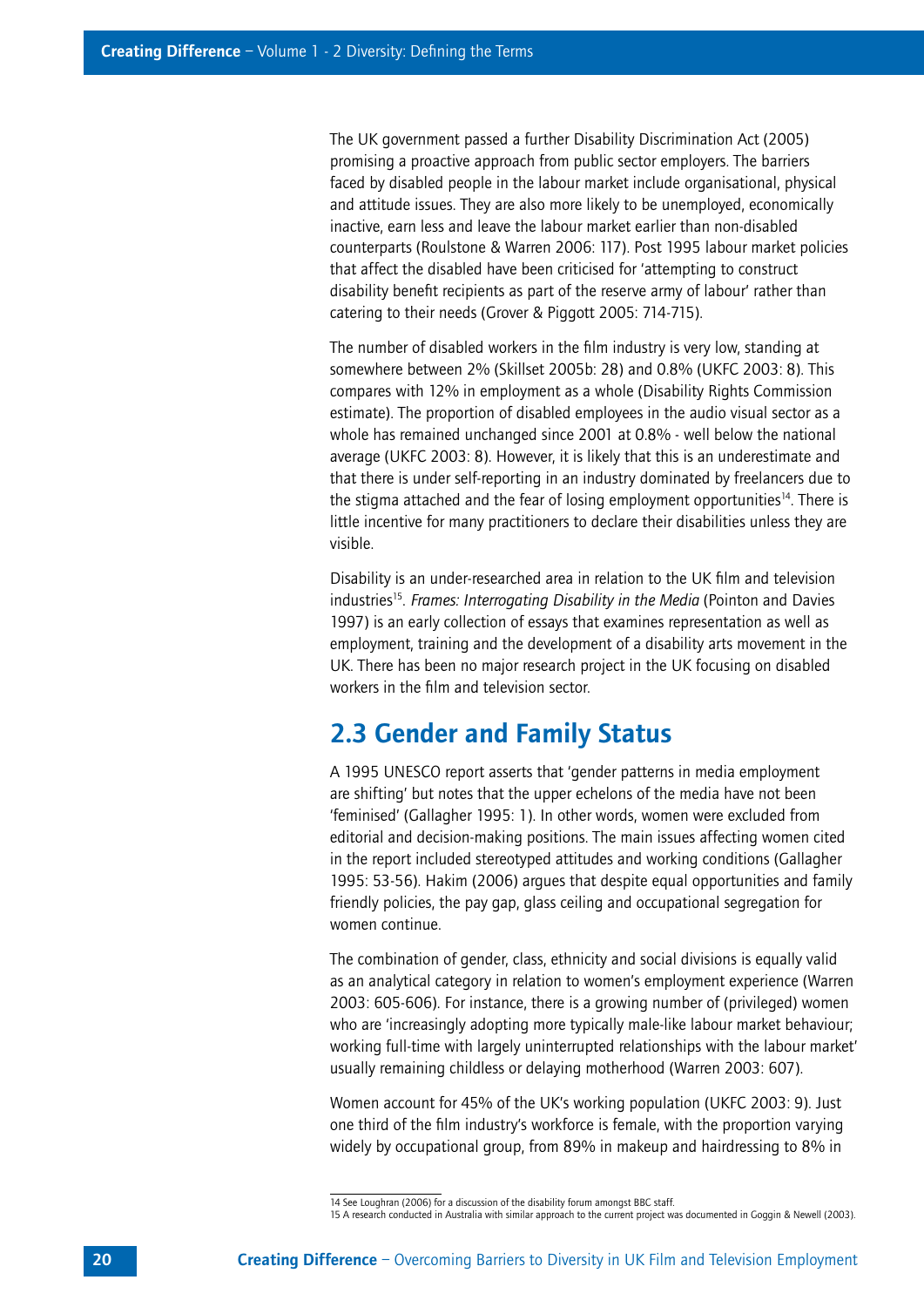lighting, 11% in sound and 10% in camera (UKFC 2003: 9). An analysis carried out by the BFI found that of 350 films made in the UK in 2002, only 8 were directed by women (UKFC 2003: 9). Women also earn lower weekly rates than men (Skillset 2005b: 13). In addition, women working in film are less likely than men to be married or living as part of a couple (44% compared to 69%). They are less likely to have dependent children under 16 (21 compared to 39%) (Skillset 2005b: 12). Perhaps reflecting the itinerant nature of an industry which requires production staff to work away from home for long periods of time, 39% of the film production workforce are single and 67% have no dependent children (Skillset 2005b: 29). This report examines women media professionals' experiences in Volume II 1.2.

# 2.4 Ethnicity

BSAC defines ethnic minorities as 'Black and Asian communities living within the UK including South Asians, Afro-Caribbeans, Chinese and Vietnamese, as well as other non-English language communities' (BSAC 2001: 10). An alternative definition is 'visible minority groups' as many such groups are (native) English speakers making a definition based on linguistic differences redundant. UKFC provides another alternative, 'an individual's identification with a group sharing any or all of the following – nationality, lifestyles, religion, customs and language' (2003: 20), which is the one more appropriate to this project.

Ethnic minorities make up 8% of the UK population (Cabinet Office 2003: 4); most live in the major cities, particularly London (Dorsett 1998). There are variations in the experience of the different groups. For instance, Indians and Chinese are out-performing whites in schools and the labour market while Pakistanis, Bangladeshis and Black Caribbeans are doing less well (Cabinet Office 2003: 4). The class backgrounds, educational achievement, geographical locations and discrimination against minority groups are some of the factors thought to account for the differences (Cabinet Office 2003: 6-7).

The clear majority of the film industry workforce is white. Although 4.6 million people living in the UK are from minority ethnic groups and they are keen cinema-goers (comprising 12.8% of UK cinema audiences), they make up only 1.6% of the film and video production, 4.3% of the film and video distribution and 23% of the film exhibition workforces (UKFC 2003: 9-10) against a national average across all business sectors of 6.1%. In London which is home to almost 50% of the UK audio visual industry and where 30% of the population is from minority ethnic groups, only 12% of the sector workforce is drawn from these groups (BSAC 2001: 10, UKFC 2003: 9). At senior decision-making levels in Channel 4, ITV and the BBC, there were even fewer black and Asian professionals in 2000 than there had been ten years earlier (The Commission on the Future of Multi-Ethnic Britain 2000: 161).

These broad figures do not reflect the uneven distribution of minority staff across the sector: 22% and 18% as box office and kiosk attendants, 1% in production, 2.8% in animation, 3% in wardrobe/costume, 3% in makeup and hair, 5% in camera and sound and 7% in lighting (UKFC 2003: 10).

The Parekh Report (The Commission on the Future of Multi-Ethnic Britain 2000: 167) suggests that problems of onscreen representation of ethnic minority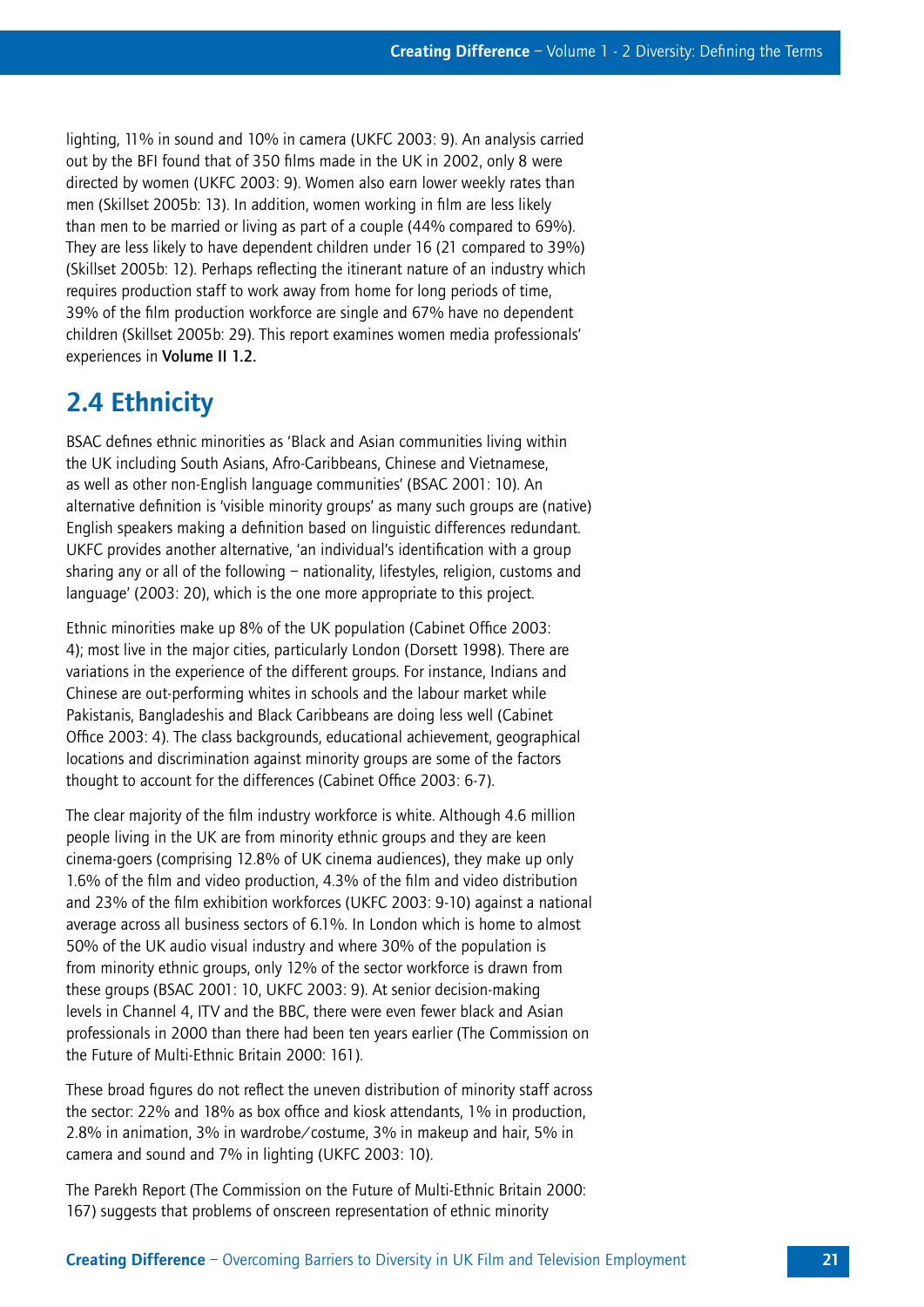groups are connected with organisational and employment issues behind the scenes, where the television industry is predominantly white. Creeber (2004: 27) argues that the BBC fails to reflect local, linguistic, racial, cultural and religious differences in an attempt to assert one form of 'Britishness'.

# 2.5 Geography

The UK replicates trends across the developed world: old industrial areas have been in decline since the 1970s due to the move towards flexible labour markets and the restructuring of the regions. There have been mass redundancies and high unemployment for workers employed in the coal, steel and shipbuilding industries (Danson 2005). On the other hand, there has been a rise in the numbers employed in occupations in the service, creative and cultural industries including the media. Individuals from 'the old industrial areas (OIAs)' (Danson 2005: 285) may now lack the skills and experience to find work in the new economy.

The production centres for the UK film and television industries are based primarily around London and the South East (Soho, the London studios to the west of Greater London, Hertfordshire and North London). 58% of Skillset's 2005 Film Production Workforce Survey respondents lived in London, with a further 20% in the South East (2005b: 12). The concentration of the studios, production companies and broadcasters in the South East has been a longstanding feature of the sector although little research has been done on its effects on the labour market. The high cost of living in and around London, for instance, can be an exclusionary factor.

# 2.6 Age

Age discrimination regulations came into effect in October 2006 in the UK to prevent discrimination on the grounds of age right across the spectrum. Britain has an ageing population. In 2003*,* the government figures showed that the number of people aged over 65 had risen from 10% of the population in 1950 to about 17% and was set to continue to dramatically increase to 25% by 2033 (Lewis and Goldman 2005: 10).

Age relates with other personal characteristics such as gender and disability. For instance, Duncan and Loretto (2004) suggest that there are gender dimensions of ageism in the UK: all age groups are affected but women, particularly those from the younger and older age categories, experience ageist attitudes concerning their appearance or sexuality.

With the exception of Skillset's statistical data, age and employment in the UK film and television industries is an under-researched area. Although there is criticism that the media industry places emphasis on youth (Creamer 2006), the mean age of the respondents of Skillset's film production workforce survey was 40.6, with 79% aged 49 or under (Skillset 2005b: 25). 21% of the survey respondents of the Skillset research were aged 50 or over and only 3% were aged between 16 and 24 (compared to 16% of the UK workforce as a whole); the film industry workforce was older than the audio visual workers captured by the 2003 Skillset *Audio Visual Industries Workforce Survey* (Skillset 2005b: 25). These statistical data contradict the notion that the media industry focuses on youth.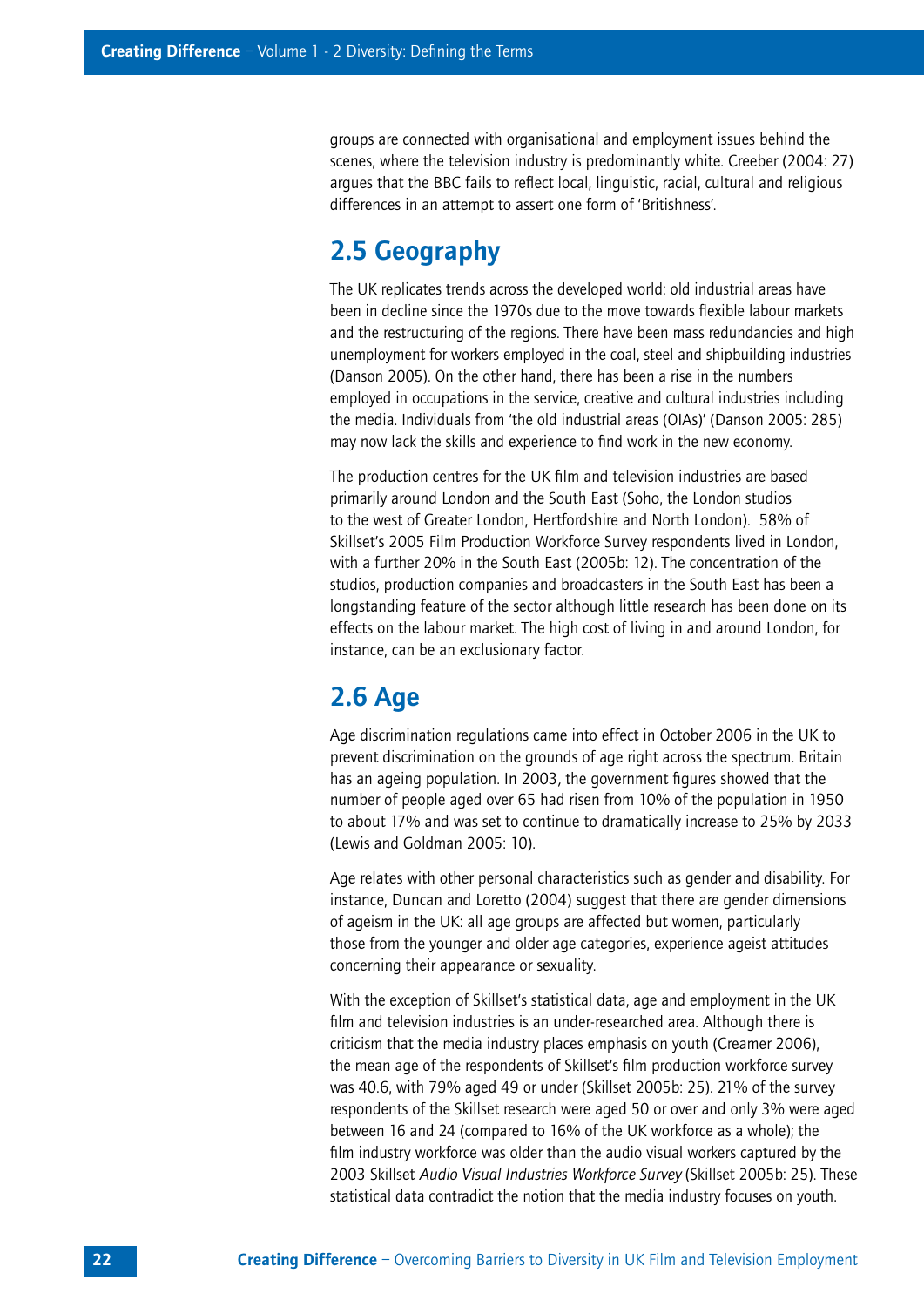# 2.7 Social Class

Class is a much researched and discussed sociological term (Therborn 2002, Sorensen 2000, Kivinen 1989, Muravchik 1981). Yet, it seems to be subsumed under race and gender as a subject of contemporary debate on diversity (Nesbit 2006). Class divisions have not disappeared from British society (Mount 2006). On the contrary, there has been a surge of the numbers of the rich and the level of their wealth since 1989 and Britain is the second most polarised society after the United States (Lansley 2004).

Volume II 1.6 examines class in detail. Socio-economics is central to diversity within the sector. For many prospective employees the only route into the film and television industries is through 'internships' which often means working for free or for very little pay (Hold the Front Page 2007, Pact 2007). 29% of the companies in the independent production sector surveyed in the IES report (2004: xii) used or were made up of unpaid workers and working for free was also more common amongst those from minority ethnic backgrounds. Candidates who cannot fall back upon parental or family support while trying to break into paid employment and who live permanently outside of the South East of England are likely to be excluded as a result. Much of the work in the sector is project based and unstable and many freelancers experience periods of unemployment (Skillset 2005b: 13). Individuals from marginalised groups may therefore be deterred from a career in the media industries due to the economic insecurity. It may be argued that white practitioners from lower income households are equally likely to face this barrier though the Joseph Rowntree Foundation's study shows that poverty rate of British minority stands at 40%, twice compared to the White British population<sup>16</sup>.

# 2.8 The Case for Diversity: Business, Creativity and Employment

The UK Film Council recognises diversity as vital to the film industry, which is the rationale behind their strategic framework document *Success Through Diversity and Inclusion* (2003: 10):

*If the sector really is to maximise its creative potential, it must create a culture that supports diversity and equality, levelling the playing field to enable the full and active participation of filmmakers from under-represented or disadvantaged groups. Experienced practitioners from under-represented groups should also be able to gain fair access to opportunities to work and develop their careers. It makes good business sense to ensure that talents are not marginalised, excluded, under-used or wasted on the basis of the ethnicity, gender, disability, sexuality, religion, age, geographical location or economic status of any individual.* 

This section examines the business, creativity and employment dimensions in the case for diversity further. In the CIPD initial survey report *Diversity in Business*, five top drivers for diversity are suggested by 285 individuals who are involved in diversity management in UK organisations  $(2006:3)^{17}$ :

<sup>16</sup> See http://www.jrf.org.uk/knowledge/findings/socialpolicy/sprN48.asp, http://www.poverty.org.uk/03b/index.shtml and http://www.jrf.org.uk/pressroom/releases/300407.asp. Accessed 18 June 2007. 17 See also CIPD (2007: 7)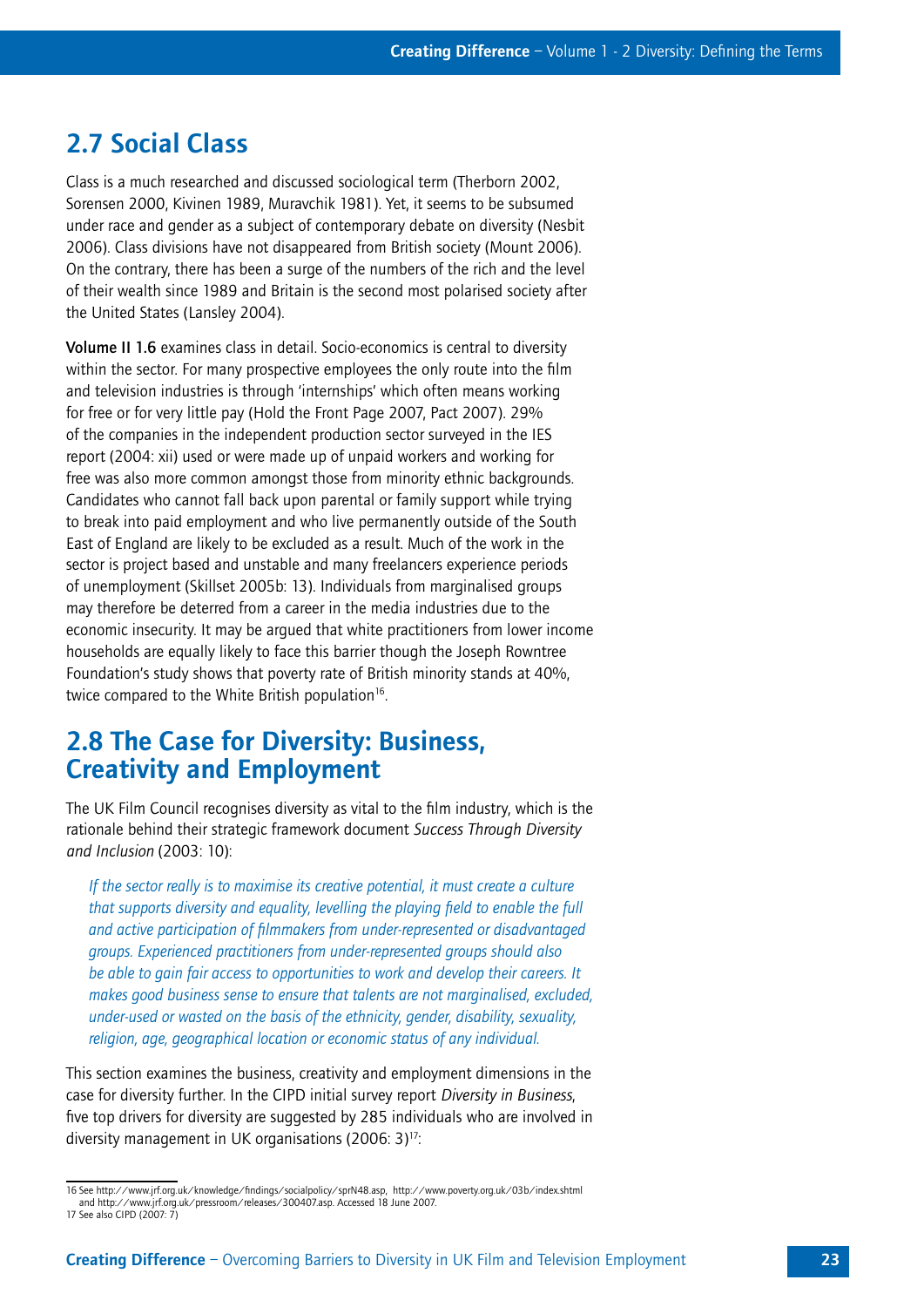|                                   | <b>Percentage of Respondents</b> |
|-----------------------------------|----------------------------------|
| Legal Pressures                   | 68                               |
| To Recruit and Retain Best Talent | 64                               |
| Corporate Social Responsibility   | 62                               |
| To be an Employer of Choice       | 62                               |
| Because it Makes Business Sense   | 60                               |

The main reasons for diversity appear to be linked to the ability to do better business and to recruit talented employees. The report also confirms that organisations that acknowledge both the importance of legislation and the business case show higher levels of sophistication in their approach to diversity management (CIPD 2007: 9).

The UK Film Council states that there is a sound business case for diversity:

#### *Diversity… is one area where we need to do much more across the sector – not only because it's the right thing to do but because it makes good business sense both creatively and economically.*

Tim Bevan [Chair, Leadership on Diversity in Film Group, UKFC].

(UKFC 2003: 2)

In 2002, the UK Television industry had a turnover of £13.4bn (Cambridge Econometrics 2005: vii). A study conducted in 2004 showed that the UK film industry contributed £3.1bn to the national GDP and employed 31000 people (Oxford Economic Forecasting 2005: 1-2). Exports from film and video industries in the UK were worth £581 million in 1998, rising to £653 million in 1999 (DCMS 2001: 3). Consumer spend on film and video also grew year on year through the 1990s (£1941 million in 1994 to £3023 million in 1997) (DCMS 2001: 6).

Ethnic minorities constitute 8% of the UK's population. An estimated 80% of them are between the ages of 16-35, have significant wealth and contribute £32 billion to the economy (Cabinet Office 2003: 4, BSAC 2001: 10). Disabled people in the UK have £80 billion worth of spending power<sup>18</sup>. According to the Employers Forum on Disability Survey in 2006, 82% of disabled customers in the UK took their business to a more accessible competitor the previous year<sup>19</sup>. The proportion of the UK population over 65 years old was about 17% in 2003, compared to 10% in 1950 and set to continue to increase (Lewis and Goldman 2005: 10).

Amongst the consumers/audiences, the proportion of women, ethnic minorities, disabled individuals, the young and older people makes a compelling case for the film and television industries to consider their different needs. The BBC recognises class and regional differences and 'other key communities of interest' in the UK audience (BBC 2005). This underlines the need for diversity in programming and among the workforce.

There is further evidence that some of these underserved groups are avid consumers of media products. Members of minority ethnic groups go more

<sup>18</sup> http://www.realising-potential.org/your-business-case/. Accessed 8 August 2007. 19 http://www.realising-potential.org/your-business-case/. Accessed 8 August 2007.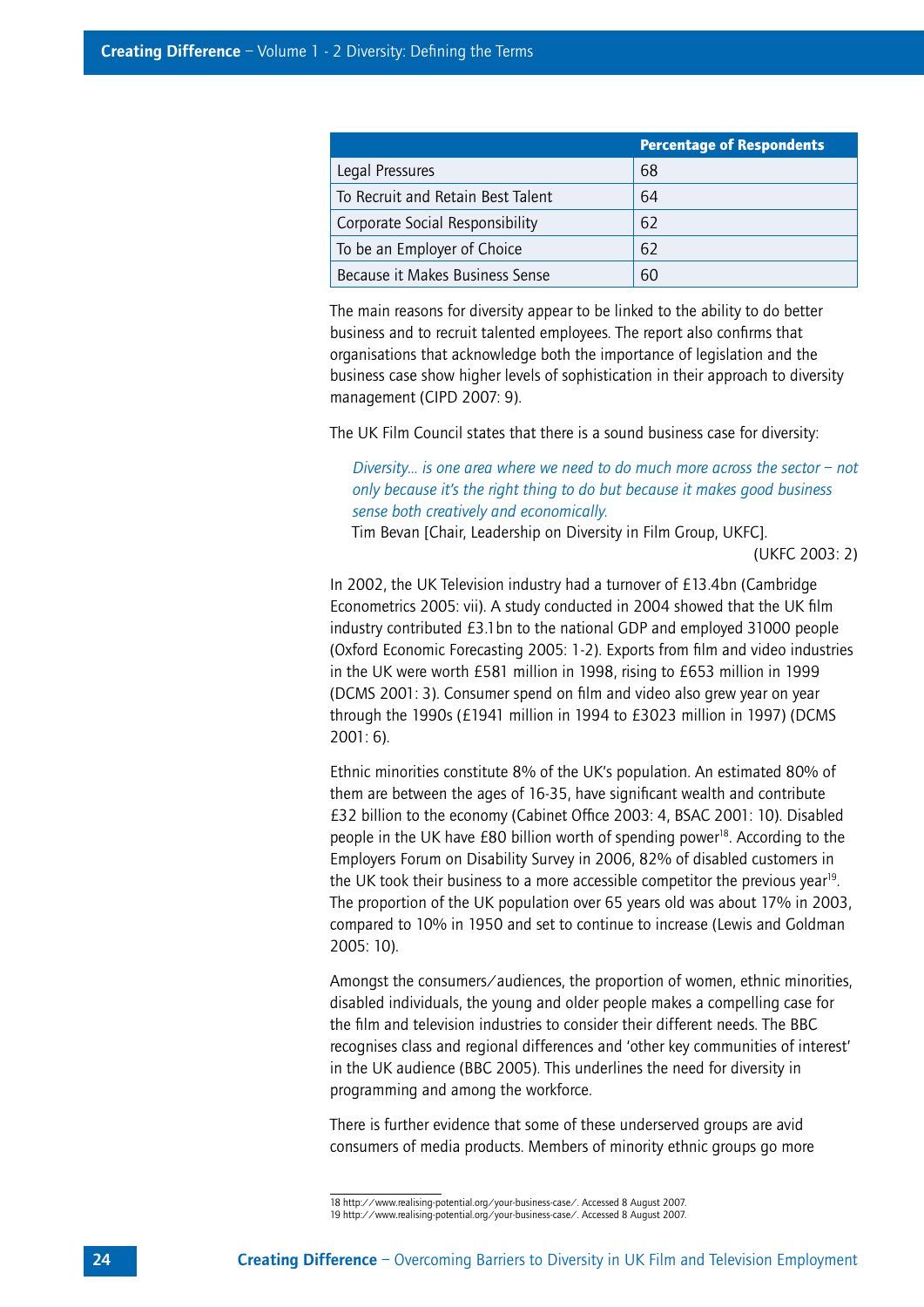regularly to the cinema and access digital, satellite and cable television in greater proportion than the rest of the population (Bennett et al 2006: 4-5). Yet, it was reported that many television programmes alienated groups of potential viewers (Bennett et al 2006, Gibson 2007). The report, *Include Me In*, argues that audiences in Britain are 'multiculturally aware' but 'the television lags behind in the portrayal of this social reality' (Sreberny 1999: 3).

As a result of the inability of British terrestrial television to cater for minority needs, sections of audiences are turning to cable and satellite for viewing. The special report, *Communications Market*, states that ethnic minority viewers watch less BBC and ITV than the general population (Ofcom 2007: 14). The report establishes that EMG communities use digital multi-channel television and cable/satellite services 'to increase their choice of programmes and channels, to access specialist channels/programmes including those targeted at ethnic minority groups and to benefit from time-shifted viewing using PVRs<sup>20</sup>' (Ofcom 2007: 12) . There are around 12 dedicated Asian channels, including Zee UK, that have a potential audience of 2 million Asian viewers in Britain (Creeber  $2004: 32)^{21}$ . The IES report on minority led production companies shows that many talented EMG media professionals are excluded due to the perception that ethnically driven concepts are not commercial (IES 2004: xiv). The success of the feature film, *Bend it like Beckham* and television shows such as *The Kumars at No. 42* and *Goodness Gracious Me* supports the business case: *The Kumars at No. 42,* as a format, has been exported to many countries including Australia, the US, Netherlands, Pakistan and India and is reportedly watched by 40 million viewers worldwide (Kibble-White 2006).

Watson (2001: 4) suggests that television programme-makers can be encouraged by the example of advertisers as more black people appeared in commercials than television programmes in her research. She further cites that in the US, the increased use of black writers, cross cultural casting and minority ethnic suppliers means that the viewing patterns between white and black Americans have begun to converge (Watson 2001: 4). The popularity of US programmes among black audiences in the UK is a testimony to the need for the UK film and audiovisual industry to diversify its contents in order to survive at home as well as on a global level<sup>22</sup>. In fact, the Cabinet Office states that 'failure to make the most of the potential of ethnic minorities has an impact on the UK's economic performance' as between 1999 and 2009 they will account for half of the growth in the working age population (2003: 6).

Possible loss of audiences, the success of minority focused projects, the advantages of developing and mainstreaming innovative and modern contents that would make the UK film and television industries a global player are strong reasons in support of the business case for diversity in the sector.

Tim Bevan goes on to make a compelling point about creativity amongst diverse teams of filmmakers (UKFC 2003: 3):

<sup>20</sup> PVR is Personal Video Recorder.

<sup>21</sup> 80.2% of UK households have digital television in 2007 (http://www.broadbandtvnews.com/. 21 June 2007). See also IES (2004: 10, 33) and Sreberny (1999: 112).

<sup>22</sup> 'Black participants argued that US television includes many more Black people than UK television, particularly within comedy programmes. Indeed, there was a feeling that a lot of Black representation on British television is, in fact, American in origin' (Hargrave 2002: 22).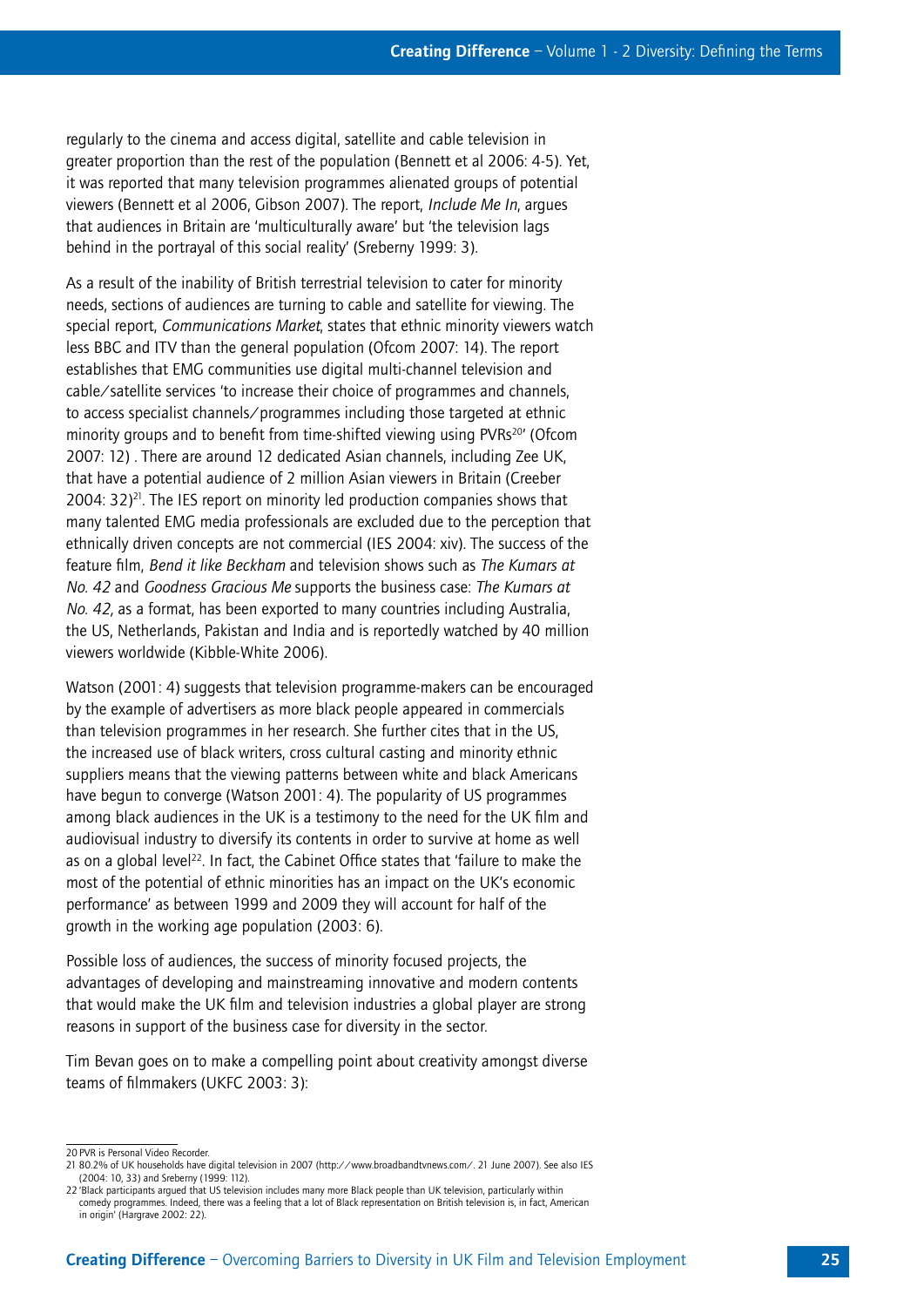*Film is about storytelling and the whole process of filmmaking draws on people's life experiences. Filmmaking is about teamwork and diverse teams are more likely to be innovative and creative than those that are not.*

In management literature, the benefits of diversity, creativity, performance, flexibility and catering for different markets are widely documented. At an individual level and at work group level performance can be improved if diversity is managed effectively (Kossek and Lobel 1996). It has the potential to enhance creativity, problem-solving, workgroup cohesiveness and communication. At an organisational level, firms that manage diversity effectively will be able to adapt to diverse markets and recruit and retain the best workforce.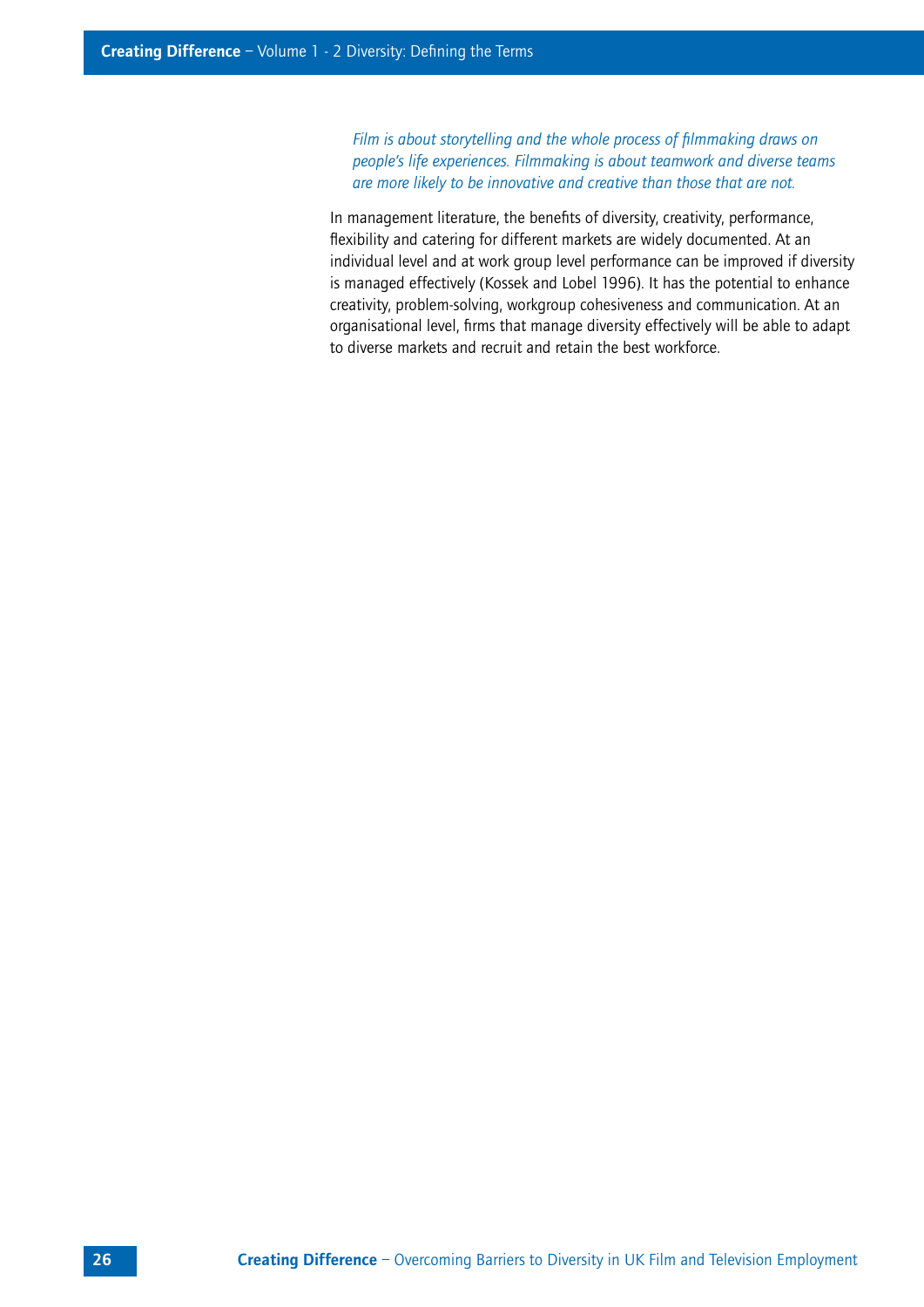# **3 Review of Previous Research and Policy Documents**

There is a body of literature which addresses both employment in the film and television industries and the representation of various minority groups by the media. This literature comprises both research output and strategy/policy documents. While both the research literature and the strategy/policy papers address the issue of cultural diversity broadly, where these focus on specific groups they are largely limited to ethnic minorities and women. To date other groups (the disabled and third age employees, for example) have featured less prominently. In preparing for the current research, both academic research and industry reports have been consulted.

# 3.1 Audience and Representation

Previous research in the UK on cultural diversity in film and television tended to focus on audiences. BFI's 2000 report *Black and Asian Film Research* uses quantitative (questionnaire) and qualitative (focus groups) methods to research audiences from African Caribbean and South Asian backgrounds of their film consumption habits. 37 film professionals were interviewed by telephone but the questions were mainly about audiences (BFI 2000). *Top 10 TV* (CRE 2001) looks at the main television genres and ethnic minority representation within them in terms of numbers and roles.

More up-to-date research is found in the BFI commissioned report *Media Culture* (Bennett et al 2006) which studied the 'cultural practices associated with film and television and their relations with social divisions among the contemporary British population' (2006: 4). In this recent report on onscreen portrayal, the main sample came from Indian, Pakistani and the Afro-Caribbean communities. The research examined consumption habits, preference for different channels, programmes and types of films. It followed a similar approach to *Black and Asian Film Research* (BFI 2000) in using combined quantitative and qualitative methods and a small sample of professionals.

These research reports not only focus predominantly on ethnicity but are limited to the main groups, African Caribbean and South Asian communities. *Media Culture* examines the participation in film and television culture associated with ethnicity, social class, age, gender and education and states that these personal characteristics are implicated in the process through which social inequalities are produced and reproduced in contemporary Britain (Bennett et al 2006: 7) (See also Volume I 2.7).

# 3.2 Employment in Film and Television

The advent of the Skillset census<sup>23</sup> has provided a much needed annual 'snapshot' of the film workforce, however, it was only in 2004 that the census was extended to the harder to reach production workforce (by telephone and

<sup>23</sup> In 2000, Skillset published its first ever census of the UK audio visual industries based on the survey conducted among the workforce. It was intended to be an annual exercise that provides data enabling Skillset to anticipate the training and recruitment needs of the sector. http://www.skillset.org/uploads/pdf/asset\_120.pdf?1. Accessed 14 September 2007. The census is now undertaken biannually and a workforce survey is conducted during the second year of a biannual cycle.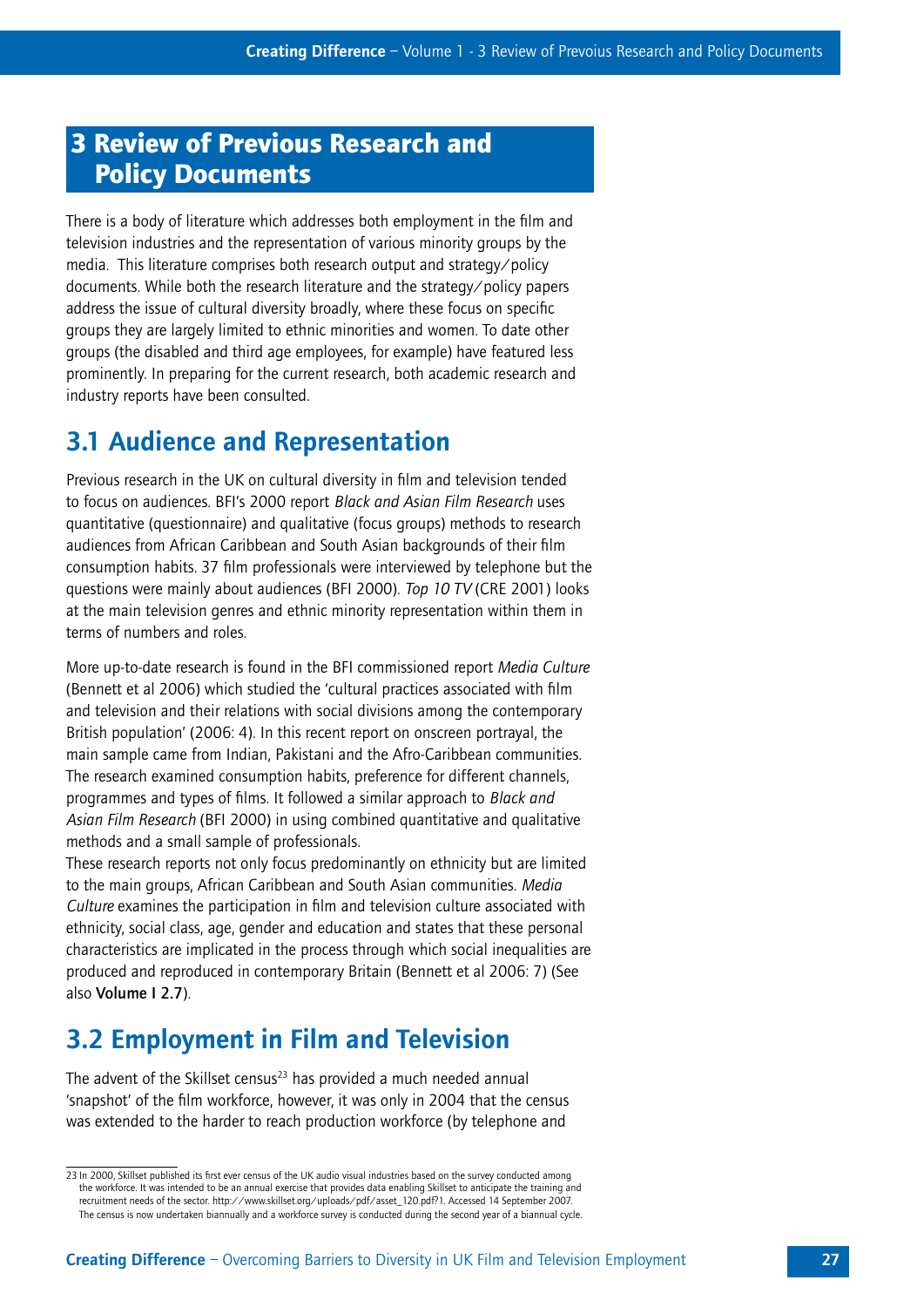online availability), where employment is mainly and increasingly freelance (Skillset 2004: 4). Furthermore, while such a snapshot of the workforce is an essential starting point in addressing diversity issues, an understanding of the mechanisms by which the traditional shape of the workforce is reproduced is less well addressed in the literature and consequently less well understood.

Several studies that cover employment in the sector have combined qualitative and quantitative methods and research into audiences and producers. *Include Me In* (1999) is an early example examining television audience responses to the representation of different cultural groups but it also includes research into the experience of minority ethnic programme producers. Hargrave's 2002 report, *Multicultural Broadcasting*, for the Broadcasting Standards Commission and Independent Television Commission, principally examines attitudes of audiences and industry personnel towards multicultural broadcasting, i.e. the representation of minority groups on television and radio (and in comparison with advertising).

Campion (2005) updates the examination of the representation of cultural diversity in public service broadcasting. The study attempts to make a link between the lack of programme-makers from diverse backgrounds and the poor representation of the perspectives of those 'marginalised in society' (Campion 2005: Summary). The report is rich in empirical data although there is a lack of clear focus. The research is based on interviews with programme-makers and seeks to explain why marginalised groups in society are not represented accurately and fairly. The project is less concerned with the structural and economic factors inherent in the industry. It aims to examine cultural diversity although it largely restricts this to ethnicity.

Several recent research studies focus on the workforce and labour process whilst examining their relationship to representation. Watson's report for NESTA, *Pitch Black* (2001), considers how the participation of British black producers and black owned companies in the mainstream television industry can increase value and wealth, focusing particularly on the commissioning process. She conducted surveys of company principals, producers and NFTS graduates, content analysis of television advertisements and television programmes and one-to-one interviews with senior personnel within the broadcasting companies. Watson suggests that it is imperative that diversity initiatives are integrated into the mainstream and do not stand as a separate, marginalised part of the industry and argues that there should be more black leadership in the production sector (2001: 3).

*Researching the Independent Production Sector: A Focus on Minority Ethnic Led Companies* (IES 2004), commissioned by Pact and the UK Film Council, focuses on minority ethnic led production companies in a study of the barriers to success. Some of the main points it raises are:

- Unpaid work is more common amongst people from ethnic minority backgrounds.
- $\blacksquare$  The commissioning process is particularly difficult for small independents (less than £1 million turnover/10 employees).
- Minority Ethnic Led (MEL) production companies are more likely to be 'oneman bands'.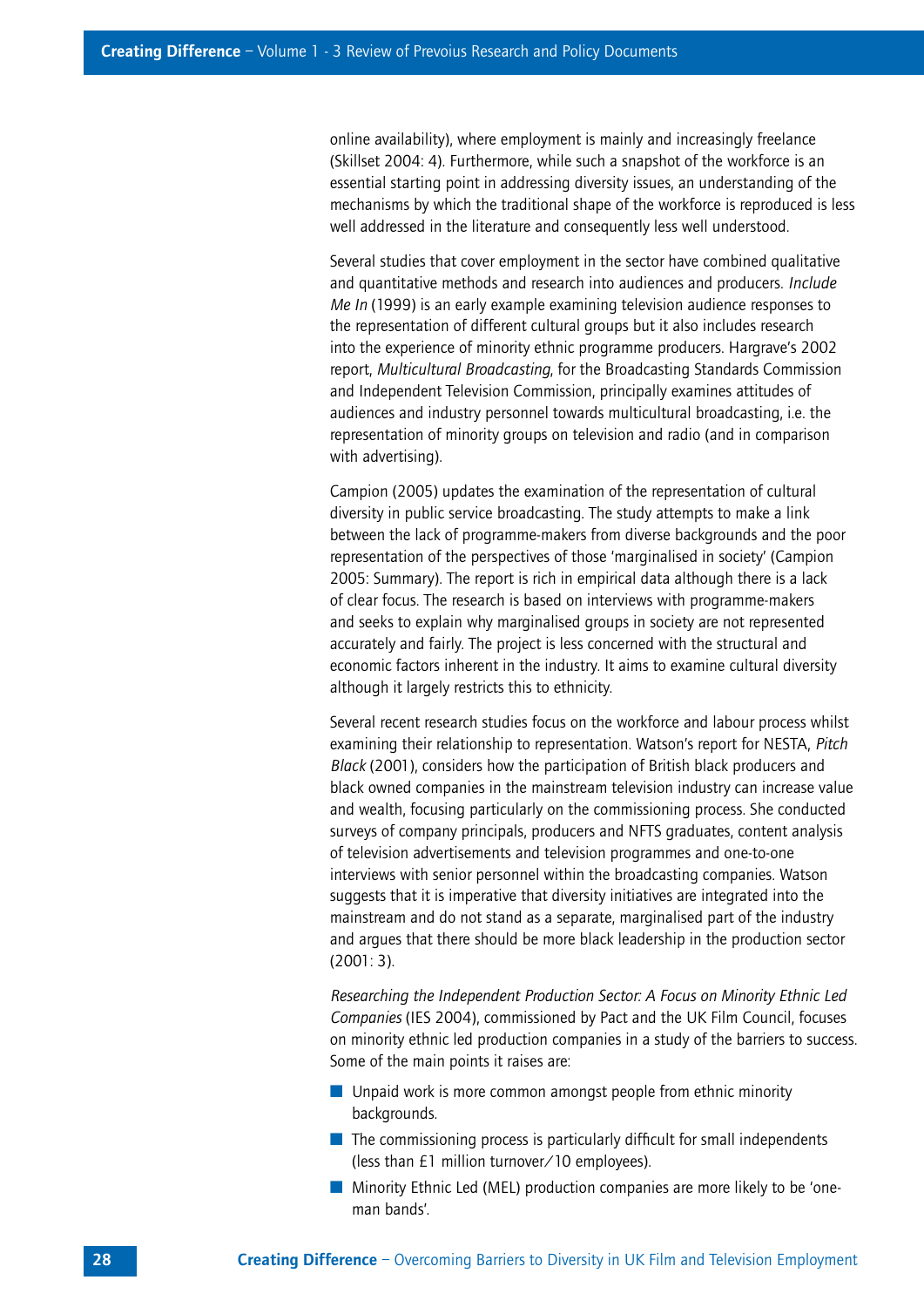- $\blacksquare$  Black professionals are more likely to have higher qualifications; they are more likely to identify the lack of permanent positions as barriers.
- MEL production companies are more likely to experience a feeling of doing 'less well' and face difficulties in finding funding.
- MEL production companies are more likely to experience a feeling of lack of success due to lack of contacts, lack of advice from main bodies and pigeonholing.

In terms of methodology (mainly in-depth interviews), the IES research is closest to the current project, although it focuses on MEL companies rather than individuals as units of study.

A scoping study into the lack of women screenwriters in the UK was recently commissioned by the UK Film Council (IES 2006) to examine the barriers female scriptwriters face. The preliminary report ends with recommendations for further research, in particular around industrial practices and support for individuals. Although the current research does not focus on women screenwriters, we have interviewed many female practitioners in the media industries who elaborate upon some of the issues raised.

A recent study by the Working Lives Research Institute (WLRI 2006a, 2006b, Holgate and McKay 2007) aims to establish the significance of otherwise of informal recruitment practices in the audio visual industries and whether or not these have an adverse impact on maintaining or reproducing discrimination against black and minority ethnic workers. The research focuses on the experiences of final year students, recent graduates from media, film and television courses and new entrants in the audio visual industries in London. The scope of the study touches on issues of gender, but ethnicity and class remain the principal concerns. They found that EMG workers were 'twice as likely to have either witness, or been a victim of discrimination than white workers' relating to promotion, pay and recruitment (Holgate and McKay 2007: 8). 40% of EMG workers thought that their ethnic background had made it more difficult for them to get work in the sector (Holgate and McKay 2007: 8).

# 3.3 Academic Research

Historically, industrial processes in relation to film and television were under researched. A stream of literature emerged in the US in the 1980s in relation to the film industry and flexible specialisation of labour (Christopherson & Storper 1989, Storper 1989). However, they focus largely on industrial and organisational re-structuring.

Relatively little research has been done in this area in relation to the UK film and television industries. Barnatt and Starkey (1994) apply the idea of flexible networks in the changing UK television industry. The study is again based on analysis of the industry at organisational level, namely the outsourcing of programme making at the BBC and ITV since the launch of Channel 4. It also examines networks formed around productions. Dex et al (2000) consider how uncertainty of the television sector affects the freelance workers; many cope with the problem by diversifying income resources, building informal networks and thinking of leaving work in television. Blair's work (1998, 2001, 2003)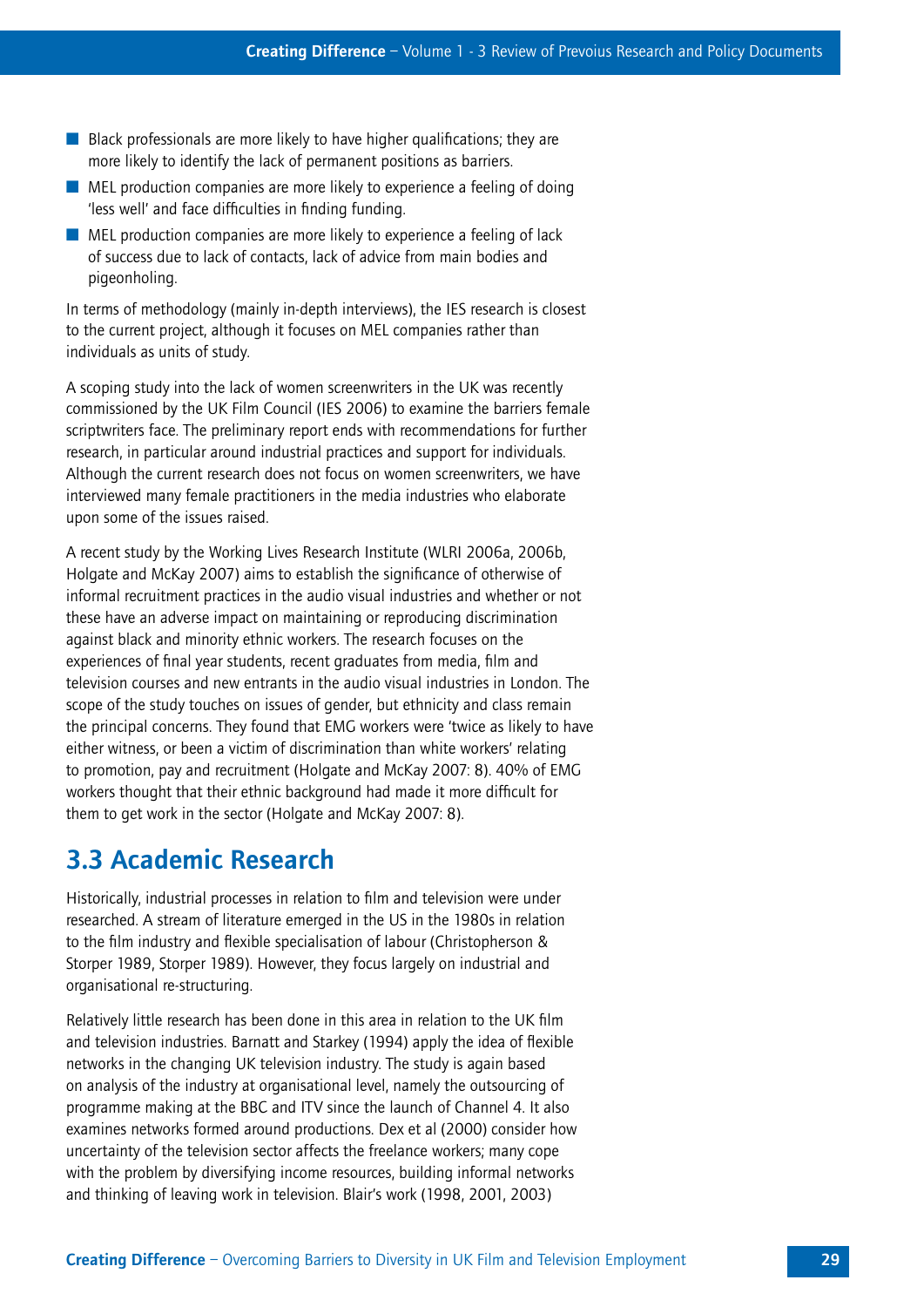turns to the labour process within the UK film industry in relation to the way film productions are organised. She explores individual experiences through interviews, questionnaires and observation. McKinlay and Quinn (1999) explore the effects of digital change on collective bargaining power in the UK broadcasting industry. Dean's research into women performers (2005), although limited in scope, is another example of recent academic study that focuses on media professionals' work as a labour process.

# 3.4 Industry Publications

The research team also consulted policy oriented publications from the main broadcasters and key sector bodies, for example, ITV's *Cultural Diversity* Guide (2003), Pact's *Cultural Diversity Action Plan* (2002), Skillset's *A Bigger Future* (2003), UKFC's *Disability Equality Scheme* (n.d.). They inform the research of sector strategies and policies.

# 3.5 The Creating Difference Project

A robust investigation, employing qualitative methods that can get behind the more recently available figures for the production workforce and go beyond content analysis to examine mechanisms of reproduction and barriers, is essential in informing the debates around diversity within the UK film and television industries. The current research project will be the most extensive thus far in examining experiences of individual workers in the sector, in roles along the value chain from creative talents<sup>24</sup> to post-production, exhibition and distribution. Quantitative data inform our research but the bulk of the evidence comes from qualitative research. The sampling shows our commitment to a wide range of diversity issues, including disability, ethnicity, gender, geographical locations, age and class (See Volume I section 2).

<sup>24</sup> Creative talents, a collective term for producers, directors, writers and cast.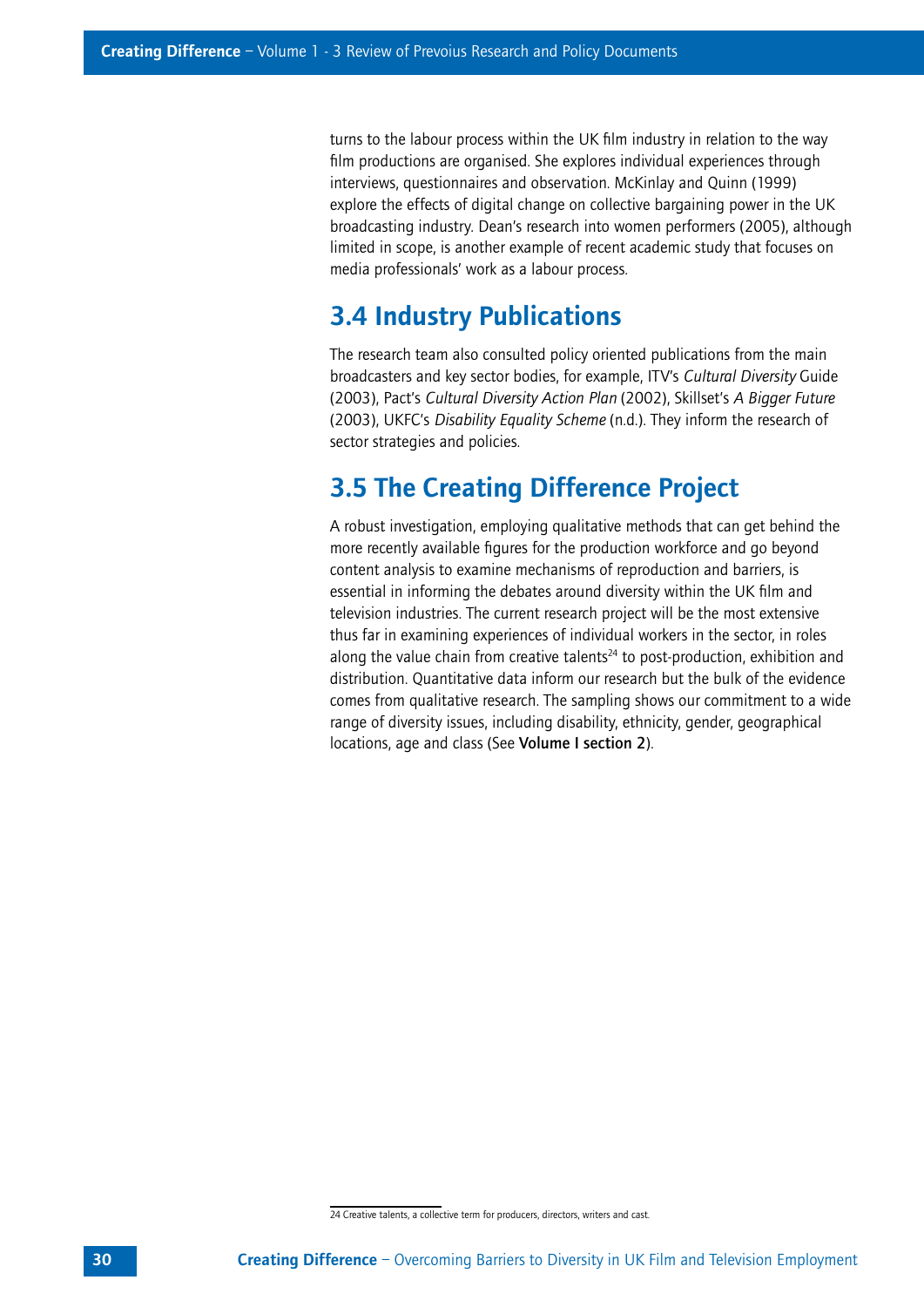# **4 Research Methodology**

The research method adopted by the project followed a predominantly qualitative approach consisting of four stages: scoping study, semi-structured interviews, transcription and data inputting using NViVo (qualitative research software) and analysis.

# 4.1 Scoping Study

Desk top research as well as interviews with 28 representatives from key sector organisations and broadcasters were part of the scoping study (see Appendix 3).

The semi-structured interview method helped to clarify the industry accepted definitions of the terms used and to shape the direction and define the scope of the research. During this phase, information was also gathered about specific individuals and companies which helped in the preparation of case study materials.

This process helped to establish the key issues to be researched (disability, gender, ethnicity, age, regions and class), as well as suggesting the focus on topics less well researched thus far such as disability and geographical locations. The importance of age within the diversity agenda was highlighted at this stage due to the coming into effect of the Age Discrimination Act (2006).

# 4.2 Semi-structured Interviews

Semi-structured interviews were used both for the scoping study and during the main stage of the project to collect information from representatives from key sector and industry bodies as well as industry practitioners. The research team interviewed 71 industry practitioners and 28 representatives from the key sector bodies and broadcasters. The names and job titles of some of the key professionals are listed in the appendix with their explicit expression in order to show the depth of the research through a wide range of consultation with key sector bodies and broadcasters. Purposive sampling<sup>25</sup> was employed to select the interviewees to ensure that the interviews would yield data that cover the research topics. Industry professionals from underrepresented groups were proactively sought to positively ensure that previously marginalised voices might be heard. The practitioners were from a variety of backgrounds, different job roles with different employment status such as freelancers and professionals on temporary and permanent contracts (see Appendices 3 and 4). The identity of the interviewees has been kept confidential. All quotations are anonymous and chosen to represent individual experience and allow their voices to be heard. Where there was the possibility that the interviewees might be identified, approval was sought.

A sampling grid of the work roles from the entire value chain of the sector was prepared based on which the interviewees were contacted. The report *Achieving Diversity in the Film industry* (BSAC 2001:10) subdivides the workforce of the film industry into the following categories: Production – Creative; Production –

<sup>25</sup> Purposive sampling method enables the researcher to select cases that best help the researcher to address the research questions and objectives (Saunders et al 2003: 175).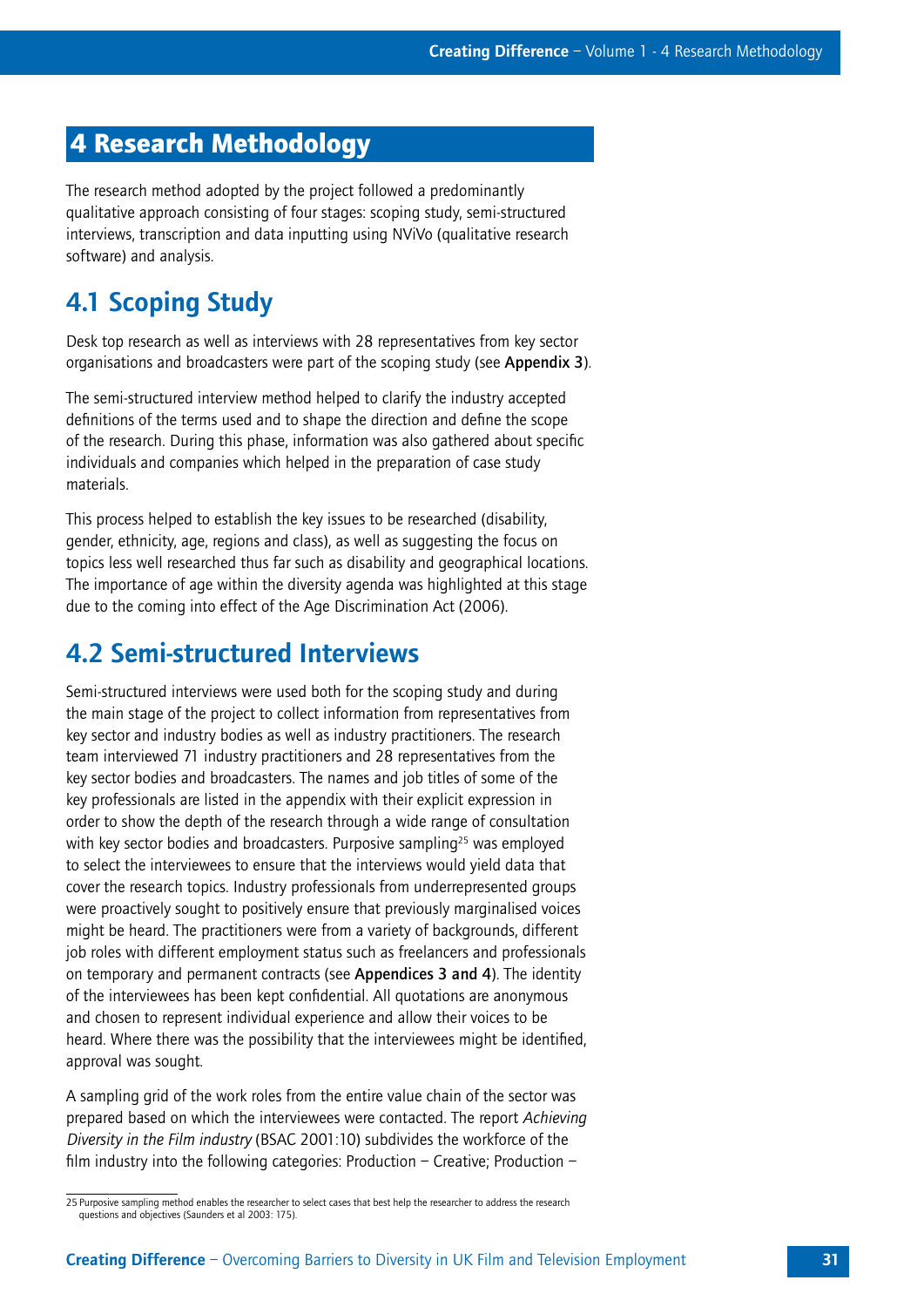Technical; Production – Financial; Distribution and Exhibition. This classification has been adopted and television specific roles have been included, such as commissioners, researchers and studio engineers. The list is not exhaustive. A detailed breakdown of the work roles is contained in the following Interviewees Sampling Grid.

#### **Interviewees Sampling Grid<sup>26</sup>**

| <b>Production: Creative</b><br>Producers                                                                                                                  |
|-----------------------------------------------------------------------------------------------------------------------------------------------------------|
| Directors                                                                                                                                                 |
| Writers                                                                                                                                                   |
| Actors                                                                                                                                                    |
| <b>Production Staff</b><br>Production<br>Financial<br>Legal<br>Locations<br>Casting<br><b>Assistant Directors</b>                                         |
| <b>Production Staff: Technical</b><br>Art/set decorating<br>Camera<br>Script/development<br>Sound<br>Video playback<br>Costumes<br>Makeup and hair        |
| <b>Post-production</b><br>Publicity/stills<br>Editing/post-production<br>Visual effects<br>Special effects<br><b>Music</b>                                |
| <b>Other</b><br>Stunts/doubles/stand-ins<br>Electrical<br>Props<br>Construction<br>Catering<br>Transport                                                  |
| <b>Distribution/Exhibition</b><br>Sales Agent<br>Distribution<br>Exhibition<br>Programmers<br>Cinema management                                           |
| <b>Television Roles</b><br>Commissioners/Buyers<br>Researcher<br>Floor Manager<br>Studio Engineer<br><b>Editing Suite</b><br>Scheduler<br>Sales/Marketing |

26 See also Appendix 4.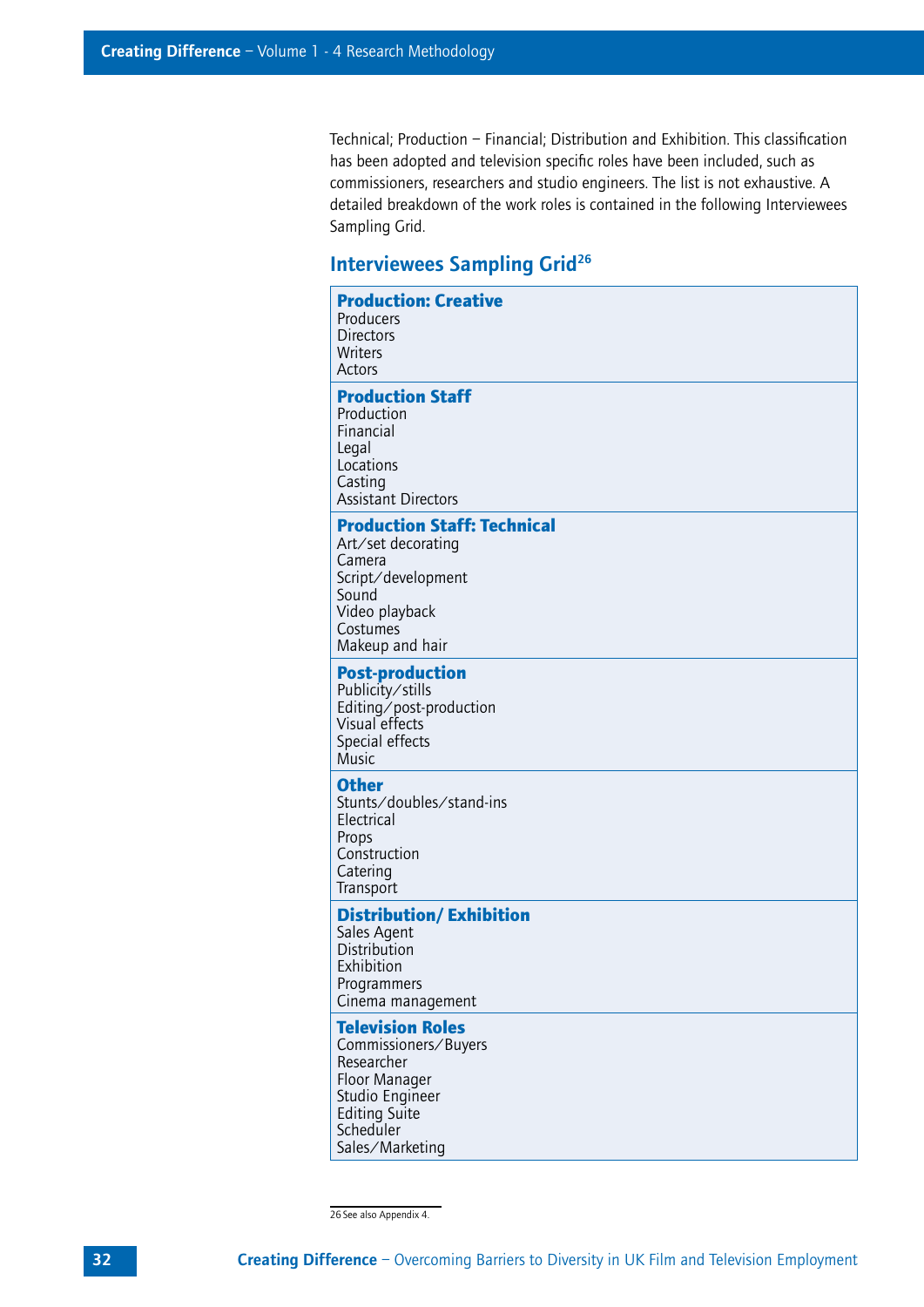Snowballing techniques were used<sup>27</sup>. Professionals in certain harder-to-reach work roles such as post-production were actively pursued by making use of databases such as Production Base and mandy.com as well as the Film London website. The majority of the interviews with the industry professionals were conducted by one or two female EMG researchers. As some of the interviewees pointed out, the gender and ethnicity of the interviewers made them more comfortable and therefore perhaps more forthcoming with their views.

In the main phase of the research, semi-structured interviews were used to explore the barriers to diversity in the UK film and television industries and the effectiveness of the policies and interventions of the key sector bodies. The semistructured format was used since it gave interviewees the opportunity to lead the process by expressing opinions or concerns and volunteering information that the interviewers might be unaware of or might not give importance to. The open ended and probing questions yielded in-depth information.

The interviews were mostly face-to-face, with a small number conducted by telephone or in groups. Each interview was approximately one hour long during which the following topics were covered: job role, entry into the industry, education and social background, self identity (as freelancer, permanent employee, sole trader and so on), examples of jobs/work history, sources of employment, barriers to progress, future in the sector and training. A monitoring form, containing questions about the background of the interviewees such as name, gender, age, average annual income, geographical location, educational qualification, professional qualification, ethnicity and disability, was also provided. 54 interviewees completed the voluntary monitoring form (See Appendices 5 and 6).

As class is a complex issue the interviewees were not asked directly which class they identify themselves with. Yet many interviewees made references to their class background during the course of the interviews. The discussion around class is also informed by the interviewees' educational background.

# 4.3 Transcription, Data Input and Analysis

NVivo 7, a qualitative research software, was used to analyse the interviews. The interviews were recorded using a digital recorder and the audio files were transcribed into Microsoft Word format. The text was then cross-checked with the audio files to avoid any errors. The text was imported into NViVo and stored. This process was repeated with all the interviews except in the case of two interviewees who refused permission for recording. The data were then coded and grouped under themes. Thorough analysis of the findings under each topic informed the main points contained in this report.

<sup>27</sup> Snowballing sampling is the recruitment of new samples through existing study subjects (often through accessing their contacts and social networks).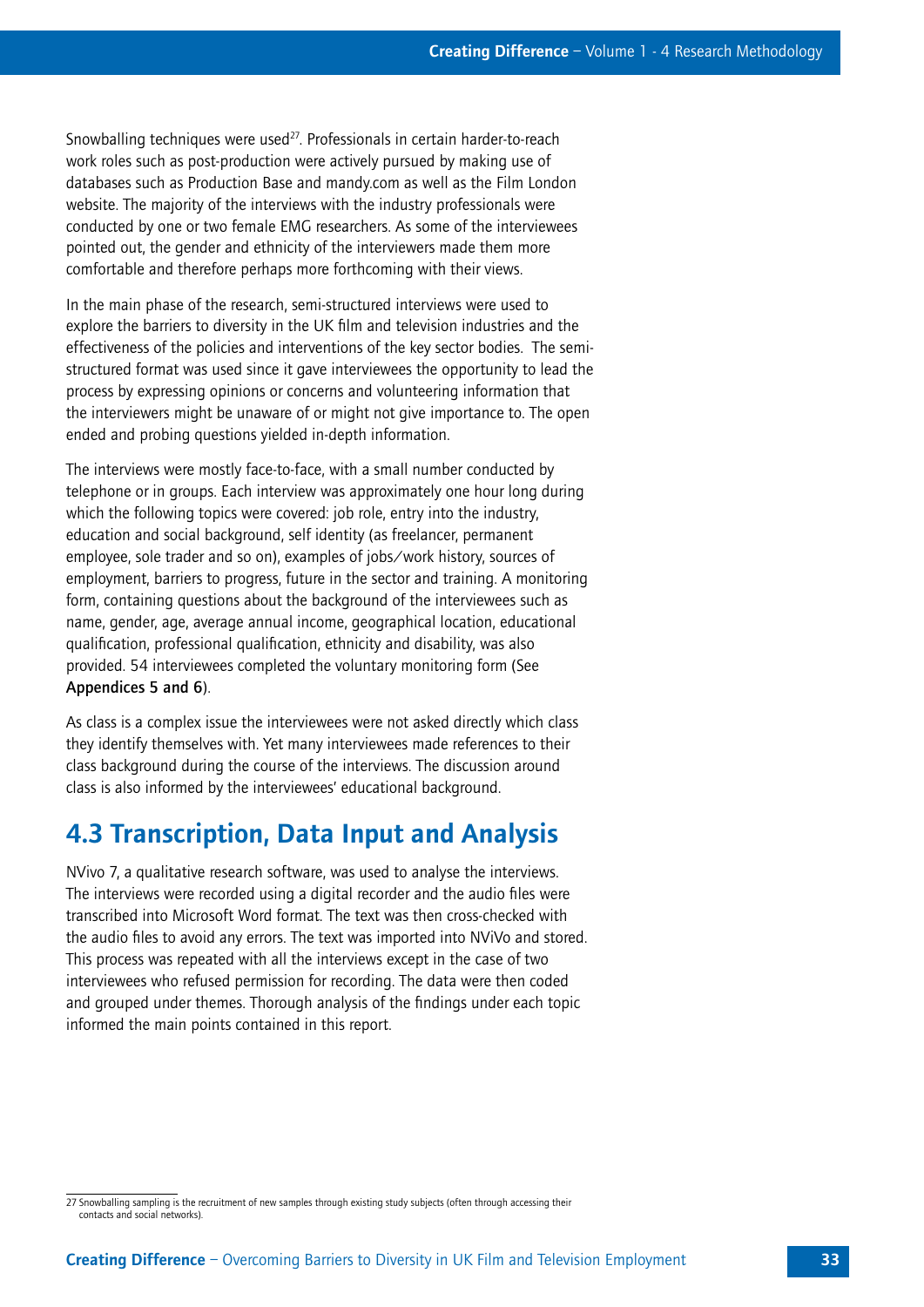# **Bibliography**

AHRC (2005) *Report of the AHRC Television & Radio Sector Interaction Study*. AHRC.

Barnatt, Christopher & Ken Starkey (1994) The Emergence of Flexible Networks in the UK Television Industry. *British Journal of Management* 5, 251-260.

BCIDN (2006) *BCIDN Members' Manifesto and Action Plans*. BCIDN.

BCIDN (n.d.) *Moving into the Spotlight*. BCIDN.

BECTU (2000) *Ethnic Minority Employment in Film and Television*. London, BECTU.

Bennett, Tony; Mike Savage, Elizabeth Silva, Alan Warde, Modesto Gayo-Cal, David Wright (2006) *Media Culture: The Social Organisation of Media Practices in Contemporary Britain* London, BFI.

Blair, Helen (1998) *The Reel World of Film Employment: An Analysis of the Nature of Employment in a Project Based Industry* British Academy of Management Conference*.* University of Nottingham

Blair, Helen (2000) *'You're Only as Good as Your Last Job': the Labour Process and Labour Market in the British Film Industry* University of Hertfordshire. PhD Thesis

Blair, Helen; Nigel Culkin, Keith Randle (2003) From London to Los Angeles: A Comparison of Local Labour Market Processes in the US and UK Film Industries *International Journal of Human Resource Management,* 14 (4), 619-633.

British Broadcasting Corporation (2005) *Executive Summary Diversity: Creativity and Audiences The Pan-BBC Diversity Strategy 2005-2008*. London, BBC.

British Film Institute (2000) *Black and Asian Film Research* London, BFI.

British Film Institute (2001) *Towards Visibility: a Three Year Cultural Diversity Strategy*. London, BFI.

British Film Institute (2002) *Disability Strategy*. BFI.

British Screen Advisory Council (2001) *Achieving Diversity in the Film Industry*  London, Committee for Ethnic Minority Employment in Film, BSAC.

Cabinet Office (2003) *Ethnic Minorities and the Labour Market* London, Cabinet Office.

Cambridge Econometrics (2005) *Economic Impact of the UK Screen Industries*  The UK Film council and the National and Regional Screen and Development Agencies.

Campion, Jain Mukti (2005) *Look Who's Talking: Cultural Diversity, Public Service Broadcasting and the National Conversation* Oxford, Nuffield College.

Chartered Institute of Personnel and Development (2006) *Managing Diversity Measuring Success* London, CIPD.

Chartered Institute of Personnel and Development (2007) *Diversity in Business*  London, CIPD.

Christopherson, Susan & Michael Storper (1989) The Effects of Flexible Specialization on Industrial Politics and the Labour Market: The Motion Picture Industry *Industrial and Labour Relations Review* 42 (3), 331-347.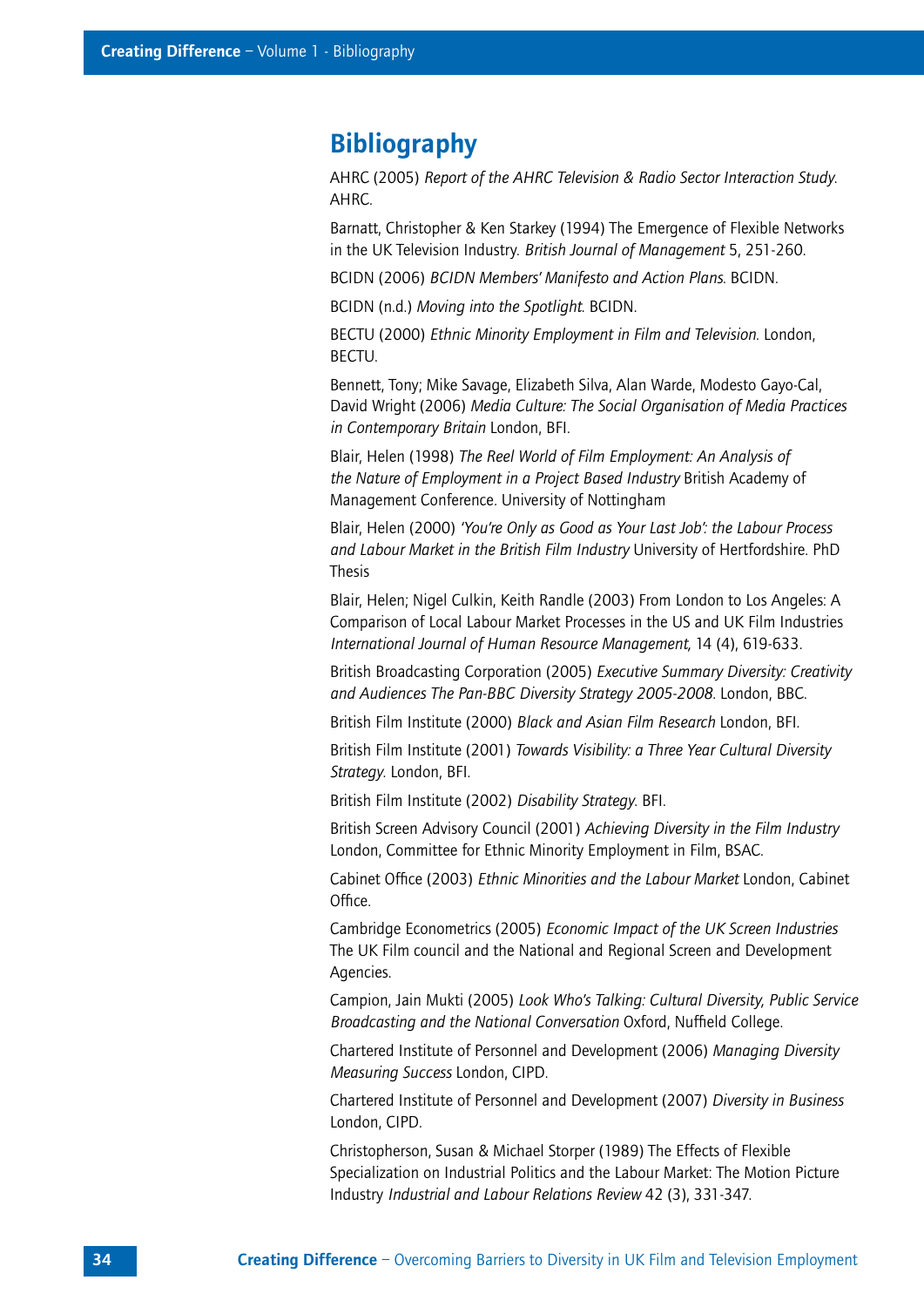Commission for Racial Equality (2001) *Top 10 TV: Ethnic Minority Group Representation on Popular Television* CRE.

Commission on the Future of Multi-Ethnic Britain (2000) *The Future of Multi-Ethnic Britain: The Parekh Report* London, The Runneymede Trust.

Cooke, Richard; Michael Barkham, Kerry Audin, Margaret Bradley (2004) Social Class Differences Affect Students' Experience of University *Journal of Further and Higher Education,* 28 (4), 407-421.

Creamer, Matthew (2006) Digital Future Possess Threat of Ad-Land Ageism *Advertising Age* 77 (21), 1-2.

Creeber, Glen (2004) "Hideously White" British Television, Glocalization, and National Identity *Television & New Media* 5 (1), 27-39.

Culkin, Nigel; Norbert Morawetz, Keith Randle (2005) *Facing the Digital Future Digital technology and The Film Industry* FDMX and FiRG, University of Hertfordshire.

Danson, Mike (2004) Old Industrial Regions and Employability *Urban Studies* 42 (2), 285-300.

Dean, Deborah (2005) Recruiting a Self: Women Performers and Aesthetic Labour *Work, Employment and Society* 19 (4), pp.761-774.

Dex, Shirley, Janet Willis, Richard Paterson and Elaine Sheppard (2000) Freelance Workers and Contract Uncertainty: The Effects of Contractual Changes in the Television Industry *Work, Employment and Society* Vol. 14, No.2, pp.283-305

Dorsett, Richard (1998) *Ethnic Minorities in the Inner City* York, Joseph Rowntree Foundation.

Duncan, Colin & Wendy Loretto (2004) Never the Right Age? Gender and Age-Based Discrimination in Employment *Gender, Work and Organization* 11 (1), 95-115.

Gallagher, Margaret (1995) *An Unfinished Story: Gender Patterns in Media Employment* UNESCO.

GHK (2007) *Evaluation of the Audio Visual Entrepreneurship Programme: Draft Interim Report*. London, Skillset.

Gibson, Owen (2007) *TV News 'A Turn-off for Young and Ethnic Minorities'* The Guardian*.*7 July.

Goggin, Gerard & Christopher Newell (2003) *Imagining Diversity: Disability/Film*  ANZCA03 Conference*.* Brisbane.

Grover, Chris & Linda Piggott (2005) Disabled People, the Reserve Army of Labour and Welfare Reform *Disability & Society* 20 (1), 705-717.

Hargrave, A. Millwood (2002) *Multicultural Broadcasting: Concept and Reality*  BBC/BSC/ITC.

Hold the Front Page (2007) *Media Firms Exploiting Work Experience Placements to be 'Named and Shamed'*. Hold the Front Page*.*

Holgate, Jane & Sonia McKay (2007) *Institutional Barriers to Recruitment and Employment in the Audio Visual Industries: The Effect on Black and Minority Ethnic Workers* London: Working Lives Research Institute.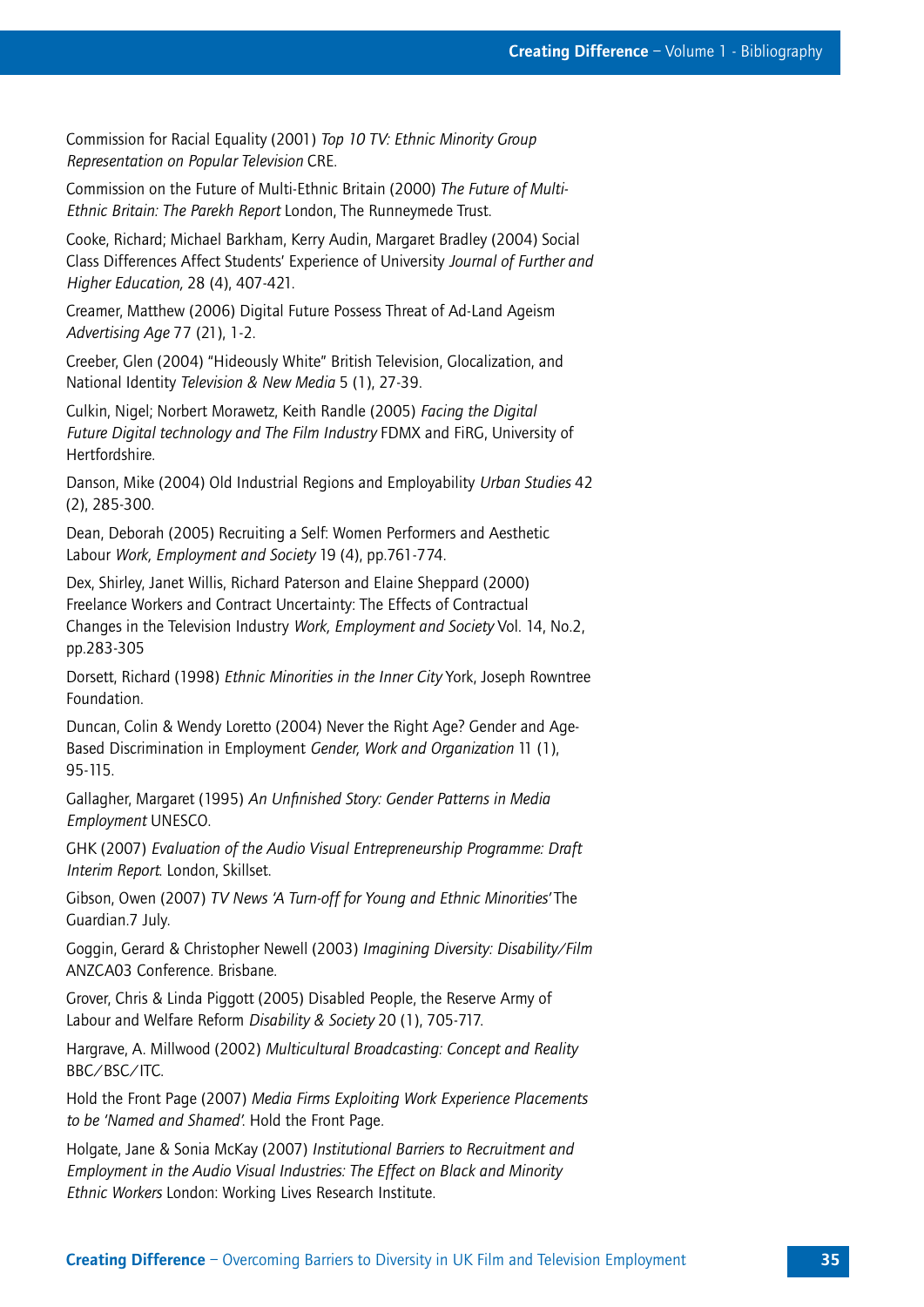Institute for Employment Studies (2004) *Research the Independent Production Sector: A Focus on Minority Ethnic Led Companies* Pact and UKFC.

Institute for Employment Studies (2006) *Scoping Study into the Lack of Women Screenwriters in the UK* UKFC.

ITV (2003) *Cultural Diversity Guide* ITV.

Kibble-White, Graham (2006) *Keep Up with the Kumars* Manchester Evening News. 6 July.

Kivinen, Markku (1989) The New Middle Classes and the Labour Process *Acta Sociologica* 32 (1), 53-73.

Kossek, Ernst & Sharon A. Lobel (1996) *Managing diversity : Human Resource Strategies for Transforming the Workplace,* Oxford, Blackwell Business.

Lansley, Stewart (2004) Britain is now Back to Levels of Gross Income Inequality. *New Statesman* 4 October 2004, 27-29.

Lewis, Joan & Linda Goldman (2005) Equality Comes of Age. *Occupational Health,* 57 (1), 10-12.

Loughran, Cathy (2006) Problems that People Often Keep Secret *Ariel.* 26 September.

McKinlay, Alan & Brian Quinn (1999) Management, Technology and Work in Commercial Broadcasting c.1979-98 *New Technology, Work and Employment* 14(1), 2-17.

Mediatique (2005) *From the Cottage to the City: The Evolution of the UK Independent Production Sector*. London, The BBC.

Mount, Ferdinand (2006) The Unmaking of the English Working Class *Political Quarterly* 77 (S1 Supplement 1), 105-108.

Muravchik, Joshua (1981) Theories of the New Class. *World Affairs,* Fall 1981, 144 (2), 150-191.

Nesbit, Tom (2006) What's the Matter with Social Class *Adult Education Quarterly* 56 (3), 171-187.

Ofcom (2005) *Review of Television Production Sector Project Terms of Reference.*  http://www.ofcom.org.uk/research/tv/tpsr/tpsr\_ref/. Accessed 13 August 2007.

Ofcom (2006) *Review of Television Production Sector Consultation Document.*  Ofcom.

Ofcom (2007) *Communications Market Special Report*. http://www.ofcom.org. uk/research/cm/ethnic\_minority/ethnic\_grps.pdf. Accessed 2 July 2007.

Oxford Economics (2007) *Economic Impact of the UK Film Industry* The UK Film Council and Pinewood Shepperton Plc.

Oxford Economic Forecasting (2005) *The Economic Contribution of the UK film industry*. Oxford, Oxford Economic Forecasting.

Pact (2002) *Cultural Diversity Action Plan* Pact.

Pact (2007a) *Pact Diversity Guide*. Pact.

Pact (2007b) *Work Experience Guide*. London, Pact.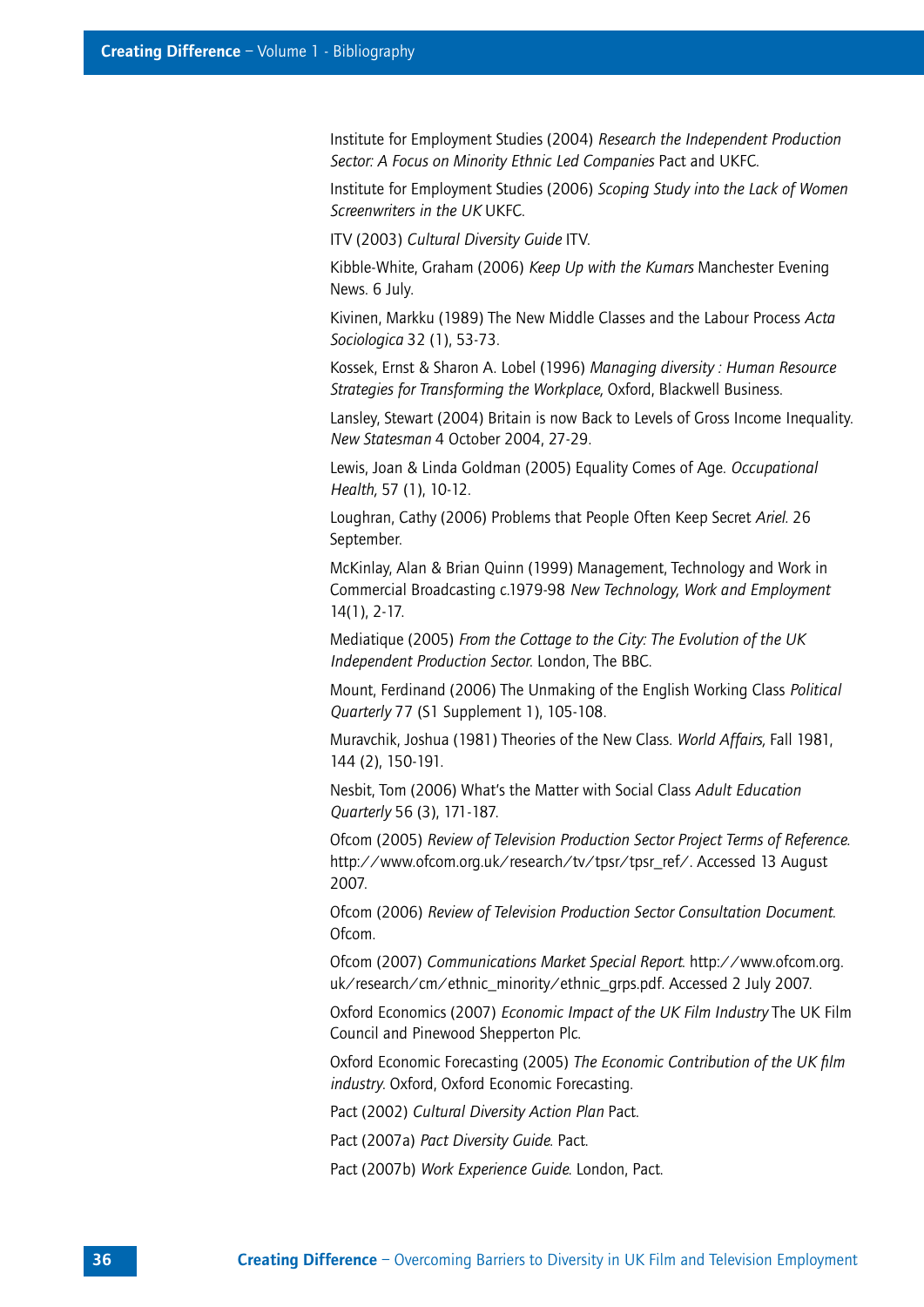Pointon, Ann & Chris Davies (1997) *Frames: Interrogating Disability in the Media*  London, BFI.

Pratt, Andy C. & Gornostaeva, Galina (2006) *Digitisation and Face to Face Interactions: The Example of the Film industry in London.* http://www.lse.ac.uk/ collections/geographyAndEnvironment/research/AP\_RoleofProductionChains. html. Accessed 18 August 2007.

Roulstone, Alan & Jon Warren (2006) Applying a Barriers Approach to Monitoring Disabled People's Employment: Implications for the Disability Discrimination Act 2005 *Disability & Society* 21 (2), 115-131.

Saunders, Mark; Philip Lewis, Adrian Thornhill (2003) *Research Methods for Business Students,* Essex, Pearson Education.

Skillset (2000) *A Snapshot in Time: Employment Census 2000*. London, Skillset.

Skillset (2003) *Freelance Survey 2000-2001*. London, Skillset.

Skillset (2004) *Employment Census 2004: The Result of the Fifth Census of the Audio Visual Industries* London, Skillset.

Skillset (2006) *Employment Census 2006: The Results of the Sixth Census of the Audio Visual Industries*. London, Skillset.

Skillset (2005a) *Survey of the Audio Visual Industries' Workforce 2005* London, Skillset.

Skillset (2005b) *Film Production Workforce Survey* London, Skillset.

Sorensen, Aage (2000) Towards a Sounder Basis for Class Analysis *American Journal of Sociology,* 105 (6), 1523-1558.

Sreberny, Annabelle (1999) *Include Me In* London, Broadcasting Standards Commission/ITC.

Storper, Michael (1989) The Transition to Flexible Specialisation in the US Film Industry: External Economies, the Division of labour, and the Crossing of Industrial Divides *Cambridge Journal of Economics* 13, 273-305.

Therborn, Göran (2002) Class Perspectives: Shrink or Widen? *Acta Sociologica* 45 (3), 221-225.

UK Film Council (n.d.) *Disability Equality Scheme* UKFC.

UK Film Council (2003) *Success Through Diversity and Inclusion* UKFC.

UK Film Council & Skillset (2003) *A Bigger Future: The UK Films Skills Strategy*. UKFC/Skillset.

Warren, Tracey (2003) A Privileged Pole? Diversity in Women's Pay, Pensions and Wealth in Britain *Gender, Work and Organisation,* 10 (5), 605-628.

Watson, Paula (2001) *Pitch Black: From the Margin to the Mainstream* Nesta.

Working Lives Research Institute (2006a) *Black and Minority Ethnic Workers in London's Audio-visual Industries: Key Findings* London, London Metropolitan University.

Working Lives Research Institute (2006b) *Making the Transition from College to Work: Experiences of Media, Film and Television Students, and Recent Graduates in London's Audio-visual Industries* London, London Metropolitan University.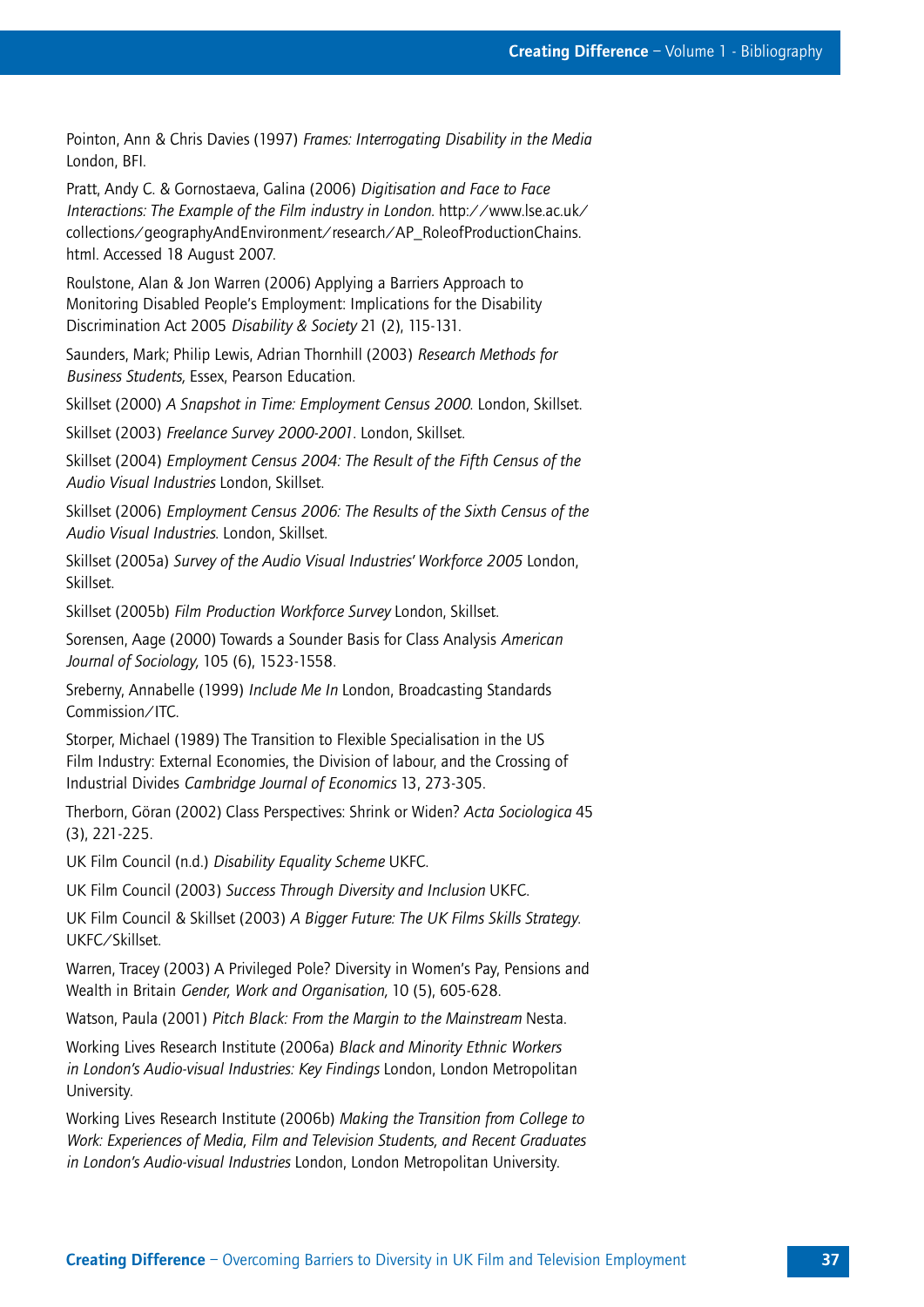## Appendix 1 Glossary

Above-the-Line - In the film industry, 'employees are categorized as "above-" or "below-the-line". Above-the-line employees are thought of as creative talent; while 'below the line' refers to technicians and support services (although it includes set designers and artists). The 'line' is an accounting demarcation used in developing the budget for production. Some above-the-line costs include the story rights, the screenplay, the producer, the director and the principal cast'. (Blair et al 2003: note 1)

Access to work - A scheme run by Jobcentre Plus to provide advice and practical support to disabled people and their employers to help overcome work related obstacles resulting from a disability

BFI – British Film Institute

BJTC – Broadcast Journalism Training Council

BSC - Broadcasting Standards Commission. The BSC has ceased to exist from December 2003 and its duties were assumed by Ofcom.

BSCine - British Society of Cinematographers

BSL – British Sign Language

BVA – British Video Association

Cine Guilds of Great Britain – They are The Association of Motion Picture Sound, The British Film Designers Guild, The British Society of Cinematographers, The Guild of British Camera Technicians, The Guild of British Film and Television Editors, The Guild of Location Managers and The Guild of Stunt and Action Coordinators.

CIPD –The Chartered Institute of Personnel and Development

Colour-blind casting - Casting minority actors in roles where a white actor might be expected

CRE – Commission for Racial Equality

Creative Talents –A collective term for producers, directors, writers and cast. See also above-the-line.

DDA – Disability Discrimination Acts 1995 and 2005

DfES – Department for Education and Skills

DP or DOP – Director of Photography

DPU – Disability Programming Unit, the BBC

DSN – Digital Screen Network

EMG – Ethnic minority groups

ESF – European Social Fund

FT2 – Film and Television Freelance Training

IES – Institute for Employment Studies

Institutional Racism – Collective failure of an organisation to provide an appropriate and professional service to people in different equality groups (UKFC 2003: 20)

IPCs – Independent production companies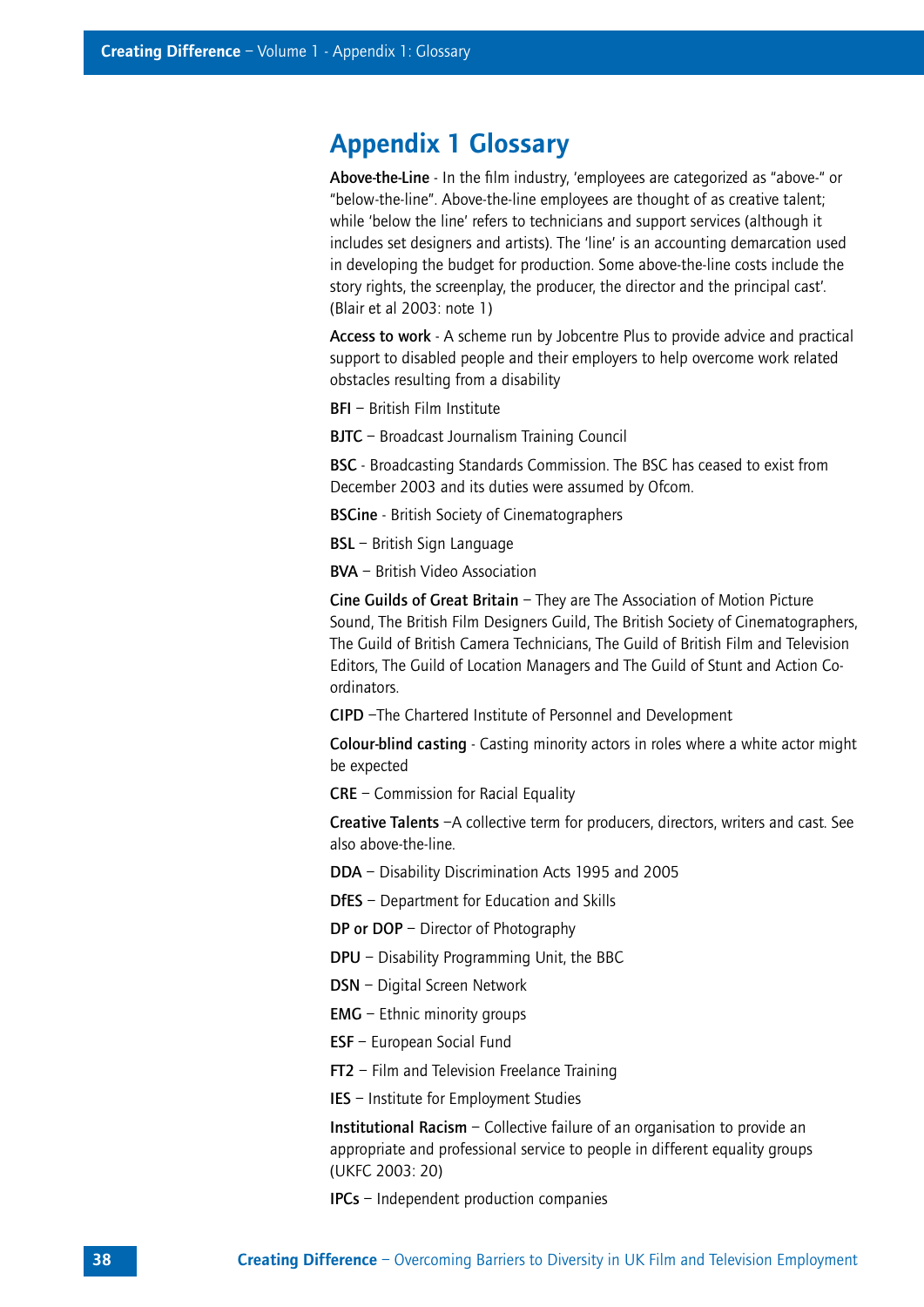ITC – Independent Television Commission. The ITC has ceased to exist from December 2003 and its duties have been assumed by Ofcom.

Key Sector Professional – See Appendix 3. The term is used to describe and anonymise representatives of key sector bodies, broadcasters and unions whom the project has consulted.

Key Industry Professional – See Appendix 4. The term is used to describe and anonymise senior managers in the film and television sector. They include executive producers and commissioners whose original job titles may identify them.

LDAF – London Disability Arts Forum

NESTA – National Endowment for Science, Technology and the Arts

NFTS – National Film and Television School

Ofcom - The Office of Communications

Positive Action - Section 47 of the Sex Discrimination Act 1975 (the SDA) allows for the use of 'positive action' in a number of specific circumstances. Sections 37 and 38 of the Race Relations Action 1976 allow an employer to give special encouragement and provide specific training for a particular racial group.

Positive Discrimination – Choosing someone for employment solely on the grounds of their gender or racial group, and not on their abilities. It is illegal under UK anti-discrimination law (UKFC 2003: 21).

RP – Received pronunciation

RSAs – Regional Screen Agencies

SIF – The Skills Investment Fund. See Volume III 3.3.

Social Model of Disability – According to Disability Rights Commission, disabled people do not face disadvantages because of their impairments but experience discrimination in the way we organise society. This includes failing to make education, work, leisure and public services accessible, failing to remove barriers of assumption, stereotype and prejudice and failing to outlaw unfair treatment in our daily lives. See http://www.drc-gb.org/citizenship/howtouse/ socialmodel/index.asp. Accessed 27 September 2007.

SPV – Special Purpose Vehicle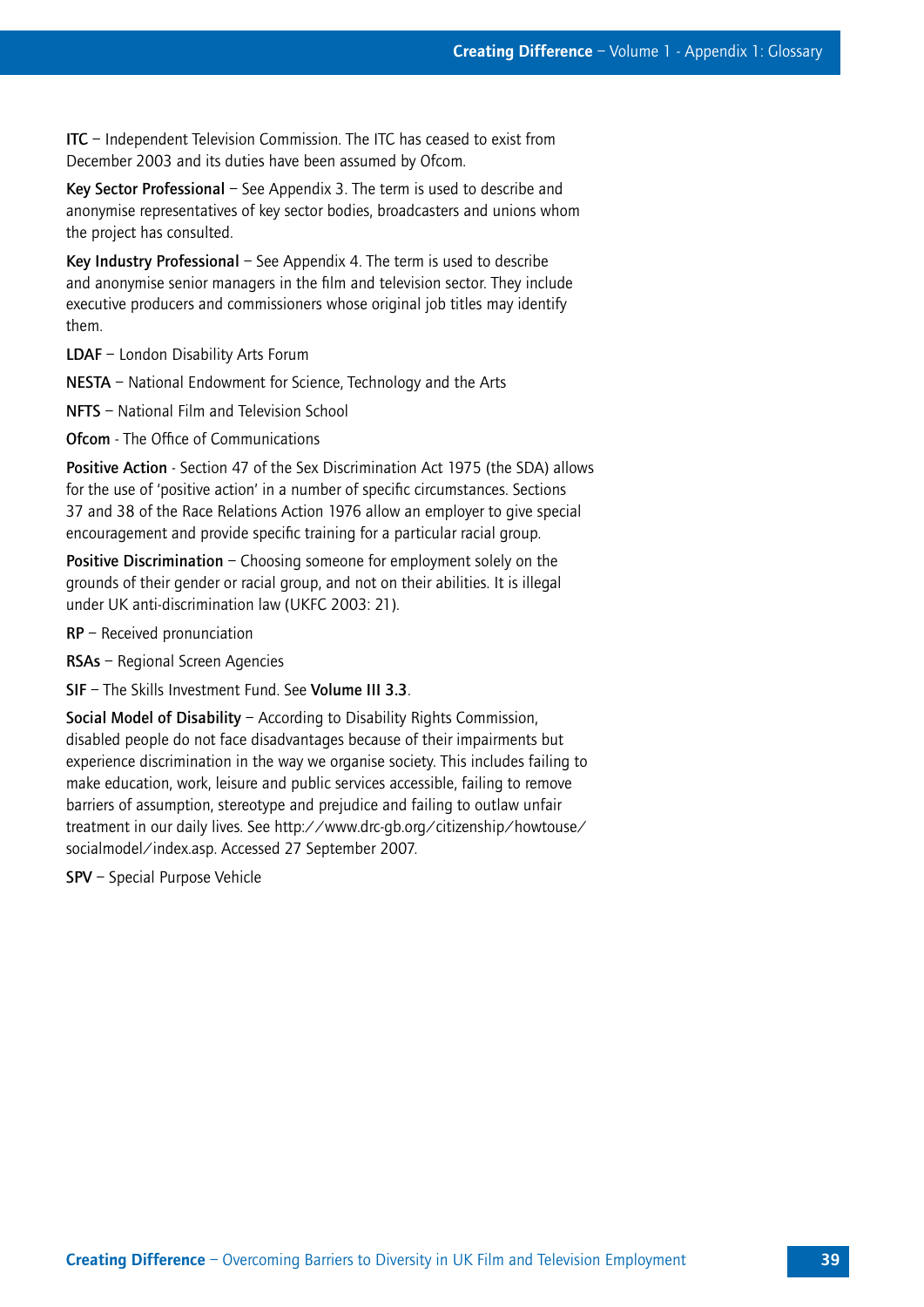### Appendix 2

## Key Sector Organisations in the UK Film and Television Industries

#### British Screen Advisory Council (BSAC)

The British Screen Advisory Council is an independent industry funded body. It is a forum for individuals and members, executives and specialists in the audio visual industries who do not directly represent the organisation for which they work. Members are chosen for their personal qualities and for their knowledge and experience of the many sectors of the audiovisual industries in the UK. In addition to serving on the Council, members form Working Groups set up on an ad hoc basis to deal with industry issues. The Council provides independent advice to government and policymakers at national, European and global levels.

#### Broadcasting, Entertainment, Cinematograph and Theatre Union (BECTU)

BECTU is the independent union for those working in broadcasting, film, theatre, entertainment, leisure, interactive media and allied areas and are primarily based in the UK. The union represents permanently employed, contract and freelance workers within these sectors.

#### Department of Culture Media and Sports (DCMS)

The DCMS is responsible for government policy on the arts, sport, the broadcasting and creative industries including film and the music industry, press freedom and regulation, licensing, gambling and the historic environment as well as the National Lottery, tourism, libraries, museums and galleries.

#### Directors Guild of Great Britain

The Guild represents directors in all media: film, television, theatre, radio, opera and commercials, corporate, multimedia and new technology. It offers help with contracts, a campaigning voice, policy to influence the future of the industry and advice for members.

#### **EOUITY**

Equity is a trade union that represents artists from across the entire spectrum of arts and entertainment. Equity includes members from the whole range of professional entertainment such as actors, singers, dancers, choreographers, stage managers, theatre directors and designers, variety and circus artists, television and radio presenters, walk-on and supporting artists, stunt performers and directors and theatre fight directors.

#### New Producers' Alliance (NPA)

The NPA is a national membership and training organisation for independent new producers and filmmakers in the UK. The NPA is registered as a charity that provides access to contacts, information and advice regarding film production. It is a forum that has over 800 members, ranging from film students and first timers to highly experienced feature filmmakers, major production companies and industry affiliates.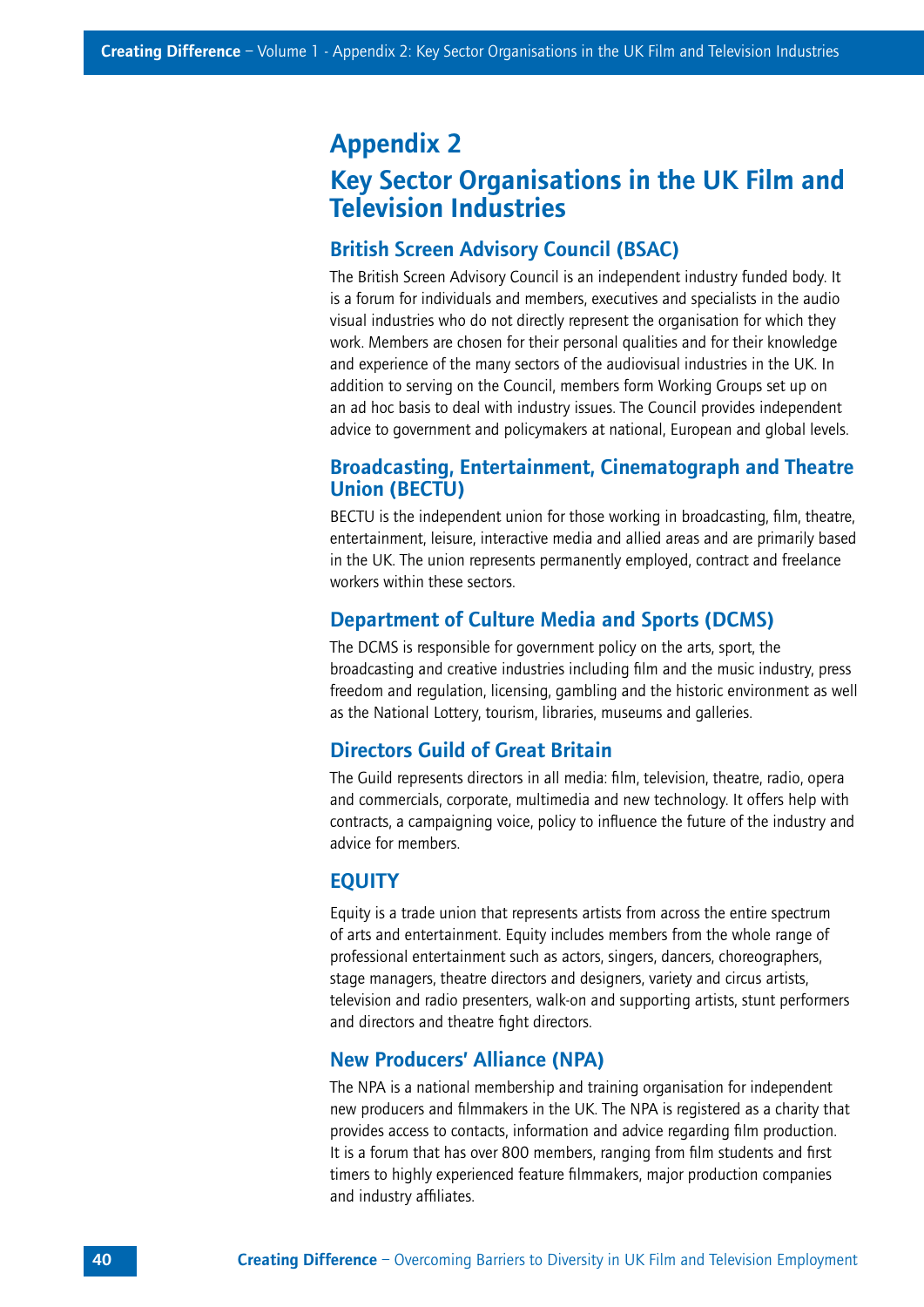#### Producers Alliance for Cinema and Television (Pact)

Pact is the UK trade association that represents and promotes the commercial interests of independent feature film, television, animation and interactive media companies. It is a lobbying organisation that has regular dialogues with government, regulators, public agencies and opinion formers on all issues affecting its members and contributes to key public policy debates on the media industry, both in the UK and in Europe.

#### The Production Guild of Great Britain

In 1999, The Guild of Film Production Accountants and Financial Administrators (GFPA) and The Guild of Film Production Executives (GFPE) merged to become The Production Guild of Great Britain. Its membership grades include all production grades, administrators, accountants and production co-ordinators. It aims to improve members' employment opportunities, inform, advise and give guidance, share best practice, encourage and foster new talent, lobby and campaign government on issues pertaining to film and television production.

#### Screen Agencies

Regional Screen Agencies (RSAs) are self governing bodies which receive the majority of their funding from the UK Film Council through the Regional Investment Fund for England (RIFE). There are nine RSAs in England and they are charged with building the media sectors within the regions and encouraging public access to film culture. Set up during 2002-2003, they bring together existing regional film bodies, commissions and media development agencies. Northern Ireland Film & Television Commission, Scottish Screen and Film Agency for Wales have similar remits in the respective nations.

#### Skillset

Skillset is a national training organisation for broadcast, film, video and multimedia. It develops and funds skills solutions, using third party training providers in the delivery. Skillset focuses on the following areas: careers, training, company support, standards, qualifications, research, strategy and funding. It undertakes this work across all the nations and regions of the UK.

#### UK Film Council (UKFC)

The UK Film Council is the government-backed strategic agency for film in the UK. It invests government grant-in-aid and National Lottery money in film development and production, training, international development and export promotion, distribution and exhibition of films and in education. Its main aim is to stimulate a competitive, successful and vibrant UK film industry and culture, and to promote the widest possible enjoyment and understanding of cinema throughout the nations and regions of the UK.

#### UK Post

UK Post is the trade body that represents the post-production and special effects sector in the UK and internationally. UK Post acts as a strategic lobbying body, support mechanism and voice of the sector with particular focus on fiscal, legislative and workforce issues.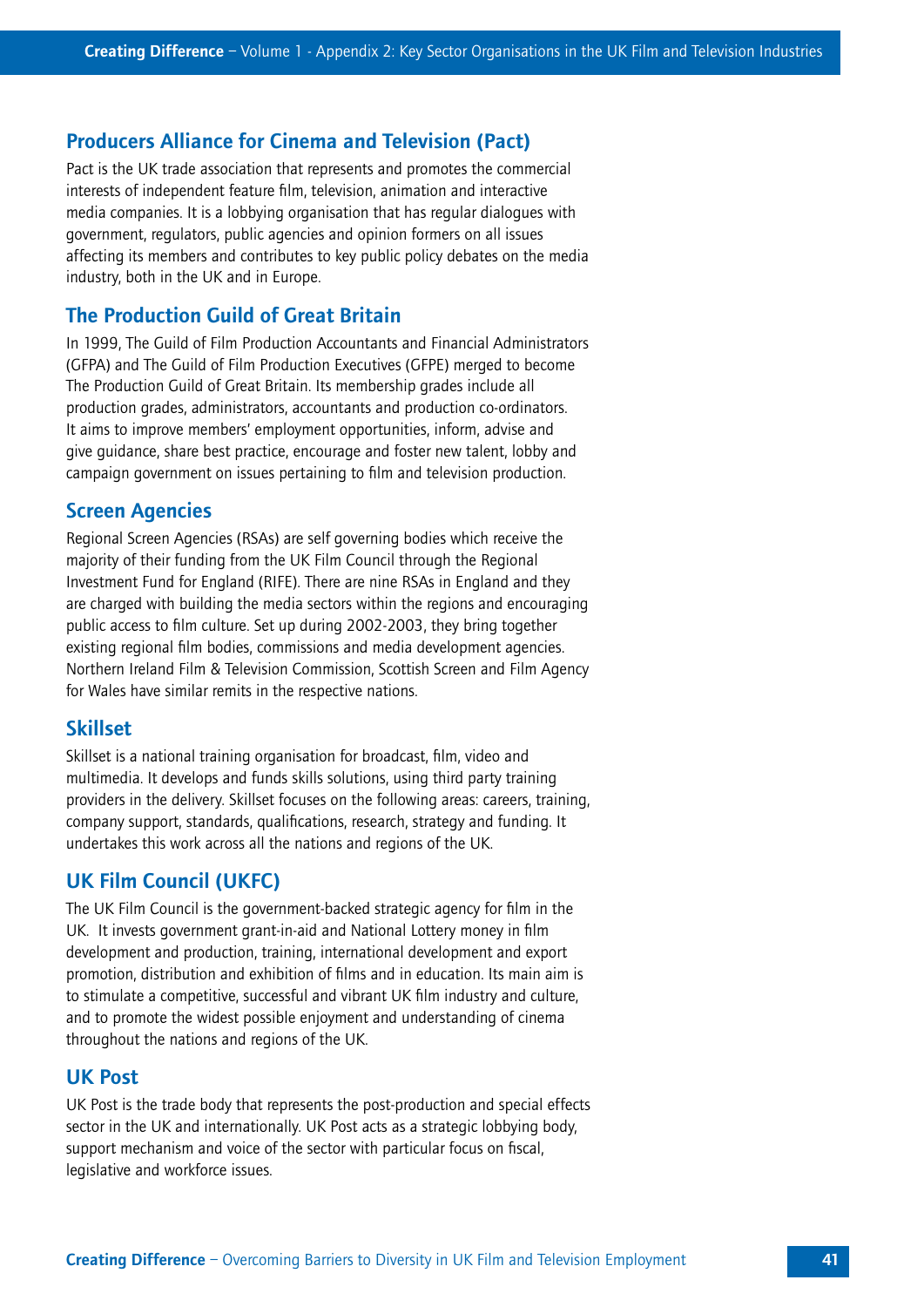#### Women in Film and Television (WFTV)

WFTV is a membership association open to women with at least one year's professional experience in the television, film and/or digital media industries. WFTV exists to protect and enhance the status, interests and diversity of women working at all levels in film, television and the digital media industries. It has more than 800 members, covering a broad spectrum of skills and job descriptions, ranging from senior executives to lawyers, writers, directors to producers, actresses, accountants, DP's, composers, makeup artists and many others.

#### The Writers' Guild of Great Britain

The Writers' Guild of Great Britain supports writers for television, film, radio, theatre, books and computer games. Members get access to free legal advice, as well as weekly information bulletins, a quarterly magazine and regular events.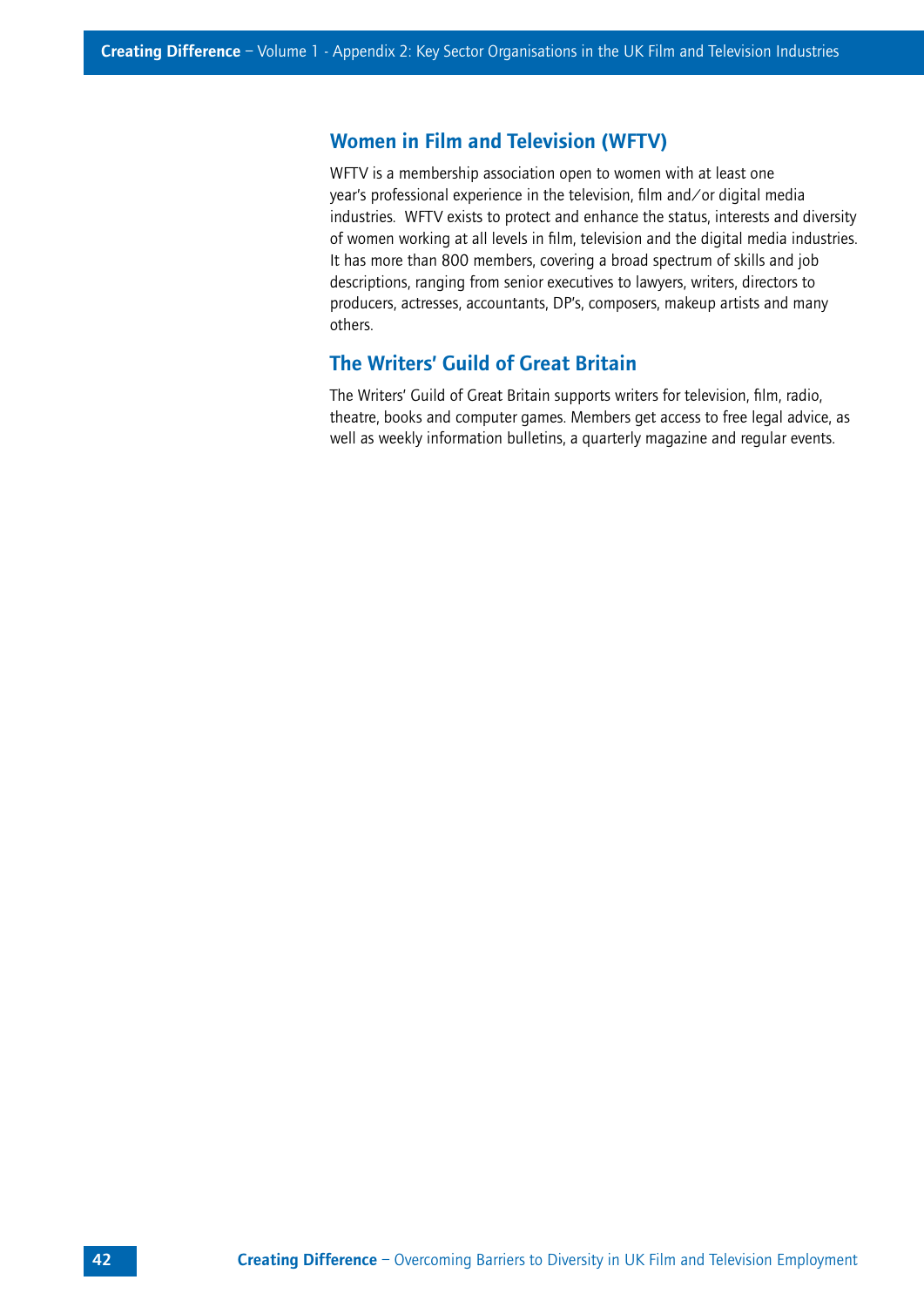## Appendix 3

# Professionals from Key Sector Bodies and Broadcasters Consulted

**Max Beckmann** Equality Officer, Equity

**Sue Caro** Senior Diversity Manager, Portrayal, BBC

**Jane Cussons** CEO, Women in Film and Television (at the time of the interview)

**Equality Committees, Equity** 4 Representatives

**Mary Fitzpatrick<sup>28</sup>** 

Editorial Executive, Diversity, BBC (Formerly Editorial Manager of Cultural Diversity, Channel 4)

**Sarah Hamill** Extend Co-ordinator, BBC

**Laurie Hayward** CEO, Screen East

**Susan Kennedy** Film Company Support Scheme, Skillset

**Susy Liddell**  Head of Production, BBC Films

**Peter McGettrick**  Service Lead, Disability Access Services, BBC HR Direct

**Chris Maguire** Training & Professional Development Manager, Four Corners Film

**David Martin** CEO, Production Guild **Sally Milne** Head of Resourcing and Diversity, ITV

**Adam Minns** Head of Policy Development, Pact

**Carla Mitchell** Development Director, Four Corners Film

**Daniell Morrisey** HR & Development Manager, BBC

**Catherine Philips** Audio Visual Entrepreneurship Partnership Coordinator, Skillset

**David Pope** CEO, New Producers Alliance

**Richard Southorn**  Access Unit Manager, BBC HR Direct

**Gary Townsend** Executive Director - Corporate Affairs & Organisational Development, Skillset

**Janice Turner** Diversity Officer, BECTU

**Alison Walsh** Editorial Manager - Disability, Channel 4

**John Wilkinson** Chief Executive, Cinema Exhibitors' Association Ltd.

**Marcia Williams** Head of Diversity, UK Film Council

**Marsha Witter** Foundation Placement Scheme Manager, ITV Yorkshire

<sup>28</sup>Mary Fitzpatrick was interviewed twice, as Editorial Executive, Diversity, BBC and whilst working at Channel 4.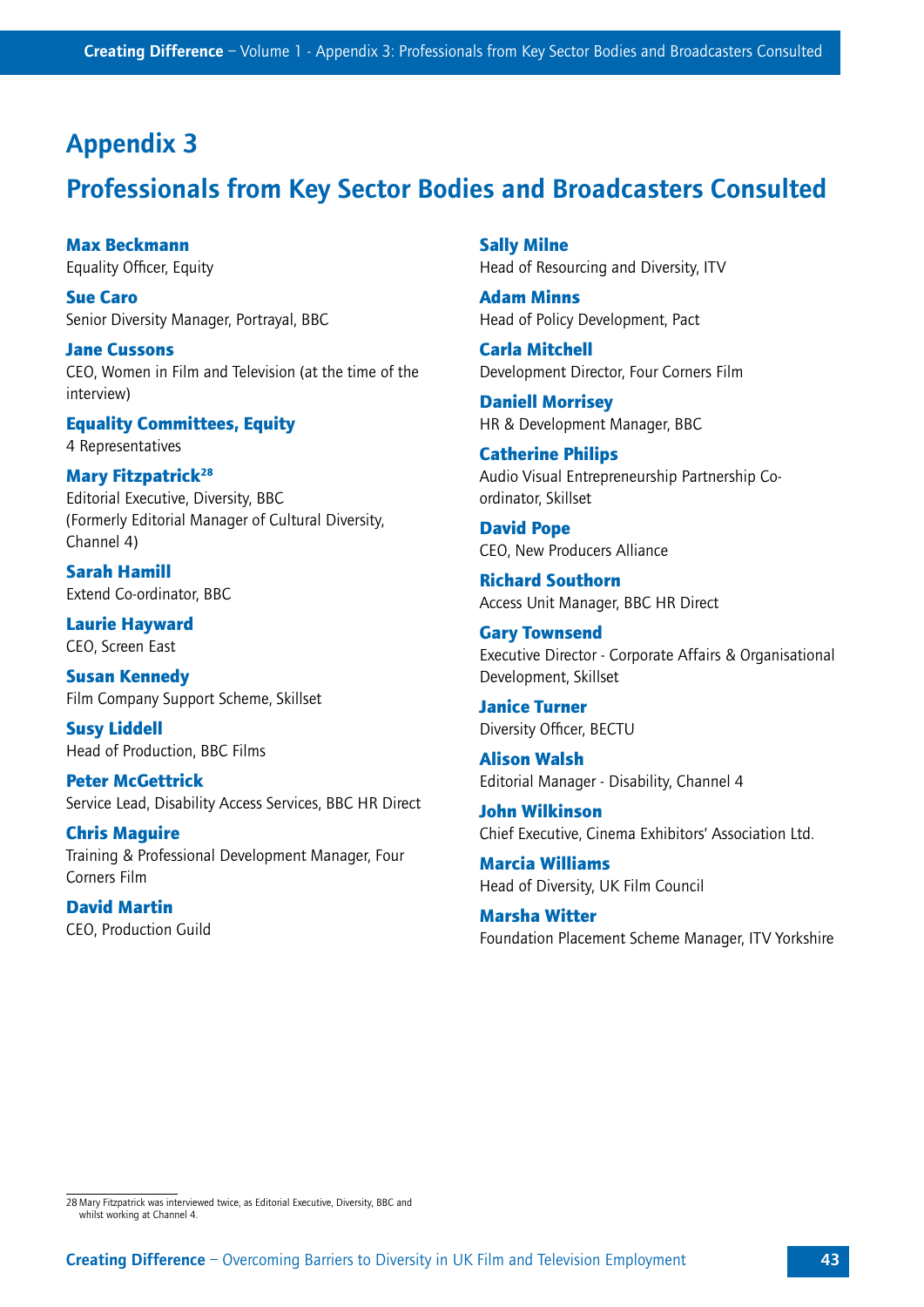# Appendix 4

# List of Film and Telelvision Practitioners Interviewed

| <b>Production Staff:</b><br><b>Creative</b><br>Producers<br><b>Directors</b><br>Writers<br>Actors                                                            | Actors' Agent<br>Female Disabled Filmmaker (3)<br>Female Disabled Producer<br>Female EMG Producer (2)<br>Female Head of Production<br>Key Industry Professional (5)<br>Male Disabled Actor (3)<br>Male Disabled EMG Filmmaker<br>Male Disabled Filmmaker<br>Male Disabled Journalist (2)<br>Male Disabled Producer<br>Male EMG Actor (2)<br>Male EMG Filmmaker (5)<br>Male EMG Producer/Director<br>Male EMG Screenwriter<br>Male Director<br>Male Screenwriter |
|--------------------------------------------------------------------------------------------------------------------------------------------------------------|-----------------------------------------------------------------------------------------------------------------------------------------------------------------------------------------------------------------------------------------------------------------------------------------------------------------------------------------------------------------------------------------------------------------------------------------------------------------|
| <b>Production Staff</b><br>Production<br>Financial<br>Legal<br>Locations<br>Casting<br><b>Assistant Directors</b>                                            | Female Disabled Researcher (2)<br>Female EMG Assistant Accountant<br>Female EMG Assistant Producer<br>Female EMG Researcher (3)<br>Human Resources Professional (3)<br>Key Industry Professional<br>Male Disabled Assistant Producer (2)<br>Male Disabled Researcher<br><b>Male Production Manager</b>                                                                                                                                                          |
| <b>Production Staff:</b><br><b>Technical</b><br>Art/Set Decorating<br>Camera<br>Script/Development<br>Sound<br>Video playback<br>Costumes<br>Makeup and Hair | Female Camera Crew (2)<br>Female Makeup Artist<br>Male Camera Operator/Trainer<br>Male Disabled Camera Crew<br>Male EMG Sound Technician                                                                                                                                                                                                                                                                                                                        |
| <b>Post-Production</b><br>Publicity/Stills<br>Editing/Post-Production<br><b>Visual Effects</b><br><b>Special Effects</b><br>Music                            | Female Assistant Producer<br>Female EMG Filmmaker/Editor<br>Female EMG Subtitler<br>Female Texture Artist                                                                                                                                                                                                                                                                                                                                                       |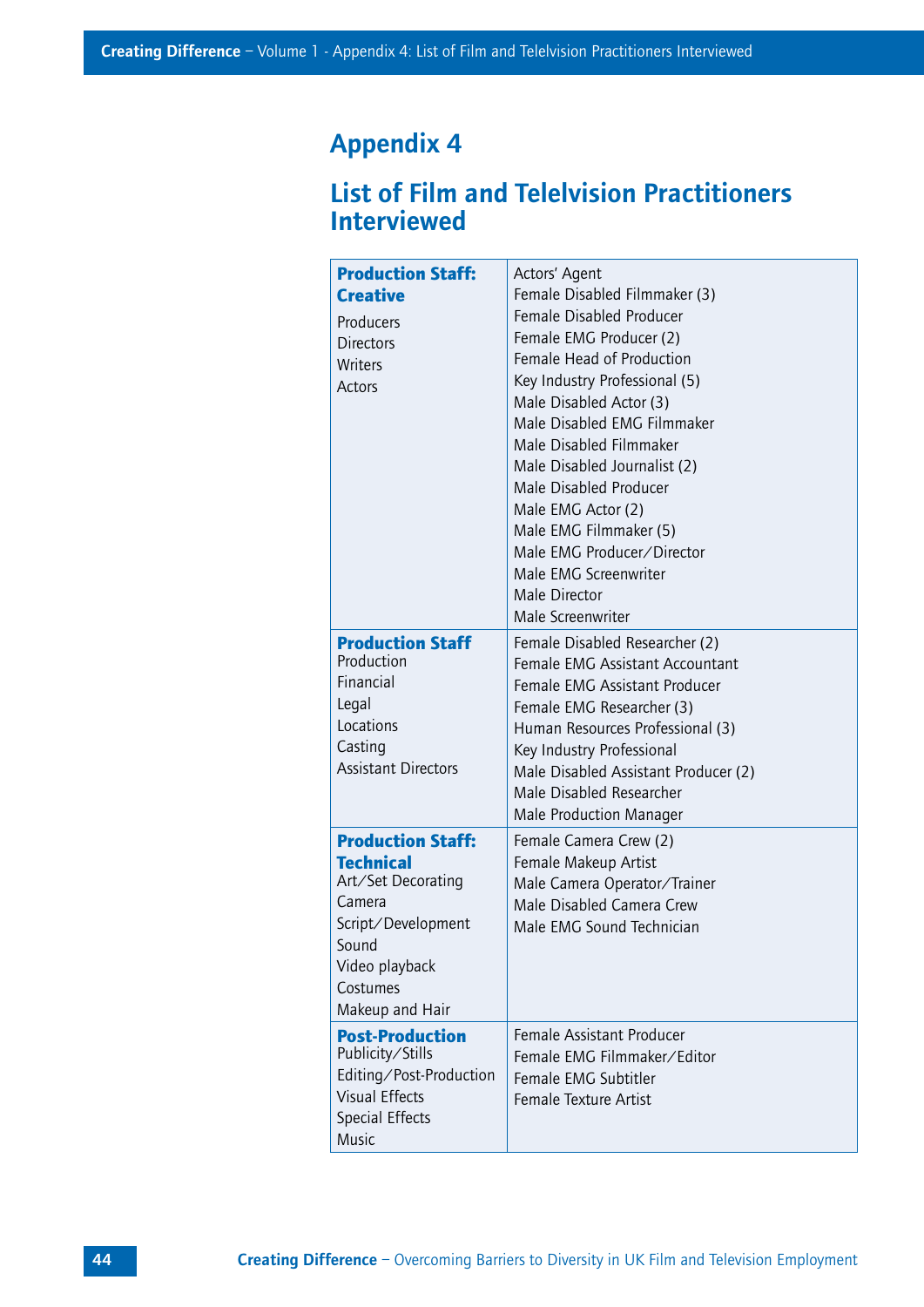| <b>Production: Other</b><br>Stunts/Doubles/<br>Stand-ins<br>Electrical<br>Props<br>Construction<br>Catering<br>Transport                                                             | Stunt Co-ordinator (2)                                                                                                                                                                                                                                                                |
|--------------------------------------------------------------------------------------------------------------------------------------------------------------------------------------|---------------------------------------------------------------------------------------------------------------------------------------------------------------------------------------------------------------------------------------------------------------------------------------|
| Distribution/<br><b>Exhibition</b><br>Sales Agent<br>Distribution<br>Exhibition<br>Programmers<br>Cinema Management                                                                  | Female Industry Professional<br>Key Sector Professional<br>Male CEO of Media Company                                                                                                                                                                                                  |
| <b>Television Roles</b><br>Commissioners/Buyers<br>Researcher<br>Floor Manager<br>Video Operator<br>Studio Engineer<br><b>Editing Suite</b><br>Scheduler<br>Sales Staff<br>Marketing | Female EMG Camera Crew<br>Male EMG Engineer                                                                                                                                                                                                                                           |
| <b>Other</b>                                                                                                                                                                         | <b>Access Co-ordinator</b><br>CEO, Disability Training and Consultancy Company<br>Disability Quality Trainer and Consultant<br>Female Disabled CEO of Media Company<br>Key Sector Professional<br>Male EMG CEO of Media Company<br>Representative from Regional Training Organisation |

Total: 71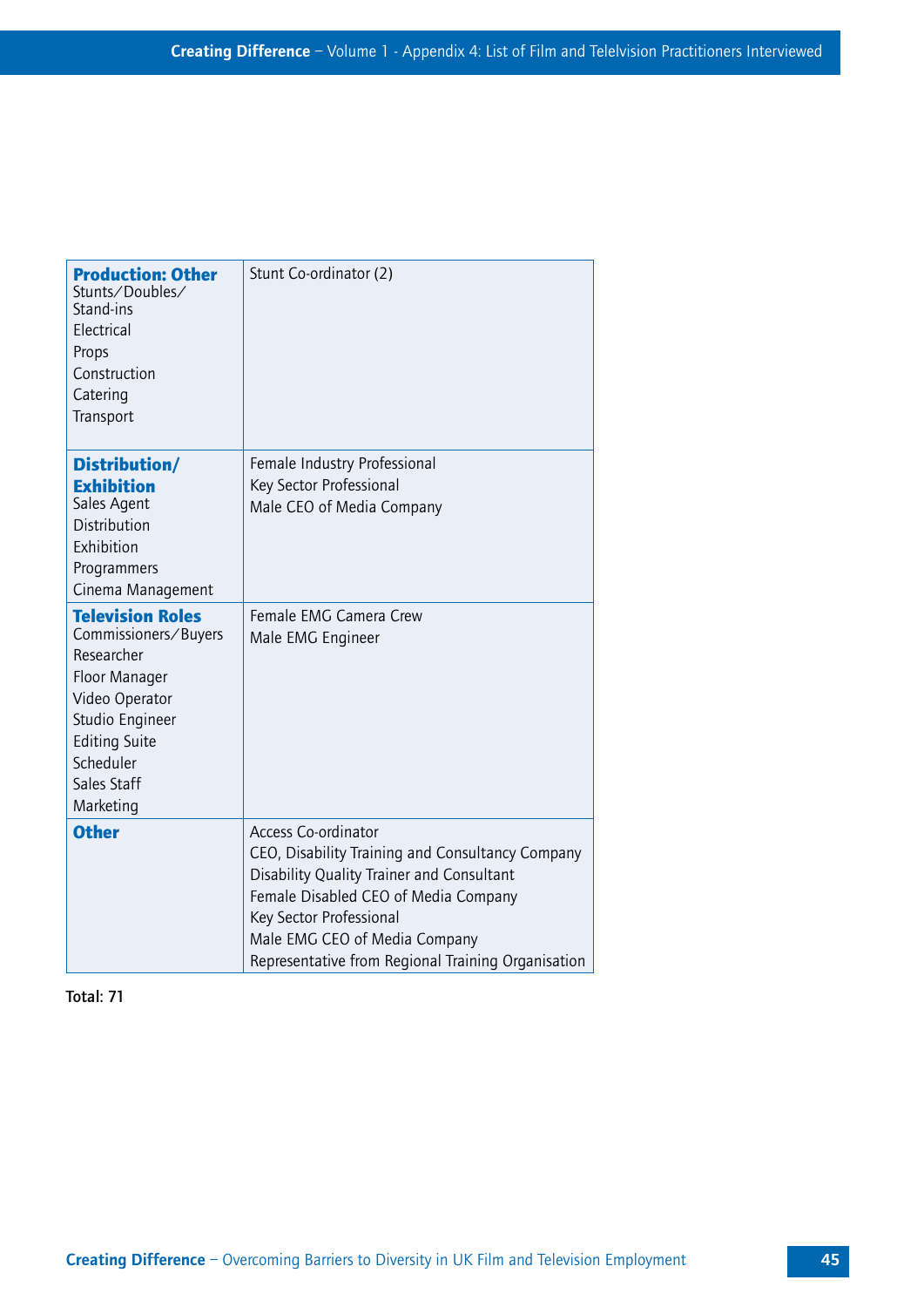# Appendix 5 Monitoring Form

Please take a few minutes to complete this form. All information provided will be kept confidential.

| <b>Background information about you.</b>                                                                 |
|----------------------------------------------------------------------------------------------------------|
| Name                                                                                                     |
| Female<br>Male                                                                                           |
| Age                                                                                                      |
| 18-29                                                                                                    |
| 30-39                                                                                                    |
| 40-49                                                                                                    |
| 50-59                                                                                                    |
| $60+$                                                                                                    |
| What has been your average annual income over the last 5 years (or length in industry whichever longer)? |
| Under £8000                                                                                              |
| £8000-£11999                                                                                             |
| £12000-£19999                                                                                            |
| £20000-£29999                                                                                            |
| £30000-£39999                                                                                            |
| Over £40000                                                                                              |
| In which region/city are you located?                                                                    |
|                                                                                                          |
| How long have you been in this location?                                                                 |
|                                                                                                          |
| What is your highest educational qualification (including subject)?                                      |
|                                                                                                          |
| Where did you obtain the qualification?                                                                  |
|                                                                                                          |
| What is your highest professional qualification?                                                         |
|                                                                                                          |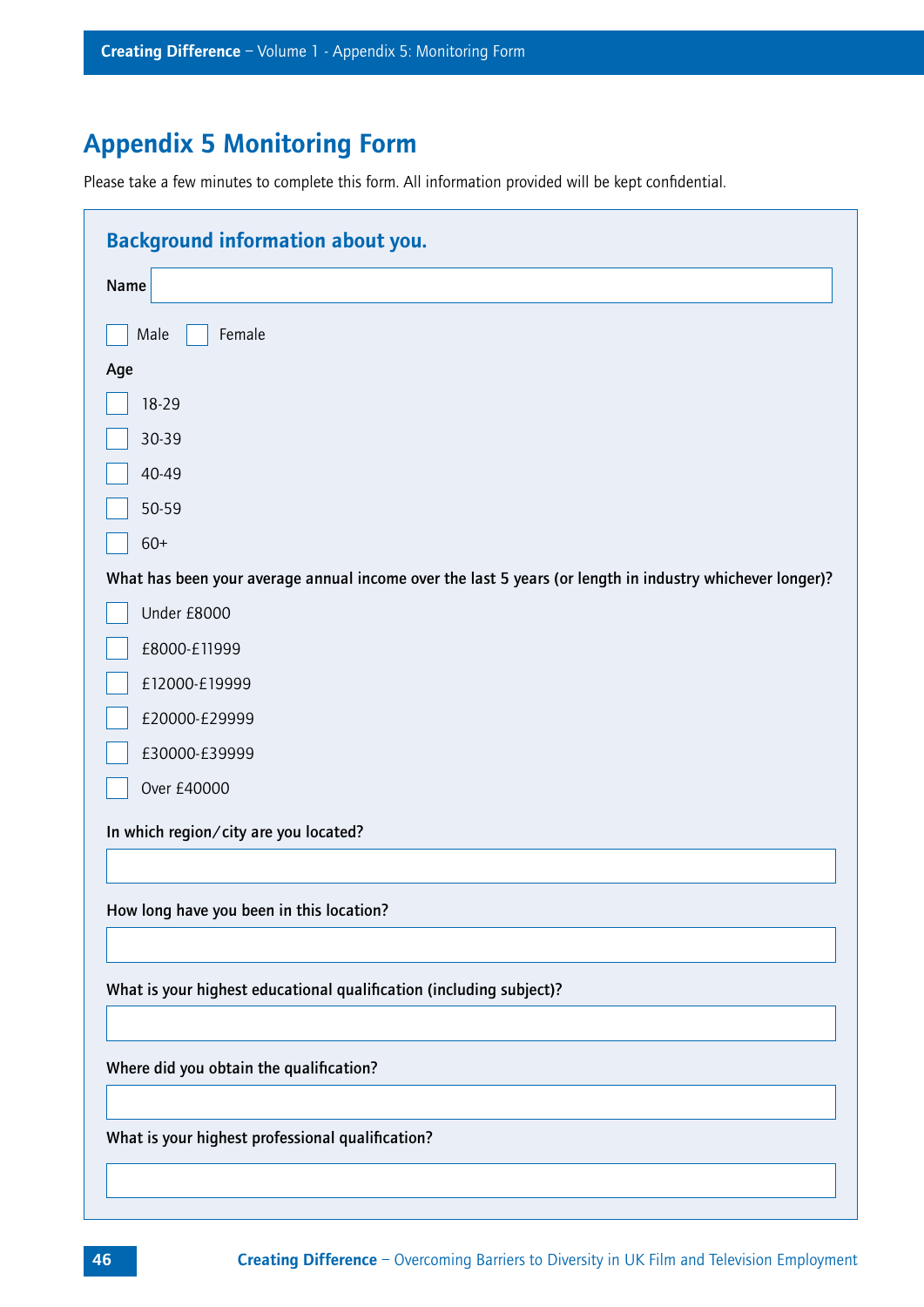| <b>Disability</b>                                                                                                                                                                                                                                |  |  |
|--------------------------------------------------------------------------------------------------------------------------------------------------------------------------------------------------------------------------------------------------|--|--|
| The definition of disability under the Disability Discrimination Act (DDA) 1995 is a physical or mental<br>impairment, which has a substantial and long-term adverse effect on a person's ability to carry out normal day-<br>to-day activities. |  |  |
| Do you consider yourself to be disabled within the definition of the DDA?                                                                                                                                                                        |  |  |
| No<br>Yes                                                                                                                                                                                                                                        |  |  |
| <b>Ethnicity</b>                                                                                                                                                                                                                                 |  |  |
| Please tick the category that you feel best describes your ethnic origin (we are using the 2001 Census<br>classification).                                                                                                                       |  |  |
| White                                                                                                                                                                                                                                            |  |  |
| <b>British</b><br>Irish                                                                                                                                                                                                                          |  |  |
|                                                                                                                                                                                                                                                  |  |  |
| <b>Mixed</b>                                                                                                                                                                                                                                     |  |  |
| White and Black African<br>White and Asian<br>White and Black Caribbean                                                                                                                                                                          |  |  |
|                                                                                                                                                                                                                                                  |  |  |
| Asian or Asian British                                                                                                                                                                                                                           |  |  |
| Bangladeshi<br>Indian<br>Pakistani                                                                                                                                                                                                               |  |  |
|                                                                                                                                                                                                                                                  |  |  |
| <b>Black or Black British</b>                                                                                                                                                                                                                    |  |  |
| Caribbean<br>African                                                                                                                                                                                                                             |  |  |
|                                                                                                                                                                                                                                                  |  |  |
| Chinese pr Other Ethnic Background                                                                                                                                                                                                               |  |  |
| Chinese                                                                                                                                                                                                                                          |  |  |
|                                                                                                                                                                                                                                                  |  |  |
| Information refused                                                                                                                                                                                                                              |  |  |
|                                                                                                                                                                                                                                                  |  |  |
|                                                                                                                                                                                                                                                  |  |  |
|                                                                                                                                                                                                                                                  |  |  |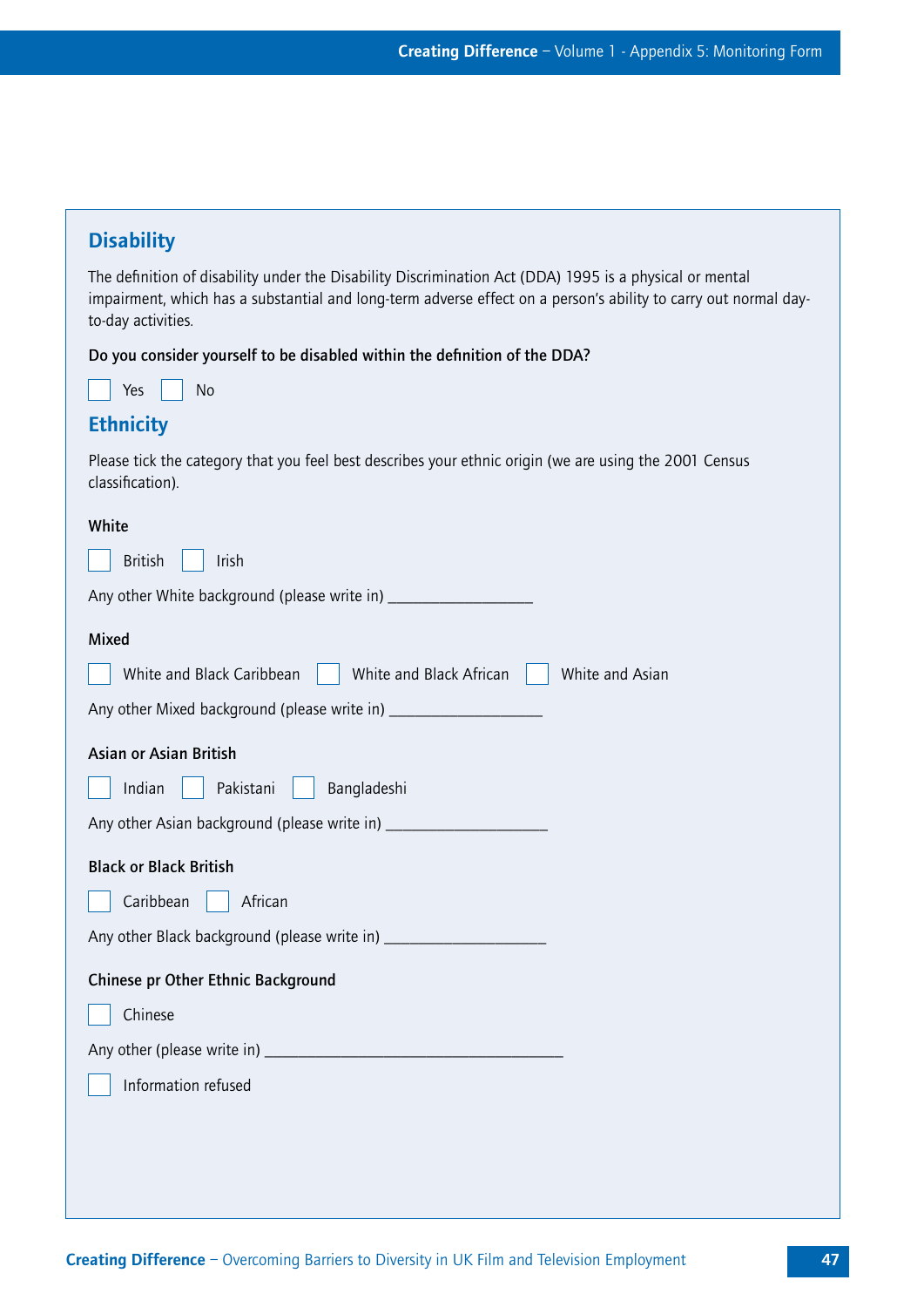# Appendix 6 Data from the Monitoring Forms

Completed monitoring forms: 54 out of 71 respondents

#### **Age**

| 18-29 | 14 |
|-------|----|
| 30-39 | 23 |
| 40-49 | 14 |
| 50-59 | ◡  |

#### **Gender**

| Male   | $\Omega$<br>ر ے    |
|--------|--------------------|
| Female | $\sim$ $-$<br>ت ہے |

#### **Disability**

| Yes        |            |
|------------|------------|
| No         | ר ר<br>ر ر |
| No Details |            |

#### **Locations**

| London     | 41             |
|------------|----------------|
| South East | $\overline{4}$ |
| South West |                |
| Midlands   |                |
| North West | 5              |
| Yorkshire  |                |
| Scotland   |                |

#### **Ethnicity**

| 24             |
|----------------|
| 6              |
| $\overline{A}$ |
| 3              |
| 3              |
|                |
|                |
|                |
|                |
|                |
|                |
|                |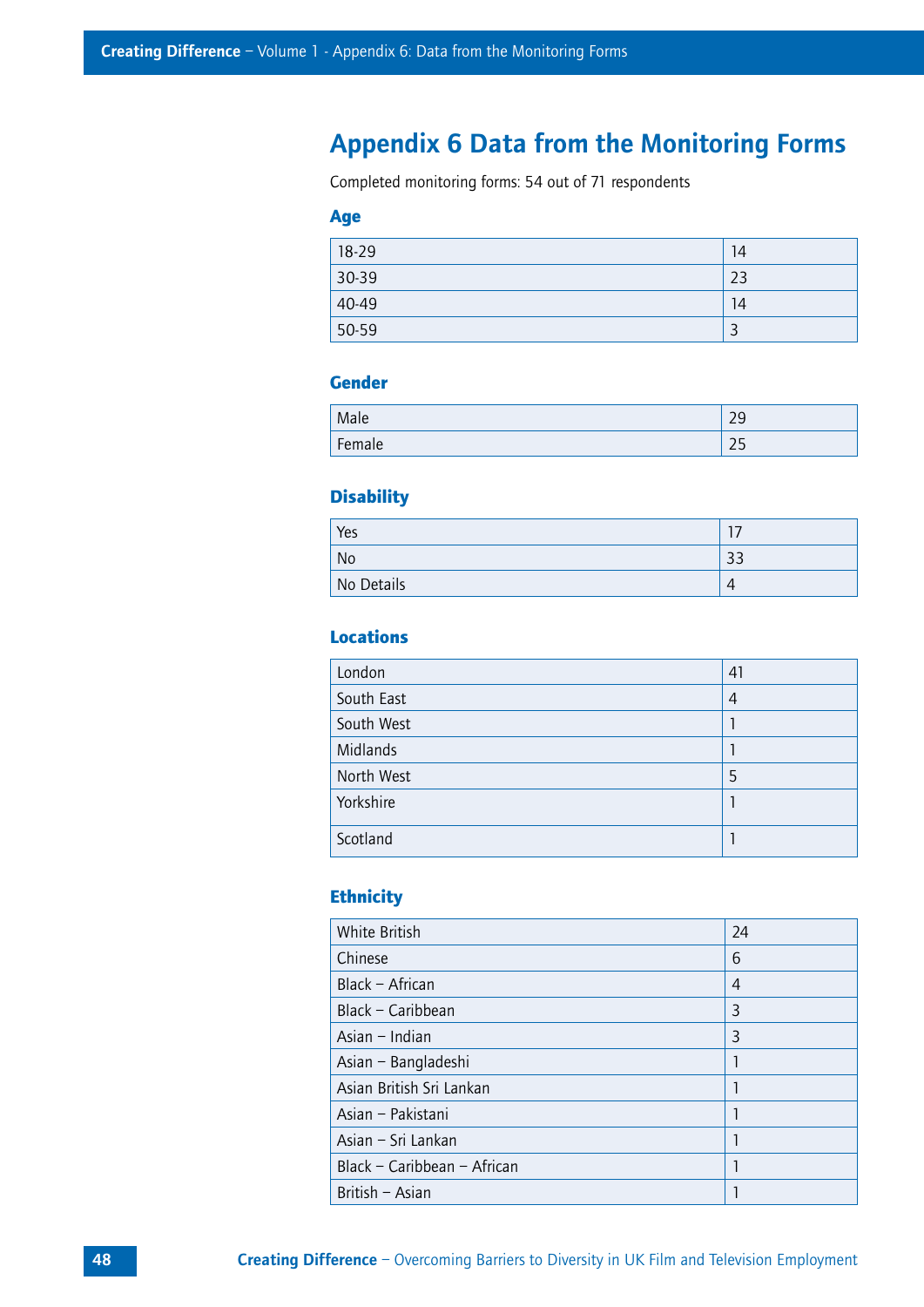| British Chinese (Mixed)           |  |
|-----------------------------------|--|
| British Irish                     |  |
| Mixed – White and Black Caribbean |  |
| Mixed – White and Asian           |  |
| White $-$ French                  |  |
| White $-$ Hungarian               |  |
| White Irish                       |  |

#### **Education**

| <b>Higher Education</b>        | 41 |
|--------------------------------|----|
| A Levels, Further Education    | 3  |
| GCSE, O Levels, School Leavers | 3  |
| Acting Diploma                 |    |
| Life Experience/None           |    |
| No Details                     |    |

#### **Income**

| Under £8000  |    |
|--------------|----|
| £8000-11999  |    |
| £12000-19999 | 8  |
| £20000-29999 | 20 |
| £30000-39999 |    |
| Over £40000  | 10 |
| No Details   |    |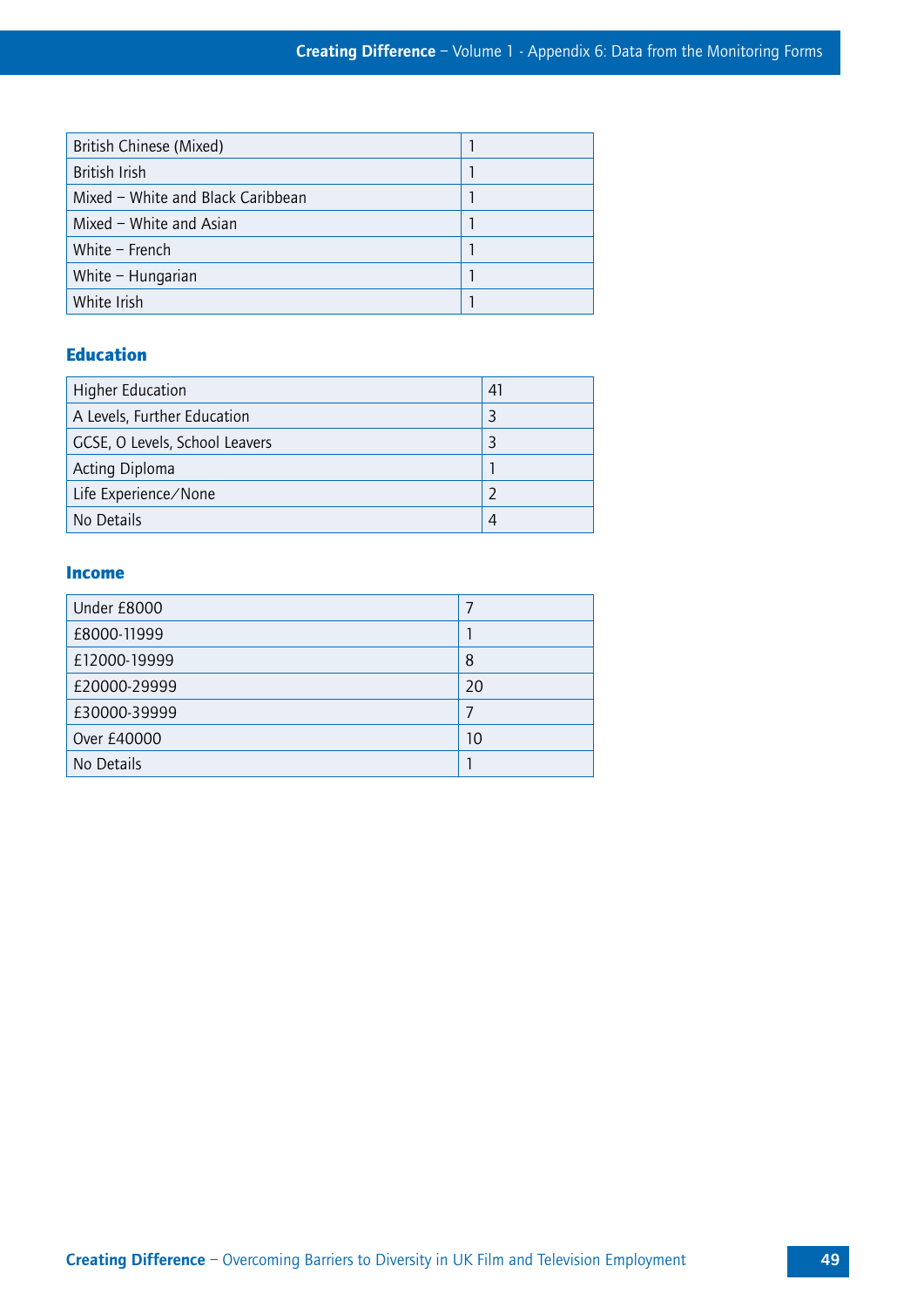# Volume II Exploring the Barriers

# **Introduction**

Volume II explores the barriers that the underrepresented groups face in the UK film and television industries. The first section of the volume deals with the main issues under the diversity agenda: disability, gender, ethnicity, geographic locations, age and social class. The second section outlines the general barriers faced by those belonging to underrepresented groups while entering and progressing in the sector, including factors such as training and recruitment practices.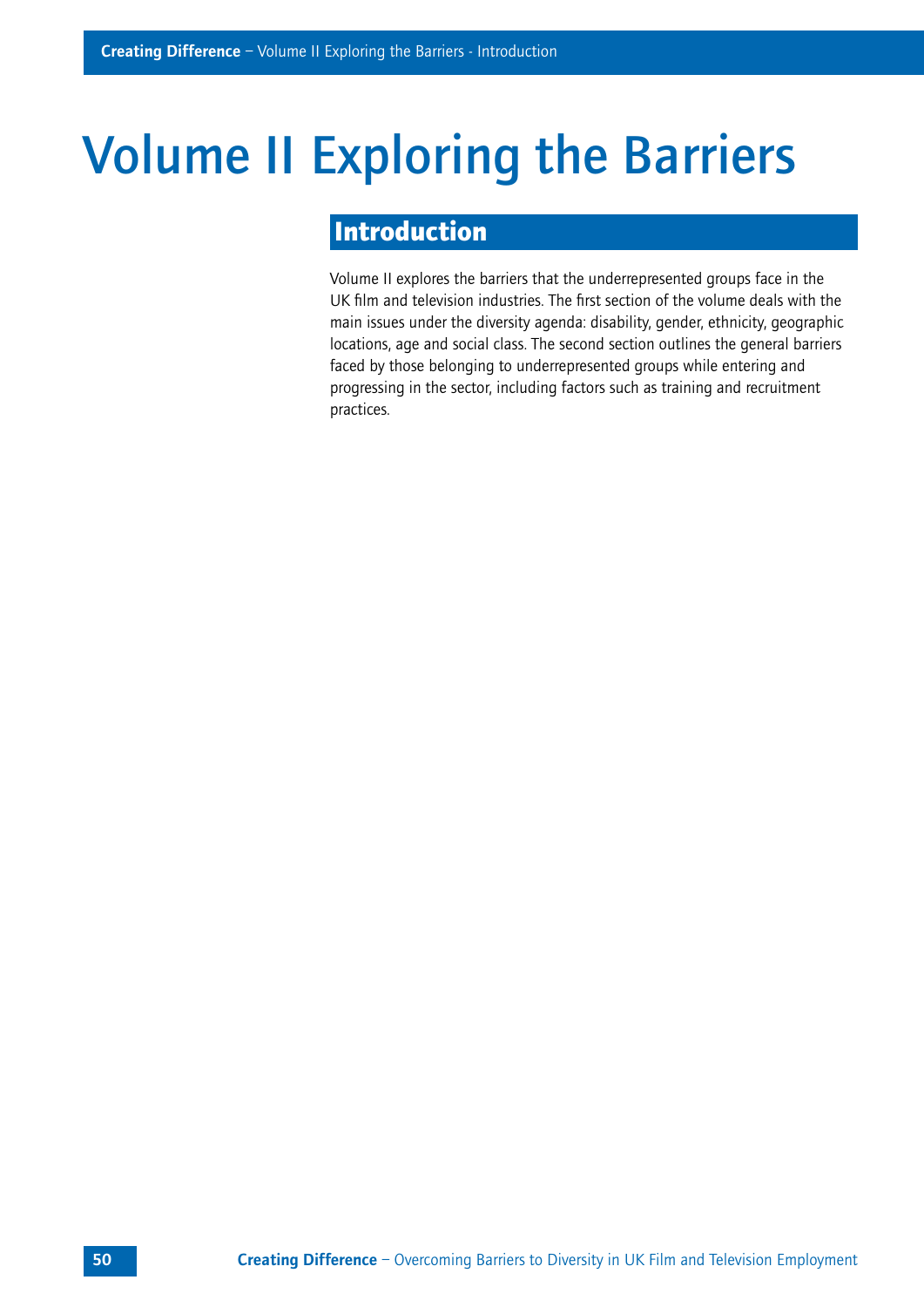#### **1 Key Issues in Diversity**

## 1.1 Disability

There are 11 million people with disabilities in the UK, about 18% of the population<sup>1</sup>. The number of disabled people working in the audio visual sector is only 1% of the total workforce which clearly is not representative of the disabled population in the country (Skillset 2006: 3). The Department of Work and Pensions states that the spending power of disabled people is estimated at £80 billion but as their choices also affect those of family, friends and colleagues, this figure could be effectively doubled which should make them an attractive target market for the broadcasters and advertisers<sup>2</sup>.

The figures from the research carried out by the BBC on disabled audiences reveal that disabled adults are more likely to watch television every day (92% of 15 - 34s and 94% of 65+) and are also more likely to watch more of it (over an hour more per day) than their non-disabled peers<sup>3</sup>. An estimated 26% of the daytime television audiences are disabled but they are underrepresented both on and off-screen. Only 11% of television programmes portray disability. Production types which portray disability more are comedy (1.9%), film (1.8%) and drama (1.1%) and those with the lowest representation are soaps (0.2%), light entertainment (0.5%), news (0.6%) and factual (0.7%)<sup>4</sup>. Despite the low representation of disabled people, factual television and radio programmes are the most important source of information about disability for non-disabled people, while for the disabled it is the second most important source after personal experience<sup>5</sup>.

The above mentioned BBC research shows that a key concern of disabled people is that the media do not portray their everyday lives. Other criticisms include patronising and demeaning onscreen portrayal and a lack of representation in television programmes. Higher representation by the disabled through employment in the industry could improve the accuracy and frequency of onscreen portrayal.

This section examines the barriers faced by disabled professionals in entering and progressing in the UK film and television industries.

#### 1.1.1 Attitudes and Perceptions

A disabled producer believes that attitudes towards disabled professionals in the sector are changing. Potential employers are more aware of disabilities and are less likely to discriminate than they used to be. But there are still individuals who make assumptions about the potential of disabled professionals and might not be inclined to offer work to them.

Several interviewees point out that some people in the industry are uncomfortable around disabled professionals because they are ignorant

<sup>1</sup> See http://www.scope.org.uk/disablism/facts.shtml and http://www.bbc.co.uk/commissioning/marketresearch/ audiencegroup7.shtml. Accessed 19 June 2007.

<sup>2</sup> http://www.scope.org.uk/disablism/facts.shtml. Accessed 19 June 2007.

<sup>3</sup> http://www.bbc.co.uk/commissioning/marketresearch/audiencegroup7.shtml. Accessed 19 June 2007.

<sup>4</sup> See http://www.efd.org.uk/www/bcidn/guides/research/onscreen-representations.doc. Accessed 19 June 2007.

<sup>5</sup> http://www.bbc.co.uk/commissioning/marketresearch/audiencegroup7.shtml. Accessed 19 June 2007.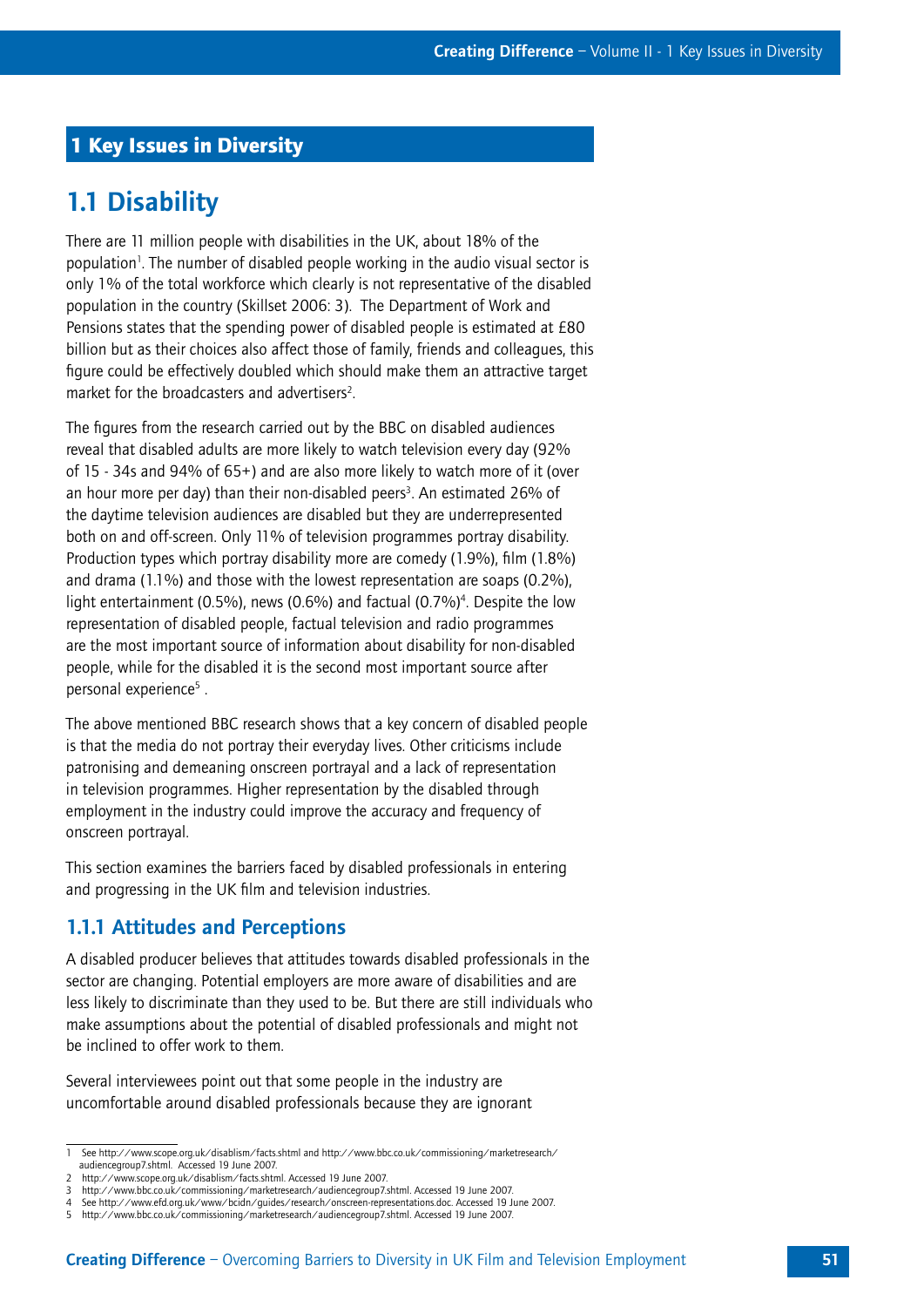and fearful of disabilities. Experiences shared by disabled interviewees show that some industry professionals offend their disabled colleagues because of prejudices they may not be aware of. A disabled journalist who was newly transferred to an office was given a desk at the far corner of the room because some colleagues thought he might want 'a bit of space'. But this, according to him, was a physical representation of their attitude towards him.

A disabled researcher observes that during several productions the hearing crew with which he worked did not give enough respect to their deaf colleagues and considered them as less intelligent. He feels that there was overt discrimination in the work environment. A disabled camera operator observes that those working in the industry are not used to working with deaf people. He feels that they do not really want to include a deaf crew member for fear of slowing the production process down because the media world is pressured with deadlines and fast moving.

Another disabled researcher, however, claims that she had a very pleasant experience when she started a new role, most of the colleagues in the office approached her to talk or emailed her in order to make her feel welcome. She rates the company as the best she has worked in.

The attitudes of those working in the sector are reflected in their behaviour towards disabled professionals. The career progression of disabled professionals potentially depends on those attitudes. A disabled journalist believes that the opportunity given to him by the news editor to cover a recent war was encouraging as it demonstrated the confidence in his ability to do the job despite his disability.

Several interviewees suggest that it is the attitude of line management that determines the behaviour of colleagues towards disabled professionals. If line management shows a positive attitude towards accepting disabled practitioners then others may follow the lead. On the other hand, negative attitudes by line management give others a licence to behave negatively. A disabled journalist outlines how the negative attitude of middle management affects the career progression of disabled practitioners:

*I think there's almost a subliminal or subconscious attitude that says, well look, you're disabled. We'll give you a job, you should be happy with that, you know? Never mind that you've been a researcher for the last ten years while all your contemporaries have moved up to assistant producer, producer and then executive producer. I think …there is a tail end of paternalism about the whole thing. It's disappearing, but it is there.* 

Many interviewees also express their resentment over being pigeonholed into working only on programmes related to disability (see Volume II 2.2). In spite of her minimum access needs, a disabled researcher contends that she gets offers to work only on specialist programmes. A disabled researcher said that the reason she dropped out of the sector was because the number of specialist programmes made was minimal and the opportunities available were insufficient to sustain a career. Furthermore, a deaf camera crew member who has worked on *Vee TV*, Channel 4's magazine style programme for deaf people, claims that when it was taken off air many competent deaf producers and directors had to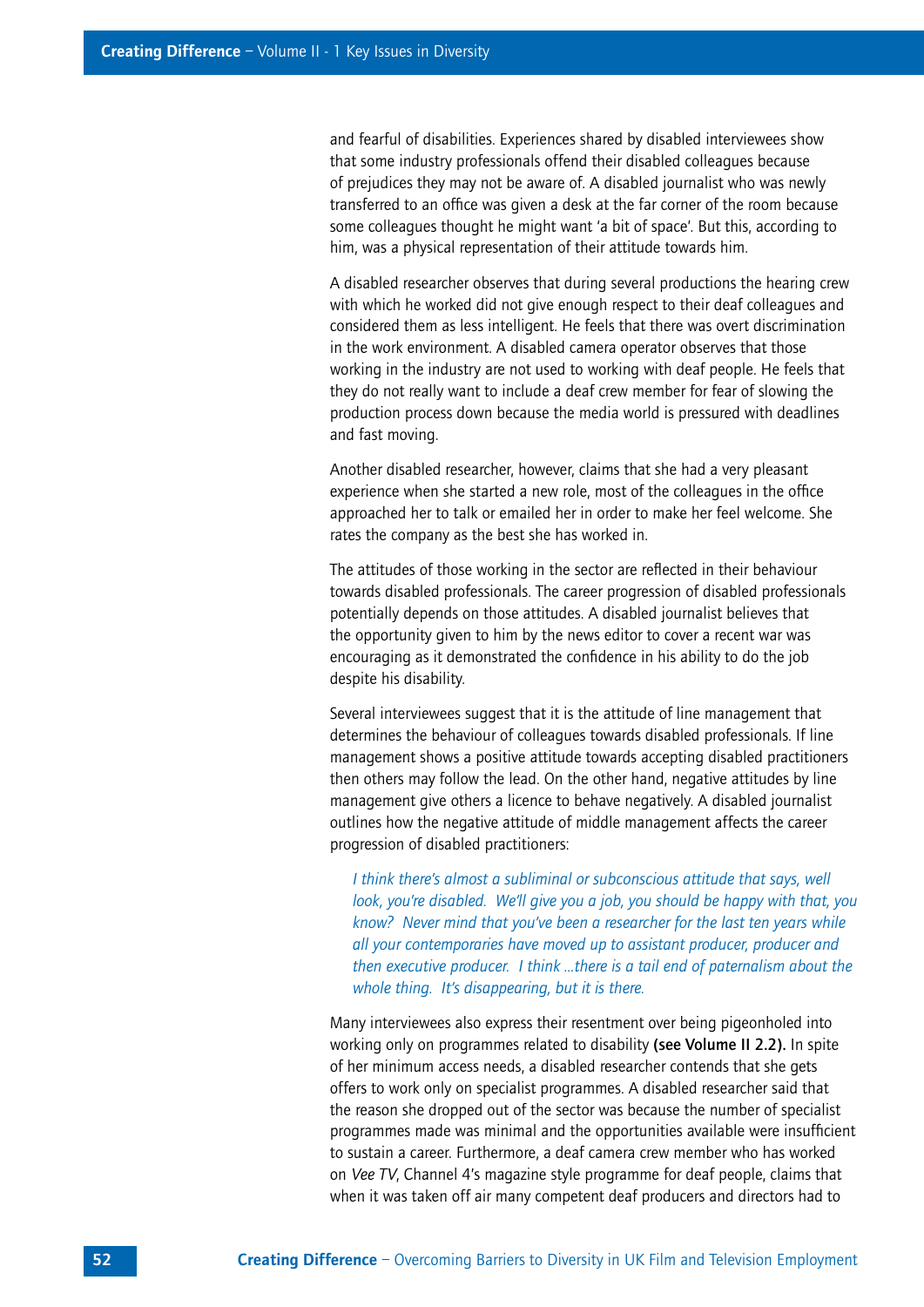drop out of the television industry because they could not get other jobs in the media.

Several interviewees comment on the 'glass ceiling' that exists in the industry preventing the career progression of marginalised groups including disabled professionals. A disabled journalist points out that in spite of getting positive appraisals he has never been used for any flagship programmes made by the broadcaster. This makes him feel less valued and he wonders whether it is because of his disability.

In spite of successfully working with non-disabled people on disability related specialist programmes, many disabled practitioners are unable to break into mainstream media. A disabled camera operator notes that in spite of being appreciated for his crewing skills, his experiences are all confined to working on specialist programmes. He maintains that though he has good working relations with many producers, once they move to other departments, he does not get further opportunities to work with them. This shows reluctance on the part of non-disabled professionals who are in decision-making capacities to recommend disabled crew. This could be because of the lack of confidence in the ability of the disabled crew to work successfully in the mainstream industry or a general reluctance to promote disabled practitioners.

#### 1.1.2 Access Needs

Lack of accessibility is another barrier that disabled practitioners face. The access needs of disabled professionals are different for people with different disabilities. For some of our interviewees, the needs may be physical accessibility to buildings while for others it might be a height adjustable desk, a large monitor screen or a track ball mouse. People with similar disabilities can have different access needs. One of the deaf researchers we interviewed needs a text phone and an interpreter, while a hard of hearing practitioner wants an office that has carpeted instead of wooden floor for better sound insulation.

Several disabled professionals protest against the tendency of some individuals in the sector to pigeonhole them together and treat them as a homogenous group. Deaf professionals point out that they ought to be considered as within a different category as their needs are largely communicational, while some disabled practitioners have physical access needs. A deaf camera crew member maintains that deaf people should be considered as a linguistic minority whose first language is British Sign Language:

*We share an issue more with a linguistic minority, but the biggest fundamental difference is, we can't learn to speak a language. People who have ethnic linguistic needs can. They can learn English. We can't... we can't learn to hear. But we share common ground, we don't really fit into the disability spectrum, which is more accessibility, modification of equipment, access ramps.* 

Not meeting the access needs of disabled people could deny them the opportunity of competing on equal terms and it could also make them feel unwelcome. A disabled filmmaker cites her experience of going for an interview on a radio journalism course as an example. In that particular instance, the interviewers refused to guarantee a socket for her computer so she could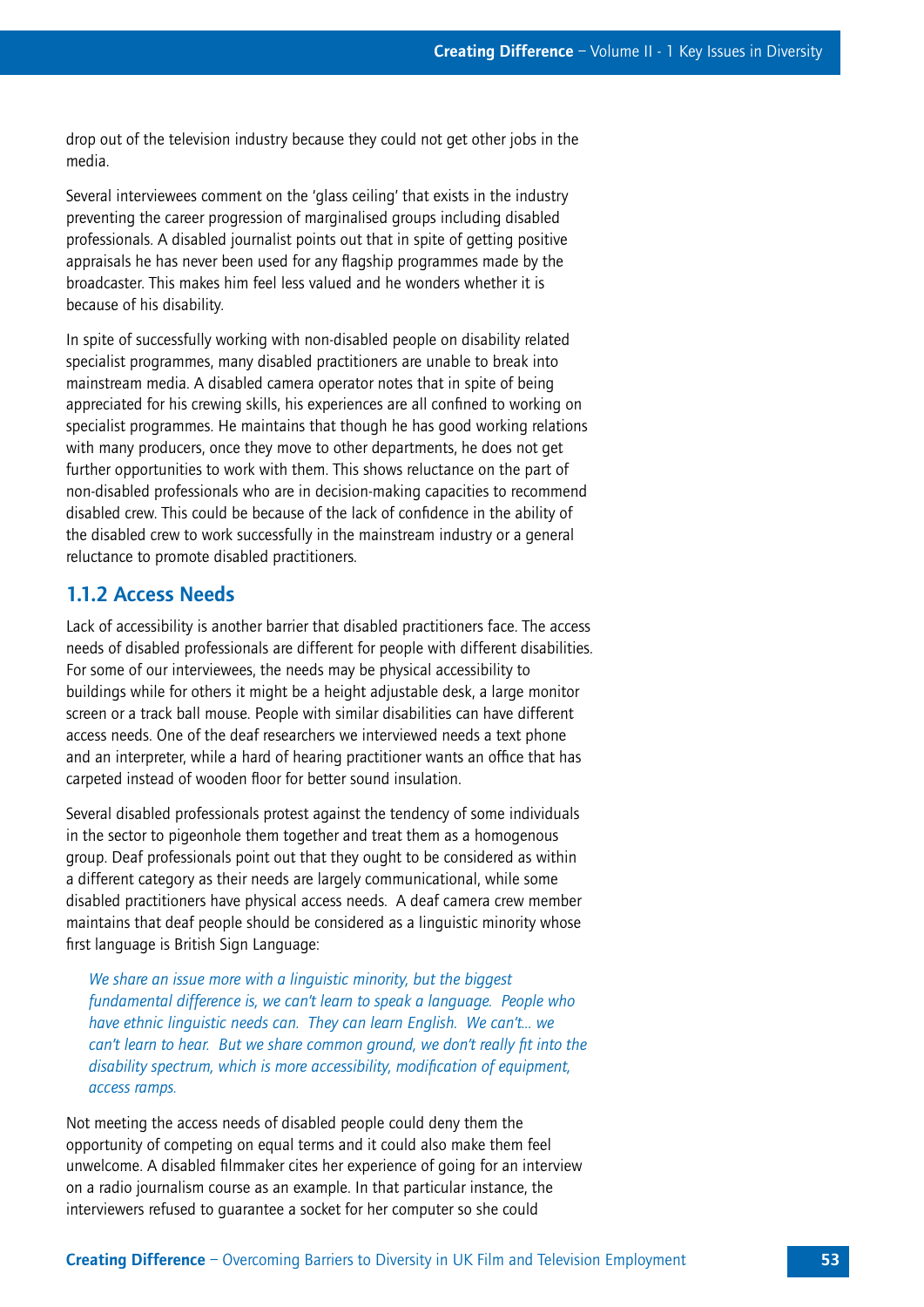complete a test. They also had not made arrangements for her to go on the office tour. These experiences made her feel that she had no chance of being selected for the course.

Several interviewees note that there are public buildings which are not designed to accommodate the access needs of disabled people. The lack of consideration and understanding of access needs shown by some key sector bodies while choosing the venue for public events are seen as reflection of their attitude towards the disabled, as these interviewees explain:

*I look at the Film Council and they are at least 25 years behind and I think the problem for me is that there are places outside film I would go to and I'd say, this is the problem, how do we solve it, and they'd go, oh God, how did we not think of that, let's sort it. Whereas with film they just seem to go, yes, and, but we're fine. That's where I just don't even know where to go with it.*  (Disabled Director)

*Where you choose to exist, it kind of tells people if you want diverse people or not in your building. Look at UK Film Council, it is the most inaccessible place. The ground floor is relatively OK, but if you are working there, it's a nightmare ...You won't be able to park anywhere if you have to access your car.* (Disabled Filmmaker)

A disabled journalist comments that the BBC is not very good at thinking ahead and designing accessibility into its systems. The focus is on adapting the systems rather than designing them to be accessible from the beginning. A disabled documentary filmmaker maintains that most of the post-production facilities in Soho are not accessible.

Some disabled television professionals mention their reluctance to ask for access needs that could facilitate their working to be met. A disabled professional recounts that when he started working in the BBC he did not appreciate that he should ask for any special needs to be met. He rethought his strategy after injuring himself. He states that having an assistant now helps him to focus all his energy in working rather than exhausting himself simply to stay afloat. He says that it is important to get people to be sufficiently comfortable around disability so that they can declare their disabilities without feeling that they are admitting their inner most weaknesses.

#### 1.1.3 Recruitment Practices

Lack of enlightened recruitment practices is identified as one of the barriers preventing the entry and career progression of disabled professionals in the UK film and television industries. Nonetheless, several disabled interviewees believe that including their names in employee databases or sending curriculum vitae to employers are not effective practices as recruiters prefer to hire non-disabled professionals over them:

*… I have got my name on lists. I always put down that I'm deaf as well, but of course, out of thousands and thousands of people on a list, they're like, oh I'm not picking a deaf person who I've never worked with, I'll go with a hearing person.*  (Disabled Camera Crew)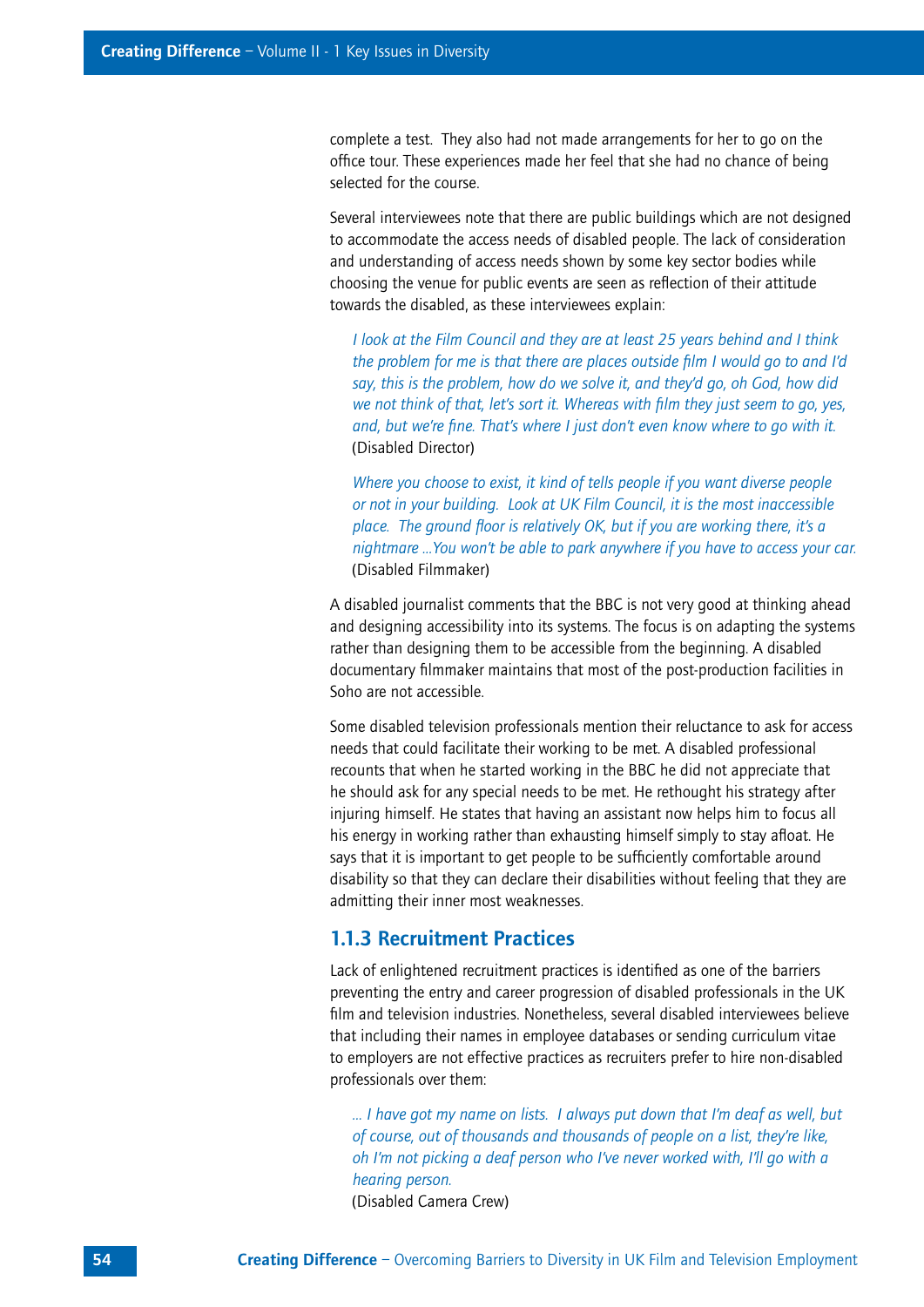Word of mouth referrals and contacts are the usual sources of work in the sector. Many disabled professionals make contacts, especially with other disabled colleagues, and are able to take advantage of these networks (see Volume II 2.2). However, these practices could also adversely affect disabled professionals. A deaf camera operator observes that not being able to talk to producers and directors casually, to network and to build up contacts, has affected his chances of getting work. Using an interpreter in a fast paced conversation, for instance in a pub, is not considered to be an effective strategy in building contacts.

A disabled filmmaker argues that there is a class and educational hierarchy in the recruitment of disabled practitioners within the sector. She asserts that middle class white males are the first to be employed among disabled practitioners. Several Oxbridge educated disabled practitioners acknowledge that having been to those universities has helped their careers. The effect of social class and education on recruitment is dealt with in detail in Volume II 1.6.

#### 1.1.4 Disability Benefits, Access to Work and Freelancers

Several interviewees express the opinion that it is nearly impossible for disabled people to come off benefits and rely solely on the income from television and film work. A disabled filmmaker, who has been part of a consultancy team for setting up a website to advise disabled arts practitioners, notes that an important issue that they deal with is how to make the transition from benefits to income. She says that many disabled professionals are in uncertain financial situations; they do not want to lose their benefits as it is very difficult to get them back again. This is how a disabled filmmaker handles her finances:

*… I'm on Income Support with a Severe Disability Premium, so I get full Housing Benefit to pay my rent and Council Tax Benefit. Meanwhile, when I get a fee I have a separate account and it goes in that account and I'm in a constant state of setting up in business, so the benefits and tax people have accepted that I've never quite managed to set up in business. In the past the income in that account came from charitable donations. Whatever I would raise for equipment that I needed paid for disability related expenses connected with setting up in business... I want to be in business, but it's just not been possible yet.* 

Many disabled practitioners express the desire to come off benefits and become income earning. But the complicated bureaucratic procedure of making the transition from being on benefits to income and the risk involved if one has to go back to benefits discourages them from doing so.

Several disabled professionals we interviewed comment that the Access to Work scheme has been extremely beneficial<sup>6</sup>. According to a deaf camera operator who runs a film production company, Access to Work enabled him to start the company and not rely on benefits. A disabled journalist says that the scheme helped him to concentrate on the job. He continues,

*I have Access to Work funding for a full time [Personal Assistant]. Now that's made all the difference in the world to me because, whatever job* 

<sup>6</sup> See http://www.rnib.org.uk/xpedio/groups/public/documents/publicwebsite/public\_atwemp.hcsp and http://www. direct.gov.uk/en/DisabledPeople/Employmentsupport/WorkSchemesAndProgrammes/DG\_4000347. Accessed 13 July 2007.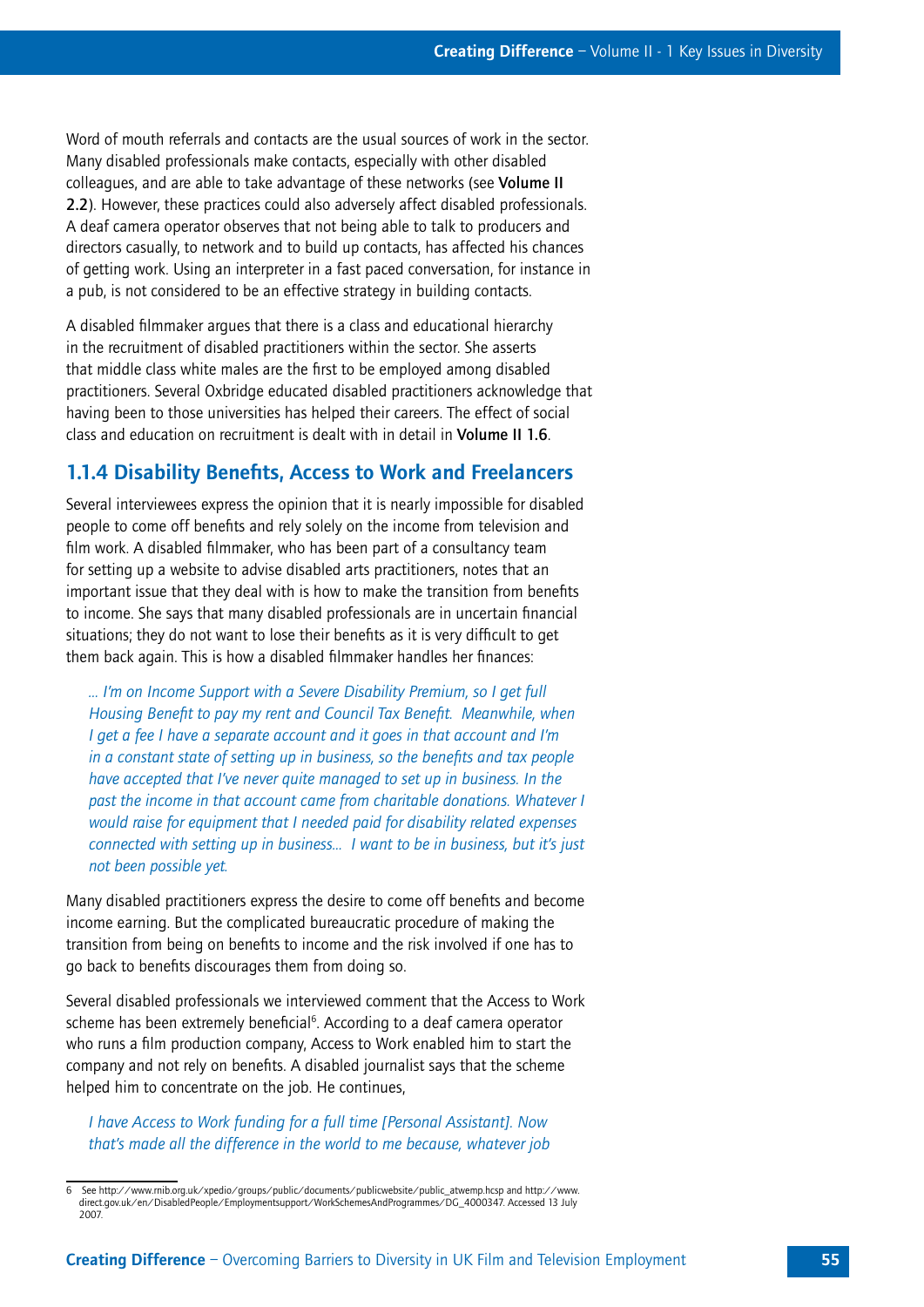*[broadcaster] throws at me, I know I can do it because I've got somebody to help me, to assist me. Access to Work also funds transport for me to work and within work, so I no longer have to fight my way on and off the tube and all of that kind of malarkey.… I was expending a lot of energy just being me and now I can devote 100% of my energy to doing a really good job for [broadcaster], so I'm more productive and I'm more efficient, and hopefully more creative as well....* 

However, many interviewees comment on the lack of awareness about the Access to Work scheme in the sector. The bureaucratic procedure of applying for Access to Work and the time delay in getting the grants has also been identified as a negative aspect of the scheme. A deaf researcher says that the company she worked for had to make the last payment to the interpreters when Access to Work did not. She fears that the company might be reluctant to take on any more disabled professionals because of the negative experience. A disabled filmmaker states that Access to Work would work for people in permanent positions but not in a freelance world because application needs to be made afresh for each new contract. This affects the financial situation of disabled practitioners. A disabled filmmaker states that since the contracts are short and there is no guarantee that there will be work immediately after one job ends, many disabled workers hesitate to make the transition to income earning and volunteer to work for free. This deaf researcher explains,

*Short term jobs, it's very difficult for somebody to get the Access set up in time, the job is over by the time it's set up.* 

#### 1.1.5 Lack of Role Models and Mentoring

The lack of role models for disabled people working in film and television is commented on by several disabled professionals. A disabled director notes that when she started working in the industry she had to make her own way as there was no set career path for disabled filmmakers to follow.

A disabled journalist suggests that disabled people might not even consider media as a potential career option because of the lack of role models. But as a key industry professional (see Glossary) observes, without new entrants in the sector, there will be no role models:

*I don't know whether it's because there aren't enough role models higher up the food chain, and that therefore they think there's no point, but actually unless they come in through the ground, there won't be enough role models.* 

Several interviewees assert that the lack of mentoring of disabled practitioners is one of the barriers that impede their career progression. A disabled filmmaker comments that the careers of disabled practitioners are seldom nurtured the way the careers of non-disabled counterparts are. When he proposed the idea of commissioning a television programme with two disabled actors who had appeared in a recent drama, he was told by the commissioners that,

*... 'oh we love the idea, we want you to do something with [writer], but we've seen [the disabled actors], so can you find somebody else'.... [I thought] do*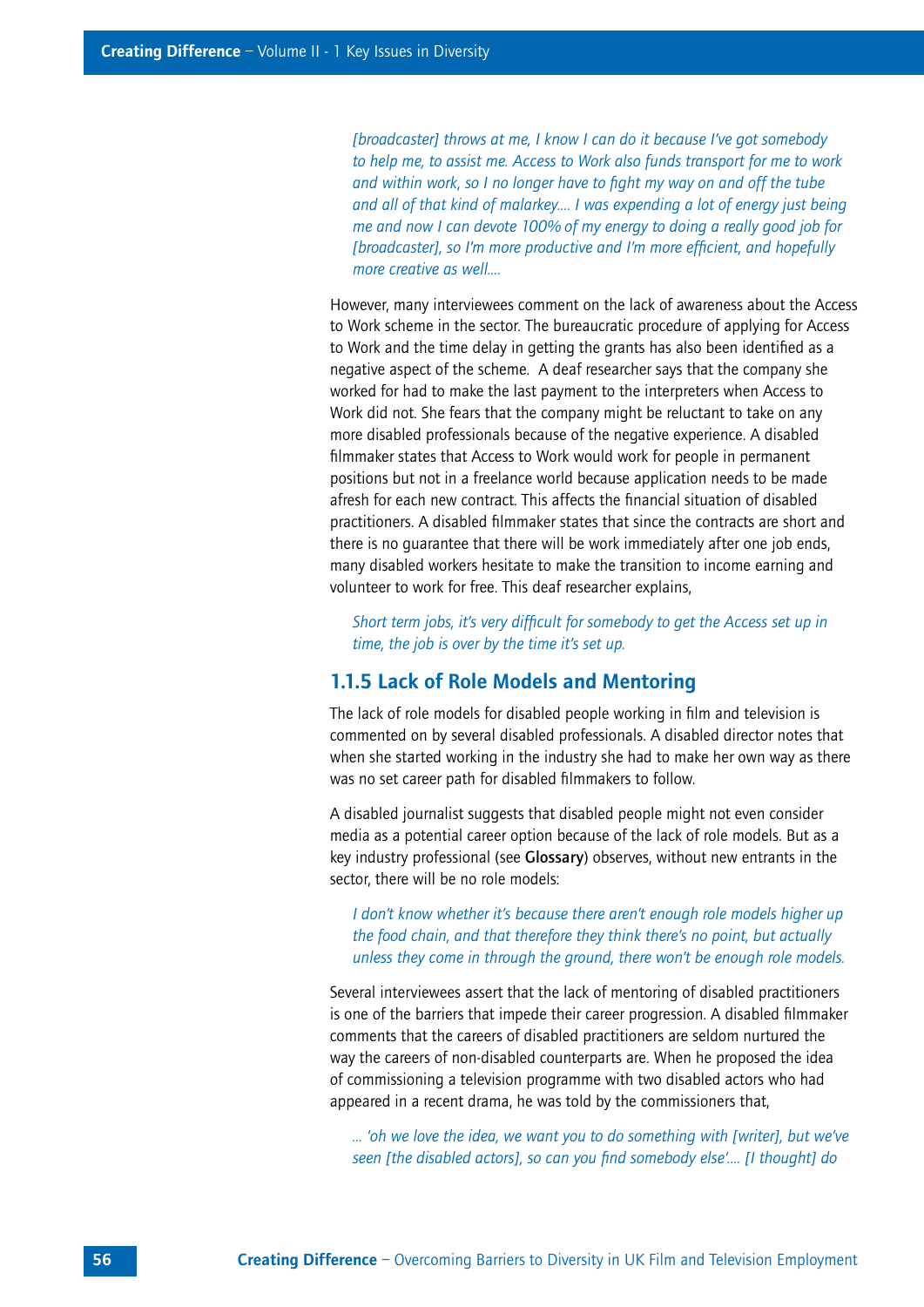*you say that to all the actors? Do you say, you've seen Sarah Lancashire, you don't want her in something?* 

According to this filmmaker, the commissioners usually do not hesitate to employ non-disabled actors repeatedly in different projects and mentor their careers.

A disabled filmmaker argues that the sector usually treats disabled filmmakers as new entrants despite their having worked in film and television for many years. She was introduced by Channel 4 which broadcasted one of her short films as a new director in spite of several years of industrial experience:

*...this is something I've faced all the way through my career. Whatever I'm doing, it's always going to be my first film, and it's always going to be at an entry level.* (Disabled Filmmaker)

#### 1.1.6 Onscreen Portrayal

The report, *On Screen Representations of Disability*, which was prepared for the Broadcasting and Creative industry's Disability Network (BCIDN), finds that there has been no significant improvement in the onscreen representation of disabilities in recent years. In the recent You Gov poll<sup>7</sup> conducted by BCIDN, a majority of those polled said they would like to see more disabled people on screen. According to the report, only 9% disagreed with the statement that there should be more portrayal of disabled people on television in a wider variety of roles. Despite the evidence, there seems to be reluctance among programmemakers to cast disabled actors.

Non-disabled actors are often cast as disabled characters. Traditionally, high profile awards, such as Oscars, have been given for disability portrayal and 'there... is a fascination in watching non-disabled actors play the alien "other"' (Pointon & Davies 1997: 53). An agent of disabled actors and models referred to a film production company, which, when criticised for using non-disabled actors to play disabled characters, claimed that there was a lack of disabled actors. However, Equity has published a register of just under 200 disabled actors and there is an agency called *Visable* that solely represents disabled actors and models (BCIDN n.d.).

In the mainstream media, disabled characters often represent either a token presence or stereotypical characters. A longstanding stereotype of disabled characters on film is the evil villain. Sutherland points out that 'physical abnormality is used to denote menace' and onscreen portrayal of such stereotypes reinforces these ideas (1997: 17). This is also commented on by a disabled actor:

#### *Well, they often have an impairment to denote evil…Giant guy with teeth, Blofeld has a patch over his eye.*

He claims that casting non-disabled actors in the disabled roles often result in inaccurate portrayal. There should be more informed programmes around disabilities where the portrayal is accurate. According to him this is not happening in UK film and television as opposed to other platforms such as fringe theatre. It may be argued that 'good' actors can play disabled or non-disabled

<sup>7</sup> See http://www.employers-forum.co.uk/www/bcidn/guides/research/yougov-report.html. Accessed 3 July 2007.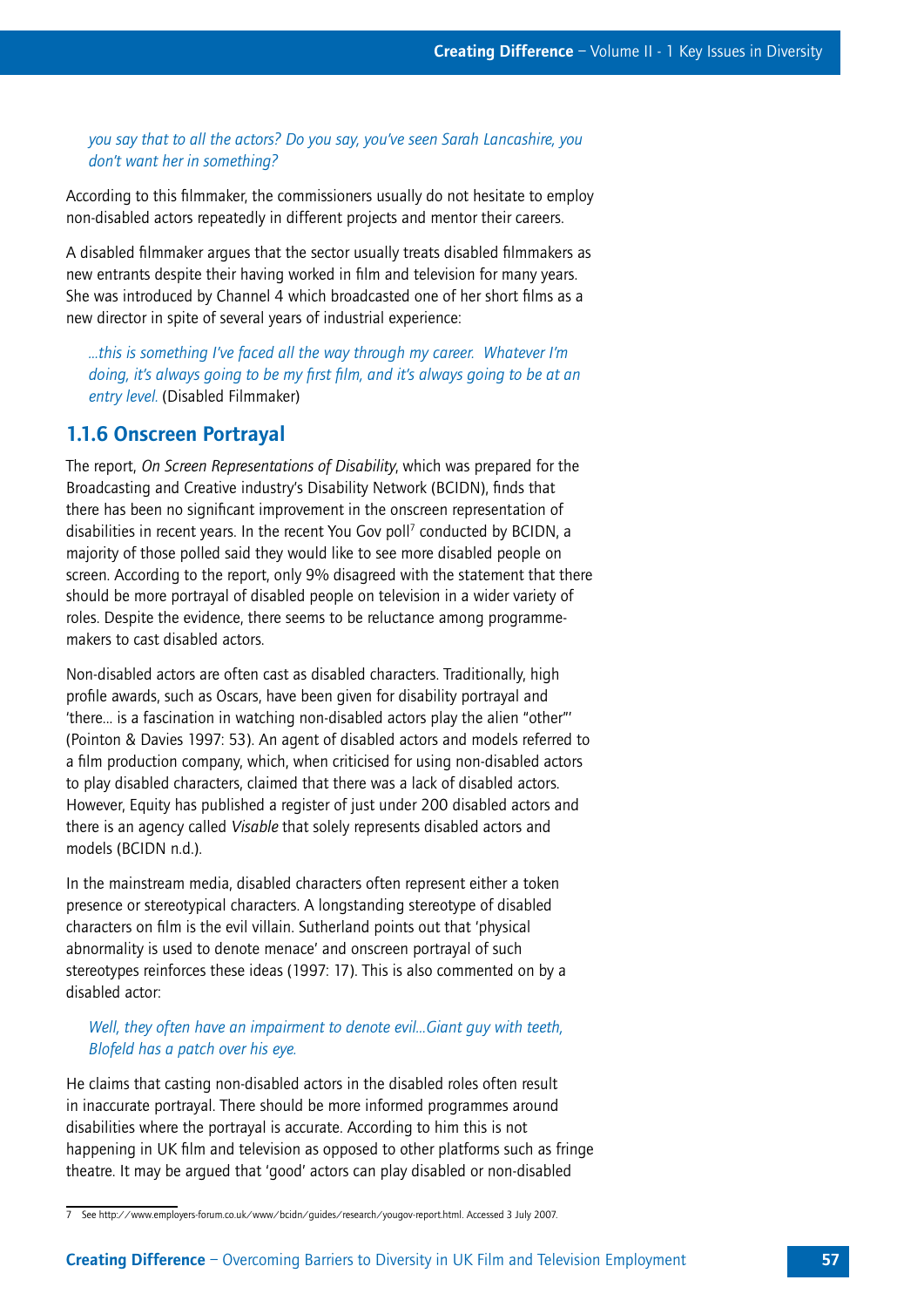roles. However, disabled actors are not given the opportunities to represent themselves and non-disabled characters are seldom given to disabled actors, as attested by an agent (see Volume II 2.2).

Several interviewees commented on the use of disabled people in reality shows, such as Pete (Bennett), the contestant with Tourette's symptom for the programme, *Big Brother* (7th series 2006) which was produced by Endemol and broadcasted by Channel 4. While noting the argument that using disabled people on reality shows could be exploitative, the general consensus was it increased the mainstream acceptance of disabilities. A key industry professional observes that there was general acclaim for Pete on *Big Brother* and it provided information about Tourette's symptom.

#### 1.1.7 Overcoming Barriers

Increased representation of disabled people on and off-screen could help people to understand more about disabilities and overcome their prejudices. A deaf researcher says that she hopes to change the attitudes of people by her work in the sector.

#### **I Technology**

Technological advancements can help disabled people to overcome many of the physical barriers. Mobile technology and various software packages enable disabled professionals to perform tasks which were previously difficult or impossible. A disabled journalist states that he familiarises himself with the latest technological advances to help him offset the disadvantages he has and to gain an edge in the workplace. He gives an example:

*I was one of the first people to send a piece that I'd recorded, what we call 'a package' which is a 3 or 4 minute report, a feature, different interviews all cut together and bits of sound and your script and everything. I was one of the first people to send one of those via FTP, the file transfer [protocol], over the internet, from...California... the good thing from my point is that I got across the technology and what that meant is that I… didn't have to go wandering one of the radio stations in Los Angeles trying to work their equipment.* 

A disabled actor suggests that the CGI technology which was used to transform able-bodied actors into disabled characters should also be used to give disabled actors more opportunities in mainstream programmes.

#### **II Disability Discrimination Act (DDA)**

The Disability Discrimination Act 1995 was passed to make it unlawful to discriminate against disabled persons in connection with employment, the provision of goods, facilities and services or the disposal or management of premises; to make provision about the employment of disabled persons; and to establish a National Disability Council<sup>8</sup>. .

A casting agent says that the DDA has made positive improvement to people's knowledge about disability. The advertising campaigns that were in the television and in the national press had challenged people's preconceptions about disability. A disabled filmmaker points out that because of DDA, key sector bodies

<sup>8</sup> See http://www.opsi.gov.uk/acts/acts1995/95050--a.htm#1. Accessed 13 July 2007. See also http://www.opsi.gov.uk/ acts/acts2005/ukpga\_20050013\_en\_1 on the Disability Discrimination Act 2005. Accessed 27 September 2007.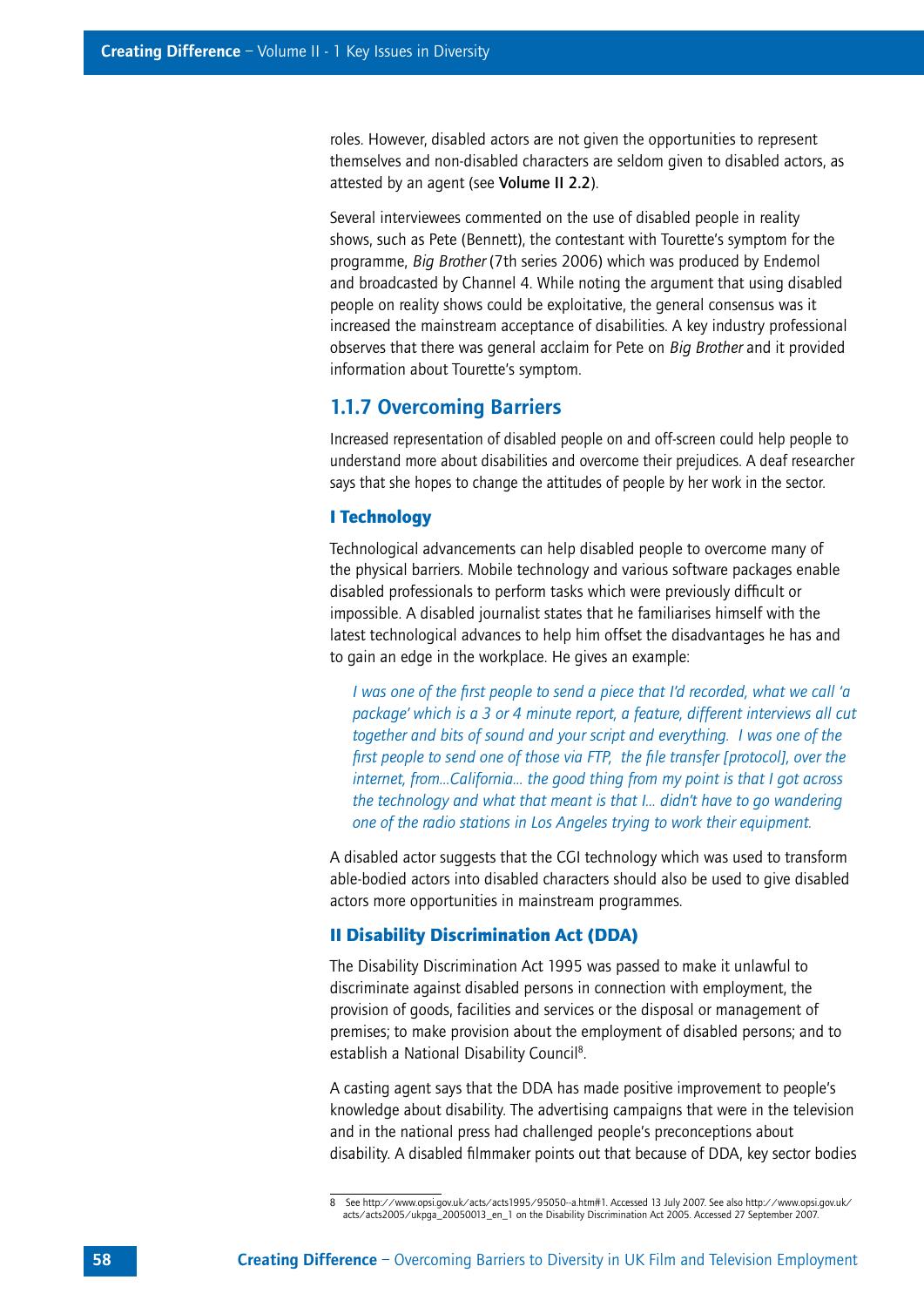have to consider disabled filmmakers for the funding opportunities available:

*I got a call from [a key sector body], saying we've got a scheme to support directors to make their first feature films and we'd like to support you, could you let us know if you've got any projects, whatever, and I met her, and I realised that probably that had come from, oh my God, the boxes, you know, we've got to have a … disabled director ... are there any disabled directors?* 

Nevertheless, several interviewees note that though the DDA has been instituted to make it illegal for disabled people to be discriminated against, disabled professionals still cannot compete equally in the workplace because of the range of barriers referred to here.

#### **III The Access Unit**

The Access Unit, which was previously a part of BBC but now outsourced to an independent company, Capita, takes care of the access needs of disabled professionals working for the BBC. It handles the assessment process for disabled employees, evaluates the environment they will be working in and makes adjustments to enable them to do their job well. It also assists disabled employees to secure funding from Access to Work. In short, it ensures that disabled practitioners have everything they need to assist them to do their job. A key industry professional notes that outsourcing the Access Unit to an independent company may open up the services of the unit to other broadcasters and independent companies while previously they were available only within the BBC.

#### **IV The Broadcasters and Creative Industries Disability Network (BCIDN)**

The BCIDN<sup>9</sup> brings together the broadcasters to address disability issues in the UK television industry. All the major broadcasters have signed up to the BCIDN manifesto and have set up action plans to increase the representation of disabled people in the industry. See Volume III 3.6.

#### **V Positive Onscreen Portrayal**

Increasing onscreen portrayal and working with disabled actors can dispel fear and ignorance about disability. A disabled documentary filmmaker cites the experience of making *Desparados*, the BBC programme about wheelchair basketball users, which had a positive impact on the crew. He says that many of the crew members cited it as a positive programme-making experience; one said that it changed his expectations and knowledge of disability. The screening of the programme to a group of young children also elicited positive responses and the recommendation that it should be seen more widely.

#### **VI Positive Role Models**

Several interviewees, who have successful careers in the television industry, claim that they chose to make their careers in the industry after interacting with disabled role models. A disabled journalist says that he was asked by a disabled professional who was then working for BBC radio to consider a career in the industry. A disabled documentary filmmaker says he was inspired by the theatre

<sup>9</sup> See http://www.employers-forum.co.uk/www/bcidn/index.html. Accessed 25 June 2007.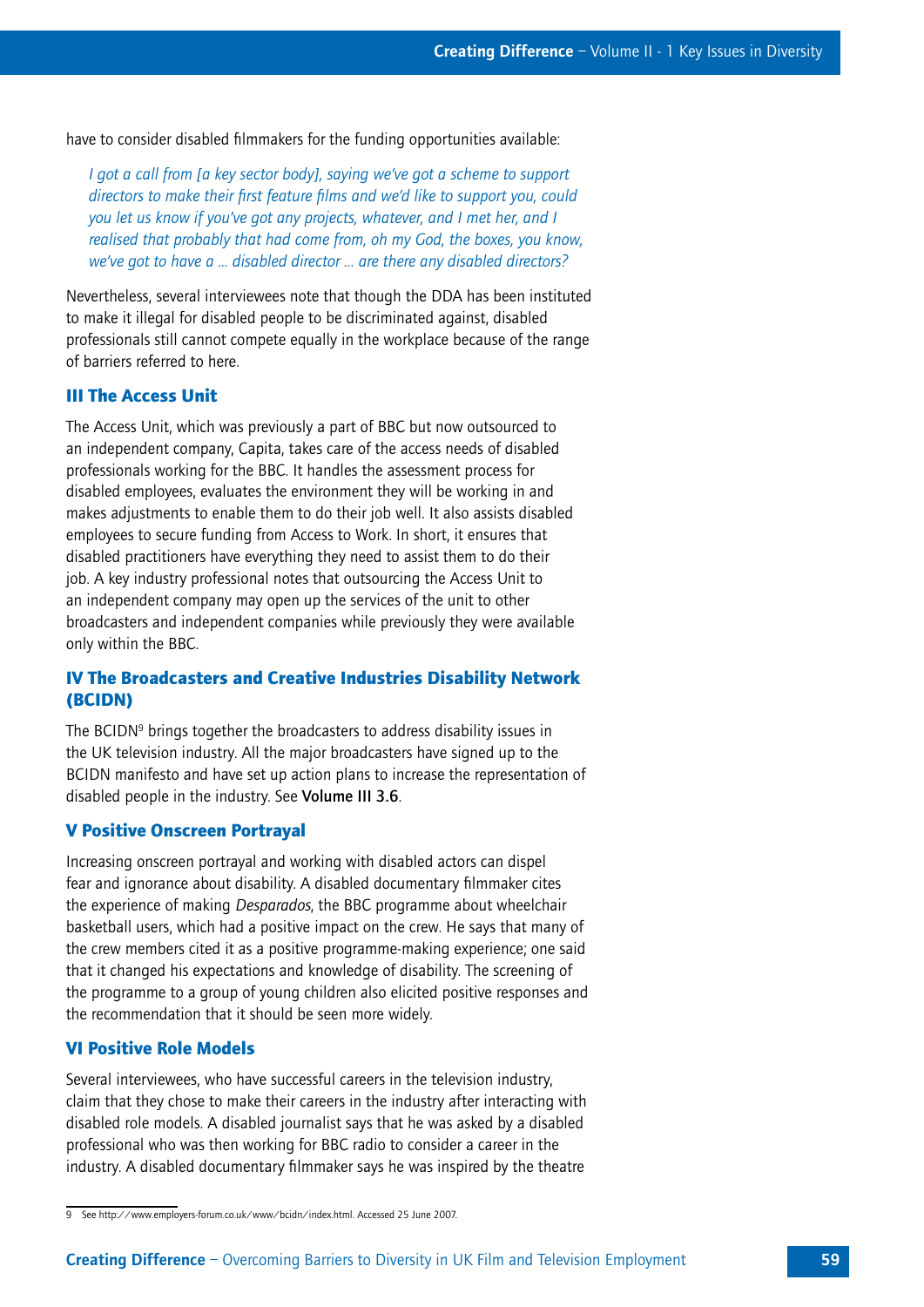company Graeae and Nabil Shaban, a disabled actor<sup>10</sup>. Positive role models can encourage disabled people to consider a career in the industry. Similarly it can also bring about a positive change of attitude amongst non-disabled colleagues towards disabled practitioners in the sector.

#### 1.1.8 Summary

There is a lack of both on and off-screen representation of disabled people. Many disabled characters are played by non-disabled actors, which take away opportunities for disabled actors, who are rarely invited to play non-disabled roles. Barriers for disabled professionals in the sector include prejudice and lack of knowledge by many potential employers of their capabilities. The attitude of line management determines the attitude and behaviour of others towards their disabled colleagues. Disabled professionals are often pigeonholed into working on disability related programmes and find it hard to break into mainstream television. It is also claimed that their careers in the sector are not mentored like those of their non-disabled counterparts. As a consequence of the lack of role models in the film and television industries, disabled people might be deterred from considering working in the sector.

Lack of physical access to buildings discriminates against disabled people in the workplace. In a sector dominated by freelance work and short term contracts, it is difficult for disabled professionals to make the transition from being on disability benefits to earning income due to the complicated bureaucratic procedure of benefit applications which they have to go through each time a contract ends.

Interviewees reported largely positive outcomes from the Disability Discrimination Acts (DDA 1995 and 2005). The Access to Work scheme has enabled many disabled professionals to work in the sector and technological advances often help overcome physical barriers. The Access Unit, which was previously a part of BBC but now outsourced to an independent company, Capita, ensures that disabled practitioners get the assistance they require and their access needs are met to enable them to do their jobs. Across the sector, the Broadcasting and Creative Industries Disability Network (BCIDN) brings together the broadcasters to address disability in the television industry and to formulate action plans to increase representation of disabled practitioners.

<sup>10</sup> Graeae is a disabled-led theatre company that profiles the skills of actors, writers and directors with physical and sensory impairments. The artistic approach creates aesthetically accessible productions that include a disabled and non-disabled audience. Nabil Shaban is one of the founders of the company.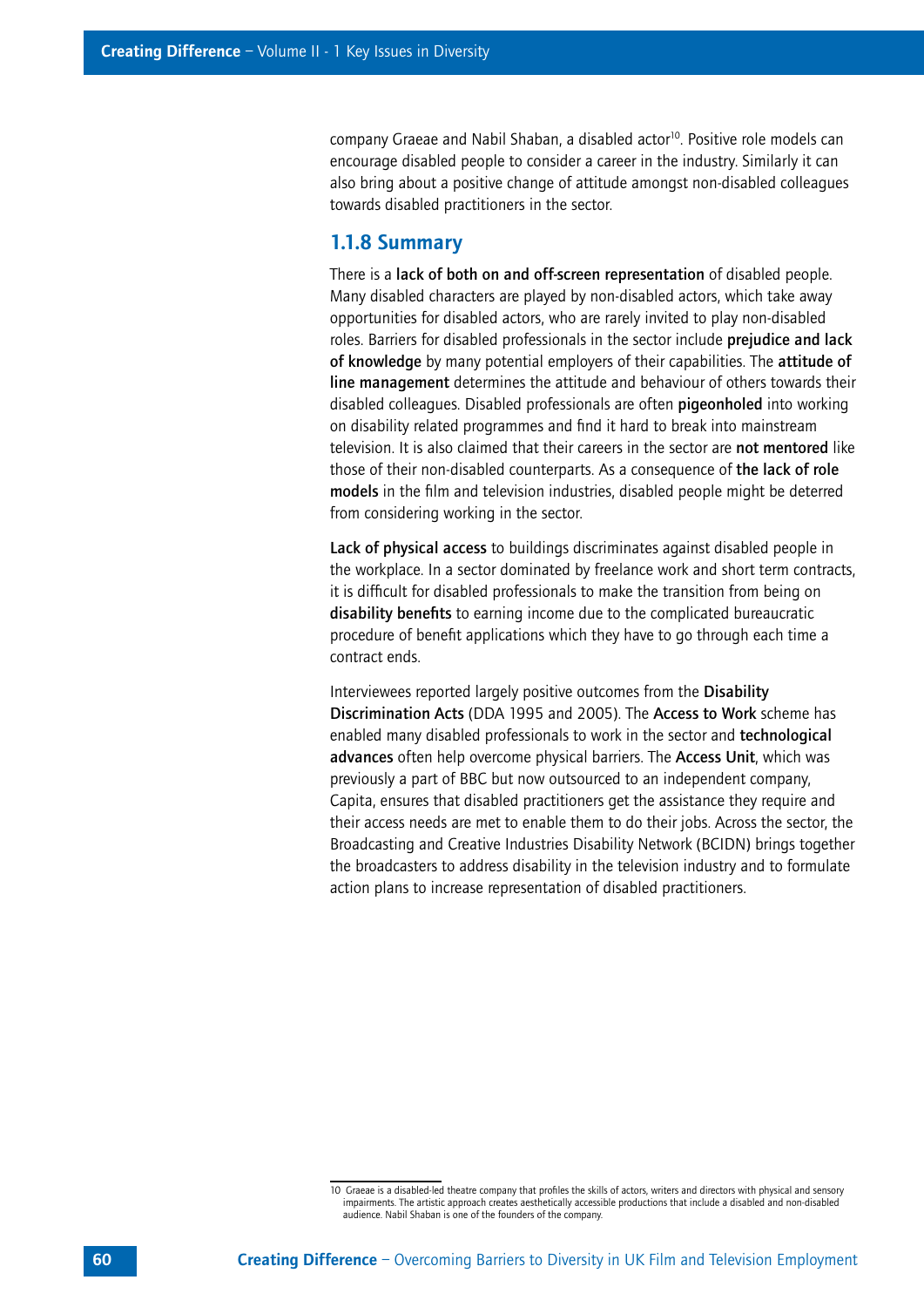#### 1.1.9 Recommendations

- Producers and casting directors should be encouraged to consider disabled actors in a variety of roles, not just as disabled characters.
- The benefits of the Access to Work scheme should be publicised widely to encourage employers to employ disabled professionals without fear of incurring extra costs; further research should be conducted to explore how it could work more effectively for people on short term contracts.
- Technology that could enhance the work of disabled professionals should be utilised wherever possible.
- Measures need to be taken to retain disabled practitioners who are already working in the sector so that they can progress, for example, by providing mentoring support.
- Further research should be conducted to examine the impact of the DDA on the careers of disabled practitioners in the sector.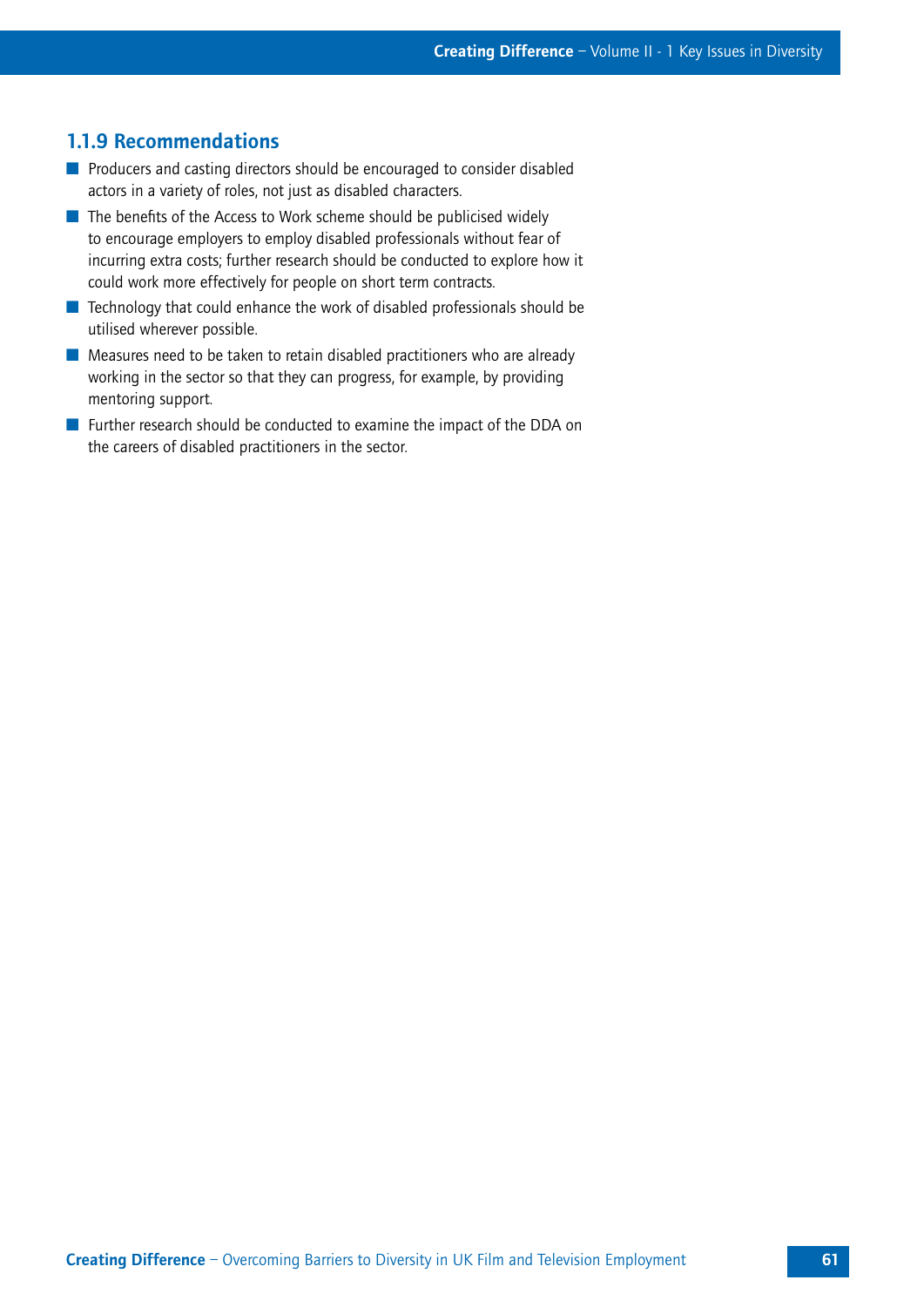## 1.2 Gender

According to the Skillset Employment Census 2006, 38% of the audio visual workforce are women (Skillset 2006: 5), but the male/female ratio is not uniform throughout the film and television industries. In certain occupational groups such as makeup & hairdressing and costume & wardrobe, the percentage of women working is as high as 87% while in the camera department it is only 16%. In the exhibition sector, 64% of cinema cleaners but only 13% of cinema projectionists are women.

In addition to the gender imbalance within certain sectors in the industry, there is evidence that it is increasingly difficult for women to progress within the industry, as these interviewees suggest:

*...the further up you go, the less chances they'll [employers] take on you...*  (Female EMG Assistant Producer)

*I think at senior roles….there's still more men than women.*  (Key Industry Professional)

This section of the volume examines the barriers to gender equality in the sector.

#### 1.2.1 Self Selection and Cultural Conditioning as Barriers

Occupations with low female representation in the workforce include special physical effects (28%), camera (16%), lighting (8%), sound (18%), broadcast engineering (15%) and post-production (18%) (Skillset 2006: 14). Self selection could be one of the reasons for gender imbalance; females might not be considering these occupational roles as potential career options. For instance, a female makeup artist believes that there is a higher proportion of women in the hair & makeup and costume & wardrobe departments because 'culturally it is a thing that women would naturally do '.

Similarly, it could be cultural conditioning that kept women out of technical roles and the post-production industry.

Inadequate career advice could be a contributing factor to self selection. A key sector professional (see Glossary) comments that careers advice in schools does not show girls that they can perform a range of work roles:

*...we get anecdotal stories all the time of girls who said, oh well I wasn't told I could do this, I wasn't told I could do that. I was told, go and do whatever, and I honestly think that in our industry, there is an extraordinary lack of knowledge in careers advice, which has a very bad effect on women.*

As a result there might be gender imbalance in education and training for the technical roles as well. An HR professional in a post-production company comments that there were only two female applicants for the internship programme that they ran and the male-female ratio of the interns selected was 7:1.

Many interviewees observe that the differences in behaviour between men and women have also contributed to the gender imbalance. A female assistant producer takes the view that men have proved to be far more confident in selling themselves while fear of failure hinders the career progression of many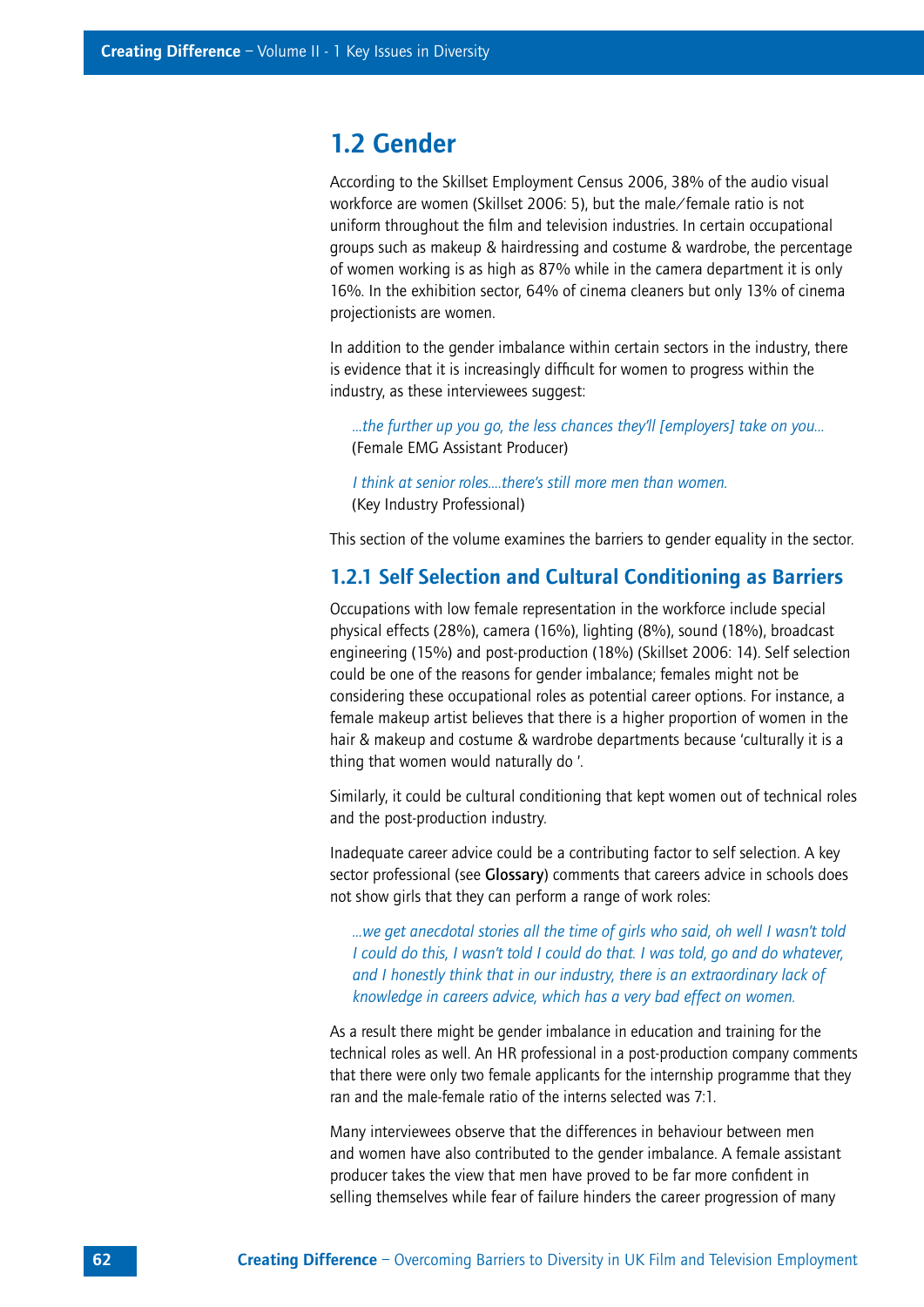women. Some interviewees suggest that they might not have come across as confidently as the men they were competing against in job interviews. This could have a detrimental effect on their careers as in the freelance world one had to constantly attend job interviews and prove oneself:

*…the nature of freelancing is that ….this is because of the way the interview works, you have to always prove yourself on your jobs….you always have to prove to your next employer …to give you a chance, and that can be difficult and I think it's especially difficult for women.*  (Female Assistant Producer)

#### 1.2.2 Attitudes and Perceptions

#### **I. Perceptions about Women's Ability**

During earlier times, equipment, especially cameras, tended to be very heavy, requiring a lot of physical strength to handle and camera crews used to be exclusively male. Though technology has improved and lighter equipment is available, the perception that women may not be physically capable of handling it persists. As a result, women might be denied jobs:

*I remember going for a job and I had the interview and I thought it went pretty well, but I didn't get the job, and my friend worked at the same film company, he spoke to the engineering camera man and the engineer camera man said, 'we really liked her, she knew what she was doing, but we don't think she'd be able to rig the lights and stuff because she's quite small and she's a girl,…health and safety, so we're not giving her the job'.*  (Female Camera crew)

Another female camera operator further comments,

*I've been asked on several occasions... can you carry the camera, will you be all right sort of thing, and I have to say more from women interestingly than from men.* 

The above interviewee is suggesting that women are equally likely to discriminate against women at work. A female assistant producer adds,

*I know many women that shoot better [than men], but the problem is that … the women that are making [the decision] are more likely to trust the men.* 

Therefore, having more women in positions of power may not be the answer to changing gender stereotypes. Rather, it requires a change of deep rooted attitude and perceptions for all. A key sector professional argues that the advancements in technology could potentially reduce some barriers:

*I think one thing that's helping women to break through in a lot of those areas is the advancement of equipment. It's no longer big heavy stuff, and there was, an arguable reason why gripping was dominated by men, why lighting was dominated by men, because the equipment was bloody heavy and you try lifting a dolly. It takes four butch blokes,… and now cameras are so small, and the little HD cameras, digital cameras, they're all tiny and they're very lightweight, so there's no 'you need physical strength' excuse any more, and I think that will help quite a lot to break down some of the barriers.*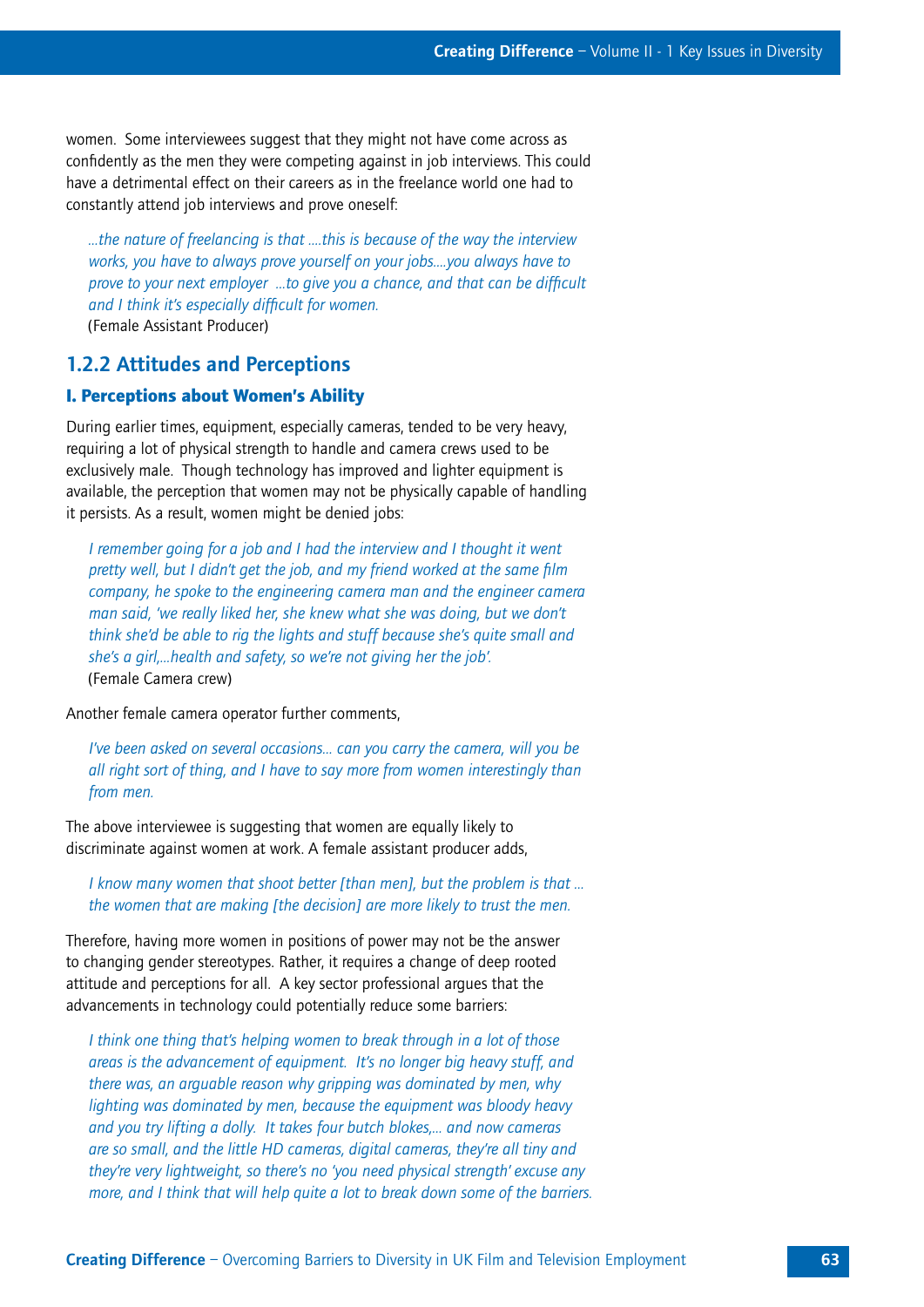Apprehensions about the safety of women might also hinder the career progression of women. A stunt co-ordinator admits that he is reluctant to put women stunt performers in high risk situations for fear of their safety:

*...most slightly old-fashioned men like myself are reluctant to put a woman really deeply into the firing line of major [stunts]….I find it unnatural asking a woman to turn a car over on fire, something that really could disfigure her… there are some very [female] good performers but I do find I have a little problem with that sometimes.* 

Such an attitude could hamper the career progression of female stunt performers since they have to attain a range of experience, sanctioned by the stunt committee, to progress to the next level.

#### **II. Technical Competence**

The attitudes of decision makers might contribute towards gender imbalance in the industry especially in technical roles. Several interviewees take the view that women have been denied work because of the perception that men are more capable in technical roles than women, as these two explain:

*Some of them assume that because you're female you won't understand how a camera works because they don't understand how a camera works,…they do have this certain trust issue which is,…they think that guys will understand technical things much better than girls...* (Female Camera Crew)

[men] are more likely to get certain jobs than you... even if you've got the *same skills. I mean I lost out a job for that very reason even though the man in question didn't have half as good shooting skills than I did, but I lost that job because they thought he could do it and they just didn't think I could.* (Female EMG Assistant Producer)

#### **III. Macho Culture**

A camera trainer told us that he had conducted research among female camera operators prior to setting up a course under a scheme for women. Most felt that their job was still perceived to be 'macho' and the industry had a 'building site mentality'.

#### 1.2.3 Informal Recruitment Practices

Informal recruitment practices contribute to the gender imbalance in the sector. Recruiting freelancers on the basis of word of mouth referrals usually requires them to build a network of contacts within the industry, some of which is done by working or socialising together. Several interviewees point out that women trying to break into the industry frequently lack contacts, consequently finding it difficult to get jobs. Even women with considerable work experience find it challenging to get work through word of mouth referrals if they cannot maintain the contacts due to, for example, family or child care responsibilities. This female researcher explains that working in the industry,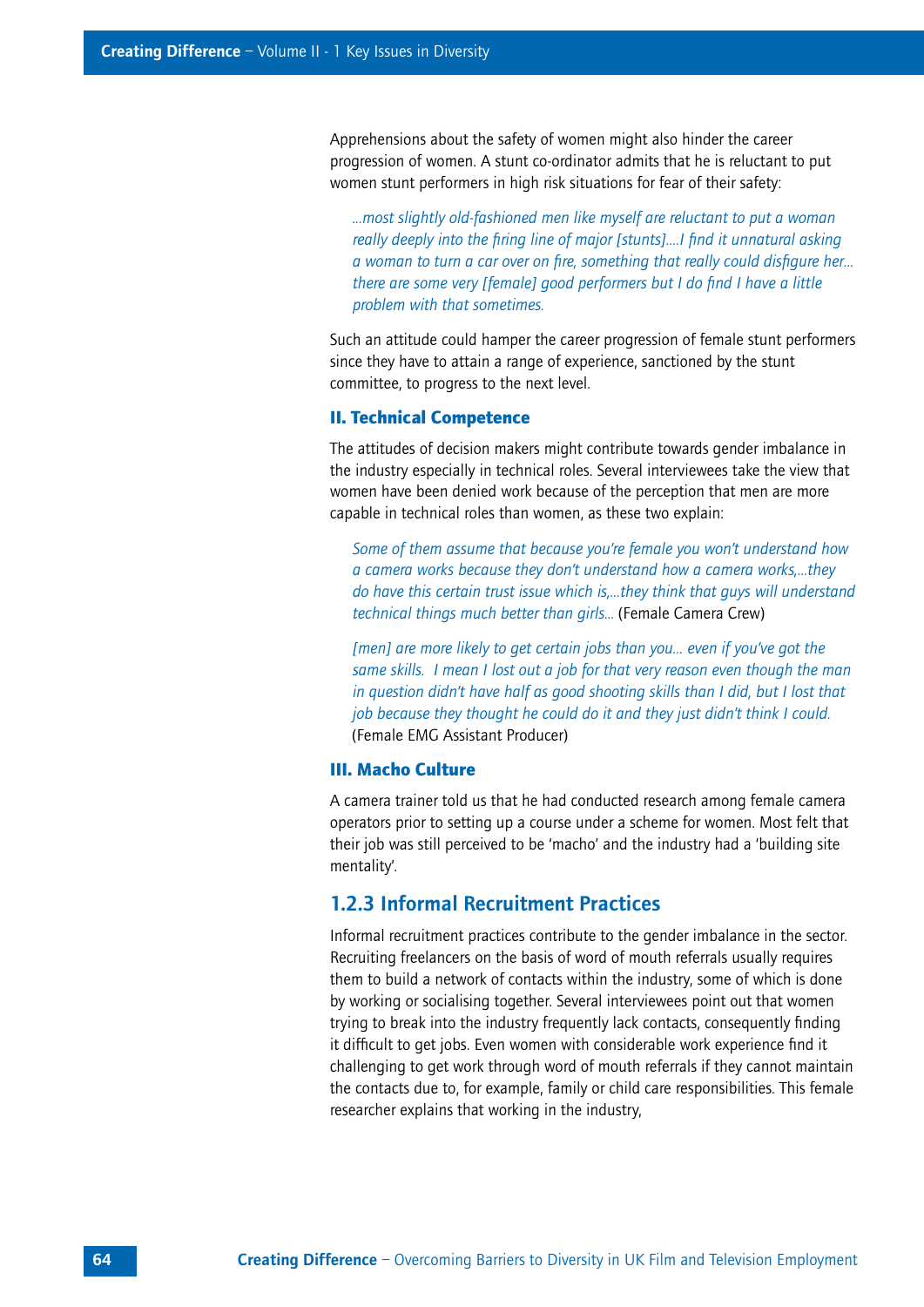*...wasn't sustainable, both financially and also in terms of having to look after children that were under five at that point... and I think because to do the work I was doing which was as a researcher, you need to maintain very strong links and networks with people to get the jobs because it's all freelance.* 

Working relationships in the industry are forged on the basis of trust. For instance, directors tend to work only with camera crews they trust. This could make it challenging for many women to break into such close knit groups if the jobs have been dominated by men to date. As a consequence, male practitioners may be able to build up a longer work history than their female counterparts.

Industry bodies such as the New Producers' Alliance (NPA) and Women in Film and Television (WFTV) provide networking opportunities. In contrast, as a female camera operator points out, some organisations are a closed shop for women, which she describes as an 'old boy's network'; she cites the example of BSCine, British Society of Cinematographers, whose membership is by invitation only. Not getting an invitation to the club means being denied access to networks that lead to work. One female camera operator states:

*I do think that if the majority of people who are making the decisions are men, they feel more comfortable with their own, and that's come out a lot. The peer on peer thing, and the stories that they relate to.* 

A key sector professional says that another contributing factor to the low representation of women in technical roles within the industry, especially in sound and lighting, is the nepotism that prevails in those departments. Attempts to set up interviews with several sound and lighting companies have been unsuccessful and therefore we are unable to verify their recruitment practices.

#### 1.2.4 Freelance Working and Family Responsibilities

The freelance nature of the industry also affects female practitioners. For example, the short contracts that freelancers work on affect eligibility for paid maternity leave<sup>11</sup>.

Women with family and child care responsibilities might find it difficult to be available on short notice which could prevent them from taking up jobs in the sector. This has negative effects on their career, as this key sector professional asserts:

#### *I think women have a lot of difficulty with working freelance because of child care issues, family care issues…it's not helpful to their careers.*

Several interviewees state that as the production of television programmes and films often runs into the weekend, and sometimes takes place on locations, those with child care responsibilities find it hard to take those opportunities. An industry professional also notes that compared to banks or supermarkets that have a range of different shift patterns that the employees can choose, the media industry does not offer flexible working. A key sector professional points out that it is often the careers of women that are compromised as they take on

<sup>11</sup> To get Statutory Maternity Pay, a pregnant woman must have been: (1) Employed into the qualifying week which is the 15th week before the week the baby is due. (2) Employed by the same employer without a break for at least 26 weeks into the 15th week before the week the baby is due. http://www.dwp.gov.uk/lifeevent/benefits/statutory\_maternity\_pay. asp#caniget. Accessed 20 September 2007.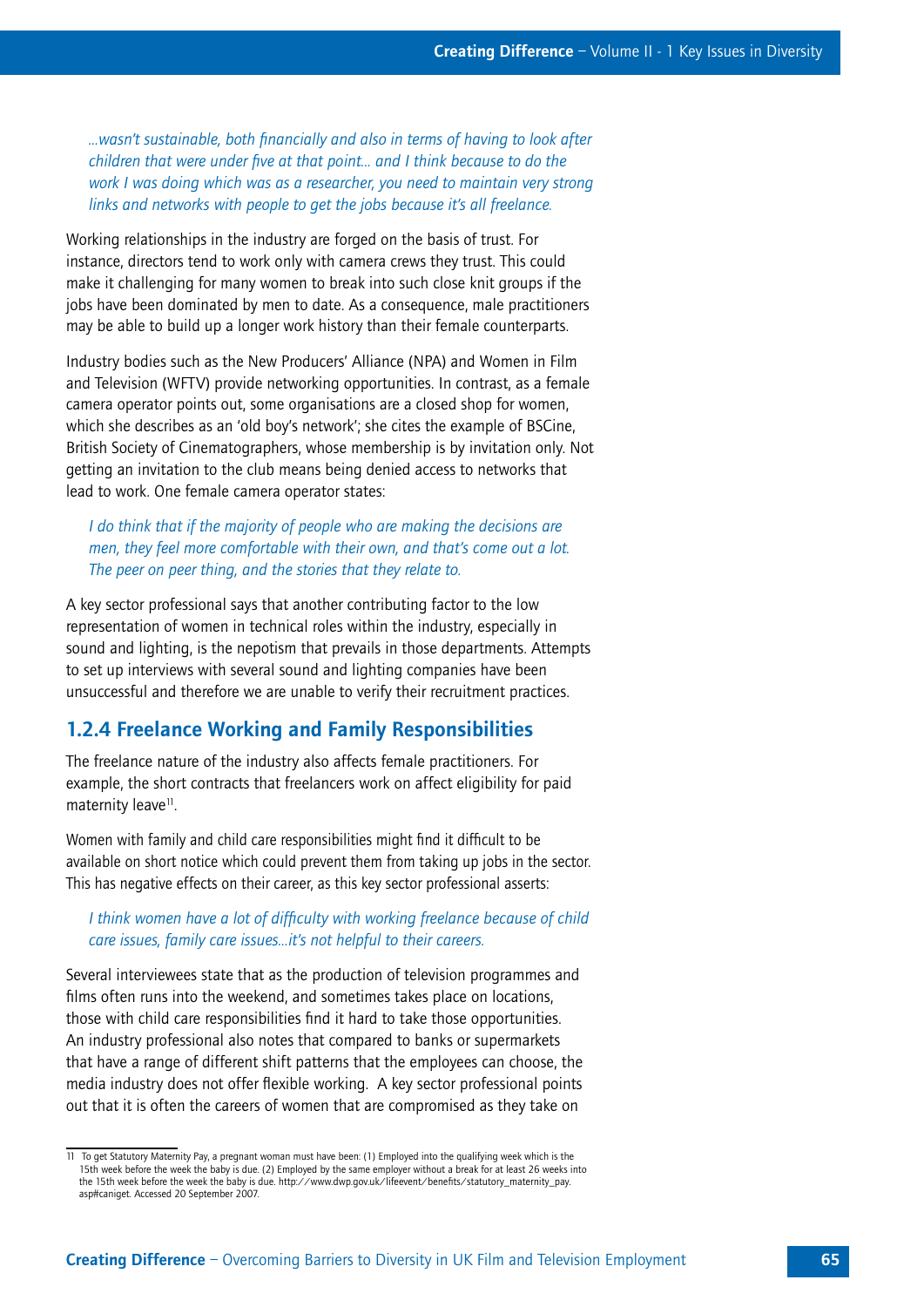more of the child care responsibilities. These interviewees explain:

*I think …there's a presentee-ism, there's the hours that you work and... being available 24/7, which when you have a family, inevitably many women just find it's too much.* (Key Industry Professional)

*I still think it's an issue, the unfriendly hours, especially if you've got kids around, because we'll routinely have to get up at 4 o'clock in the morning, go out and work a 12 hour day and then get back at 10 o'clock at night.* (Female Camera Crew)

Film and television professionals are also expected to be available on short notice, usually making it difficult to arrange for child care.

Some women in the film and television sector rely on their partners who have steady income and jobs with set hours in order to overcome these barriers. A key industry professional observes that her previous jobs often took her away from home and it helped that her husband was a teacher who had set hours and holidays to manage their child care. In cases where both partners are freelancers in the industry, one parent tends to take on child care responsibilities whilst the other is working. On the other hand, one female makeup artist manages to take advantage of the flexibility offered by freelance work:

*I tend to work one or two days, or maybe three days a week because it fits in with my family.* 

The industry still lacks female role models in the upper echelons who have successfully balanced career and family life. This could lead to misapprehensions about women's ability to prioritise their careers. A key industry professional reports a conversation she had with a commissioning editor when he said,

*I* just think ....a woman of a certain age who's got kids, and the hunger isn't *there any more, so they'll do you a good enough job but they won't die and fight for the programme.*

Many interviewees suggest that successful female professionals usually put their personal life on hold to pursue their careers. Those who have children often do not talk about them for fear of it affecting their careers. A key sector professional suggests that

*... it's noticeable that women [at the top of in the industry] are not married or have not had children, a lot of them. And does that say, in order to get on, you can't have children? Because even if you stop and you come back a few years later, you put two CVs blind together, one of them will understandably have years more experience than the other, because the woman has lost five, six years….* 

An interviewee claims that the lack of support for family and child care responsibilities in the sector does not get addressed as people do not to want to draw attention to these issues for fear of being labelled as a problem.

#### 1.2.5 Summary

Gender imbalance prevails in many work roles that have been traditionally male dominated. Self selection and cultural conditioning may result in women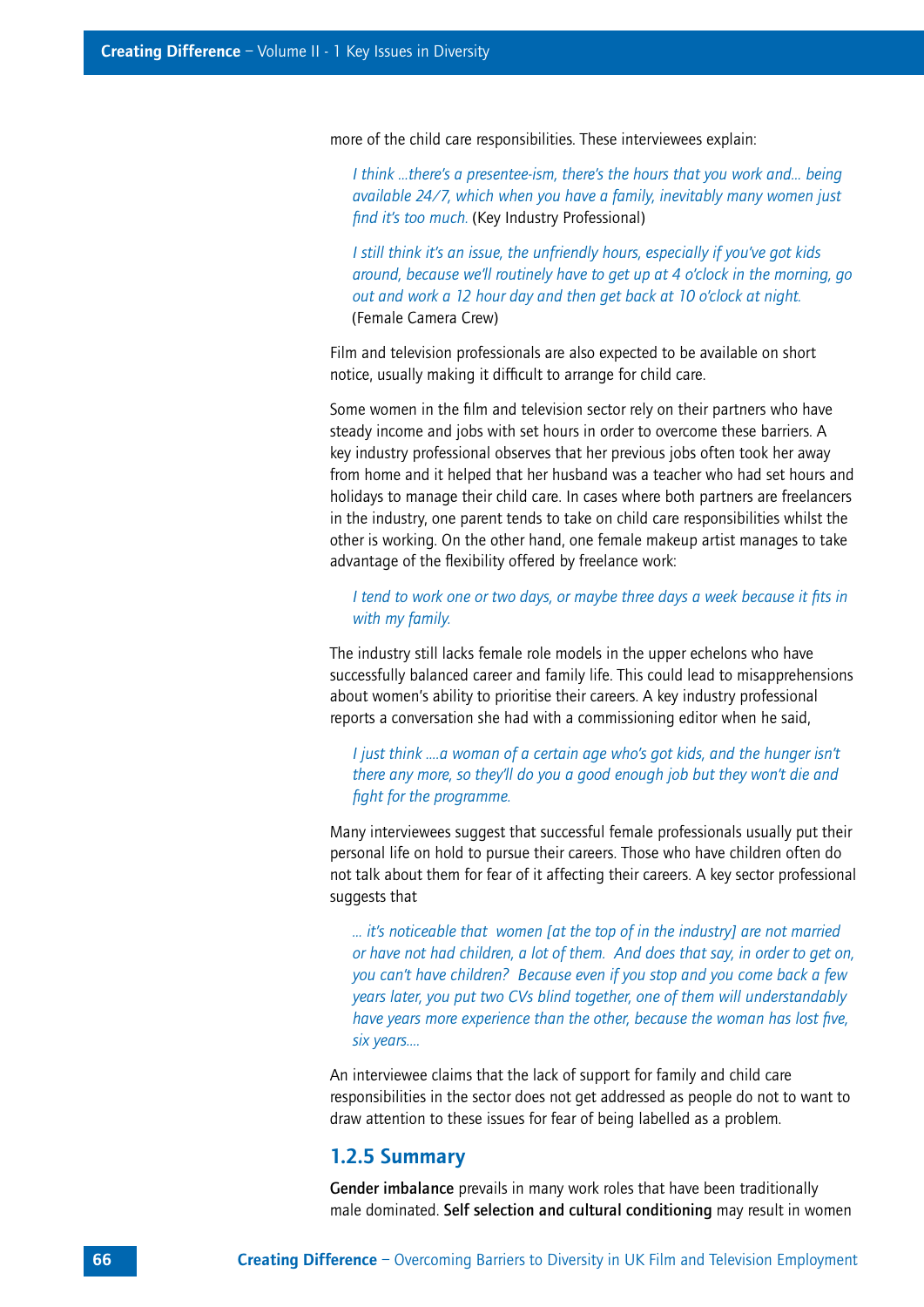not considering certain sectors of film and television, especially technical roles, as potential career options. The inadequate careers advice that some female students receive at school could be a contributing factor to self selection.

The 'macho culture' that dominates in some sectors could deter women from choosing those jobs. Equally, the attitudes of decision makers who think women might not be able to perform some jobs adequately due to lack of physical strength or technical competence could affect the career progression of female professionals.

Prevalence of nepotism and word of mouth referrals as recruitment practices might prevent women who lack contacts in the sector from finding work. Due to family/child care responsibilities, many female professionals find it more difficult to work in a sector which is dominated by freelance employment and characterised by long hours and inflexibility.

#### 1.2.6 Recommendations

- Improving careers advice would be a step towards attracting more women to a wider range of roles in film and television.
- More research needs to be done to ascertain the impact of cultural conditioning and the attitudes of decision makers on the gender imbalance that is prevalent in some work roles in the sector.
- $\blacksquare$  Women who have successfully balanced work and family/child care responsibilities should be promoted as role models.
- Supporting professionals with child care and family responsibilities needs to be treated as a priority in the sector.
- More schemes like Skillset's *Time Shift* (see **Volume III 1.2**) could promote alternative work arrangements within the sector.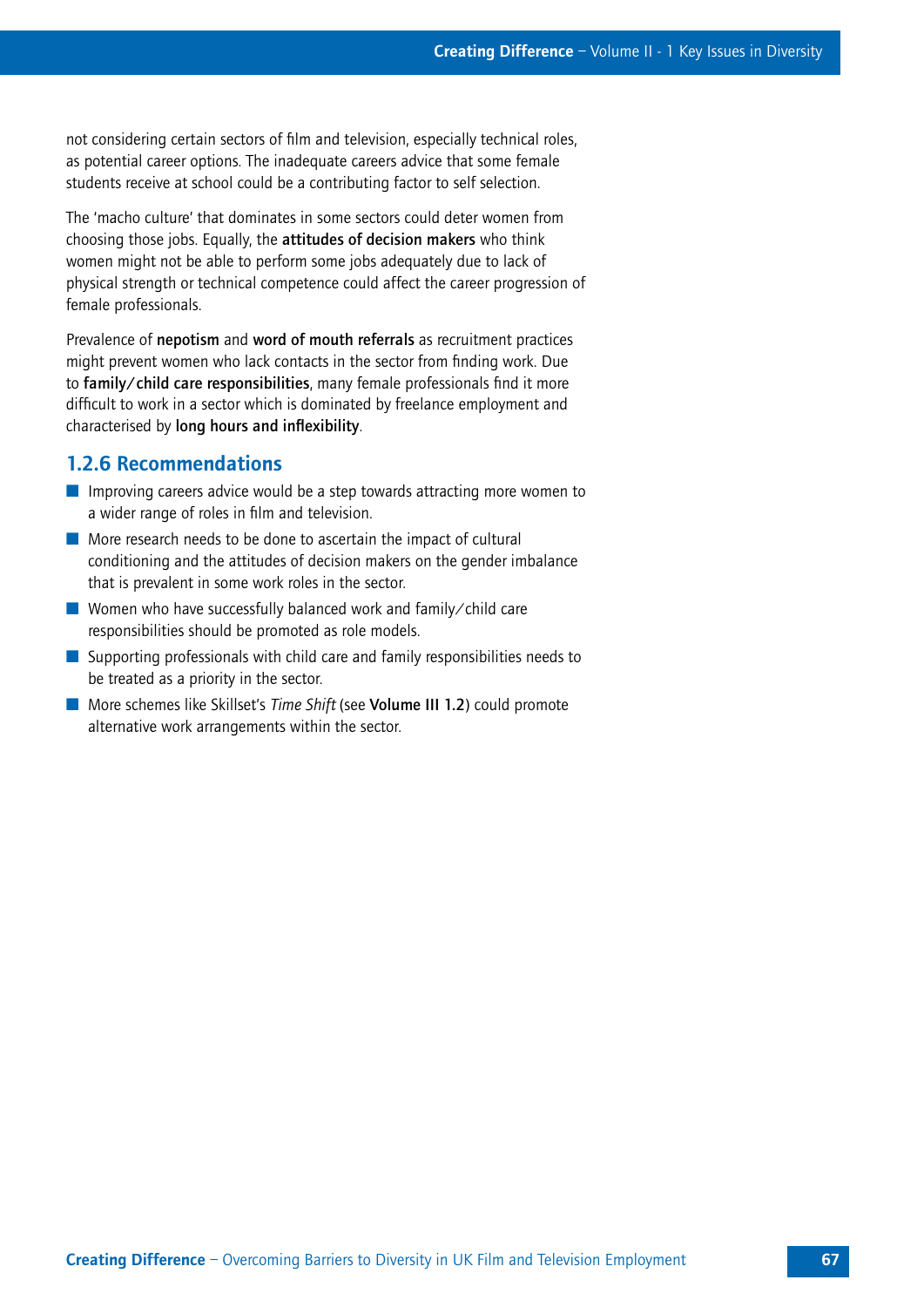## 1.3 Ethnicity

Ethnic minority groups make up 7.4% of the UK audio visual industries workforce compared to 7% of the UK ethnic population of working age (Skillset 2006: 4). In London, however, where half of the audio visual industry is based, ethnic minorities constitute only 12% of the workforce as opposed to the 30% of the capital's population (UKFC 2003: 9). These statistics indicate that the industries' workforce is not representative of the country's demographic profile.

Further statistics also show that there is an imbalance in the occupational distribution of the ethnic minority workforce. There is a high ethnic minority representation among cinema cleaners (17.4%) and those working in the processing laboratories (19%) whereas it is almost non-existent in animation (0.3%) and absent in physical special effects (0%) (Skillset 2006: 4). This section outlines the need for the workforce to reflect the demographic profile of the country and the barriers to entry and progression that ethnic minority professionals face in the sector.

Many interviewees comment that belonging to an ethnic minority group has an impact on their experiences in the media industries, which can be summed up in the following words:

*Before I worked in the industry, I was very much the last person ever to say my race would ever affect anything. But working in the industry and looking at people at the top, looking at people I know trying to get in, people at bottom levels, being an ethnic minority I think puts up another challenge and I think that's because people don't have that open mindedness and understanding that they think they have.* (EMG Researcher)

#### 1.3.1 Importance of Reflecting the Demographic Profile of Britain

The report *Media Culture* (2006) states that ethnic minority viewers showed preferences for multicultural programmes like The Bill over programmes with 'strongly white middle England associations' (Bennett et al 2006: 34). The representation of ethnic minority communities especially in the mainstream programmes is thought to be not reflective of the demographic profile of the area where the programmes are set. Soaps like *Eastenders* and *Coronation Street*  which are set in East London and Manchester respectively are given as examples:

*Coronation Street in Manchester [is] all about white people.[It] only changed about five years ago when they brought the first Asian family in.*  (EMG Filmmaker)

*When I go to the East End, the only kind of people I see are Bengalis, not just generic Asian, but specific Bengalis from …one area of Bangladesh. Now I look at a programme called Eastenders, I don't see anyone like that in it.* (EMG Filmmaker)

A training co-ordinator from one of the broadcasters asserts that the research she conducted prior to developing a trainee scheme revealed that many people from EMG backgrounds had the impression that they might not be welcomed to work in television because of the predominantly white cast of their prime time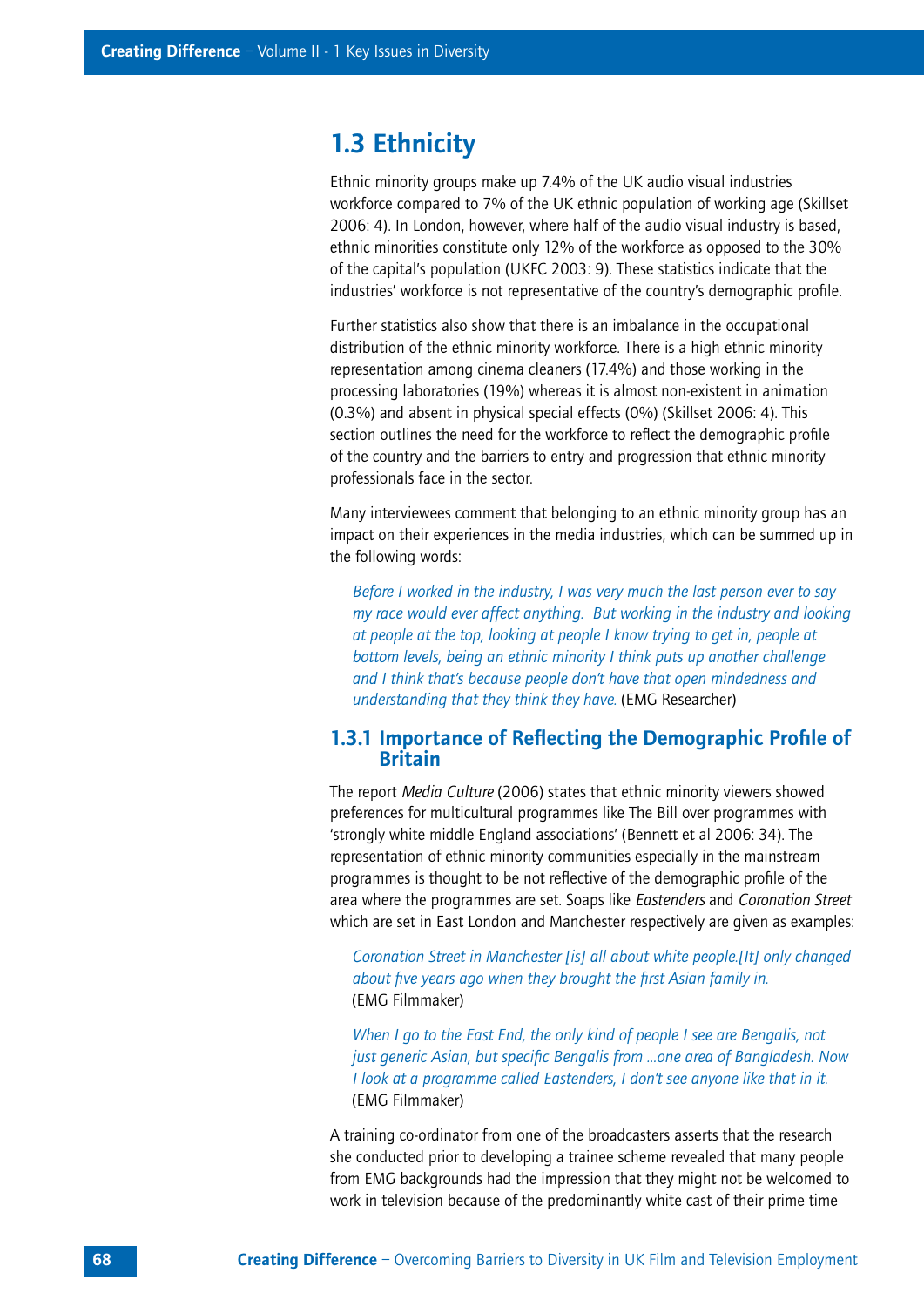programmes. This underlines the impact of onscreen portrayal on the lack of diversity in the sector's workforce.

Many of the interviewees recognise the importance of a workforce that reflects the demographic profile of the country. A key industry professional says it is important for programme-makers to have 'different voices', 'different cultural experiences' or 'different home life'. The richness in the cultural experiences is expected to bring new perspectives to the media workplace. For instance, a news producer from an ethnic minority background who worked for one of the broadcasters recounts that his proposal to cover the story of the murder of the black teenager, Stephen Lawrence, in South East London in 1993 was passed over by the news editor in favour of another report about horses being abused in Surrey. In his opinion,

*[In] the newsroom…there was one black guy...who had been to Oxford and there was me and everyone else was white, but they weren't…the white people ... who live in London nowadays who are open and multicultural... These are people who live in Kent and Surrey and commute in. They're setting the news agenda for the country, but their whole view of the world was so different and so monocultural and ... well at times bordering on racist.* 

Several interviewees feel that most of the ethnic minority related programmes are produced by those who are not familiar with the cultural nuances of minority groups. Consequently the programmes lack accuracy and portray stereotypical characters. To ensure accuracy of portrayal and expression of a variety of views it is crucial to have a diverse range of voices in the sector. The business case for diversity also demands that the sector become more diverse to cater to the untapped market of ethnic minority communities for film and television products.

#### 1.3.2 Nature of Film and Television Employment as Barrier

Many interviewees feel that while covert discrimination is still prevalent in the industry, it is the inherent characteristics of the UK film and television sector such as the freelance nature, low pay, lack of stability and informal recruitment practices that are the bigger barriers.

#### **I. Lack of Professional Status**

Many key sector and industry professionals comment on the detrimental effect of the lack of professional status of media jobs on the career choice of people from ethnic minority backgrounds. Interviewees from ethnic minority backgrounds say that their parents prefer that they choose professions such as medicine, law or accountancy where there is more income security and a clear career path than opt for a career in film and television, as this interviewee suggests:

*So you'd have these youngsters [from EMG background] who were keen on trying to get into the industry, but then being encouraged by parents and family to go down a more traditional route….doctors, lawyers…*  (Training Co-ordinator)

A key sector professional points out that there are professionals from EMG backgrounds working in the legal and accountancy departments in the sector. Therefore, the lack of ethnic minorities may be more of a problem in the creative roles.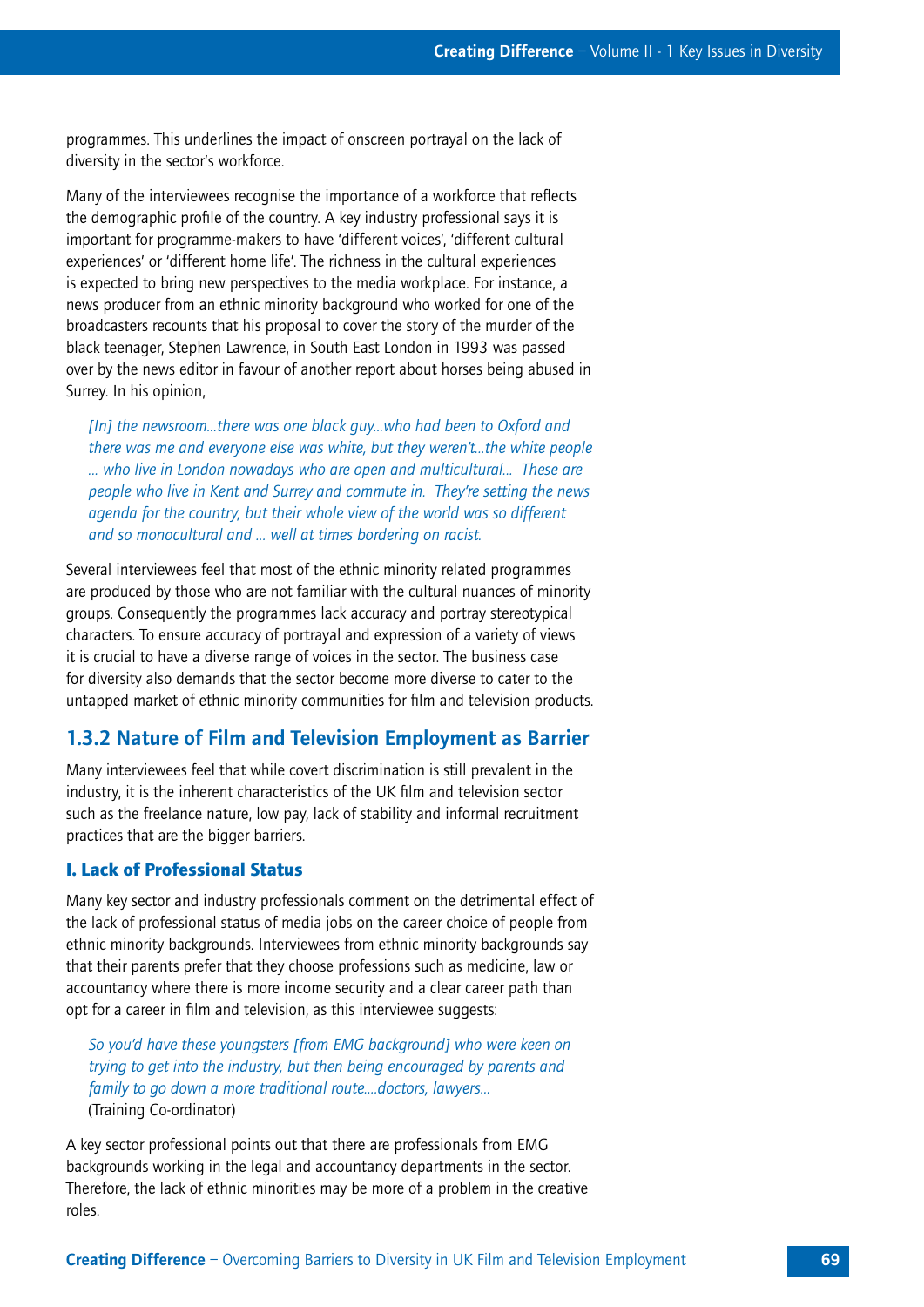#### **II. Financial Constraints**

The sector's workforce is predominantly freelance (see Volume I 1.3), which is characterised by uncertainty and income insecurity. Most of the jobs in the sector are short term contracts and entry level jobs are usually not well paid.

Many who try to break into the industry might not be able to work and live in a city with high costs of living like London unless they have family support to subsidise them in case of unemployment or if they are on low pay. Frequently, breaking into the media is through undertaking unpaid or low paid work experience which is also a barrier for those from low income households. Socioeconomic backgrounds also affect education and career opportunities. It may be argued that white practitioners from lower income households are equally likely to face this barrier, as these two interviewees suggest:

*I think there's definitely a barrier for … people that come from poorer backgrounds about getting work experience, and that might not be common to ethnic minorities at all, but I know that I wasn't able to get a lot of work experience outside of my degree because I had to work and, I'm sure that there's many people in the same position, especially with universities now and tuition fees.* 

(EMG Researcher)

*I think a lot of it is socio-economic rather than racial, or ...based on nationality. People need a great deal of qualification to do the jobs that we do here, education that I wasn't even aware of a few weeks ago. And diversity... [is] always going to be related to socio-economic status and careers.* 

(Human Resources Professional)

Nevertheless, ethnic minority households are more likely to belong to lower income households than the average white British household<sup>12</sup>; The Joseph Rowntree Foundation's study shows that the poverty rate of British minorities stands at 40%, twice that of the White British population. Consequently many EMG film and television professionals find the economic uncertainty a bigger barrier than their white counterparts. For instance, this human resources professional suggests:

*Asian families …it doesn't have the status…everyone knows that it's a freelance world, so you don't have the same job security. [It] doesn't appeal to people who, may for social and economic reasons, need to know every month exactly what they're earning. The entry level salaries are not very high, that puts people off. And I suspect people don't think they'd get a job. That's… our biggest challenge …* 

The impact of economic marginality on the lack of diversity in the sector is discussed in Volume II 1.6.

#### **III. Nepotism and Informal Recruitment Practices**

The sector is characterised by nepotism and informal recruitment practices.

<sup>12</sup> See http://www.jrf.org.uk/knowledge/findings/socialpolicy/sprN48.asp, http://www.poverty.org.uk/03b/index.shtml and http://www.jrf.org.uk/pressroom/releases/300407.asp. Accessed 18 June 2007.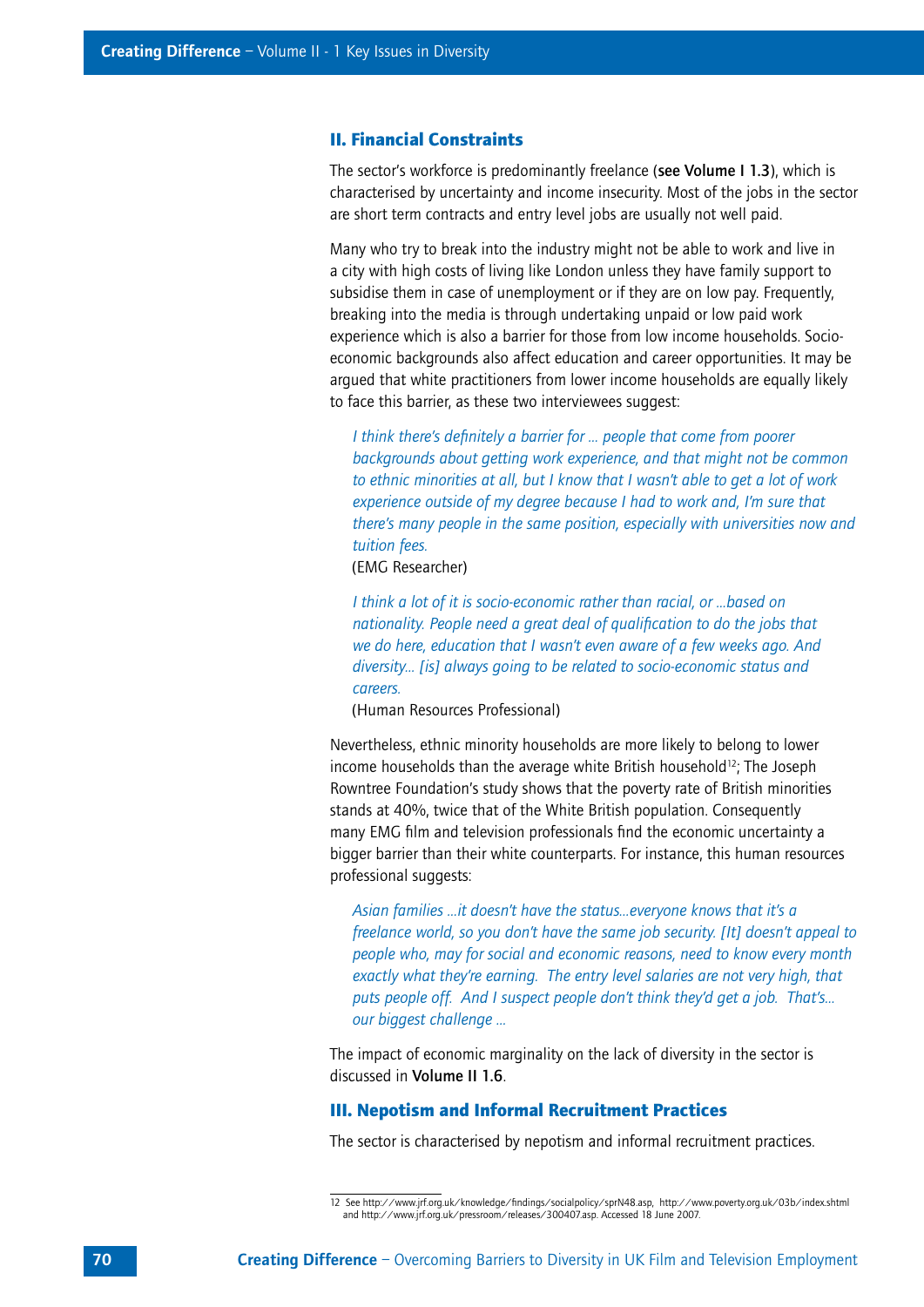Several key sector and industry professionals note that some practitioners in the sector are able to move from one job to the other without having any break in their careers because they have the right kind of networks. One suggested that these people had held jobs at the BBC or ITV and after the broadcasters were derequlated and Channel 4 was set up in 1982<sup>13</sup>, they left their jobs to set up production companies. They rely on their well laid network of contacts for information about the availability of jobs and recommendations. Many people from ethnic minority backgrounds lack these networks, consequently, they struggle to get jobs in the sector, as these interviewees assert:

*...basically the whole industry functions on networks and contacts, and this is particularly true in production. And if you're from an ethnic minority.... you are more unlikely to have access to those networks and contacts than if you were white.* (Key Industry Professional)

*If you are a black or minority ethnic professional who's graduated, you haven't got any contacts in the industry. How are you going to get in?*  (Key Sector Professional)

Many interviewees suggest that 'who you know' matters more than 'what you know'. An EMG filmmaker describes the community:

*If you go into BBC Drama, which I did do, and meet the Head of Drama there and meet all the drama producers, there's not a single non-white person in the whole department. Then in BBC Documentaries, there's not a single nonwhite person working as an executive producer, director or producer, I mean there isn't, because they are closed shop kind of places. These are people who invite each other round to their houses for dinner, they all go out together, they're in that sort of world, and they don't let anyone else in.*  (EMG Filmmaker)

Most film and television professionals rely on word of mouth recommendations for jobs. Many suggest that those from white middle class background are more likely to have access to the networks of contacts and therefore to the jobs. Ethnic minority professionals are less likely to have family members or friends in the sector than their white counterparts. Consequently entering the media and finding work might be harder for them:

*My contacts ….were so minimal, I knew no one in the industry, certainly in terms of family. In terms of friends I knew maybe one person who worked at the BBC …I hardly spoke to that person ... I think people would have contacts in an industry where they would be able to …at least get some experience or whatever, but it took me ten months to get one month's experience out of BBC Scotland when I was an undergraduate.* (EMG Engineer)

*The industry is so nepotistic, there's so many people who just because they've happened to run something or their mum happens to do something, that's how the industry operates, there's some very, very weak link, that person might get in over you.* (EMG Assistant Producer)

Even those who are already working in the sector may not be included in existing

<sup>13</sup> See http://www.movinghistory.ac.uk/archives/bt/films/four.html. Accessed 24 July 2007.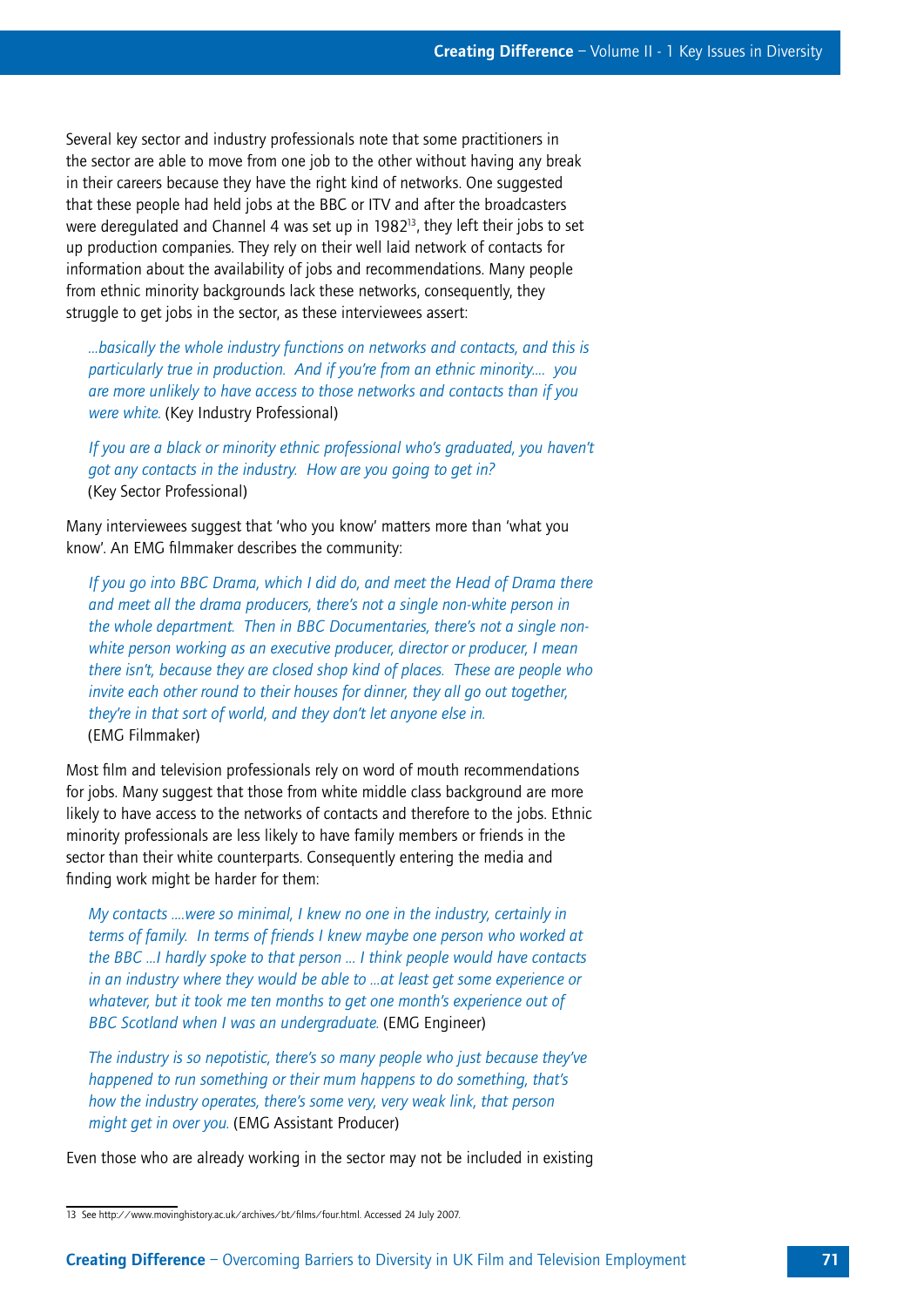networks, as this key sector professional points out:

*Basically an awful lot of black and minority ethnic workers in the industry who do have experience, they are professional [and not] people just starting out, they are so far out of the loop of what's happening in the industry....* 

#### **IV. Lack of Support for Career Development**

A key industry professional believes that the sector has failed in supporting and developing the careers of ethnic minority professionals. Emphasis is given to bringing in new entrants while career development is often ignored. For example, an EMG filmmaker suggests that he was treated differently from his white counterparts:

*Young directors at that time, if they got the chance and delivered their first documentary, they'd get mentored by Channel 4, they'd get given projects and guided through a whole career. Well as soon as I delivered that film, [title]. As I said, no one would speak to me there, all the doors were slammed.* 

The sector also tends not to acknowledge the work experience of those from ethnic minority backgrounds. A key industry professional points out that EMG professionals tend to be considered as new entrants in film and television despite having several years of work experience. Consequently there is a dearth of EMG professionals at the senior management levels:

*I* also think that at the top level, there just aren't enough people breaking *through, because I think we haemorrhage a lot of talent, because I think that ... black careers, Asian careers, are slower…* (Key Industry Professional)

This concurs with the experience of an EMG filmmaker who felt that a deliberate attempt was made by some people from the broadcasting industry to block his career. For example, a commissioner promised to fund one of his projects only if he would agree not to direct despite it being his idea originally. When the project was given to a white, middle aged director, he felt that he was sidestepped because he was from a minority background.

#### 1.3.3 Attitudes and Perceptions

#### **I. Pigeonholing**

It is estimated that ethnic minority led production companies make up, at most, 10% of the independent production sector (IES 2004: xiii), which is high compared to the representation of ethnic minorities in the UK audio visual industries' workforce (7.4%) (Skillset 2006:4). A key sector professional argues that the figures could be high because producers from ethnic minority background might have set up their own production companies as they could not get into the mainstream.

Ethnic minority led production companies run the risk of being pigeonholed into making culturally specific programmes. A key industry professional believes that:

*...going to black and Asian run production companies is a really good way to get some drama, for example, that targets that audience or helps us target that audience.*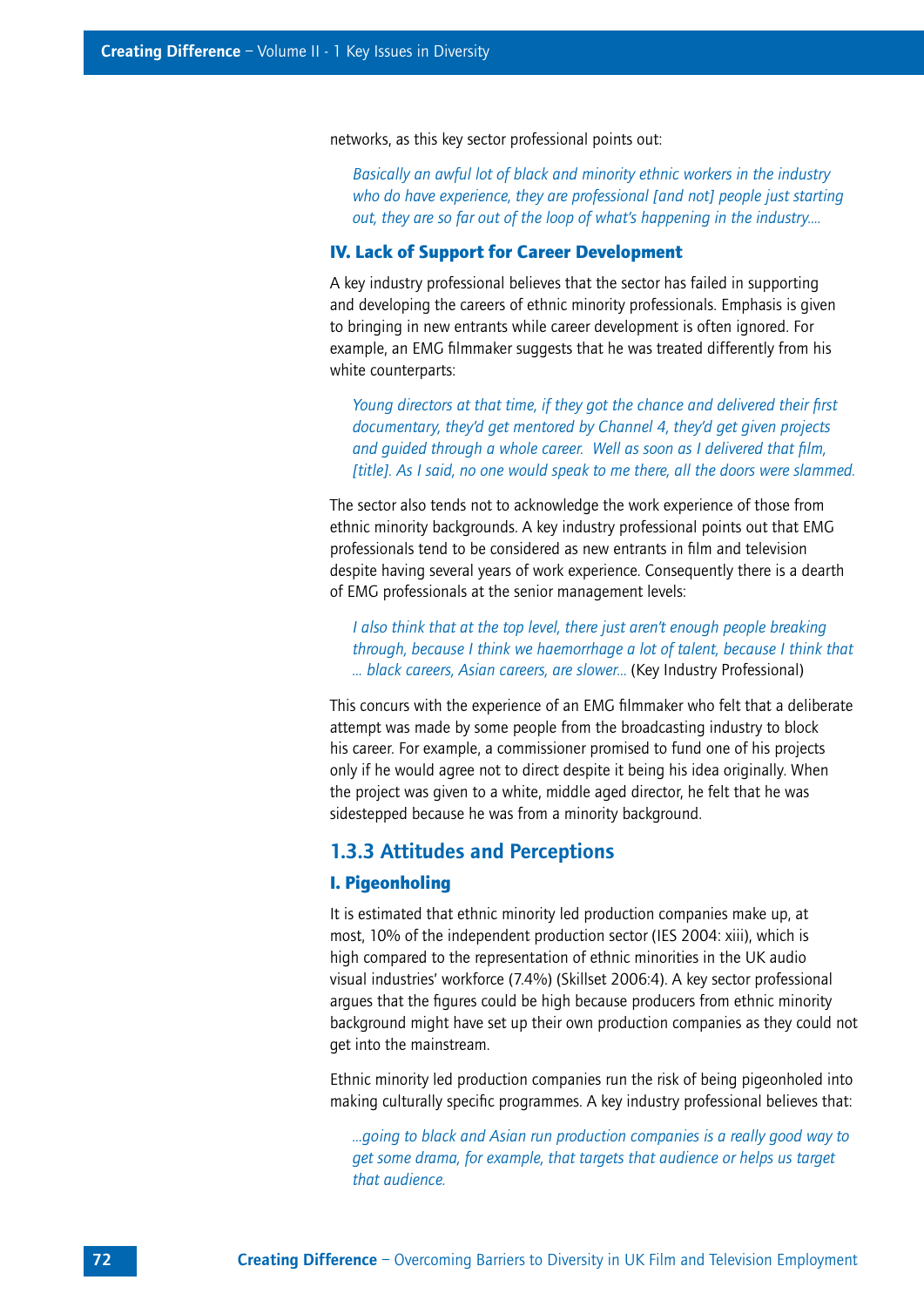While it is easier for the broadcasters to approach ethnic minority led companies to fulfil their diversity targets, according to a documentary film maker who owns a production company, it is not financially sustainable for these companies to be pigeonholed into specialising in ethnicity related programmes as there are very few of them being commissioned.

This tendency in the film and television sector to pigeonhole EMG professionals into working on ethnic minority related programmes makes it difficult for them to maintain work continuity. An EMG producer states that recruiters were reluctant to give her a job in mainstream programmes as her experiences were confined to working on specialist programmes. An EMG assistant producer suggests that she frequently gets offers to work on specialist programmes despite her wish not to. She also says it becomes harder to fight the stereotypes and the discrimination as one moves up. She suggests that 'there is discrimination at the back of the mind' of those in positions of power

*….even though they don't act like it, or come across like it. That's why I think it's all the more important these days for Black, Asian and Chinese people to work in the media because you've got to remember that these people are all making programmes that are showing on your TV screens every night... you should be more involved because you shouldn't be working on purely Asian programmes, …you don't need to be like that in this day and age.* 

An EMG filmmaker takes the view that the ideas and stories that are commissioned are often the ones like *Pride and Prejudice* and *The Queen* that would appeal to a 'middle England mentality'. According to several interviewees, the decision-makers would rather choose a tried and tested formula than take a risk over a completely new idea. An EMG filmmaker notes that he has to pass certain stories to white colleagues to get them commissioned. Consequently EMG filmmakers feel that they do not have a voice in the media, as this interviewee comments:

*...it really made me question whether, Black people, or non-white people actually have a voice in film in this country at all because ultimately it's somebody who sits up there in the distribution company, or a sales agency who are all white, middle class men, middle aged men, and they tell you what they want you to do. And you have to bow down and do it...*  (EMG Filmmaker)

#### **II. Tokenism**

Many interviewees believe that the decision-makers have a tokenistic approach towards those from EMGs. Ethnic minority actors are often hired to play background characters in what they describe as a 'box ticking exercise'. This interviewee further asserts:

*I* want to be picked on my merits. Rather than ticking a box for, yes, he's *disabled, he's got glasses and he's from an Asian background.*  (Disabled EMG Filmmaker)

An EMG filmmaker says that very often EMG researchers are hired to work on culturally specific programmes in which the producer and director are white. Though the presence of ethnic minority researchers lends credibility to the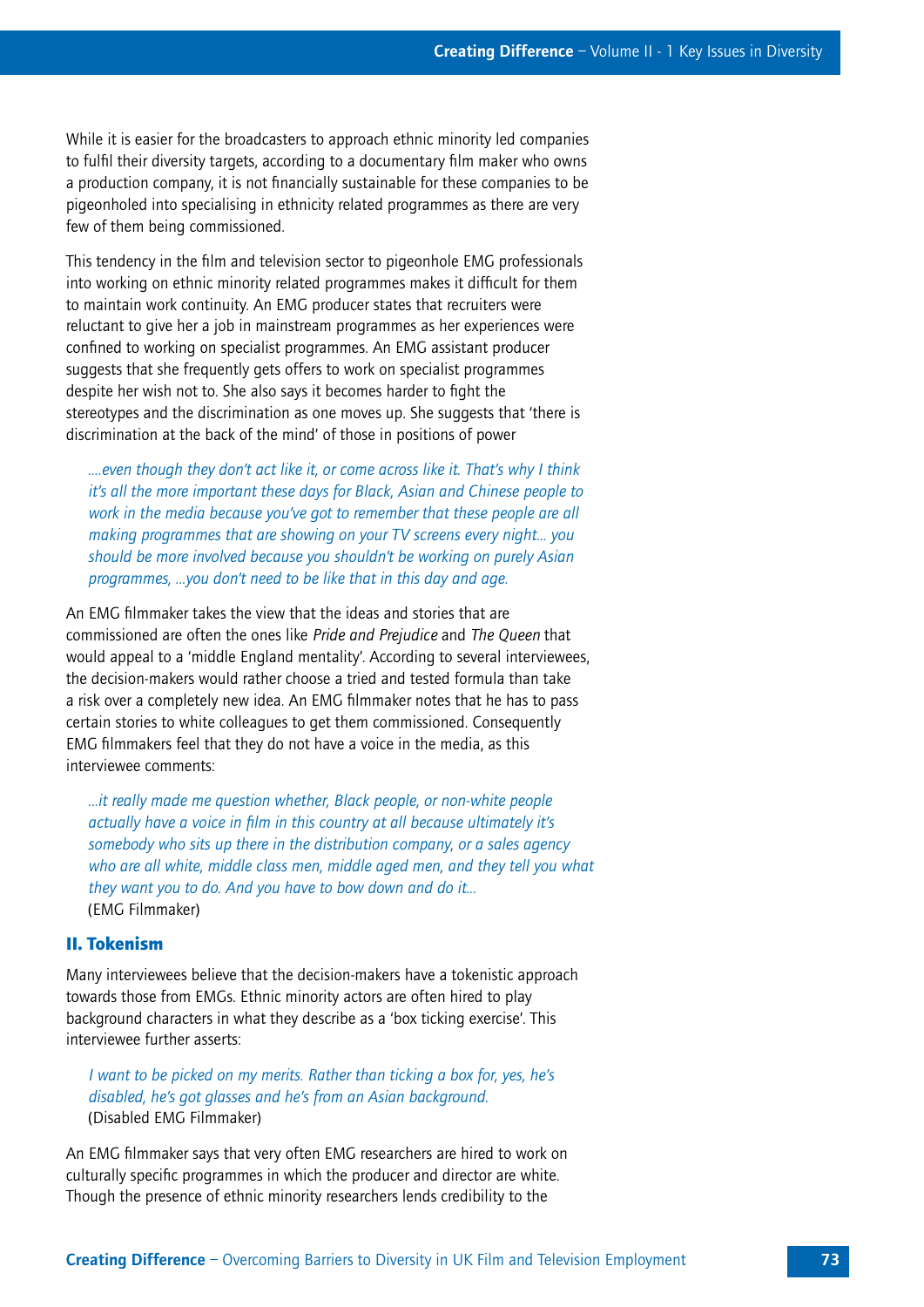project, as they do not have much decision making power they are not able to influence the final product.

#### **III. Onscreen Portrayal, Stereotypes and Typecasting**

Several interviewees state that the commissioners or editorial managers lack the talent and the vision to spot ideas and projects that have the potential to appeal to broader audiences. The opinion of several EMG professionals is that most of the films or programmes that are commissioned either cater to 'middle England' or perpetuate the stereotypes about ethnic minorities, as this EMG filmmaker asserts:

*They already know what they want to aim for ….and generally in telling these stories about the black community, of which they have very little knowledge, they want me to aim for the stereotypes and clichés which suit their agenda and their broader agenda of suiting the palate of Middle England, than of really getting an accurate story about what's really going on.* 

An EMG documentary filmmaker comments on the failure of the mainstream media to provide a balance in its portrayal of ethnic minority communities. He says programmes like *Shoot the Messenger* (Sharon Foster), *The Trouble with Black Men* (David Mathews), *The Crouches* (Patricia Elcock) and *Baby Father*  (Sharon Foster) depict clichéd one dimensional black characters and not a balanced view of the community.

Several interviewees comment that it is difficult to get funding for programmes or films which are about the experiences of ethnic minorities. EMG led programmes that get commissioned are often the ones that fit the stereotypical notions of how ethnic minorities are. An EMG director who was unsuccessful in getting UKFC to finance his films says that his experiences with people in decision-making roles have proved that they lack the understanding of the diverse cultures of people in the UK. Therefore, the projects they commission are reflective of their limited notions of these communities:

*You're black so you're going to make films about inner city kids who are all fucked up on drugs. You're Asian so you're going to make a film about Asian families stopping their children doing what they want to do, because that… I haven't seen a single thing yet which disproves the fact that it is the mentality they have ...[at] the Film Council.* (EMG Filmmaker)

An EMG documentary filmmaker says that he had to turn down commissions from some of the broadcasters because they wanted him to portray negative stereotypes and clichés about the minority communities that would suit the palate of middle England.

Several of the EMG actors we interviewed claim that, on the one hand, they are denied mainstream film and television work as there are few leading roles for those from ethnic minority backgrounds. On the other hand, in mainstream programmes, ethnic minority actors are frequently cast in stereotypical roles, for example, black dinner ladies, Chinese gangsters, prostitutes and waiters or as extras and background characters. This lack of realistic portrayal of ethnic minority characters in mainstream film and television in the UK makes working in the mass media unappealing for ethnic minority actors. For an EMG actor, the roles were,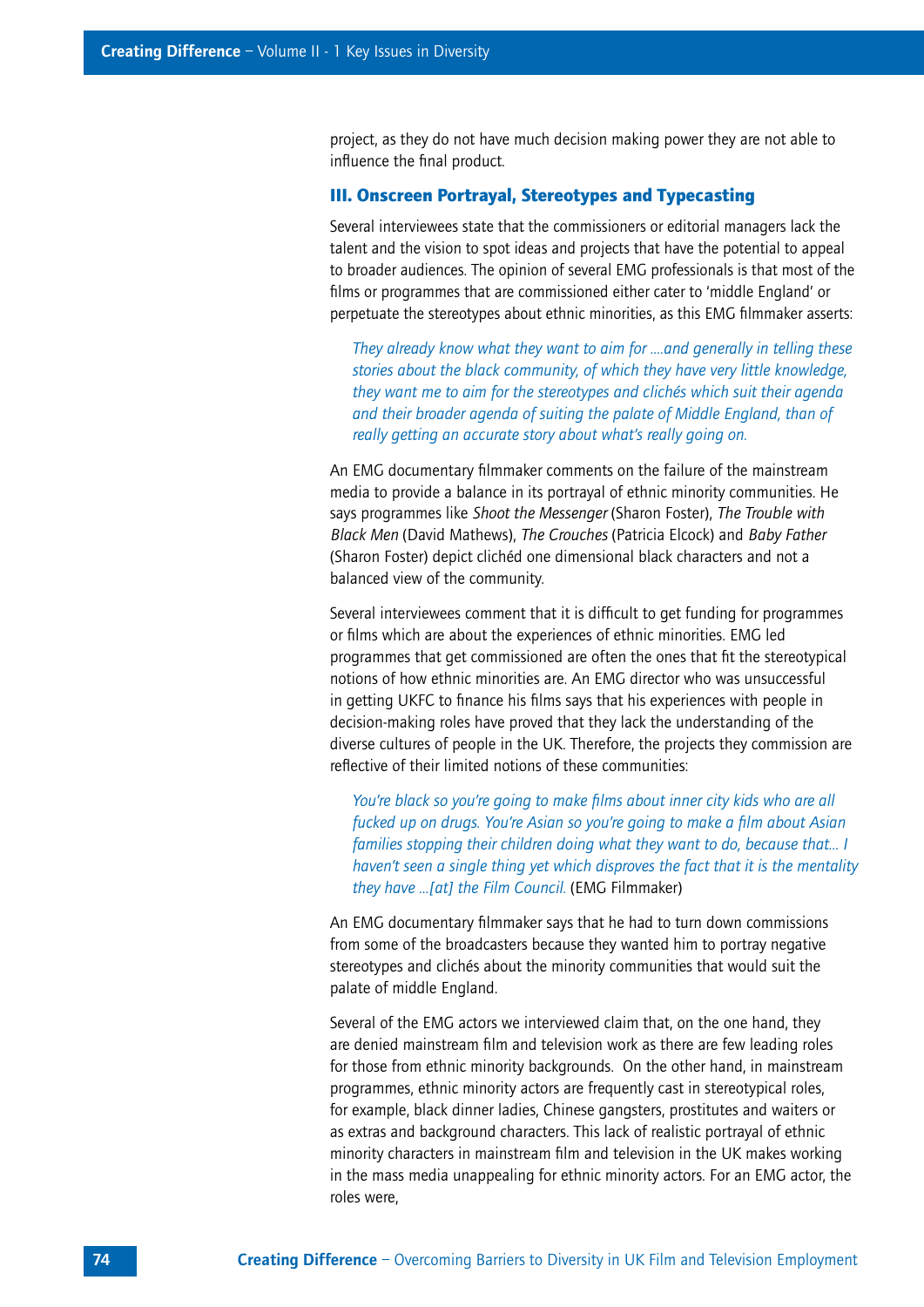*...nearly all Chinese now, in one form or another, and most of them I just wouldn't get out of bed for, because ….they're racist…well not racist, but stereotypes.* 

A British Chinese actor notes that when he started acting he avoided taking up roles in television programmes as they were mainly stereotypical Chinese waiters. These stereotypes are so removed from the minority actors' own experiences that they feel highly frustrated, as this interviewee explains:

*...my agent calls me sometimes, says there's a casting for you, and you get quite excited and you go down there …and they come out and they meet you and they say, this is the script you'll be reading today. You're reading the character of Chen, he's just got off the boat from China, he's got about four lines, and that's…frustrating, you know, obviously I speak quite good English, so pretending I can't speak English is very frustrating.* (EMG Actor)

These characters are written by screenwriters who make assumptions about ethnic groups. Actors of mixed parentage face further barriers as they often feel they are even more removed from ethnic stereotypes defined by others, as this interviewee suggests:

*I got very fed up as a British born Chinese, people telling me what I was, what I thought and where I should be and how I should be, and it was usually done through a non-Chinese perspective. And I've even had said to my face by a director once, when I went for a casting. He said, 'well actually you're not really Chinese, are you?' And what he meant was, that basically … what he assumed Chinese should be. My English was good, blah, blah, blah, and the fact that I was only half Chinese, although he can't really tell that.*

On the other hand, several interviewees claim that the American film and television industries cast many ethnic minority actors in mainstream roles:

*Hollywood… I've done quite well out of American films and series, because when the Americans used to come over, again, I was treated like an actor. I've played all …all sorts of parts, when I was just this guy in an office, or, I was this and that, I was an astronaut, but, the fact I was Chinese was neither here nor there.*  (EMG Actor)

It has been suggested that in the UK ethnic minority viewers prefer to watch American or Australian programmes to British programmes (Bennett et al 2006: 5). According to an EMG actor, ethnic minority families may be reluctant to encourage their children to take up acting as a career option, therefore, it is important for those from these communities to work in the industries because of the power of 'what one can do in front of the camera and behind the camera'.

Colour-blind casting is put forward as a strategy to improve onscreen cultural diversity by one of the key industry professionals (see Glossary):

*In the main I think our onscreen portrayal is good. I mean I'm sure there is a more lateral way of thinking, I'm sure that there's more that we can do. If we commission [a] project, we're going to cast it colour-blind, I think we do that well.*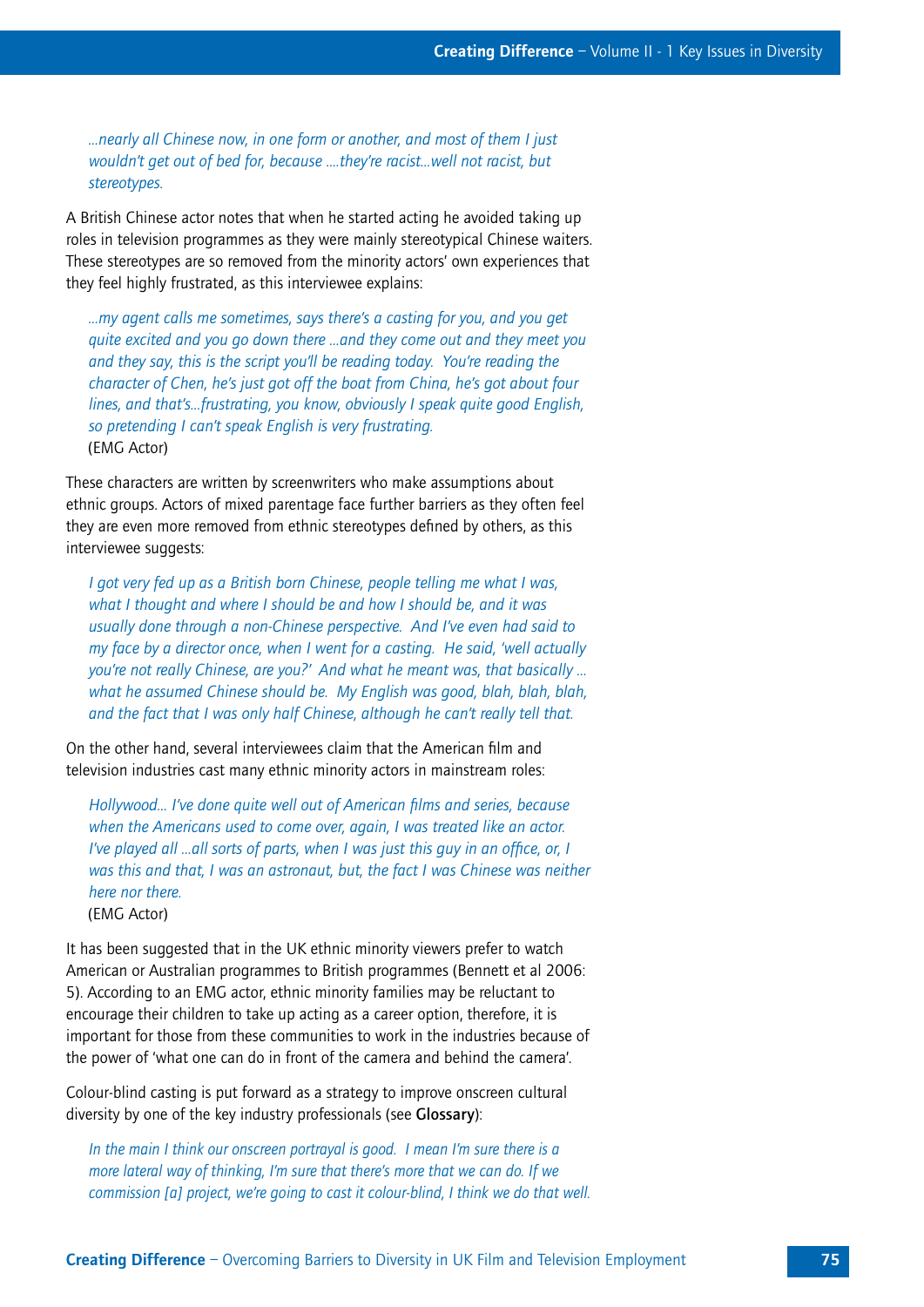Nevertheless, a filmmaker points out that if the race or ethnicity of a particular character is not mentioned, the agents usually send white actors for auditions.

#### **IV. Prejudices**

According to an EMG researcher some in the industry are prejudiced against those who are on positive action schemes which are instituted by the broadcasters or industry bodies. The participants of the scheme are sometimes looked down upon by colleagues who think that they have got the opportunity because of their ethnicity, rather than on merit.

Another EMG filmmaker recounts the resentment he experienced from his colleagues once he won a commission to do a documentary that also enabled him to set up a production company:

*When I went in there, to the stills department to select stills for publicity, the way people were looking at you and the vibe... this was the sort of thing which people would say, 'oh you're imagining this', but then subsequently we all know that no, actually, these people were resentful [that a] young Asian guy got the money to make a film...because lots of people are competing for that money.* 

### 1.3.4 Institutional Factors as Barriers

#### **I. Lack of Knowledge of the Sector and Role Models**

Culturally, many communities do not consider the media as a career option, as this interviewee attests:

*The jobs that I've had in my career are jobs that aren't really understood by anyone in my family... and I still struggle to explain to my Dad exactly what I do, he just accepts I do something that's kind of vaguely OK...*  (EMG Key Sector Professional)

Therefore, people from EMG groups may not associate themselves with the industry. In addition, several interviewees of EMG backgrounds say that the lack of role models in television and film deters EMGs from considering working in the sector as a career option.

#### **II. Lack of Strategic Planning for Diversity**

A representative from a media training organisation points to the lack of strategic planning and long-term vision towards diversity in the sector. She feels that most diversity initiatives are a knee jerk reaction to published reports and research. This view is supported by an EMG filmmaker who says that closing down the multicultural department by Channel 4 in 2002<sup>14</sup> effectively took away one centre which people from ethnic minority background could have approached for funding. The intention behind closing down the department was to integrate multiculturalism into all programmes rather than segregating it. But closing the department before achieving integration resulted in taking away a platform which offered an entry point for ethnic minority professionals before having another system in place, as this EMG filmmaker asserts:

<sup>14</sup> See http://www.cre.gov.uk/Default.aspx.LocID-0hgnew0q0.RefLocID-0hg01b001006009.Lang-EN.htm. Accessed 24 July 2007.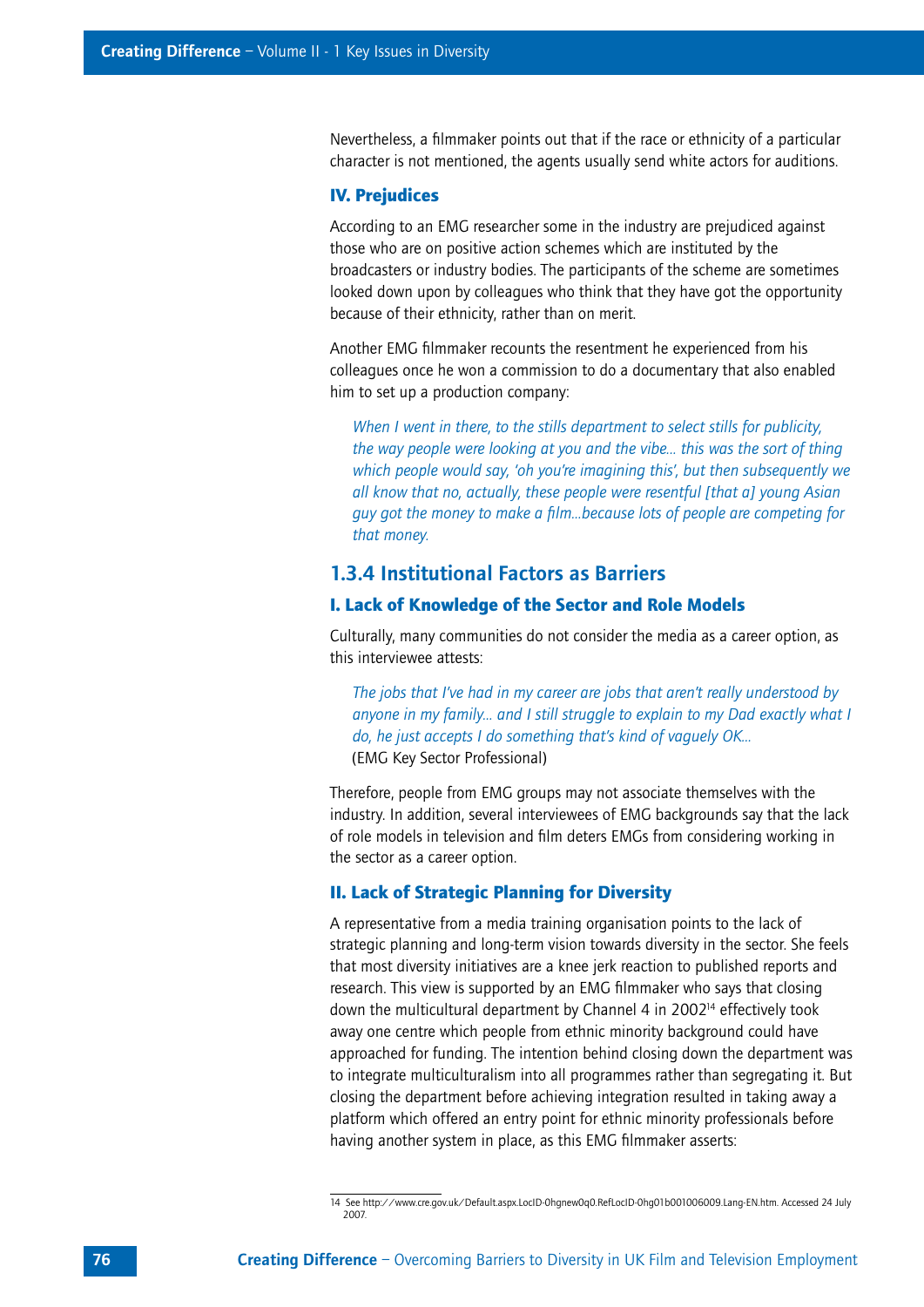*They abolished their multicultural department ... saying that, 'we think that all the individual departments should be more multicultural.' ...because that was a clear block of money which was available for people like myself to go to as a first port of call, in one fell swoop, they just wiped that out so we had nowhere to go, and …that was actually unforgivable.* 

The closing down of the Disability Programme Unit (DPU) by the BBC also drew similar reactions from interviewees.

#### **III. Institutional Racism**

An EMG filmmaker expresses the opinion that there is an element of subconscious and institutionalised racism that exists within the mainstream media which tends to be brushed aside. He says,

*I basically said to [my mentor], I said listen, I think [racism] is a problem. He goes, 'you can't seriously be alleging that can you, you can't be serious?' I said 'Well, if it wasn't serious, I wouldn't be saying it to you would I?' … but that was the attitude …so that was the BBC really for you.*  (EMG Filmmaker)

### 1.3.5 Summary

A workforce that reflects the demographic profile of the country is especially important in the film and television industries as it brings different perspectives and experiences both to the workplace and onscreen. Due to the lack of onscreen cultural diversity among mainstream terrestrial channels, viewers from ethnic minority groups (EMGs) may turn to digital channels for their specialist cultural programmes.

The lack of role models, onscreen cultural diversity, professional status and financial security in the sector could deter those from EMG communities from considering the media as a career option.

EMG professionals might not be able to take up low/no pay entry level jobs or internship due to lack of financial support. The prevalence of nepotism and word of mouth referrals as recruitment practices might prevent EMG professionals who lack contacts from finding work. Many EMG workers believe that their careers are not mentored like those of their white counterparts.

EMG professionals report that they are sometimes treated as a token presence to lend credibility to projects; EMG actors are often offered minor or stereotypical roles. Many EMG practitioners also feel that they are **pigeonholed** into working only on ethnicity related projects which could affect the progression and sustainability of their career in the sector as there are not enough specialist programmes to support continuous employment.

The prejudice and negative attitude of some decision-makers in the sector could have a detrimental effect on the career progression of EMG professionals as this might affect the chances of their projects being commissioned. The proportion of ethnic minority led companies in the independent production sector is higher compared to their representation in the UK audio visual industries' workforce, which may be a result of the lack of progress of EMG professionals in the mainstream media. Some EMG practitioners believe that institutional racism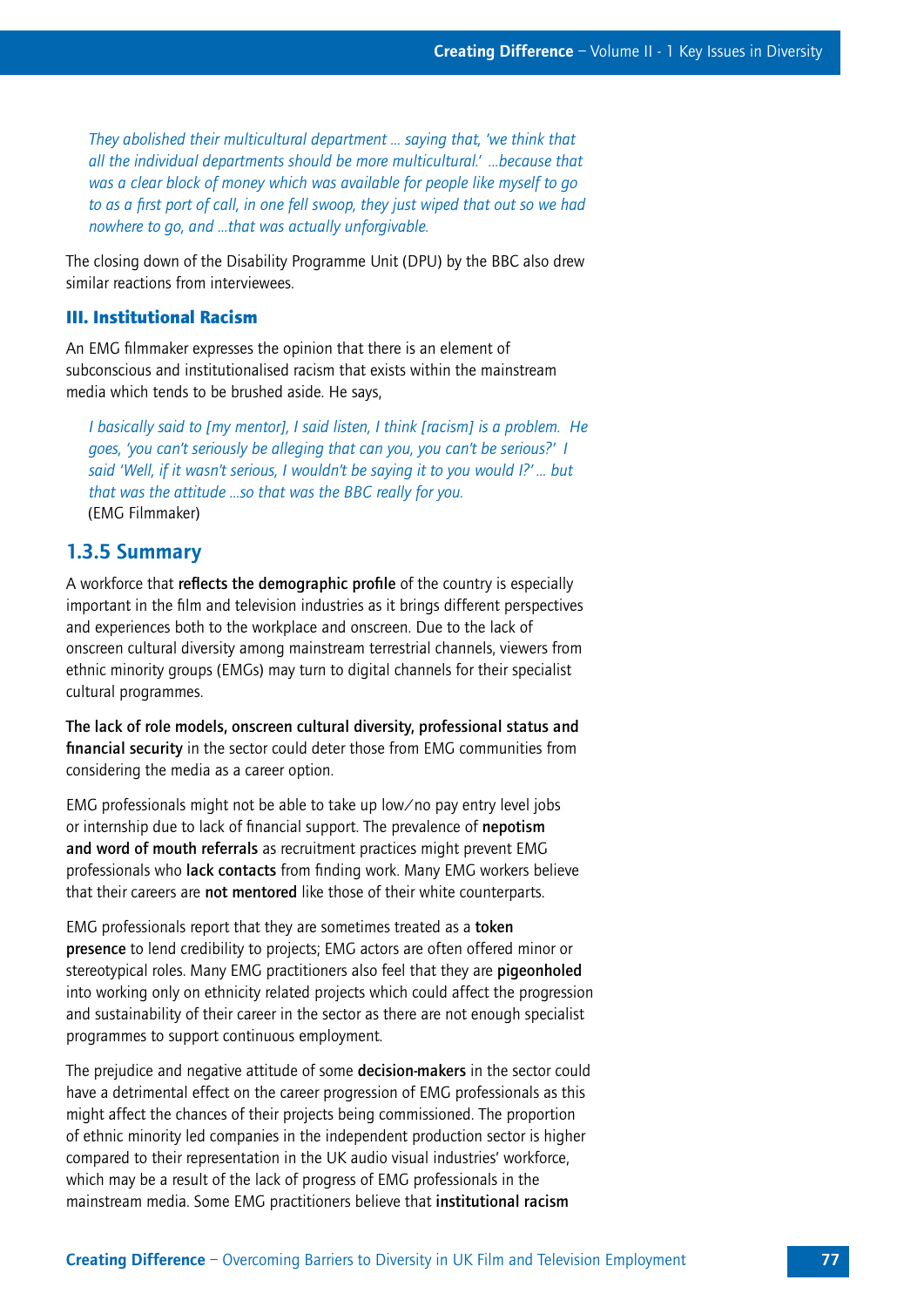still prevails in the sector and that there is a lack of strategic planning and long-term vision towards achieving cultural diversity.

### 1.3.6 Recommendations

- To increase the commissioning of diverse stories and ensure accurate onscreen portrayal, more people from EMG backgrounds should be encouraged to consider careers in the sector.
- Awareness of the various career opportunities in the sector among EMG communities needs to be increased.
- The lack of contacts of EMG professionals in the sector should be addressed by providing more networking opportunities.
- The career progression of EMG professionals should be actively supported; EMG film and television professionals should be mentored, so their representation in senior roles with decision-making capability might increase in due course.
- Promoting colour-blind casting (casting minority actors in roles where a white actor might be expected) could improve onscreen ethnic diversity.
- Funding support for initiatives aimed at those from ethnic minority communities, at entry level and in relation to career progression, should be provided.
- Awareness about the importance of cultural diversity in the sector to redress institutional racism, prejudices and the on and off-screen representation of EMG practitioners should be promoted.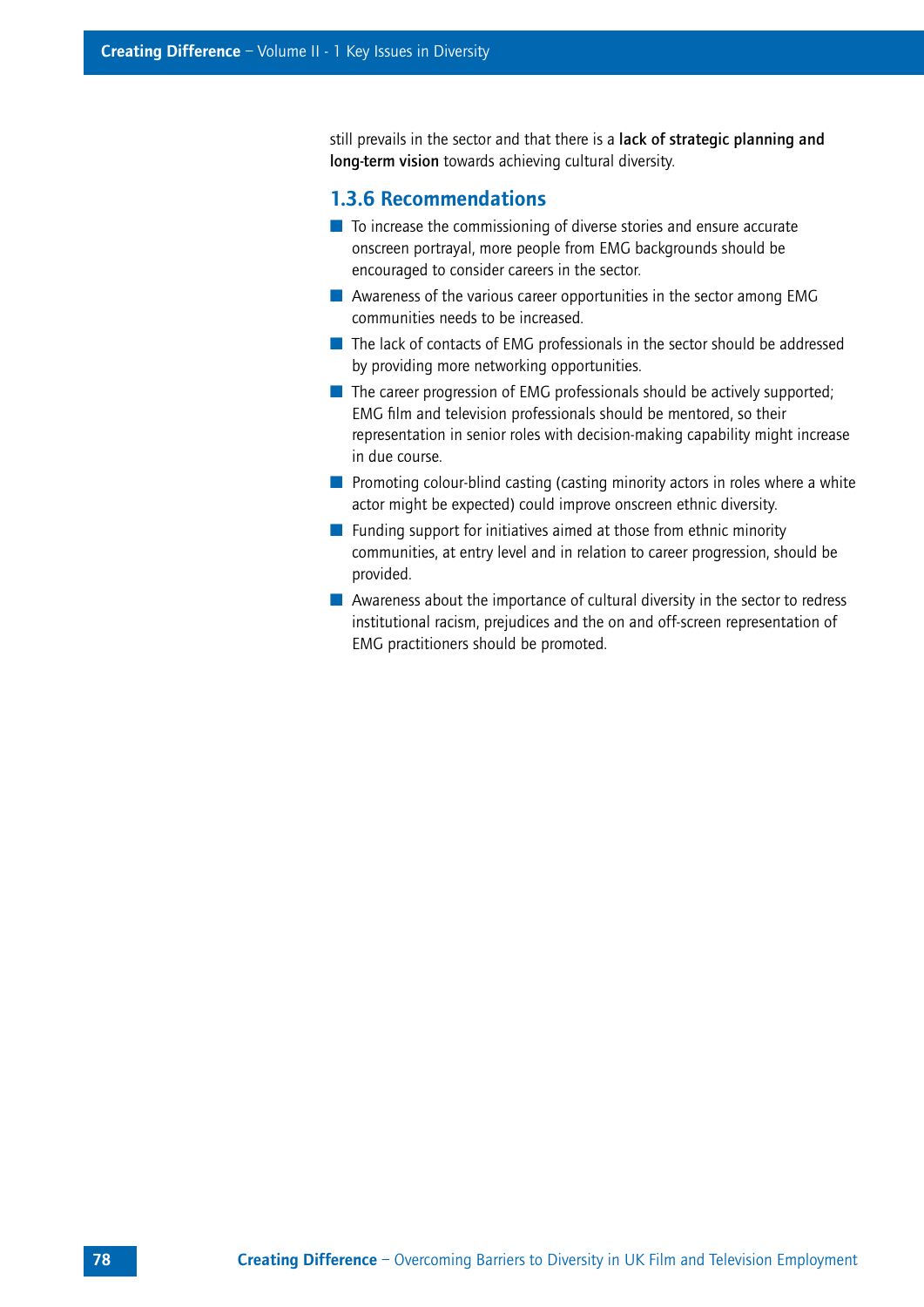# 1.4 The Regions

The production centres of the UK film and television industries are based primarily around London and the South East (Soho, the London studios to the west of Greater London, Hertfordshire and North London)<sup>15</sup>. Relatively little research has been conducted on geographical locations as a subject of diversity even though key sector bodies such as the UK Film Council make brief reference to the regions within their diversity agenda (UKFC 2003: 5). In this section, we examine how geography features in the lack of diversity in the sector and using data from the interviews, how the regional factor relates to other elements of the diversity agenda and how the barrier may be overcome.

### 1.4.1 Entering the Industry

The London-centric nature of the industries is likely to exclude those candidates who cannot fall back upon parental or family support while trying to break into paid employment and who live permanently outside of the geographical centres of the capital and the South East. The high cost of living in London and the low pay that many new entrants receive may preclude those from less affluent backgrounds. This representative from a regional training organisation explains the effects of the concentration of opportunities in London for her when she was a new entrant completing an internship:

*If you're living with your parents or if you've got some money, it's not an issue. Then of course you can afford to take that, but I was living on my own, I didn't really have any other friends in London. Whilst I did the internship I was sharing a room with three others and that was the only way I could afford to stay in London for those ten weeks... on the internship I was only being paid £70 a week, so I spent quite a lot of my savings and a lot of my student loans to go down there and get the experience, so I think that's the biggest barrier. I can't see that changing.* 

The interviewee goes on to comment on the low pay offered to her after the training:

*My parents are from a very working class background, we were all raised on a council estate, and the thing with this industry, to do with everyone, not just to do with diversity, is that you need to have some work experience. You need*  to work for a very small amount of money. When I was in London I couldn't *afford that. They offered me a job at the end of the internship… this was in the early 2000s and they said, 'We'll start you off on £3.60 an hour'.* 

Film and media related training (including film schools and courses such as special effects) can be expensive. Class differences are found to affect students' experience of university (Cooke et al 2004). With the advent of full cost university tuition fees in 2006 it remains to be seen whether graduates will be willing to shoulder the financial risk associated with an increased debt upon leaving university, combined with highly uncertain employment prospects. This could have further distorting effects on issues of social inclusion in the sector.

<sup>15</sup> Skillset survey shows that half of the audio visual industry works in London and over quarter of the sector companies are based in the capital. See http://www.skillset.org/uk/london. Accessed 8 June 2007.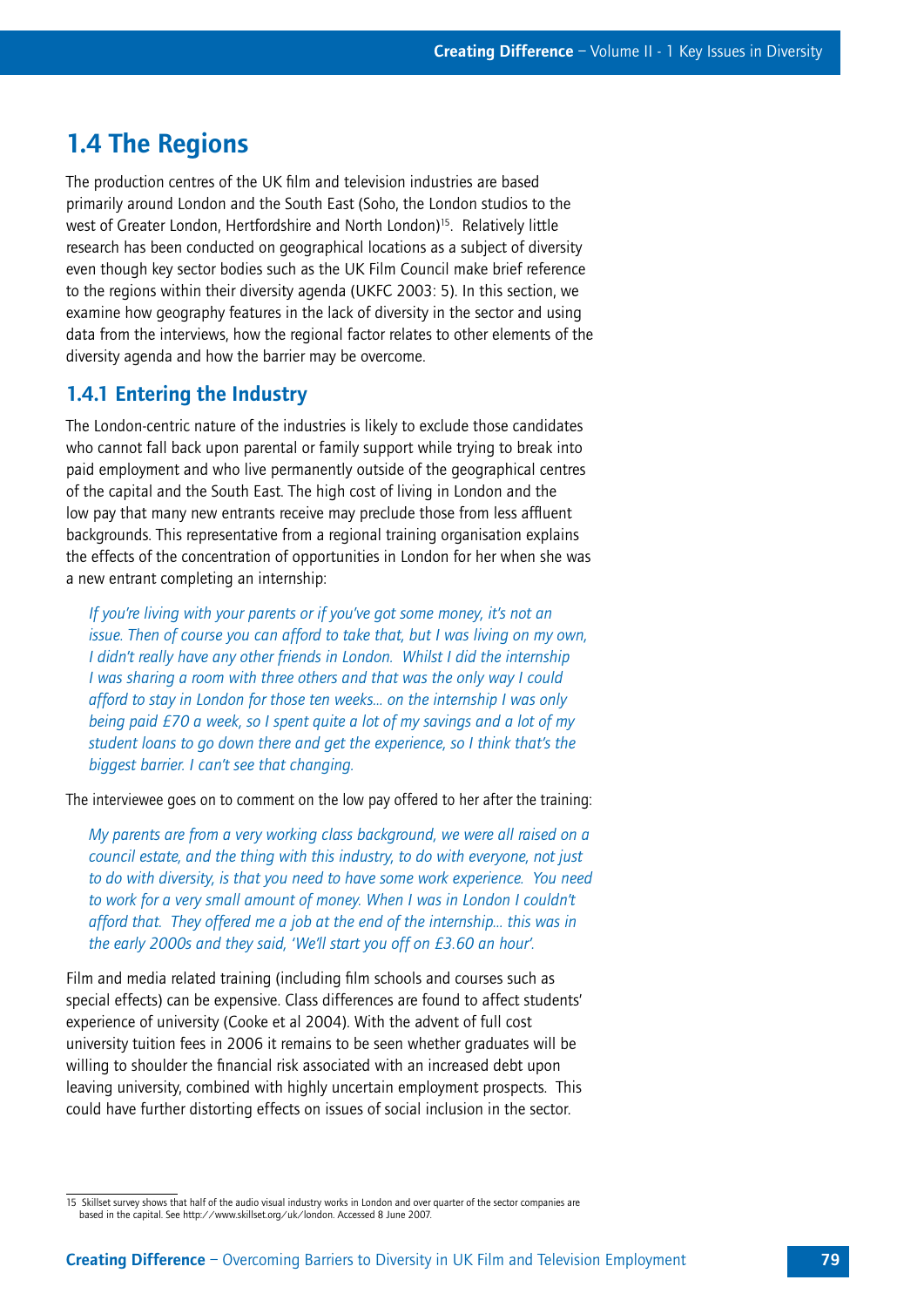### 1.4.2 A London-centric Sector

Even for those who have already entered into the film and television industries, the cost of living in London can act as an inhibiting factor. The majority of jobs in the sector are found in London which means that those from the regions are often excluded. Those who live and work in the capital reluctantly accept the high costs for the sake of their careers. Geographical distance as a barrier is compounded by issues such as family responsibilities and the lack of networking opportunities that are one of the most important ways of gaining employment in a freelance sector. This interviewee lives in a regional city and has since left the film and television industries:

*Predominantly because I have a young family and I live in [a regional city], and there weren't the opportunities to get enough work basically... as a freelancer, you've got to be in the nub, you've always got to be networking and keep yourself known to get those offers of work, and I just couldn't be in the nub because I didn't live in London.* (Researcher)

The above interviewee has a disability that she does not see as a barrier to her staying in the sector as much as geographical location, financial issues and family commitments.

Compared with the regional centres, London and the South East offer more media related work as this is where the majority of film and television production companies and broadcasters are based. Nevertheless, the London-centric nature of the UK film and television sector is discriminatory particularly against those with access needs from the regions:

*The number of times you talk to somebody in London who says, 'just drop*  in when you're passing'. They think everybody's on their doorstep, don't *they? There's an assumption that people in media will always be in London!*  (Disabled Filmmaker based in a regional city)

Many who work in the regions comment on the effect of London-centrism; for example, as EMG workers move to the capital, departments elsewhere are left with even fewer diverse talents.

### 1.4.3 Regional Identities and Perceptions

Despite the BBC's plans to move several departments to Salford, along with over 1000 employees<sup>16</sup>, major broadcasters in the UK (the BBC, Channel 4 and ITV) are still based primarily in the capital. The BBC, especially, is sometimes seen as synonymous with London and the South and presented as an elite institution highlighting both class and regional differences. Some of our interviewees recount experiences of regional identities as a barrier, albeit from some years ago:

*I was interviewed for a BBC traineeship and I just felt I was too Northern, I had too much makeup on. I was interviewed by two very posh stuck-up women, whereas ITV at that time was much more commercial. Loads of people [there] hadn't got degrees. It was quite rare to find someone at the BBC that's not got a degree.*  (Key Industry Professional)

<sup>16</sup> http://news.bbc.co.uk/1/hi/england/manchester/4072649.stm. Accessed 8 June 2007.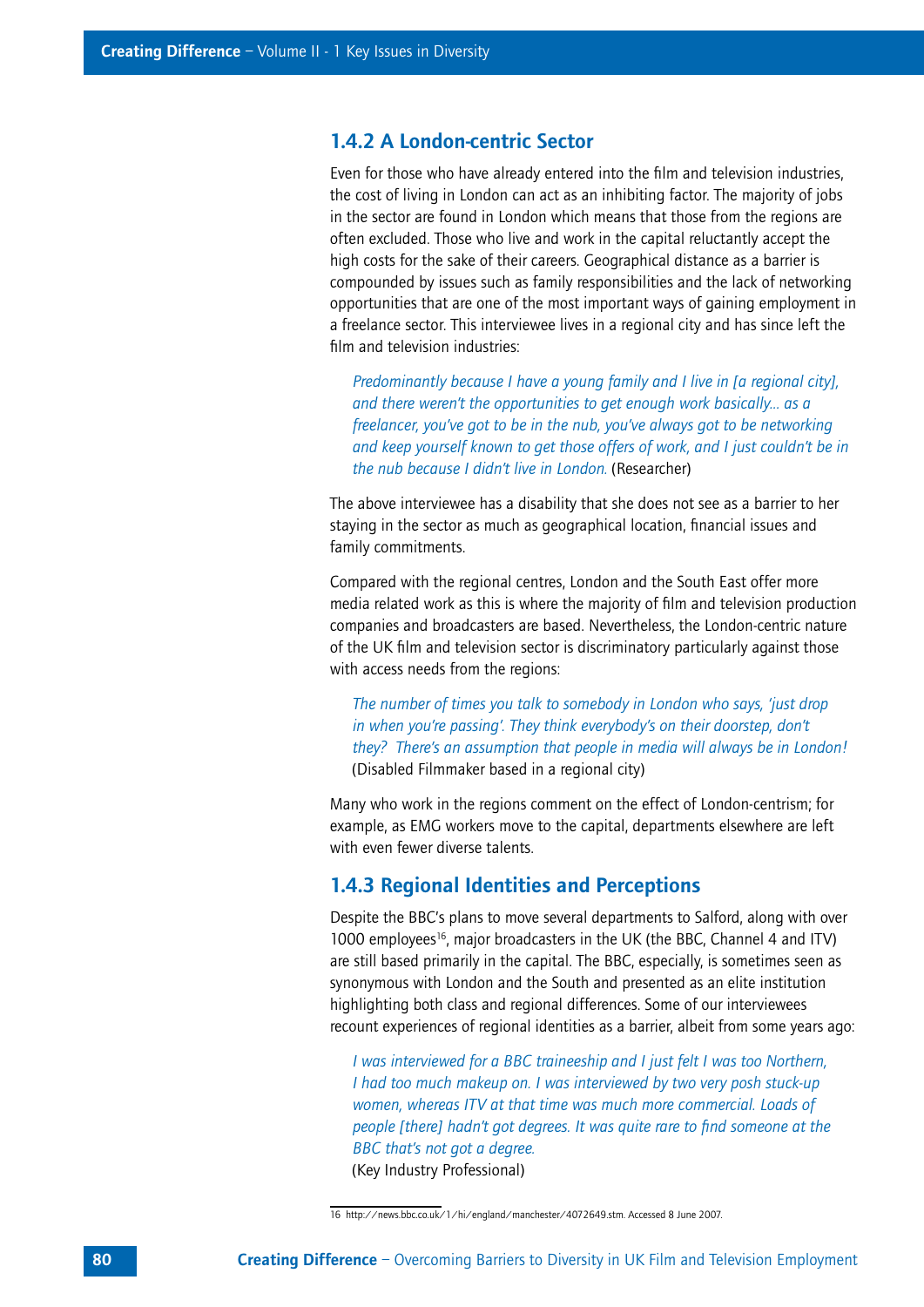The way that a person's regional identity is determined can be somewhat arbitrary. For instance, the perceived inaccessibility of the BBC is connected to a combination of accent and class. Received Pronunciation (RP) is a term used by linguists to describe 'the speech of educated people living in London and the southeast of England and of other people elsewhere who speak in this way'17. Traditionally, RP was also associated with the public school system and ancient universities such as Oxford and Cambridge. Despite the fact that the days of ubiquitous RP at the BBC are gone, the association of regions, accent and the public service broadcasting still penetrates our discussions with the interviewees:

*[Class] is a very tricky one. Most of the people who work in television are fairly middle class, and there is a high percentage of your Oxbridge. Just because somebody's not middle class sounding, whether it's accent or attitude, they shouldn't be ruled out… It just means they've come from an area where that accent is very strong and…that probably their family have it as well, but it doesn't make any difference. What matters is the talent.*  (Key Industry Professional)

### 1.4.4 Promoting Regional Diversity

Even though the UK film and television industries are largely based in London and the South East, many workers have chosen to remain elsewhere in the country. While the capital is considered an expensive place to live and work, especially for those at the beginning of their careers, homes in the region (sometimes with parents) offer support for those on low wage/unpaid work experience and for new entrants. Family responsibilities and access needs outweigh the benefits of a move to London:

*It's another of those arguments I have with myself about whether I should move to London and...the practical complexities of...uprooting my daughter's school to having to get a whole new Local Authority to fund my personal assistance. It's a year's building work to get this place accessible, I can't go through that.* (Disabled Filmmaker)

Interviewees from the regions often express a preference to stay away from the capital and the South East as the latter is perceived to be too competitive and costly. One interviewee from Scotland suggests that he has 'fewer distractions' and he only travels to London for necessary meetings. Many film and television personnel from the regions make conscious decisions to live away from the focus of the sector and take advantage of available work in the regions. According to the interviewees, there does not appear to be enough recognition that work opportunities are either physically available in the regions or can be completed from those areas. A researcher based in a regional city tells us that most of a researcher's job is done on the telephone before face to face meetings. Therefore, many practitioners could achieve flexibility in their geographical location.

Interviewees from the regions also point out that there are other film and television workers in their areas and alternative networks are formed. Workers within a region get to know each other, so they share information about job opportunities. They extol the advantages of better standards of living, independence and flexibility:

<sup>17</sup> See http://www.bbc.co.uk/dna/h2g2/classic/A657560. Accessed 8 June 2007.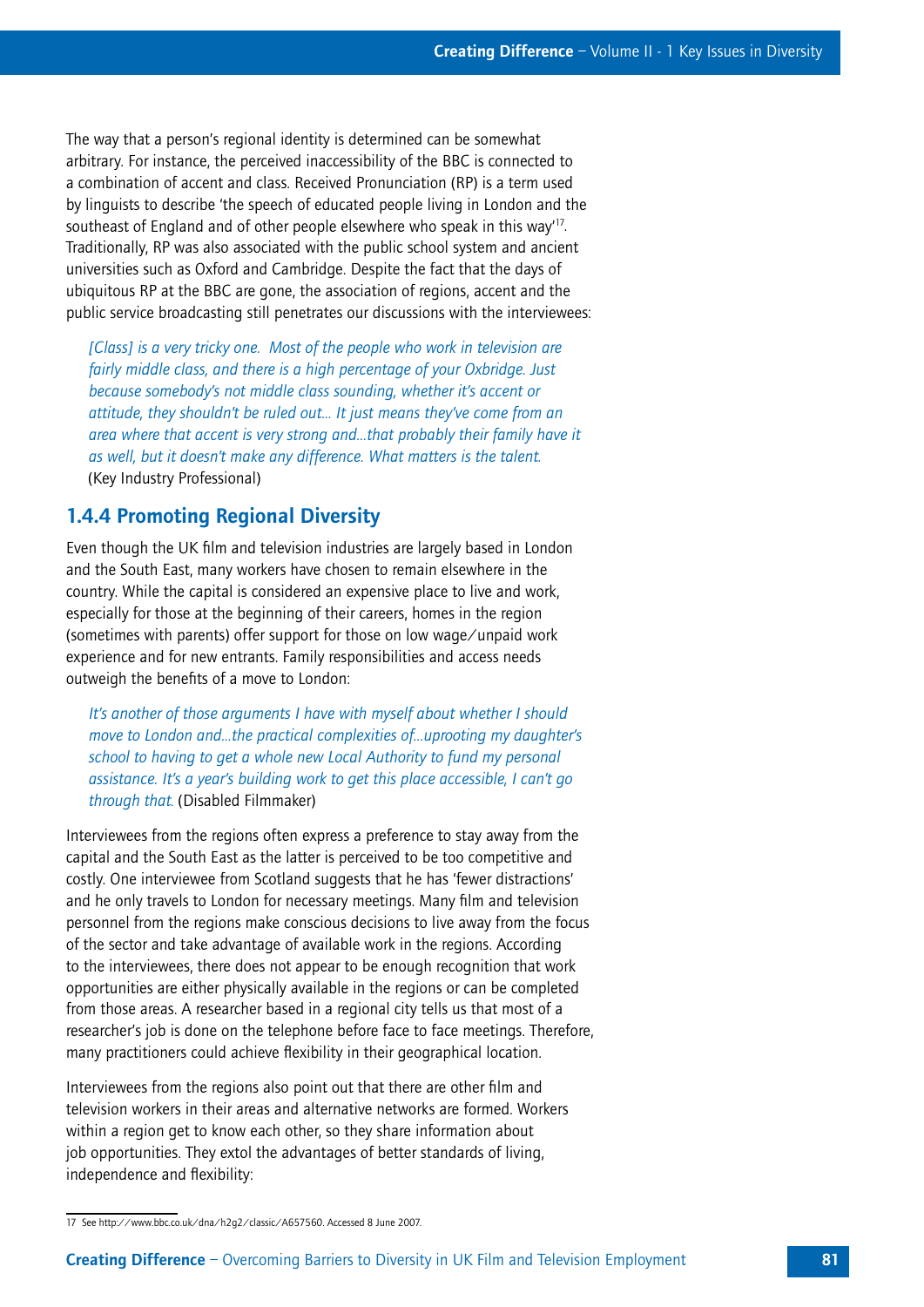*I'm happy in the North West and wherever you are, whatever region you're* in, as long as you've got the contacts, you will always get phone calls and *people always need cameramen. It's wherever the story is in the country. I like the idea of having a nice home that isn't ridiculously expensive, close to my family, and being able to work. Because I'm freelance, I could effectively live anywhere within the region. I could live in a cottage in the country or I could live in the city centre or whatever, because at the end of the day I always have to drive and I do a lot of driving to jobs, but I like the independence and freedom it gives me.* 

(Camera Crew)

Away from London, we have conducted a number of interviews in several regions<sup>18</sup>. The North is seen as a growing location for the media industries, partly due to the BBC's planned move to Salford. Interviewees in Yorkshire also hope to see local ripple effects on film and television programme making. Regional workers point out the advantages of filming there: lower costs than in London and the South East and more positive portrayal of diverse communities. Many are optimistic about the BBC's move to Salford in terms of work opportunities and the possibility of halting the flight of talent to London. Interviewees based at BBC Manchester hope that the partnership with the local authority and the planned training schemes in association with the relocation will increase regional employability.

Finally, the Regional Screen Agencies (RSAs), set up in 2002-2003, are 'charged with building vibrant and sustainable media sectors within the English Regions and encouraging public access to film culture'19. The interviewees' comments regarding their experience of the RSAs are largely negative, often reflecting unsuccessful funding applications for film projects or training, complaints of lack of disabled access and lack of response to queries from the agencies. Due to the relatively small regional sample of the research, it is difficult to conclude whether the RSAs are providing effective support to filmmakers in the regions. However, future research on the work of the RSAs is recommended.

#### 1.4.5 Summary

The UK film and television industries are mainly based in London and the South East which is associated with high living costs and may be a particular obstacle for those at the beginning of their careers. Geographical location as a barrier is therefore compounded with class, economic factors and disability/mobility issues. The requirement for Received Pronunciation at the BBC is gone but public perception of the broadcasters as elitist institutions is likely to remain for some time, which may deter some from considering a career in the sector.

There is a need for freelancers to be in a **close network** with others working in the sector which means that the concentration of the workforce in the Capital and the South East may perpetuate.

At the same time, many media professionals choose or are obliged to remain in the regions. They suggest that there are both work opportunities in the regions and tasks that can be completed away from the main production centres.

<sup>18</sup> See Appendix 6, Volume I.

<sup>19</sup> http://www.skillset.org/film/knowledge/links/article\_2495\_1.asp. Accessed 1 July 2007.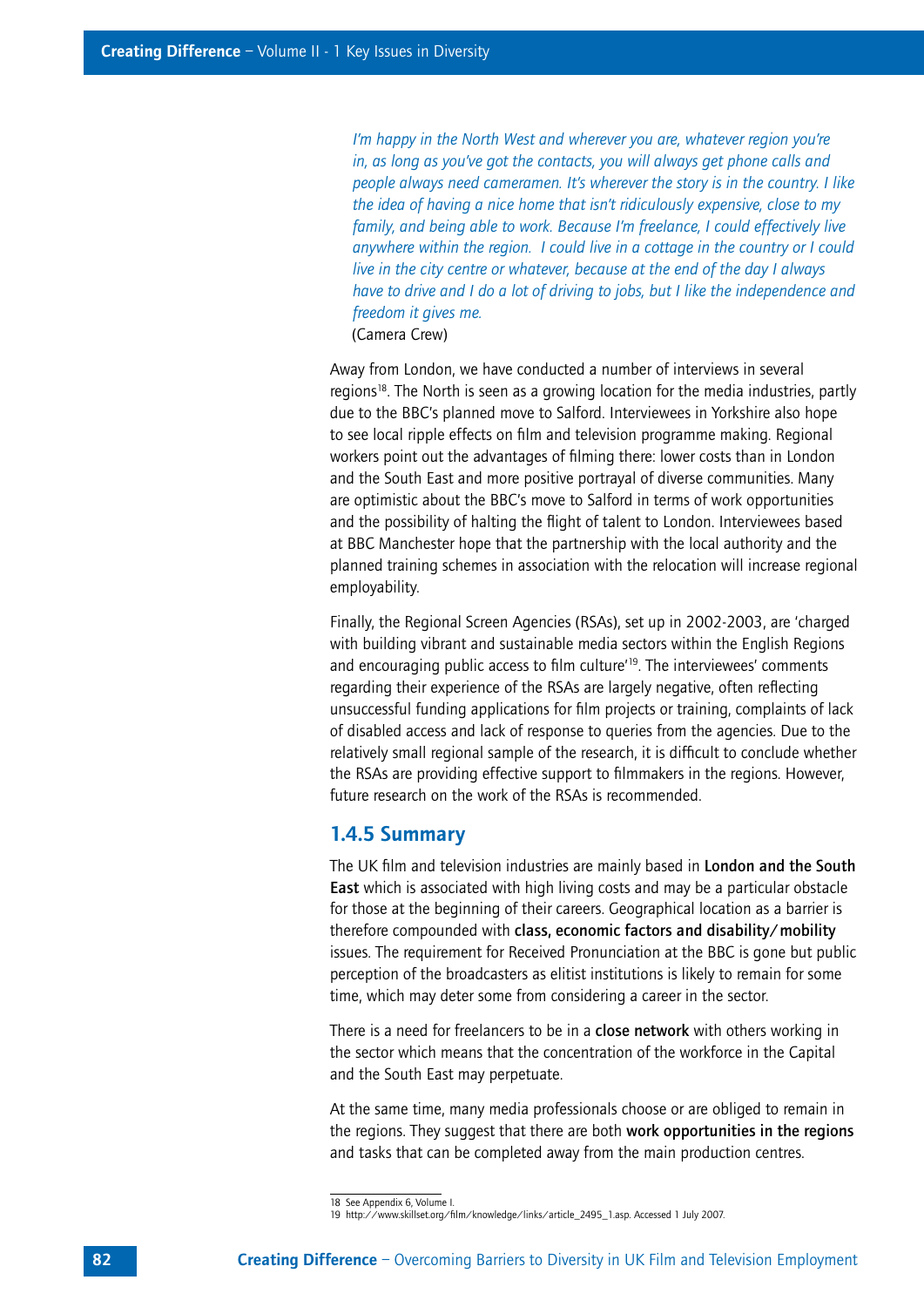Freelancers in the regions benefit from flexibility and independence and many form alternative networks. The BBC's move to Salford will create employment and should stop the loss of personnel from the North to London.

### 1.4.6 Recommendations

- There should be more support to promote film and programme making in the regions.
- Monitoring and evaluation of the effects of the BBC's move to Salford ought to be carried out.
- Research on the effectiveness of Regional Screen Agencies (RSAs) in supporting film and programme-makers in the regions should be carried out.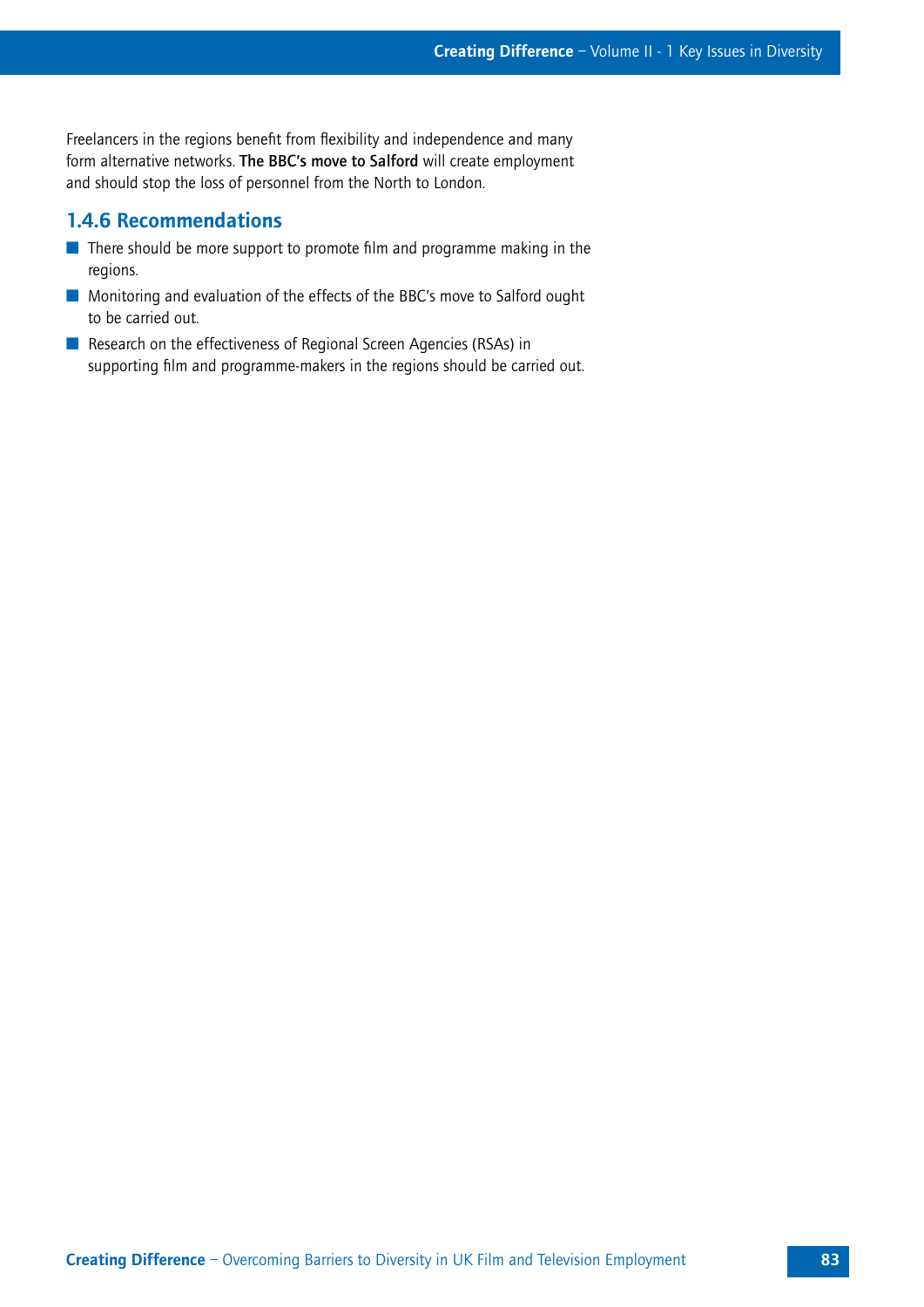## 1.5 Age

The age distribution of the film and television industries workforce, from the Skillset's workforce surveys, has been discussed in Volume I 2.6. To summarise, the industries draw predominantly from those between the ages of 25-49; the film sector has an older age profile than the audio visual industries as a whole. It remains to be seen whether the Employment Equality (Age) Regulations that came into force on 1 October 2006 have a major effect on the sector. Like regional locations, age is an under-researched area within the diversity agenda. In this section, we will examine what the interviewees have said about age, whether it acts as a barrier to diversity in the sector and if so, how to bring positive changes to it.

### 1.5.1. Reflecting the Demographics of Contemporary British Society

Although our research does not set out to investigate portrayal of diversity in film and television in detail, many interviewees recognise that invariably the characteristics of the workforce have a bearing on representation onscreen and vice versa. British society is ageing<sup>20</sup> but the sector may be failing to reflect the changing demographics. While it cannot be determined precisely when media professionals are considered 'too young' or 'too old', one interviewee suggests that, for example, young script writers are unlikely to reflect on the lives of groups who are ageing. Older actors do not feel they are being represented adequately or sufficiently onscreen, and this affects their work opportunities. Ageism also combines with gender discrimination in onscreen portrayal and an interviewee argues that there is a dearth of programmes that cast women over the age of 45 in lead roles:

*I think that the broadcasters remain blind to that...There's a clear business case for parts for older women on TV, and if you put the telly on most nights, you'll be lucky to see older women in lead roles...*

*Some of the castings that come out for women over 45, they want doddery old ladies with grey hair, no memory, and yet if you look for the castings similarly for men, they don't want doddery old men over 45. They want strong, virile types. It's just ridiculous because society's moved on health-wise generally, we're all living longer. We're all staying fitter longer, and yet it's not reflected in casting.* 

(Key Sector Professional)

According to a key sector professional, this puts pressure on actresses to look young rather than promoting the benefits of their considerable work experience. The business case for better representation of older people can be found in the growing ageing population in the UK (see Volume I 2.6).

### 1.5.2. Age and the Film and Television Industries

There are comments from interviewees that suggest the industries are 'too young' although statistically the under-25s are not so well represented in the audio visual sector, as stated above. Instead of attempting to determine whether

<sup>20</sup> Office of National Statistics. See http://www.statistics.gov.uk/cci/nugget.asp?id=949. Accessed 11 September 2007.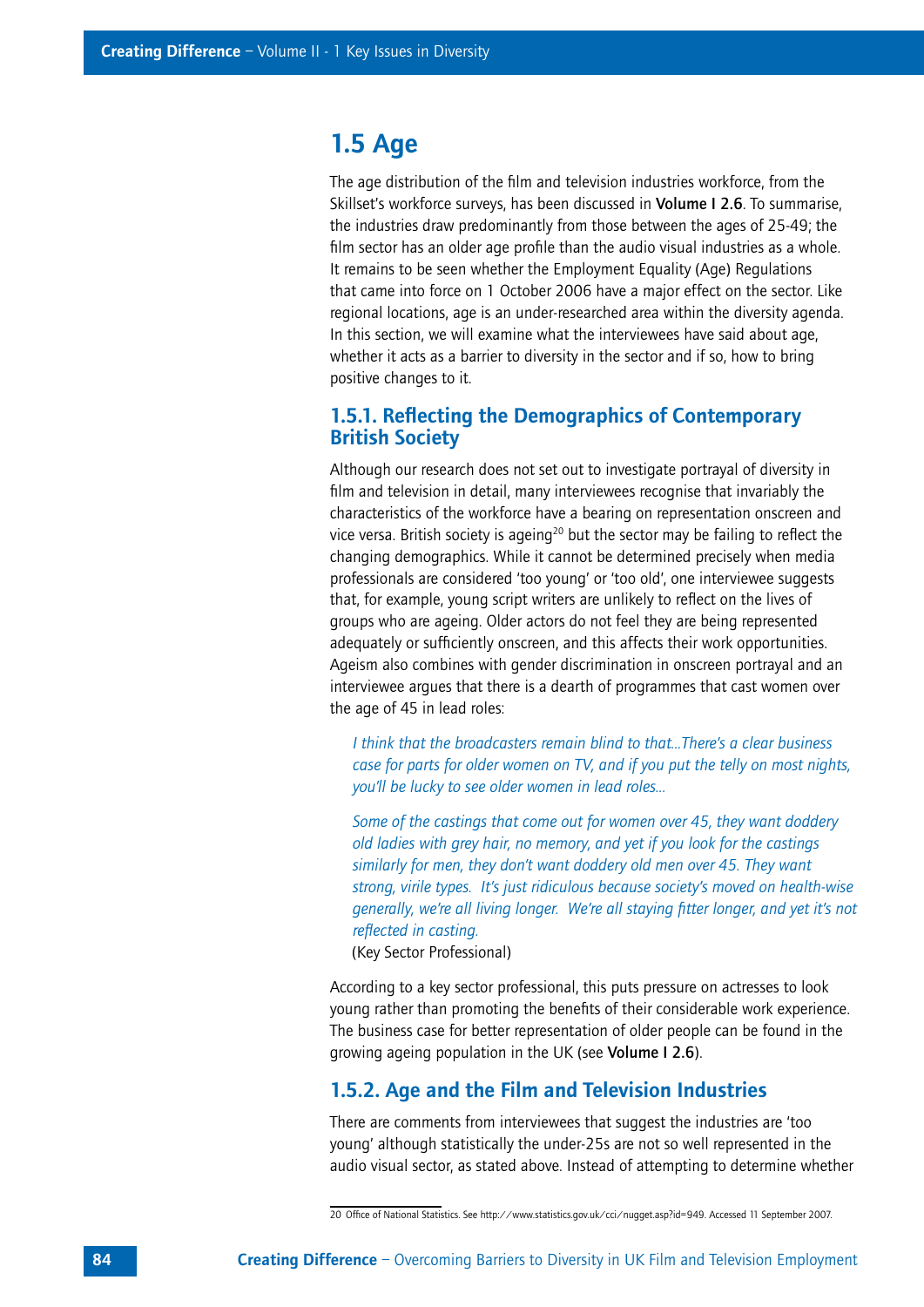the sector as a whole is 'too young' or 'too old', more detailed and subtle examination of the issue of age is needed.

The bottom rungs of the film and television sector tend to rely on low paid workers and (mainly) young people on work experience. Unpaid or low paid work experience is examined in Volume II 2.1, but young workers' susceptibility to exploitation is a topic that crops up in the interviews:

*This industry is a very youth orientated industry. Partly because it's quite exploitative... and younger people somehow are fairer game for exploitation... haven't got responsibilities, so [they] can be exploited more. I think it's endemic in our society...lack of respect for people with experience and that you're past it by the time you're 50 in the industry and you can't come up*  with ideas that are relevant or engaging or whatever...completely out of *step with the demographics of the population and that is one of the biggest criticisms of broadcasting.* 

(Key Industry Professional)

An interviewee who works in the human resources department of a broadcaster supports the notion that this is an issue as young researchers do not have the experience to make programmes that appeal to older people. Older recruits with family and financial responsibilities may not be able to afford to take up low paid positions. Some interviewees talk about competition from younger colleagues: a makeup artist who has entered the industry after a change of career suggests that she may be seen as a little more threatening to senior managers than younger counterparts.

At the other end of the age spectrum, there is evidence that senior management positions in film and television tend to be occupied by older employees:

*In the last [Skillset] production workforce survey, the median age was reasonably high actually, so it confounded that idea that it's a really young industry. If you looked at the senior representation in the Guilds and so on, you'd very quickly realise that...they're guys and they are older. So, to that extent, it's the other end of the age spectrum that we have to worry about.*  (Key Industry Professional)

This is perhaps not surprising as they are likely to have progressed up the career ladder over a number of years. For some roles, age is perceived to be an advantage, as this camera crew member explains:

#### *As a camera person… you're in your prime later on. 45 is still very young for a cameraman. 55…you're kind of getting there.*

A camera man agrees that it is difficult for younger people to break into the industry as cinematographers because it is a life-long profession dominated by older male workers. Opportunities, especially at the level of DOP (Director of Photography), are relatively closed to newcomers. Generally, age is associated with experience, especially for the technical grades. A key industry professional comments that news journalism is also an area that benefits from age but career change for experienced workers from other industries is not encouraged in the media sector.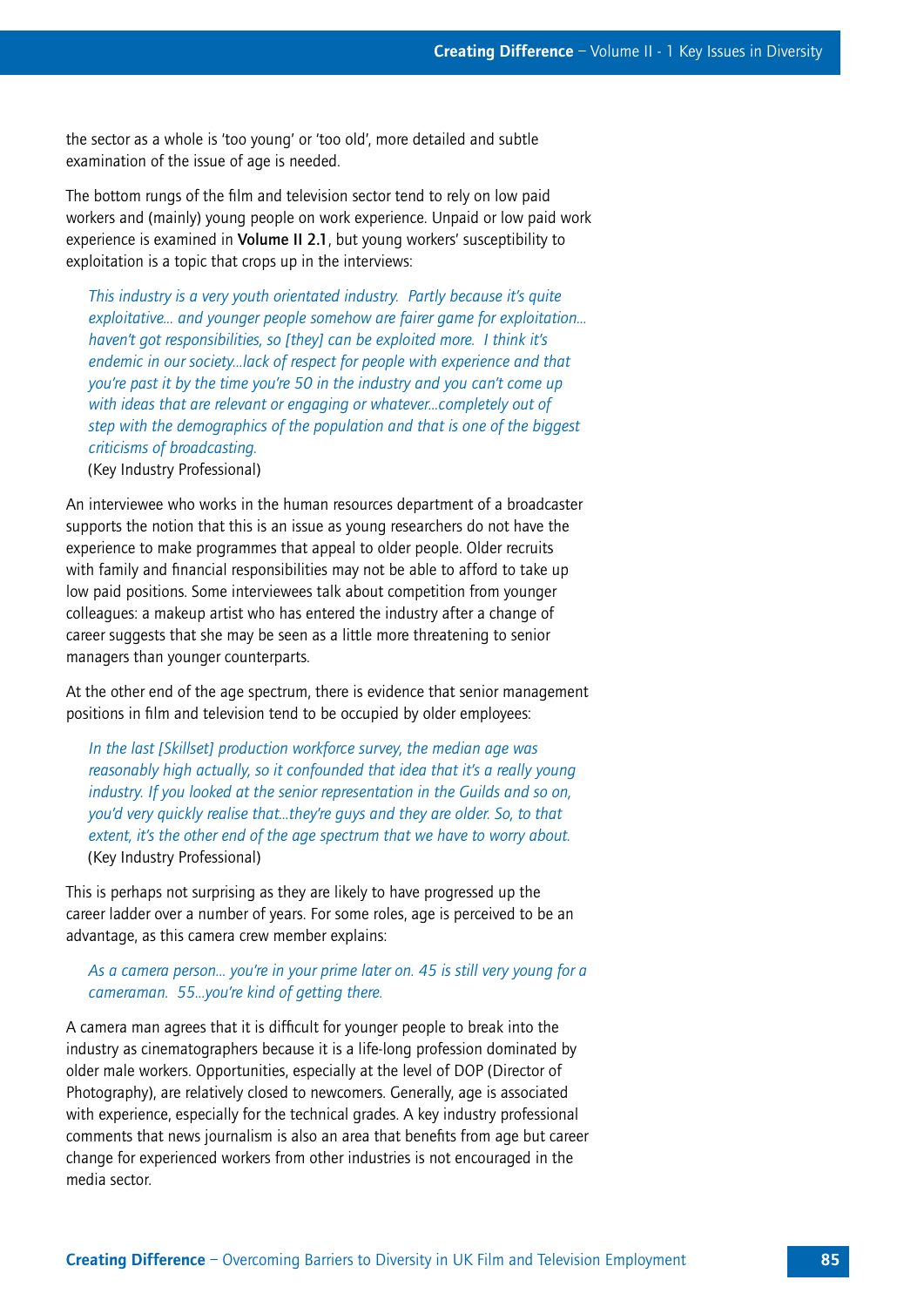#### 1.5.3 Staying In and Getting On

Some specific roles, such as stunt performance and cinematography, are physically demanding and generally require lengthy training and career progression. Interviewees have mentioned that long hours can also compound the physical strain resulting in people dropping out or retiring early.

Even without considering the effects on health within specific job roles, some interviewees have explained the change of career paths as people encounter different life choices:

*I'm sure as you get older, your life choices impact on your work, don't they? And it's that whole thing about life work balance. There's something, definitely, about turning middle aged and deciding there's more to life than work and all of that stuff, you find that people make a number of career choices.* 

*As you get older you take stock of how far you've progressed up the career ladder, and do you want to get any further? So it's like a pyramid: the more senior you get, the fewer jobs there are. To an extent, unless you're very determined and prepared to commit and really go for that senior job and be quite dedicated putting in the hours or whatever and securing the skills...*  (Key Industry Professional)

Older people are more likely to be married and have family commitments. Even though personal relationships and commitments affect both genders, by and large the burden of childcare and housework responsibilities still tend to fall on women. A more detailed discussion is presented in Volume II 1.2. Though acknowledging positive changes on gender equality, some interviewees have observed that the sector is still lacking in women at a senior level. A younger researcher already anticipates her own career path:

*Television's great while you're young and it's sort of exciting and all the rest of it, but I'm also very family orientated and I do want to get married and have my 2.4 children…it's not a career for women with children, I don't think.*  (Female Junior Researcher)

Freelancers in the sector work long hours, are away on locations for long periods of time and some interviewees suggest that 'burn out' for those in mid-career is common. It is difficult to say how many film and television professionals leave the industries over time although interviewees who have left the industries or who have switched careers have been included in this research. Their experiences are reflected in the findings.

### 1.5.4 Overcoming Barriers

One of the first steps in addressing age as a barrier may be to recognise it as an issue within the diversity agenda and its effect on the industry. Achieving diversity within the sector workforce means ensuring a balance of older and younger people, so there are different points of view and experiences. Skills and knowledge transfer, from other industries and career backgrounds, should be encouraged. The recognition of people's life experiences will have positive effects on the sector retaining its workers: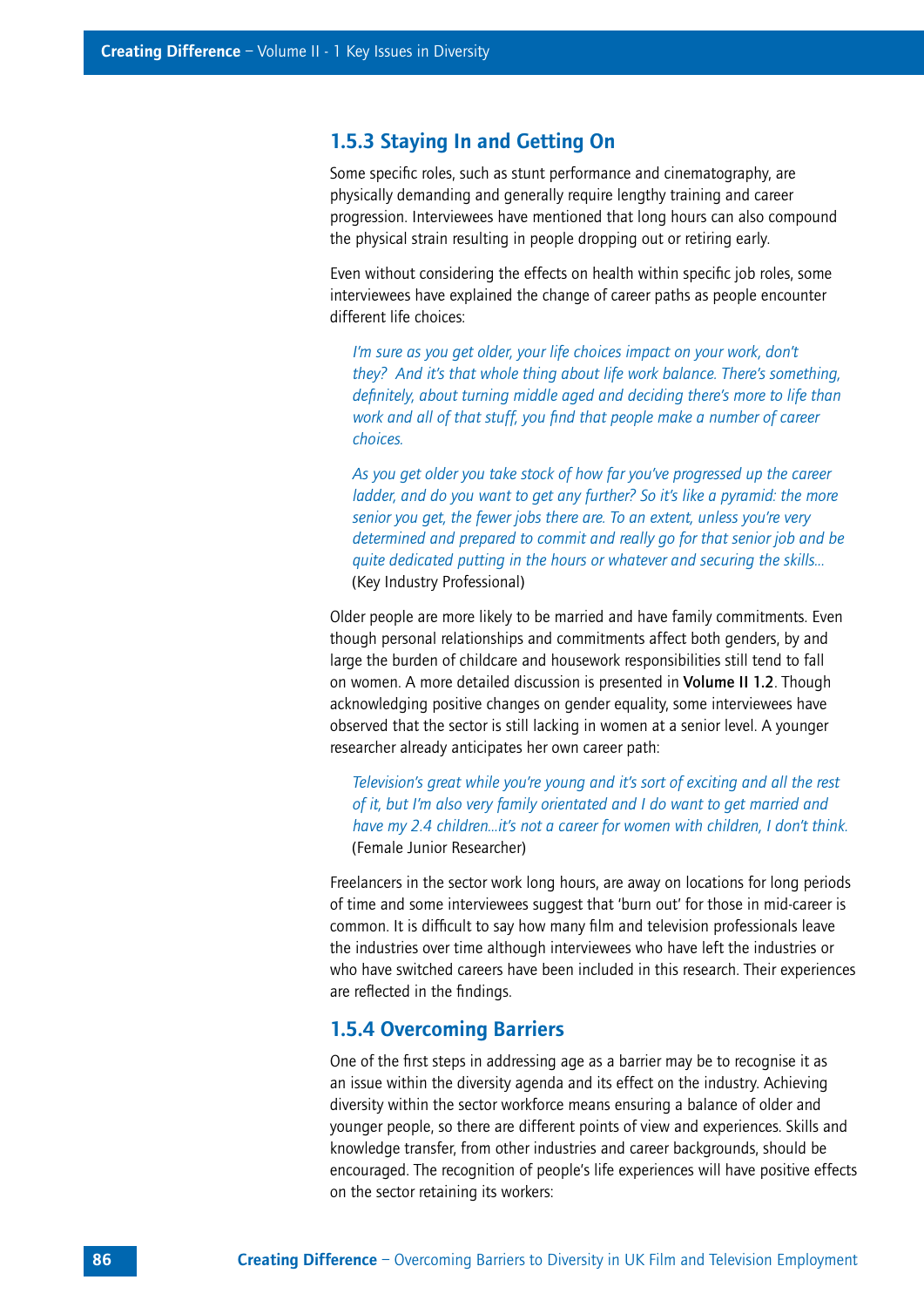*This industry operates on new ideas, fresh perspectives, particularly in relation to content generation… the industry invests huge amounts of time and money in these people developing their skills, and then we lose them. Those skills could be re-cycled and there's so much more that people who've seen the progress of the industry over a period of time can give back to the industry and I don't think we capitalise on that enough. As I say, there's a high dropout rate after 40.* 

(Key Sector Professional)

### 1.5.5 Summary

Age as a barrier to diversity is still relatively under researched. There is evidence that the film and television workforce as a whole is dominated by the 25-49 age group. Ageism relates to gender stereotypes in onscreen portrayal: while older actors may be given positive roles, their female counterparts are often typecast as doddery old ladies. Given that British society is ageing, the sector may be failing to reflect the changing demographics.

On the bottom rungs of the career ladder where most jobs are relatively low paid, there are many young entrants at risk of exploitation. For many work roles, especially for the technical grades, age and experience are considered beneficial; this could result in a lack of opportunities for younger people to break through.

There is no evidence that at the senior levels older workers are at a disadvantage. Nevertheless, there is evidence of dropout and change of careers as workers reach a stage of their lives when they have to consider different work patterns to accommodate family and personal commitments. This may disproportionately affect women who are more likely to be primary carers.

### 1.5.6 Recommendations

- $\blacksquare$  The sector should recognise age as an issue within the diversity agenda, especially given the legal obligations under the Employment Equality (Age) Regulations 2006.
- Research into the dropout rates of male and female workers should be carried out.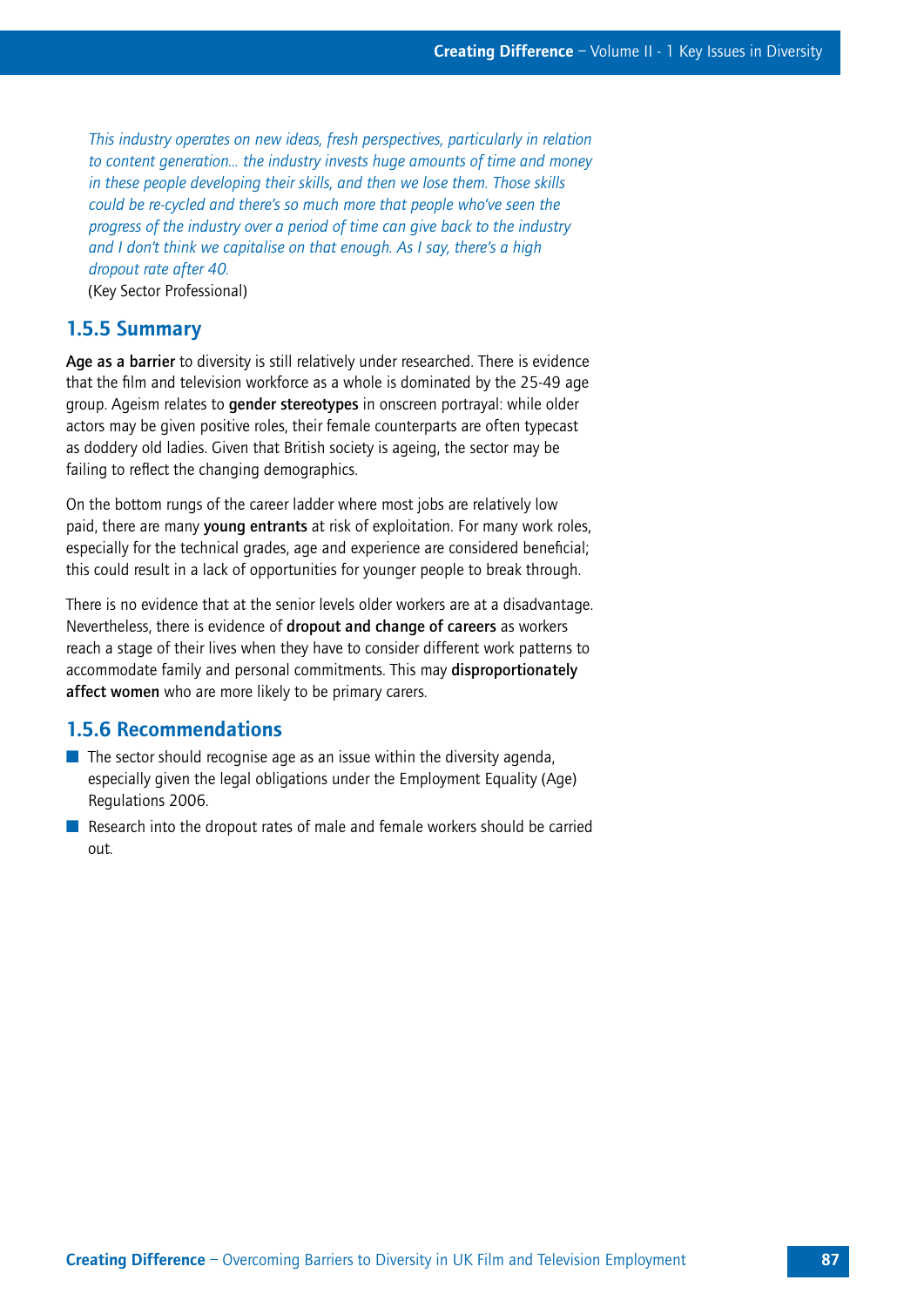# 1.6 Social Class

There is evidence that class divisions have not disappeared from British society (Mount 2006, Lansley 2004). Yet, class seems such an old fashioned sociological term that it often drops off the diversity agenda (see Volume I 2.7). Class is an elusive concept. This section explores what some of the interviewees have said about class; in that sense, the term is self defined. Class is interconnected with other personal characteristics such as race and geographical locations. Class is intrinsically linked to social structure which means a long process of change may be involved in overcoming barriers arising out of social stratification.

Interviewees were not asked directly about class but many used the term themselves. For instance, some interviewees have described themselves, their family and where they have grown up using phrases such as 'working class girl from up north', 'sort of working class', 'working class background', 'middle class kind of area'.

Nevertheless, determinants of social class are elusive. For example, Volume II 1.4 explores the complex connection between regional origins, accents, schooling and class. A key industry professional comments that the phrase 'white of a type' is often used to describe those who work at the BBC, meaning that the majority of the workforce is white and middle class.

### 1.6.1 Class and Career Choice

Even before discussing class as a barrier within the film and television industries, some of the interviewees recognise it as a factor in terms of career choice. This interviewee suggests how important onscreen representation is in projecting an image of the sector that may inform choice of career:

*When you think of programmes like Emmerdale, Heartbeat, The Royal, portray very white, middle class sort of worlds, so we then realised that people watching these programmes, or seeing or heard of these programmes, thinking 'I'm obviously not going to be welcome there, it's nothing to do with my world, I'm not even going to bother applying'.* (Key Industry Professional)

The lack of diversity in onscreen portrayal is a starting point. Many of our interviewees note that a lack of role models may deter potential entrants from more diverse backgrounds. On the other hand, several interviewees recognise that their middle class background informed their choice of subject areas to study and subsequently careers in the film and television sector. However, some have also reported snobbery towards the technical grades. A makeup artist describes how she was dissuaded from the profession initially as she was expected to study an academic degree by her family.

### 1.6.2 Class and Education

Many of the interviewees recognise the media industries as predominately graduate employers which contribute to a workforce of mainly those from a middle class background.

The subject of Oxbridge and the media came up time and again in the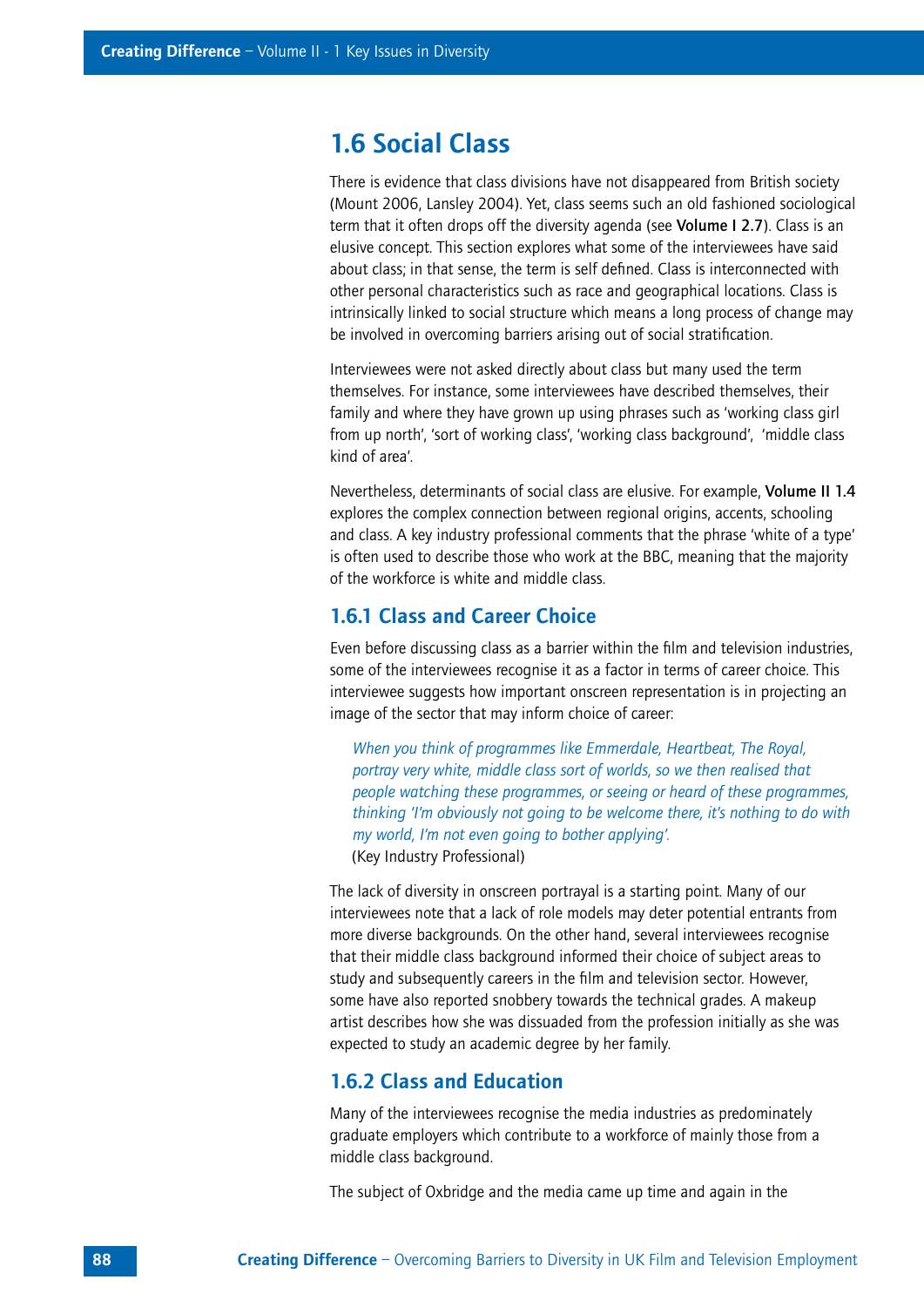interviews. Many who work in the industries believe, whether as a result of personal experience or not, that it is a sector still dominated by graduates from Oxford and Cambridge Universities. A good education background is seen to be highly advantageous in film and television work. This interviewee recognises that his Oxford degree has helped him progress:

*All through my career, I have noticed, it's not a fallacy. Having been to Oxford does make a difference. And it's not that you put it down on application forms because I don't. I'm afraid it does, whether it should or not.*  (Actor)

His comments are echoed by others. Several of our disabled interviewees also suggest that an Oxbridge education has helped them progress despite disability being a barrier.

Oxbridge graduates are also associated with the 'old boys' network' that, according to some of the interviewees, still dominates the film industry and programme making. This interviewee describes a chance meeting with an old school friend who is now a producer:

*I think it's really interesting that that opportunity came through a class and education opportunity that I'd had, an old boys' network in effect.*  (Female Filmmaker)

Going further back in terms of educational background, some of the interviewees suggest that a greater proportion of people in the sector have received a private education. Some interviewees assert that it is not so much the particular educational institutions they attended but the general upbringing they have had and the way that a privileged education gives them extra confidence and communication skills. This enables them to fit into a work environment in which there are others from the same background. The monoculture that this creates excludes those who are likely to be already disadvantaged. This interviewee sums up the effects:

*A lot of people in the industry, most people have a degree or… sometimes they've had a… private education. It's quite a kind of middle class, upper middle class industry in a lot of respects. The people that tend to get to the top tend to be well educated. People who've got a disability or sometimes come from an ethnic background, they're probably less likely to have had that kind of upbringing. So even if you're a perfectly intelligent person, you might not understand some of the codes of behaviour or just…how to get on because it's quite subtle, like how to impress people and how to make them feel like you're someone to recommend or look up to.* (Disabled Researcher)

Nepotism is examined in Volume II 2.3 but the fact that the entry route into the industries is frequently informal means that those who are in positions of power could employ others like them. Word of mouth introductions and informal networks are most likely to be amongst people from similar background, who get acquainted through friends and families. This means that social class remains an important factor in the diversity agenda in the sector.

Whilst these comments come from experienced industry insiders, there are no available statistics that confirm or otherwise whether the film and television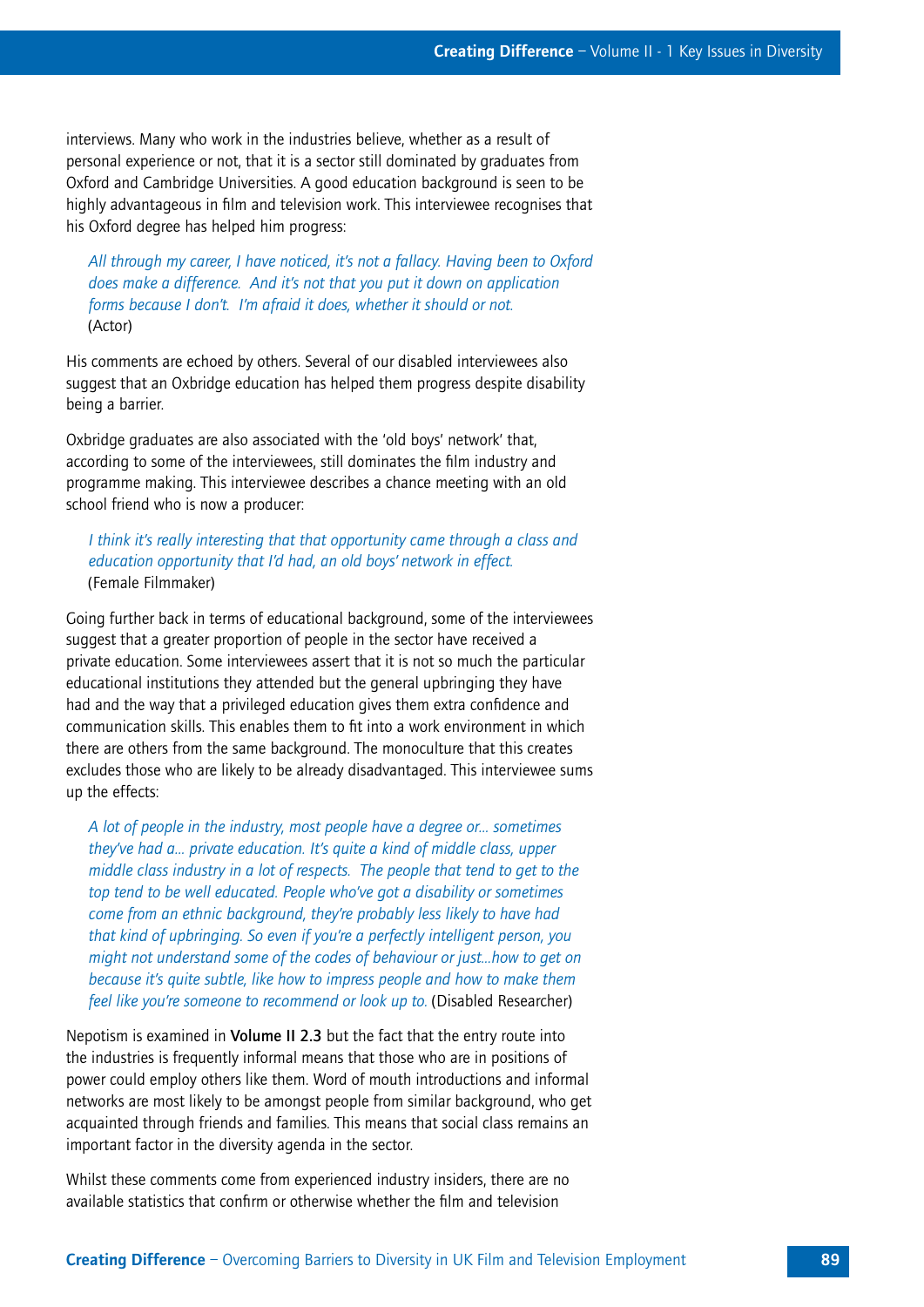sector is dominated by Oxbridge graduates and the privately educated. It is also likely that the public perception of the existence of a white, middle class culture in the media industries will prevail.

### 1.6.3 Getting In

Even though the film and television sector is dominated by graduates (Skillset 2005a: 96-97), there is no set educational route into the sector except for certain technical grades. Some of these training courses are expensive and can be lengthy which makes it difficult for those economically marginalised to afford. Given that many freelancers are not highly paid during the early years of their career in film and television, potential entrants may be deterred from taking up the training. This interviewee talks about post-production courses:

*Those courses cost a fortune, it's very white middle class in that area, and then all those boys will all leave and go into post-production, so you've got all these post-production companies full of white middle class boys who are all in their late 20s and they've been working there, will then become managers in their 30s and directors.* (Human Resources Professional)

What she suggests is that the knock on effect of the high cost of training means that class can become an entrenched issue as white middle class males rise up to occupy positions of power. In turn, it may impact on the gender imbalance in the sector.

Entry routes into the industry are examined in Volume II 2.1. However, a common way of getting into film and television is through gaining work experience. In the sector, this usually means working for free for a period or time. Others may find a low paid position such as a runner. The uncertainty and the financially precarious positions many new recruits face exclude those who are economically marginalised. This interviewee sums up the exclusive effects:

*The class issue…if you've got the well off family, actually you can afford to do work experience for nothing, for months on end, whereas if you've got to support yourself and your family can't help you out, that's completely not an option for you…I've got to find somebody who'd pay me to work here, or Mummy and Daddy will pay for them…. to work here. [Otherwise], it's interpreted as they're not keen, they're not committed. Actually it's not that at all. It's simply they don't have the financial resources to do that.*  (Key Industry Professional)

As most of these opportunities are concentrated in London, the cost of living will deter those from the regions and who do not have the financial means to support themselves. An interviewee described how she stayed with her parents in a regional city so that she did not have to pay rent and utility bills in order to gain the necessary experience. Moving to London was not an option for her.

This is likely to exclude those candidates who cannot fall back upon parental or family support while trying to break into paid employment and who live permanently outside of the capital and the South East.

### 1.6.4 Staying In and Getting On

The first few years of a career in film and media are often characterised by low paid work and family support can help. Interviewees talk about enduring this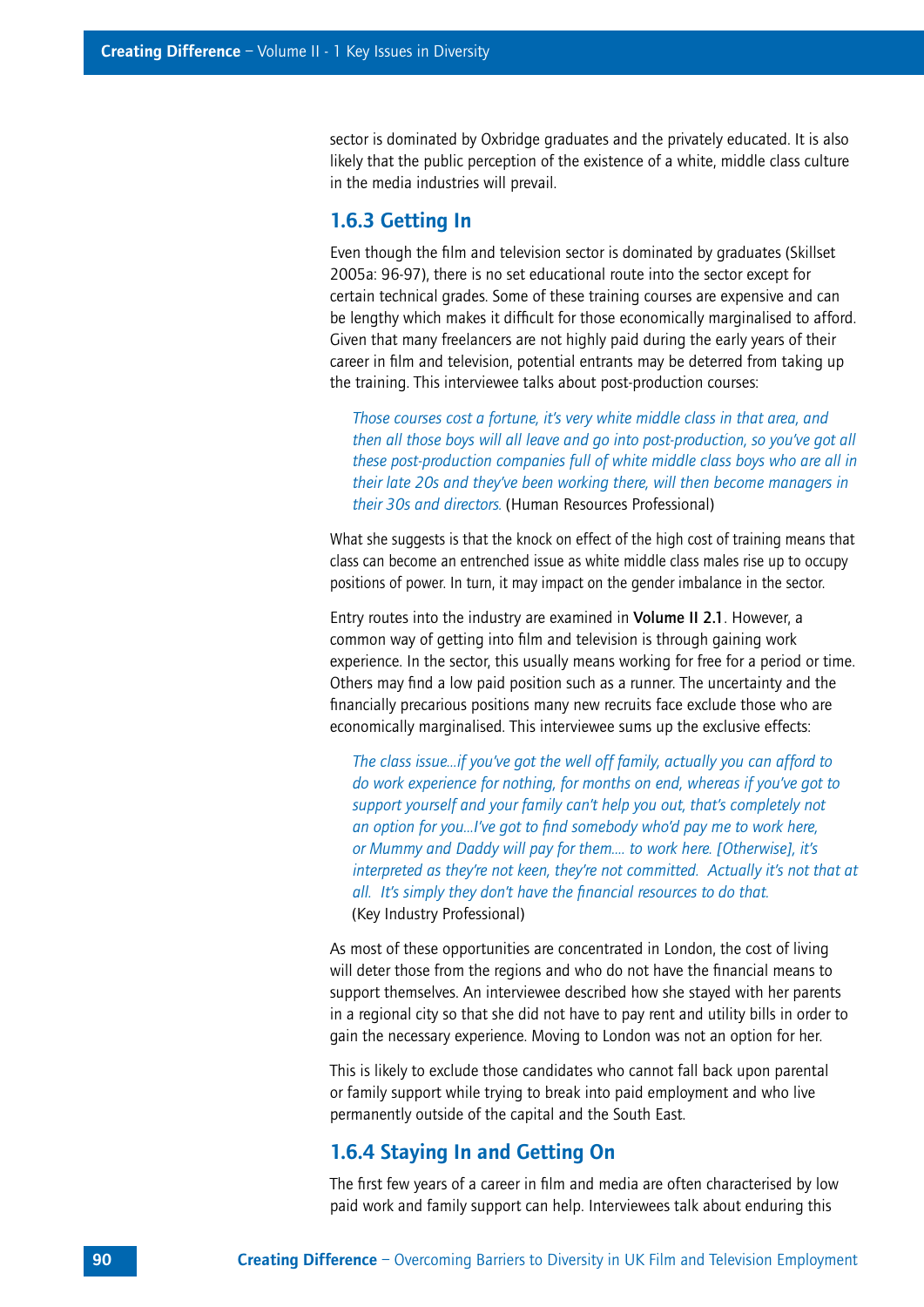initial period:

*There are other reasons why I think people from ethnic minorities or working class environments are not coming into this, because there's no money in it for them at first. If they can stick it for five years, they're all right, but can you put up with that?* (EMG Researcher)

The nature of freelance work is examined in Volume II 2.2; for freelancers, continuous employment is not guaranteed. Some interviewees have reported that they worry about coping with periods of low income as they do not have families they can fall back on. This key sector professional sums up the problem for actors whose profession is one of the most precarious in the sector:

*Most of [the Equity] membership is out of work at any one point, and so it's about sustaining people to be able to pursue the profession because, if you're looking at people from disadvantaged groups, they're going to be more unlikely to be able to support themselves between jobs than someone from a nice white middle class family who will be able to pull on the support of whoever.* 

### 1.6.5 Class as a Cultural Issue

Class affects the social, cultural and economic positions of individuals, their schooling and life chances. As it has been demonstrated, class relates to other diversity issues. This interviewee sums up some of the key themes in the discussion so far:

*Class overlaps on virtually everything. I think it's a massive issue, particularly for the BBC, and because a lot of people who started life at the BBC end up in the other broadcasters…When I worked at Channel 4, nearly every commissioning editor had come up through the BBC, so they all had very similar takes on life and were of often very similar backgrounds. Most of them Oxbridge. We have about 7000 journalists working at the BBC in news, in factual programmes and so on. Research recently into journalism shows it's almost entirely white and public school educated. That's not exactly a wide window on the world, so I do think class is a massive problem.*  (Key Industry Professional)

The result is that there is a sense of a monoculture amongst the workforce which those from different backgrounds often find alienating. This female EMG researcher comments:

*[I'm] trying to feel as if I belong and if I could stay here. There is a group and they all fit together … they're usually middle class, the same type of school, so they've known each other for years, so it's not even a case that they're rejecting you; you just don't fit...So, lunchtimes, what do you do?*

*Maybe it's because I'm so different. I'm working class, I'm from a different background. There's a lot of things about me that don't fit.* 

Later in the interview, the interviewee comments that it is not easy for her to express these feelings of alienation for fear of being seen as making trouble.

Even those interviewees who are white and middle class acknowledge that the lack of diversity in the sector is a problem. Since recruitment in the film and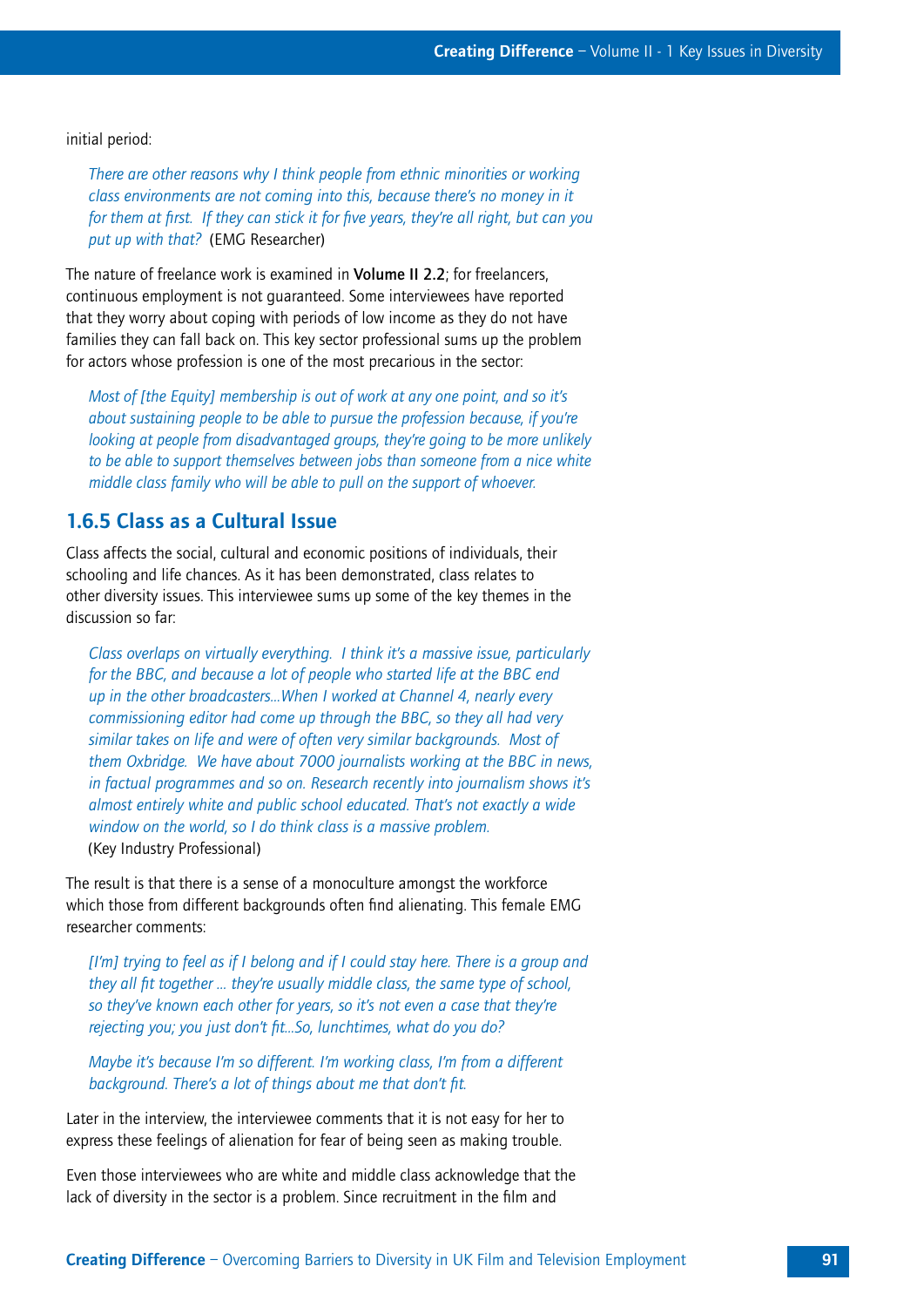television industries is often through informal means (an issue that will be discussed in Volume II 2.3), nepotism reproduces the class divide. When there is no clear structure of entry and progression, friends and family play an important part in workers getting in and getting on in the sector. For those from outside of the immediate circles of those already established in film and television, breaking in might seem impossible.

Class relates to other individual characteristics such as ethnicity and gender. The minority ethnic communities are themselves divided by class and economic status. Nevertheless, in general, economic marginality affects the minority groups more and members of EMG groups are less likely to be middle class (see Volume II 1.3). Again, it is difficult to generalise but this interviewee talks about the career trajectory of immigrant families:

*Their children were born here in the 50s and 60s, they would have started here as a first generation and even then faced a lot of prejudice, a lot of barriers. A lot of them went into council estates, they didn't move into nice middle class educated establishments, they went to working class schools. For them to get up the career ladder is a bit harder.*  (Representative from a Regional Training Organisation)

Even so, there are also relatively privileged members of minority groups whose educational backgrounds, life chances and opportunities are on par with their white counterparts and whose families expect them to succeed and give them support that enhances their career prospects. There is evidence that EMG workers with similar educational and class backgrounds as white colleagues are stereotyped as working class (Holgate & McKay 2007: 9). A key industry professional warns of assuming that someone from a minority ethnic background is representative of that group, ignoring the different experiences arising out of social divisions within it.

### 1.6.6 Overcoming Barriers

Class as a barrier arises out of entrenched, historical social stratifications in British society. It is therefore a difficult barrier to tackle. In particular, it is a social characteristic that is contested, can involve a highly subjective element of self definition and hard to pinpoint.

Many of the comments on class from our interviews focus on the BBC. Some however recognise positive changes, as this producer points out:

*There's a disadvantage in the sense that my parents didn't have the contacts or the inside knowledge that perhaps some peoples' families have. With journalism there's the case of it's who you know, that's as important as what you know. So presumably, somebody whose parents are both journalists or both BBC producers possibly has a head start over somebody who doesn't, but that's changing.* 

Some interviewees also believe that a supposed connection between Oxbridge graduates and the public broadcaster is a myth:

*I would say that is a myth, absolutely, surrounding the BBC. On two counts, (a) it's [about] graduates and (b) it's Oxbridge. There are people who've*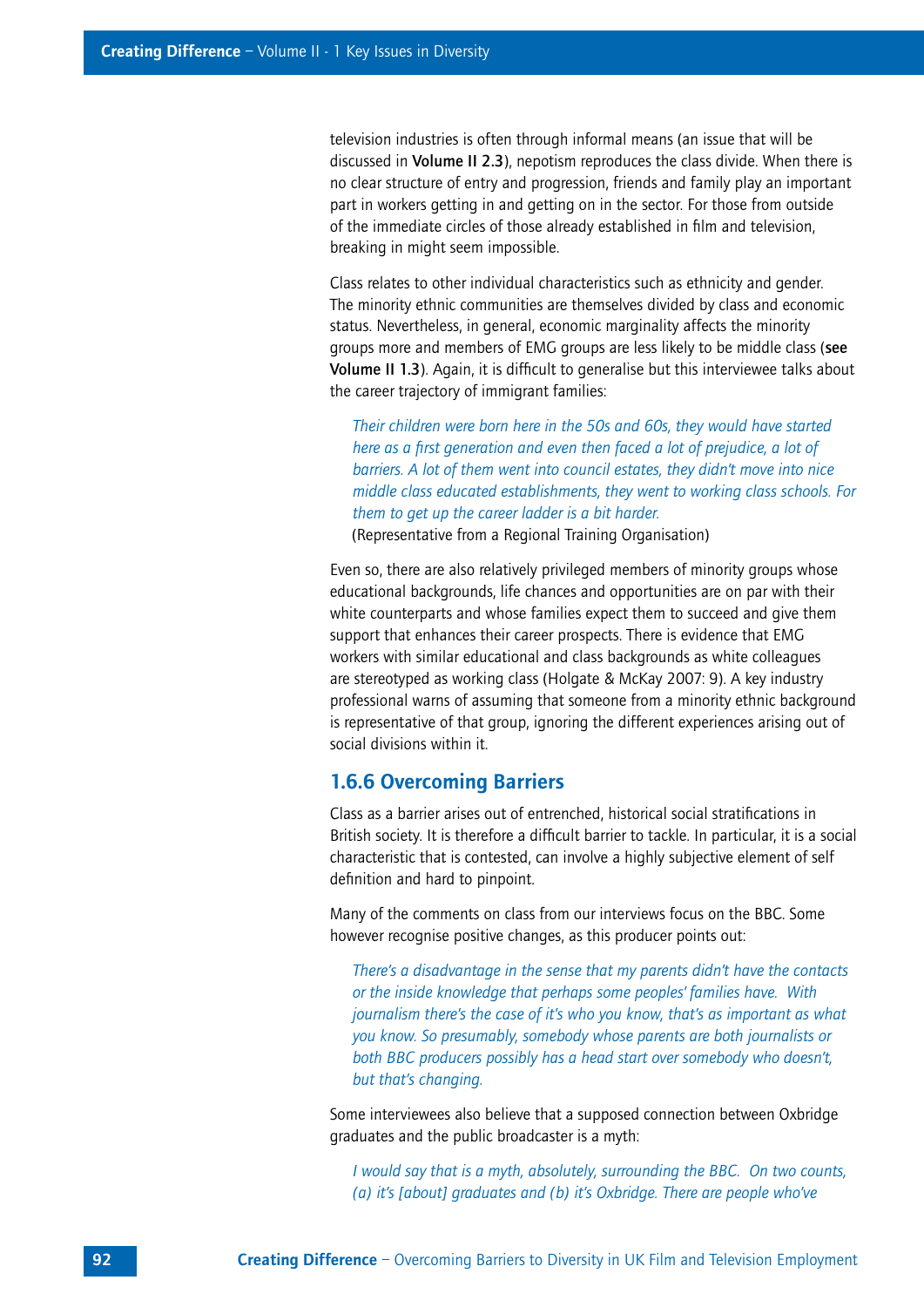*been to those universities that are here, but I wouldn't like to say that's what managers look for. Ironically now, I think the newer universities provide much greater work experience and practical course elements than the old traditional red brick or whatever universities do. And it is a bit of a myth that we place emphasis on qualifications because we don't. That said, we are a 70% graduate organisation, so what is it about people who've been to university that makes them rise above people who may not have done, and I think that goes back to those key elements that we were talking about: having the confidence in a group environment, having undertaken some research. You've actually had to do it as part of your course. It's much more about us making ourselves fully accessible because we don't need qualifications to do the vast majority of the jobs that are here.*  (Key Industry Professional)

Key industry professionals at the BBC state that they try to use a fair selection system and to reach out to diverse groups during recruitment.

Several of our interviewees are very clear about their working class upbringing and they feel that their approach to their work is informed by this background. An EMG researcher suggests that her working class, Northern background in fact motivated her to become a journalist.

With more and more people in higher education in the UK, the social benefits of a university degree are becoming more accessible. The fact that the interviewees have come from diverse groups and many define themselves as not from the mainstream of the industries' workforce indicates that the sector is more accessible than before. Whether these changes are sufficient is a moot point.

#### 1.6.7 Summary

While class is identified as representing an important barrier to entry it is a difficult term to define. It also interconnects with other issues in the diversity agenda. For instance, while minority ethnic groups are represented across the social class spectrum in the UK, they are less well represented among the middle classes and more likely to be economically marginalised.

Employees are by and large middle class graduates; a white, middle class monoculture exists in the sector that could be alienating for those from different backgrounds. An 'old boys' network' enhances employment opportunities for older, male workers in a sector in which recruitment practices tend to be informal. The traditional notion that Oxbridge graduates and those who have received private education dominate the film and television industries, especially the BBC, prevails, whether this is actually the case or not.

The lack of alternative onscreen portrayal and positive role models, as well as the precarious nature of freelance work, are thought to discourage those from economically marginalised backgrounds from entering and working in the sector. Training courses for some of the specialist occupations can be exclusionary due to the high costs involved, as is low paid or unpaid work experience.

Class is a difficult barrier to overcome as it relates to long established social divisions. Nevertheless, the domination of white middle class professionals in the sector is felt to be changing and educational opportunities have become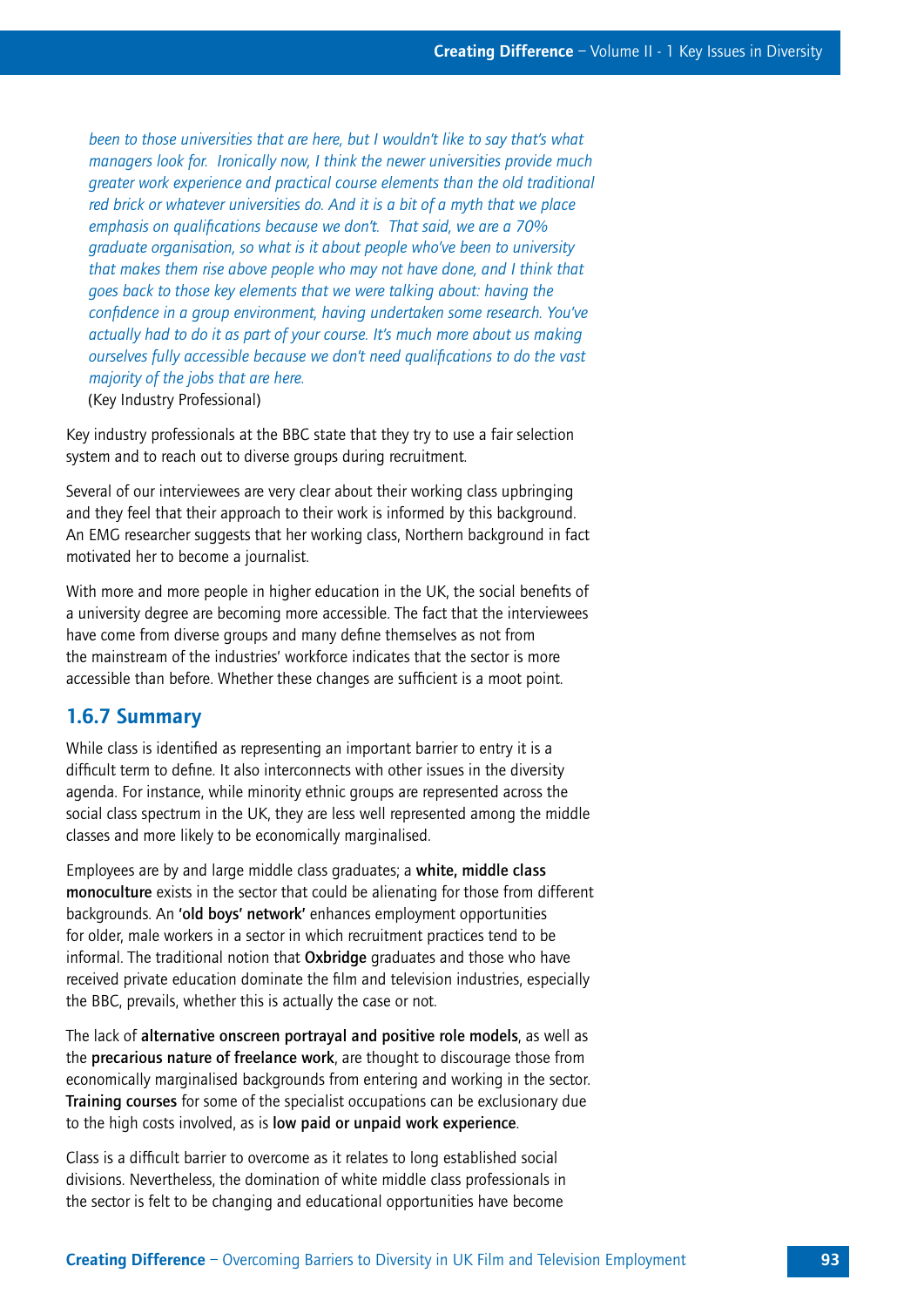ever more accessible with the increase in the number of people entering higher education. Whether these changes are sufficient remains to be seen.

### 1.6.8 Recommendations

- Formalised and standardised human resources procedures and targeted recruitment drives should be encouraged to allow widest access to the industries.
- Paid training, especially in technical areas, and work experience targeted at previously underrepresented groups would help remove some of the existing barriers.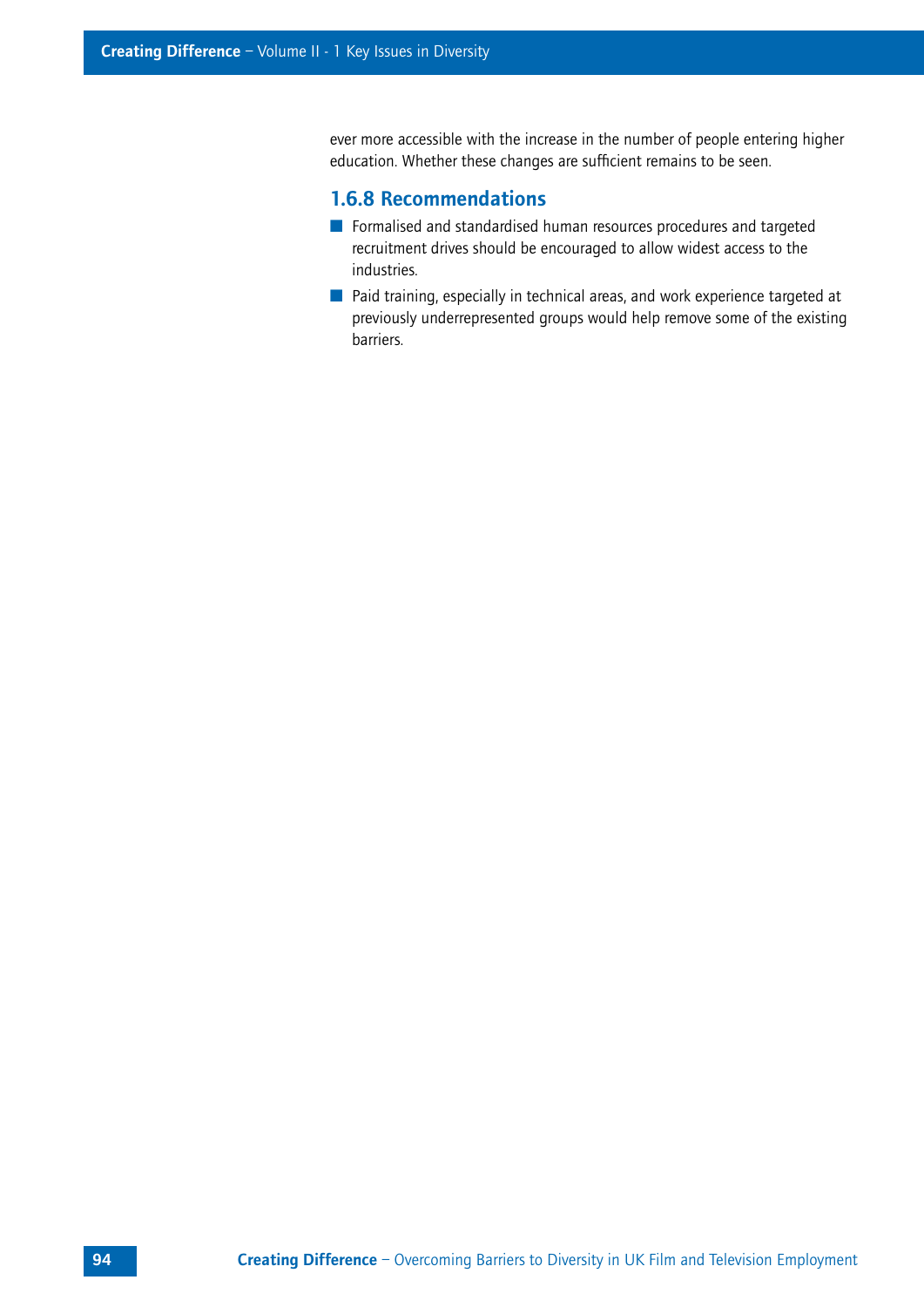# **2 Getting In/Staying In/Getting On**

# 2.1 Getting in: Starting a Career in Film and **Television**

This section examines the routes through which people enter into the UK film and television industries, what barriers they face and how these obstacles may contribute to the lack of diversity amongst the workforce. The focus is on career choices and training:

*For decades, the skills support available to those working in the British film industry has been sporadic and fragmented… Regrettably, nepotism and contacts, rather than open selection and aptitude have also been a key recruitment criteria, with a consequent real lack of diversity across the film workforce.* (Stewart Till quoted in UKFC/Skillset 2003: 5)

As a result of the recognition of the weaknesses prevailing in the UK film and television industries, *A Bigger Picture* (UKFC/Skillset 2003) sets out a skills training strategy. This section examines the evidence from extensive interviews with key sector body professionals, broadcasters and individuals to ascertain their opinions on and experience of training for the sector. In particular, the section explores how training impacts on the lack of diversity amongst the workforce in the sector and the means of widening access for people from underrepresented groups. More specific training programmes and initiatives are discussed in Volume III.

#### 2.1.1 Choice of Career

Many EMG interviewees have commented on how their choices of educational courses have been influenced by their parents. Training for the film and television industries, for example film schools, can be expensive. One EMG director commented that his parents would not support him financially which meant he chose an 'academic' degree instead. Some communities and individuals seem to have misconceptions about the sector:

*I* wanted to get into film and television and she made me cry, [my mother] *said …you practically want to be a prostitute. I think …this was when I was about 16, 17, she was really unsupportive, said the classic thing, 'why can't you be a teacher? Why can't you be a doctor?' I don't want to be. I want to get into telly and she just thought I was basically off the wall.*  (EMG Camera Crew)

The parental preference for traditional professions such as teaching, medicine, law and accounting has been mentioned by several EMG interviewees. There is therefore a lack of appreciation of the media as a profession. On the other hand, interviewees suggest that even though their families may not understand the sector, they are allowed to study and make their own career choices. The majority of our interviewees manage to pursue a career in film and television successfully.

There are a variety of reasons for the interviewees' choice of degree courses and career, for instance, interest, likelihood of employment, family circumstances (especially for the decision to stay home whilst studying).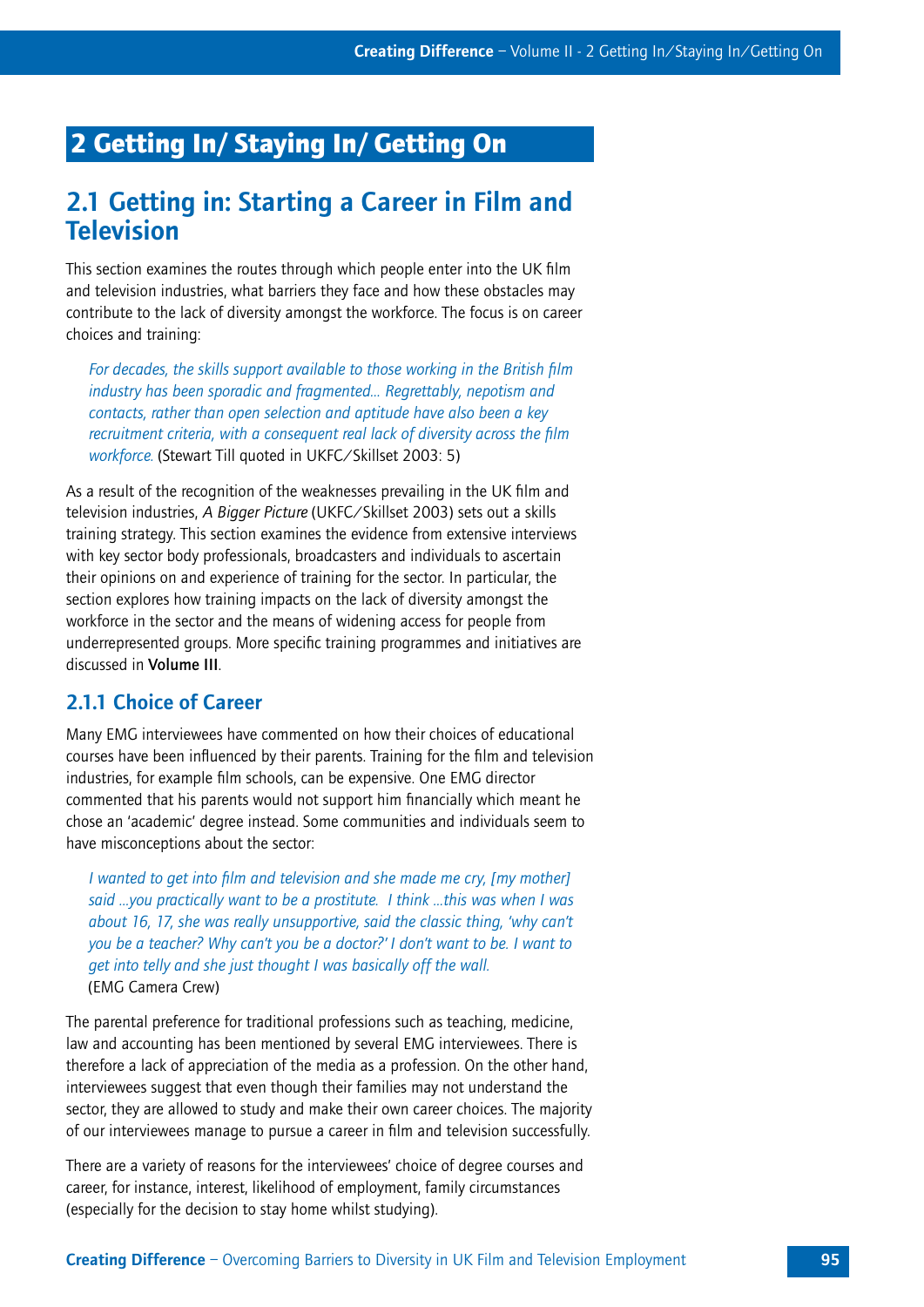### 2.1.2 Entry Routes and Work Experience

Several key sector/industry professionals told us that many of those working in senior positions in film and television were trained by the BBC in the 1970s and 1980s or under a traditional apprenticeship system, as this key industry professional explains:

#### *You prided yourself in being BBC trained because it meant that you were the best, and that kind of all went by the wayside.*

The UK film industry and broadcasting have changed since the 1980s (see Volume I section 1). Now, training for the different roles within the sector is usually through formal training courses, degree education or on-the-job learning. As a result, there are no set routes into the industries; the sporadic and fragmented nature of training remains. Our interviewees also experienced a wide range of entrance routes. Their comments on how training may present barriers to diversity are particularly relevant to this research.

Interviewees from key sector bodies, broadcasters and individuals comment that work experience is essential for new entrants into the UK film and television sector. There is evidence that much of the work experience is low paid or involves working for free. Not being able to perform free work experience also impacts on those economically marginalised, a barrier that affects many underrepresented groups. As production opportunities tend to be concentrated in London and the South East where the living costs are higher than the rest of the country, this practice excludes those from the regions. For those without parental or other kinds of support, low paid or unpaid work is often impossible. In addition, a disabled interviewee states that it is physically not possible for him to be employed as a runner so this entry route is exclusionary in several ways. This interviewee describes how he worked for a producer and learned on the job:

*He called me, he said yeah, you can come… basically [I] worked for free … working and doing a proper job. I just generally do everything which was good, because I got access to watching him and how he dealt with people… how to pitch, which is a key skill. So I worked for him for six months with this work placement, and the work placement finished, and I worked there for free for another six months. I was signing on and working for him every day, living*  with my parents, generally had no money and just surviving... (EMG Director)

In some cases, work experience may be an actual vacancy but performed by someone who receives no pay, as in the case of the above interviewee. Some interviewees have described how they do other non-media work to sustain themselves financially but try to gain film and television experience through unpaid work. Usually, working for free is also reserved for those with no family/ economic responsibilities or who are supported by parents or partners financially, as this interviewee suggests:

*I think the reason there are so many white middle class people in the industry is because, those people can afford to do work experience for free, whereas the people whose parents can't support them or whatever, they can't do the free work experience so they can't quite get that step in, and I really think there's a need for a scheme that makes room for these people.*  (Junior Researcher)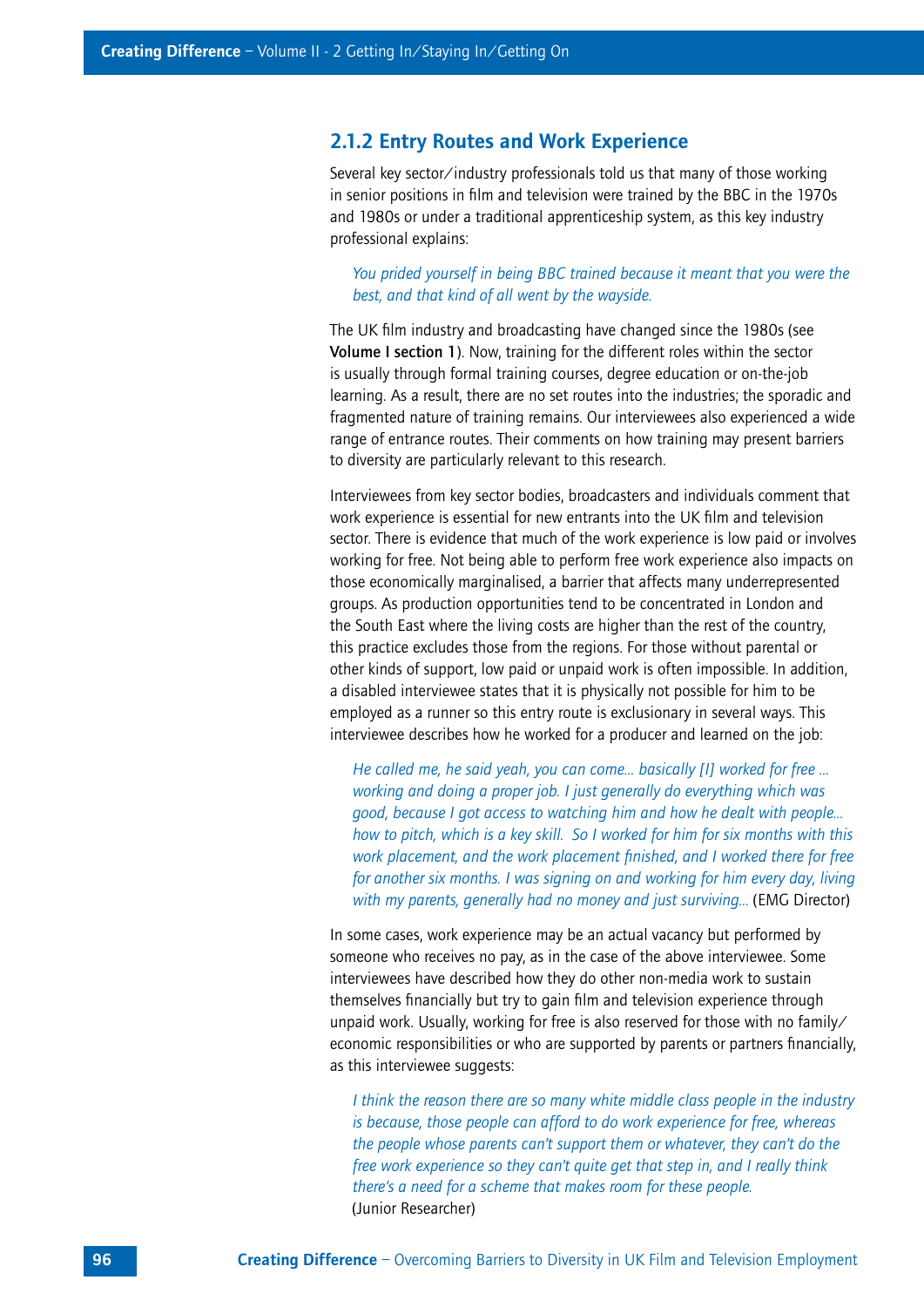Many of our interviewees feel that unpaid work experience involves an element of exploitation, as this interviewee explains:

*I* was lied to and told that as soon as the job came up, it would be mine, *but there weren't any jobs and they were just lying because they liked to get people to work for free, which happens a lot in the industry.*  (Camera Crew)

There is also no contractual or intellectual property protection for these 'trainees'. One key sector professional describes how low budget productions rely on 'pulling in favour' which means getting people to work for free. Since experience is such an important aspect of gaining employment, many work for free simply to gain credits, boost their CV and hope to meet future colleagues, directors and producers to better their career prospects. As a career in the sector is attractive, employers tell us that they often get requests from people offering to work for free. New entrants into the sector therefore tend to be young, graduates and those without family and financial responsibilities.

Even those who have entered into the industry often work in relatively low paid jobs in order to gain skills and experience, illustrated by the comments of this EMG Junior Researcher:

*I* was offered a job, full time, a decent job, *I* would have been the production *assistant, and they offered me 11 grand. That's living in London as well. At the moment, I'm on 16, and I'm living at home with my parents, and I'm just about coping with that.* 

A makeup artist says that it is almost like an apprenticeship process where new entrants have to expect low or no pay and gradually increase their income. Another common term in film production is deferred payment<sup>21</sup>. Several interviewees have mentioned being offered opportunities on deferred payment basis and they are fully aware of the likelihood of not getting paid at all. Again, it is a matter of weighing up the benefit of experience against the likelihood of working for free.

### 2.1.3 Training and Exclusion

Formal training is equally expensive and elitist, which is recognised by the key sector bodies and individuals:

*It's actually quite time consuming and resource intensive to train an assistant camera person or assistant editor or assistant sound person. And it can't be taught on a lecture basis of 30, 40, 50 plus students, so it does not match the academic model. You are forced to go down the Film School route... obviously it's going to change potentially under the Screen Academy notion... [it] is even more elite, more differentiated, more individual. You need the money in order to go. Therefore, at the top end, you have a siphoning off of quite a lot of opportunity to those who have got the cash to buy it, as opposed to those who have got the skill or the talent to utilise it.*  (Key Sector Professional)

<sup>21</sup> A deferred payment means that some or the workers' entire fee will be paid at a later date, usually out of first receipts from a film. As the majority of films do not go into profit, many crew members may never be paid. http://www.skillset.org/film/ knowledge/freelancers/article\_3690\_1.asp#A2 Accessed 4 July 2007.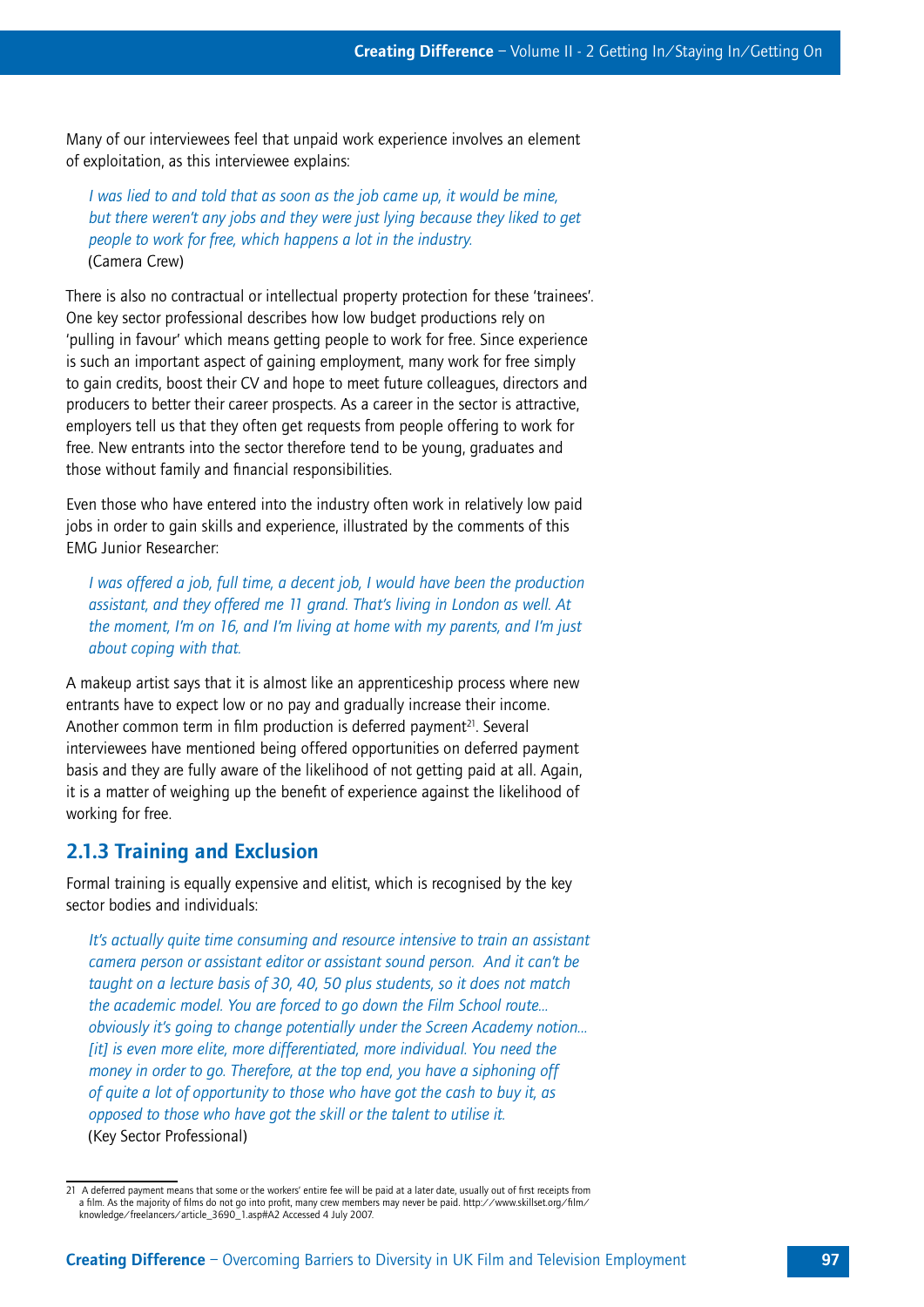In Volume II 1.2, we point out that some technical grades are still attracting more men than women, which is reflected at the training stage. For instance, an interviewee offers his observation in relation to gender and cinematography:

*I do a lot of courses; most of my courses are for people in production. There's probably more women than men in production working as researchers, APs [Assistant Producers]… I might train 200 people a year and probably 140 of them are women. Some women pick the technology up and operate the cameras very quickly, and other women think, it's as though they've got a block themselves. Oh no it's technical, I can't…. get my head around it. Whether it's their own belief in or misbelief in what they can do or whether it's something that's instilled in them.....From a production point of view, there are a lot more women operating on DV but from a jobbing camera point of view, there's very few women.*  (Camera Crew and Trainer)

A disability quality trainer and consultant comments that she is more often asked to train disabled rather than non-disabled people. Therefore, there is little opportunity for more open discussion of issues of disability amongst nondisabled people who are less aware of them. Rather, disability is presented as an individual problem rather than an issue that everyone needs to be more aware of. Therefore, training could define debates within the diversity agenda.

### 2.1.4 Higher Education as Training

The elitist entry routes contribute to the lack of diversity in the sector further down the line: the monocultural nature of the workforce will prevail if educational opportunities are closed off to students from underrepresented backgrounds.

The film and television sector is dominated by graduates and many new entrants are recent university leavers<sup>22</sup>. Some traditional forms of training, such as performance arts through drama schools, are often now university or college degrees. With the expense of completing degree courses and introduction of tuition fees, this training route can be exclusionary. Many studying postgraduate courses are also self financing (sometimes through loans). This could influence the subject area and the type of courses students choose.

Film and television related higher degrees have increased in popularity in the last ten years. They are potentially a source of training for employment in the media industries. The following table shows figures from The Higher Education Statistics Agency that demonstrate this change:

<sup>22</sup> For example, almost half the Skillset film survey respondents (46%) held a graduate degree, compared to 19% of the UK workforce as a whole (Skillset 2005b: 14).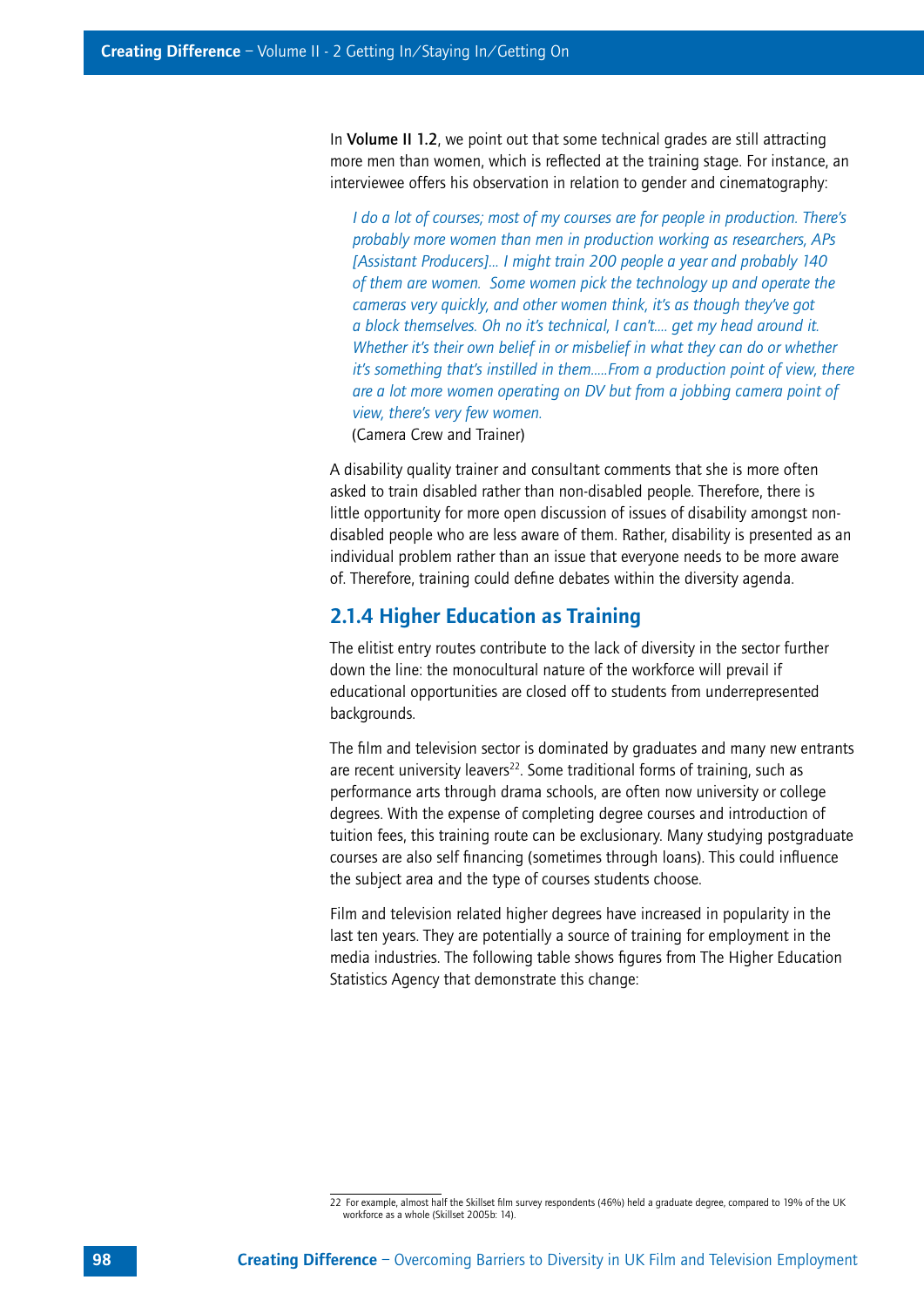| <b>Year</b> | <b>Subject</b>                                                                            | <b>Number of Students</b> |
|-------------|-------------------------------------------------------------------------------------------|---------------------------|
| 1996-1997   | Cinematics                                                                                | 3204                      |
|             |                                                                                           |                           |
| 1999-2000   | Cinematics                                                                                | 4350                      |
|             |                                                                                           |                           |
| 2002-2003   | <b>Mass Communications</b><br>and Documentation<br>(inc. 22600 Media<br>Studies students) | 42175                     |
| 2002-2003   | Cinematics and<br>Photography                                                             | 10230                     |
|             |                                                                                           |                           |
| 2005-2006   | <b>Mass Communications</b><br>and Documentation<br>(inc. 26820 Media<br>Studies students) | 47805                     |
| 2005-2006   | Cinematics and<br>Photography                                                             | 14590                     |

#### **Media Degrees and Number of Students**<sup>23</sup>

The separate listing of Mass Communications and Media Studies from 2002 and the rise in number of students demonstrate their increasing significance as subject areas. On the other hand, there has been no corresponding growth in the number of people employed in film and television $24$ . Consequently, graduates from these degrees who want to work in the sector may find it increasingly competitive.

The contents of these courses vary greatly, particularly in relation to the balance between practice and theory. Many of our interviewees question the usefulness of media related degrees and opinions are divided. This interviewee comments on the lack of advice for the choice of subject to study:

*I really enjoyed media and I was going to do media at university…and even that was the wrong step to take, because I'm now being told you should never do media at university. You should always do English or humanities or something like that, because you can learn the technical stuff of the broadcast industry quite quickly. But that again was the advice that I got. It's not like I knew anyone who worked in the industry.*  (Representative from a Regional Training Organisation)

This interviewee is also representative of many we have spoken to:

*In employers' eyes [graduates from media degrees] don't have the experience. If you're coming straight out of university, an employer would rather see that you'd done work experience in your own time and that you'd done an academically rigorous degree or one that will help your knowledge base in your career. That would count more for you than having a media degree.*  (Researcher)

<sup>23</sup> From www.hesa.ac.uk. The earliest figures available online are from 1996. Mass Communications and Documentation is listed as a subject area only from 2002 when Cinematics is grouped with Photography for the first time

<sup>24</sup> For example, there were 24102 employed in broadcast television in 2000, decreased to 20800 in 2006 (Skillset 2000: 5, 2006: 4).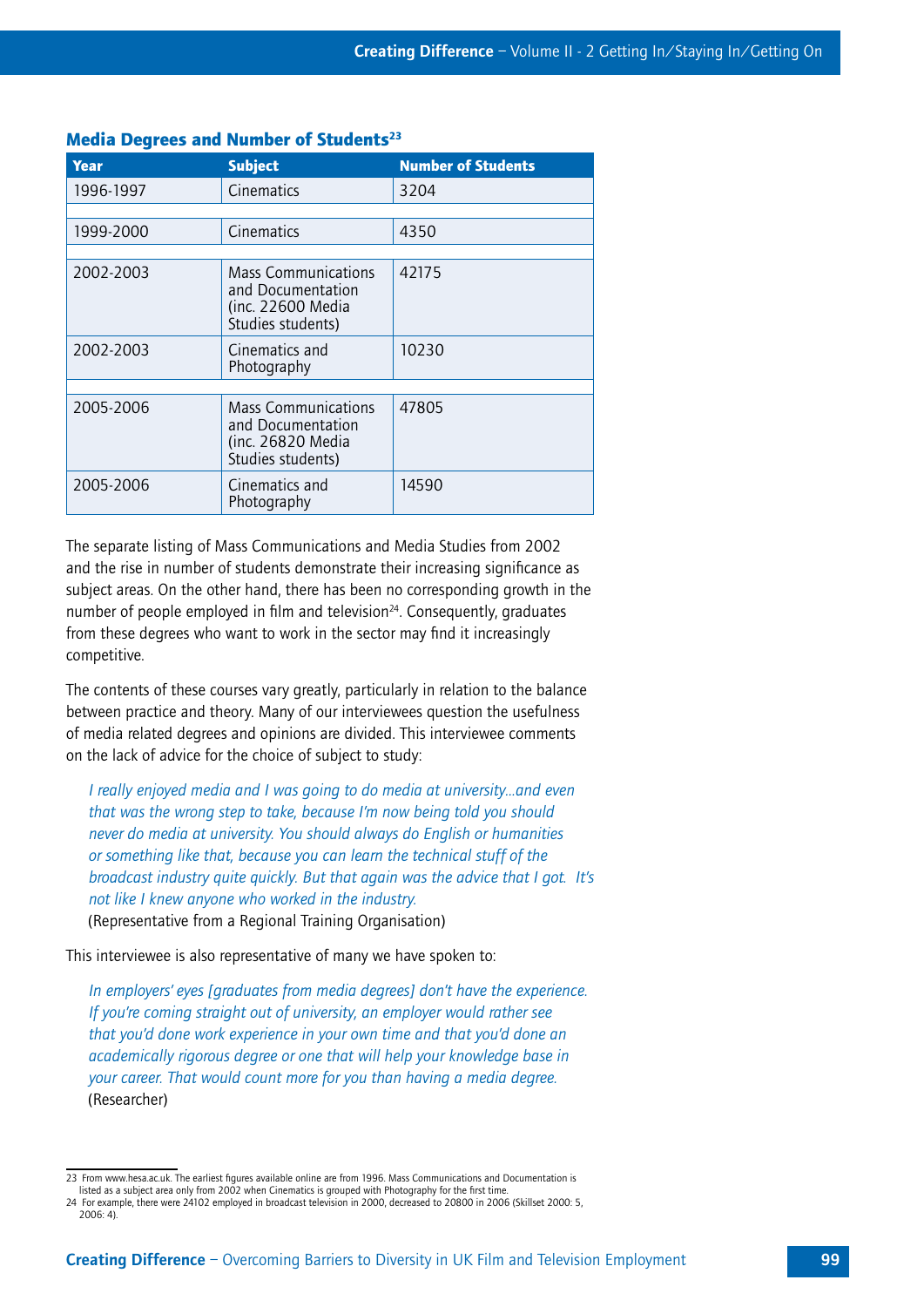Many of the interviewees, both from sector bodies and individuals, comment that many media related degree courses are too theory-based, and do not equip students with marketable skills. Nonetheless, media studies is considered by many, exemplified by the above interviewee, to be less academically rigorous than traditional subjects such as English. Many of the graduate interviewees recognise that practical experience and transferable skills are probably more valuable than a media degree. Practical experience may include industrial placements, research and writing skills and a high quality portfolio of work. Practical elements of the degrees are often hampered by the lack of up-to-date, broadcast quality equipment. Without practical experience, many professionals in the sector believe that media related degrees have effectively narrowed the career choices of the students, as this interviewee explains:

*If you've done a media degree, you can only take that information into television. I think you narrow your field. It's very unpopular to say that because a media degree is one of the most popular and over-subscribed [degrees]. It's a shame in a way because there are so few opportunities for young people to get into television after their media degree.*  (Key Industry Professional)

However, some interviewees have more positive opinions on media studies, exemplified by this key industry professional's comment:

*I don't think it's a disadvantage doing media studies at all, I think there's been quite a number of surveys saying media studies students are incredibly employable because they're media savvy and all those employable qualities in whatever profession you go in for. Where there sometimes is a problem I find is in terms of expectations of media studies students, there's something about what they're being taught on the course that makes students think that they're going to come in at a more senior position or have… more responsibility.* 

Therefore, the industry's views on media related degrees vary. However, it is important for educational institutions to take into account the comments about curriculum design and expectations of career prospects at college and university level so that media related degrees would provide a better match between skills training and employers' requirements. Concrete and up-to-date career guidance and advice are also necessary.

#### 2.1.5 Overcoming Barriers

Not withstanding the difficulties many face in entering the UK film and television industries, some of our interviewees feel that the sector has become more open over time. Below is a discussion about ways of increasing diversity in the sector.

#### **I. Careers Advice**

Good quality careers advice starting from school level, though colleges and universities should provide information for potential entrants. Information on the wide range of work roles within the sector and how to be trained and apply would prepare students for careers in the UK film and television industries. Representatives from independent production companies have told us that they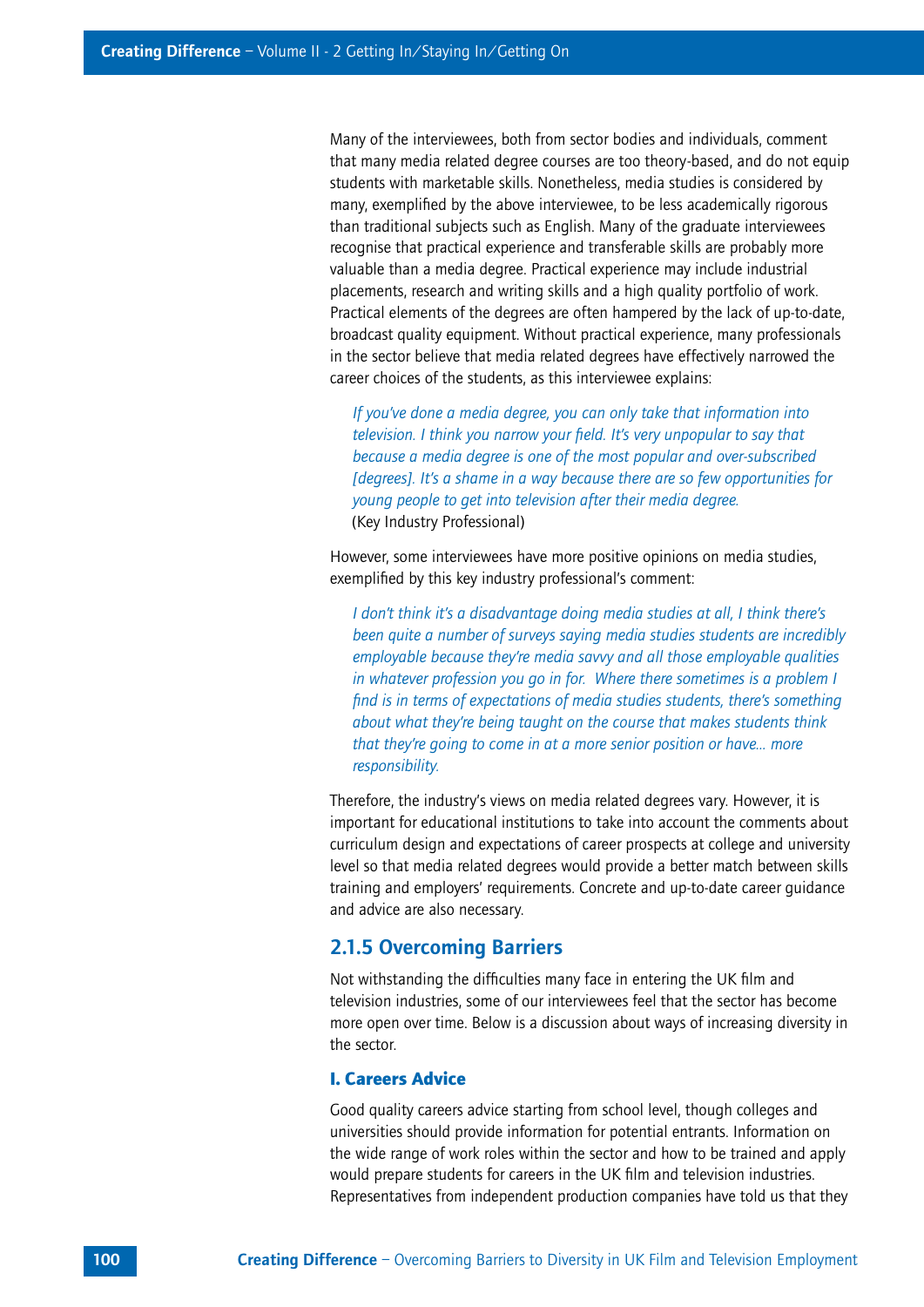value links with the educational sector, such as giving talks and presentations to students. One human resources professional comments that at school fairs, she has not come across a child who knows any roles other than that of the presenter. Nevertheless, funding for such events and availability of industry professionals could be problematic.

#### **II. Work Experience**

Work experience in film and television is highly beneficial, whether part of a degree or not. Many of the freelancers we spoke to comment that it is a networking opportunity as much as on-the-job training. This interviewee's placement led directly to a job:

*I'd done my work placement while I was at university, at [a named film company]. I'd met somebody, stayed in touch with them, and they then put me up for this job at the production company when I'd graduated.*  (Camera Crew)

This is a common experience. Many freelancers find jobs as a result of work experience or form networks that help them with their career. Offering work experience or training positions is also a good way for employers to test out new entrants at a junior level or allow progression through the grades. For instance, a clapper-loader could be given the experience of stepping up to the role of focus puller.

Training or educational courses need to be structured and practical. More communication between industry and training providers will also ensure a better match between employers' and employees' expectations. Vocational courses replacing the traditional studio apprentice system will create a recognisable training structure. They need to be complimented by industrial experience and should be endorsed by the sector employers who might in turn contribute to teaching and providing work placements.

In relation to training, the Cine Guilds suggest that there should be $25$ 

*— more funding for proper "trainee" placements on crews—as provided by schemes such as FT2 and the SIF Network; and*

*— more working professionals getting involved in the training courses.*

One way of ensuring wider access to the sector is to provide funding for training. If a 'trainee' is in fact performing work and in an employment relationship, then they must be paid. Pact's guide to work experience sets out the National Minimum Wage requirements and exceptions. Unpaid volunteers cannot be obliged to perform work or services (Pact 2007b). Pact recommends that a maximum of four weeks may be appropriate for shadowing and learning. So, the lengthy unpaid work experience that many report to have undertaken in the sector may contravene the law. Some production companies have taken the initiative to offer short work experience placements although they need to provide structured training and be aware of the National Minimum Wage legislation as this interviewee from an independent company explains:

<sup>25</sup> Memorandum, DCMS Submission to the House of Commons, September 2003.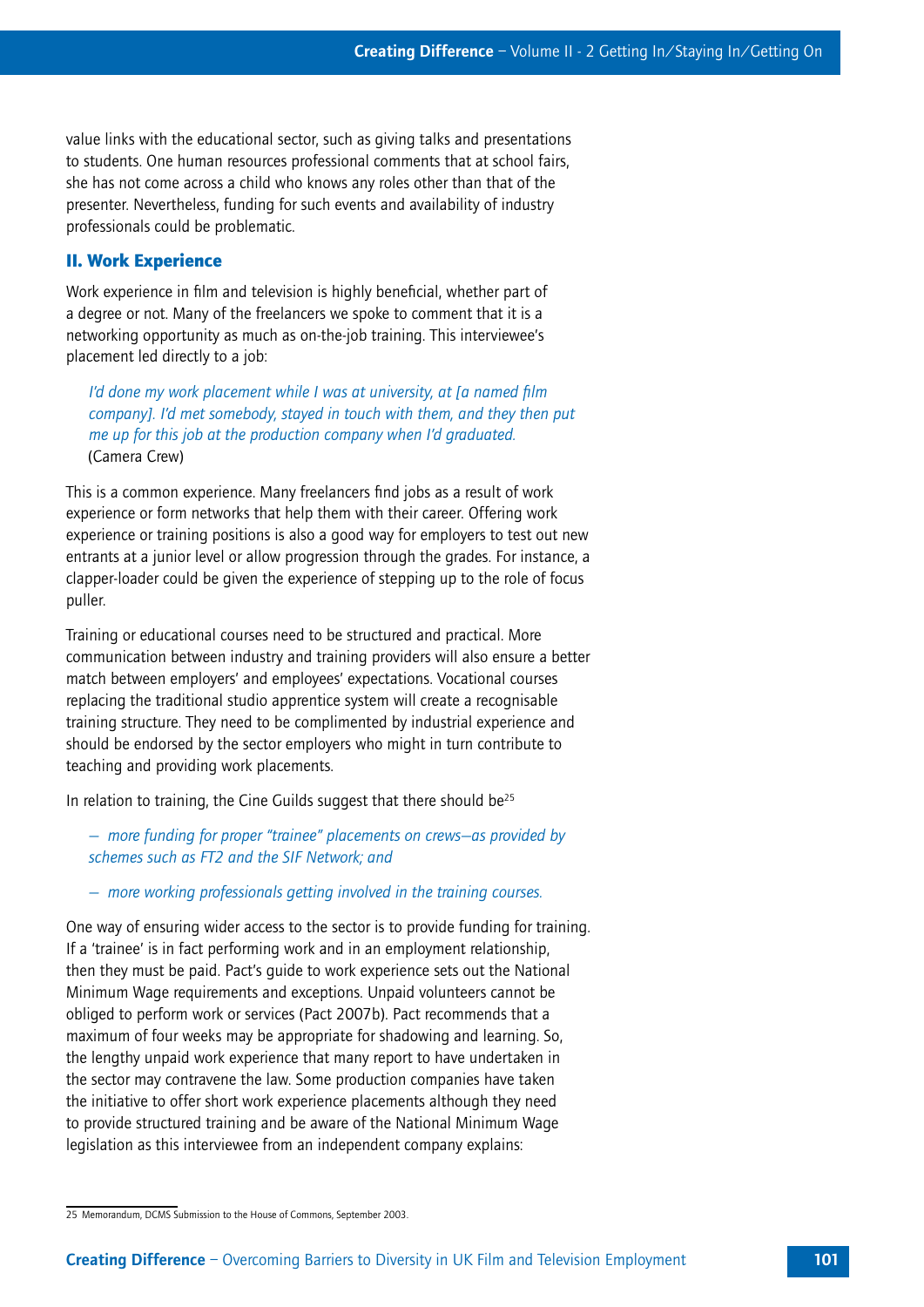Pact do have a policy that we try very hard to follow on always paying *people who are doing anything more than two weeks' work experience, which means that you haven't got just people that can afford it getting the work experience. It's actually something that's open to everyone. This does sometimes backfire, in that if you can't afford to pay someone then you can't have someone. Sometimes it means that that position just drops away. Usually, if we want someone on work experience and there's a good reason for having them, we will pay.* (Head of Production)

Some larger companies try to maintain close relationships with relevant colleges and universities and other educational organisations. One company set up bursaries that target students from ethnic minority backgrounds and economically marginalised groups. Other companies have work placements and internship arrangements with specific courses and universities.

Entry level training and professional development should be open, accessible and inexpensive to the trainees. Some of the specific schemes run by Skillset and FT2 are explored in Volume III.

#### **III. Making Degrees Relevant**

Our interviewees' responses show that those who work in the film and television industries and employers are keen for training and education to be as relevant and accessible as possible. There are also many positive comments; they recognise the transferable skills provided by degree training, whether media related or not, exemplified by these interviewees:

*My course had a practical element. All the skills were completely transferable. I have to do telephone interviews all the time, find various statistics, find people to take part in the show. So my degree completely helped. My Head of Production said to me, the fact you had [a named university] on your CV stood you out above the crowd.* (EMG Junior Researcher)

*The three years that I spent at university have been very rewarding and the technology of the equipment and teachers were first class. Yes, I had a very good time there to learn...* (EMG Producer)

Therefore, it is important to ensure that practical elements are present in media studies degrees and to raise the awareness of both students and employers of the value of transferable skills. Relevance and up-to-date technology will also help to equip students for the world of work. A National Film and Television School graduate suggests that the experience on the course is varied and creative and allows her to build up a showreel. She also reports that she is able to work in different roles and try managing a team as part of the course. She asserts that by going to film school, she has been able to reach a higher grade earlier than she would have otherwise.

A key sector professional suggests that a generic first year on film or media related courses would expose students to the different roles, where female students might pick up technical skills and be attracted to sectors that they previous had little experience of. According to her, it might reduce gender imbalance in certain grades within the workforce. From the experience of many of the interviewees who have graduated from these courses, they tend to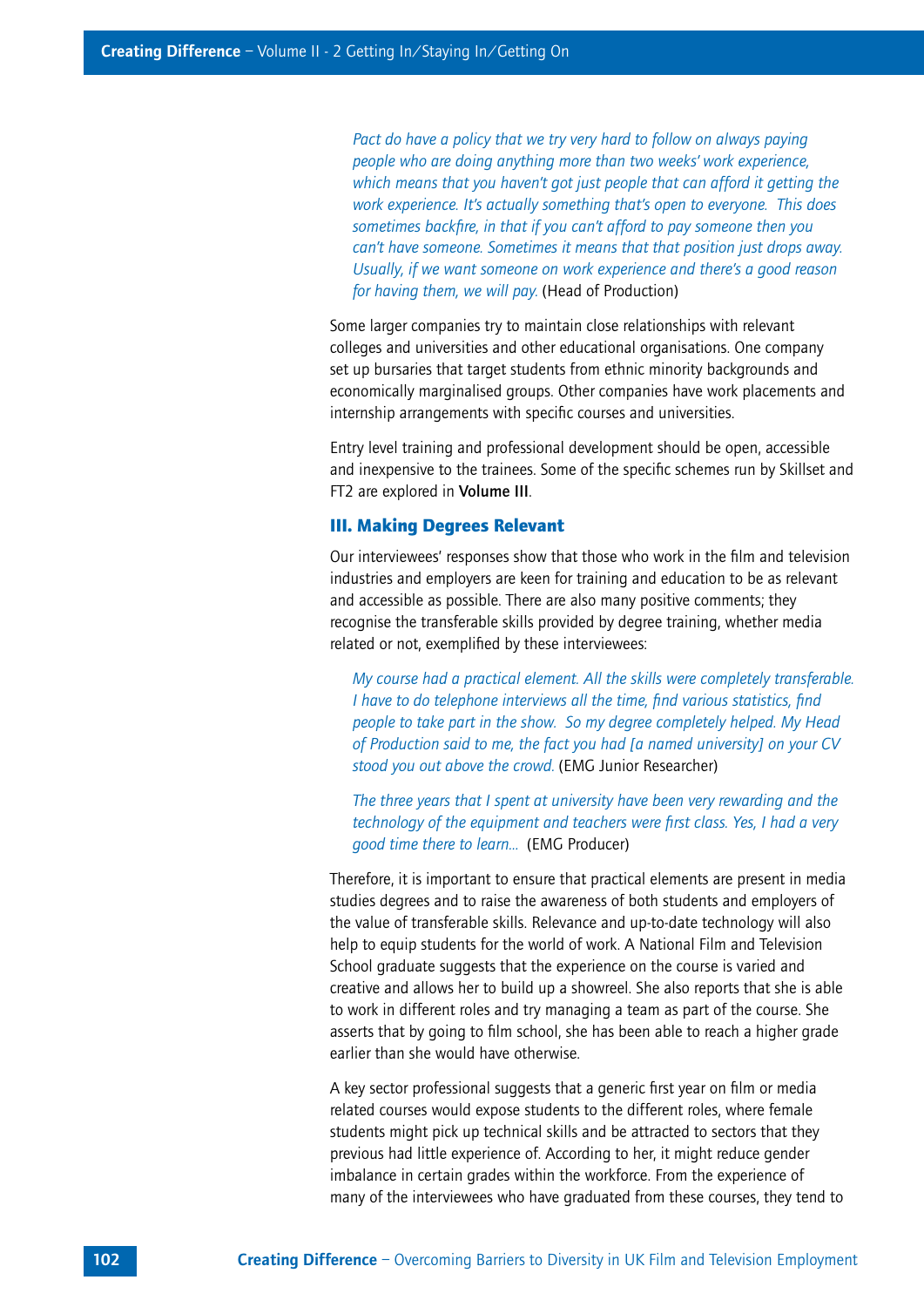specialise in a medium after the first year. Many interviewees support the view that there should be more practical elements in film and media degrees.

Accreditation and employer recognition will enhance the career prospects of graduates and make training and education courses more attractive to a wider range of potential students. Universities and colleges need to recruit more widely and from schools that reflect diverse groups.

#### **IV. Management Training and Sharing Good Practice**

A disability trainer and consultant suggests that good practice and independent companies which are doing well in managing diversity should be promoted or showcased. Individuals from diverse backgrounds who have benefited from training and work in the industry could also share their experience. He comments on training managers to work with disabled employees:

*It's all very well getting 250 disabled people lined up ready to work for broadcasters. Unless the managers are equipped, confident, aware, it's a waste of time.... often we do a lot of training with the managers who are taking the people on to help them gear up and be ready to manage someone who may have a disability that they may not have experience of.*

A Human Resources Officer suggests that management skills training is important as many in the industries are creative professionals who lack experience in managing people.

#### **V. Personal Qualities**

Many of our interviewees have overcome cultural and social barriers to work successfully in the film and television industries. Perseverance seems partly responsible for their success:

*I kept plugging away. Someone gave me a short three month contract to do a researcher's job. Of course once you're inside, it's so much easier and you get to know people and then someone after that took me on for another six months and then during that period some real jobs came up and I was in the right place at the right time to get one of those...* (Disabled Journalist)

This seems to be a typical career trajectory for many of the workers in the sector: short term and low paid jobs, gradually getting better work opportunities. Undoubtedly, experience gives new entrants some on-the-job training and many get to make contacts and find work. Being at the right place at the right time is a common way for our interviewees to describe lucky breaks. Employers in the sector place much emphasis on experience and more intangible qualities:

*There's no reason why you can't work in television. What it requires is someone who's tenacious, can communicate well. It's all about getting people to tell you stories, getting people to trust you, having empathy, and being able to write well probably, to have very strong people skills. So you don't need a degree to work in television; you don't need any particular academic or technical skills, because you learn the technical skills through working in the industry.* (Human Resources Professional)

Aptitudes such as these could be culturally specific and potentially exclusionary because one's ability to communicate and people skills may appear to be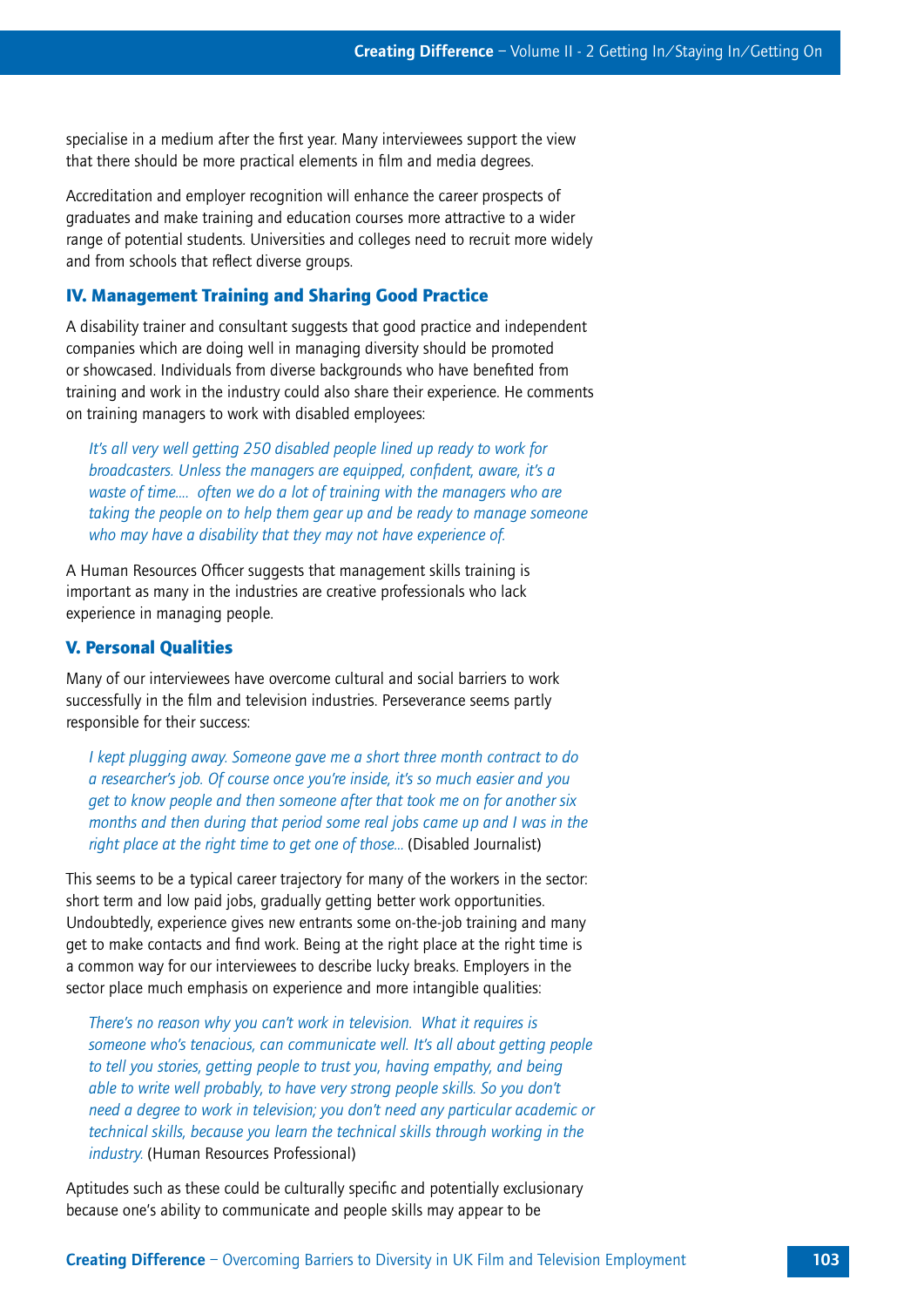particularly good when interacting with those who share similar social backgrounds. In a sector dominated by a white middle class workforce, this could exclude those who are from diverse backgrounds. Nevertheless, recognising the requirements of potential employers and understanding the working practices and culture of the sector will help new entrants in securing work.

#### **VI. New Technology and Alternative Routes**

Some filmmakers we spoke to have embraced new forms of dissemination of their work instead of trying to find work through traditional routes which may be lengthy and insecure:

*My advice to anyone would be, if they want to make films, to go out and make films by video camera and get access to an edit, use Youtube and the internet and to build up a following and go an alternative route. The television route... [you'd]go without work for long periods of time and when you do get work, basically make rubbish in a very junior role.*  (EMG Director)

This idea of using alternative routes and making one's own way has certainly been made possible by technology. Equipment, computers and software are less expensive than before, which enable people who want to work in the media to make films. A writer/director explains that many filmmakers rely on getting grants from sector bodies such as the UK Film Council and the BBC but he suggests that to maintain creative independence and to learn from doing, completing film projects with a close knit team of talents and using one's own resources is the best way to get on the first rung of the industries' ladder.

#### **VII. Inspiring Change and Role Models**

Several of our interviewees describe inspirations behind their choice of career which encompass principles of self empowerment and belief:

*People told me that I couldn't do it, that it wasn't something that young black men did, they didn't get involved in film making, they didn't get involved in writing short films, it wasn't something that we did as people. That concept of being defined by the colour of your skin [was] something that I always fought against. When someone tells me that you can't do something, I'm like, well why?*  (EMG Filmmaker)

Other interviewees assert that filmmaking could have a social purpose and the media could bring about change. Realising the lack of diversity amongst those working in the UK film and television sector, some of these interviewees feel they have a responsibility to make a difference:

*I'm in a good position to ...involve disabled characters in those stories in a way that everybody, non-disabled and disabled people, can enjoy and experience as real life, and learn about. Because there aren't enough writers doing that, I think it's my responsibility…but moreover because other people tell me it's my responsibility, it's what I want to do.*  (Disabled Writer)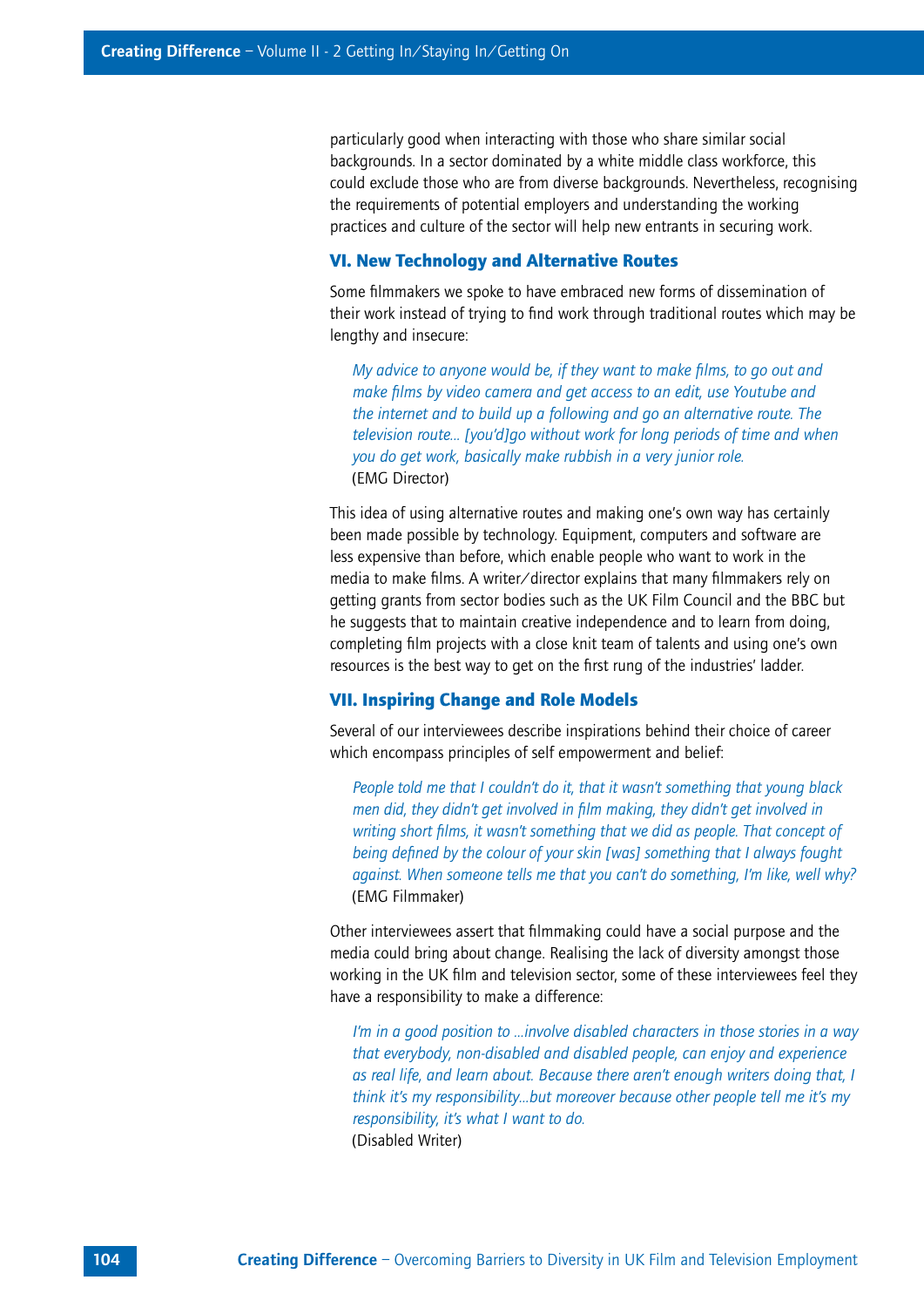*I'm very interested in that idea of owning your means of communication and not letting other people define you, because obviously as a black person, I come from that position of being defined by other people so I'm very interested in smashing down those barriers.*  (EMG Filmmaker)

Many of the interviewees talk about an individual, a programme, film or character that inspires them. In particular, a senior colleague or another filmmaker can often become a role model when they start out. Some of these individuals will be featured in case studies as part of this research project to provide role models for aspirant industry workers.

#### 2.1.6 Summary

Choice of career may be affected by the lack of understanding of the nature of work in the film and television sector from parents and the absence of appropriate career advice. Some EMG interviewees suggest a parental preference for traditional professions such as medicine, law and accounting.

Training for the different roles within the sector is usually through formal training courses, degree education or on-the-job learning. As a result, there are no set paths into the industries. Work experience, working for free and low paid jobs at the beginning of media careers are common routes through which people enter the sector. Unpaid work experience may contravene National Minimum Wage requirements where an employment relationship is considered to exist and some employers may be acting illegally. The lack of financial support for training can lead to exclusion on the grounds of social class, geographical location, disability and economic marginality. The sector is dominated by graduates and the increasing costs of completing a degree make this a potentially exclusionary route. Training for some technical grades is still gender biased as they are traditionally male occupations and women may not be encouraged to pursue these careers.

The popularity of media related degrees is increasing but there is a lack of careers advice to students. Many media related degrees are not felt to equip students with practical experience for a career in the sector or they set up unrealistic expectations. A network of Screen Academies has been established that offers high quality practical filmmaking courses where there is a shortage of skills in the film industry.

### 2.1.7 Recommendations

- Good quality careers advice starting from school level, up to colleges and universities, would provide information for potential entrants.
- $\blacksquare$  Paid work experience would make the recruitment and training of new entrants more accessible for all.
- Degrees should be more practice-based, in order to equip students with transferable skills.
- $\blacksquare$  Communication between the industry, training providers and educational institutions will ensure a better match between employers' and employees' expectations.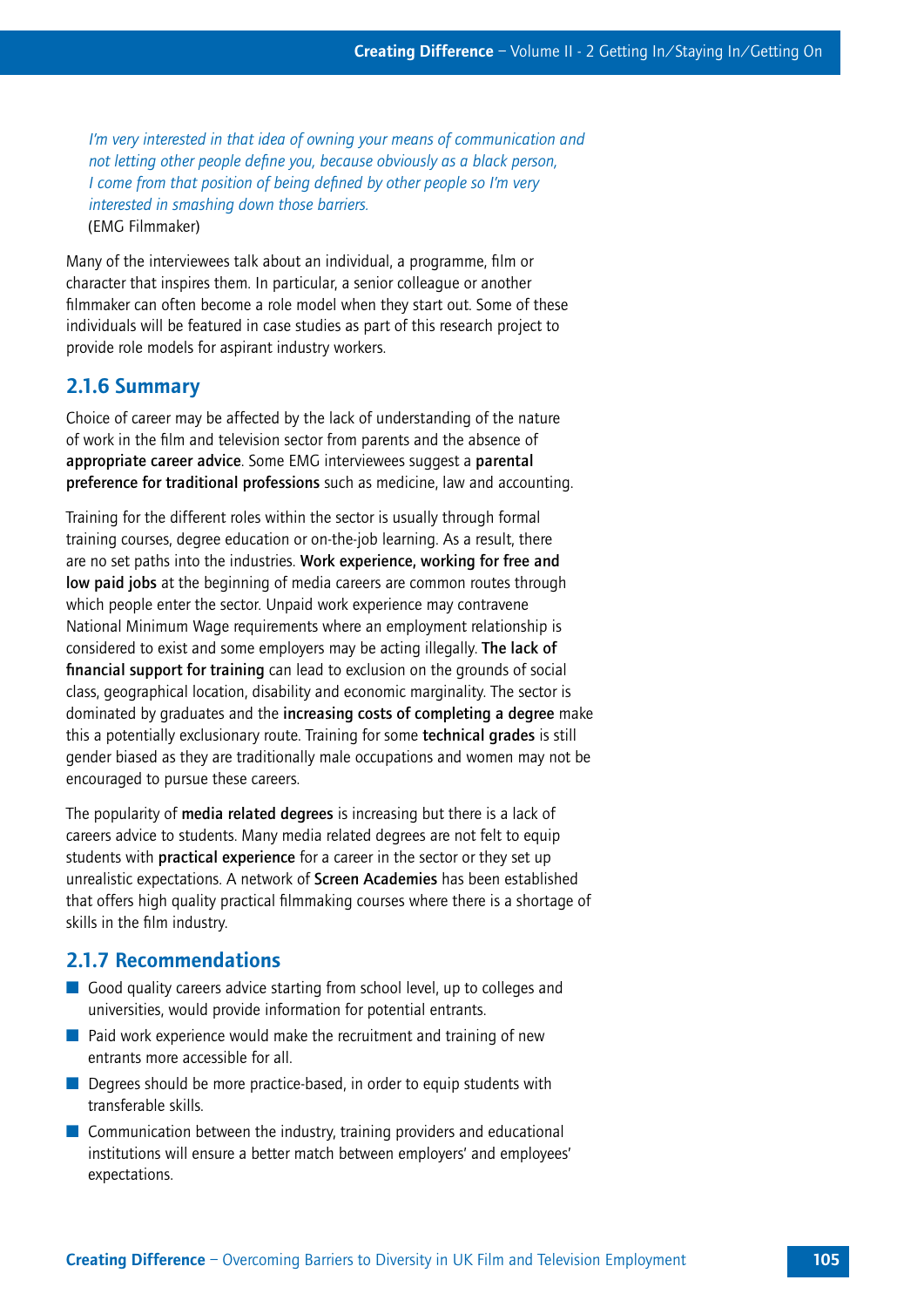- Accreditation and employer recognition of film and media related training programmes and degrees will enhance the career prospects of graduates and make the courses more attractive to a wider range of potential students.
- Universities and colleges need to recruit more widely and from schools with diverse populations.
- Vocational courses with industrial experience should be endorsed by sector employers who could in turn contribute to teaching and providing work placements.
- Further research should be conducted to explore the effects of new technology on filmmaking, dissemination and access to the film and television industries.
- $\blacksquare$  Role models who can inspire new media professionals from diverse groups should be actively promoted.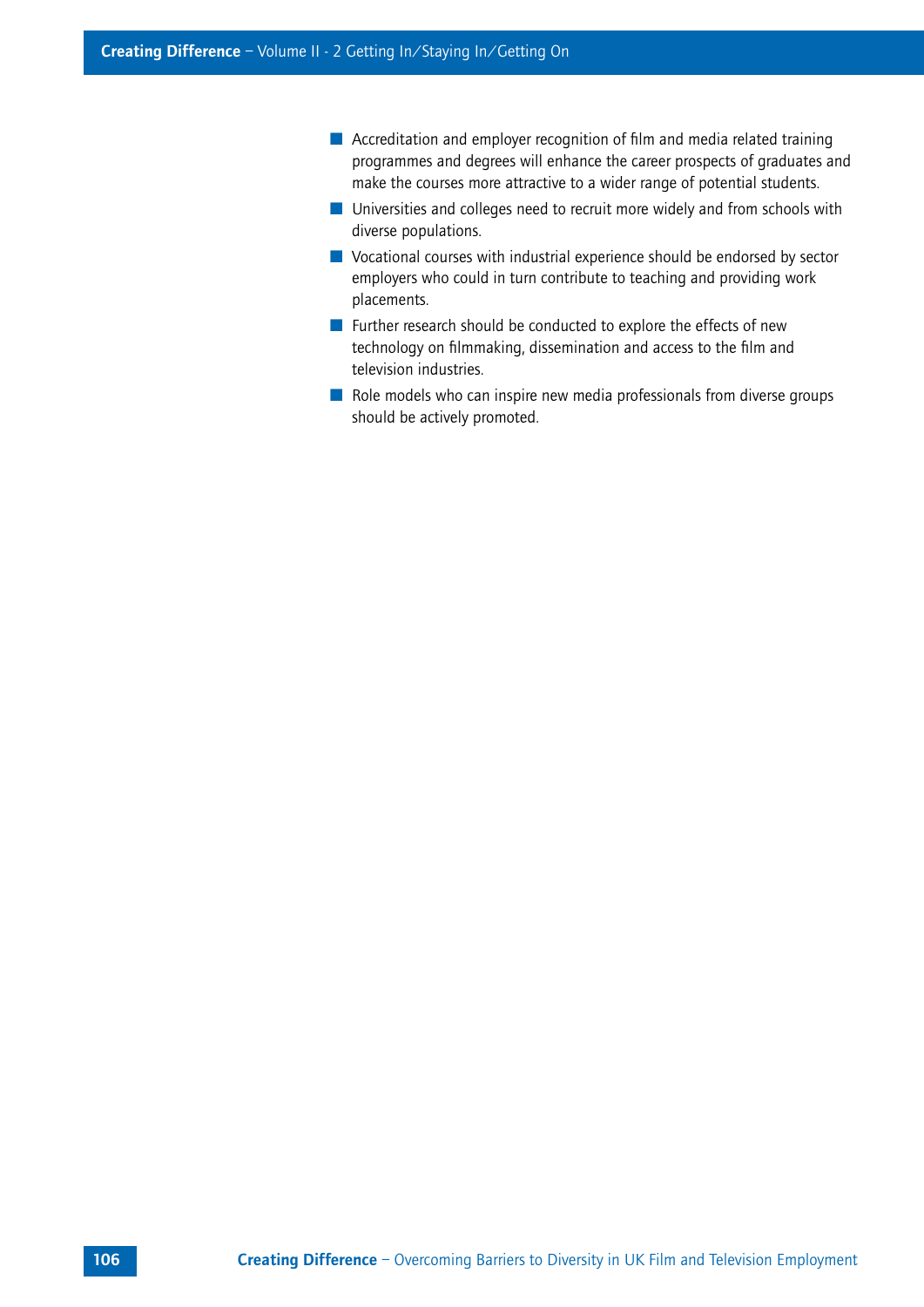# 2.2 Getting On: The Freelancers' World and Career Progression

In the Skillset feature film workforce survey, only 11% of workers were permanent employees; 68% were on a fixed term contract and 14% on daily contracts (Skillset 2005b). There has been a gradual erosion of in-house television productions from the BBC and ITV26. The establishment of Channel 4 in 1982 has fuelled the increase in freelance work in the last two decades. Volume I section 1 explores the structure of the sector and explains the dominance of freelance work. This section examines how freelancers in the UK film and television industries gain work, the conditions they work in, how they survive and make a living, what implications these features have for diversity in the sector and issues in relation to how the practitioners stay in and get on in the sector.

### 2.2.1 Finding Work in Film and Television

It is important to note that unlike many other sectors, recruitment in the film and television industries is deregulated, informal and often ad hoc (see Volume II 2.3). It is often not a company or broadcaster who performs the function of hiring and firing on a daily basis. In some of the technical departments such as camera or lighting, the heads of department choose the crew. For example, a Director of Photography may choose the gaffer who will then be in charge of the electricians. Producers may be consulted if there is non-availability of the usual crew members and contacts. Equally, recommendations from colleagues may be sought. This practice produces 'semi-permanent groups' that move from job to job<sup>27</sup>. The 2005 Skillset feature film workforce survey shows that 81% of the respondents had been recruited to their recent film production through word of mouth (2005b: 14). This interviewee sums up the practice:

*Looking for work... no matter how well you're doing, the fact that you shot that great film last year isn't going to help you. You've still got to find your*  next job, It is a cliché....you're only as good as your last job. It's a lot of *energy …if you haven't got the drive, you're not going to get there, there's a lot easier jobs to do.*  (Camera Crew)

Informal recruitment practice exists because film and television productions come under enormous time pressure. The ad hoc method of introduction and recommendations are traditionally how film and television crews are formed:

*It's very difficult if you're standing from the outside looking in. If somebody recommends you then that's basically how the whole industry works. Somebody recommended is always better than somebody cold calling.*  (Camera Crew)

Cold calling and sending CVs are not effective means of finding work according to our interviewees because few trust someone they have never worked with before. As a result, freelancers are prompted to network whenever possible with others in the industry. Interviewees are vigorous about maintaining contact

<sup>26</sup> One key sector body professional suggests that there are still more permanent employees in the television sector, which makes it a more stable industry compared to film production.

<sup>27</sup> See Blair (2000) for a discussion of the labour process involved.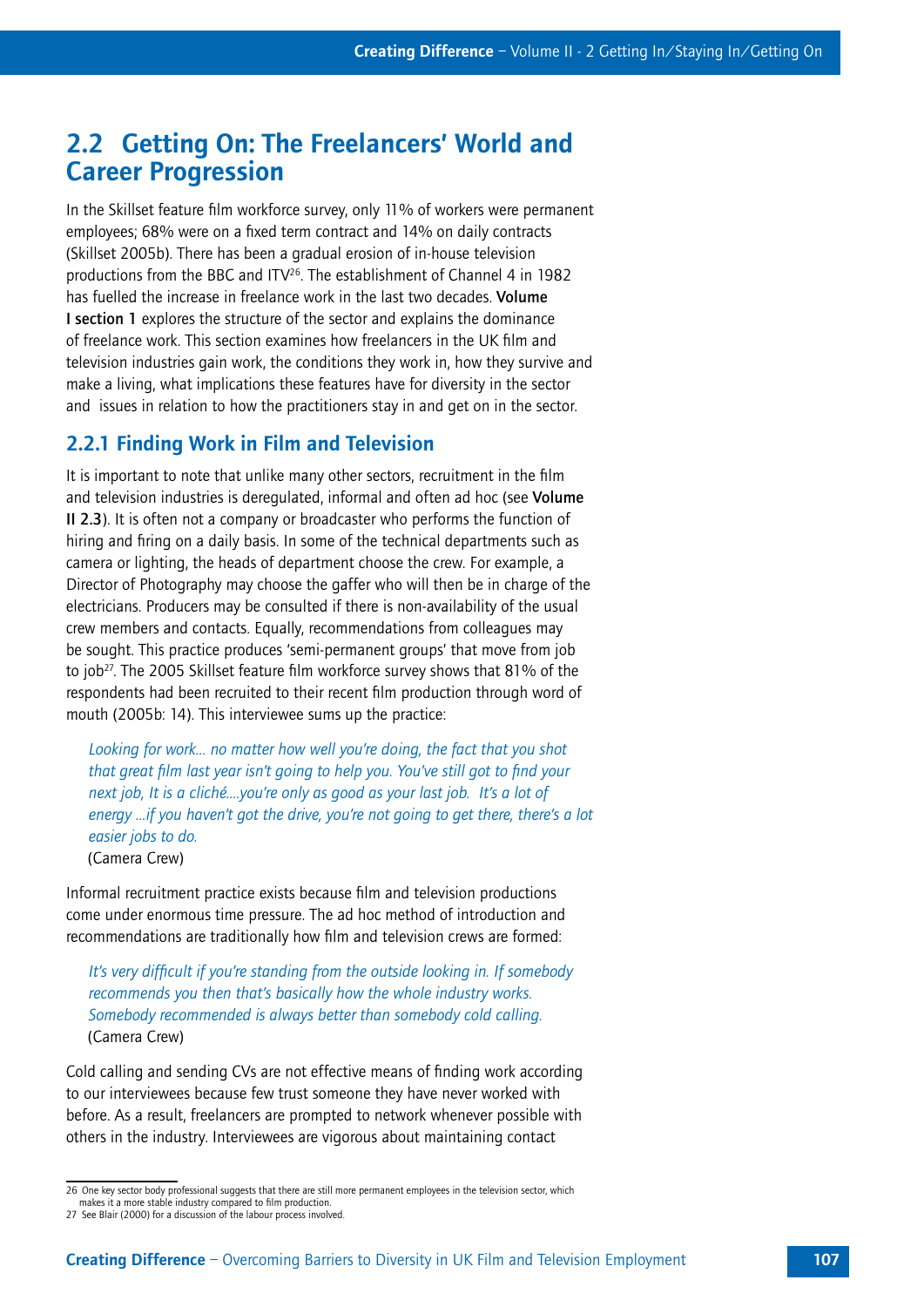details of others in the sector. Many freelancers accept that they have to 'mix and match' the kind of work they do (in terms of contracts, conditions, nature). Since much of the sector's work is short term or fixed term, practitioners describe how they tend to start searching for their next job towards the end of their current contract.

Interviewees agree that finding employment often depends on how good a person is at social networking and there is constant pressure to find opportunities to meet others in the industries in the hope of furthering their careers. For example, a writer describes how he got into the industry through a chance meeting in a bar that led to a long-term working relationship with a producer. Producers and independent filmmakers raising funds also comment on the importance of being in networks with potential funders. Freelance workers explain why sometimes they would work for free or little pay if they thought they might meet filmmakers and crews and make contacts.

Potential employers routinely telephone previous work colleagues and ask for a testimonial. Human resources professionals state that they try to advertise widely but word of mouth recommendations still occur where those who already work in the sector suggest contacts they know for vacancies. As a company's reputation relies on the quality of work, the tried and tested method of informal recruitment remains the norm.

When previous clients make contact, if a freelancer cannot take on a job, he/ she may recommend a trusted colleague. Reputations and personal contacts are therefore vital for obtaining employment:

*It comes down to the fact that your recommendation reflects on you. If you recommend somebody and they don't work out, it could lose you clients, so that was a really big thing.* (Camera Crew)

Word of mouth recommendations affect one's reputation and so freelancers would only refer somebody trusted which often means someone with whom they have worked before. Another camera crew member explained that team work is about personalities as much as skills. In addition, technical departments often stay together and move from job to job.

Freelancers describe how following personal recommendations, they may simply have a meeting with the employer/company. There is no formal application and interview. Even after initial introductions, one interviewee suggests that workers have to 'play the game', know how to behave and 'know the dynamics' to be successful in this sector. In other words, freelancers have to fit into the work and social culture already entrenched in the film and television industries, as this EMG engineer explains:

*There's an element in this industry of if there's somebody they don't know they'd rather first see what they're like …where they stand, whether in terms of what they dress like, what they look like or in terms of what their views are like …it's not just the skills that you actually bring to the job, it's a combination of your attitude …what your feelings are about the actual content of the programme that they're making.*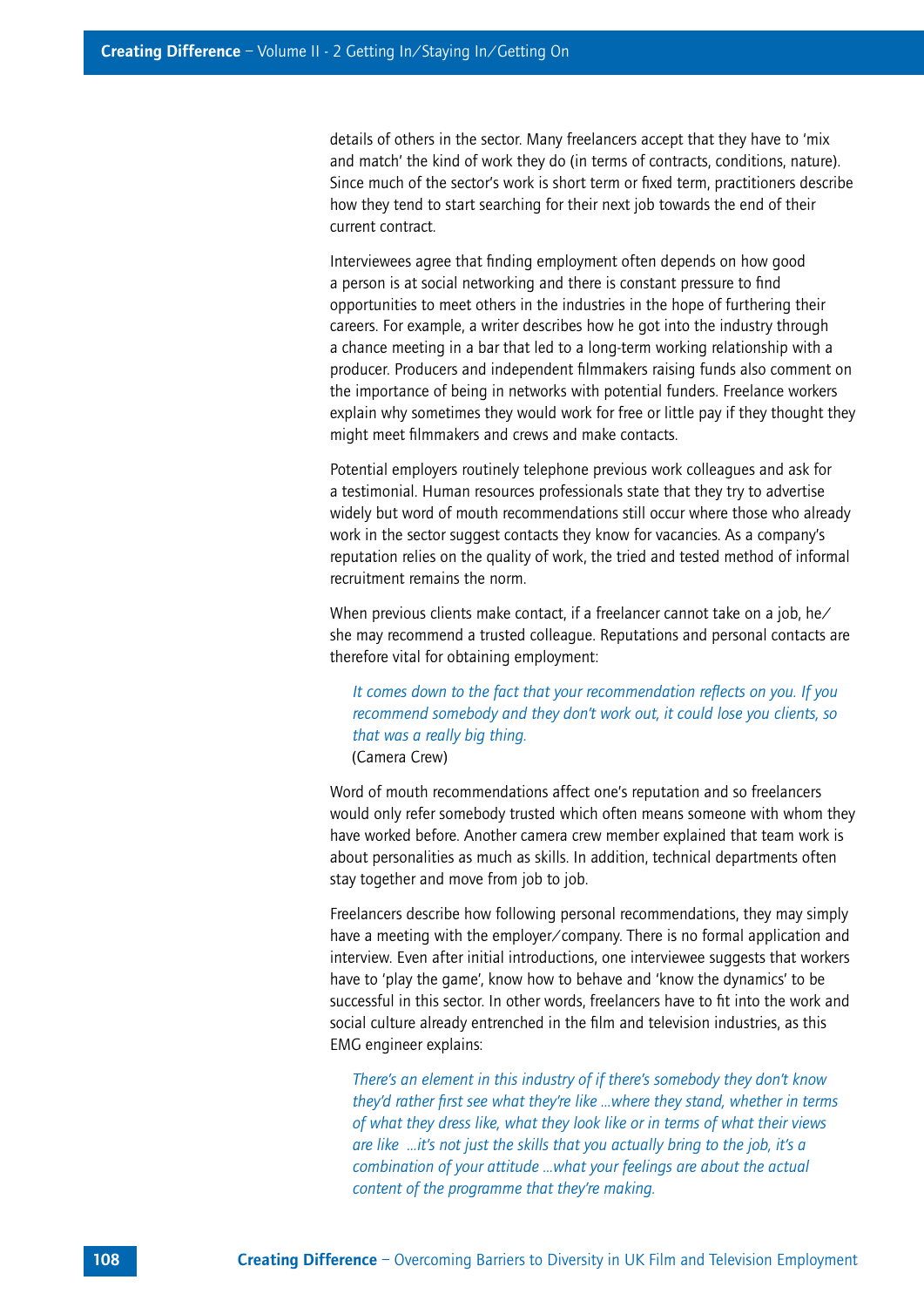Some groups are excluded from these networks, for example, those who have no access to the 'right' social meetings or simply are not adept at networking. Sometimes disabled freelancers cannot physically participate in networking. The opportunities of getting to know someone over a few drinks are closed to many:

*I can't go to the pub and talk to other producers and directors and network and set up contacts, I have to bring an interpreter. It's not natural. When there's a group and it's a fast paced conversation, sometimes it's very difficult, so I'm a bit excluded from that.* (Disabled Camera Crew)

Networks and contacts in the sector also create 'cliques'. Therefore, often the 'networked environment' can be alienating for those who do not feel they fit in. This interviewee talks about not feeling part of a group:

*The people here are very cliquey, and all of my colleagues have said very similar things. You're not treated badly … you just don't fit.*  (Female EMG Researcher)

Anybody who does not belong to the close knit community could easily feel isolated and alienated enough to give up or leave the industry. An EMG researcher says:

*I understand why a lot of people jump ship and I don't think it was anybody personally trying to make me feel unwelcome, but it's just such an alien environment.* 

This interviewee who lives in a regional city who has since left the industry explains how the lack of network is the main reason for her dropping out of the sector:

*You need to maintain very strong links and networks with people to get the jobs because it's all freelance [work]. You get one job, you finish it, then you move onto another, and I just couldn't maintain those networks and links without being in London. So that was the main reason.*  (Female Disabled Researcher)

She thinks that being disabled and a mother is not as important a barrier to gaining employment in the sector as her inability to make contacts because she lives in a regional city.

The confidence of freelancers in making contacts in social events directly affects their chances of gaining work and building a client base, as this director explains:

*No matter how good you are, you actually have to know people. I generally hang out with people I like and I don't butter up people ever….I don't go to the conferences where people are networking and back-scratching, because … it just makes me cringe. I suppose that's a big failing for me as a sole trader, because that's the kind of bread and butter stuff that people do to get jobs in.* 

Sometimes, cliques evolve into a semi-permanent group of workers. For instance, a head of department may have close contacts with several freelancers and they move together from one job to another. Again, this depends on work performance and relationship one has with other workers. One interviewee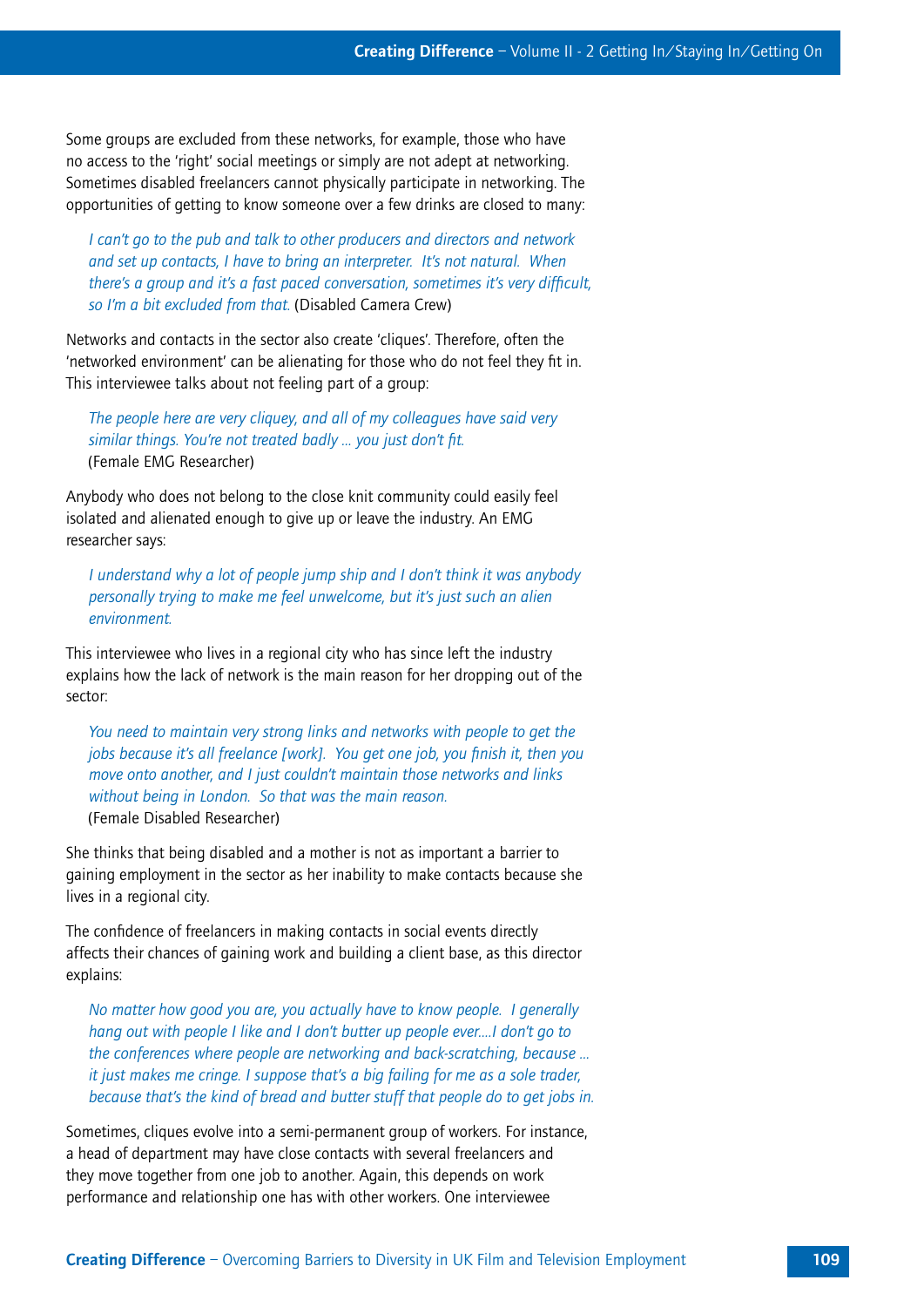suggests that some roles within the sector, such as cinematography, are effectively a 'closed shop'. Even gaining training opportunities there may be difficult as the Cine Guilds of Great Britain concedes<sup>28</sup>:

*A major problem in this area arises from the fact that the members of a film unit work closely together for a limited period of time, generally to very tight deadlines, and financially they cannot afford to "carry passengers". Therefore a person who is known by others on the team to be competent and who will fit in with the rest of the team will inevitably be selected over someone who is not known to anyone on the crew.*

There are other, albeit less prominent, ways of finding work. Sending CVs, reading trade press such as Broadcast, agencies and availability lists are common means to access vacancies. Internet sites such as Production Base are also increasingly being used. Freelancers of different grades and job roles often use a variety of means to find work, for example, a diary service:

*...they're only there …to take information and write it in your diary. They keep your diary for you, so people will phone them and book me, and it's a safety net. The diary service will always make sure that I know where I'm going and when for the next day, but my diary service are very good in that they phone me all the time... they've got a very good reputation.* (Camera Crew)

Remark!, a film production company, has an online database that allows deaf/ sign language users to break into the media industry by having their profile and photos available to view. There are other specialist databases available on internet search engines.

Nevertheless, disabled freelancers suggest that CVs and databases are not so useful for them as few would pick someone randomly from these sources and even if they do, are unlikely to select one with a disability. Many interviewees have used CVs though they comment that rarely are they effective. One proposal to overcome the informality and lack of networks for some groups is to create alternative databases of, for example, EMG talents. However, these attempts are prone to failure as most people still rely on their own contacts. This key industry professional sums up the problems of this kind of database as a means to diversify the workforce:

*We have tried [databases] over and over again, and the thing is, unless these are properly maintained, they don't tend to work, so ….people build up their own personal databases…their contacts, that's how it works.*

Mainstream press such as The Guardian newspaper's Media supplement has been mentioned by several interviewees but very few have found work through the application and interview process from vacancies in a newspaper. The advertising costs are prohibitive for many small production companies and the process of using newspaper advertising does not fit into tight production schedules.

### 2.2.2 Nature of Work

The freelance media workers' day is comparatively long: an interviewee says that doing 60 hours week, a minimum of 12 hours a day in the sector is common.

<sup>28</sup> Memorandum, DCMS Submission to the House of Commons, September 2003.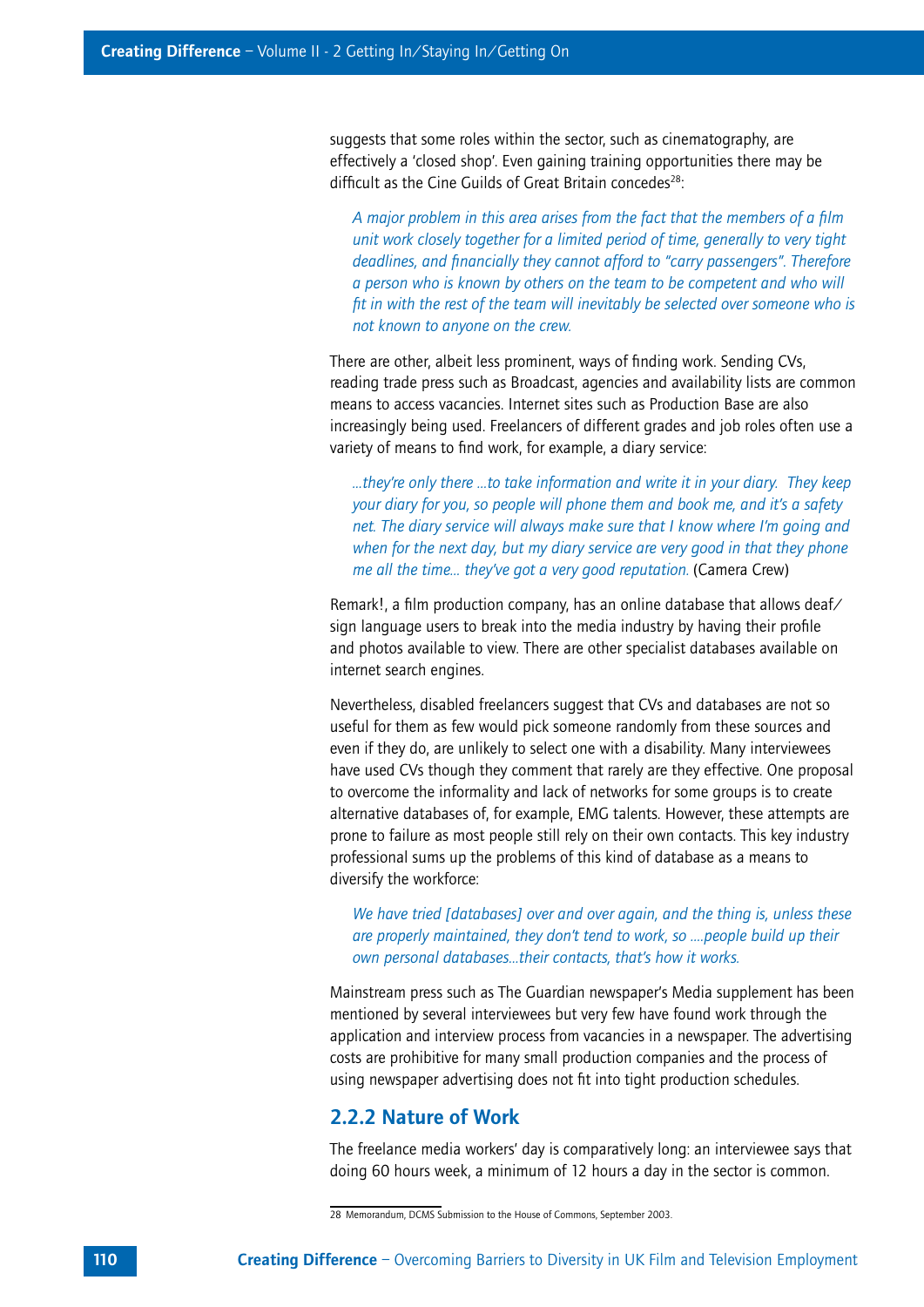Working unsocial hours and long durations away from family on location is also a common feature of film and television work. For most freelancers in the sector, it is also therefore physically demanding work. These elements of working in the media have detrimental effects on those with families and some people with disabilities. It is, for example, difficult to arrange child care:

*If I had a feature film at this stage, then it would all be about what you were going to earn and if you could afford to pay for childcare and take your child with you ...* 

*I guess the only way that would solve it is a nanny/childcare service that is available at short notice. If you had an agency that you could phone up very last minute and understood the long hours that you worked... You could start at six and finish, well if you're doing a promo, at midnight. But that was obviously going to cost quite a lot of money because you're paying to keep those nannies there during the periods when you're not working and when you are working and to have that flexibility.*  (Female Camera Crew)

Many freelancers cannot take holidays and do not have sickness and other benefits, compared to permanent employees<sup>29</sup>. This interviewee talks about the close link between personal life and job insecurity for freelancers:

*It's a very unsteady industry, you can't guarantee you can get a mortgage because you don't know you're going to get more than a six month contract. It's an industry that doesn't pay very well, you work very long hours, so as one of my line managers said, it's actually a lifestyle choice as well as a career choice and you have to decide you're going to take that on board as well.*  (Representative from Regional Training Organisation)

Many of our interviewees, mostly women, tell us that having partners who are in other sectors, with steady income and regular hours has enabled them to carry on working in the film and television industries. Once again, the option is not always available for many people, for instance, lone parents who want to work in the media.

A key sector professional suggests that there may be a high dropout rate after the age of 40 as workers become burned out. There is little evidence in our research to support this except several of the individuals have found more permanent roles and stable employment within the sector after years of freelancing. They talked about the advantages of such a change. This might be a difficult issue to research as it would involve identifying people who had dropped out of the sector.

### 2.2.3 Financial Constraints

Much of the discussion we had with freelancers centred on pay and making a living. Freelance work is likely to be precarious and involves frequent employment/re-employment and job search. Although there are some workers successful in gaining sustained work, low pay, periods of unemployment and working for free are also commonly encountered. Some interviewees suggest that they may not even be paid the minimum wage for the work they do. Some roles,

<sup>29</sup> People on fixed term contracts are still subject to PAYE legally but in practice employers may not have that in place. Freelancers can also contribute to National Insurance that affects their entitlement to benefits.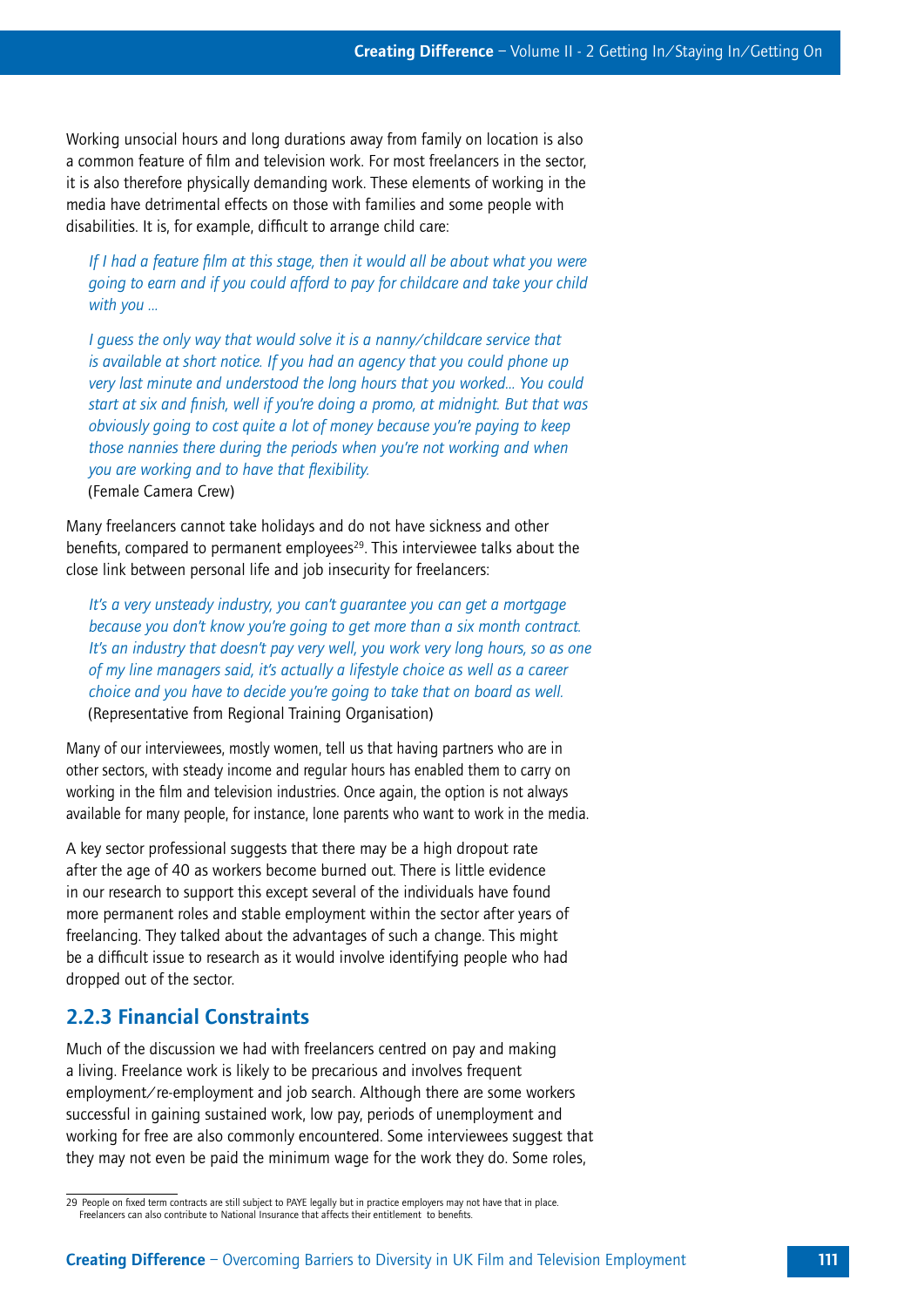for instance, front of house staff in the exhibition sector are comparatively poorly paid. The problem of low pay is particularly relevant to new entrants who are also likely to be recent graduates who may have debts and student loans. With the introduction of tuition fees for the academic year 2006-2007, graduates may be deterred from entering a sector such as the media which is considered risky and insecure.

Many interviewees also describe doing non-media work to support themselves. One owner of a distribution company held another full time job for two years initially whilst the company was being set up, therefore in effect having two jobs at the same time. Another interviewee talks about his experience:

*I mean basically you can't have a full time job and be a decent artist. Obviously bills need paying. When you're working you can't write, and when you're writing you can't earn money, and the difficult thing is convincing the government, or the Job Centre, or whatever, that you are writing, that you're working full time.*  (EMG Filmmaker)

This appears to be a particularly difficult problem for writers. One EMG writer says that he produces, on average, one script a year that gets commissioned. This means he cannot be a full time writer but has to work in non-media related roles, which he describes as 'proper jobs'. Even though he acknowledges that writing is a discipline and a job, due to family commitments, he comments that trying to earn a living as a writer full time would have been impractical and irresponsible:

*I've always needed to pay the rent, mortgage that kind of thing, and that's been the primary concern. Setting aside my own ambitions or flight of fancies... And another thing, my day job is not one that I dislike.* 

The writer therefore suggests that creative work, such as screenwriting, may be too insecure to be considered a full time career. The lack of stable income discriminates against people who do not have additional financial support and affects those from a range of backgrounds e.g. the economically marginalised, practitioners with family responsibility. On the other hand, someone from a well off, middle class family may be able to draw on extra support. One assistant producer stayed with her parents in a regional city initially in order to save money on rent and bills. Actors are known to be out of work for much of their time (75-90% of Equity members are unemployed at any one time) $30$ .

An interviewee who is married with a child states she cannot accept low pay or voluntary work as child care costs her £30 a day. There are long-term implications on gender balance in the sector. Here, an interviewee refers to gender, student fees and working in the sector:

*I think if people want to, [student fee]'s probably not going to stop them, but I think it probably does mean it's going to take them longer to pay off their debts, which again would have a very detrimental effect on women because they might not be able to afford to stop and have children, because they're still paying off debts.*

(Key Sector Professional)

<sup>30</sup> http://www.bbc.co.uk/wales/justthejob/followyourdream/wrap/t\_getstarted.shtml. Accessed 5 July 2007.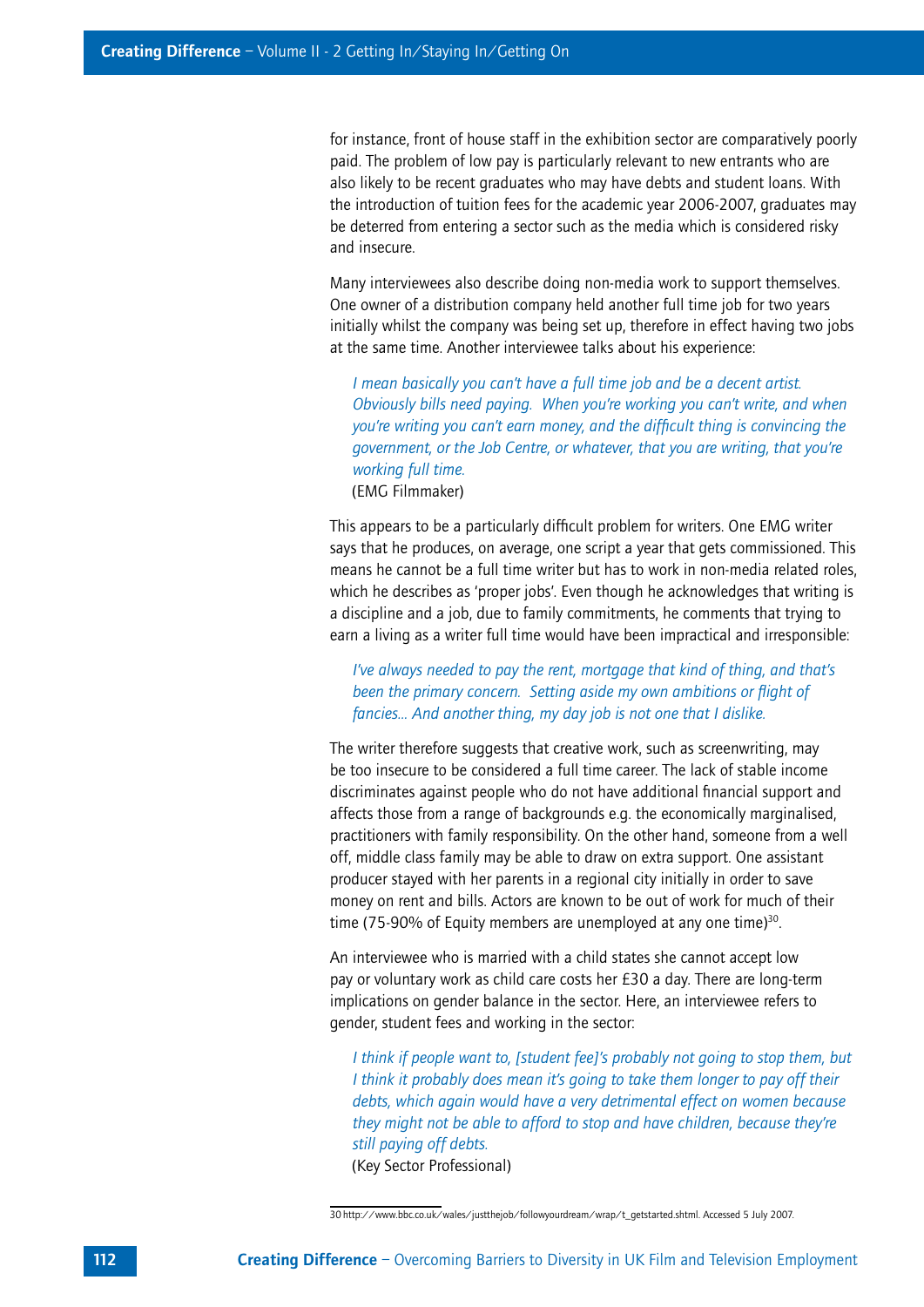It is beyond the scope of this project to examine film and television financing although many of the creative talents we spoke to have had experience in trying to obtain funds for their film and/or programme making. Often, a mixture of sources is sought, for example, public funding bodies such as the UK Film Council and private investors. The question of obtaining precarious finance is a major issue that most independent producers, directors and writers face. Fundraising is also reliant on forming networks and contacts.

The benefits system pertaining to disabled freelancers and support for adjustment (Access to Work) are discussed in Volume II 1.1. It is sufficient to say that as disabled freelancers can expect periods of unemployment, the benefits system affects individuals' decision to work and stay in the sector.

### 2.2.4. Business Skills and Employment Rights

There are an estimated 11000 independent companies in the UK film and television industries (IES 2004: 1). The vast majority of these are small firms with less than ten employees and a turnover of less than £1 million. Many interviewees are also 'one man bands' and some of the freelancers interviewed for the project are registered as sole traders for tax purposes. This interviewee faces problems associated with the lack of business skills:

*My abilities are more in production, the creative side of it, and what could potentially hold me back is the business side of it. I have to work hard at doing the paperwork, as you can see here. All these bags are my taxes for this year and I actually have quite a lot to wade through. I think [my accountant]'s going to sack me!* (Director)

Money issues, such as tax, accounting and chasing up debtors, are the foremost concerns for many practitioners. Sole traders and freelancers are often unaware of their legal rights. Even if they were, it could be difficult for them to exercise their rights and protect themselves in relation to negotiating contracts, fees, intellectual property issues, non-payment and late payment. The above interviewee, for instance, also states:

*People feel they can rip you off left, right and centre, and they feel fairly immune from prosecution, because they either think that you're not going to be able to do that and work in the industry again, or they feel that you haven't got enough money to put up front to prosecute them.* 

Not all freelancers belong to a union. The interviewees who do belong to a union tend to see it as insurance in case they need representation. However, working in the film and television sector depends on goodwill with (potential) employers so that many freelancers are reluctant to access union's protection and intervention in terms of disputes, as the director above argues. This key sector professional further suggests:

*The problem is that people aren't prepared to take a company to court over it because they would see that as career suicide, and so the Union itself can't take an employer to court, even if it knows that the employer's doing it, unless somebody complains to the Union.*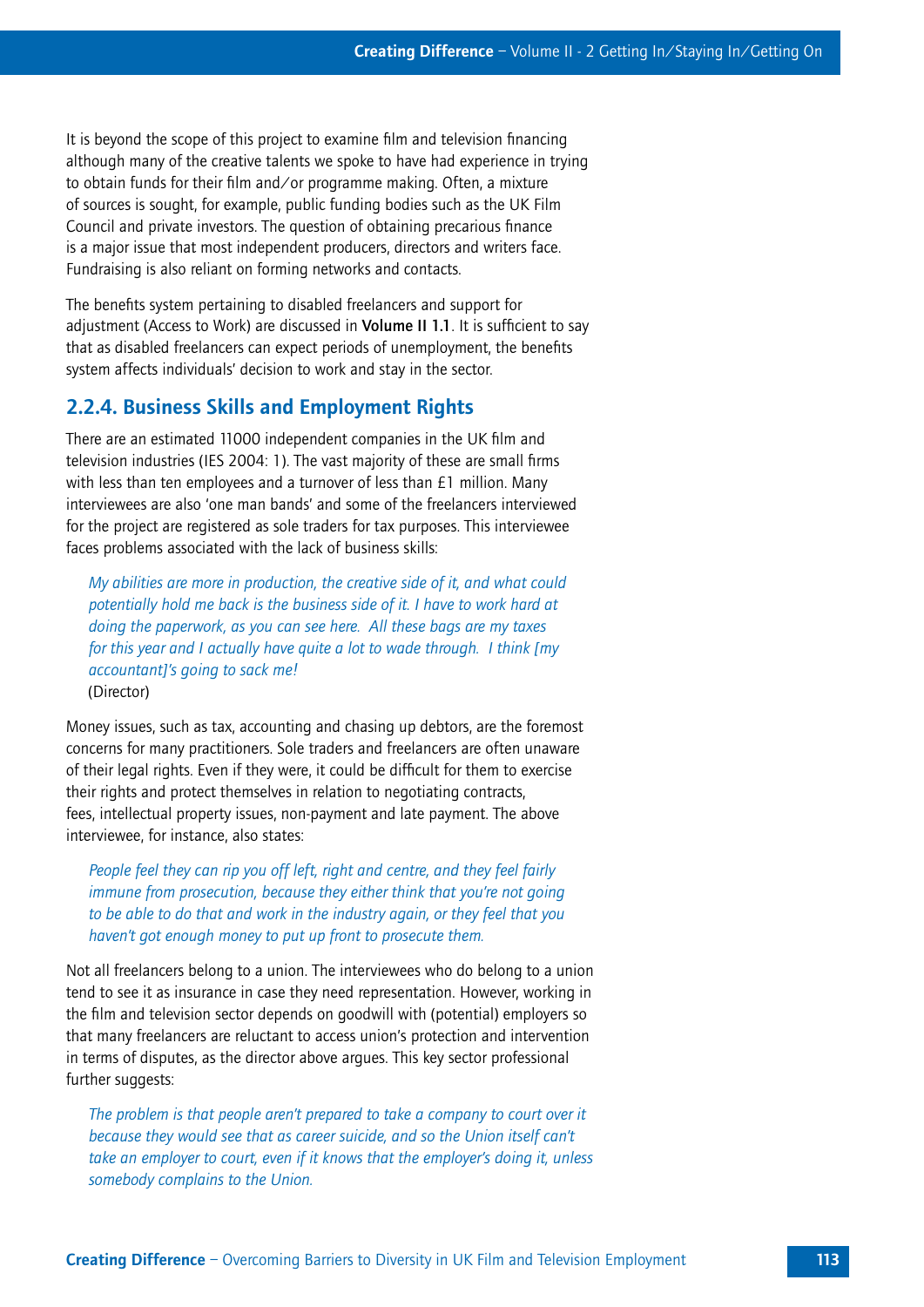### 2.2.5 Getting On

Progression in the industry often depends on maintaining good relationships with co-workers and employers. Several individuals use the phrase 'You are only as good as your last job'. Sometimes, informal groups of crew members move from job to job. Staying in and getting on in the sector also means building a portfolio of work.

The informal nature of the sector and reliance on interpersonal relationships create barriers for those from diverse backgrounds. For some grades, there is still a hierarchy that remains relatively closed:

*You have to be in the right place at the right time and you have to know the right people. So in a way it's more difficult for newcomers, women or ethnic minorities to break into the industry because it's always the older guys that are getting picked every time until they retire.*  (Camera Crew)

The UK film and television industries are a competitive field. Many individuals we interviewed talk about being disheartened and even considering leaving the sector when faced with 'closed doors' and 'dead ends' though they may not be able to pinpoint the reasons for their lack of progress. Several disabled media workers comment that they feel that they cannot move up as they are not able to form the important personal networks through socialising. There may be hesitation on the part of the disabled workers in terms of career progression:

*They're not taking advantage of all the networking opportunities, socialising and going to the pub or wine bar or theatre or whatever, the kind of thing that makes you a fully paid up member of the club. Maybe their energy is so devoted to doing the job that that's all they do. They don't look to the next step; I think that's a shame.* 

(Disabled Journalist)

Disabled professionals who have worked on specialist programmes often feel that they cannot cross over to the mainstream. Many EMG freelancers face similar barriers. Several interviewees comment that they think they have to work harder than their non-disabled or white counterparts to convince others of their ability. A disabled filmmaker says that even though she wants to be a director, she does not think she will be seen to have the ability. Many from underrepresented groups are likely to be limited by such a glass ceiling:

*...at some point yes, I will hit the glass ceiling. And I think that when you get to the level where you have to manage people, that will be when more problems come up... I'm just wondering in order to become a producer, could I go up that level and take that responsibility, I'd need to think about how I could convince people of my authority...*  (Disabled Assistant Producer)

Several interviewees have talked about dropping out, especially for women with family responsibilities. There is little evidence in this project to suggest women with family responsibilities are more likely to drop out, although it would have been difficult to find interviewees who had left the industries. Family and age are discussed in Volume II 1.2 and 1.5.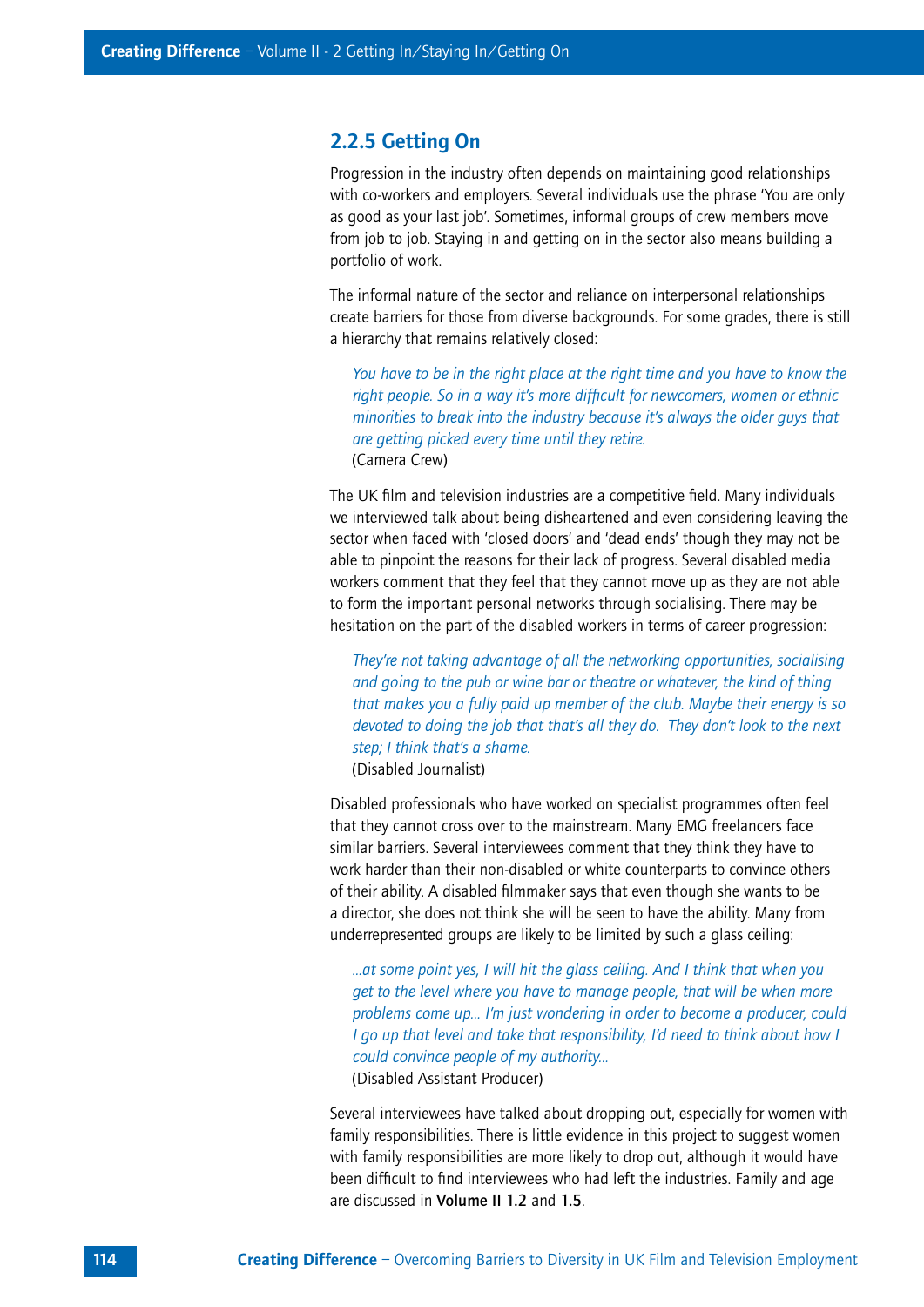### 2.2.6 Pigeonholing and Stereotypes

Overt discrimination is rare according to our interviewees from underrepresented groups. Nevertheless, many individuals report frustration with being identified only with their ethnicity, disability and so on. As a result, their career progression is often impeded. This section examines the evidence presented in the interviews.

Minority ethnic filmmakers have recounted experiences they identify as pigeonholing their range of work. An EMG programme producer states that she has been working for a minority ethnic television company, for too long, and feels that she cannot break out of it. Having made ethnicity focused programmes, filmmakers like this interviewee suggest they find it hard to break into the mainstream, meaning the major broadcasters, the BBC, Channel 4 and ITV.

Some filmmakers from underrepresented groups comment on not being accepted in the mainstream of the film and television sector, as it is dominated by a monocultural workforce that may resist change:

*People in television on the surface portray themselves as one kind of person, but actually they're trying to keep the status quo going in an industry which is predominantly white, middle class. They've all got jobs and very cushy lifestyles, they don't want it to change, it's as simple as that. I thought, well I've fought with them enough, I'm going to move on so I made a couple of short films.*

(EMG Director)

Minority ethnic led companies face similar problems that have been dealt with in detail elsewhere (IES 2004). This interviewee sums up the issue:

*The team we have here is very, very broad. But because I head the company, it's automatically seen as black led. We have a common vision and the stories we tell are international, but we're still seen as a black production company. That's what we find very difficult to break away from. And were I white, would I be automatically fitted into any pigeonhole? So I become the black producer, the black director, the black independent production company… Rather than having these clichéd one dimensional representations of the black community, we're much more than that. Yes, blacks are involved in crime. Yes, blacks are misrepresented within the penal system and everything else, but there are other dimensions to black existence.*  (EMG Filmmaker)

This interviewee goes on to suggest that mainstream broadcasters have a particular agenda that caters to 'the palate of Middle England'. A female EMG assistant producer states that she did not want to stay in Birmingham because she was likely to work at the Asian Programming Unit and only make Asian outputs. Wanting to produce different kinds of programmes, she believes that she has 'to work harder than… white counterparts'. Others talk about being treated as 'a one-trick pony', 'ghetto-isation' into specialist programmes and only being called to panel events during the Black History Month.

There is also the burden placed on EMG practitioners of having to represent their ethnic groups which are in fact very diverse: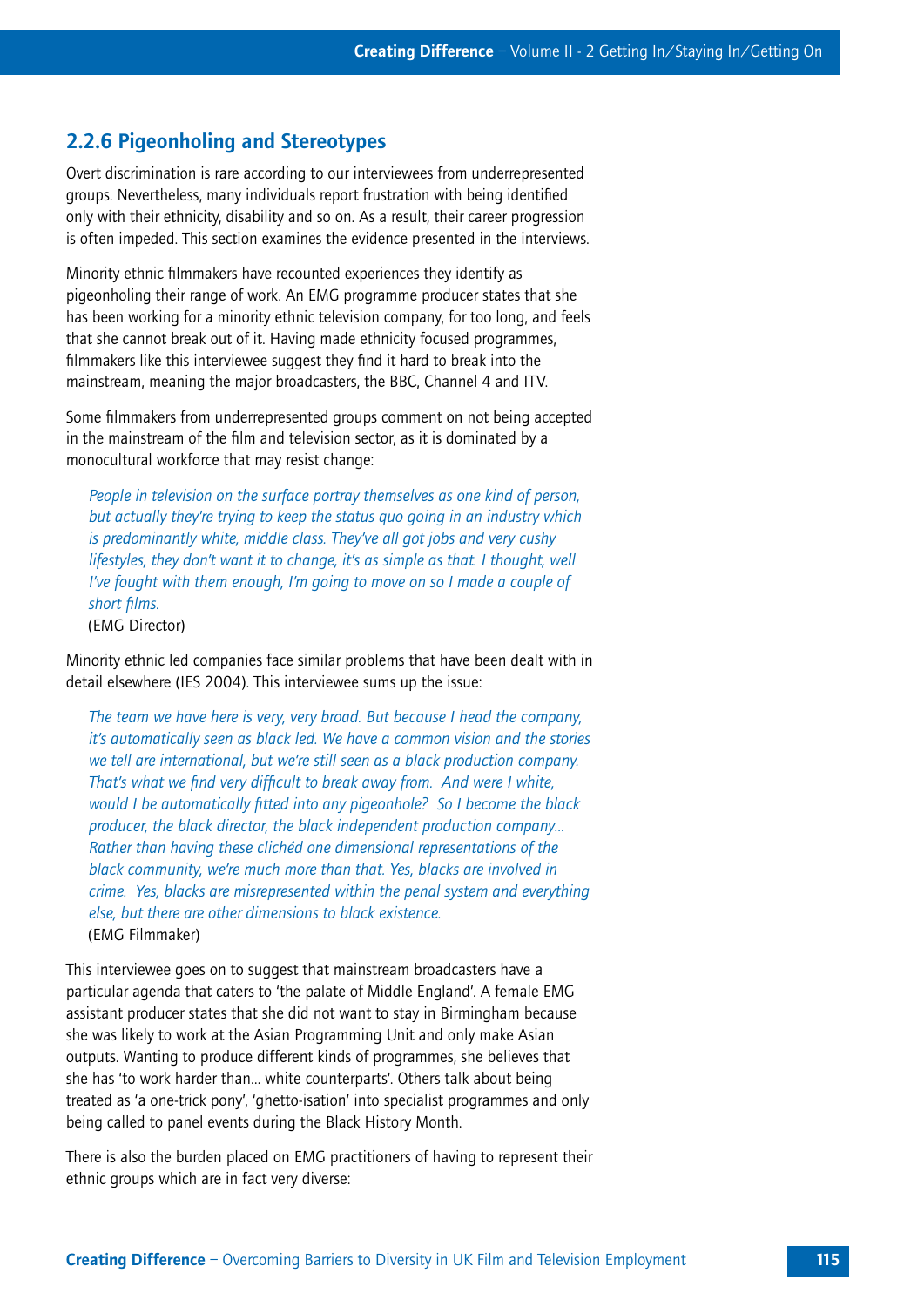*You'd be amazed at the number of people here who tell me, because I'm brown and I'm Indian they think I'm a Muslim and they want my advice on Muslim issues. Can't you see I'm a Hindu? The thing about the industry generally is that it's a very white, middle class industry, and those people who have managed to infiltrate, who are not white are often just as middle class, and have been to Oxbridge or whatever, and therefore are not in touch with the communities that …their colleagues might think they represent, so they never challenge what's put forward as being the way things are.*  (Key Industry Professional)

British filmmaking is also the target of similar criticisms:

*How many people in the Film Council know anything about Asian culture at all…they've got the stereotypical view. There you go, that's going to satisfy our slot for minority films, there it is, done it. Now we can talk about that forever, whenever anyone asks us about funding Asian films, we'll just wheel that out.* (EMG Director)

A disabled filmmaker describes how she is being side-stepped in relation to a feature film project, which suggests tokenism and discrimination:

*[The producer] said, 'it will be like this all the way through the production and ... half the names at the end of the production on the credits won't be the people who did the work, that's the way it works. Get used to it.' It's one thing being expected to be the blind monkey in the corner, but now I'm like, see no evil, hear no evil, speak no evil, do you know what I mean? I'm their credibility, that old thing, the token presence and all that.*  (Female Disabled Filmmaker)

Onscreen representation is directly related to the work of actors. Minority ethnic actors face many barriers in terms of casting. They are disproportionately offered stereotypical, minor roles such as new migrants and foreigners with strong accents. The range of parts open to them are limited and defined by their ethnicity in a restrictive way:

*There's a big race barrier, being mixed race. People who work in the industry… they're very keen on kind of demarcations: If they want a Chinese person, they want a Chinese person; if they want a white person they want a white person. If you're somewhere in between, they've got a real problem with that.*  (EMG Actor)

The same actor goes on to suggest that it is impossible to break the barrier as legal frameworks governing equal opportunities in employment do not apply to the entertainment industry. Much of crewing and casting is also done behind closed doors that there is little that freelancers and actors can do. It is such a competitive sector that individuals are not likely to challenge producers and employers in any case.

An agent specialising in representing disabled actors and presenters suggests that there is fear regarding disabilities, a lack of information and education:

*People tend to sound sympathetic and say, oh yes, we'll try, send us the details and if we think they're suitable we'll invite them to have an audition.*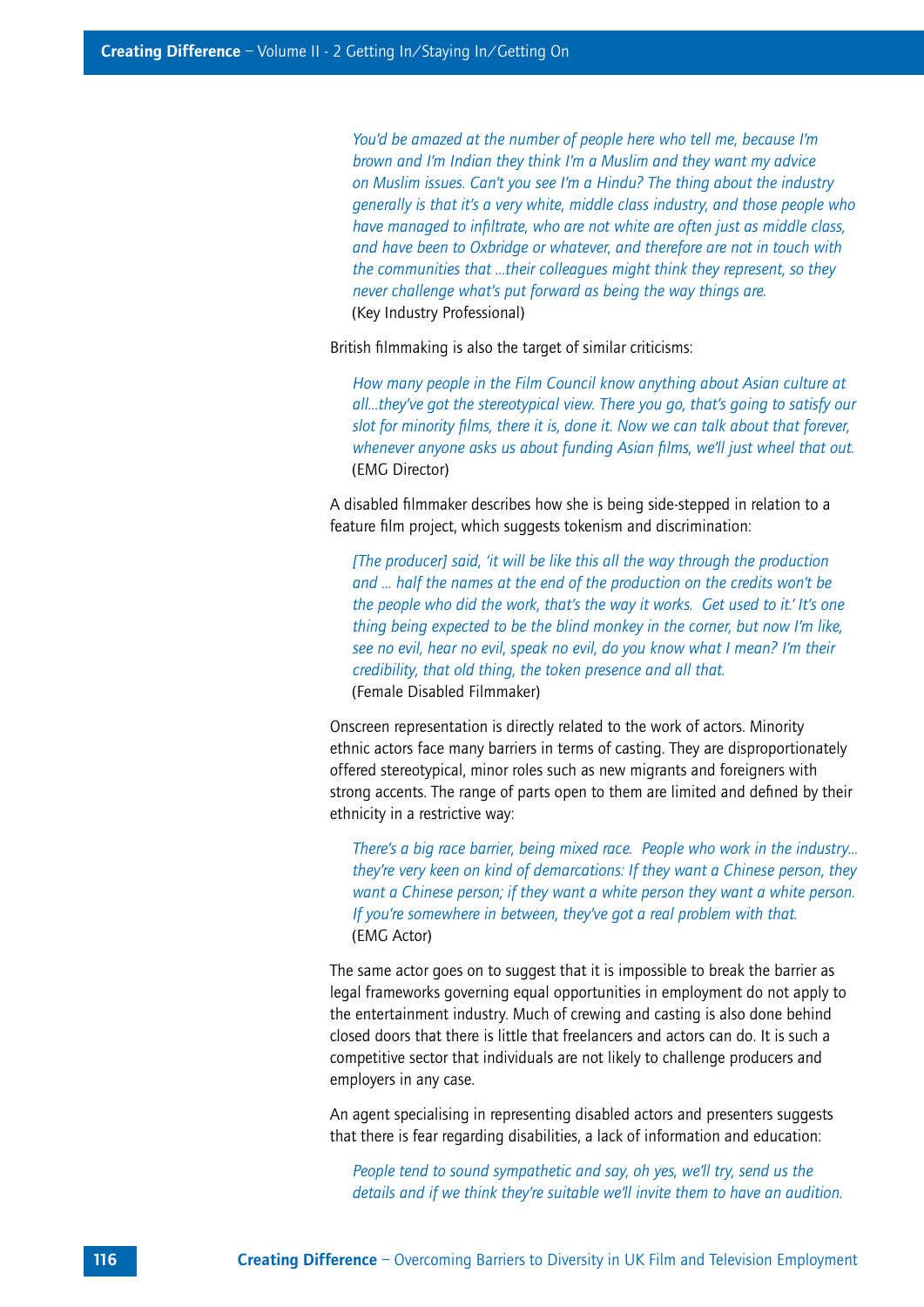*But they never do. And I know it's because they're fixed in their minds about only seeing disabled people in disabled roles which is very disappointing and it is something that I know will change. Very occasionally we do ... and I can honestly say that for acting it's always the BBC who are far-sighted enough to [cast disabled actors in non-disabled roles].* 

There is a sense that actors from underrepresented groups are invited to audition or employed as part of 'box ticking' exercise: the above agent says she is weary 'of people scoring brownie points at the expense of the actors on [her] books'. Minor roles are not developmental and the actors are still rendered invisible on screen. Another disabled actor suggests that writers who do not understand disabilities are responsible for crude and two dimensional disabled characters but he wants to work and cannot refuse parts for those reasons. Casting agents and producers would be the key to changing the practice.

Disabled workers in the sector also want to avoid being pigeonholed into only producing disability related programmes. They do not want to be identified with specialist programmes, but rather a wider range of outputs. Nevertheless, many are not able to get employment to make anything other than disability related contents. Some of the more junior disabled freelancers comment that people have low expectations of specialist programmes and of them. Several of the disabled interviewees suggest that they have been passed over for promotion or believe that their disabilities act as barriers to their career progression even though they are as equally experienced as their non-disabled counterparts.

### 2.2.7 Overcoming Barriers

### **I. Flexibility of Freelance Work**

The precarious nature of freelance work acts as a barrier to diversity in the sector. Nevertheless, there are features of freelance work that may be considered attractive. For many of our interviewees, the independence of freelance work offers opportunities that are not available from other types of contract arrangements. Creative talents comment on the possibilities especially where they may find a variety of sources of financing for their projects, which means less direct control from specific funders. Some freelancers work on low/no budget productions in order to gain experience and credits if they like the projects.

One female makeup artist only takes on daily and short term work as it suits her family responsibilities. A disabled researcher comments that her disability debilitates her for short periods of time only, which makes short term freelance work feasible. A programme producer told us that freelance work offers many advantages:

*As a freelancer, I have more mobility and I feel more professional in a way … because I charge per day, they have to plan ahead, 'how long do I need her for'. In the eight hours per day, I can only do so much, so in a way that was a way for me to stop them from piling up my workload for the same price.* 

There is a degree of flexibility in working hours offered by broadcasters and some companies within the sector. However, convincing employers to offer more flexibility (such as part time arrangements, flexible working days) will not be achieved in the short term. Some interviewees talk about the variety from day to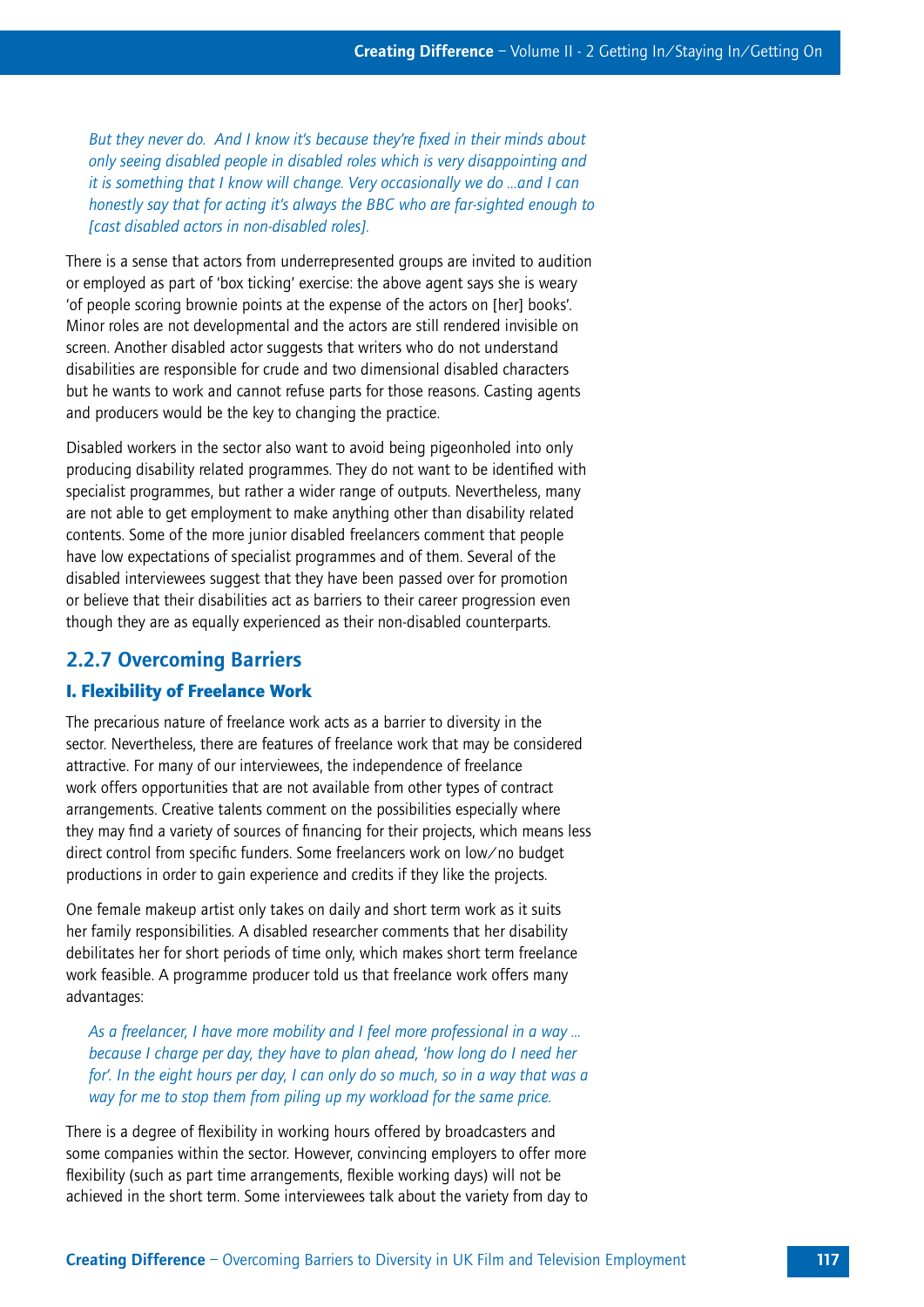day, which makes work in the media industry interesting. On each production, workers meet new people and form fresh networks. Many practitioners take on a mixture of types of work and contracts over the year which allows them flexibility and control over their own workload.

Freelance work could also offer geographical flexibility. Freelancers in the regions state that they are able to make use of local networks to gain work but they can also travel to London and the South East for work opportunities. They are content with staying in the regions, thereby avoiding the high costs of living in the capital.

Therefore, the sector needs to recognise the beneficial aspects of freelance work but try to alleviate the barriers it poses. For instance, a human resources professional suggests that employers of freelancers on short term or fixed term contracts should still pay PAYE and National Insurance and in turn the employees should have access to paid holiday, sickness and other employment protection.

On the other hand, as this interviewee points out, there may be a case against short term contracts altogether, which needs to be investigated further:

*Work efficiencies are compromised when you've just joined a production, it takes you a couple of weeks to get into the flow of things, and then towards the end of the production, for the last two or three weeks, you're looking for your next job. Actually how effective and productive are our people being if we employ them on contracts?*  (Key Industry Professional)

#### **II. Alternative Networks**

Several interviewees suggest that professionals from underrepresented groups should get together and form their own networks:

*I think if someone puts a barrier in front of you and says you can't do this because you're a woman, you're disabled, you're black or whatever, I don't think you should fall into the victim mentality. I think what you should do is try and think of ways around that, and that's what interests me: creating your own networks.* 

(Male EMG Filmmaker)

In addition, disabled interviewees comment that for them using word of mouth referrals and contacts are important ways of gaining employment. Some disabled interviewees suggest that contacts they made at school and university helped them to get a foot in the door of the film and television sector. Freelancers in the regions also comment that as long as they have contacts, work is available wherever they are situated.

#### **III. Career Building**

Expanding one's profile and credits is of prime importance for media professionals. One EMG assistant accountant suggests that by mixing film and television work, she has been able to maintain continuous employment. This advice from an interviewee reflects the belief in personal qualities in overcoming barriers:

*If you've got anything about you, if you're entrepreneurial, if you don't give*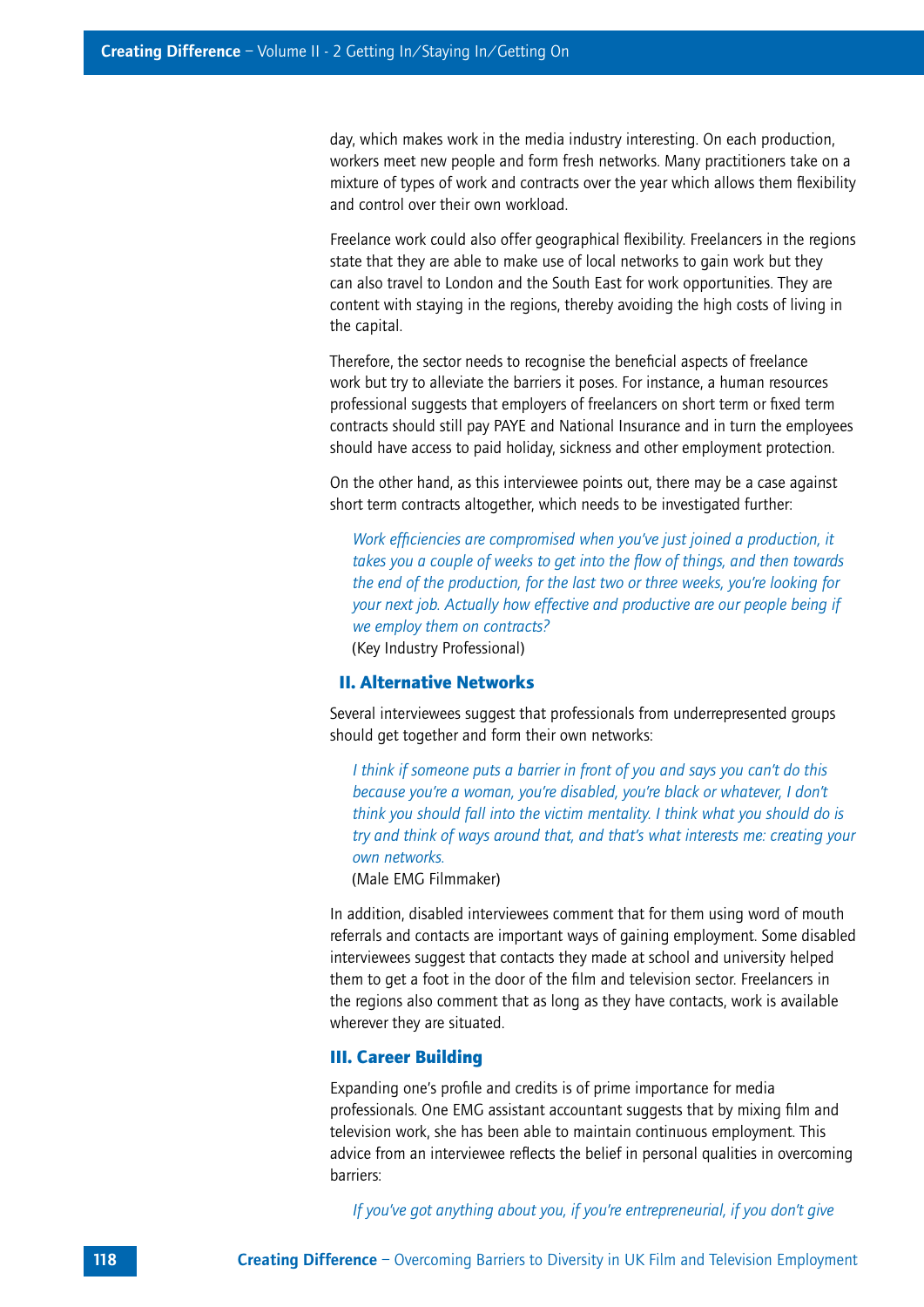*up.... you start to think outside the box and think about loads of different ways of getting a job, you'll be fine.*  (Female EMG Assistant Producer)

Even though many of our interviewees share the view that they can succeed or have succeeded in the media through hard work and perseverance despite the competitiveness of the sector, there are entrenched structural issues in the sector that make it harder for people from diverse backgrounds as evidenced by the findings of this research.

#### **IV. Niche Markets**

Some workers from underrepresented groups may feel compelled to work on specialist programmes or themes related to their personal characteristics. On the other hand, many are interested in reflecting social issues pertinent to their experiences in the films and television programmes they make. Finding a niche market therefore may be a way to move ahead. For example, there are production companies led by disabled entrepreneurs that adhere to good human resources practice and recruit disabled staff when they can. The work of the disabled trainers in the current research is directly informed by their own experiences and their management expertise, as explained by this interviewee:

*We're a company with a social purpose, because we want to change how disability is viewed, in relation to employment, access to services, broadcasting. But we're also a commercial organisation and give professional advice. We would like to make a profit at the end of the year as well. Our external team are probably 80% disabled people. Of our internal team, probably just over 50% are disabled. I want to prove that we…practise what we preach, which is saying, you can be a productive, effective professional organisation having a mixed group of people.* 

(CEO, Disability Training and Consultancy Company)

#### **V. Alternative Routes**

Sometimes, pursuing their own projects means more control over the content. Many EMG and disabled filmmakers talk about feeling a sense of social responsibility in their work. For example, several interviewees comment on working outside the mainstream. Whilst it gives the filmmaker a lot of control and independence, this may mean difficulties in finding funding, exhibition and distribution of the films or programmes. Many filmmakers amongst the interviewees have self-financed their films. An EMG director states,

*With hindsight, it has huge implications because, all these companies with the establishment, they've got their own agendas and they've got their own films coming out, so you're very much the enemy. I've felt very much left out, which I never expected.*

An EMG led independent production company uses alternative distribution networks such as online sales. Youtube, MySpace and Google videos have been mentioned by many filmmakers as ways of getting their films seen, rather than relying on traditional distribution avenues. These filmmakers are bypassing major broadcasters although how effective these means of distribution are when compared to traditional media is yet to be explored.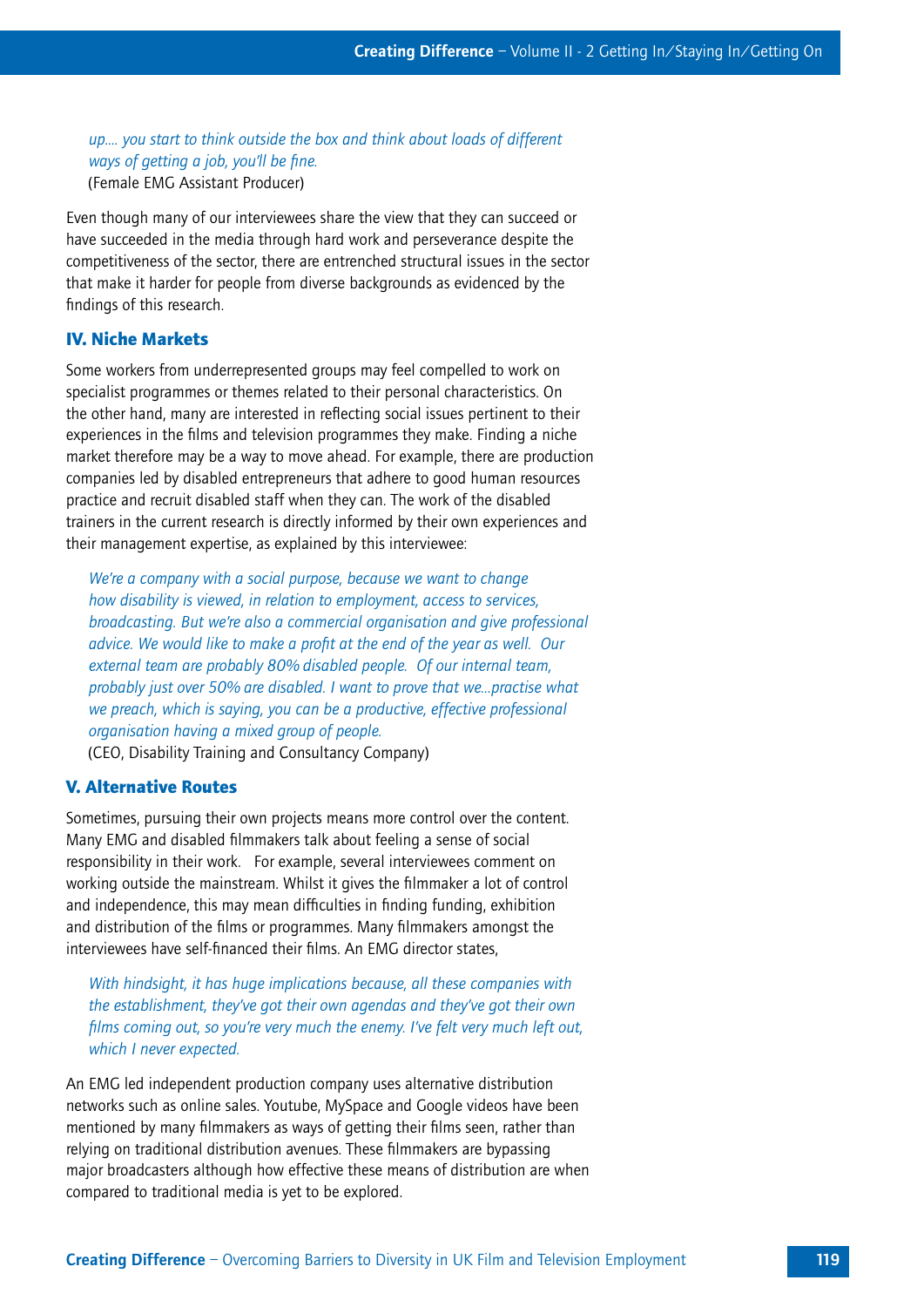#### **VI. Personal Development and Mentoring**

Personal development and learning were also mentioned by many of the interviewees, although accessing funding for professional development could be difficult. Management training is also crucial, especially for freelancers and sole traders. Similarly, equality and disability training for managers who have responsibility over human resources may change attitudes and improve practice.

Mentoring may be a good way forward to encourage media professionals from underrepresented groups. However, many of our interviewees have argued that there are few positive role models from diverse backgrounds with experience and vision who are in positions of power. There is a sense of hope that this will change, as this interview suggests:

When we get high enough, we can make the effort to employ people on their *merit, not on what school they went to.*  (Female EMG Researcher)

#### **VII. Changing Attitudes**

Some of the interviewees express an interest in creating contents and portrayals that are not stereotypical but reflect their experiences. Several producers mention they try to recruit diverse crews when there is a perceived need to find representatives from specific communities who can relate to the contributors of the programmes. Nevertheless, the perception that diverse crew members are only required for culturally specific programmes will again have a ghetto-ising effect.

In 2002, Channel 4's Multicultural Department was closed as the then new Chief Executive Mark Thompson suggested that multicultural contents should be spread across all departments. An EMG director suggests that there were opportunities and funding available from the Multicultural Department which was closed to him now even though he did not like the creative restrictions posed on him, such as conforming to racial stereotypes. Interviewees from organisations, key sector bodies and individuals all agree that diversity amongst the workforce will affect portrayals in film and television. Therefore, re-education is one long-term solution to the pigeonholing and stereotyping of people from underrepresented groups. In turn, rounded onscreen portrayals will inspire future recruits into the sector. In addition, the more people from currently underrepresented backgrounds working in the film and television industries, the more understanding of the diverse cultures and needs there will be.

### 2.2.8 Summary

The most distinctive feature of recruitment in the sector is its informal, word of mouth nature as film and television productions come under time and resources pressure. As a result, freelancers have to constantly pitch for work, using a variety of methods. Personal recommendations are seen to ensure quality; workers in the sector would only recommend those they could trust.

Freelance work is precarious and often involves long hours and working away from home, which forms a barrier to some groups such as those with child care responsibilities. Low pay, periods of unemployment and working for free are also common experiences for freelancers. The insecure nature of freelance work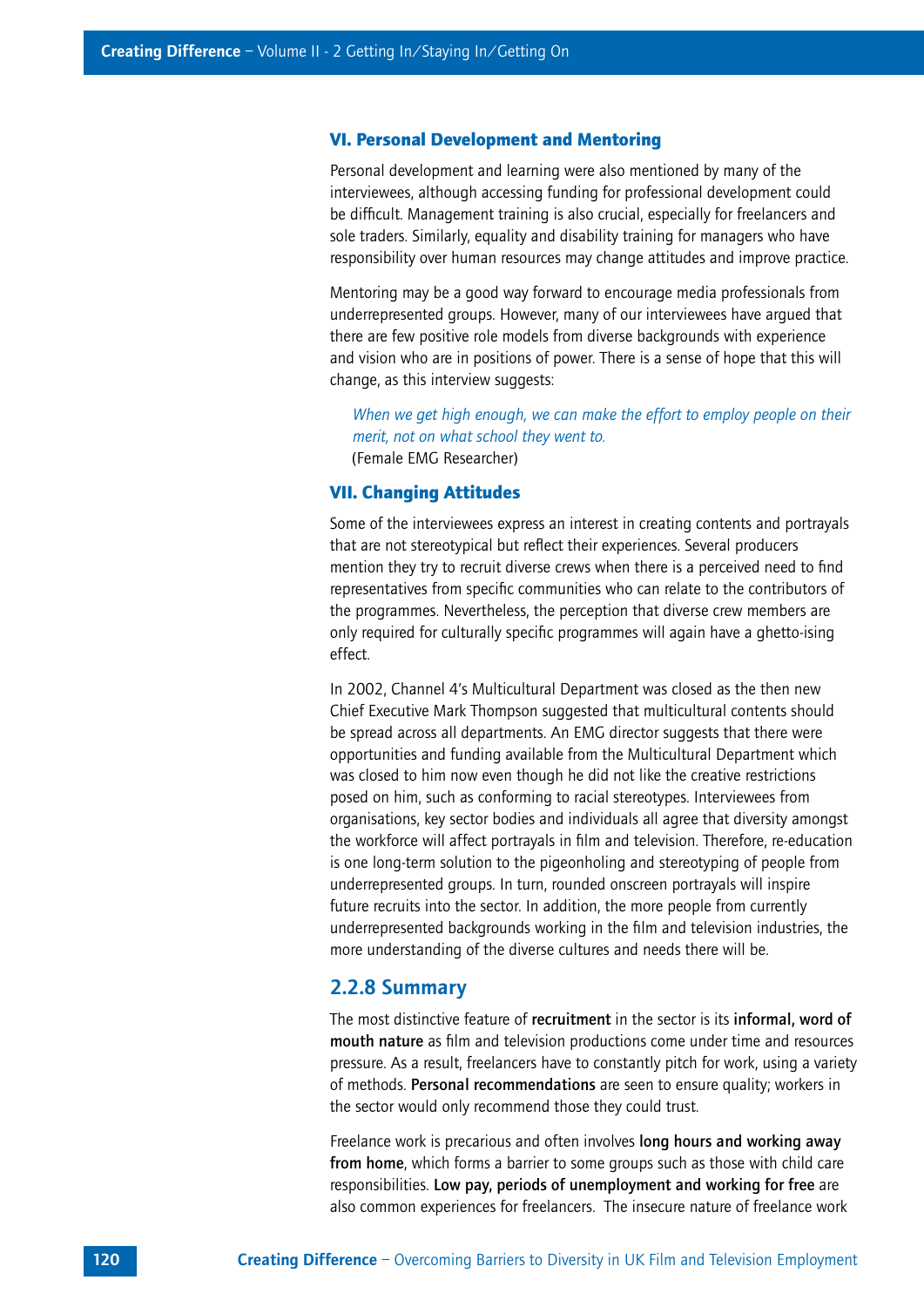may affect career choice or the decision to stay in the sector. Many practitioners also do non-media work to support themselves. Small enterprises and sole traders may not have the necessary business skills. Union protection and intervention in employment matters are seldom sought due to the importance of networks and goodwill with (potential) employers in the sector. For some grades, there is still a hierarchy that remains relatively closed.

Although overt discrimination is rarely reported in the interviews with individuals, many from underrepresented groups feel that they are pigeonholed in the kind of work they get even though some may wish to create content that reflects their experiences. Many of the interviewees feel that they cannot move from specialist programmes into mainstream broadcasting and they are employed as a representative/tokenistic presence of their communities. Actors also find it difficult to break out of restrictive categories defined by their ethnicity or disability.

Some interviewees also suggest that commissioners and funders have stereotypical views of different communities and disabilities that do not reflect diverse experiences. It is difficult to challenge employers as many of these decisions are made behind closed doors. The lack of people from diverse backgrounds at the middle and senior management levels is a reflection of the glass ceilings that many of them face.

### 2.2.9 Recommendations

- $\blacksquare$  There needs to be more support by key sector bodies for small companies and freelancers, especially in relation to business skills, legal issues and employment rights.
- Information and support for employers in relation to employment law and human resources management would improve recruitment practices.
- Alternative networks formed among filmmakers and those from marginalised groups should be encouraged.
- Filmmakers from diverse groups should be encouraged to explore niche markets; support for alternative distribution and exhibition channels would provide more opportunities for filmmakers.
- There needs to be further research into the relationship between new media distribution, exhibition and diversity of the media workforce.
- $\blacksquare$  Funding for professional development especially for members of underrepresented groups would help their career progression.
- Mentoring and role models should be promoted to support film and television professionals from underrepresented groups.
- Key sector bodies should raise awareness among film funders and commissioners in relation to pigeonholing and stereotyping of disabled and EMG professionals.
- $\blacksquare$  Diverse crews should not be limited to programmes dealing with specific cultural issues, though specialist programmes could provide funding and support to media professionals from underrepresented groups.
- More research to establish the precise relationships between onscreen portrayal, diversity and employment should be carried out.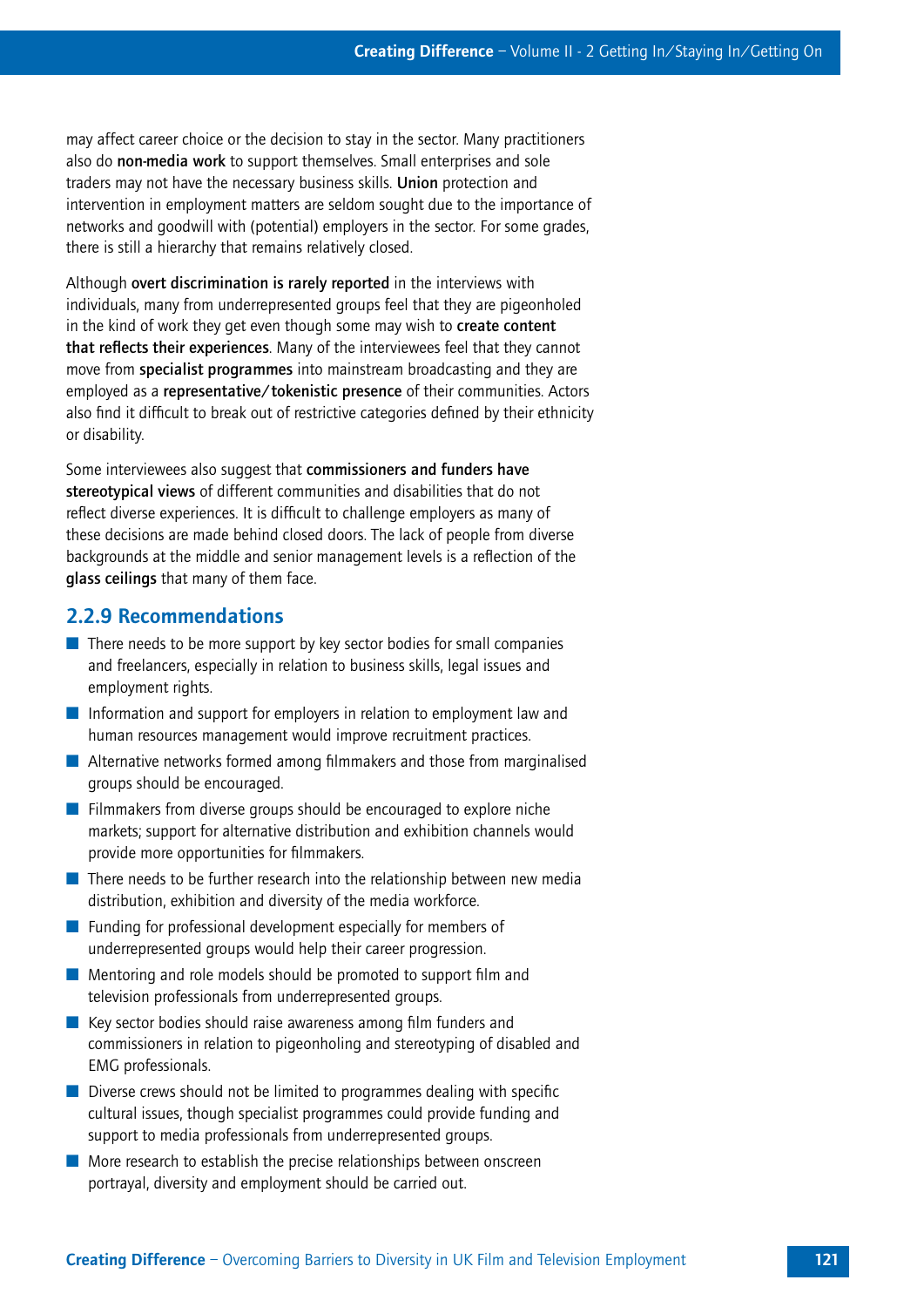### 2.3 Staying In: Recruitment and Selection

Evident from discussions so far in these reports is that there is a lack of formal recruitment procedures in the film and television industries. As a result, recruitment practices in the sector can be exclusionary. Networks and contacts, which are often used as a means of gaining employment, are discussed in Volume II 2.2. This section examines how recruitment practices impact on the diversity record of the sector and explore ways of improving them.

### 2.3.1 Recruitment Practices

As the main broadcasters, the BBC and ITV, were de-regulated, reliance on a network of informal contacts has become crucial to finding work in television. This interviewee explains:

*We're kind of prisoners of history really, in that not too many years ago, there was permanent employment in both the BBC and ITV, and there wasn't any Channel 4 or Channel 5. These workforces were overwhelmingly white. Now when there was the de-regulation and setting up of Channel 4, a lot of these workers thought they might be losing their jobs anyway, or they just thought, Channel 4's starting, I reckon I could make it as an independent producer. So they set themselves up as freelancers or self employed. So the overwhelmingly white nature of the traditional broadcasters spread itself out a bit… the people*  who set themselves up as freelancers and self employed companies, they were *mates with the people they were working with last week for example, and so they then used their contacts to get the work. It's all circles within circles, and so if you are a black or minority ethnic professional who's graduated, you haven't got any contacts in the industry. How are you going to get in?*  (Key Sector Professional)

A key industry professional told us that in drama, for instance, each generation of professionals tends to know most of the other programme-makers around. She added that  $65 - 70\%$  of people who apply for a job in the sector would be familiar to the recruiters. Unless more people from marginalised groups are in the decision-making and hiring roles, the word of mouth nature of recruitment in the industries is likely to continue.

A key sector professional suggests that perhaps there are more open opportunities in large production teams (e.g. Hollywood inward productions). For many small production companies, no- or low budget projects, film or programme-makers have to call in favours and diversity is not always at the forefront of their mind. Recruitment methods are therefore a lot more ad hoc, fragmented and informal than in many other industries. A key industry professional said it was what...

*... people do when they have a very short period of time to recruit staff. It will happen on a Friday, a programme gets commissioned, on a Monday they start making it, and you might have to recruit 30 people within that timeframe, so you do rely on those people who are on your mobile phone.*  (Key Industry Professional)

Our interviews confirmed that workers are often recruited informally. As productions come under time and resources pressure, personal and professional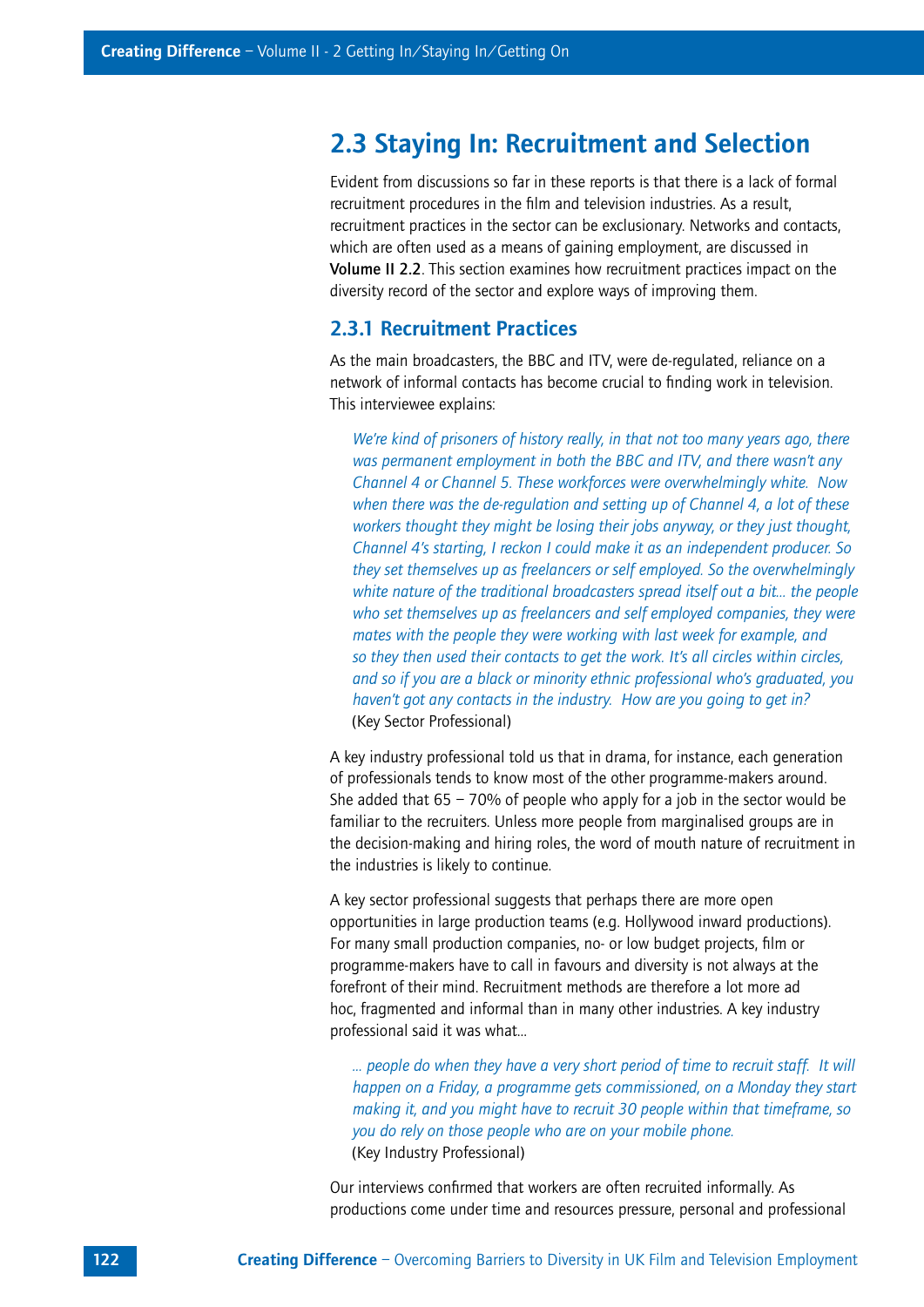contacts become the easiest option to find the crew members. Many posts are short term and required urgently. There is no time to advertise or interviewstandard human resources procedures that would offer equal opportunities to candidates. Instead, heads of departments or producers telephone their networks of contacts. This interviewee describes how it works in practice:

*You'll get a film company that has always used a particular person to produce their film. That person has always used a particular person to direct the film, and these people have always used a particular person as the production manager. The production manager's got all these mates who are heads of departments [who] have got this particular person who always works with these people.*

(Key Sector Professional)

There is a sense of security in this traditional way of working as the production team is confident of the quality of work they can expect. However, an interviewee argues that under time pressure, sometimes 'they're not necessarily getting the best person, they're just getting the person'.

With over supply of individuals available and willing to work at short notice, there is no incentive for informal recruitment methods to change. Production companies routinely receive CVs from those looking for work, even willing to do so for free. In lieu of good recruitment practices, those in the industries rely on personal introductions and recommendations. Both key sector body professionals and individuals comment on the discriminatory nature of informal recruitment practices:

*The industry wants to be more diverse. Generally people would agree with the idea that there should be more disabled people around, there should be more black and people from ethnic minorities around, but individually, will they decide to employ someone? They probably just want the best person they know will do the job, that their friend knows, who did really well on something. You've got this kind of slightly insular environment, and it's very hard to break into.* 

(Disabled Researcher)

Furthermore, employing more formal recruitment methods such as advertising or using agencies is seen as too time consuming and expensive, especially if a new recruit may be inexperienced and needs to be trained up. A human resources consultant suggests that many employers in the sector do wish to broaden their search for workers but feel constrained by lack of knowledge and time. The large number of small, independent production companies means that many do not have dedicated human resources management, do not have standardised documentation such as contracts or personnel policies, let alone a concerted approach to diversity.

### 2.3.2 Nepotism: Favouritism in business based on friendly or family relationships

Those who work in film and television acknowledge that there are often requests from friends and relatives (or their children) for introduction into the sector. There are also family business concerns: for instance, a stunt co-ordinator mentioned that several other co-ordinators have children who are stunt performers.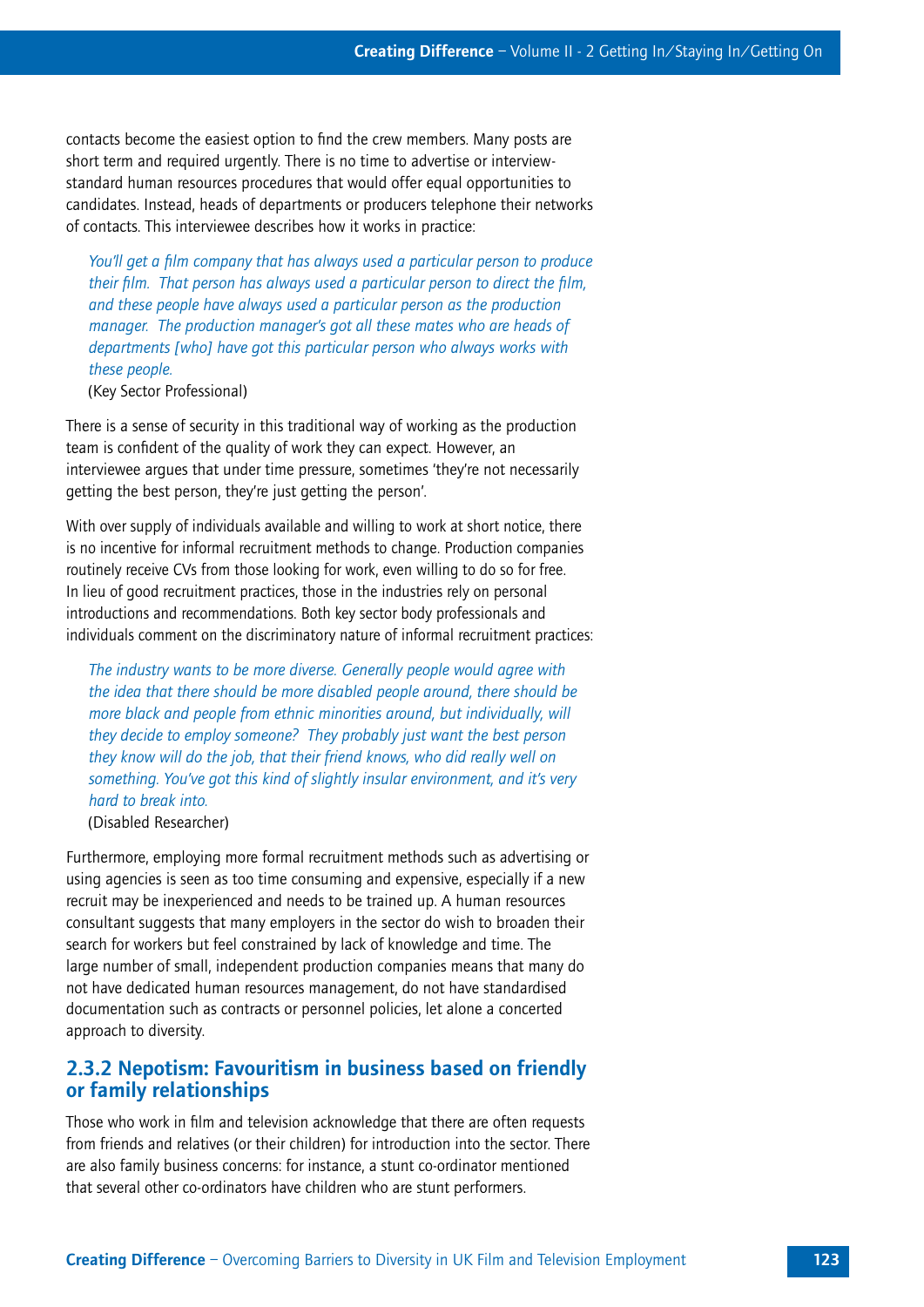This interviewee believes that nepotism is necessary and not 'a bad thing':

*The barriers I've faced are probably the same barriers as you'd get regardless of race to be honest, things like the fact that the industry is very internal, it's very referral based, it's based a lot on nepotism. It's not necessarily a bad thing because …it's a commercial industry, you need to take on people you can trust and you can rely on and a lot of that does rely on people you know, which is fair enough.* 

(Representative from Regional Training Organisation)

In defence of the practice, some interviewees explain that it offers security and assurance of quality:

*People become more defensive and they become territorial, and they go with who they know. And quite a few people said to me, it's much easier if you're in a panic to employ someone you've worked with before.*  (Key Industry Professional)

Nepotism means that sometimes people are employed not for skills or merits but because they happen to have contacts in the industries who can recommend them. The reliance on word of mouth referrals therefore could lead to and perpetuate nepotism. Skilled practitioners may not get work if they lack contacts.

Informal recruitment through individual contacts is likely to increase the monocultural nature of the sector as friends and family circles tend to be relatively homogenous. Therefore, any lack of diversity within the make-up of workforce in the film and television industries will be reproduced. One of the industry professionals claims that her predecessor employed as many people like her as she could. Nepotism therefore acts as a further barrier for underrepresented groups.

#### 2.3.3 Experiences of Human Resources Departments

Major broadcasters, including the BBC, Channel 4 and ITV, have dedicated human resources departments and staff. Their recruitment policies are formal and structured. Nevertheless, a key industry professional comments that practices such as submitting unsolicited CVs and using personal contacts to gain employment at the BBC still exist.

Human resources professionals from larger production companies have attempted to adhere to formal recruitment policy such as advertising on websites, industry databases, national and specialist press even though they accept that recruitment through word of mouth is the norm. In a small industry and/or a specialist area, there are often networks of freelancers who know and have worked with each other, who would recommend their contacts for vacancies.

Increasingly, web based databases such as Production Base, Mandy and Broadcast Freelancers are being used for recruitment. Mostly, job seekers pay a subscription to be informed of vacancies. However, employers recognise that they are still not a good way of discovering new and diverse talents. Most of these websites do not charge the employers, which arguably attract more small independent companies to advertise. However, the subscriptions charged to individual freelancers mount up if they subscribe to several websites, which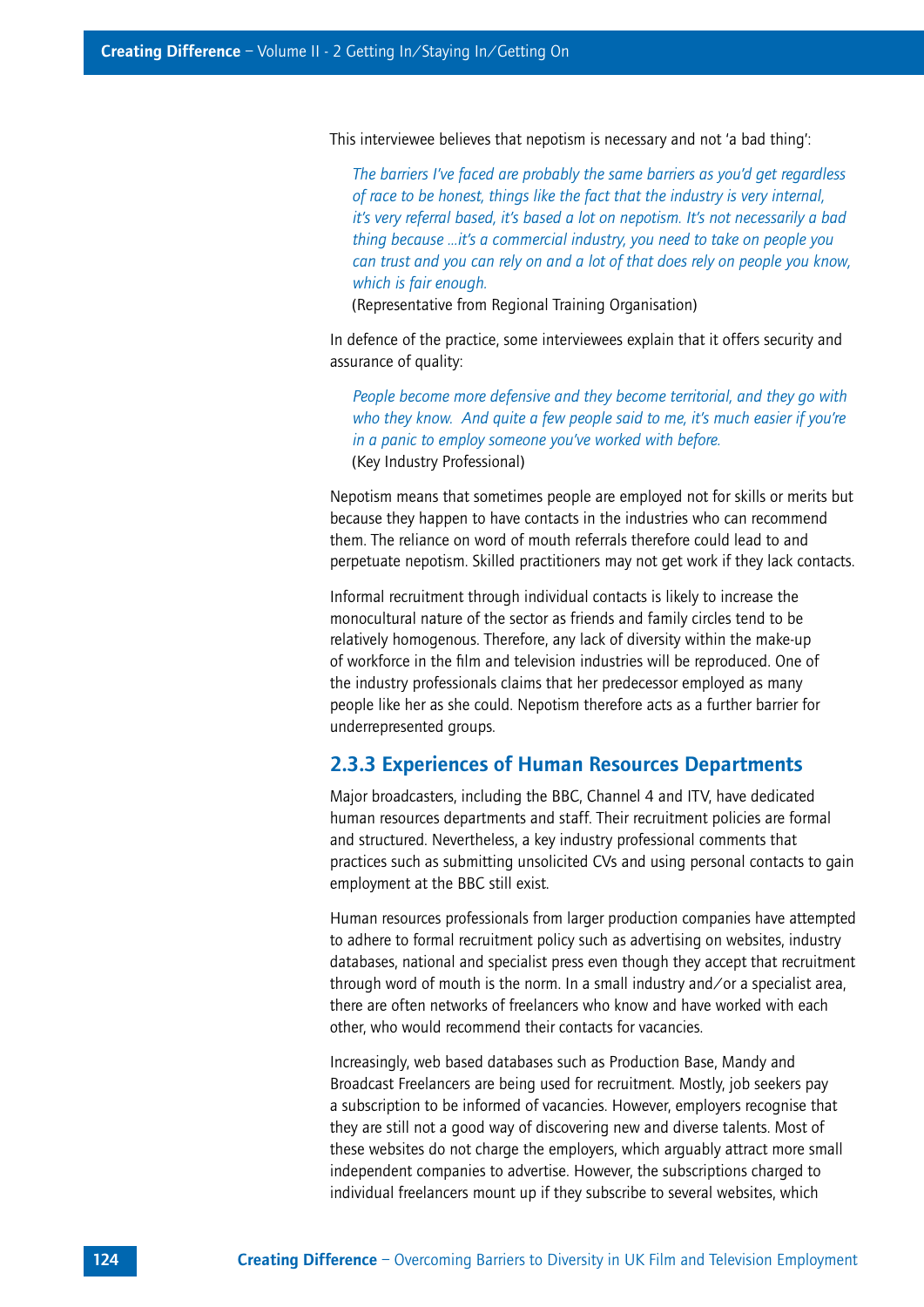may deter those less experienced. An interviewee comments that there are over 800 assistant producers listed on Production Base which demonstrates how competitive the sector is.

Ways of targeting diverse talents through recruitment have been tried with mixed results. For instance, larger companies and broadcasters have advertised in the ethnic press although one interviewee suggested that the interest generated was disappointing.

### 2.3.4 Overcoming Barriers

#### **I. Improving Recruitment Practices**

Key sector professionals and individuals agree that structured recruitment procedures would make the sector more accessible and open to diverse talents. Major broadcasters and larger production companies have the resources to adopt formal recruitment procedures for job and placement applications, which is a welcome change. Making the procedure of applications fair but allowing for differences is important:

*Human resources can advise the person on how they might treat a disability because they've got another 20 disabled people around the [broadcaster], that's very different to going to a company where there are only 50 people, and no one's ever worked with anyone with a disability before.*  (Disabled Researcher)

Focused search outside of the traditional avenues would also be useful in sourcing diverse talents.

*We used to just advertise in The Guardian. I was on the British Born Chinese website, reading up on something, and a BBC jobs alert popped up. We advertise and recruit in a really different way from what we used to. In the North in particular the recruitment team are fantastic at working with Job Centre Plus, working with small employer coalitions, working with disability groups so that people in those groups get to hear of the jobs faster. Subconsciously the message is really different to 'well, you should know that you need to read The Guardian'.* (Key Industry Professional)

A variety of initiatives to overcome barriers to diversity in employment have been put in place by lead sector bodies and broadcasters (see Volume III). The larger independents have also been able to develop long-term business plans and to work on a sustainable basis, which means they could improve their employment practices, as this interviewee suggests:

*There've been some very enlightened production companies... and obviously*  within television the growth of... the big independents... should put them in *a position where they can actually do more.*  (Key Sector Professional)

What the above interviewee suggests is that with the growth of independent companies, the sector should be more conducive to implement diversity initiatives and human resources policies. For example, several larger production companies have good relationships with relevant courses and colleges that help to publicise work in the sector and attract future recruits: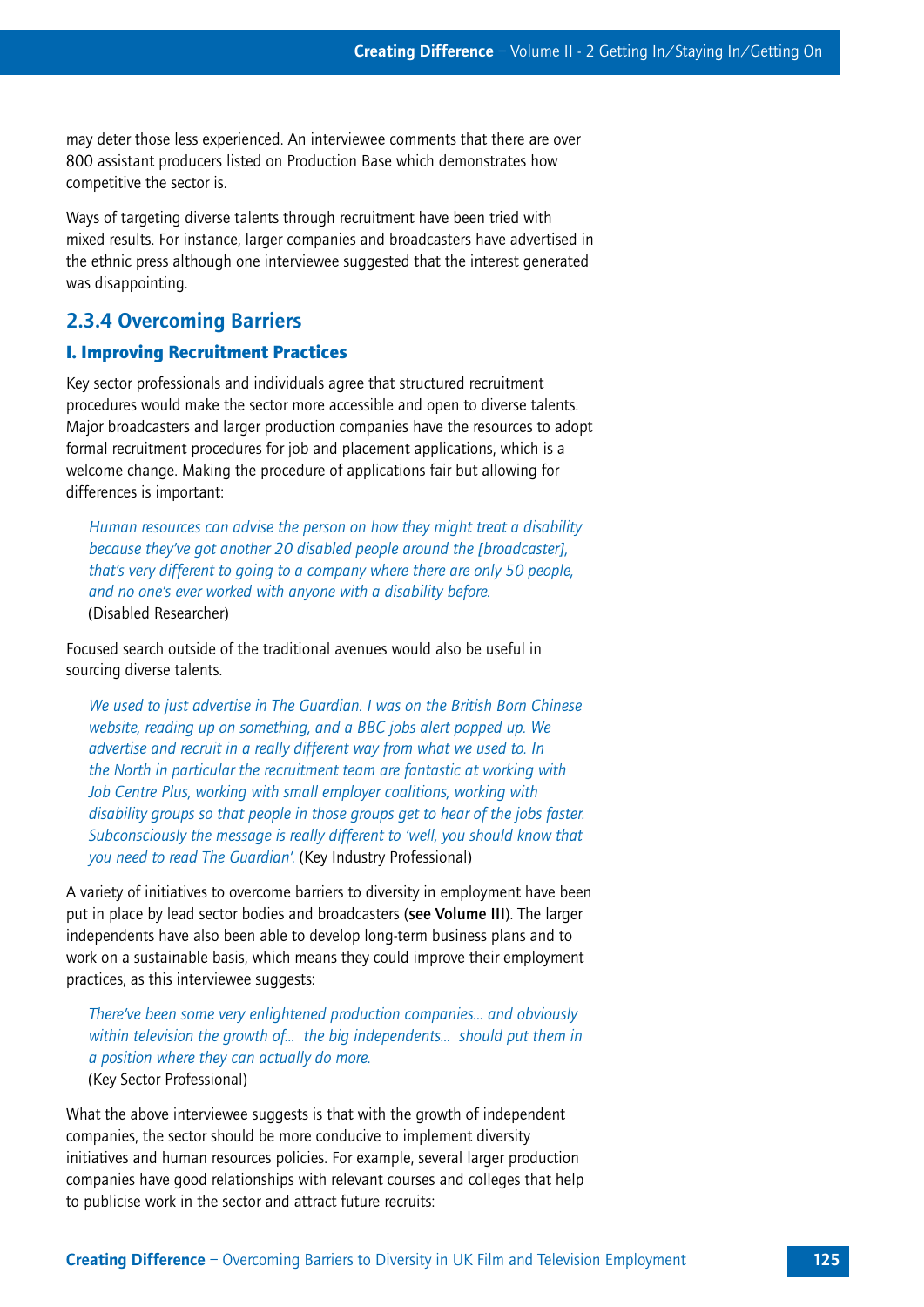*It normally starts with being invited to their open days and then after that ….some of our operators go down and give talks about what they do, I go down and talk about how to get into the industry, how to apply, what to put on your CV, your reel, that sort of stuff. They can come to [the company], I'll give them a tour and show them round the studio. For us it's a bit of promotion and obviously the hope that we'll get the best students and obviously for them it's helpful knowing what it is they're going into.*  (Human Resources Professional)

These independent companies are also aware that they could work with schools and universities in more diverse areas that might help to attract potential entrants.

To improve diversity in the sector the key sector bodies and the broadcasters set voluntary codes of practices and standards and persuade the companies to implement them. This key industry professional explains how she may work with independent production companies to increase diversity:

*They are an independent production company so … we can influence …we have approval over key creative roles actually. Certainly …on a film like Bullet Boy or a film like Shoot the Messenger we would be very active in that way, but otherwise we would discuss it with them. We put forward people we thought were good, that's for sure.* 

Skillset also launched a scheme to advise small and medium sized companies in the industry on improving human resources policies (see Volume III Section 3.3).

Web based databases could be useful and there is evidence that this method of recruitment is increasingly being used by both employers and job seekers. Maintenance, coverage and costs are often cited as problems. At the moment, the established sites such as Production Base and Broadcast tend to be used by more experienced freelancers.

There are also alternative means of recruitment: a makeup college also acts as an agency and students and graduates find work through the connection. Specific organisations such as the Production Managers' Association provide a list of production staff. The Production Guild publishes a membership directory and issues availability lists that help to match freelancers and employers. The more open and accessible recruitment practices are, the more diverse the workforce the sector will attract. Alternative methods of advertising should be explored.

Key sector bodies that fund or part fund productions and broadcasters commissioning independent companies have a stake in actively promoting diversity. From the interviews we had with their representatives, at the moment they only use that power in relation to certain projects that are considered culturally specific:

*We sometimes get people suggested by broadcasters. They will say, right, we're making this programme and we'd like to recommend this producer, director, so you'll meet new people that way.* (Head of Production)

The requirement to recruit fairly should be part of all service contracts by public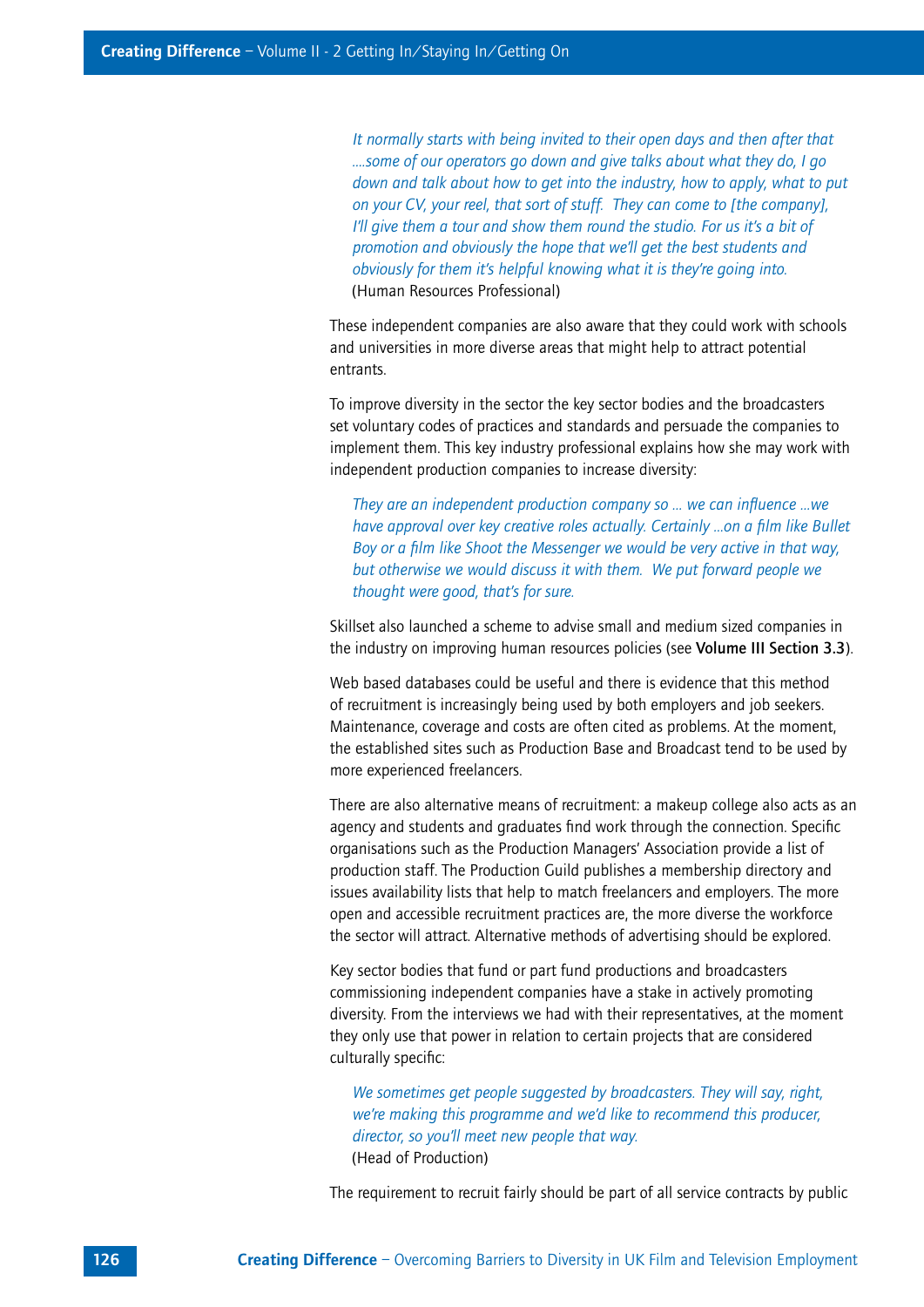bodies. That, together with education and awareness will make recruitment practices more transparent.

#### **II. Changing Attitudes**

One way of increasing the pool of potential workers from marginalised groups is to change ideas about the industry starting from schools and colleges. The UK Film Council issued a DVD in 2005 entitled *Get in the Picture* to highlight role models from diverse backgrounds and raise knowledge about the kind of work available in the industries. A short trailer from the film is included as part of the DVD releases of productions part funded by the UK Film Council.

Several schemes are already in existence to place new recruits from diverse groups in independent companies so they gain on-the-job training and experience, as well as start to build networks (see Volume III).

Increasing the number of people from diverse groups in positions of hiring and crewing in the film and television industries are particularly important. For instance, a Chinese actor comments that he has never seen a non-white casting director. Both employers and individuals agree that positive discrimination is not only illegal but would undermine recruitment based on equality principles. It is likely that the process of change will be slow and it will take time to create a more open environment in the sector.

#### **III. Widening Networking Opportunities**

As it is a long process to change the working practices of the sector, more opportunities for creating networks and promoting contacts between professionals from underrepresented groups with others in the sector will help to break down nepotism as a barrier. Most of the key sector bodies are in agreement with the need to create networking opportunities between decision makers and professionals from underrepresented groups. Initiatives such as BECTU's *Move On Up* is discussed in Volume III 2.6.

Many of the key sector bodies, New Producers Alliance, Women in Film and Television, Pact and Production Guild, already organise networking events for their members. Networking events are particularly useful for new entrants but will generally help with career progression. Film festivals also offer opportunities to make contacts and are generally open to new and experienced filmmakers.

Mentoring within organisations and broadcasters, if properly administered and structured, could help junior members of the sector in making new contacts and progressing. This is also an element of several training schemes for new entrants.

### 2.3.5 Summary

Informal recruitment practices dominate. Networks and contacts are the main means of gaining employment, which forms a barrier for fresh and diverse talent from underrepresented groups, as many may not have access to social events and opportunities.

Small production companies, which dominate the market, do not have the necessary human resources knowledge while the major broadcasters and larger production companies often have procedures in place to prevent discriminatory human resources practices.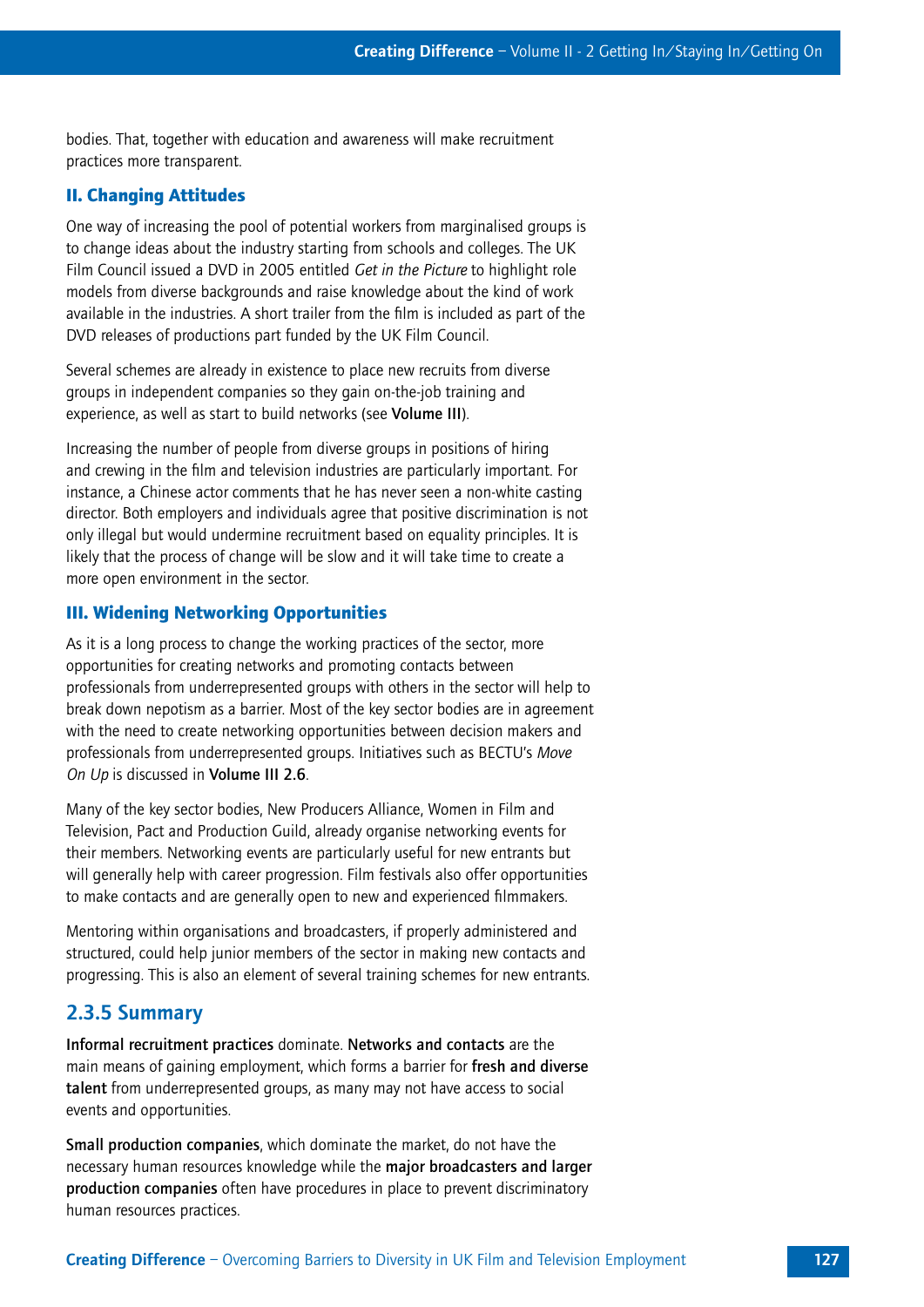### 2.3.6 Recommendations

- Wherever possible, recruitment practices should be formalised and made more transparent.
- Targeted recruitment drives outside of the traditional route might help to attract wide range of applicants.
- More industry input in career advice in schools and colleges would provide information to students and attract future recruits.
- Web-based databases and availability lists need to be properly maintained and made inexpensive for individual users.
- Commissioners and public funders should encourage diversity in employment in productions they support.
- Networking events and mentoring will help new entrants and career progression.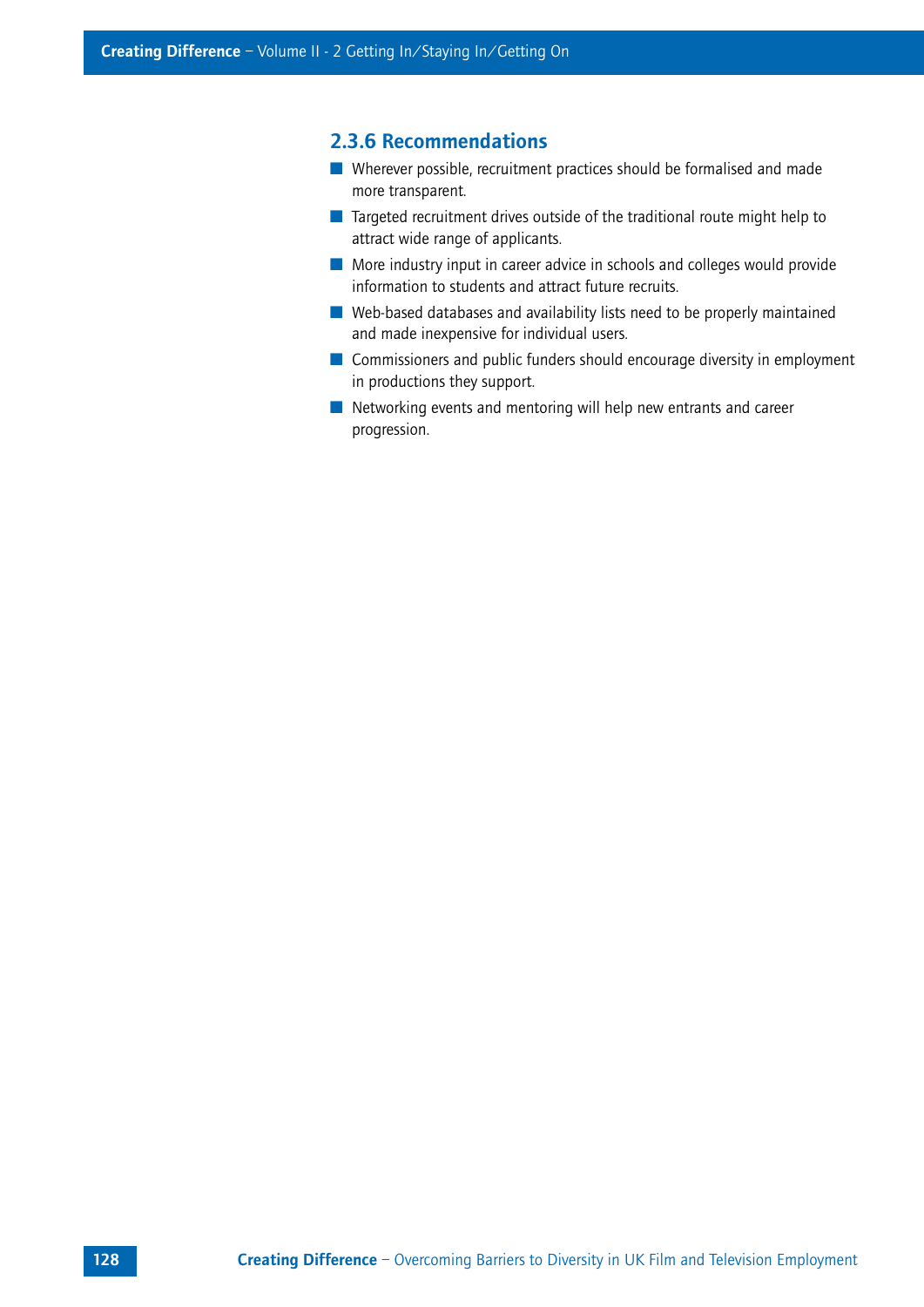# Volume III Industry Initiatives

# **Introduction**

Volume III examines the various initiatives instituted by key sector bodies and broadcasters to overcome barriers to diversity in the UK film and television industries. Section 1 considers a variety of schemes aimed at underrepresented groups defined by characteristics including disability, gender, ethnicity, regions and age. In section 2, programmes that tackle barriers at entry level, graduate training and skills transfer are explored, as well as human resources initiatives and those providing networking opportunities. The final section of the volume examines positive action, training and the role of different networks such as CDN, CDN North and BCIDN.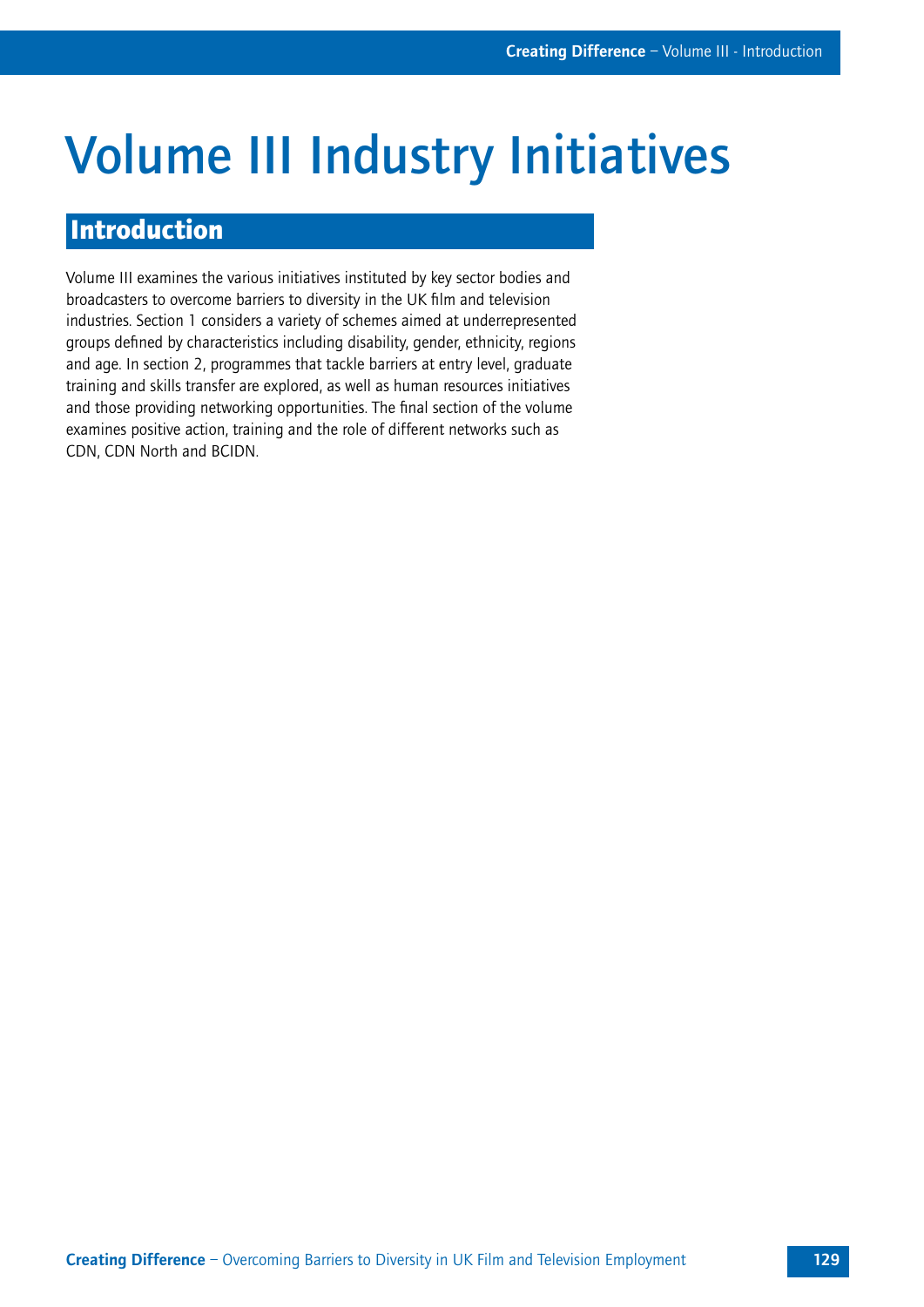# **1 Initiatives Taken to Address the Key Issues in Diversity**

# 1.1 Disability

The key sector bodies and broadcasters have taken several initiatives to increase the on and off-screen representation of disabled people in the sector. Training schemes such as BBC's *Extend*, Channel 4's *Researcher Training Programme* and ITV's *Enabling Talent* target disabled people specifically. The following section discusses these schemes in detail. There is support such as *Access to Work,* the BBC's *Access Unit*, the *Disability Programme Unit* and specialist programmes like *Vee TV* and *See Hear* that have helped to increase the representation of disabled people in the sector and these are discussed in Volume II section 1.1 and Volume III section 3.1.

### 1.1.1 Extend

The *Extend* scheme is a six month work placement for disabled people run annually by the BBC. It was set up to increase the representation of disabled staff within the corporation. A key industry professional says that it was also intended to enable talented disabled people to gain work experience in the UK film and television industries and to improve their opportunities of securing future employment. It was instituted to try and enhance the scope of disability awareness within the BBC especially at management level and to highlight the business case for employing disabled staff. The managers who hire Extendees<sup>31</sup> get the opportunity to take part in an in-house workshop on disability equality training. An industry professional claims that the scheme, which has been running for around ten years, is the only positive action programmes run by the BBC.

The number of placements varies from year to year. They are set up in programme making roles such as broadcast journalists, broadcast assistants, television researchers and programme support areas including administration, business support and accountancy throughout the corporation. The placements are UK-wide covering BBC Scotland, Ireland and Wales in addition to London. Since *Extend* is not a training but work placement scheme the applicants are expected to have the necessary skills to do the job at the point of recruitment.

Extendees are considered new members of staff. They are paid £250 a week for the duration of the scheme. Once Extendees are appointed for a particular placement they are referred to the Access Team to set up an Access Needs Assessment. The Access Unit also supports them in applying for funding from Access to Work and makes sure that any necessary reasonable adjustments are fully met. The Access Unit is staffed by a team with expert knowledge on disability, access issues and assistive technology who are ready to help the Extendees.

The scheme is considered to be a valuable tool in increasing the number of disabled professionals working in the industry and helping to achieve the target of 4% disabled workforce in the BBC. According to an industry professional:

<sup>31</sup> Extendees are those who have been chosen to take part in the *Extend* Scheme.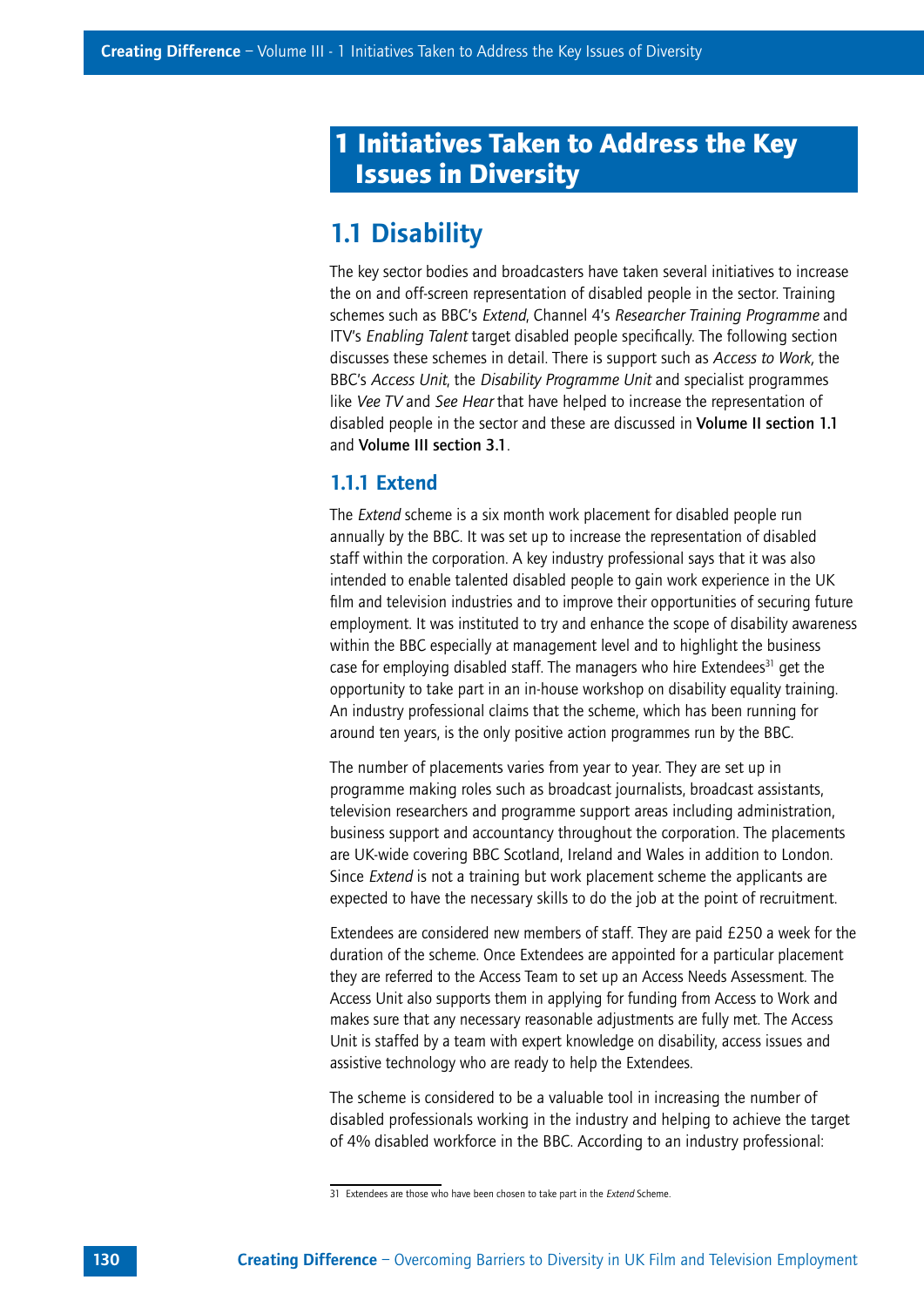*It's the main way that people with disabilities end up working for the BBC …So it's a good scheme in that it has a heritage and a lot of disabled employees have come through that scheme.* 

According to a key industry professional, the *Extend Scheme* can be considered to be successful as over 50% of the Extendees gain ongoing work. The scheme won the British Diversity Award for the best employment initiative for underrepresented groups in 2002. An industry professional claims that plans are underway to increase the number of placements under the scheme. However another key industry professional suggests that there is little emphasis on helping Extendees in finding jobs once the placements end. Furthermore, the duration of the placement is felt to be too short for disabled professionals to come off benefits and then to return to it if they need to, once the placement comes to an end.

### 1.1.2 Channel 4 Disability Researcher Training Scheme

The *Disability Researcher Training Scheme*, run by Channel 4, places the researchers in various independent companies who make programmes for the broadcaster. The company pays 50% of the researchers' salary and Channel 4 pays the remaining 50%. The scheme is intended to provide an opportunity for disabled people to become trained in researcher skills. A key industry professional believes that it also offers potential employers a learning experience that helps them realise that a disabled person can be a researcher, 'as long as they've got the right brain and personality to do the job, they can employ them and it won't be a big deal for them'. Consequently they may be more openminded when recruiting in future.

A key industry professional claims that the number of enquiries and applications they received for the placements clearly affirms the need for such a scheme in the industry. She states that since initiatives like the scheme are very rare, Channel 4 cannot rely on traditional means of advertising, for example in the Media Guardian, and expect to attract disabled potential applicants; extra effort was put into reaching the widest pool of talent. As well as the Channel 4 website, the scheme was advertised widely on e-groups, on other websites and to organisations like Blind in Business.

A key industry professional says that being involved in the delivery of the scheme has been a learning opportunity for many people as they have to be more aware of the access needs of disabled professionals, some of which are often ignored. It is also pointed out that care is taken to make sure the candidate is suitable for the company and vice versa; if the working partnership between the company and the candidate is successful, the employer will be more inclined to offer work to other disabled professionals in future.

### 1.1.3 Enabling Talent

*Enabling Talent*<sup>32</sup> is the report produced by ITV to outline their progress on the BCIDN's Disability Manifesto and Action plan (BCIDN 2006). It includes ITV's initiatives on employment, portrayal, technology and access needs<sup>33</sup>. Disability

<sup>32</sup> www.employers-forum.co.uk/www/bcidn/manifesto/2006-action-plans/itv-bcidn-report.ppt. Accessed 13 September 2007.

<sup>33</sup> The Enabling North West Talent scheme is a separate scheme supporting six disabled talents on job placement at ITV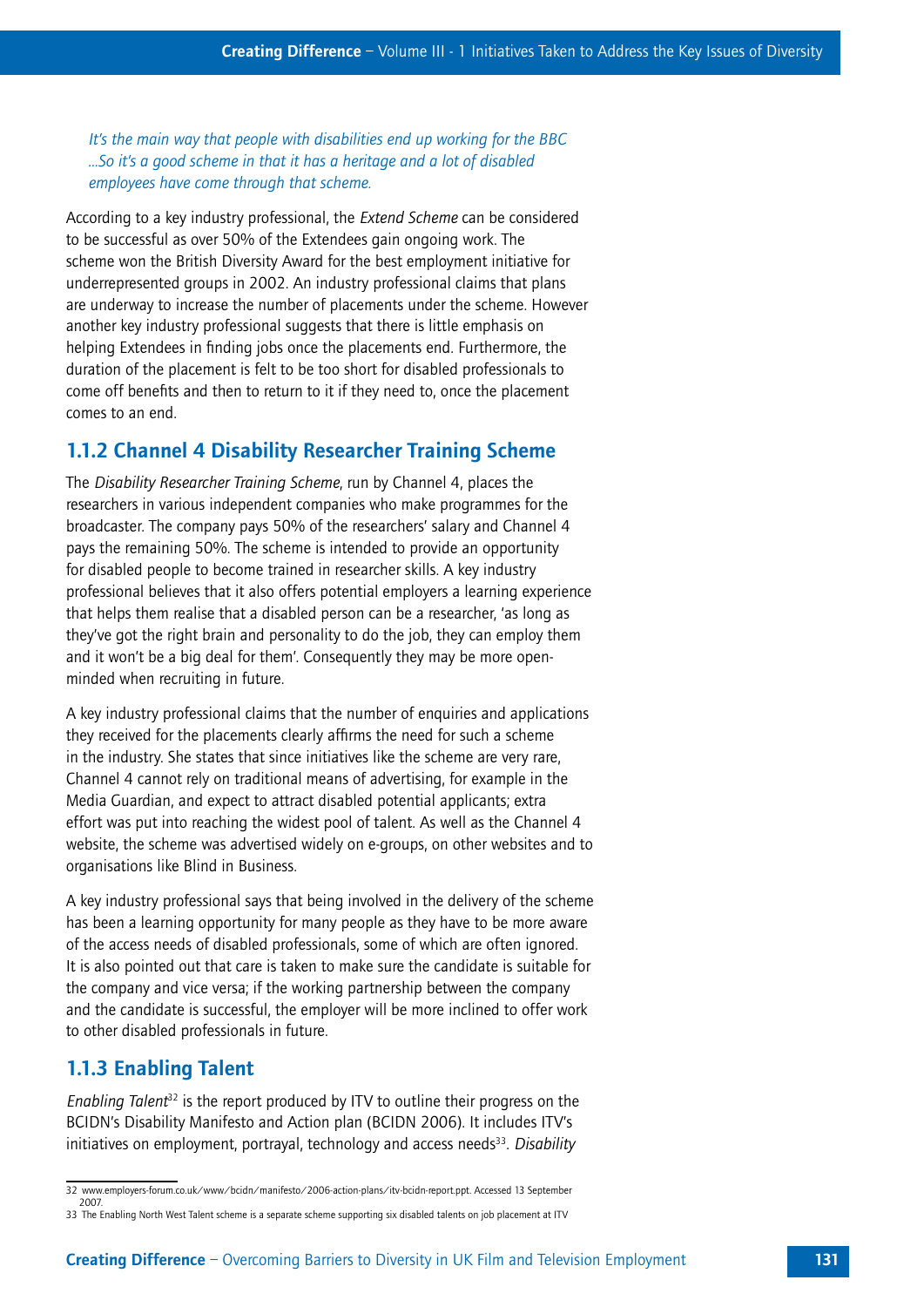*Traineeships* and *the Disability Broker Initiative* are schemes intended to increase the number of disabled employees in ITV.

*Disability Traineeships*: ITV worked closely with Scope (UK disability organisation whose focus is on people with cerebral palsy) and other national and regional organisations to offer a number of traineeships in various roles with the broadcaster. The scheme was advertised in a broad range of publications including the specialist diversity press to attract more applicants. ITV has also invested in technology to meet the access needs of the applicants with a range of disabilities.

*Disability Broker Initiative*: 'ITV intends to develop close relationships with disability organisations and partner them with other ITV suppliers and give them access to job vacancies'34.

ITV has also taken steps to create a more disability friendly environment. It has delivered sign language courses to 100 of its employees and has also set up Access All Areas, a group to examine access across the ITV regions and platforms. As part of *Enabling Talent*, ITV has employed diversity champions at the senior management level to help implement the diversity action plans of the organisation and promote more inclusive policies. ITV has not committed to any disability portrayal targets in its report, *Enabling Talent*, though it intends to collect more data from its regional and national centres to give an overview on portrayal. ITV diversity champions are expected to lobby and influence within various television genres to increase diversity.

ITV has committed to increase the number of programmes that are signed, have audio description and subtitling. It also has a centre for onscreen sign language programming called Sign Post which is based in Newcastle upon Tyne. Sign Post employs deaf onscreen and studio staff whose first language is British Sign Language (BSL). It also runs a bi-lingual English-BSL website where visitors can access details of signed television programmes shown on ITV and other channels, news and information about deaf issues, learn a BSL sign a day, see signed news and find more information about signing on television.

### 1.1.4 Talent Fund for Disabled Actors

In 2005, BBC and Channel 4 jointly ran a scheme called the *Talent Fund* to find and develop 25 disabled actors. UK-wide auditions were held and actors with a range of disabilities from different ethnic backgrounds were chosen for training to help them develop their television acting skills. A key industry professional says that this scheme was run to address the claim of casting directors that there was a shortage of disabled actors.

Granada.

<sup>34</sup> www.employers-forum.co.uk/www/bcidn/manifesto/2006-action-plans/itv-bcidn-report.ppt. Accessed 13 September 2007.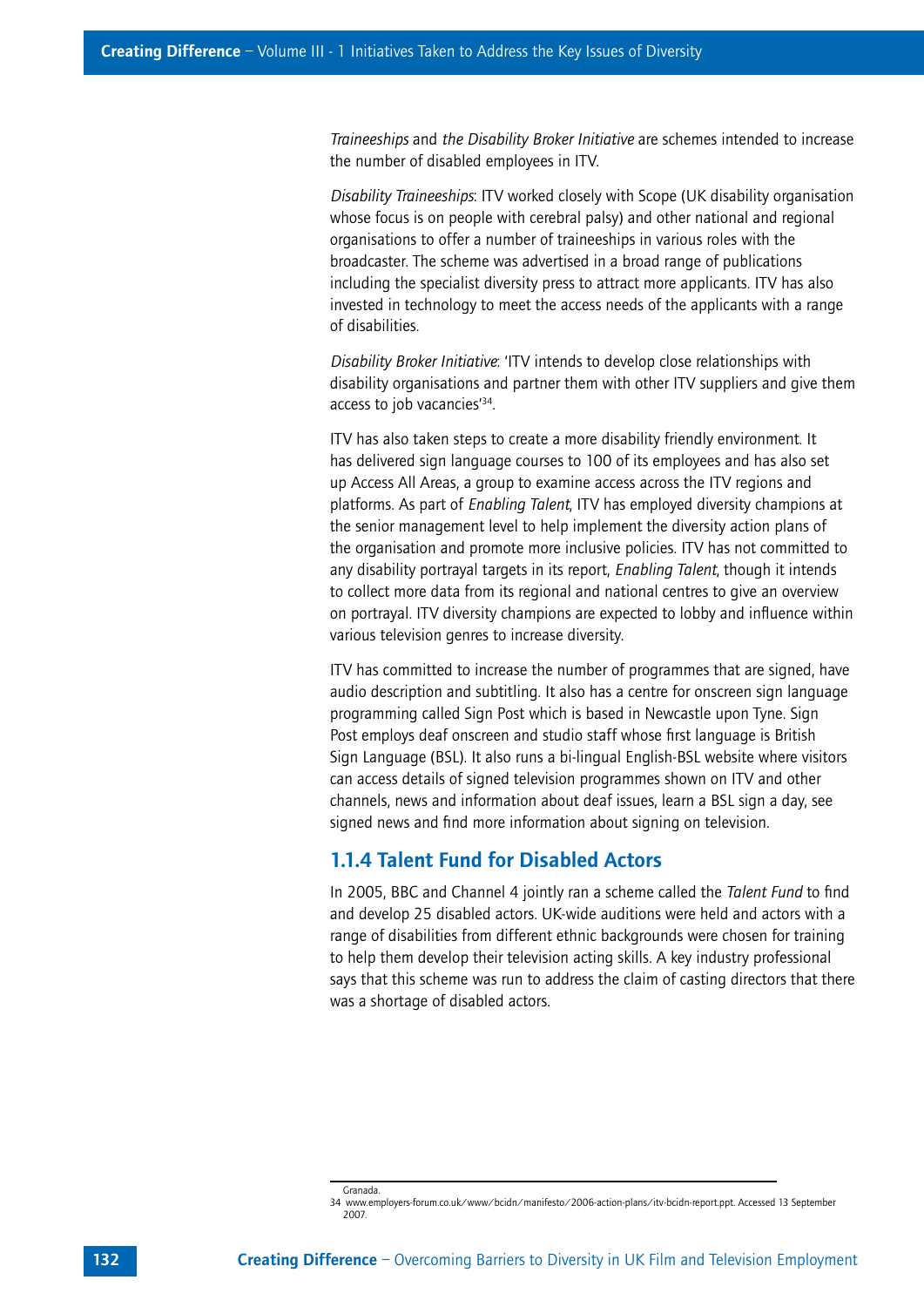# 1.2 Gender

The key sector bodies in the industry are well aware of the gender imbalance in the industry especially in certain roles (see Volume II 1.2). The schemes, *Directing Change, Technical Change* and *Time Shift,* have been developed to address the imbalance. The following section discusses each of these schemes.

### 1.2.1 Directing Change

*Directing Change*35, launched in 2003, was set up to increase the number of women feature film directors in the sector. The scheme is led by Women in Film and Television (WFTV), a membership association for women who have at least one year's professional experience in the television, film and/or digital media industries, and is funded by the UK Film Council. It gives two talented and experienced UK based women directors the opportunity to break into bigger budget film making. The successful candidates get the opportunity to work alongside experienced feature film directors throughout the production. The scheme aims to equip the candidates with skills that would help them to transfer into mainstream film making. It includes teaching them a broad range of technical, practical and communication skills required to prepare and run a shoot. Being part of the scheme raises the profile of the candidates and provides them with contacts in the industry. It also intends to give women directors a level of credibility with producers, financiers and distributors.

*Directing change* aims to break the glass ceiling some women professionals hit during the course of their careers that prevents them from progressing further. It also addresses barriers such as lack of contacts and work experience that restrict some women from working on big budget productions. A key sector professional comments that after the scheme was instituted there was a significant increase in the number of women directors in the industry but she recognises that this change could be coincidental and might not be a direct result of the programme.

### 1.2.2 Technical Change

The success of *Directing Change* inspired WFTV to institute a similar scheme for women in technical grades. *Technical Change* is conducted in collaboration with Skillset, UK film council, UIP pictures and Channel 4<sup>36</sup>. The scheme is funded by the European Social Fund as part of the Equal project and is one strand of the *Audio Visual Entrepreneurship Development Programme* (See 3.3). The scheme is aimed at women who are in technical grades but seem to have reached a plateau and need assistance to further their careers. They are given the opportunity to work alongside a mentor for a three month period to develop their careers. The scheme seeks to encourage people to set themselves up as freelancers or as small businesses and to become entrepreneurs.

*Technical Change* aims to promote women working in six specific fields; lighting, sound, camera, physical special effects, interactive media and post-production where Skillset figures indicate a low female representation in the workforce.

The scheme aims to change perceptions and prejudices about women's ability

<sup>35</sup> See http://www.wftv.org.uk/dchange.asp. Accessed 17 July 2007.

<sup>36</sup> See http://www.wftv.org.uk/pdf/WFTVTechnicalChangeBrochure.pdf. Accessed 17 July 2007.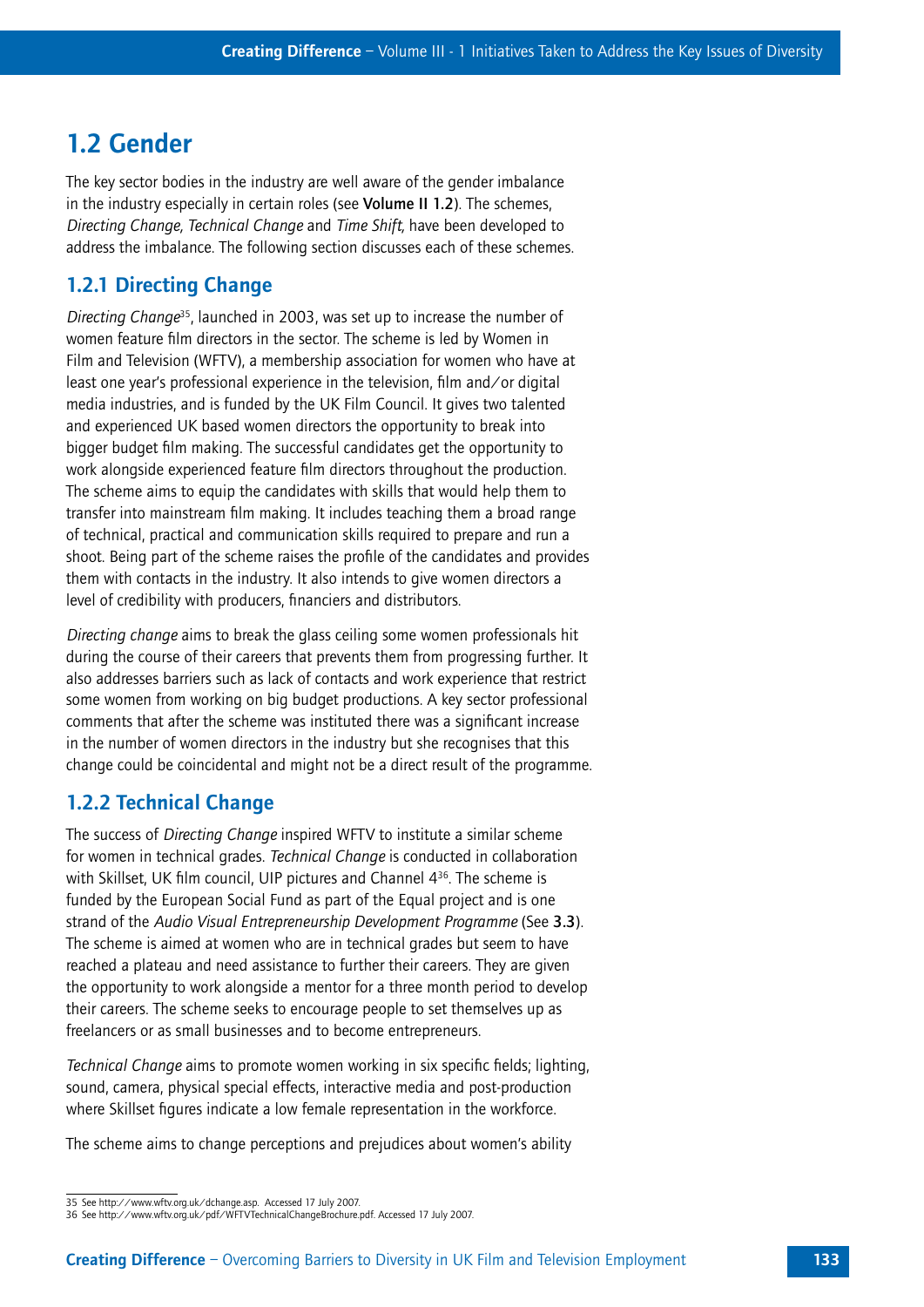to work in technical areas by increasing the number of women working in those grades. It may also provide candidates with contacts helping them to move up the career ladder. One long-term aim is to promote role models who would inspire more women to work in the technical grades where there is gender imbalance. The scheme is still in its pilot stage and the result of its evaluation is not yet available.

### 1.2.3 Time Shift

*Time Shift* is also part of the *Audio Visual Entrepreneurship Programme* funded by the European Social Fund. It is run by Skillset and is designed to address the problem of women who drop out of the industry due to family and child care responsibilities. A key sector professional points out that people working on film projects often work for more than 18 hours a day making it difficult to meet domestic responsibilities. Those with caring responsibilities, predominantly women, find it difficult to devote that amount of time and energy to work and consequently may leave the industry. The scheme is an attempt to retain those talents.

A key sector professional states that *Time Shift* was informed by research which revealed that women, especially those over 35 years, were leaving the industry. This trend needs to be examined in conjunction with reports from the National Office of Statistics which show that women are having children later in life<sup>37</sup>. This might be one of the reasons why women over 35 were dropping out of the industry and if it was, the scheme could address the issue.

Under *Time Shift*, pairs of women practitioners job share. Skillset pays £100 a week towards their childcare and £180 per week to the production to cover any administration costs that might arise out of having two people working in the company instead of one. More process driven roles such as production design, art department, locations assistants are chosen for the pilot scheme to minimise the creative decision-making responsibilities. Candidates are asked to apply in teams to ensure that they have a rapport between them, rather than candidates being put in pairs who might not be able to work well together. Partnerships based on existing friendship or professional relationship are encouraged.

The participants selected for the 2006 scheme were two teams of costume designers, a team of assistant editors and a team of graphic designers. A key sector professional notes that the feedback about the scheme based on the completed evaluation forms of the participants and the production companies has been positive. The feedback is used to further shape the initiative.

*Time Shift* is considered by a key sector professional to be particularly challenging for employers in the film and television industries because it is about changing their mind sets to accept the idea of job share. It also requires them to hire practitioners who could be outside their networks of contacts. The key sector professional points out that the scheme is not a training programme rather it is pushing forward new models of working in the industry. However, 'the target group of women returners *in positions to job share* was so specific and new to the industry that realistic participants... were thin on the ground' (GHK 2007: 19, italic original).

<sup>37</sup> See http://www.statistics.gov.uk/StatBase/Product.asp?vlnk=9809&More=Y. Accessed 13 September 2007.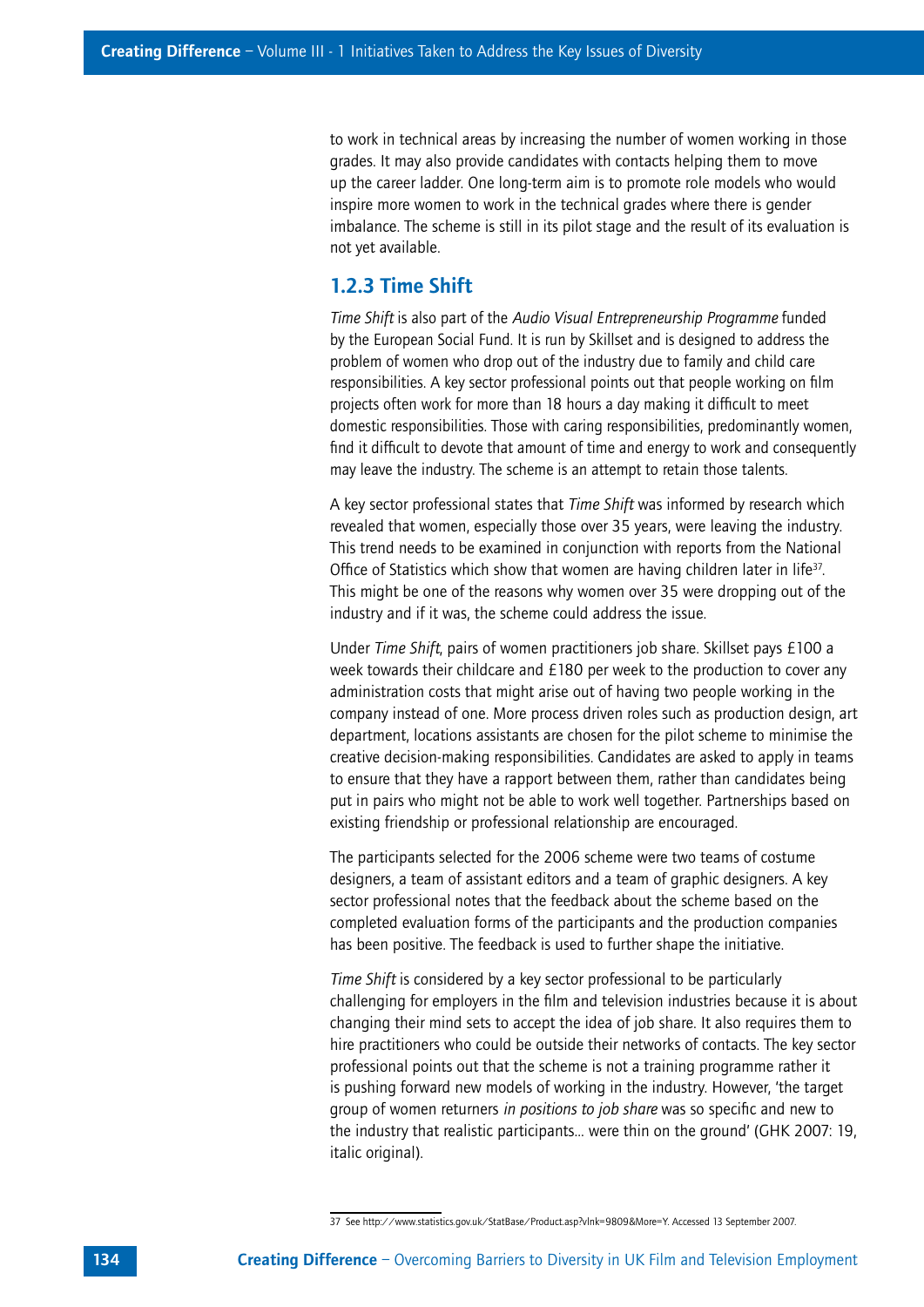# 1.3 Ethnicity

There is wide acknowledgement in the UK film and television industries of the importance of a media workforce representative of the demographic profile of the country. There is also evidence that people from ethnic minority groups are not adequately represented in the sector. Several initiatives such as BBC's *New Talent, Move On Up, Assistant Production Accountant Training, Foundation Placement Scheme, Channel 4 Researcher Training programme* and *Open Door Awards* have helped people from minority ethnic groups to break into film and television (see also sections 2 in this volume). The *Channel 4 Researcher Training Scheme* and the *Open Door awards* are discussed here, both long running programmes that have shown some degree of success.

### 1.3.1 Channel 4 Researcher Training Scheme

The *Channel 4 Researcher Training Scheme*38, funded by Channel 4, is aimed at people from culturally diverse backgrounds. The selected candidates are employed for 12 months with an independent television production company. They also receive training sessions at Channel 4 every month that involve working on location and in studios, writing treatments, DV (digital video) camera training, archive and copyright research, interviewing and assessing contributors for television. The scheme intends to provide the candidates with skills and contacts necessary for them to progress further in the television industry. The company pays 50% of the salaries of the candidates while Channel 4 pays the rest of the salary and all additional expenses. The application process for the scheme is outsourced to a company called Search Light to ensure impartial and fair selection. According to a key industry professional, the scheme sends the message that it is important to employ professionals from diverse communities to independent production companies and the broadcaster gets the opportunity to lead by example.

The independent companies tender for the scheme. They are required to explain the infrastructure within the company and the support they can offer the researchers who are part of the scheme. A key industry professional believes that the scheme can be considered successful as 98% of the participants are still in work and some are moving up the career ladder, for instance, from being a researcher to assistant producer.

The following positive comments are from interviewees who are from among the scheme's current and previous participants:

*I did find it great, I loved it because …it gave me the opportunity that I always wanted,…I was in the right environment, the Channel 4 research training was an opportunity for me. It was just a great opportunity, it couldn't really go wrong for me.*  (EMG Assistant Producer)

*It definitely gives you opportunities that you never would have had, because*  with the training, we get to meet lots of different people. We get great *experts who come in to help us and we also get to go to… socialising events where, had I come in as a runner, I never would have been invited to any* 

<sup>38</sup> See http://www.channel4.com/4talent/national/opportunities/schemes/specific/training.html. Accessed 17 July 2007.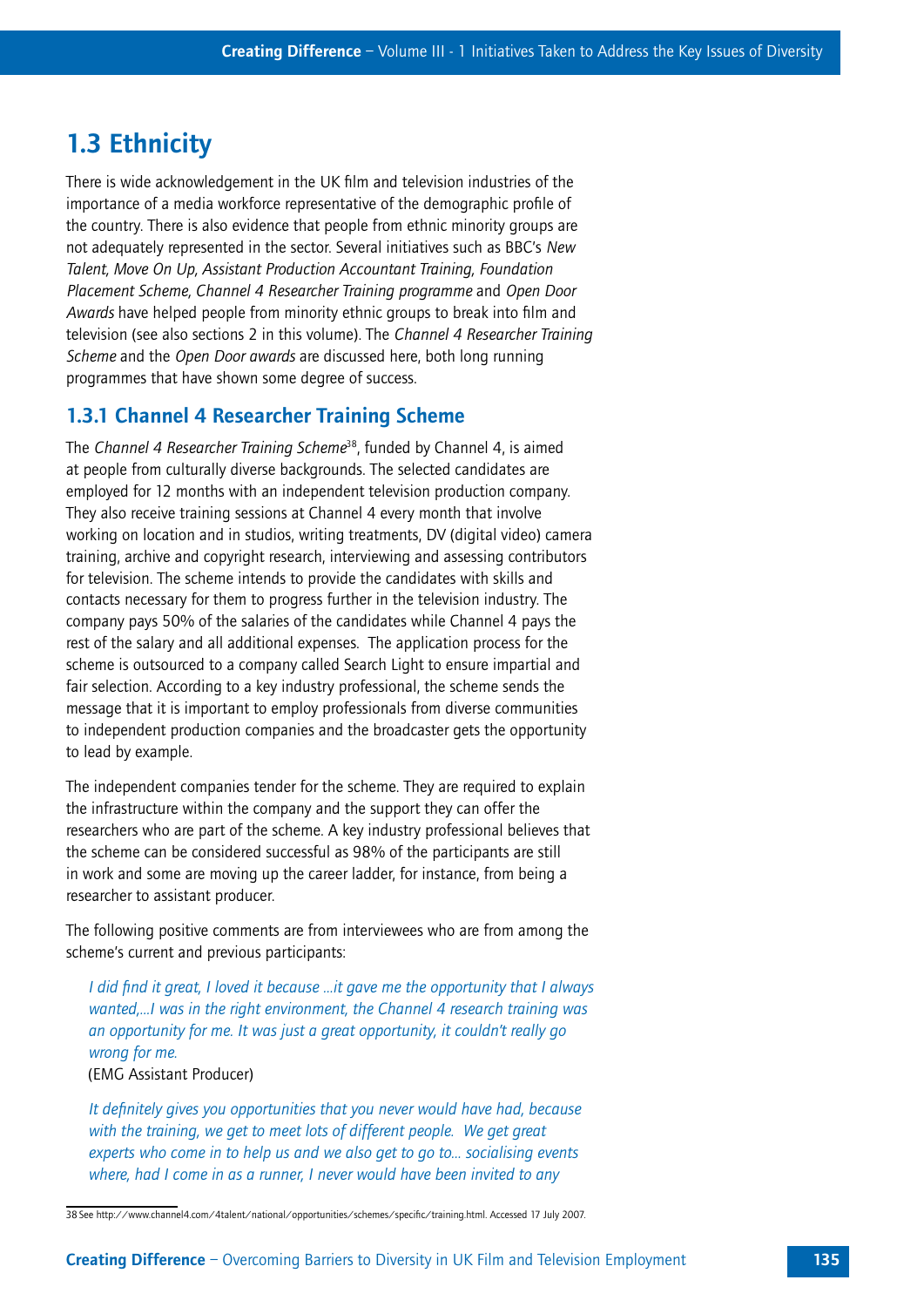*of those events, so definitely from that point of view, the people that you're going to meet along the way, the fact you get a mentor, and you get to have contacts… everybody knows the ten production companies, so if they know there's a job going, they could let you know.*  (EMG Researcher)

### *I had so many, so many knock-backs and if it wasn't for this scheme, I'd still be unemployed.*

(EMG Researcher)

An EMG assistant producer who was part of the scheme believes that it was well designed and the training sessions were useful. For instance, the training session on networking and contacts proved to be invaluable as having a network of contacts is important in helping freelancers find work in the industry. Several participants point out that having a mentor assigned to them as part of the scheme has also been beneficial.

Though it is acknowledged that the scheme has been successful in giving aspiring entrants from ethnic minority backgrounds an opportunity to enter the industry, some of the participants say that advertising it as a scheme meant mostly for ethnic minorities potentially works against them. One comments:

*As soon as you go to a company and they know that you're on a course that's for ethnic diversity, you automatically see in their faces, or it feels as if they think you're only here because you're on a course because…[of your ethnicity]... they seem to make out that they give people of ethnic minority jobs....*  (EMG Researcher)

### 1.3.2 Open Door Awards

*Open Door Awards* by Skillset ran from 2005 to 2007. They emerged out of the Millennium Awards (three-year-fellowships leading up to the millennium) and provided training and networking opportunities to disabled people and those from ethnic minority communities. 40 talented people from across London were chosen for the Awards to develop their skills and knowledge within the following fields: New Media, Radio Journalism and HD Video Production. They also received six months training at the BBC and work placements<sup>39</sup>. A key sector professional claims that several participants have been successful in securing jobs in the sector after the training.

These schemes address the barriers that individuals from ethnic minority backgrounds face in the industry including the lack of opportunities to get work experience, contacts and financial support. The paid training schemes and the bursaries accompanying the awards help participants to get trained and build up contacts in the industry.

<sup>39</sup> http://www.skillset.org/careers/diversity/open\_door/. Accessed 13 September 2007.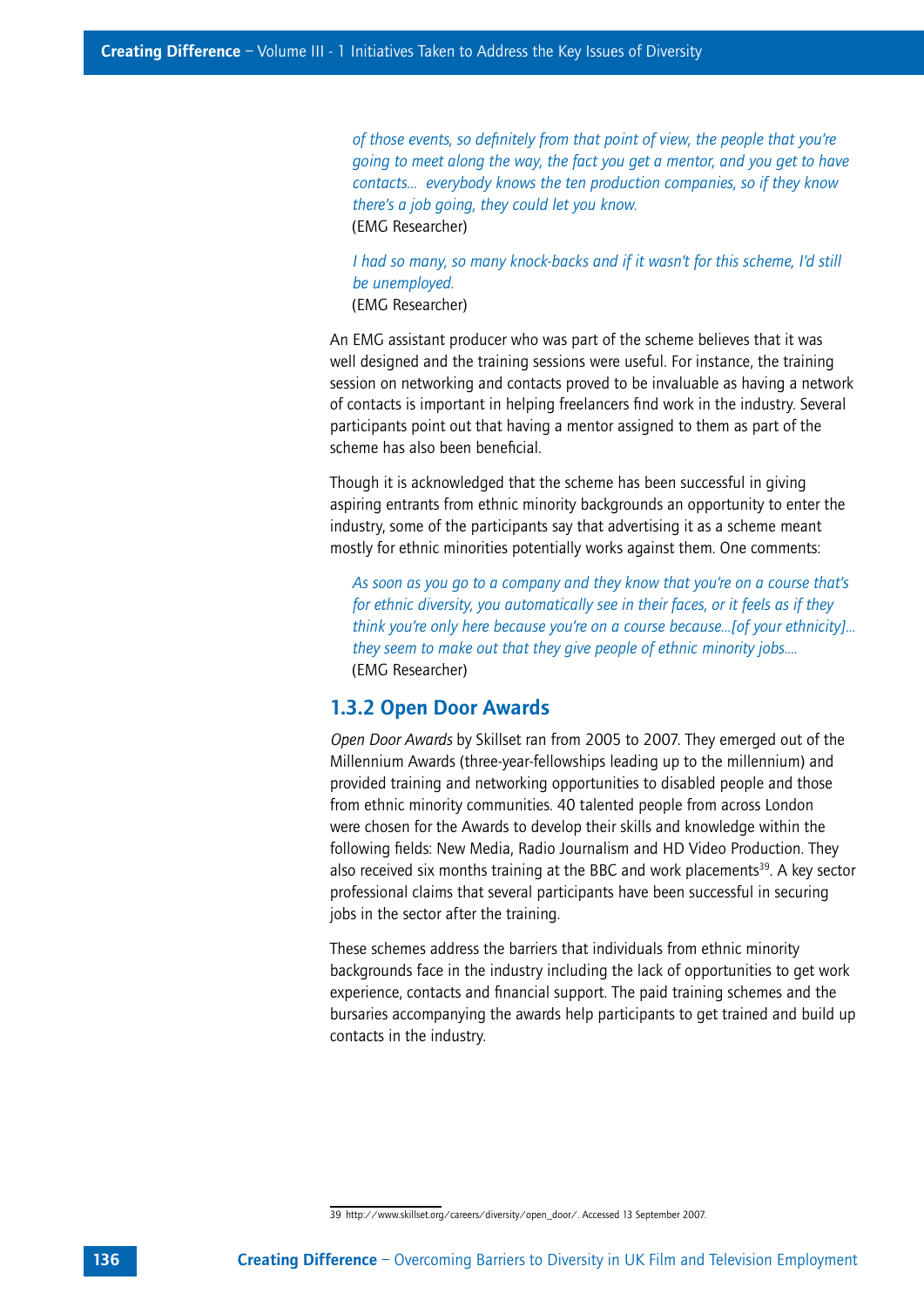# 1.4. Regions

Lack of regional diversity in the UK film and television industries is an issue identified by several key sector professionals. As pointed out in Volume I, section 2.5, the majority of the production centres are based in London and in the South East of England. Several schemes have been initiated by key sector organisations and broadcasters to address regional diversity.

### 1.4.1. Regional Screen Agencies

The Regional Screen Agencies (RSAs)<sup>40</sup>, funded by the UK film council, have the responsibility of developing media sectors in the regions. Nine screen agencies in the English regions were set up in 2002-200341. Each of them offers training, mentoring and funding opportunities to people from their specific regions to enable them to enter and progress in film and television as well as other media sectors. The regional agencies are also charged with the responsibility of attracting more film and television productions to their regions.

### 1.4.2. Project North

*Project North* represents the BBC's plans to move five of its departments, Sport, Children's BBC, New Media and Technology, Five Live and Formal Learning, from London to Salford by 2010. The BBC in Salford will shift the focus away from London and move 1500 posts north, as well house 800 staff currently based at the BBC in Manchester. This could increase employment opportunity for the people of Salford as one key industry professional hopes:

*By de-centralising, by moving power and commissioning power and staffing structures and whole departments out of London up here, it's recognised as a genuine employment opportunity because only…approximately 50% of the people who work within those departments now will move, and the rest they won't, they'll find other jobs in London rather than move, so there's a potential of over 1000 new jobs for people living in the North West.*

The above interviewee also points out that an important part of the project is to ensure that a diverse pool of high quality talent will fill either the vacancies or provide the expertise needed. This might have been one of the reasons for the involvement of the BBC in the *North West Foundation Placement Scheme*.

### 1.4.3 North West Foundation Placement Scheme

The *North West Foundation Placement Scheme*42 was launched in 2005 by Media Training North West, ITV Granada and North West Development agency. The success of the scheme prompted its expansion to include other partners such as the BBC and LIME Pictures. According to a key industry professional, the scheme is the first 'cross-industry bespoke training scheme' that targets the EMGs exclusively. The scheme offers year long training for 20 candidates from ethnic minority backgrounds from the North West regions. They are chosen for a wide range of roles in departments such as the regional newsroom, factual and entertainment programming, radio camera operations, costume, makeup and casting. The training is supposed to equip them with skills, experience and contacts to start a career in the industry.

<sup>40</sup> See http://www.skillset.org/film/knowledge/links/article\_2495\_1.asp. Accessed 25 July 2007.

<sup>41</sup> They are Screen East (East of England), EM Media (East Midlands), Film London (London), Northern Film and Media (North East), North West Vision (North West), Screen South(South East), South West Screen (South West), Screen West Midlands (West Midlands) and Screen Yorkshire(Yorkshire and Humber).

<sup>42</sup> See http://www.mtnw.co.uk/nwfps.asp. Accessed 25 July 2007. See also Volume III 2.3 about the Foundation Placement Scheme.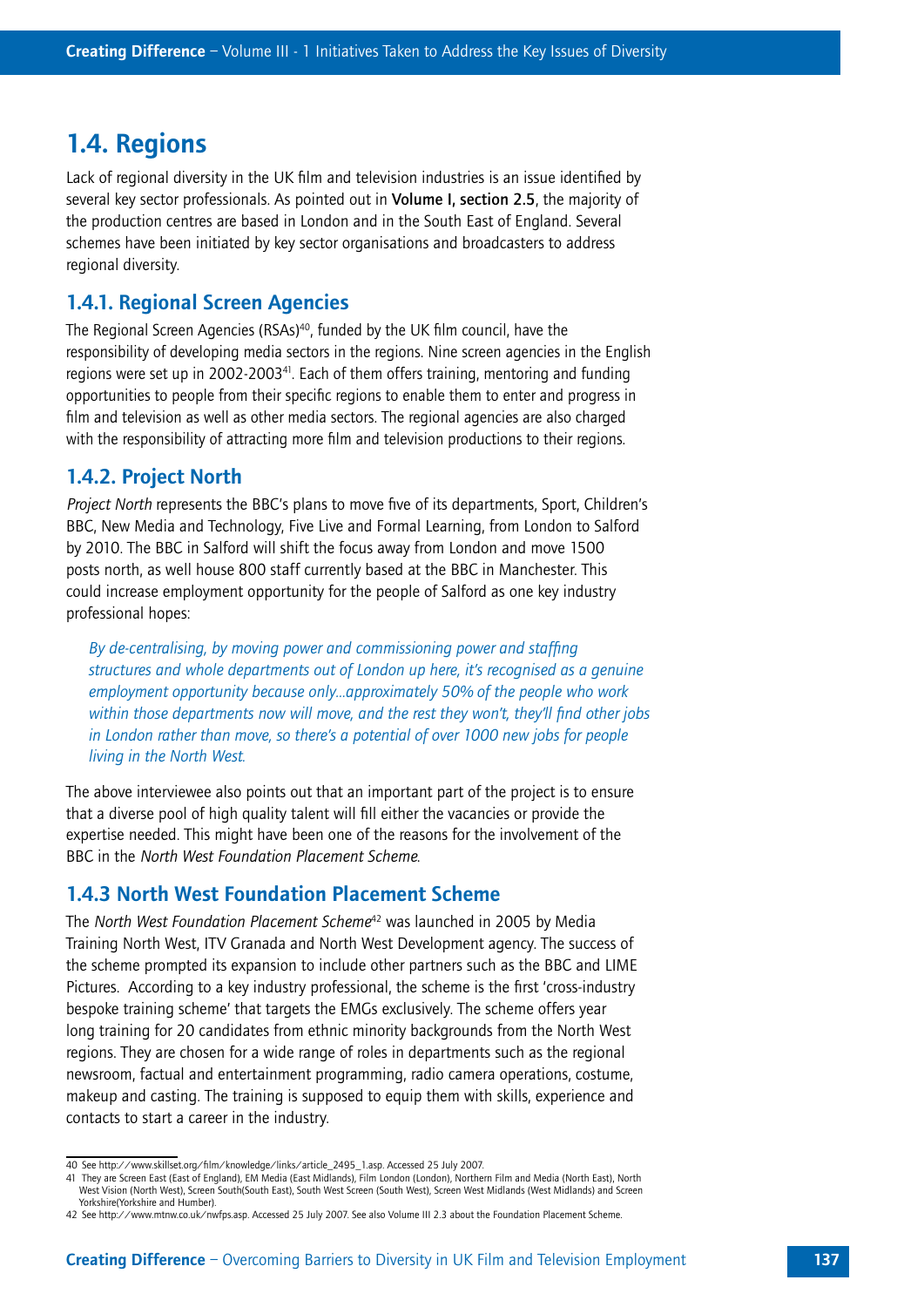### 1.5. Age

The Skillset Workforce Survey (2005b: 25) suggests that the UK film and television industries workforce belong predominantly to the 25-49 age group. *First Light* and *New talent- Under 16* are initiatives instituted by the UK film council and the BBC respectively to attract younger people (under 25s) into the sector.

On the other hand, a key sector professional acknowledges the lack of schemes for people over the age of 50 even though they are underrepresented in the industry. The *Audio Visual Entrepreneurship Development Partnership* led by Skillset, for example, aims to test and promote new means of combating discrimination and inequality in the labour market and yet there is no initiative that targets the older age group.

### 1.5.1 First Light

*First Light*43 is funded by the UK Film Council to create opportunities for children and young people between the age of 5 and 18 to make short films. Launched in 2001, it has enabled over 12000 young filmmakers to get involved in the filmmaking process. *First Light* funds young filmmakers through Pilot Awards and Studio Awards. Pilot Awards provide 80% of the budget to make films that are up to five minutes long. Studio Awards require 40% of match funding and offer the maximum grant of £25000 for the production of 2-4 films of up to 10 minutes duration. *First Light* also hosts a website that explains the filmmaking process and offers support to young filmmakers and others who want to get involved in the scheme. A key industry professional maintains that the scheme helps young people to make informed choices about whether they want to work in the film and television industries.

### 1.5.2. New Talent – Under 16

Under the *New Talent* scheme, the BBC has instituted an *Under 16* category which seeks to find and inspire new talent under the age of 16. The initiative gives young people a chance to be part of the various BBC and CBBC programmes as presenters or participants. The BBC website hosts a web page that provides information about the scheme, application process and the various opportunities for young people to take part.

<sup>43</sup> See http://www.ukfilmcouncil.org.uk/filmmaking/shorts/firstlight/. Accessed 25 July 2007.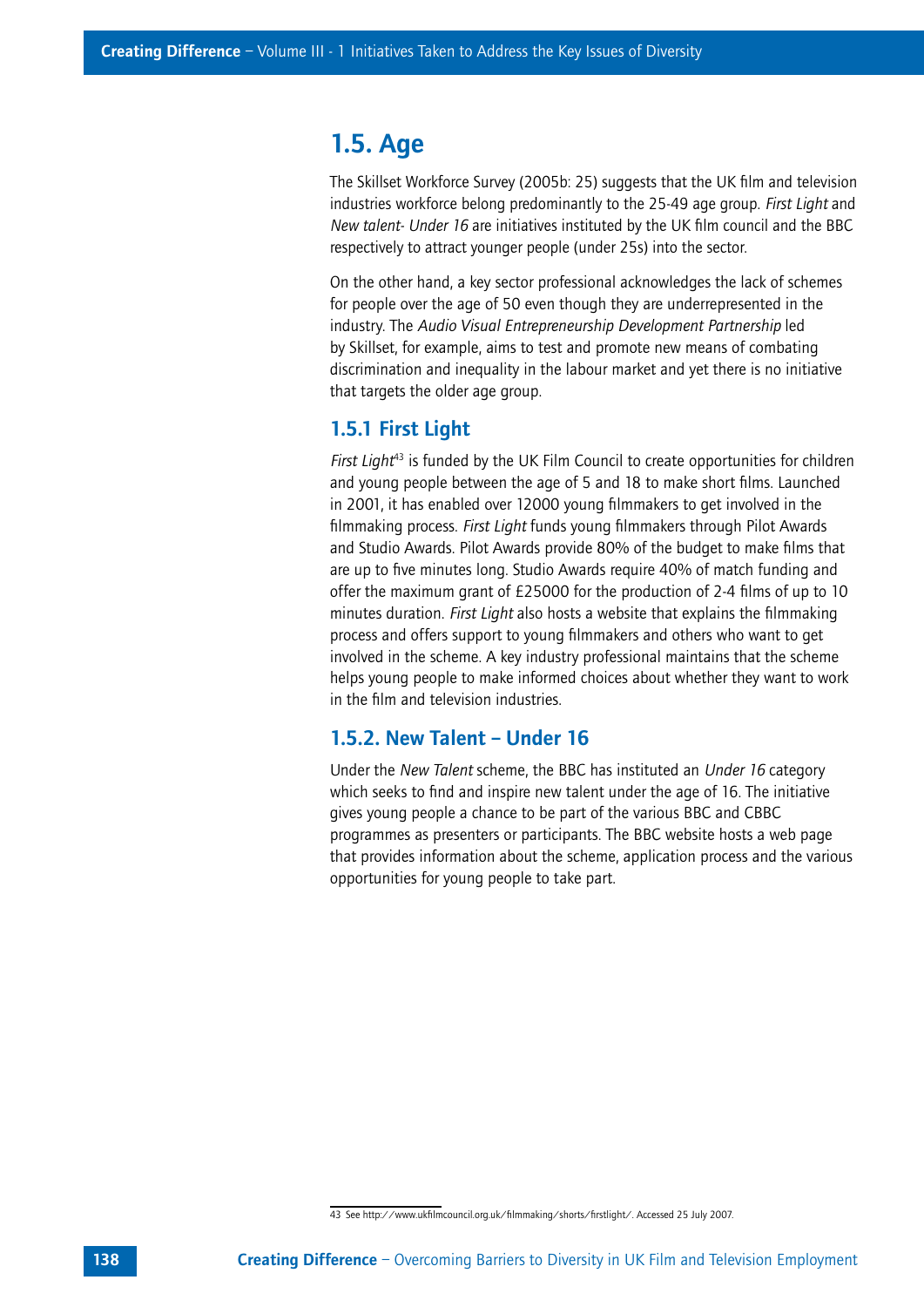# 1.6. Social Class

As discussed in Volume II section 1.6, social class is a complex issue which has cultural and economic dimensions that interrelate with other personal characteristics such as ethnicity and geographic location. Several key sector and industry professionals as well as practitioners in the industry acknowledge that the sector might exclude aspiring entrants from a working class background. However, specific initiatives to redress the issue have not been developed, as one of the key industry professionals explained that it would be difficult to advertise a social class based training scheme.

### 1.7. Summary

Key sector and industry bodies have implemented a range of initiatives to increase diversity. For example, BBC's *Extend*, Channel 4's *Researcher Training Scheme* and ITV's *Enabling Talent* attempt to increase awareness of disability in the industry, change the attitudes and prejudices towards disabled professionals and make the television industry more open to them. For female professionals, *Directing Change* and *Technical Change* are meant to give opportunities to experienced practitioners to further their careers while *Time Shift* offers flexible working aimed at those with caring responsibilities.

The *Channel 4 Researcher Training Scheme* and *Open Door Awards* address barriers such as lack of contacts, financial support and opportunities for EMGs to gain work experience. The decision of the BBC to move several departments to Salford by 2010 and the establishment of Regional Screen Agencies are attempts to help increase the representation of people from the regions in the UK film and television industries which are concentrated in London and surrounding areas. *First Light* and *New Talent – Under 16* provide young people the opportunities to learn more about filmmaking and make informed decisions about whether they want to pursue a career in the sector. Though industry professionals acknowledge the barriers to entry and progression in the sector faced by people from a working class background, the complexity of the issue has resulted in an absence of schemes or initiatives to address it.

# 1.8 Recommendations

- Further evaluation of the schemes such as *Technical Change* and *Time Shift* needs to be conducted with the intention of assessing whether the schemes should be replicated in other roles and promoted further in the industry.
- $\blacksquare$  The schemes for underrepresented groups especially those for ethnic minorities need to be re-branded so that the beneficiaries are not considered to be given work opportunities solely on the basis of their ethnicity.
- The effects on regional diversity of the BBC's move to Salford should be tracked.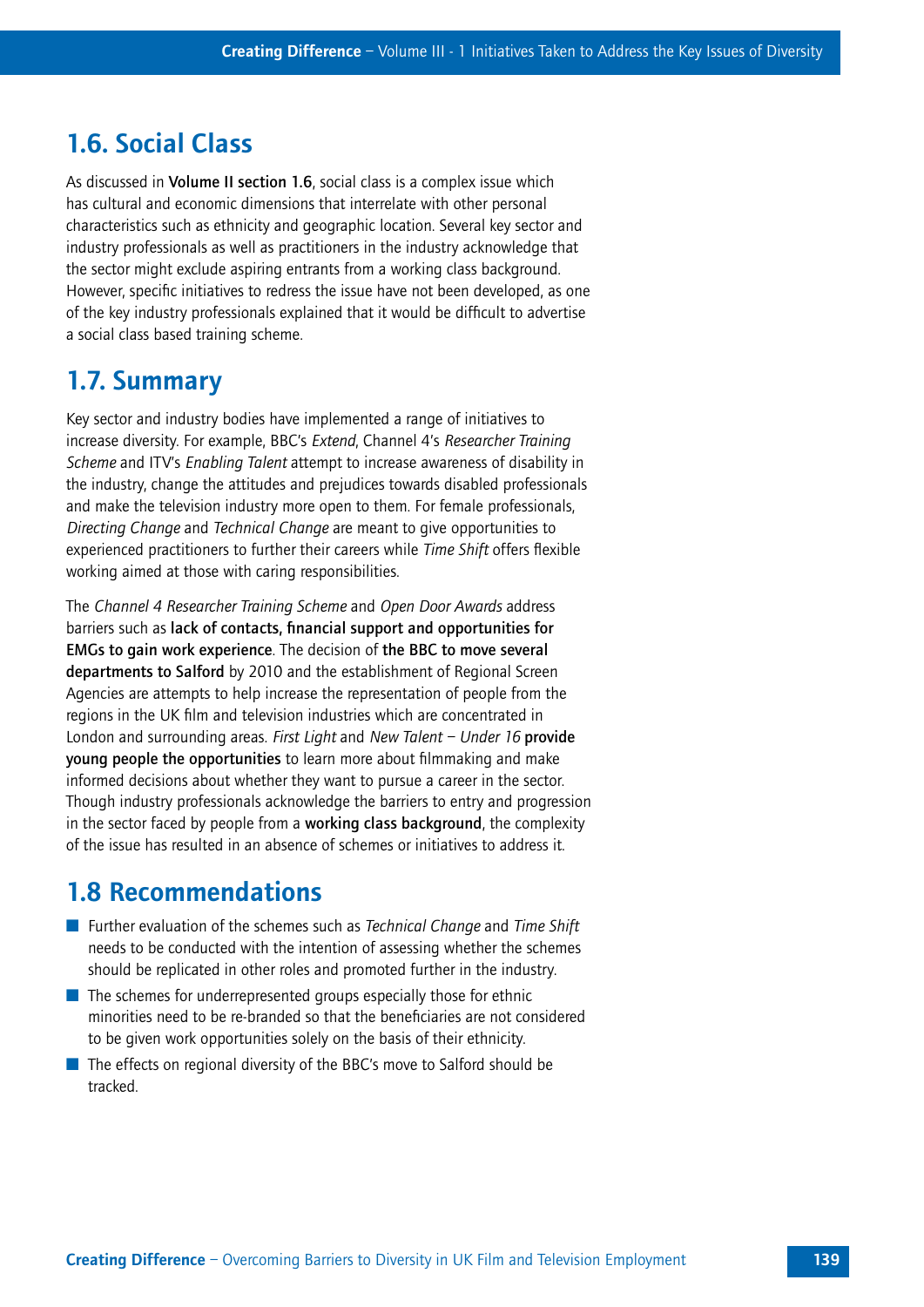# **2 Getting In/Staying In/Getting On**

This section examines initiatives aimed at improving diversity at the level of entry, for graduates and those with transferable skills and industry experience. The section also explores several events that facilitate networking and programmes aimed at improving or formalising recruitment practices in the sector.

# 2.1 Entry Level Initiatives

In Volume II 2.1 and 2.3, we examine entry into the UK film and television industries and training for entry level jobs. Some of the recommendations for removing the barriers to diversity include paid work experience, role models from diverse communities, practice-based, transferable skills training and partnership between industry and training providers. In this section, we explore several initiatives by key sector bodies and broadcasters aimed at new entrants.

### 2.1.1 Compass Point

Part of the Skillset Equal *Audio Visual Entrepreneurship Programme* (see Volume III 3.3), *Compass Point* is a career development scheme designed to help overcome barriers faced by black and minority ethnic workers in film and television<sup>44</sup>. It is run by the National Film and Television School in association with B3 Media and aimed at media creative professionals and entrepreneurs who want to fast track their careers. Two annual programmes have been completed, training 32 EMG professionals. The programme consists of skills training, practical projects, business planning and mentoring in two one-week workshops (attended by industry figures and tutors) and a supported intervening development and production period.

### 2.1.2 B3 Media

B3 Media is an organisation aimed at developing and showcasing creative talents, including filmmakers, visual artists and musicians, from communities that are underrepresented by the mainstream. The most relevant to our discussion is the digital shorts scheme, *Blank Slate*, that supports filmmaking talent from UK's black and minority ethnic communities. The scheme attracted funding by the UK Film Council New Cinema Fund and the Arts Council England. Selected filmmakers receive additional training in scriptwriting, directing, production and post-production. Eight films were produced as part of the 2006 scheme and the 2007 *Blank Slate* was the fifth scheme. Associated with the scheme are screenings, workshops and panel discussion across the country.

### 2.1.3 BBC New Talent and Writersroom

BBC *New Talent* runs a number of schemes every year offering opportunities in broadcasting45. Its website states:

*Some of our initiatives offer job opportunities within the BBC, others provide a platform to showcase your talent and others give you the chance to network with key industry professionals.46*

<sup>44</sup> www.compasspoint.org.uk has profiles of the previous graduates.

<sup>45</sup> See http://www.bbc.co.uk/newtalent for more details.

<sup>46</sup> http://www.bbc.co.uk/newtalent/about/. Accessed 15 July 2007.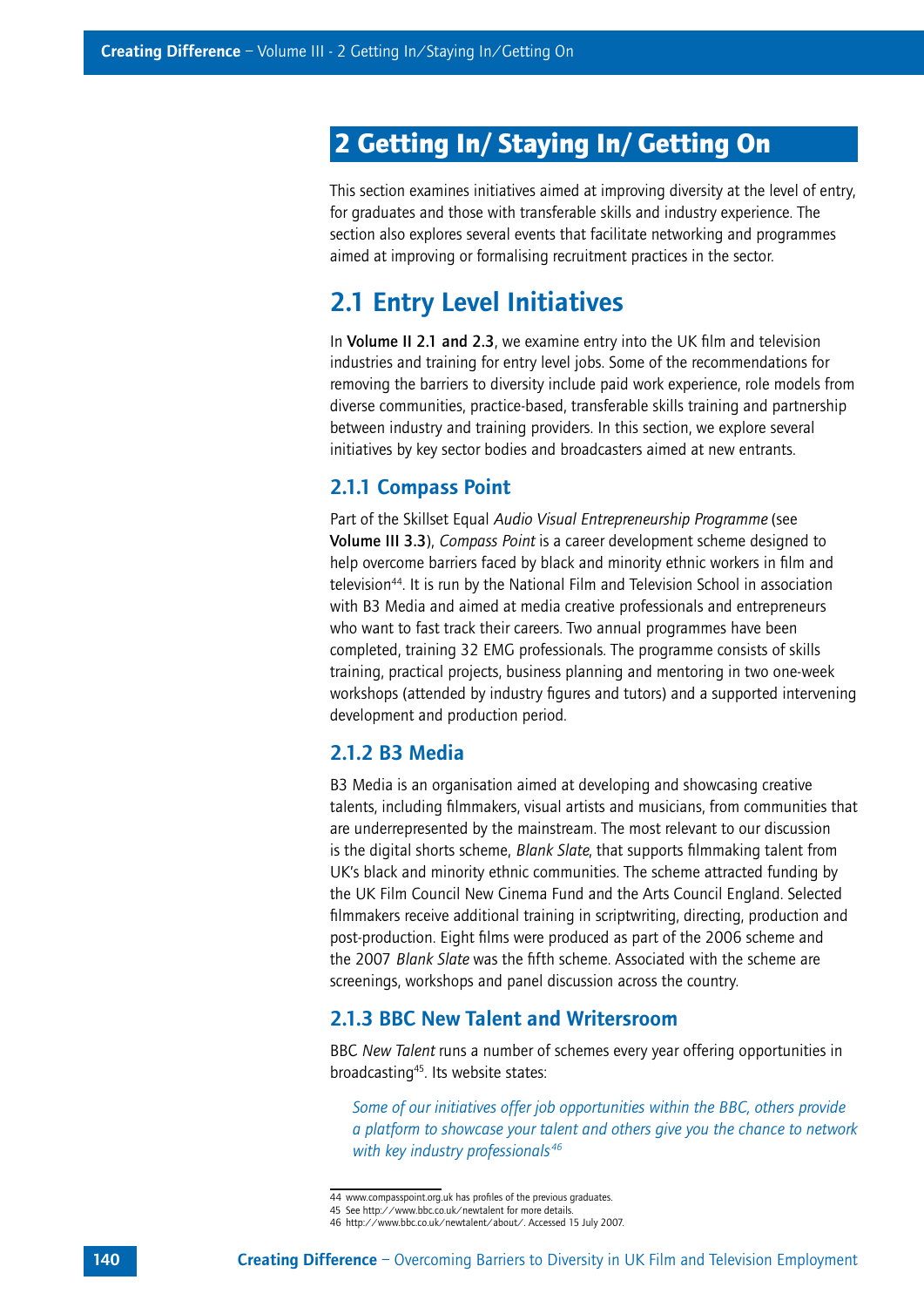Although the opportunities are not aimed specifically at increasing diversity, they are mentioned here in relation to how they may work at the entry level to the industries.

One of the open access schemes that the BBC runs is *the Writersroom* which is aimed at identifying new writers and championing diversity<sup>47</sup>. It accepts unsolicited scripts for film, television and radio drama, as well as supporting training and projects to develop new writers. The website also functions as a source of information and advice for writers.

There are *New Writing* and *Writersroom* initiatives that run in the regions and aim at culturally diverse groups. One example of these projects is *London Voices* which provided a workshop for aspiring writers from diverse backgrounds for the BBC soap *Eastenders*.

*The Writersroom* also supports Writers in Residence, which have included writers from the regions. They are provided with a bursary, based in the radio drama department and develop ideas with producers. In 2006-2007, *the Writersroom* launched BANG which is a new writing competition for individuals based in the North of England, offering a bursary, a mentor and a chance of a stage production. The scheme looked for scripts that reflected British Asian experiences and workshops were held in Huddersfield, Oldham, Bolton, Bradford, Preston, Manchester, Burnley and Leeds. In addition, *the Writers' Academy*, a 15-month programme which has been run since 2005, trains the next generation of writers for prime time television drama such as Holby City, Eastenders and Doctors (see also Volume I 2.8).

Even though screenwriting remains a competitive area, *the Writersroom* targets underrepresented groups such as EMG communities and the regions and the BBC remains the only broadcaster that gives open access to unsolicited script submissions. However, it deals with 10000 scripts a year and the actual job opportunities for new writers remain limited. Initiatives such as *New Talent* and *New Writing* need to be run in conjunction with other recommended changes to the monocultural nature of the industries discussed in Volume II.

### 2.1.4 Four Corners

Four Corners is a training organisation and production resource based in East London, formed in 1973<sup>48</sup>. It seeks to develop independent filmmaking especially for those who may be traditionally underrepresented. The training tends to focus on craft based skills such as camera, sound and editing.

The tutors on the training courses are practitioners and the organisation tries to ensure they are positive role models, for instance from previously underrepresented groups.

Although Four Corners also provides continuing professional development, one of the main initiatives that offers new entrants valuable work experience is *Step Up*, a free training scheme for those seeking a career in film and television. The scheme is run in partnership with the London Development Agency, Creative London and Pact. It is open to people who live in London (who are unemployed

<sup>47</sup> www.bbc.co.uk/writersroom

<sup>48</sup> www.fourcornersfilm.co.uk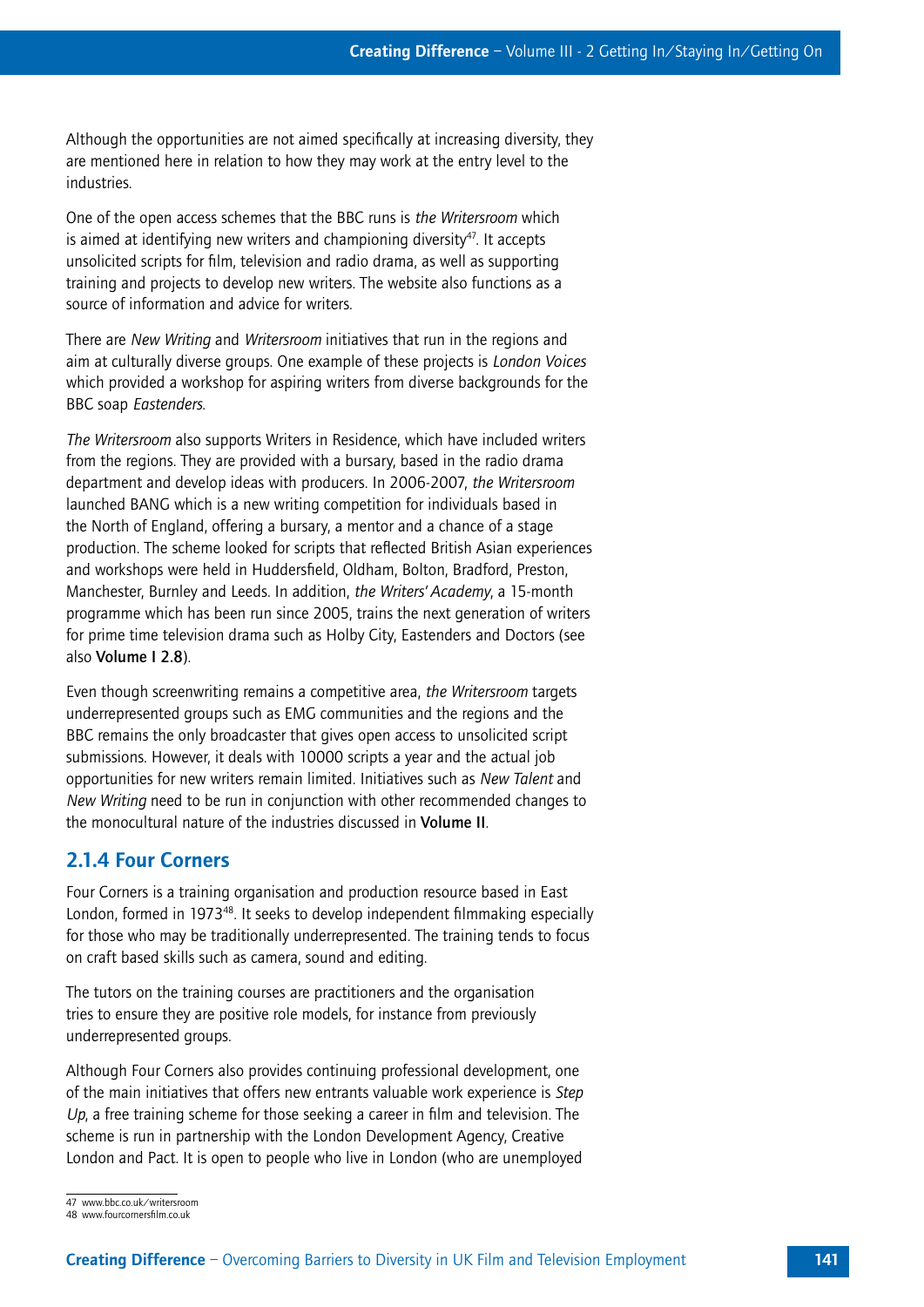or work under 16 hours) and includes training, 50 days paid work placements, childcare and travel expenses. The placement is also flexible in that the training days can be completed in ten weeks or spread out over a longer period. Four Corners also carries out a self assessment of needs at the interview stage. Out of the eight paid work placements in 2005, six trainees got jobs. In terms of evaluation, Four Corners tries to track the graduates in their career progress.

We have examined the exclusionary effects of unpaid work experience in Volume II 1.6 and 2.1. Paid work experience supported by key sector bodies, broadcasters and independent production companies will help those from marginalised groups who cannot access work opportunities in the film and television sector. The use of practitioners from underrepresented groups as tutors is also encouraging as it combines skills training with providing positive role models.

### 2.1.5 FT2

FT2, Film and Television Freelance Training, runs *the New Entrant Technical Training Programme*, in partnership with organisations such as Skillset, UKFC, BBC, BECTU, Channel 4 and Pact<sup>49</sup>. It aims to help the sector to achieve a diverse workforce and focuses on technical production training. FT2 is a long running programme established in 1985. The two year scheme is to be replaced by a new programme, *Screen Firsts*, after August 2007, which will cover makeup/hair, props or wardrobe, grips, production administration, camera, sound and edit. *The New Entrant Technical Training Programme* is not a positive action scheme although it aims to recruit a significant percentage of women and EMG trainees.

Training on the scheme is by apprentice style placements. Each year, around 15 students are accepted. In the first year, trainees are given experience in the range of technical departments and in the second year they specialise. They also work on film and television productions, alongside practitioners. Trainees are given an allowance and support for transport and child care if appropriate. A former trainee describes his experience:

*It was 100% practical, yes .…I remember when we joined there was an induction course which involved hands-on... studio work, location sharing work and then after the first year there was another course …we got sent on, and we made a documentary and a short film…we did short courses as well in*  between and I went on an AVID course, and a light works course and courses *like a first aid course and business skills... and so on. (EMG Engineer)*

The course therefore gives the students an understanding of the technical areas of film and television and contacts, which help them to become freelancers in the sector. The trainees are also encouraged to network with one another. FT2 can be seen as a partial replacement of the apprenticeship system which was the traditional means of technical training at the major studios in Britain. *The New Entrant Technical Training Programme* is targeted at the junior level of the craft and technical grades, feeding the industry with diverse talents.

<sup>49</sup> http://www.ft2.org.uk/. Accessed 3 August 2007.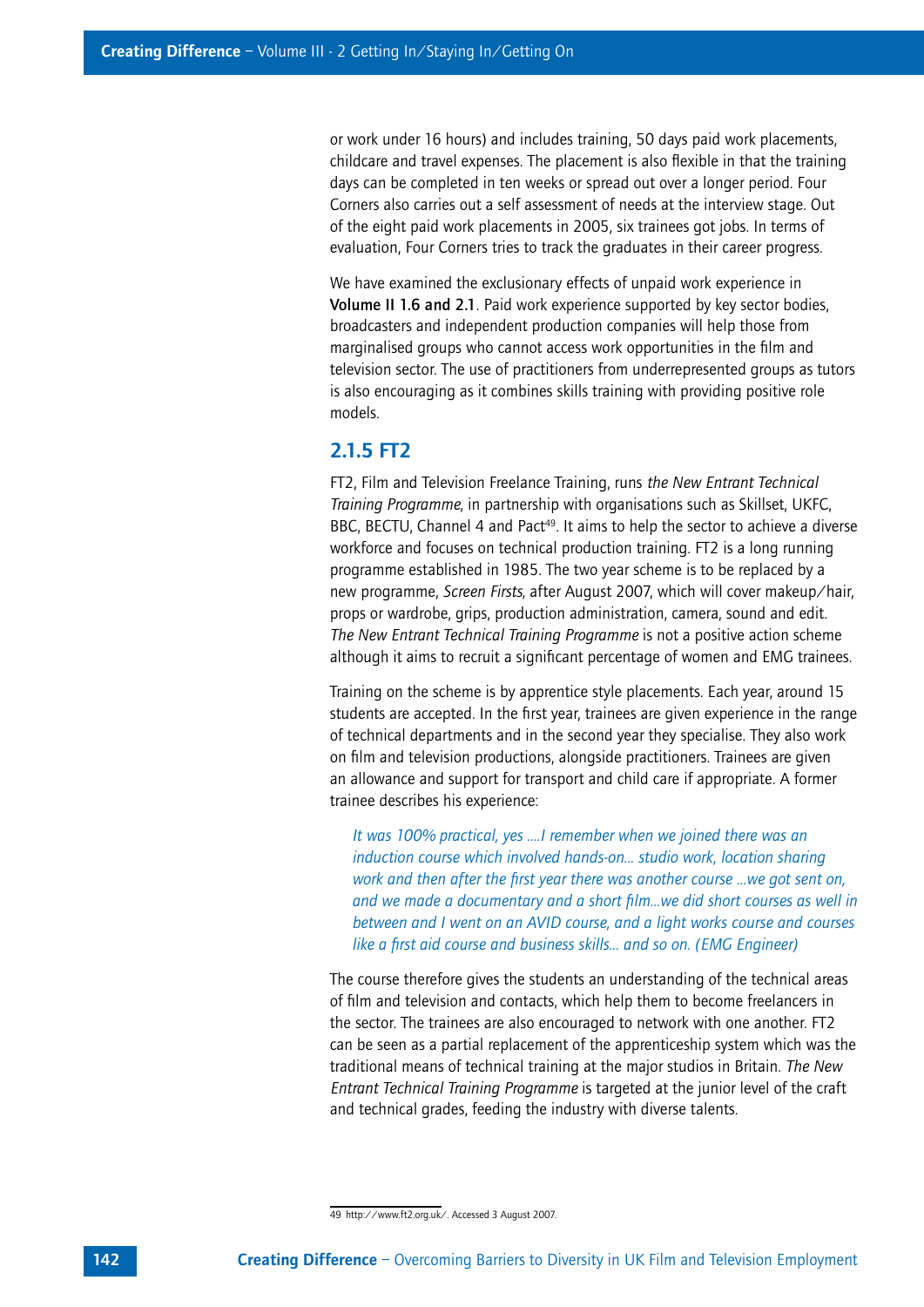Longitudinal research into the career paths of the graduates from the programme would help reveal what barriers underrepresented groups face in the technical areas of the sector, as suggested by this key sector professional:

*It would be fascinating to find out what is the impact 21 years later. Where are those people? How many are in the business, how many are not in the business? Where did they go to and why did they go? ...People move around for a whole range of reasons. Some of it, it's just really hard. Some of it is they're not getting the breaks. Some of it is possibly real... deep, institutional racism.*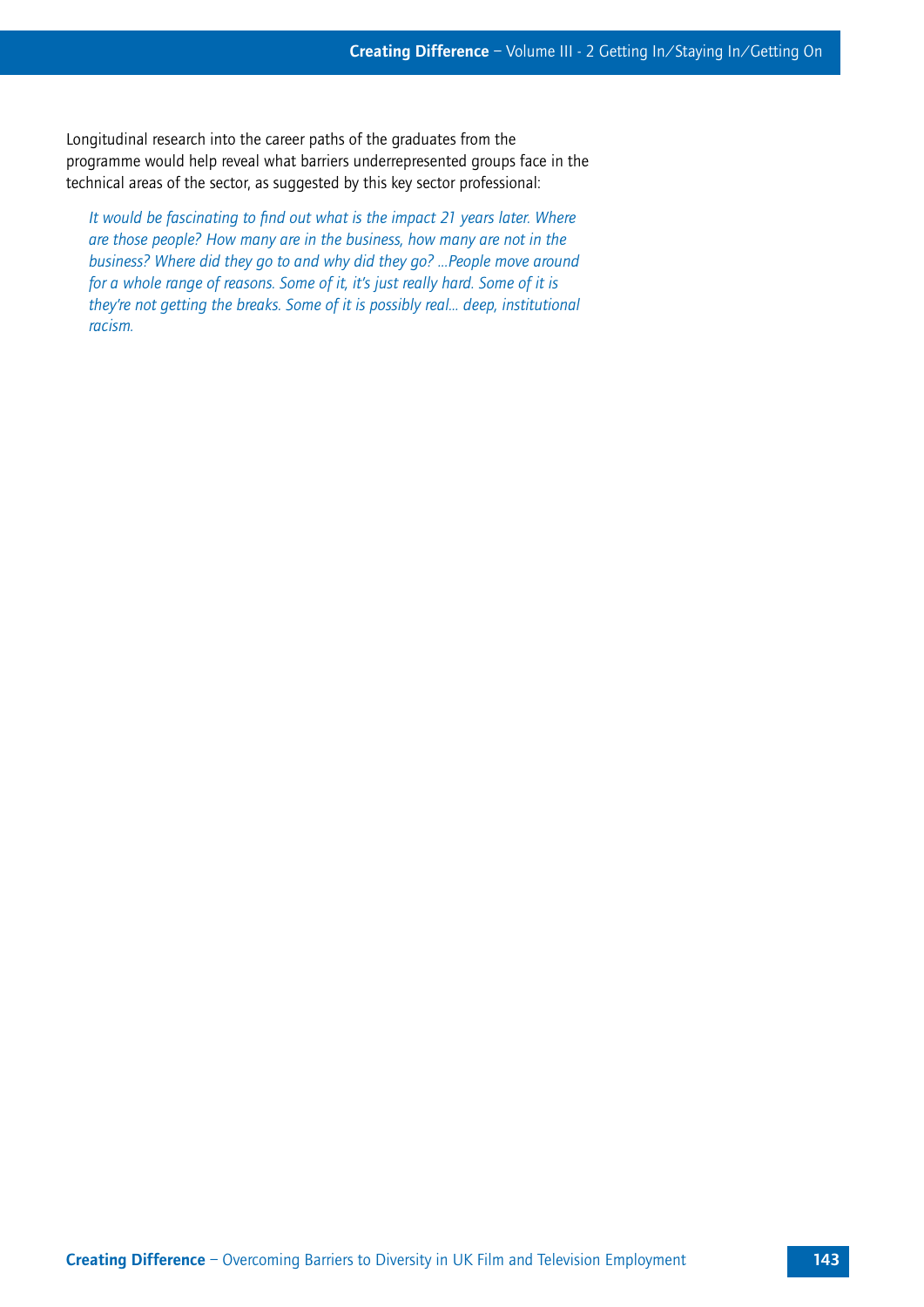### 2.2 Graduate Training

In Volume II 2.1, we discuss how the workforce in the film and television sector is trained and some of the barriers those from underrepresented groups face. In terms of higher education provisions, criticisms of media related degrees include the lack of practical elements, industrial experience and transferable skills and the lack of communication between industry and institutions. There are several initiatives that are aimed at training graduates and we give two examples here.

### 2.2.1 News Journalism Schemes

*The BBC News Sponsorship Scheme* for students on an accredited postgraduate course in broadcast journalism provides four weeks' paid work placement in a newsroom of the BBC, £3500 contribution towards living expenses, the course fees, a dedicated mentor and further training opportunities and contacts<sup>50</sup>. Candidates have to apply separately to an accredited course, complete an application form and go through the interview procedure. Every year, the scheme sponsors 15 students to complete postgraduate courses in broadcast journalism. One of the key objectives of the scheme is improving diversity although it is not a positive action training provision. There is no obligation on the part of the graduates to work for the BBC after the scheme. The programme was to be replaced by a new *Journalism Trainee Scheme* in 2007.

Channel 4 also offers two annual bursaries for the training of television journalists<sup>51</sup>. This bursary scheme is aimed at talented, enthusiastic aspiring journalists who have been prevented by financial constraints from studying journalism. It funds two students who should have a thorough understanding of the Pakistani or Afro-Caribbean community to attend the year-long BJTCaccredited Postgraduate Diploma in Television Current Affairs Journalism at City University, London. The bursary includes tuition fees, £10000 living expenses, six months' paid work at Channel 4 and with independent production company after the course, with an additional payment of £10000.

Schemes such as these, covering course fees and costs, should encourage those from diverse communities who lacked the means to undertake training; wide promotion to attract candidates from previously underrepresented groups would be needed. The Channel 4 bursary targets two specific ethnic groups, namely the Pakistani and Afro-Caribbean communities. The schemes, nevertheless, focus on a small part of UK film and television sector and benefit only graduates interested in news journalism.

### 2.2.2 The Graduate Fellowship Programme

*The Graduate Fellowship Programme* is part of *the Skillset Audio Visual Entrepreneurship Partnership* and run in conjunction with UK Film Council. This positive action scheme aimed to match ten graduate new entrants from ethnic minority communities with host companies that would provide them with one year paid work placement. The graduates would also be provided with a mentor and training and development opportunities that they identified in a Beneficiary

<sup>50</sup> Information taken from 'BBC Sponsorship Scheme 2005', provided by one of the interviewees. See also http://www.bbc. co.uk/pressoffice/pressreleases/stories/2005/04\_april/21/scheme.shtml.

<sup>51</sup> http://www.city.ac.uk/news/archive/2007/05\_may/21052007\_1.html. Accessed 2 August 2007.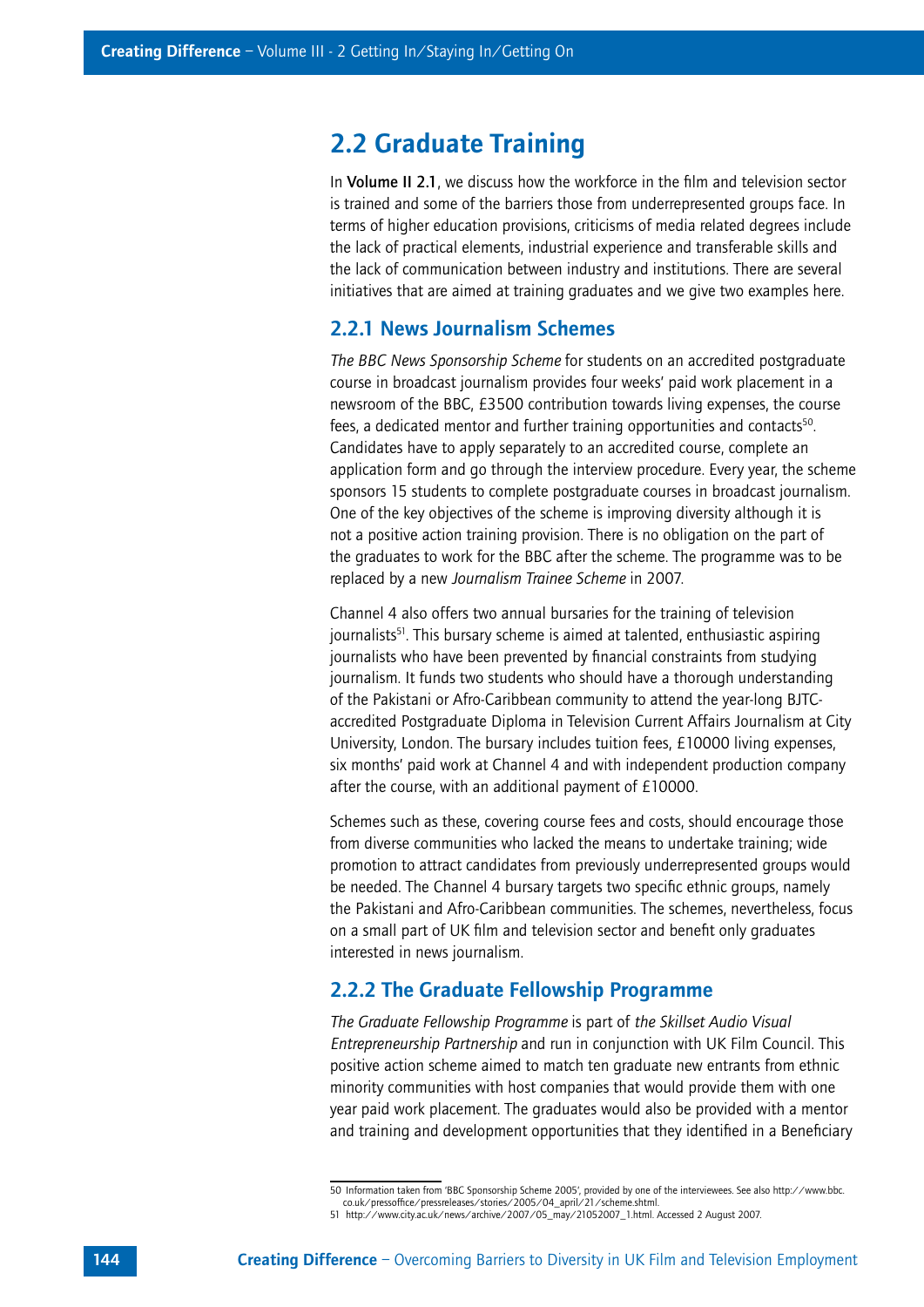Action Plan at the beginning of the scheme. Regular reviews were held between the fellows and a co-ordinator. For the 2006-2007 placements, the fellows were paid a training bursary of between £15,000 - £17,000 per annum. Application was through a form, shortlisting and interview, similar to a job application.

The programme focused on developing business skills rather than production skills. For the 2006-2007 programme, placements included Curtis Brown, a literary and media agency (Development Assistant), Pathe Distribution (Publicity), Raindance Film Festival (Assistant Producer) and Warp X (Trainee Producer). Skillset and the companies identified a role to fulfill which would also provide development and training opportunity for the fellows. The graduates already had management skills which were transferred to working in the film industry. The presence of these graduates in the host companies may also bring about positive changes in the organisations and change perceptions about EMG communities.

At the time of writing, the programme was to run again in 2008.

From the first programme, seven out of ten participants had their placements renewed after six months and one was offered a permanent job at the placement host after only three months (GHK 2007: 16). The evaluation commended the early involvement of the host companies, which raised the likelihood that both beneficiaries and host companies would benefit from the placements (GHK 2007: 19). The programme moves away from the domination of new entrants schemes and recognises that there is the possibility of skills transfer in the film and television sector and that graduates can slot into roles appropriate to their experience, knowledge and skills with support in the transition. One of the manifested aims of the programme is also about developing business skills of EMG graduates which should benefit the communities and reduce barriers to diversity in the sector in the long run.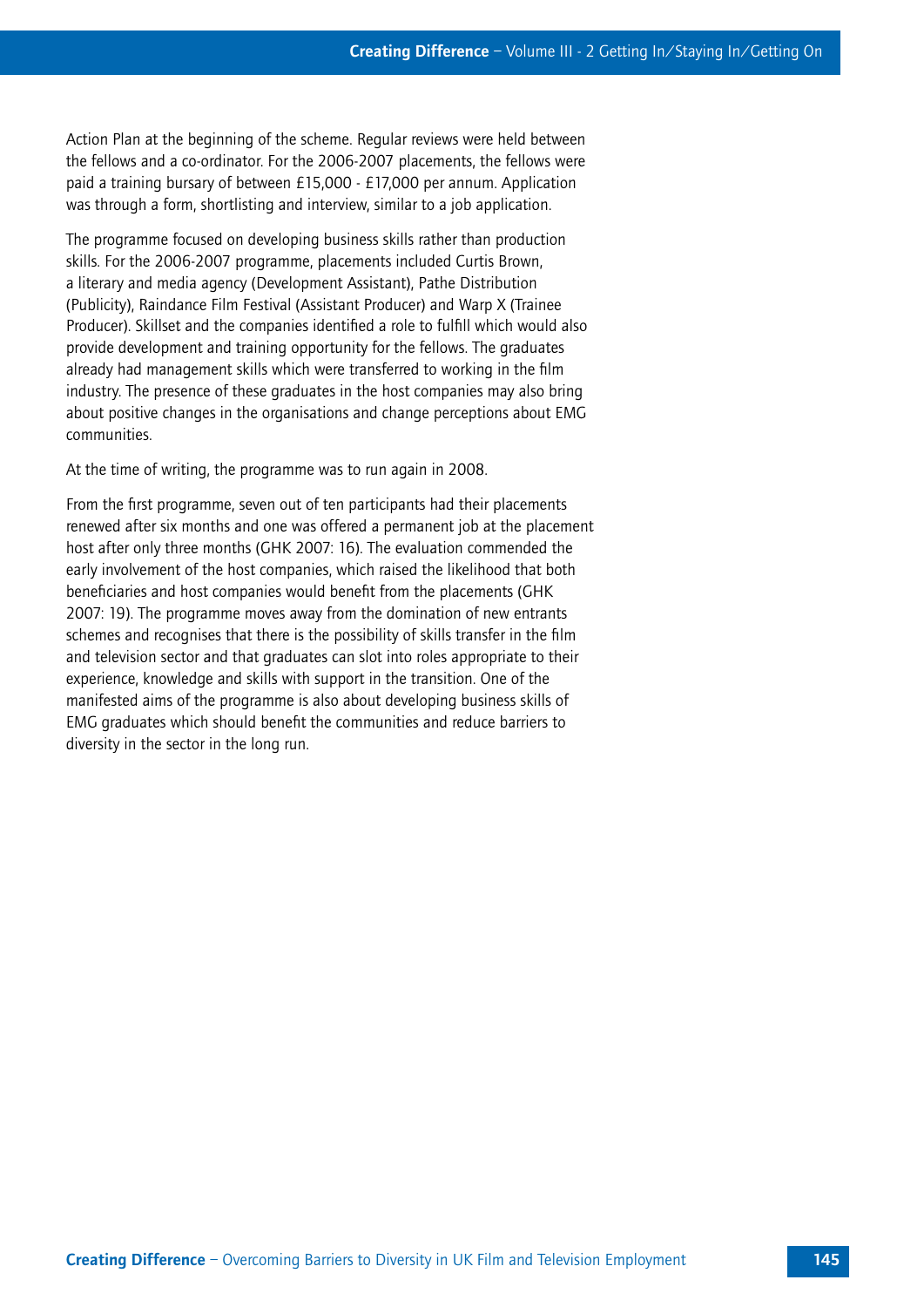## 2.3 Skills Transfer and Industry Experience

In addition to the discussion in Volume III 2.2, there are also opportunities for professionals who have relevant work experience, knowledge and skills that may be transferred to the film and television sector. We explore two initiatives below that provide industry experience while supporting individuals who wish to transfer qualifications and skills into the media industries.

### 2.3.1 The Production Guild's Assistant Production Accountant Training Scheme

*The Production Guild Assistant Production Accountant Training Scheme* was in its fifth year in 2007. The scheme is supported by Skillset and film production companies that provide the attachments. It seeks to recruit six Assistant Production Accountants who will go through up to ten months training, production attachments and assessment for the Skillset National Occupational Standards for Production Accounting. The scheme has a diversity target in its recruitment. The trainees need to have accounting qualifications and work experience so the scheme is designed to promote skills transfer. The practical elements of production attachments help to set the trainees up with industrial experience, opportunities to network and make contacts. The four to five placements are aimed to be wide ranging, including a low budget film, an independent production, a studio picture, a television programme and a location shoot. This interviewee explains how the experience has helped her:

*I'm absolutely evangelical about the scheme because it's fantastic. At the start you had five weeks based at the Production Guild at Pinewood studios and they took you... through the practicalities of the job. They also taught you... the kind of things that you wouldn't initially be aware of, things like the different hierarchies in this industry.*  (EMG Assistant Accountant)

The interviewee also comments on the fact that the trainees were from diverse backgrounds and the contacts she made had led to job opportunities. In addition, she suggests that the scheme provides a safe environment for the trainees to learn on the job:

*It gave me a huge network.... If you don't have that support and that kind of structure, then it's all finding your feet, learning, making your mistakes on your own, so I thought….without the scheme I would definitely not be in the position that I'm in today, I'm 100% certain of it.*

The skills transfer model is the key to *the Assistant Production Accountant Training Scheme*. The length and industrial attachments give the trainees substantial experience. The positive action aspect of the scheme is also to be commended. It is possible that there are other grades within the film and television industries that also allow professionals who already have some experience and wish to use their transferable skills in the sector to do so.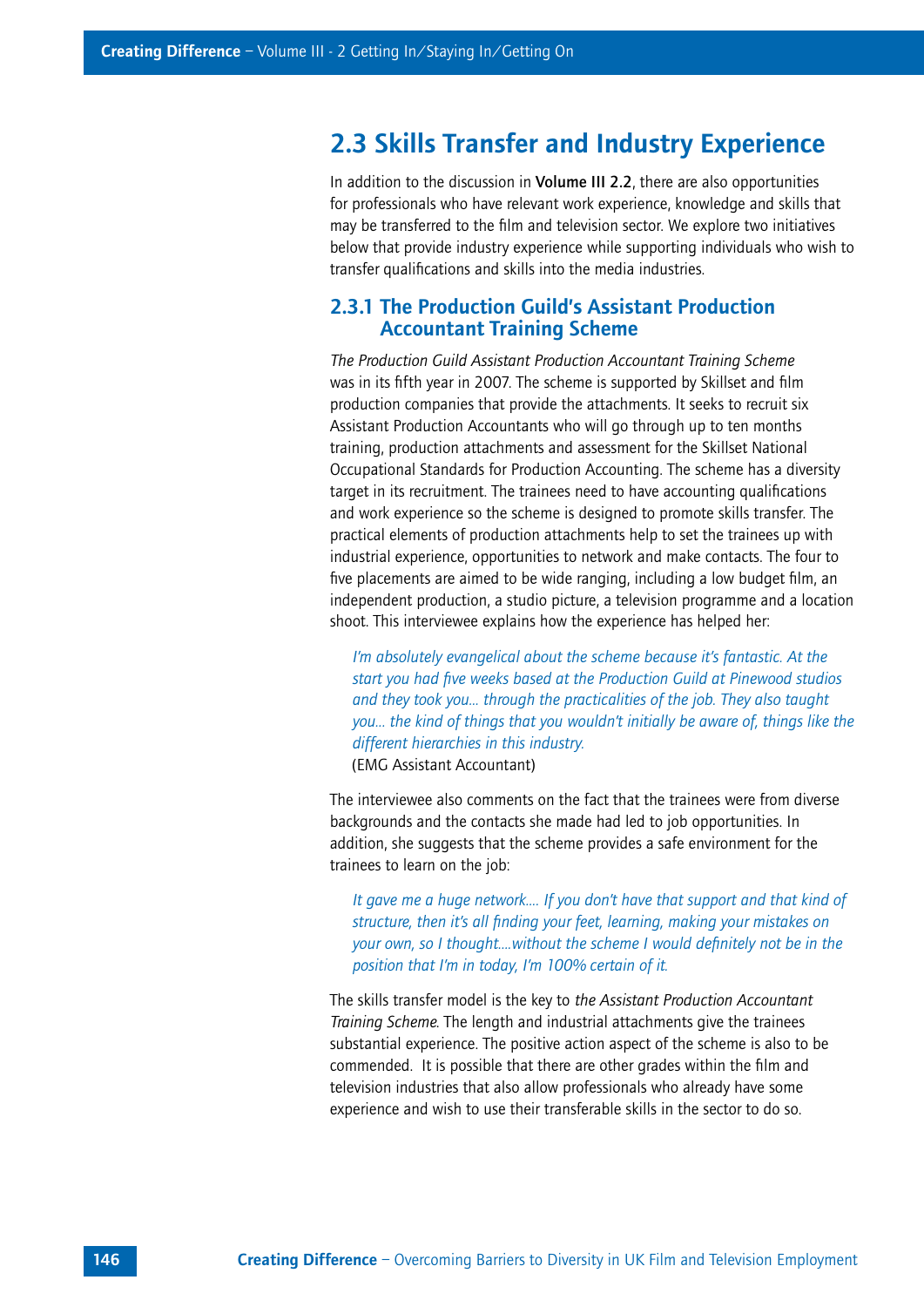### 2.3.2 The Foundation Placement Scheme

*The Foundation Placement Scheme* initiated by ITV Yorkshire is a one year positive action paid pre-entry programme in partnership with Screen Yorkshire and PATH, a training organisation. The first scheme in 2003 followed a three month research study commissioned by Screen Yorkshire and The Fair Play Partnership. The research with community groups and minority ethnic organisations showed many individuals did not consider working for major broadcasters a viable career. 20 vocational placements across departments at ITV Yorkshire were offered, in television production and business support roles.

Alongside the placements, trainees also participate in formal training, group digital video project and personal development sessions and are given external mentors. The mentors are also mostly from EMG backgrounds who can act as positive role models and provide networks and advice. Training sessions include interpersonal skills, CV writing for the industry, networking and guest speakers from the industry. Monitoring is through quarterly reviews and trainees' feedback. The recruiting managers and supervisors are also given support, including training in cross cultural communication. 75% of the trainees secured jobs within the sector by the end of the first programme<sup>52</sup>. It has become an annual programme<sup>53</sup>.

The same model was taken up by Media Training North West who launched a similar scheme in the North West in 2005 for 17 trainees in partnership with ITV Granada, the BBC and LIME Pictures. 72% of the graduates from this pilot programme secured employment<sup>54</sup>.

The scheme offers paid work experience so it is accessible, as one of the main entry routes into the television industry is through placements with broadcasters or companies. It also increases the skills base in the Yorkshire and North West regions and creates opportunities for new entrants from EMG backgrounds away from London. The scheme recognises transferrable skills, for example, in the administrative and support roles within the broadcasters. The two aims of the programme are increasing workplace diversity and ultimately improving programme content by having diverse production teams. The link between these two aims is illustrated by the Training Co-ordinator:

*The scheme has had an impact on audience participation. For instance, one of the ways that audience researchers get an audience in is by e-mailing out to staff in the company asking if anyone has got any friends and family who want to come and watch [a game show] next week. Therefore, when the camera pans in on the audience, you begin to see the more diverse range of people, which impacts on onscreen content and representation. Another example is when …a Production Co-ordinator who was working on a new drama came to us and to ask if we could ask our Muslim trainees with regard to the authenticity of a name for a Muslim character.*

<sup>52</sup> http://www.skillset.org/uk/article\_4267\_1.asp. Accessed 3 August 2007.

<sup>53 18</sup> trainees in 2004 and 19 trainees in 2006.

<sup>54</sup> http://www.mtnw.co.uk/nwfps.asp. Accessed 3 August 2007.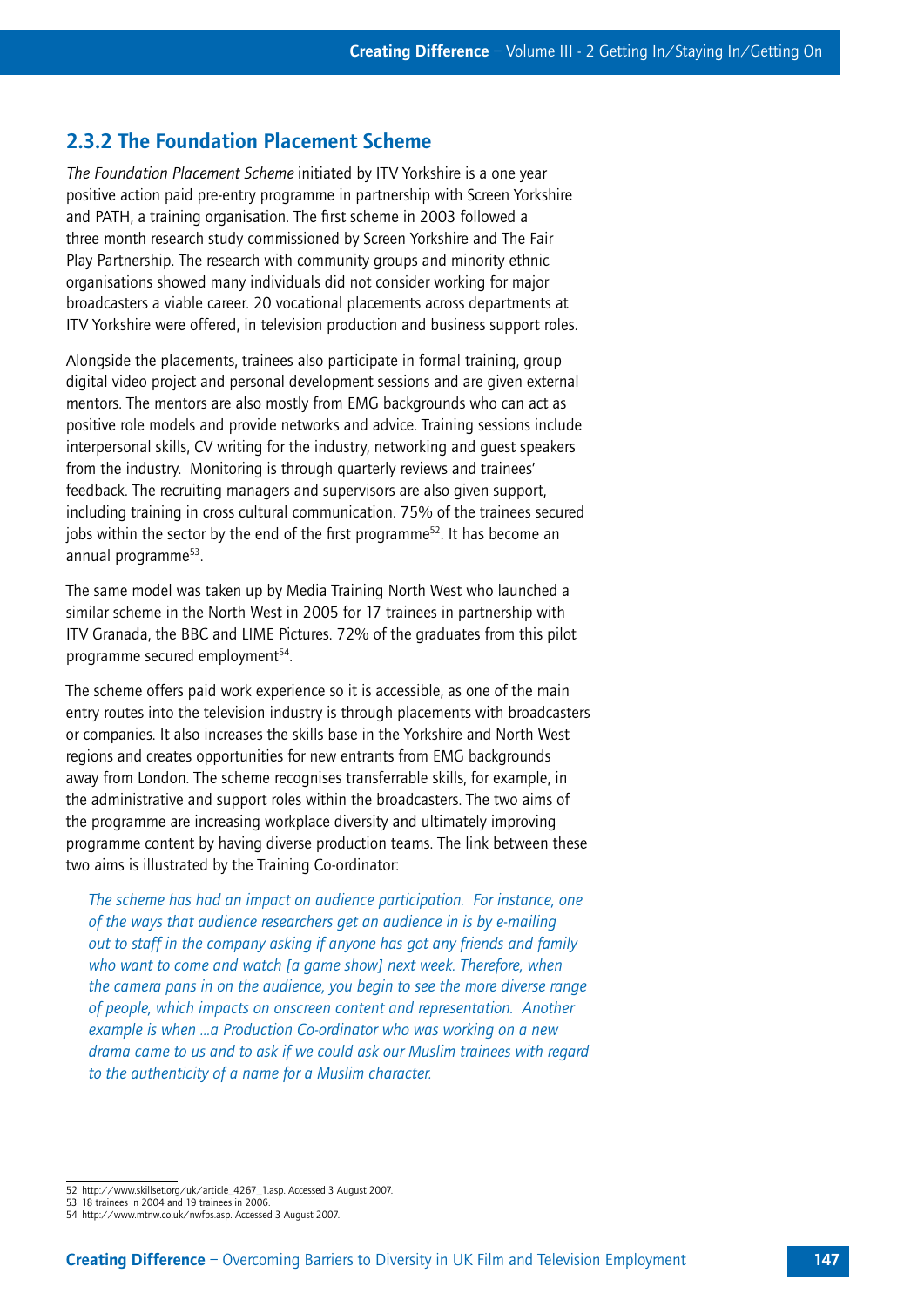## 2.4 Film Festivals

Film festivals, including high profile international marketplaces such as Cannes, Berlin, Venice, Toronto, Rotterdam and Edinburgh are the traditional hunting grounds for diverse talents. There are also smaller, mainly national events showcasing new filmmakers' work, often through short films, which are attended by funders and those involved in developing talents. These are important opportunities for filmmakers to show their work, network and make contacts.

Several film festivals are particularly worth mentioning as they focus on creative talents from underrepresented groups.

### 2.4.1 Black Filmmaker Magazine and International Festival

bfm (Black Filmmaker) was established in 1998. A newsletter was created that aimed at existing and up and coming talents and was then developed into the bfm magazine. The bfm International Festival was established in 1999. The organisation also runs a film club and is involved in training.

#### 2.4.2 Birds Eye View Film Festival

Birds Eye View is a creative platform for women filmmakers, first launched in 2005. It shows features, documentaries and short films from emerging women filmmakers. Birds Eye View now also runs tours, educational and training events.

#### 2.4.3 London Disability Film Festival

The Disability Film Festival, set up by London Disability Arts Forum (LDAF), was launched in 1999 as a two day event. The festival gradually expanded to showcase good practice in relation to audience access. The 2004 festival provided the following during screenings and events<sup>55</sup>:

*Each film in the festival will be soft-titled, audio described, BSL-interpreted*  and a Palantype transcription will be simultaneously projected during panel *discussions.*

LDAF was funded by the Arts Council. The support for the film festival became less clear after the UK Film Council was established in 200156. Unfortunately, the festival did not continue after the seventh edition in 2005 (a five day event at the National Film Theatre).

At the time of writing, the future of the festival was uncertain. It is likely that the good practice and knowledge built up during the organising of the festival in relation to providing access to audiences and participants will now be lost. It is also understood that an archive of over 1000 films are preserved at LDAF but the reasons for the discontinuance of the festival is unclear.

<sup>55</sup> http://www.filmlondon.org.uk/news\_details.asp?NewsID=261. Accessed 7 August 2007.

<sup>56</sup> After 2001, the Arts Council of England no longer funds exhibition, training or education activities associated with film unless it is in support of artists' work in the moving image. The festival screened work by both artists and filmmakers and had educational events.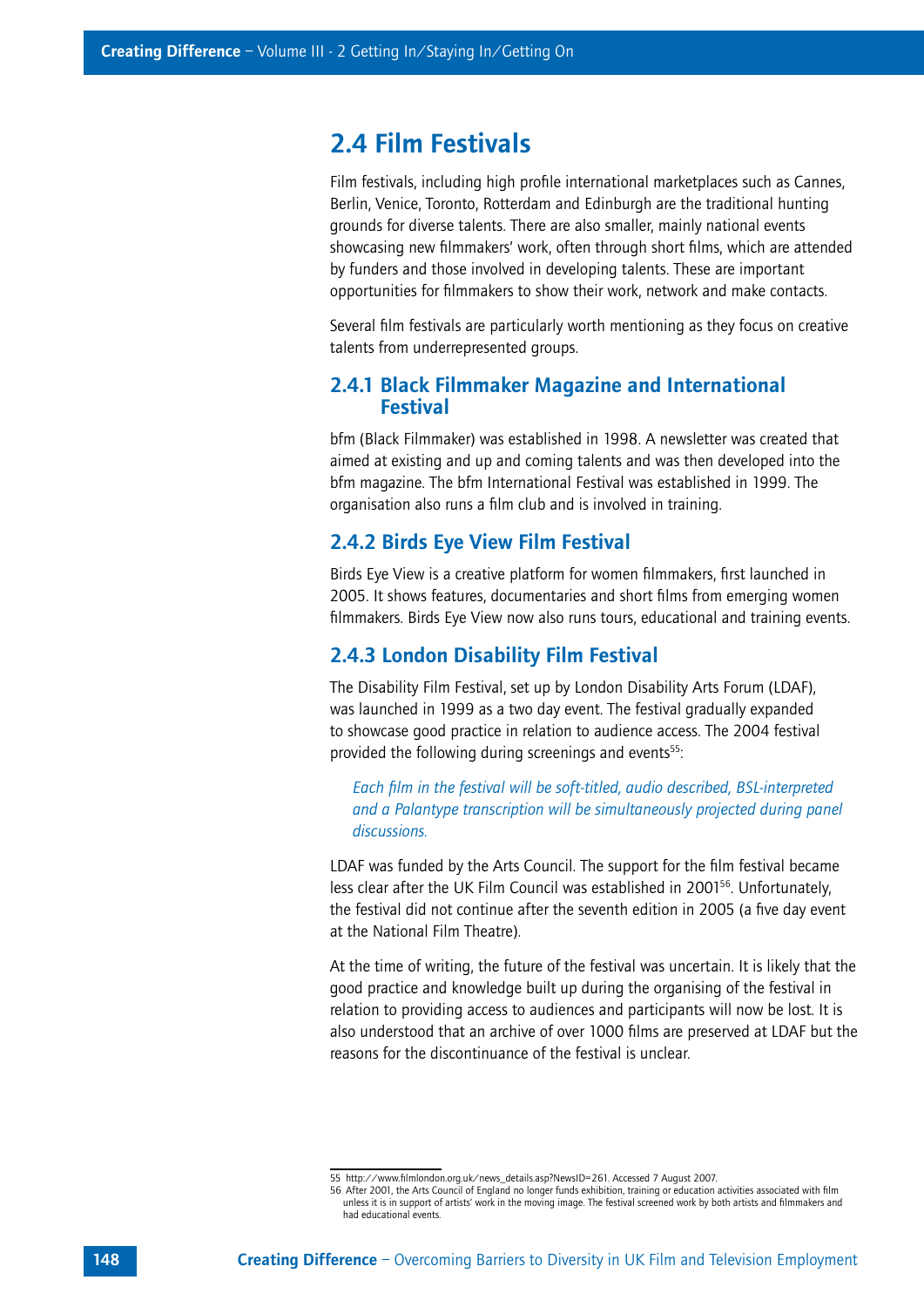## 2.5 Recruitment Practices

The informal, word of mouth, recruitment in the UK film and television sector is a major barrier against diversity amongst the workforce (see Volume II 2.3). The high level of interest in careers in the media means that production companies and broadcasters do not have problems recruiting informally. However, key sector professionals and individuals agree that these practices discriminate against fresh and diverse talents. The major broadcasters and larger production companies have human resources procedures in place to prevent discriminatory practices although the nepotistic nature of recruitment is not eradicated completely. In report II 2.3, we have discussed initiatives undertaken by broadcasters and production companies to improve recruitment practices, for instance, working with relevant courses at universities and colleges. In this section, we explore further initiatives undertaken by the key sector bodies and broadcasters that are designed to improve recruitment practices.

#### 2.5.1 Databases

Major broadcasters such as the BBC, Channel 4 and ITV have standardised recruitment procedures which goes some way to remedy the ad hoc nature of recruitment in the sector. Databases have also been used as a tool to promote the recruitment of talent from diverse groups:

*We're launching a new talent database which comes from three different angles. We have an external talent database, so that should [you] want to join ITV but there isn't a vacancy at the moment, you can tell us about yourself and what area you'd like to work in and what your skills are, and we hold that data, subject to you telling us that's fine. We do the same for people who've worked for us before but no longer work for us on a contract freelance database, and then we have an internal database as well. So if you've been working for ITV for a number of years but you've often thought, I'd love to go and work in this area, we'll know about that as well. Then how you get their recruiting manager to use that database is…also really important.* 

(Key Industry Professional)

There are however several difficulties facing the use of databases. Firstly, as the above interviewee has suggested, those who are in positions of recruitment may not be willing to use them due to the traditional means of hiring in the media through personal referral. Maintenance of databases is also a problem as they require ongoing commitment to keep up-to-date. Substantial resources and technical knowledge are also needed in their up-keep.

Some organisations also provide directories or lists of available personnel. The Production Guild publishes a membership directory which is an important communication tool: instead of relying on personal contact, this ensures that production staffs have access to contact details of the Guild's members. The Production Guild has an availability service which is free to its members right across the production and financial management grades. Members who are seeking work place themselves on the list. The list is an online service available through the guild's website and provides email, fax and telephone information. Enquiries come from UK productions, as well from the US majors and US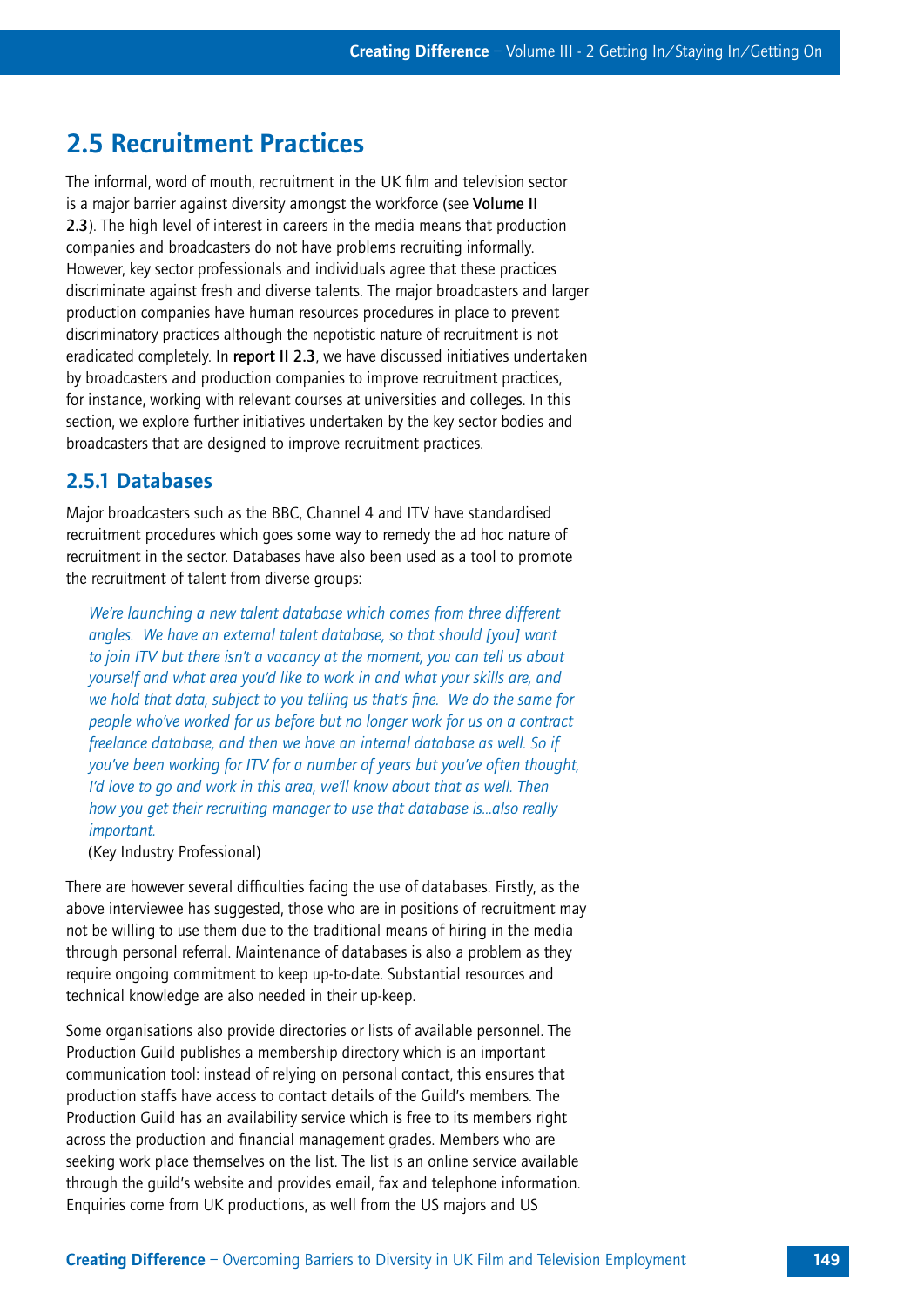television companies that are coming to UK and into Europe. Co-productions involving UK broadcasters, independents and European partners also use the service. The directory and availability list may go some way to provide an alternative to the more nepotistic approach to recruitment. To assess how effective these services are, as opposed to the traditional practice of personal referral and recommendations, will require research into how many people are recruited as a result.

#### 2.5.2 Skillset Human Resources Support

Skillset's *A Bigger Future* is a strategic plan for delivering industry relevant skills in the UK film industry<sup>57</sup>. It is funded by the National Lottery through the UK Film Council. One initiative within *A Bigger Future* sets out to offer human resources and training support to companies within the film industry. The service targets independent companies across all sectors of the industry, including postproduction, production, distribution, exhibition and sales. As we have pointed out in Volume II 2.3, many small independent companies within the sector do not have a dedicated human resources department and many owners lack business skills. Skillset's service employs a human resources professional who provides basic audit and assessment of the companies' current human resources practices such as contracts, policies and procedures. She makes suggestions as to how the companies can best comply with UK employment law and take into account best practice. In addition, the consultant also conducts a training needs analysis and proposes a training plan. The grant provided by Skillset is specifically for training of business and management skills<sup>58</sup>. In each round of the scheme, the consultant works with the companies over a two to three-month period. The initiative is aimed at tackling some of the weaknesses in the human resources practices common in the UK film and television industries, namely the lack of formal structure in recruitment, human resources management and employment skills. The human resources professional reported having to target and actively invite companies to apply to the scheme. It may be that companies that are already doing well in improving their human resources management and are interested in diversity and equality issues are taking advantage of the scheme more than those that are not. The project team did not have access to the evaluation of the initiative that might inform the recruitment of companies to participate in the scheme if Skillset were to run the same in future. The majority of companies which participated in the initiative were London based.

<sup>57</sup> www.skillset.org/film/bigger\_future/

<sup>58</sup> Skillset provides 70% of the costs of training, the remaining 30% to be matched by the company.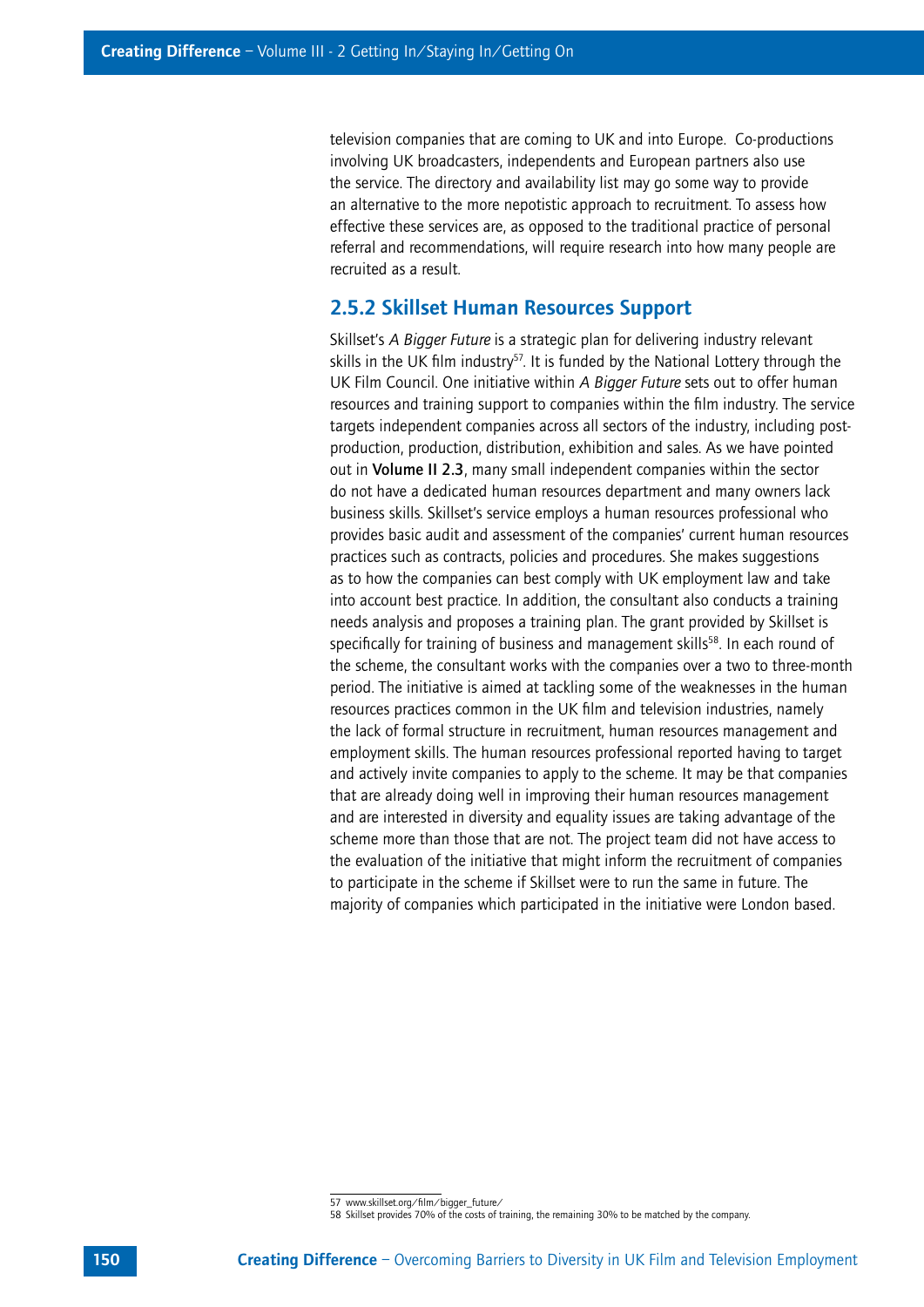## 2.6 Networks

The word of mouth nature of recruitment in the UK film and television sector acts as a barrier to those who do not have access to the necessary networks and contacts (see Volume II 2.2). Nepotism exists in a sector dominated by freelance work and may act as a significant barrier for groups already underrepresented who do not have access to networks. In this section, we discuss initiatives by key sector bodies aimed at opening access to networks and contacts in the sector.

### 2.6.1 Move On Up

*Move on Up* is a series of events organised by BECTU in association with partners including the BBC, Skillset and the UK Film Council. The idea is to bring black and minority ethnic film and television professionals into contact with broadcasters and the independent sector through one-to-one meetings with executives. The first event was launched in 2003, followed by *Move On Up North* in 2005; another focused on radio took place in 2006; two events in 2007 (*Move On Up Film and Television* in June and *Move On Up News* in September). The June 2007 event was attended by over 100 industry executives.

The format for all events is the same: applicants choose executives they like to meet. The executives then receive the CVs of the applicants and decide on those they would like to meet. There are also workshops running alongside the 20-minute one-to-one appointments with commissioners, producers and other senior industry professionals. The contents of the meetings are open: advice, further contacts and information may be sought. There were several success stories. For instance, a freelance producer was offered a job at the event for the programme *Honey… We're Killing the Kids* for BBC3 but had to turn it down as he was already working on *University Challenge*59.

*Move On Up* is a practical way of allowing access to key industry professionals and demystifying the recruitment process of major broadcasters such as the BBC. The events also bring EMG professionals to the attention of the union and potential employers. There is no formal review of the career progress of those who have attended these meetings. The difficulty may be that few of those contacts are followed up unless practical action plans are drawn between the executives and the EMG professionals. It is also not possible to determine whether job opportunities have been created as a direct result of the initiative.

### 2.6.2 Networking Opportunities

Some of the industry organisations provide members with networking opportunities and actively encourage contacts. The Production Guild, for instance, has 600 members and its social and formal events help to create an environment for members, especially those relatively new to the sector, to meet. The New Producers Alliance has 850 members in 2006 and runs training programmes for producers, directors and writers, as well as other screenings and events. These are all opportunities for film and programme-makers to meet and make contacts.

<sup>59</sup> The Learning Rep Summer 2007 p. 25 http://www.ssda.org.uk/pdf/Learning%20Rep%20Summer%2007%20magazine. pdf. Accessed 1 August 2007.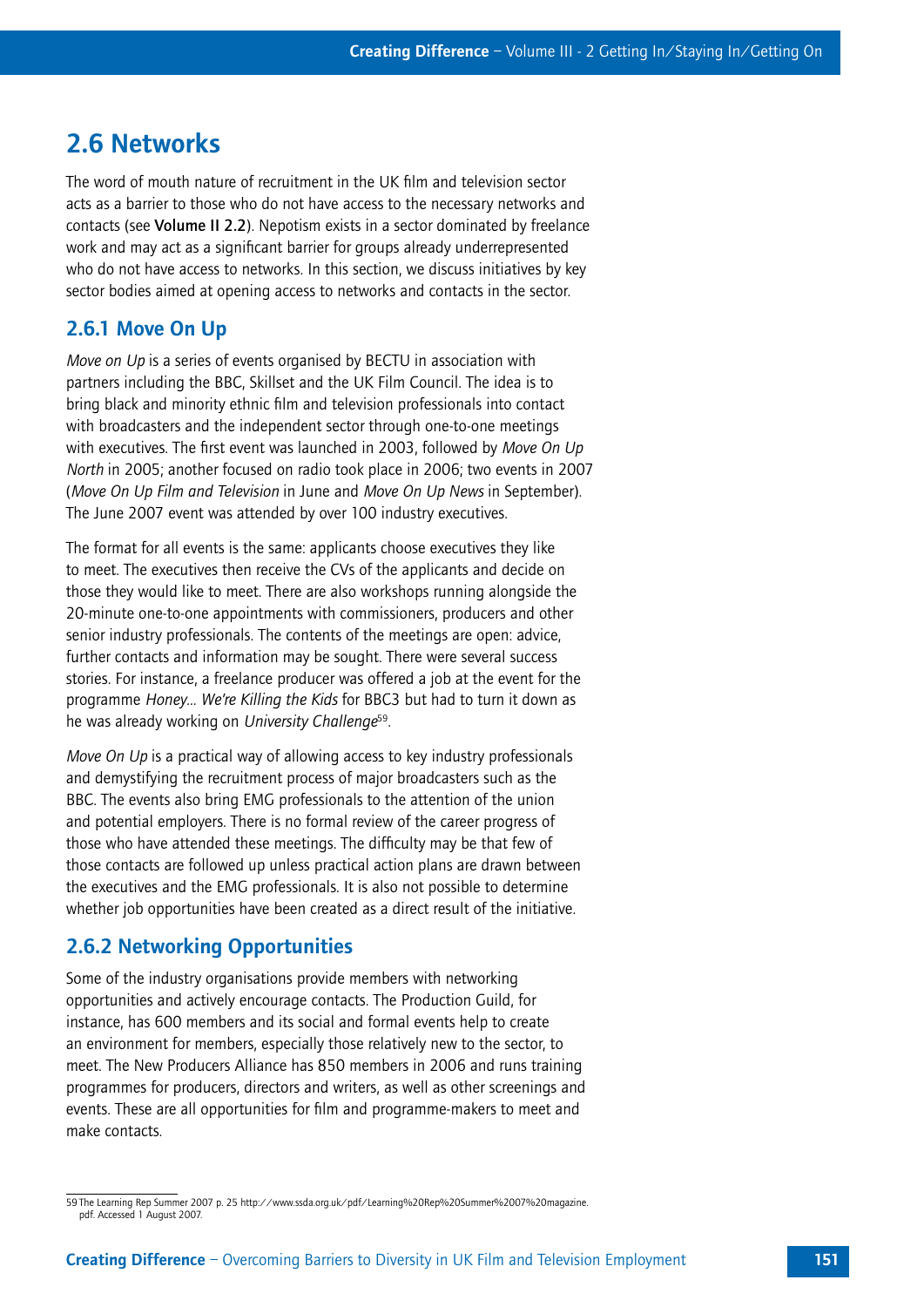### 2.7 Summary

Initiatives such as *Compass Point, Step Up* and *FT2* address barriers to diversity such as the lack of experience and practice based skills for new entrants to the sector. *BBC Writersroom* and *The Foundation Placement Scheme* provide opportunities in the regions. *News Journalism schemes* and the *Graduate Fellowship Programme* aim to provide industry experience to degree holders, equipping them with skills recognised by the industries. Initiatives such as the *Production Guild Assistant Production Accountant Training Scheme* and *Foundation Placement Scheme* recognise transferable skills and qualification. Mentoring and the use of positive role models as tutors are part of many of these programmes. Skillset's human resources support targets independent companies across all sectors of the industry. Alternative networking opportunities are found in film festivals and other events, such as *Move On Up*, that promote networking and contacts between EMG professionals and executives. Databases may provide an alternative to informal recruitment practices but require ongoing commitment to be kept up-to-date.

# 2.8 Recommendations

- More research needs to be carried out to determine effectiveness of the schemes; the results from internal evaluation process are often unavailable in the public domain.
- Training needs to be carried out in relation to the managers and colleagues of the trainees to raise cultural awareness and ensure those on placements are supported.
- $\blacksquare$  Adequate follow up support to new entrants and more initiatives aimed at mid-career professionals should be encouraged as many practitioners from underrepresented groups face barriers in progressing in the sector.
- Funding bodies should continue to support specialist film festivals.
- Management and human resources support, especially to small enterprises within the sector, should continue.
- Partnership between industry, key sector bodies, training providers and educational institutions should be encouraged so training schemes can provide vocational skills recognised by the sector at appropriate levels.
- The sector should recognise transferable skills from other industries and consider how best to utilise them.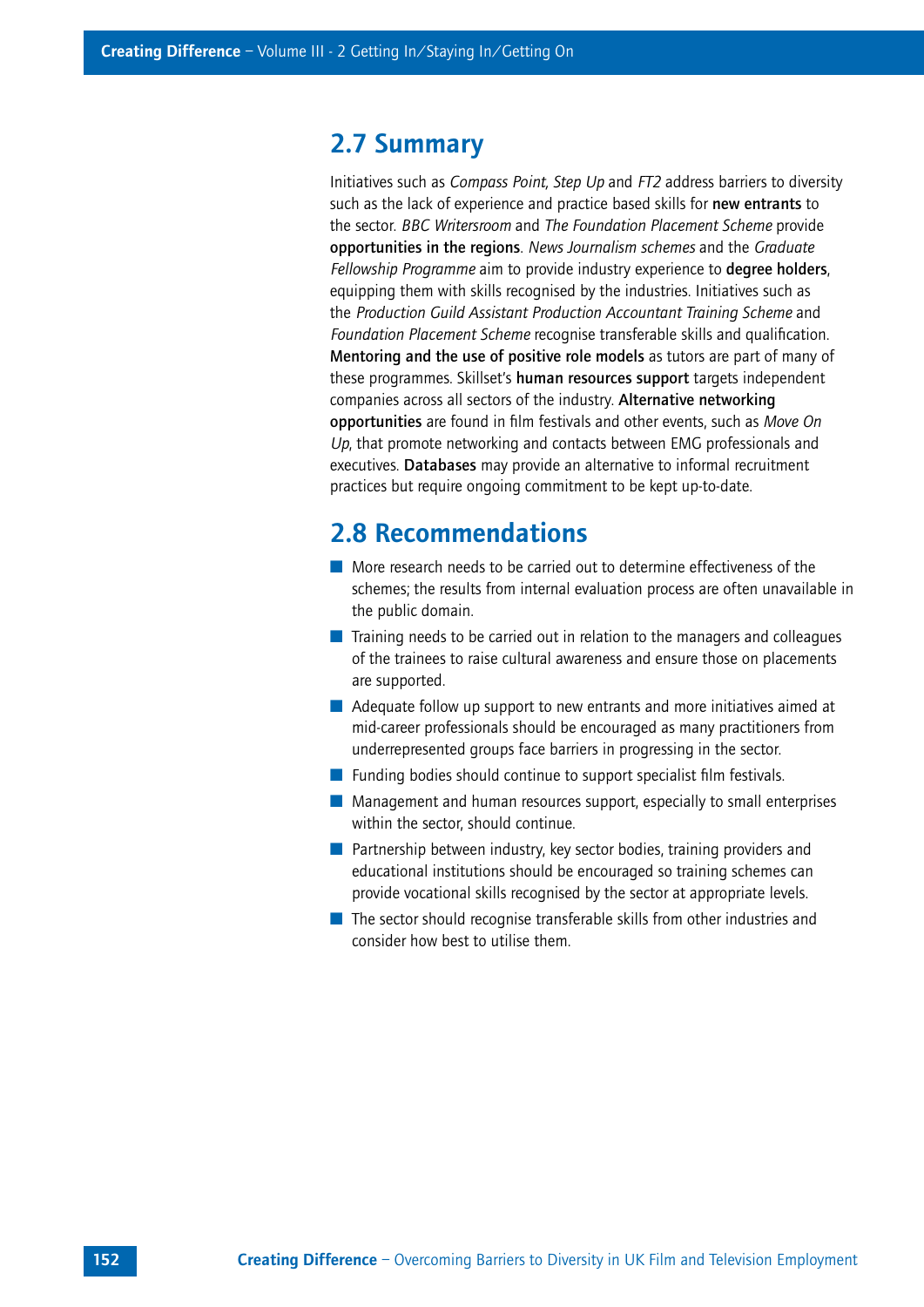# **3. Strategic Initiatives by Key Sector Bodies and the Industry**

In this section, we examine initiatives set up by key sector bodies and broadcasters which in some way tackle barriers to diversity in the UK film and television industries. For instance, there are training opportunities under the banner of positive action. Major broadcasters have established schemes in order to attract diverse talents and ultimately ensure that onscreen portrayal reflects contemporary Britain. The section also explores briefly the work of Skillset and other training providers. The volume will also examine strategic initiatives and networks by key sector bodies and broadcasters.

## 3.1 Programmes and Portrayal

On screen portrayal of underrepresented groups is thought to have a positive effect in attracting these groups into the industry, as this Human Resources Professional states:

*People need to see themselves on television in order to think that they could work in television, whether it's behind the scenes or onscreen.* 

With the BBC's Asian Programming Unit and television shows such as Vee TV and See Hear for deaf audiences, the debates turn to whether EMG and disabled professionals should be pigeonholed into specialist programmes. In Volume II 2.2, we point out that many professionals from underrepresented groups feel that they are so pigeonholed and they cannot move into mainstream film and broadcasting. In this section, we explore initiatives in relation to specialist programmes and portrayal.

### 3.1.1 Specialist Programmes and Mainstream Television

Closing down the Disability Programme Unit (DPU) at the BBC in the early 2000s appears to have had a detrimental effect on the careers of disabled professionals. A disabled filmmaker notes that the DPU was envisioned as a 'nice safe haven of …entrance to this industry'; many disabled practitioners might have come from a background of long-term unemployment, lack of confidence and lack of educational opportunities. The DPU was closed in order to integrate disability into mainstream programme-making. A disabled documentary filmmaker argues that by closing down the DPU, the one entry point that provided successful on-the-job training for disabled actors, presenters, producers, directors and co-ordinators was taken away.

Channel 4's *Vee TV* was launched in 2001 and de-commissioned in 2005. The magazine show offered opportunities for disabled and deaf production staff and presenters. *Vee TV* had a reputation for being contemporary and diverse and it was renowned for training many disabled and deaf talents. Our interviewees include several who had worked on the programme. Although they appreciated the work, learning and developing opportunities, which often provided a safety net, there was also concern about not being able to find further employment or of being pigeonholed afterwards. This interviewee talks about the lack of knowledge of the programme by potential employers: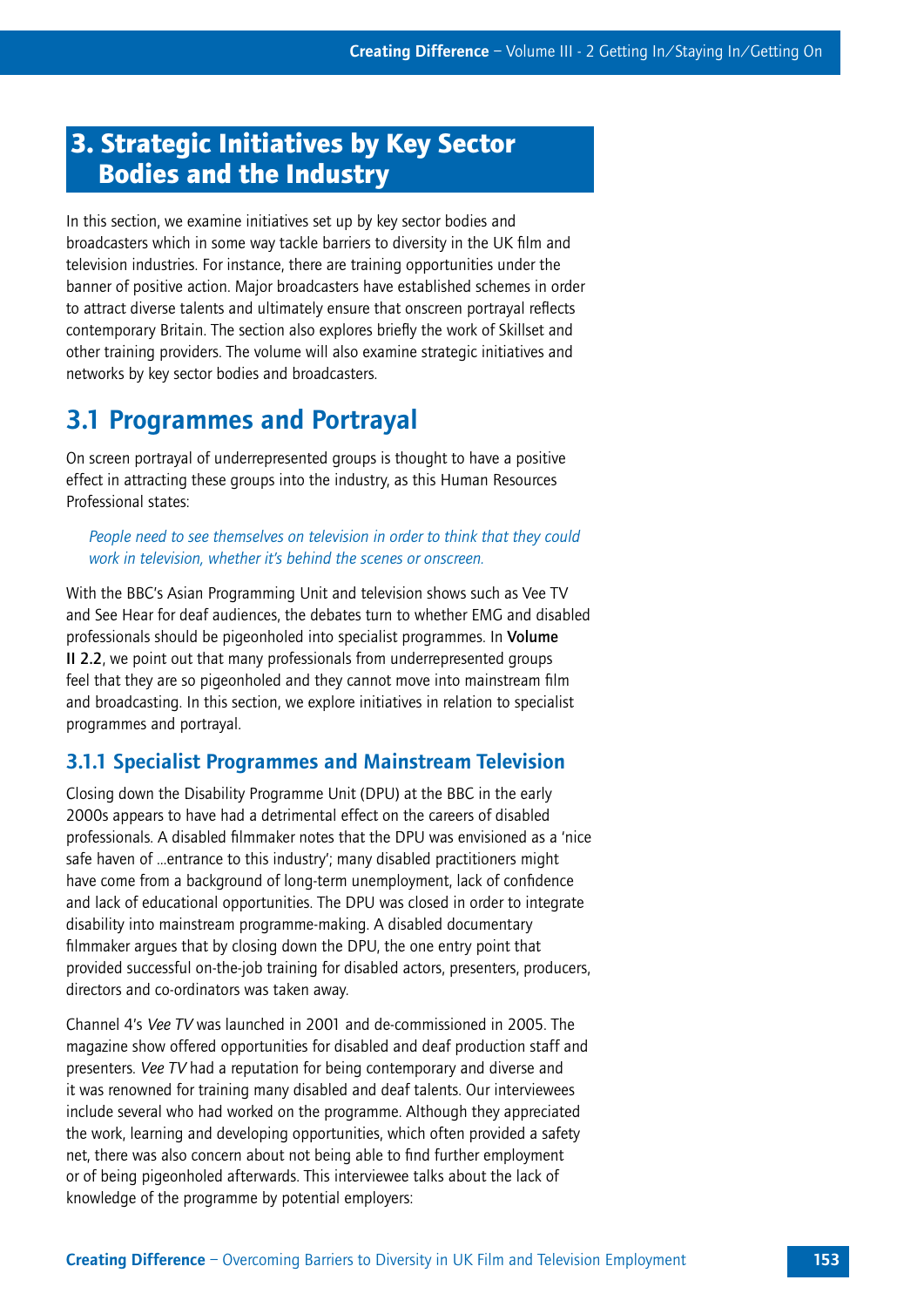*I* feel like there's a bit of a glass ceiling... I actually prefer to go into the *mainstream area of work, and I mean Vee TV being on my CV means nothing to them, they'll be like, oh great, they wouldn't be impressed by the programme because it's got such a small audience.*  (Disabled Researcher)

*See Hear* is a long running (since 1981) BBC programme aimed at deaf audiences. The programme is also a training ground for disabled and deaf media professionals. The BBC already has well established provisions for its disabled employees (see Volume II 1.1) and therefore support mechanisms for the production staff of *See Hear*. Many of the disabled interviewees consider the programme unoriginal after 25 years of broadcast and as a specialist interest programme, there is little investment as it only has a small audience (50000 BSL  $uses<sup>60</sup>$ ).

There are therefore limited opportunities within specialist programmes. One interviewee explains:

*...deaf people are ideally suited to working on a deaf show because they know about that community. I wouldn't say that's the only thing they should do at all, I think deaf people should be able to work on anything, but it would help if there were more programmes for them to get started on.*  (Disabled Researcher)

When Channel 4 began in 1982, the public broadcast remit was to represent the diversity of modern Britain. The programmes initially would have niche markets and be dedicated to specialist slots. With the closing of the multicultural department in 2002, specialist programmes have contracted.

Channel 4's online proposal tracking system also formalises the commissioning process and puts a distance between commissioners and programme-makers. Although this makes the process more transparent, it is also difficult for new production companies and programme-makers to compete with established independents without having the networks and knowledge of commissioners and therefore understanding of the frameworks and requirements of the channel. To ensure underrepresented groups can have successful careers in the media, there needs to be a balance between nurturing new, diverse talents and providing access to mainstream television broadcast.

<sup>60</sup> http://www.broadcastnow.co.uk/BroadcastNowBlogEntry.aspx?BlogEntryID=108. Accessed 1 August 2007. See Glossary.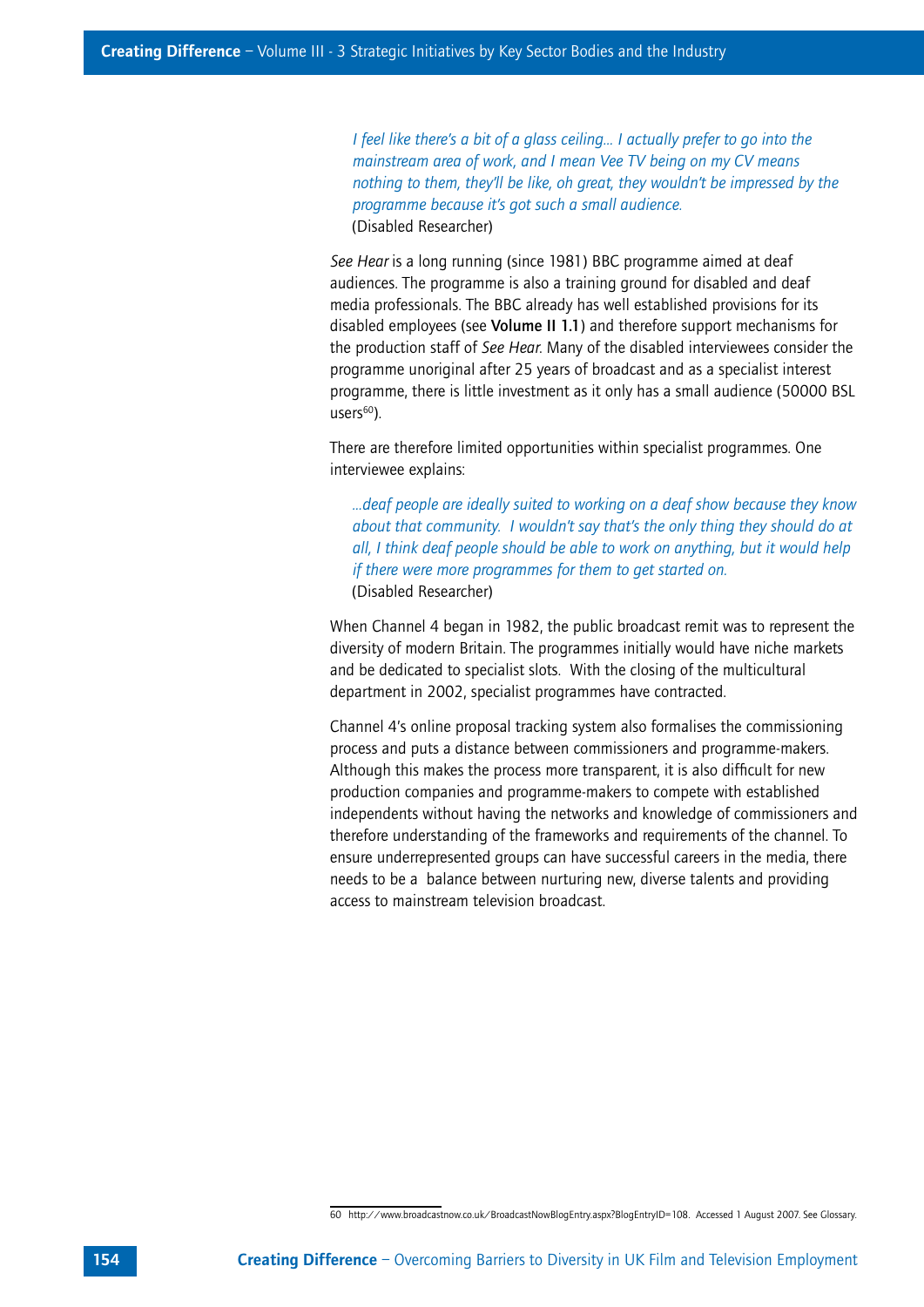# 3.2 Positive Action

Positive action is a legal provision that addresses the underrepresentation of particular groups in employment, often through training<sup>61</sup>. It is not to be confused with positive discrimination which is not legal. Many of the initiatives we examine, such as *Move On Up* (see Volume III 2.6), are positive action schemes. On a more global level, major broadcasters, BBC, Channel 4 and ITV, have attempted to address diversity both in terms of onscreen portrayal and employment making use of the principles of positive action.

In 2006, the BBC appointed Mary Fitzpatrick as Editorial Executive, Diversity, to oversee the way the BBC channels represent the audiences they serve. Fitzpatrick was previously Channel 4's Editorial Manager of Cultural Diversity. We have already suggested (in Volumes I and II) that onscreen representation cannot be separated from casting, the make up of the workforce, the commissioning process and relationship between broadcasters and independent production companies. The remit of this new role at the BBC is to work closely 'with channel controllers, commissioners, in-house and independent production companies to improve on-screen portrayal and diversity on BBC Television, including offering valuable advice to programme-makers during the course of the development and production of programmes'62. In addition, the Editorial Executive, Diversity will also set up the industry's definitive database of diverse on and off-screen talent for use by the BBC and the independent companies $63$ . It remains to be seen how this will affect the diversity of the BBC workforce.

ITV has conducted research into onscreen portrayal, which includes monitoring the backgrounds of reporters, presenters, contributors and interviewees<sup>64</sup>:

*In 2006, we completed the introduction of our automated portrayal system. This enables us to track the diversity of people appearing on ITV and makes it easier for independent production companies to provide us with this information.*

At the same time, CDN Chairman and ITV Director of Television Simon Shaps admitted that, despite sophisticated monitoring methods, the surveys showed that changes are not being made fast enough<sup>65</sup>. ITV Corporate Responsibility objectives make the connection between onscreen portrayal and employment, so that the action plans include bursaries (for instance, news traineeship) and placement schemes targeted at minority groups (see Volume III 2.3)<sup>66</sup>.

The BBC has employment targets in relation to ethnic minority and disabled staff<sup>67</sup>. This is the pledge:

<sup>61</sup> Section 47 of the Sex Discrimination Act 1975 (the SDA) allows for the use of 'positive action' in a number of specific circumstances. Sections 37 and 38 of the Race Relations Action 1976 allow an employer to give special encouragement and provide specific training for a particular racial group.

<sup>62</sup> http://www.bbc.co.uk/pressoffice/pressreleases/stories/2006/06\_june/06/diversity.shtml. Accessed 14 July 2007.

<sup>63</sup> http://www.bbc.co.uk/pressoffice/pressreleases/stories/2006/06\_june/06/diversity.shtml. Accessed 14 July 2007.

<sup>64</sup> http://www.itvplc.com/itv/responsibility/crreport06/onair/reflecting/. Accessed 6 August 2007. 65 http://media.guardian.co.uk/site/story/0,,1885913,00.html. Accessed 6 August 2007.

<sup>66</sup> http://www.itvplc.com/itv/responsibility/crreport06/objectives/. Accessed 6 August 2007.

<sup>67</sup> http://www.bbc.co.uk/info/statements2006/commitments.shtml. Accessed 2 August 2007. In 2004, 2.7% of the BBC

staff were disabled. http://www.bbc.co.uk/pressoffice/pressreleases/stories/2004/07\_july/25/disabled.shtml. Accessed 2 August 2007.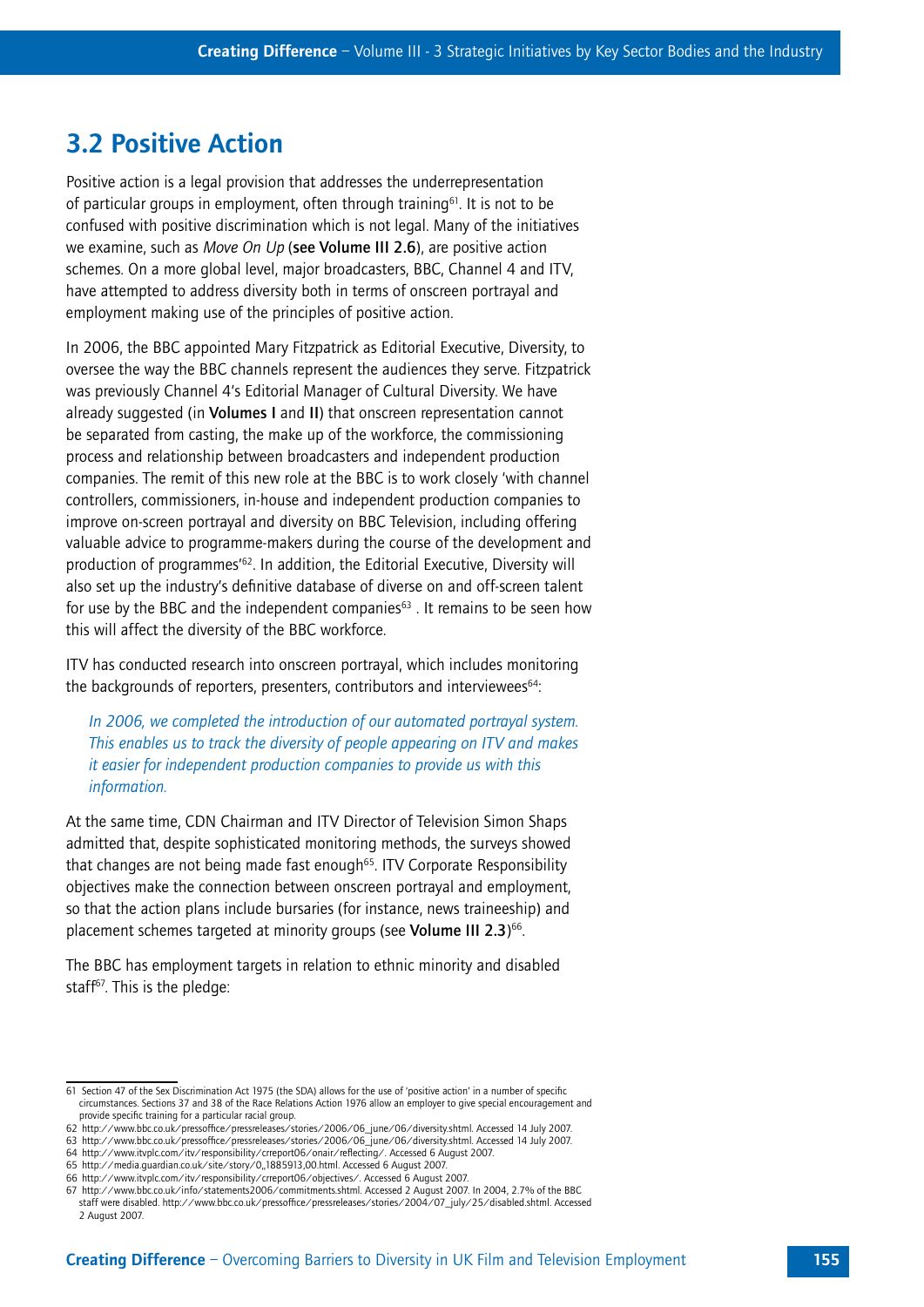*…there are still some groups in society who continue to need a more proactive approach from the BBC – as both a broadcaster and an employer – in how we represent and echo their lives.* 

*We will continue to work to increase the proportion of people from ethnic minority groups who work for the BBC. Our target is to increase this proportion to 12.5% overall and 7% for senior management by March 2008.* 

*The BBC also has a minimum employment target for disabled staff, and our target is to increase this to 4% by March 2008.* 

Channel 4 has similar targets in relation to ethnic minority staff: 13% for all employees and 9% for senior staff by October 2006. In 2004, the actual figures were 11.4% overall and 6% for senior staff<sup>68</sup>. For disabled staff, a target of 4% by the end of 2007 was set. Channel 4 also recruits three EMG trainee deputy commissioning editors every year<sup>69</sup>.

Employment targets only provide global figures: the distribution of those staff across roles and grades is important too.

Most of the key industry professionals we spoke to agreed on the close link between diverse staff and onscreen portrayal representative of multi-cultural Britain. On the other hand, in terms of casting, there are debates about whether targeting actors from underrepresented groups would work, as this key industry professional suggests:

*If we [broadcaster] commission this project, we're going to cast it colour blind, I think we do that well. I think that perhaps there are some projects we could do which are more tailored towards specific areas of our community, I mean the difficulty… is that you end up… box ticking and think, well we've done this section, we've done this section, we've done this section [of society]…. the writer's got to be able to find a character, find the story-line...*

She therefore suggests that colour-blind casting (see Glossary) and programmes targeting specific communities could increase diversity in onscreen portrayal. However, they should not be box ticking exercises.

The UK Film Council produced a DVD *Get in the Picture* which champions role models from diverse communities who work in the film industry. The interviewees on the DVD come from a variety of roles from creative talents to a trainee accountant, stunt co-ordinator and director of photography. Members of the British Video Association, one of the signatories of the Equalities Charter, agreed to include a 90 second version of the promotional film on UK regional releases. More case studies around disability and good practice from production companies are being planned. The small initiative is aimed at encouraging individuals from underrepresented groups to consider the film industry as a career.

Although key sector bodies and major broadcasters have made some concerted efforts to increase the representation of diverse groups in the UK film and television sector, informal recruitment practices prevail (see Volume II 2.3).

<sup>68</sup> http://www.cdnetwork.org.uk/channelfour.html. Accessed 2 August 2007.

<sup>69</sup> http://www.channel4.com/corporate/4producers/commissioning/commissioning\_5.html. Access 2 August 2007.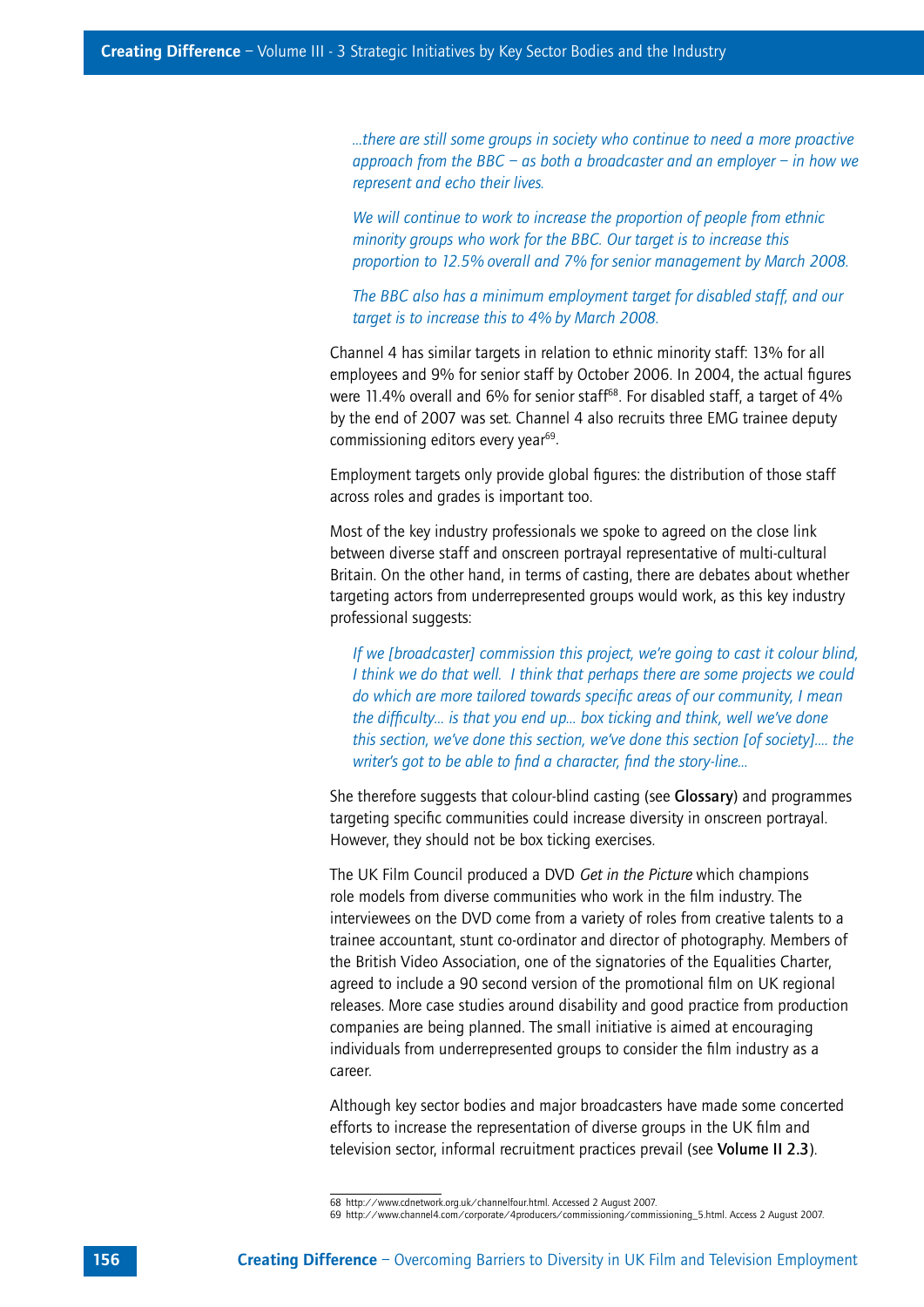The underrepresentation of EMG groups in some departments, such as camera or special effects, would be more difficult to tackle without the involvement of existing practitioners. In a sector that remains fragmented and dominated by freelance work, positive action targeted at increasing the number of specific groups in those roles is much more difficult to implement. A key sector professional suggests that working with the higher education sector and screen academies may be a way forward.

There is also fear amongst broadcasters of negative public reaction to positive action even though it is legal, as this key industry professional points out:

*I think there was quite a public backlash about [positive action schemes] …. public organisations discriminating in a positive fashion, and I think that has very much fallen off the BBC's agenda as a way of increasing diversity.*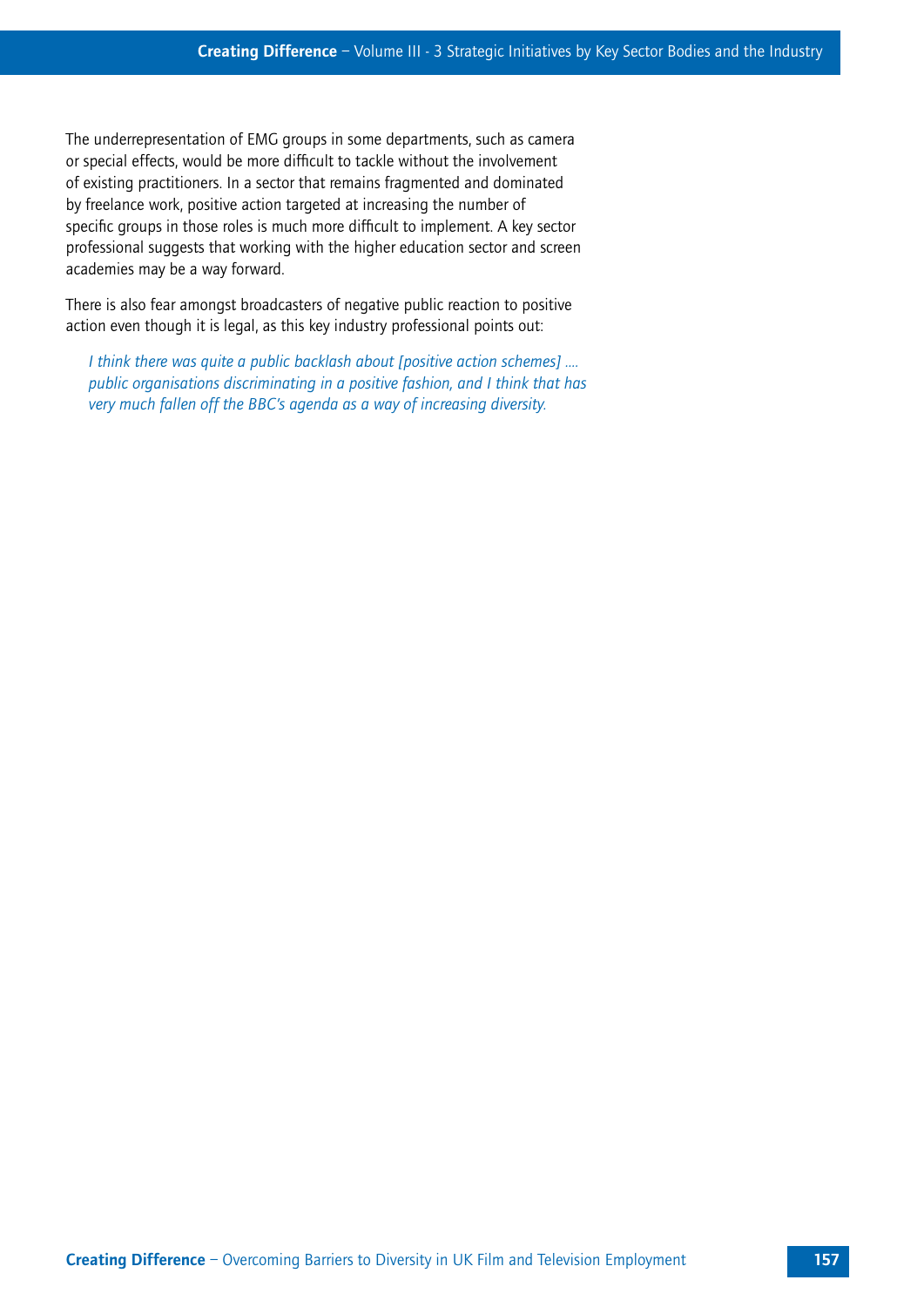# 3.3 Training

This section explores training opportunities provided by Skillset, Pact, New Producers' Alliance and the Production Guild.

Skillset is the Sector Skills Council for the Audio Visual Industries (broadcast, film, video, interactive media and photo imaging). It is jointly funded by industry and government to make sure that the UK audio visual industries have the right people with the right skills and that the sector remains competitive<sup>70</sup>.

As the sector skills council, Skillset is involved in many training initiatives in the UK film and television industries. There are several main funds administered by Skillset. The TV Freelance Training Fund makes grants to organisations and individuals to deliver or attend training and development activities that will benefit the UK's broadcast industry. The fund is supported by the major employers in broadcast and independent production for television (the BBC, Channel 4, ITV) and aimed at freelancers in the sector. The Independent Production Training Fund is administered by Pact<sup>71</sup>. The latter has been renamed the Indie Training Fund in 2007. UK independent production companies voluntarily contribute<sup>72</sup> and the recommended contribution is 0.25% of production turnover, capped at £100000 a year. In return, benefits to the companies include Pact courses (such as disability awareness and recruitment) and graduates from training providers such as FT2 and National Film and Television School.

The Skills Investment Fund (SIF) is made up of grants from the National Lottery through the UK Film Council and the Film Industry<sup>73</sup>. SIF is a voluntary levy which is made up of contributions from all UK based film productions (0.5% of production spend up to a maximum of £39500). SIF supports the Skillset Film Skills Fund. At present this represents commitment from the industry towards skills development contributing a minimum of £500000 of funding per year depending on the volume of film production in the UK. *A Bigger Future*, a strategic plan for delivering industry relevant skills in the UK film industry (£50m over 5 years) funded by SIF,  $is^{74}$ :

*… a long-term training plan which answers the well articulated needs of the UK film industry. It responds to the aspirations of those wanting to enter the industry, to those in further and higher education on the brink of entering and also those in the industry who throughout their working life expect and need career development and growth.*

Skillset does not deliver training but funds other providers. Schemes go out to tender to industry, private training partners and further and higher educational institutions. Freelancers' training may be subsidised by 80%, or 100% in the case of new entrants.

Directly related to diversity in employment is the *Audio Visual Entrepreneurship Development Partnership* led by Skillset, which is part of the European Social Fund Equal scheme75. The UK Film Council is a principal partner. The initiative

<sup>70</sup> http://www.skillset.org/skillset/. Accessed 6 August 2007.

<sup>71</sup> See Skillset website: http://www.skillset.org/.

<sup>72</sup> http://www.pact.co.uk/training/iptf/. Accessed 6 August 2007.

<sup>73</sup> http://www.skillset.org/film/funding/sif/article\_3571\_1.asp. Accessed 6 August 2007. 74 http://www.skillset.org/film/bigger\_future/index\_2.asp. Accessed 6 August 2007.

<sup>75</sup> See GHK (2007) for an interim evaluation of the programme.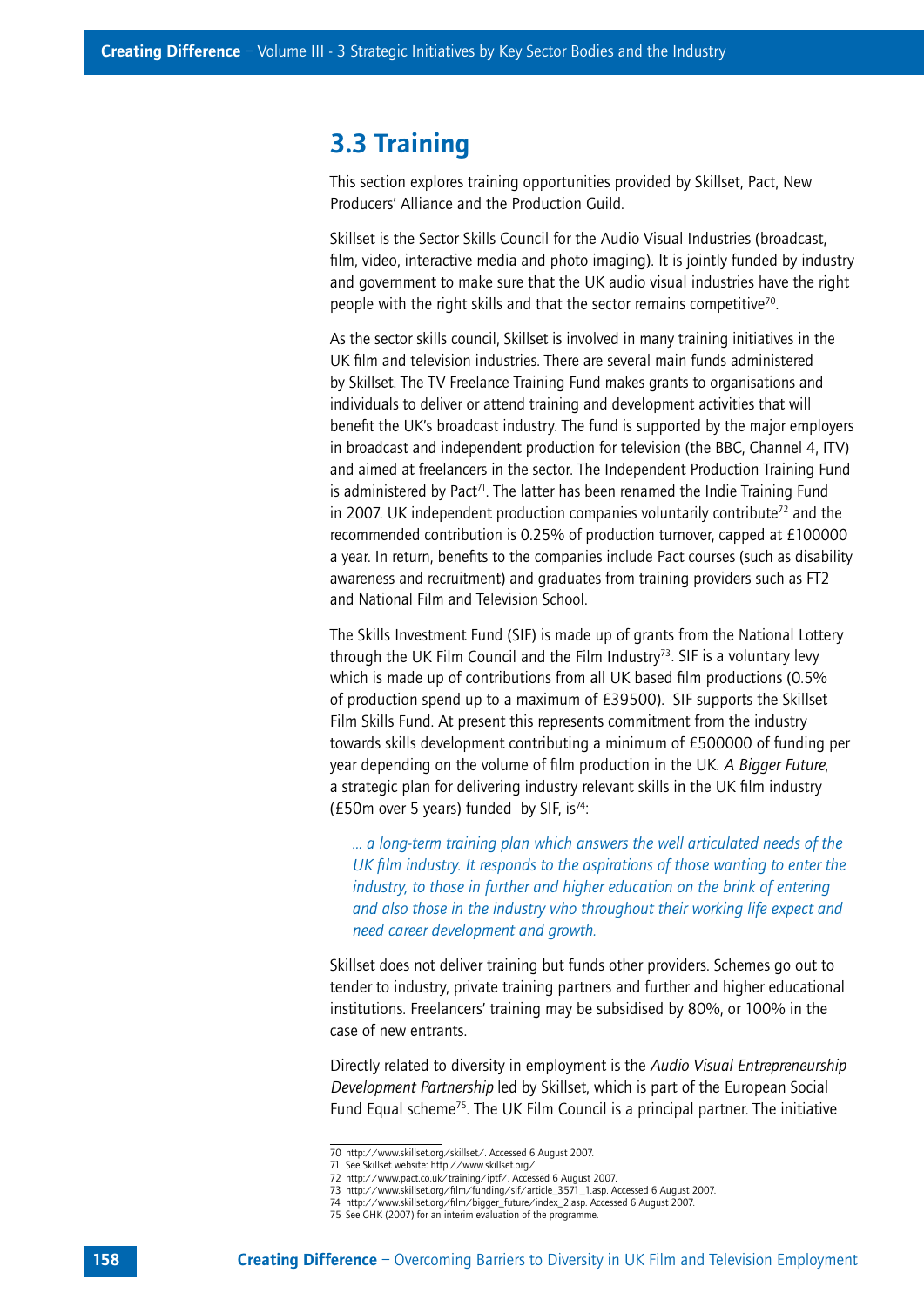is designed to test and promote new means of combating discrimination and inequality in the labour market $76$ . The overall aim of the project is to explore innovative approaches to supporting individuals from groups currently underrepresented in the audio visual industries (women, people with disabilities, ethnic minorities, older people and young people from economically disadvantaged areas<sup>77</sup>) to develop the skills, knowledge and experience they need to develop successful businesses, including self employment, in the sector. A significant number of projects focus on offering practical industry experience, mentoring, individually tailored training and brokerage (GHK 2007: 20).

There were 20 projects and initiatives, involving 20 organisations, under the partnership. The projects include *Move On Up* (Volume III 2.6), *Step Up* (Volume III 2.1), *Compass Point* (Volume III 2.1), *Graduate Fellowship* and *Time Shift* (Volume III 1.2 and 2.2), *Technical Change* (Volume III 1.2) and Channel 4 *Disabled Production Trainee Scheme* (Volume III 1.1). They are all pilots although some initiatives (e.g. *Move On Up*) have already been repeated. The partnership therefore is also aimed at exploring sustainability and ensuring continuation of the schemes. Skillset, as a strategic body and funder, provided administration, monitoring and guidance support. Since the projects under the scheme target underrepresented groups, there should be evaluation of the application procedures and assessment criteria for each project to ensure that the objectives are met. There should also be adequate support for the delivery partners and project managers. An external evaluator was appointed and an interim evaluation report was available at the time of writing. The evaluation suggests, 'the links between different projects are not immediately clear (i.e. how all of the projects fit together to form a coherent programme of work)' and there is little cross-project engagement (GHK 2007: 10-11). According to this interim report, many projects also plan to undertake in-house evaluation.

Other key sector bodies that provide training include the New Producers Alliance which runs the *Nine Point Producers, Directing and Script Development Training*. Under each of the three strands, nine seminars are run one evening a month and free to members, covering basic building blocks from development to distribution of a project. The events are made up of panels and question and answer sessions, which means that a topic such as diversity may only be briefly touched on, if at all. The Production Guild runs seminars on issues related to the industry, such as tax credit, employment laws and changes that affect production, as well as management software. Nevertheless, the issue of diversity does not seem to be central to these management training provisions.

<sup>76</sup> http://www.skillset.org/skillset/diversity/ave\_1.asp. Accessed 6 August 2007.

<sup>77</sup> http://www.skillset.org/skillset/diversity/ave\_1.asp. Accessed 6 August 2007.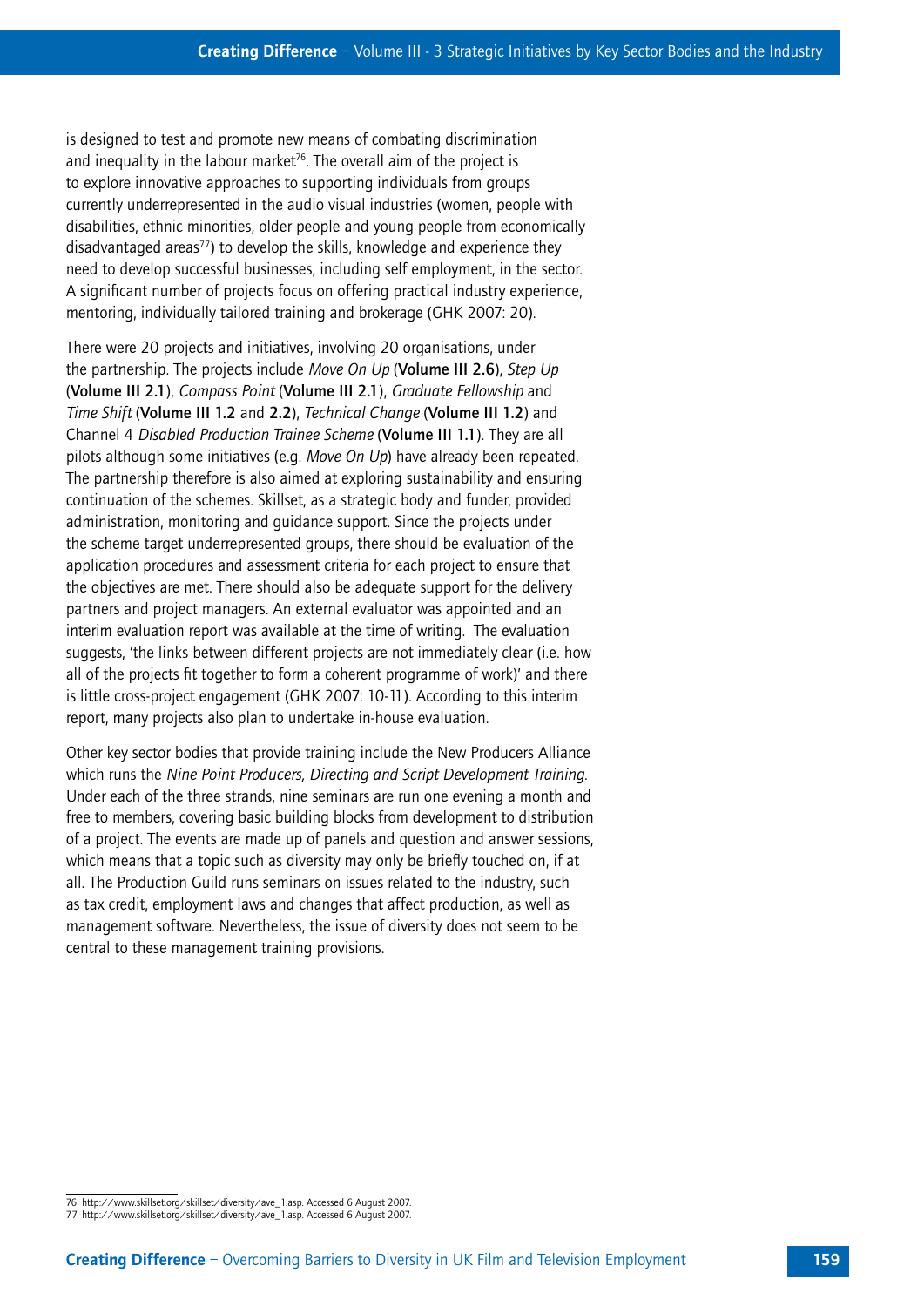## 3.4 Cultural Diversity Network (CDN)

The Cultural Diversity Network (CDN) is 'a cross-industry network that would put cultural diversity at the top of the broadcasting agenda' both in onscreen portrayal and employment<sup>78</sup>. It was started in 2001 by Clive Jones and Parminder Vir of Carlton. Its original members were the BBC, Sky, Five, Channel 4, GMTV, Scottish Media Group, ITV, ITN and Pact. Recently MTV and Endemol were invited to be a part of it.

CDN has created employment and portrayal targets for cultural diversity for its members. Its further activities include focusing on new or neglected minority groups and diversity in senior management positions, concentrating on increasing diversity in national and regional newsrooms and among production staff. It also encourages broadcasters to continue to monitor cultural diversity in onscreen portrayal, in the workforce and to decentralise the CDN by supporting the inception of CDN North.

The chair of CDN used to revolve among the broadcasters annually. But the tenure has recently been extended to two years as it usually takes around seven to eight months to conduct any major events, for instance a diversity conference, after which it requires time to analyse the results.

According to a key sector professional, CDN conducts six steering group meetings annually to discuss a range of issues in the television industry. It also conducts an annual general body meeting (AGM) and commissions research funded by the subscription paid by its members. For instance, *The Colour of Television*, research commissioned by CDN, looked at peak time television portrayal across all the broadcasters. Portrayal on television was examined uniformly by the broadcasters for the first time as part of the research. Otherwise each broadcaster tended to measure portrayal differently.

A key sector professional lists the following areas that CDN intends to focus on

- $\blacksquare$  Looking at the relationship between the broadcasters and the independents, how programmes are commissioned, and what programmes are being produced
- Involving editorial staff
- $\blacksquare$  Setting a standard for the individuals and companies that the broadcasters choose to work with and how they think about diversity
- $\blacksquare$  Trying to promote and share best practices especially among small independents

As a forum that brings together broadcasters and key sector bodies, CDN has an influential role to play in increasing the cultural diversity within the sector.

<sup>78</sup> http://www.cdnetwork.org.uk/whatiscdn.html. Accessed 17 September 2007.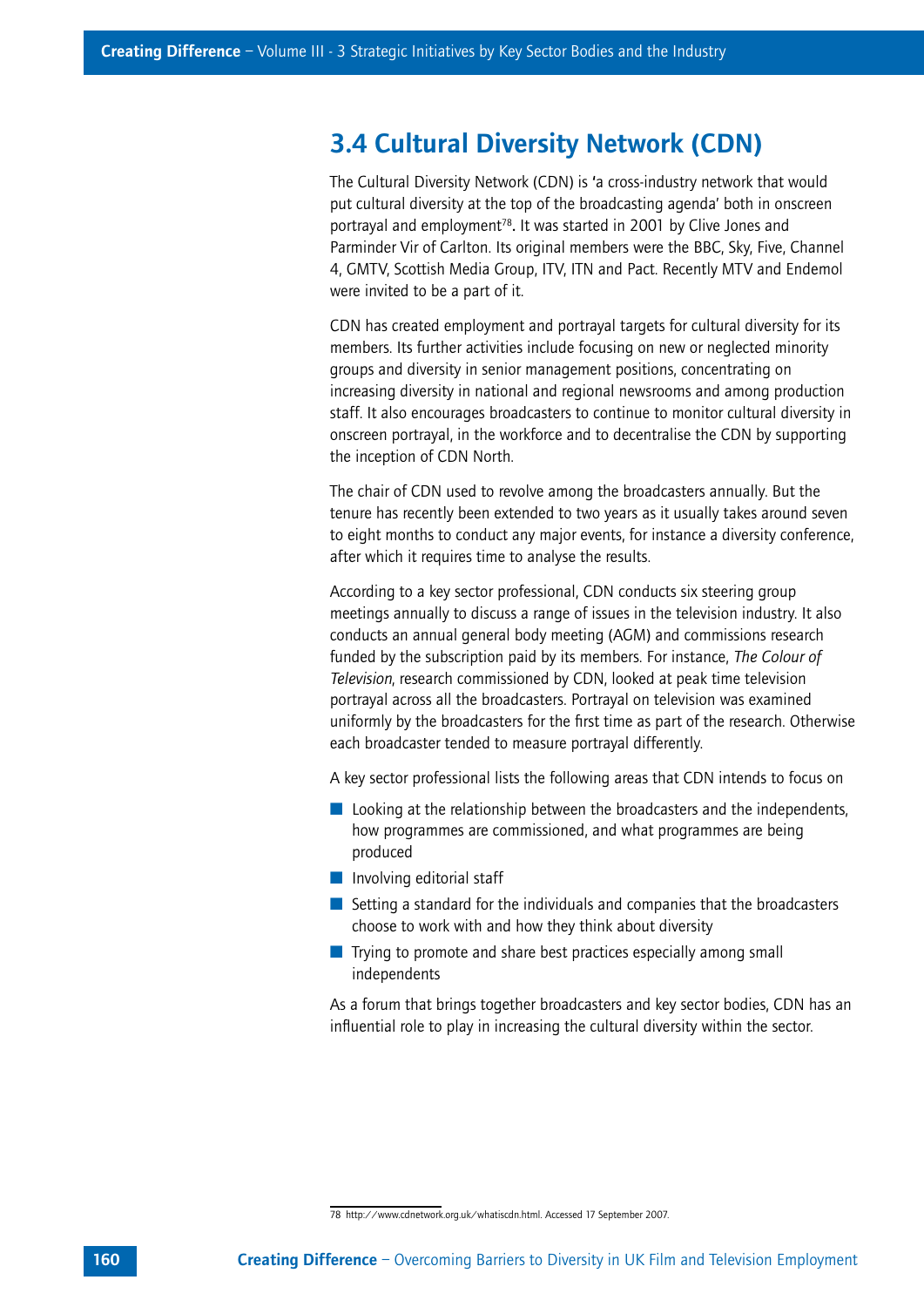# 3.5 Cultural Diversity Network (North)

Cultural Diversity Network North79 (CDN North) was founded in 2004 to support the distinctive diversity needs of the media industry in the North West. Its primary focus is to increase ethnic diversity within the media in the region. The network consists of major broadcasters (The BBC and ITV Granada), independent companies (Red, Lime Pictures, Centini, Hat Trick North and MMA Arts) and public sector agencies (Media Training North West and North West Development Agency).

The role of CDN North is to bring together the broadcasters and the independents under one banner that suggests that the industry recognises the need to be more diverse and is working together to achieve it. For instance, a key sector professional points out that the visual impact of seeing EMG trainees from the BBC and Granada together under the banner of CDN North may send the message to people from minority backgrounds that the media is a viable career option for them.

In 2005 CDN North organised *Move On Up North* in Manchester in conjunction with BECTU for black and minority ethnic TV professionals to meet executives, commissioners and studio managers (See 2.6). Over 450 one-to-one meetings were scheduled between EMG media professionals and executives. A key sector professional claims that some professionals managed to secure employment as a result of the contacts made on the day.

CDN North has also instituted an informal placement scheme called *CDN North Trainee* which is a paid position offering work experience. A key industry professional notes that through changing the selection criteria and including questions such as 'which audiences do you feel are being underserved' and 'what programmes would you change to serve that audience better' in the recruitment process, the scheme has ensured that diversity is embedded in the selection process.

<sup>79</sup> See http://cdnnorth.org.uk/. Accessed 2 August 2007.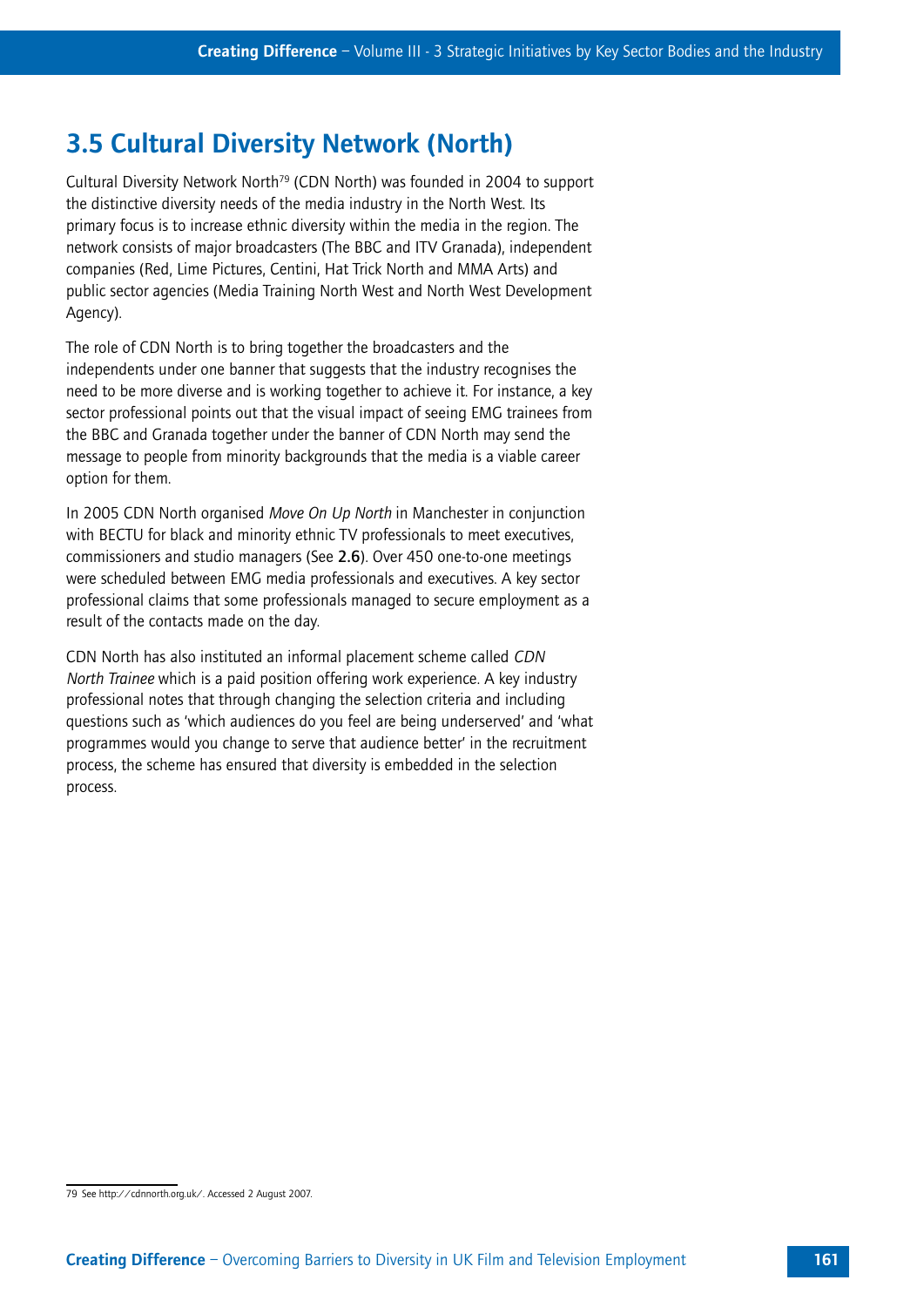## 3.6 Broadcasting and Creative Industries Disability Network (BCIDN)

Broadcasting and Creative Industries Disability Network (BCIDN) was founded in 1989 by the UK broadcasters to explore and address disability as it relates to the media industry<sup>80</sup>. An associate member of BCIDN describes it as a 'useful industry body' and 'forum' that applies pressure on the broadcasters to improve representation of disabled professionals among their workforce as well as in onscreen portrayal. The Network enables its members to recruit and retain disabled people and to promote and share best practice across the media industry.

The BCIDN membership includes representatives from the different broadcasting organisations and associates who are disabled professionals. According to a disabled journalist, broadcasters usually nominate human resources representatives to BCIDN rather than programme-makers, editors or commissioners. It is argued that a senior editor or a commissioning editor might be in a better position to influence the decisions that would ensure diversity in the television industry than human resources representatives. This opinion is echoed by a key industry professional:

*A lot of people in production feel that people in HR know nothing about what they do and they're only there to push paper around and….consequently have been quite resistant to any interventions that come from the [BBC] Diversity Centre81.* 

(Key Industry Professional)

BCIDN has succeeded in getting the broadcasters to sign up to its manifesto and submit reports that outline each of their action plans to achieve increased on and off-screen representation of disability; an associate member of the BCIDN maintains that the network works by putting 'gentle pressure' on the broadcasters. Each of the major broadcasters has pledged to set onscreen disability portrayal targets. Hence it has proved that it has an influential role to play in increasing awareness about disability and the number of disabled professionals in the industry.

<sup>80</sup> http://www.employers-forum.co.uk/www/bcidn/. Accessed 18 September 2007.

<sup>81</sup> The Diversity Centre is within BBC People, the human resources division of the BBC.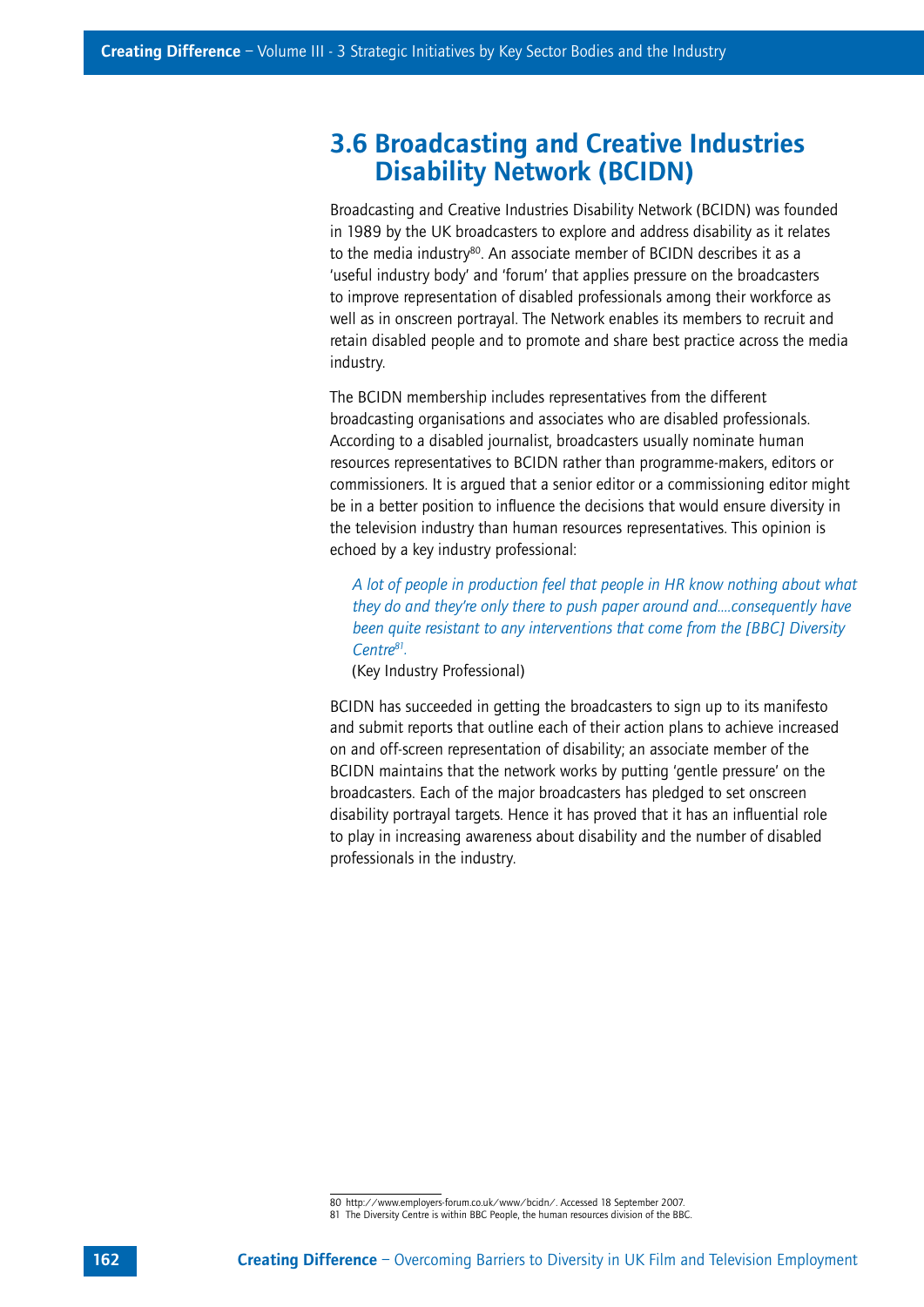## 3.7 Equity Equality Forum

The Equality Forum is an informal forum of Equity, the actors' union. It is made up of different committees each of which deals with some of the main issues within diversity in the UK film and television industries such as sexuality (Lesbian, Gay, Bisexual and Transgender/LGBT committee), gender, disability and ethnicity. The committees advise the Equity council, which is the governing body, on issues pertaining to each of them. The different committees in the forum preserve their individual identities but are governed by one common agenda that maintains their cohesiveness. The committees campaigned for an Equalities Officer who now co-ordinates the activities of all the committees in addition to research and examining ways in which Equity can make real progress in promoting diversity. The committees meet four to five times a year and send motions to the council that should eventually influence the plan of action of the union.

# 3.8 Pact Diversity Pledge and Guide

Pact has launched a voluntary diversity pledge for its members to sign to demonstrate their commitment in promoting diversity in the sector. It contains nine points that address fair recruitment and treatment of professionals from diverse backgrounds, flexible working, equal opportunity policy, diversity training, monitoring the workforce and taking part in diversity related events. Pact has also introduced a diversity guide developed by its Diversity Policy group, which is made up of Pact members from across the sector to help independent production and distribution companies to implement the diversity pledge in their organisations (Pact 2007a). The Pact Diversity Guide (2007a) offers practical advice to implement each of the nine points of the diversity pledge. It is described by a key sector professional as a tool kit that offers practical suggestions to improve diversity in a strategic way. The diversity pledge and guide can be downloaded from the website of the employers' forum<sup>82</sup>.

<sup>82</sup> http://www.employers-forum.co.uk/www/bcidn/manifesto/2006-action-plans/pact-bcidn-report.pdf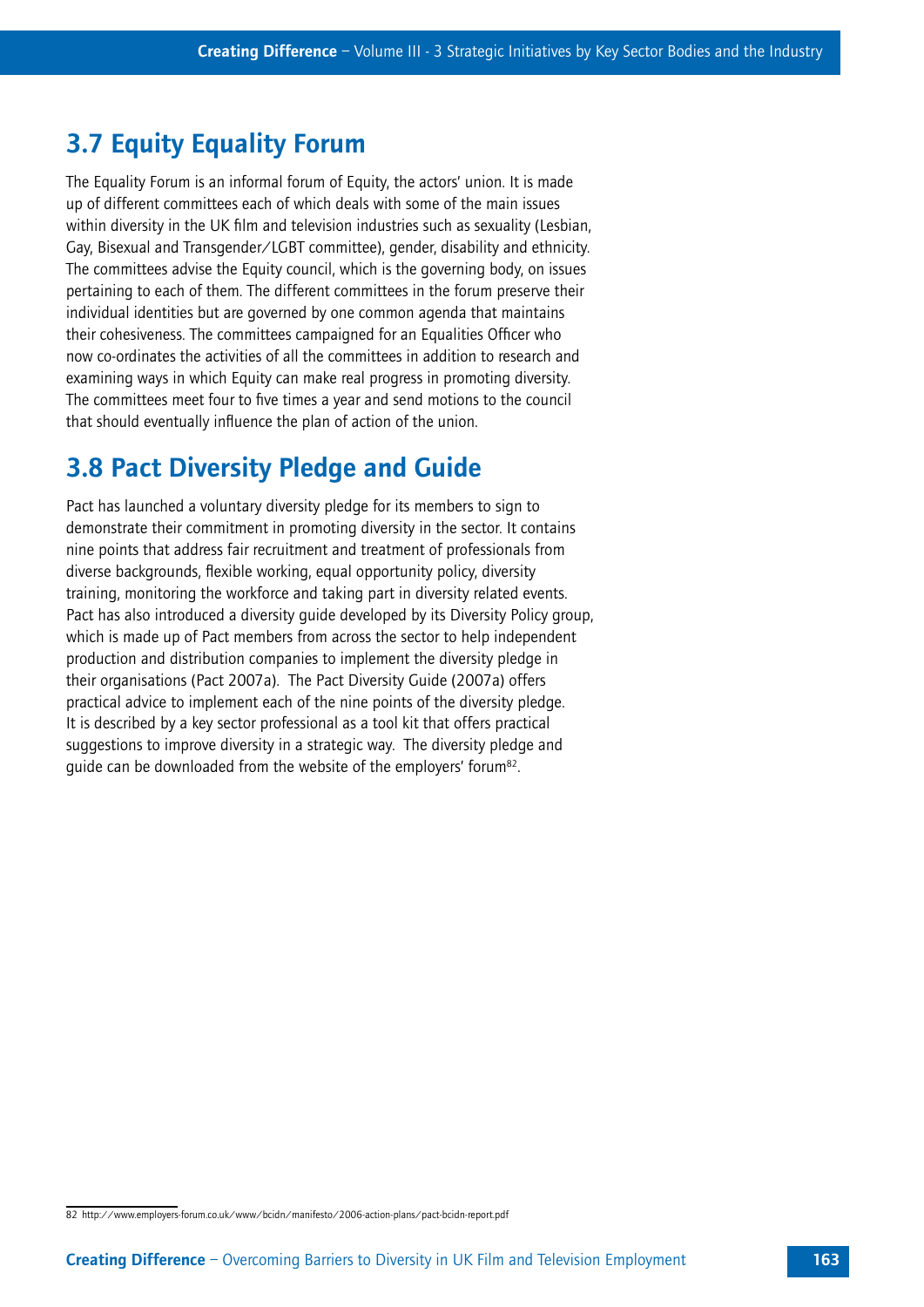### 3.9 BSAC Report and Recommendations

In 2000, the British Screen Advisory Council (BSAC) established the BSAC committee for Ethnic Minority Employment in Film at the request of Chris Smith, the then Secretary of State for Culture, Media and Sport to explore ways to improve the number of ethnic minority professionals in the industry to represent diversity in the population in Britain (BSAC 2001). The BSAC committee published the report, *Achieving Diversity in the Film Industry*, in 2001 which put forward a five year programme with proposals to improve cultural diversity in the sector and assigned the UK Film Council the responsibility of implementing the recommendations.

The report recommends the establishment of an 'Ethnic Minority Action Group' (overseen by the UKFC) and entrusts it with the responsibility of administering the five year programme. It also lays out six action points for the first year after which the Action Group should set further targets depending upon the progress of the action points. The six action points are (BSAC 2001):

- $\blacksquare$  Sensitise the industry
- Create an online employment database
- Implement monitoring systems
- Develop voluntary code
- Develop training programmes
- Set targets

A key sector professional believes that UK Film Council, Skillset and other sector bodies and broadcasters have implemented most of the action points recommended in the report. Skillset has funded schemes that provide training targeting ethnic minority groups and for monitoring the number of ethnic minority professionals working in the sector through the film production surveys and annual census as per the recommendations of the report. The online database of ethnic minority professionals, recommended in the report, was established by Channel 4 but, as a key sector professional claims, it now seems to have been abandoned for reasons unknown. Most of the broadcasters have set up employment and portrayal targets for ethnic minority professionals which was one of the recommendations of the report.

Though most of the recommendations made by the report have been implemented, the lack of speed at which they were fulfilled is a point of contention. A key sector professional argues that there was a lack of speed in the implementation of the recommendations; it had taken about five years for the voluntary code (the UK Film Council Equalities Charter) to be signed and the UK Film Council diversity tool kit was brought out only in 2006 (see 3.10).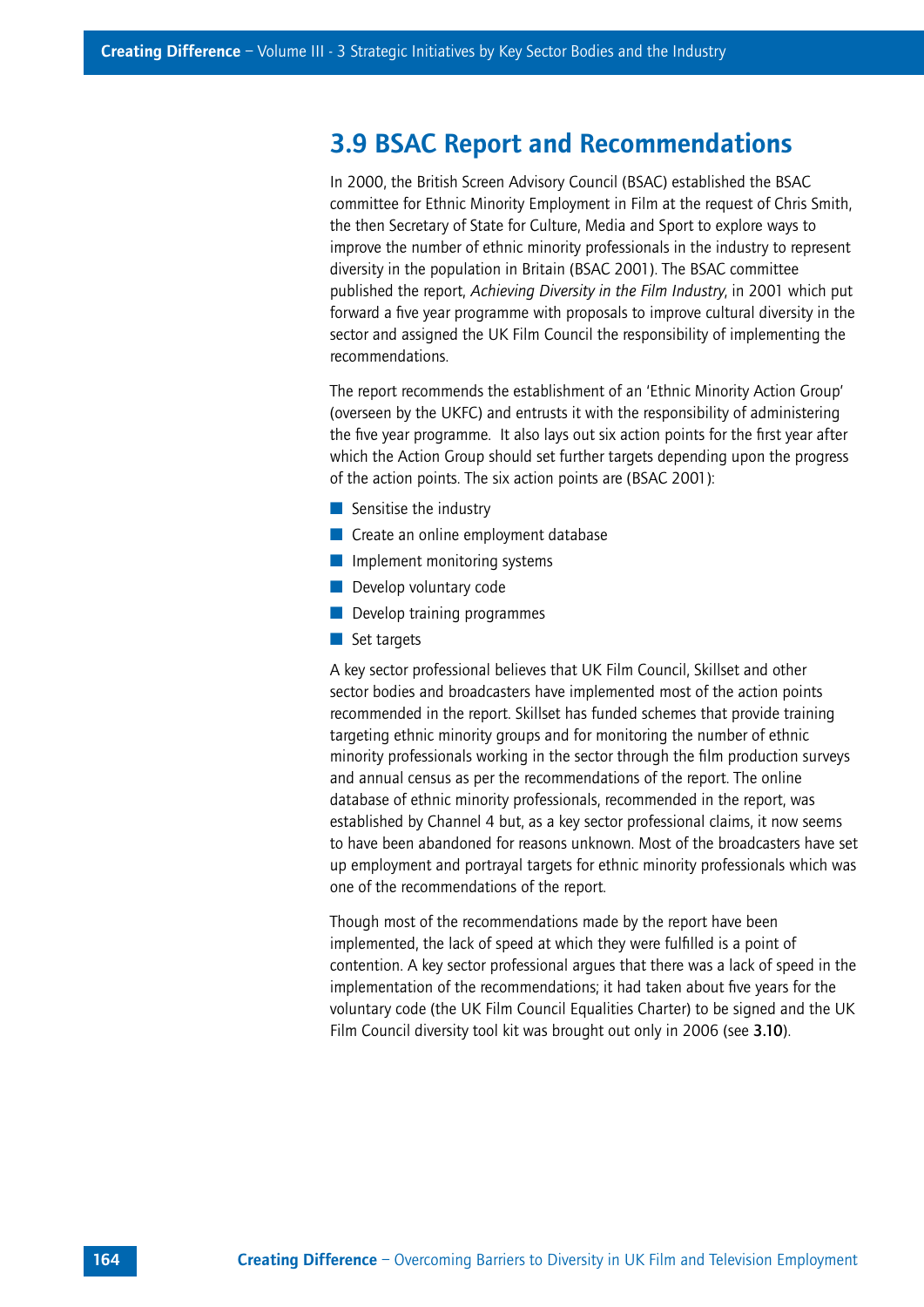# 3.10 UK Film Council Equalities Charter and Tool Kit

### 3.10.1 The UK Film Council Equalities Charter

The UK Film Council set up Leadership on Diversity in 2005, a group made up of the film sector's guilds, trade associations, unions and key employers that provides a framework for action and to help 'the industry to realise the opportunities from diversity in film<sup>'83</sup>. The Leadership on Diversity is a separate initiative and not an action group formed to implement the BSAC recommendations.

The Equalities Charter for Film is a public pledge which has been developed by the Leadership on Diversity forum. The signatories of the charter pledge to identify and tackle the barriers that lead to exclusion and underrepresentation in the film industry, encourage people from all communities to access and enjoy film culture, welcome employees from all communities and adopt the best possible practices and policies to achieve an industry that reflects and serves the diversity of the society. They also promise to encourage skilled and talented individuals from all communities to progress their careers and remain involved at all levels of the UK film industry, across the value chain, develop and adopt internal equality and diversity policies and practices (including equalities training for personnel) and proactively monitor and update them, celebrate and take steps to promote and increase onscreen diversity.

The charter was signed in 2005 by representatives from the following organisations: The UK Film Council, BAFTA, BBC Films, BECTU, BSAC, British Video Association, the Casting Directors' Guild of Great Britain, Channel 4, The Cinema Exhibitors' Association, the Directors Guild of Great Britain, Equity, Film Distributors' Association, New Producers' Alliance, Pact, The Production Guild, Production Managers Association, Skillset, UK Post, Vue Cinemas and the Writers' Guild of Great Britain and Leo Davis (Casting Director).

### 3.10.2 The UK Film Council Tool Kit

The UK Film Council tool kit is an online resource guide that gives information about diversity in the UK film and television industries and ways to promote it. It can be accessed from the UK Film Council website<sup>84</sup>. The tool kit gives a snapshot of diversity in the film industry and the UK population, making a case for the need for the sector to be representative of the society in general. It provides practical advice to improve diversity in three sections: audiences, workforce and content & portrayal. Several case studies are published under each of the categories. The tool kit also explains the disability discrimination law and the employment law that are important in the promotion of greater diversity in the sector. It highlights the information that is important for various groups of the supply chain such as producers, distributors, exhibitors, employees and freelancers.

The UKFC tool kit is wider in its scope than the Diversity Guide brought out by Pact (2007a). The Pact guide focuses on practical advice in relation to the production workforce whereas the UKFC tool kit also covers audiences and onscreen portrayal.

<sup>83</sup> http://www.skillset.org/skillset/press/2005/article\_3774\_1.asp. Accessed 6 August 2007.

<sup>84</sup> See http://www.diversitytoolkit.org.uk/. Accessed 6 July 2007.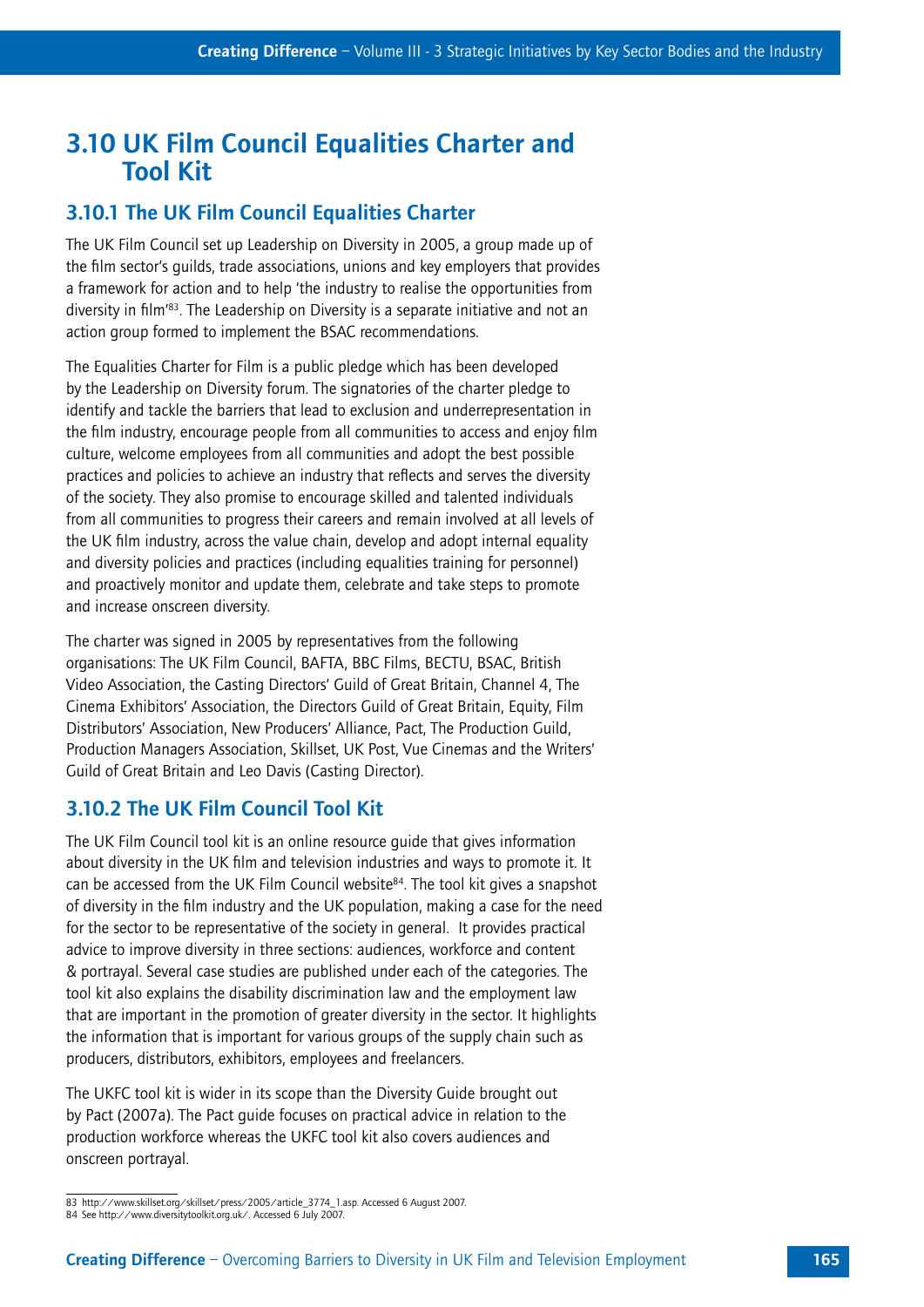## 3.11 Summary

The major broadcasters have taken steps such as **portraval targets and action** plans to increase onscreen diversity and positive action is used to attract talents from diverse communities, although there is often fear of negative public reaction. Specialist television programmes provide training opportunities but also tend to limit the employment prospects of disabled and EMG professionals.

Key sector bodies have formed strategic partnerships to address the lack of diversity. Skillset's Audio Visual Entrepreneurship Development Partnership is designed to test and promote new means of combating discrimination and inequality in the labour market. Cultural Diversity Network (CDN) and Cultural Diversity Network North (CDN North) aim to persuade the broadcasters and independent production companies to increase the representation of ethnic minority groups in the workforce and in onscreen portrayal. BCIDN acts as a pressure group that encourages the industry to increase the representation of disabled people in employment as well as onscreen portrayal. Producers Alliance for Cinema and Television (Pact) diversity pledge is a voluntary pledge launched to encourage the independent production sector to commit itself to promoting diversity and its Diversity Guide offers practical advice.

Since the British Screen Advisory Council (BSAC) report, *Achieving Diversity in the Film Industry* (2001), which put forward a five year programme to improve cultural diversity in the industry, the Equalities Charter for Film, a public pledge, has been developed by the Leadership on Diversity forum. The UK Film council has also launched a tool kit, an online resource guide that gives information to improve representation of ethnic minority groups and disabled people in the audiences, workforce and onscreen portrayal.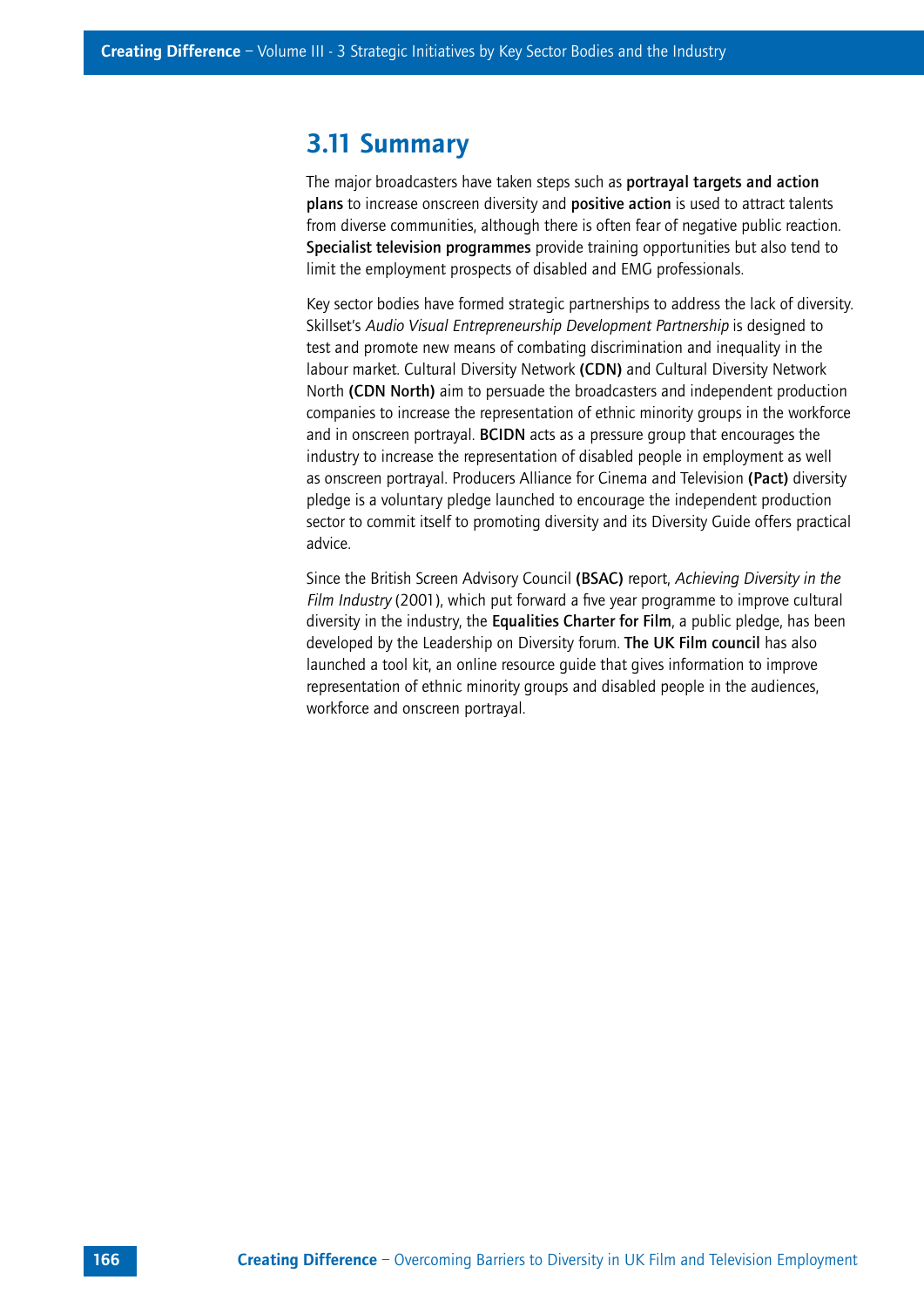# 3.12 Recommendations

- Employment targets need to be closely scrutinised; public awareness of the benefits of positive action would reduce the possibility of backlash.
- Long-term evaluation and monitoring of initiatives against their aims and objectives are important and findings should be made public.
- There should be research into the link between employment and onscreen portrayal particularly in relation to specialist programmes.
- $\blacksquare$  There should be more programme-makers rather than human resources officials from independent production companies and the broadcasters in networks such as CDN and BCIDN.
- Independent production companies should be encouraged to invest more and take into account issues of diversity in the training of the sector workforce.
- There should be formal evaluation of the implementation of recommendations from BSAC's 2001 report, and the diversity records of the sector in the interim period, in order to inform a future strategic action plan for the sector.
- The work of the UKFC since its inception in 2001 in relation to improving diversity should be evaluated.
- CDN and CDN-North should ensure that their activities include all the regions in the UK.